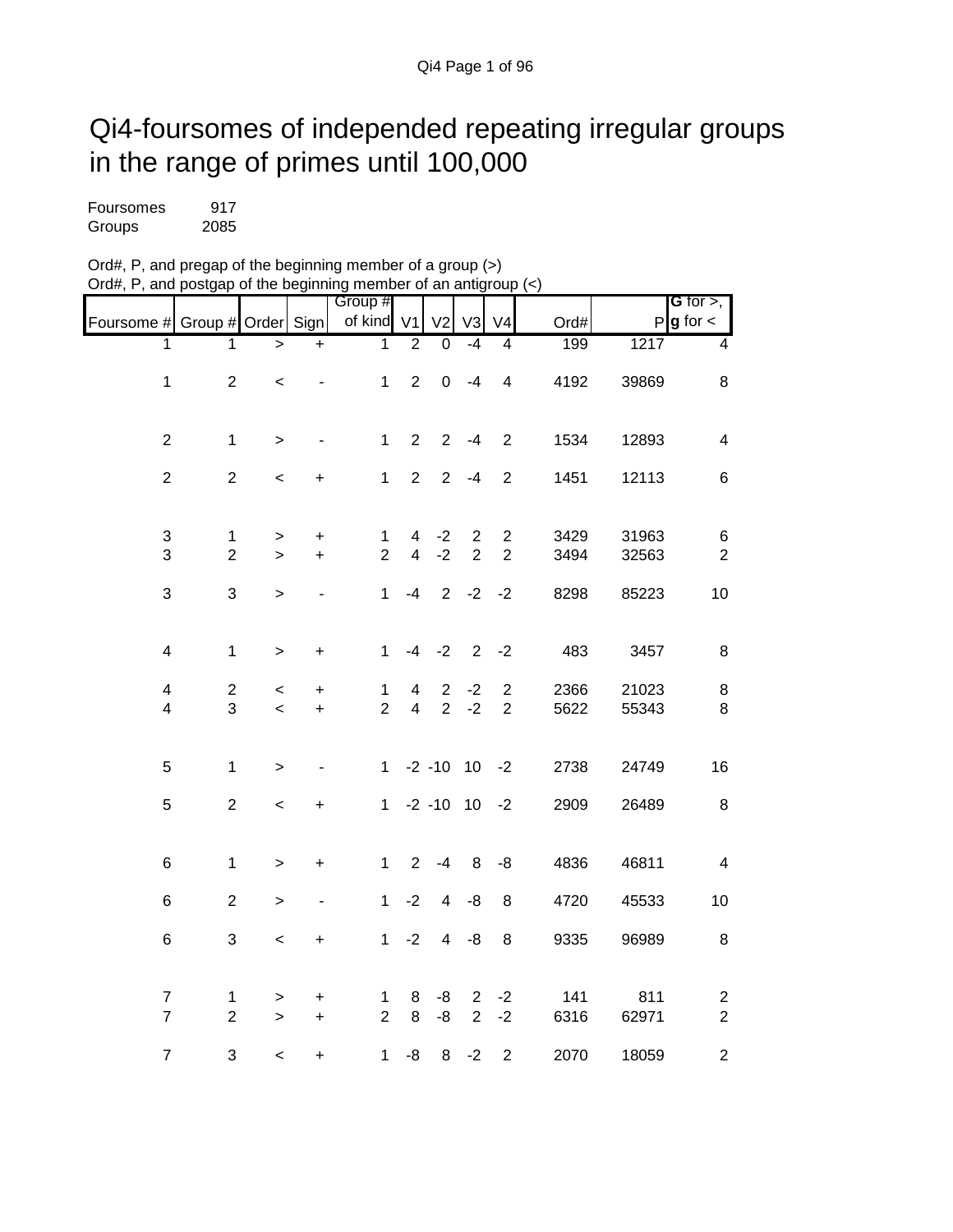|                               |                                |             |                | Group #                 |                |                |                      |                         |              |                | G for $>$ ,                     |
|-------------------------------|--------------------------------|-------------|----------------|-------------------------|----------------|----------------|----------------------|-------------------------|--------------|----------------|---------------------------------|
| Foursome # Group # Order Sign |                                |             |                | of kind V1              |                | V <sub>2</sub> | V3                   | V <sub>4</sub>          | Ord#         | P              | $g$ for $\lt$                   |
| 8                             | 1                              | $\,<\,$     | $\ddot{}$      | $\mathbf{1}$            | 8              | $-2$           |                      | $2 - 10$                | 5983         | 59167          | 16                              |
| 8                             | $\overline{2}$                 | $\,<$       | $\ddot{}$      | $\overline{c}$          | 8              | $-2$           |                      | $2 - 10$                | 6821         | 68611          | 22                              |
| 8                             | 3                              | $\prec$     | $\ddot{}$      | 3                       | 8              | $-2$           |                      | $2 - 10$                | 9520         | 99139          | 10                              |
| 9                             | $\mathbf{1}$                   | $\, > \,$   | $\ddot{}$      | $\mathbf 1$             | $\overline{2}$ | $-2$ 10        |                      | $\boldsymbol{0}$        | 44           | 193            | $\overline{2}$                  |
| $\boldsymbol{9}$              | $\overline{2}$                 | $\,<$       | $\ddot{}$      | $\mathbf{1}$            | $-2$           |                | $2 - 10$             | $\boldsymbol{0}$        | 2495         | 22277          | $\overline{2}$                  |
| 10                            | $\mathbf{1}$                   | $\geq$      | $\ddot{}$      | $\mathbf{1}$            |                | $-8 - -2$      | $\overline{2}$       | $\overline{2}$          | 1524         | 12781          | 18                              |
| 10                            | $\overline{2}$                 | $\,<$       | $\ddot{}$      | 1                       | 8              |                |                      | $2 -2 -2$               | 790          | 6053           | 14                              |
| 10                            | 3                              | $\,<$       | $\ddot{}$      | $\overline{2}$          | 8              | 2 <sup>7</sup> | $-2$                 | $-2$                    | 3314         | 30713          | 14                              |
| 11                            | $\mathbf{1}$                   | $\,$        | $\ddot{}$      | 1                       | $\overline{2}$ | $-4$           | 8                    | $-4$                    | 5746         | 56671          | 8                               |
| 11                            | $\overline{2}$                 | $\geq$      | $\ddot{}$      | $\overline{2}$          | $\overline{2}$ | $-4$           | 8                    | $-4$                    | 7291         | 73867          | 8                               |
| 11                            | 3                              | $\,<$       | $\ddot{}$      | $\mathbf 1$             | $-2$           | $\overline{4}$ | $-8$                 | $\overline{\mathbf{4}}$ | 6970         | 70321          | 6                               |
| 12                            | $\mathbf{1}$                   | >           | $\pmb{+}$      | 1                       | 8              | $-4$           | 0                    | 0                       | 53           | 241            | $\overline{c}$                  |
| 12                            | $\overline{c}$                 | $\,>$       | $\ddot{}$      | $\overline{\mathbf{c}}$ | 8              | $-4$           | $\pmb{0}$            | $\pmb{0}$               | 820          | 6301           | $\overline{c}$                  |
| 12                            | 3                              | $\geq$      | $\ddot{}$      | 3                       | 8              | $-4$           | 0                    | $\boldsymbol{0}$        | 6251         | 62191          | $\overline{2}$                  |
| 13                            | $\mathbf{1}$                   | $\geq$      | +              | $\mathbf{1}$            |                | $4 -2 -2$      |                      | 8                       | 1359         | 11243          | 4                               |
| 13                            | $\overline{2}$                 | $\,$        |                | 1                       | $-4$           | $\overline{2}$ | $\overline{2}$       | -8                      | 1047         | 8363           | 10                              |
| 13                            | 3                              | $\,<$       |                | $\mathbf{1}$            | $\overline{4}$ | $-2$           | $-2$                 | 8                       | 5915         | 58417          | 10                              |
| 14                            | $\mathbf{1}$                   | $\, > \,$   | $\ddot{}$      | 1                       | $-2$           | 8 <sup>8</sup> |                      | $4 - 10$                | 534          | 3851           | $\overline{\mathcal{A}}$        |
| 14                            | $\overline{2}$                 | $\,<$       | $\ddot{}$      |                         |                | $1 2 -8 -4 10$ |                      |                         | 8040         | 82219          | $\overline{\mathcal{A}}$        |
| 15<br>15                      | $\mathbf{1}$<br>$\overline{2}$ | ><br>$\geq$ | +<br>$\ddot{}$ | 1<br>$\overline{2}$     | 8<br>8         |                | $4 - 10$<br>$4 - 10$ | $-2$<br>$-2$            | 5135<br>5705 | 50023<br>56239 | $\mathbf 2$<br>$\boldsymbol{2}$ |
|                               |                                |             |                |                         |                |                |                      |                         |              |                |                                 |
| 15                            | 3                              | $\,<$       | $\ddot{}$      | $\mathbf{1}$            |                | $-8$ $-4$ 10   |                      | $\overline{2}$          | 5605         | 55163          | 8                               |
| 16                            | $\mathbf{1}$                   | $\,$        | $\ddot{}$      | $\mathbf 1$             |                | $4 - 10 - 2$ 2 |                      |                         | 223          | 1409           | 10                              |
| 16                            | $\overline{2}$                 | $\,<$       | $\ddot{}$      | $\mathbf 1$             |                | $-4$ 10 2 $-2$ |                      |                         | 1282         | 10477          | $10\,$                          |

Ord#, P, and pregap of the beginning member of a group (>) Ord#, P, and postgap of the beginning member of an antigroup (<)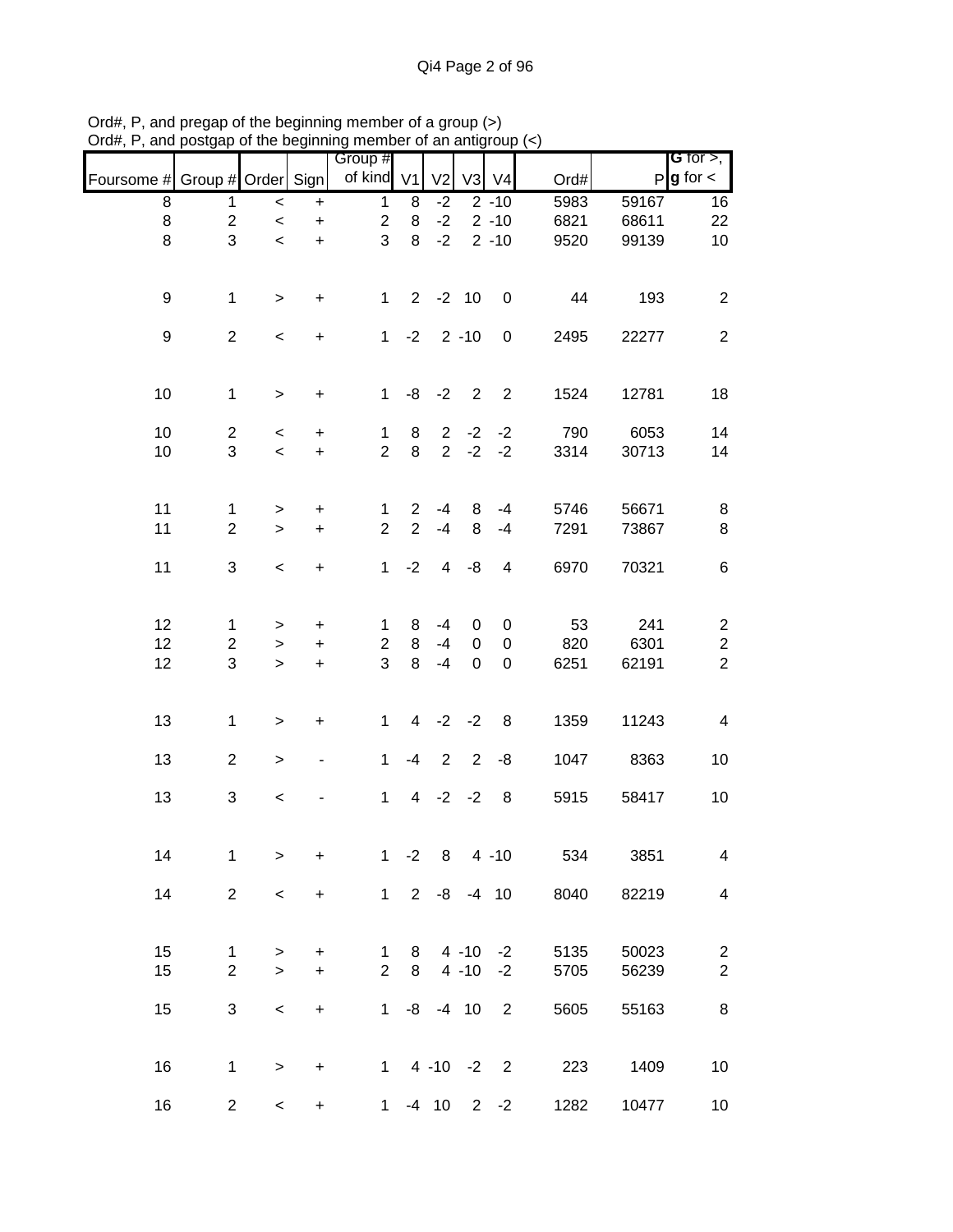|                               |                               |           |                              | Group #                        |                |                |                     |                              |             |               | G for $>$ ,                               |
|-------------------------------|-------------------------------|-----------|------------------------------|--------------------------------|----------------|----------------|---------------------|------------------------------|-------------|---------------|-------------------------------------------|
| Foursome # Group # Order Sign |                               |           |                              | of kind V1                     |                | V <sub>2</sub> | V3                  | V <sub>4</sub>               | Ord#        |               | $P$ <b>g</b> for $\lt$                    |
|                               |                               |           |                              |                                |                |                |                     |                              |             |               |                                           |
|                               |                               |           |                              |                                |                |                |                     |                              |             |               |                                           |
| 17                            | $\mathbf{1}$                  | $\, > \,$ | +                            | $\mathbf 1$                    | $2^{\circ}$    | 10             | -8                  | 4                            | 220         | 1373          | 6                                         |
| 17                            | $\overline{2}$                | $\geq$    | $\ddot{}$                    | $\overline{2}$                 | $\overline{2}$ | $10$           | -8                  | 4                            | 6343        | 63313         | $\overline{2}$                            |
|                               |                               |           |                              |                                |                |                |                     |                              |             |               |                                           |
| 18                            | $\mathbf 1$                   |           | $\qquad \qquad \blacksquare$ |                                | $1 - 10$       |                | $8 - 4$             | 8                            | 8224        | 84389         | 12                                        |
|                               |                               | $\, > \,$ |                              |                                |                |                |                     |                              |             |               |                                           |
| 18                            | $\overline{2}$                | $\,<$     |                              |                                | $1 \t10 \t -8$ |                | $\overline{4}$      | -8                           | 8276        | 84979         | 12                                        |
|                               |                               |           |                              |                                |                |                |                     |                              |             |               |                                           |
|                               |                               |           |                              |                                |                |                |                     |                              |             |               |                                           |
| 19                            | $\mathbf 1$                   | >         |                              | $\mathbf{1}$                   | -4             | 8              | $-2$                | $-2$                         | 8703        | 89897         | 6                                         |
| 19                            | $\overline{2}$                | $\geq$    |                              | $\overline{2}$                 | $-4$           | 8              | $-2$                | $-2$                         | 9311        | 96737         | $\,6$                                     |
|                               |                               |           |                              |                                |                |                |                     |                              |             |               |                                           |
|                               |                               |           |                              |                                |                |                |                     |                              |             |               |                                           |
| 20                            | $\mathbf 1$                   | $\geq$    | $\ddot{}$                    | $\mathbf{1}$                   |                | $2 -2$         |                     | $0 -2$                       | 7465        | 75773         | 6                                         |
| 20                            | $\overline{2}$                | $\,<$     | $\overline{\phantom{a}}$     | $\mathbf{1}$                   |                | $2 - 2$        |                     | $0 -2$                       | 9579        | 99833         | 6                                         |
|                               |                               |           |                              |                                |                |                |                     |                              |             |               |                                           |
|                               |                               |           |                              |                                |                |                |                     |                              |             |               |                                           |
| 21                            | $\mathbf{1}$                  | $\, > \,$ | $\ddot{}$                    | $\mathbf 1$                    | $-4$           | 4              | $\overline{2}$      | -8                           | 78          | 397           | 8                                         |
| 21                            | $\overline{c}$                | $\,>$     | $\ddot{}$                    | $\overline{2}$                 | $-4$           | $\overline{4}$ | $\overline{2}$      | -8                           | 2830        | 25693         | 14                                        |
| 21                            | 3                             | $\geq$    | $\ddot{}$                    | 3                              | $-4$           | $\overline{4}$ | $\overline{2}$      | -8                           | 6758        | 67843         | 14                                        |
|                               |                               |           |                              |                                |                |                |                     |                              |             |               |                                           |
| 21                            | $\overline{\mathbf{4}}$       | $\,$      |                              | $\mathbf{1}$                   |                | $4 -4 -2$      |                     | 8                            | 3423        | 31859         | 10                                        |
|                               |                               |           |                              |                                |                |                |                     |                              |             |               |                                           |
|                               |                               |           |                              |                                |                |                |                     |                              |             |               |                                           |
| 22<br>22                      | $\mathbf 1$<br>$\overline{2}$ | $\,<$     | +                            | 1<br>$\overline{2}$            | -4<br>$-4$     | $-2$<br>$-2$   | 8<br>8              | -8<br>-8                     | 401<br>6506 | 2749<br>65119 | $\overline{4}$<br>$\overline{4}$          |
|                               |                               | $\,<$     | $\ddot{}$                    |                                |                |                |                     |                              |             |               |                                           |
|                               |                               |           |                              |                                |                |                |                     |                              |             |               |                                           |
| 23                            | 1                             | $\,<\,$   | +                            | $\mathbf{1}$                   | 8              | $-4$           | $\mathbf{2}$        | $-2$                         | 2722        | 24533         | 14                                        |
| 23                            | $\boldsymbol{2}$              | $\,<$     | $\ddot{}$                    | $\overline{2}$                 | 8              | $-4$           | $\overline{2}$      | $-2$                         | 7293        | 73883         | 14                                        |
|                               |                               |           |                              |                                |                |                |                     |                              |             |               |                                           |
|                               |                               |           |                              |                                |                |                |                     |                              |             |               |                                           |
| 24                            | 1                             | >         | +                            | $\mathbf 1$                    | $\overline{2}$ | 8              | -4                  | -4                           | 90          | 463           | $\overline{\mathbf{c}}$                   |
| 24                            | $\overline{2}$                | $\,>$     | $\ddot{}$                    | $\overline{2}$                 | $\overline{2}$ | 8              | $-4$                | $-4$                         | 7395        | 75013         | $\overline{2}$                            |
|                               |                               |           |                              |                                |                |                |                     |                              |             |               |                                           |
| 24                            | 3<br>$\overline{\mathbf{4}}$  | $\,<\,$   | $\ddot{}$                    | $\mathbf{1}$<br>$\overline{2}$ | $-2$<br>$-2$   | -8<br>$-8$     | 4<br>$\overline{4}$ | 4<br>$\overline{\mathbf{4}}$ | 5725        | 56473         | $\overline{\mathbf{4}}$<br>$\overline{2}$ |
| 24                            |                               | $\,<$     | $+$                          |                                |                |                |                     |                              | 6671        | 66947         |                                           |
| 24                            | 5                             | $\,<$     |                              | $\mathbf{1}$                   | 2              | 8              | $-4$                | $-4$                         | 1770        | 15149         | 12                                        |
|                               |                               |           |                              |                                |                |                |                     |                              |             |               |                                           |
|                               |                               |           |                              |                                |                |                |                     |                              |             |               |                                           |
| 25                            | 1                             | $\, > \,$ | +                            | $\mathbf{1}$                   | 8              | $-4$           | $-4$                | $\overline{4}$               | 91          | 467           | $\overline{4}$                            |
|                               |                               |           |                              |                                |                |                |                     |                              |             |               |                                           |
| 25                            | $\overline{2}$                | $\,<\,$   | +                            | $\mathbf 1$                    | -8             | 4              | 4                   | $-4$                         | 2636        | 23687         | $\overline{c}$                            |

Ord#, P, and pregap of the beginning member of a group (>) Ord#, P, and postgap of the beginning member of an antigroup (<)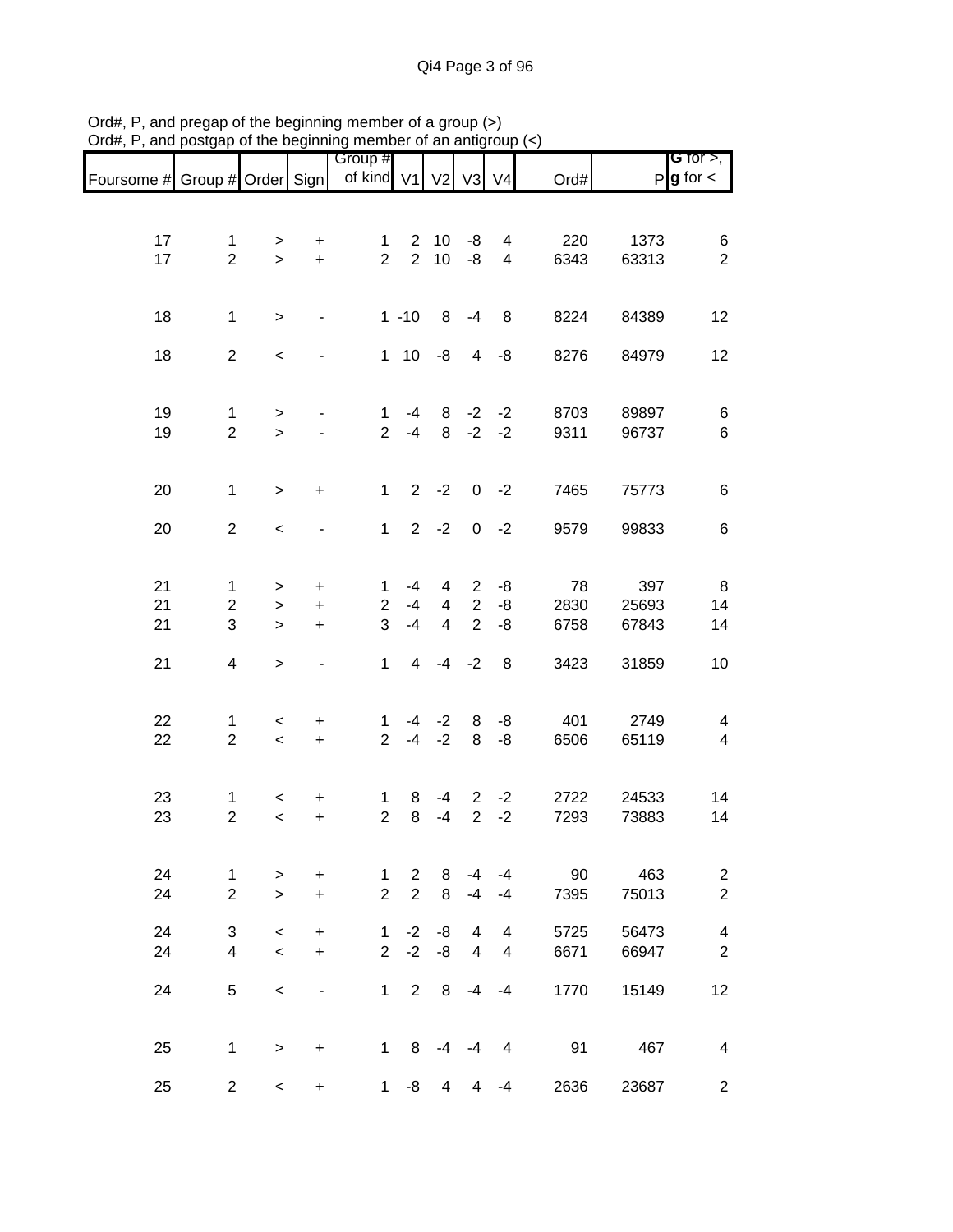| Foursome # Group # Order Sign |                                |                  |                        | Group #<br>of kind V1          |                | V <sub>2</sub>                | V <sub>3</sub>      | V <sub>4</sub>           | Ord#         |                | <b>G</b> for $>$ ,<br>$P$ <b>g</b> for $\lt$ |
|-------------------------------|--------------------------------|------------------|------------------------|--------------------------------|----------------|-------------------------------|---------------------|--------------------------|--------------|----------------|----------------------------------------------|
| 26<br>26                      | $\mathbf{1}$<br>$\overline{2}$ | $\,<\,$<br>$\,<$ | $\ddot{}$<br>$\ddot{}$ | $\mathbf{1}$<br>$\overline{2}$ | $-2$<br>$-2$   | -6<br>-6                      |                     | $10 - 16$<br>$10 - 16$   | 2098<br>7351 | 18307<br>74527 | 4<br>$\overline{\mathbf{4}}$                 |
| 27<br>27                      | $\mathbf{1}$<br>$\overline{2}$ | ><br>$\geq$      | $\ddot{}$<br>$\ddot{}$ | 1                              |                | $16 - 12$<br>$2 16 - 12$      | 4<br>$\overline{4}$ | $-4$<br>$-4$             | 99<br>5816   | 523<br>57349   | $\overline{\mathbf{c}}$<br>$\overline{2}$    |
| 28<br>28                      | 1<br>$\overline{2}$            | ><br>$\geq$      | $\ddot{}$<br>$\ddot{}$ | $\mathbf 1$<br>$\overline{2}$  | $-2$           | $-2$ $-2$ 10                  | $-2$ 10             | $-2$<br>$-2$             | 112<br>276   | 613<br>1783    | 6<br>6                                       |
| 28                            | 3                              | $\,$             |                        | $\mathbf{1}$                   | $\overline{2}$ |                               | $2 - 10$            | $\overline{2}$           | 4598         | 44179          | 8                                            |
| 29<br>29                      | 1<br>$\overline{c}$            | ><br>$\geq$      | $\ddot{}$<br>$\ddot{}$ | $\mathbf 1$<br>$\overline{2}$  |                | $-2$ 10 $-2$<br>$-2$ 10       | $-2$                | -8<br>-8                 | 113<br>6207  | 617<br>61681   | $\overline{\mathbf{4}}$<br>$\bf 8$           |
| 29                            | 3                              | $\,<\,$          |                        |                                |                | $1 - 2 10 - 2$                |                     | -8                       | 982          | 7741           | 12                                           |
| 30                            | $\mathbf 1$                    | $\,>$            | $\ddot{}$              |                                | $1\quad10$     | $-2$                          | $-8$                | 2                        | 3232         | 29837          | $\overline{\mathbf{4}}$                      |
| 30                            | $\overline{2}$                 | $\,<\,$          | $\ddot{}$              |                                | $1 - 10$       | $\overline{2}$                | 8 <sup>8</sup>      | $-2$                     | 2198         | 19417          | $\overline{\mathbf{4}}$                      |
| 31                            | $\mathbf{1}$                   | >                | $\ddot{}$              | $\mathbf 1$                    | -8             | $\overline{2}$                | $\overline{2}$      | 0                        | 7815         | 79811          | 10                                           |
| 31                            | $\overline{c}$                 | >                | -                      | $\mathbf{1}$                   | 8              |                               | $-2 -2$             | $\boldsymbol{0}$         | 269          | 1723           | $\boldsymbol{2}$                             |
| 31<br>31                      | 3<br>4                         | $\,<$<br>$\,<$   | +<br>$\ddot{}$         | $\mathbf{1}$<br>$\overline{2}$ | 8<br>8         | $-2$<br>$-2$                  | $-2$<br>$-2$        | 0<br>0                   | 2301<br>5611 | 20359<br>55219 | 10<br>10                                     |
| 32                            | $\mathbf 1$                    | >                | $\ddot{}$              | $\mathbf{1}$                   | $\overline{2}$ | $\mathbf 0$                   |                     | $-4$ 10                  | 1429         | 11927          | $\overline{4}$                               |
| 32                            | $\overline{2}$                 | $\mathbf{I}$     |                        |                                | $1 -2$         | $\overline{0}$                |                     | $4 - 10$                 | 4337         | 41467          | 14                                           |
| 32<br>32                      | 3<br>4                         | $\,<$<br>$\,<$   | $\ddot{}$<br>$\ddot{}$ | $\mathbf{1}$<br>$\overline{2}$ | $-2$<br>$-2$   | $\mathbf 0$<br>$\overline{0}$ |                     | $4 - 10$<br>$4 - 10$     | 3378<br>3846 | 31333<br>36241 | $\overline{\mathbf{4}}$<br>10                |
| 33<br>33                      | 1<br>$\overline{2}$            | ><br>$\geq$      | $\ddot{}$<br>$\ddot{}$ | $\mathbf{1}$<br>$\overline{2}$ |                | $-4$ 10<br>$-4$ 10            | -8                  | $-8$ 2<br>$\overline{2}$ | 3694<br>6182 | 34589<br>61469 | 6<br>$\,6$                                   |
| 34                            | $\mathbf{1}$                   | $\,$             |                        | $1 \quad$                      | $2^{\circ}$    |                               | $0\quad 2$          | $-4$                     | 8619         | 88997          | $\overline{\mathbf{4}}$                      |

Ord#, P, and pregap of the beginning member of a group (>) Ord#, P, and postgap of the beginning member of an antigroup (<)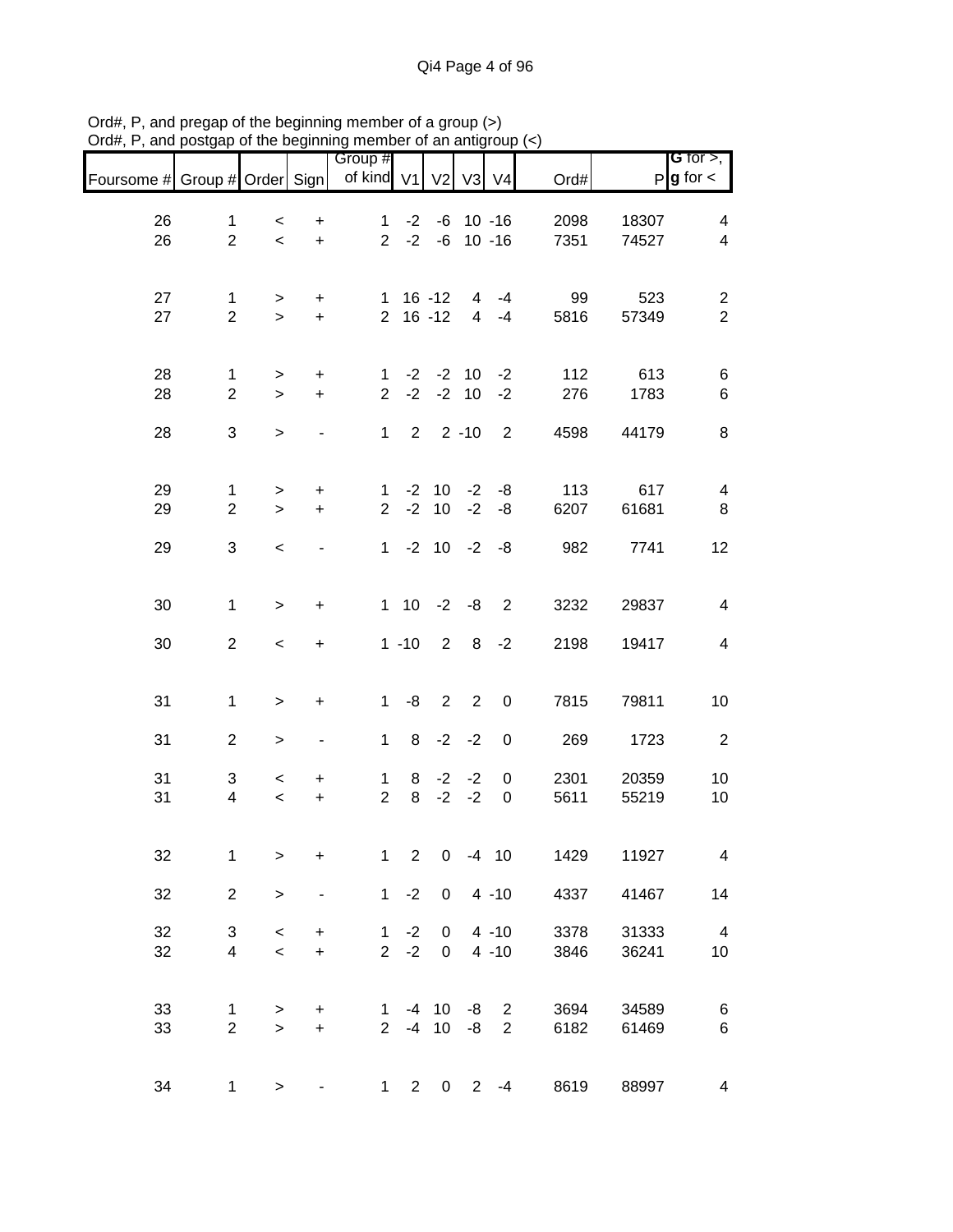|                               |                     |                  |                                               | Group #                        |                                |                        |                      |                                  |                                |                | G for $>$ ,                      |
|-------------------------------|---------------------|------------------|-----------------------------------------------|--------------------------------|--------------------------------|------------------------|----------------------|----------------------------------|--------------------------------|----------------|----------------------------------|
| Foursome # Group # Order Sign |                     |                  |                                               | of kind V1                     |                                | V <sub>2</sub>         | V <sub>3</sub>       | V <sub>4</sub>                   | Ord#                           |                | $P$ <b>g</b> for $\lt$           |
| 34                            | $\overline{2}$      | $\,<$            |                                               | $\mathbf{1}$                   | $-2$                           | $\pmb{0}$              | $-2$                 | 4                                | 1569                           | 13183          | 4                                |
|                               |                     |                  |                                               |                                |                                |                        |                      |                                  |                                |                |                                  |
| 35                            | $\mathbf 1$         | $\, >$           |                                               | $\mathbf{1}$                   | $\mathbf 0$                    |                        | $2 - 4$              | $\overline{2}$                   | 953                            | 7523           | 6                                |
| 35                            | $\overline{2}$      | $\,<\,$          | $\ddot{}$                                     | $\mathbf{1}$                   | $\mathbf 0$                    |                        | $2 - 4$              | $\overline{2}$                   | 5881                           | 58067          | 6                                |
| 36<br>36                      | 1<br>$\overline{2}$ | ><br>$\geq$      | $\ddot{}$<br>$\ddot{}$                        | 1<br>$\overline{2}$            | 4<br>$\overline{4}$            | -4<br>$-4$             | 10<br>10             | $-4$<br>$-4$                     | 135<br>9067                    | 761<br>93971   | 4<br>$\overline{\mathbf{4}}$     |
|                               |                     |                  |                                               |                                |                                |                        |                      |                                  |                                |                |                                  |
| 37<br>37                      | 1<br>$\overline{2}$ | $\, >$<br>$\, >$ | $\ddot{}$<br>$\ddot{}$                        | $\mathbf 1$<br>$\overline{2}$  | $\mathbf{2}$<br>$\overline{2}$ | $-2$<br>$-2$           | 8<br>8               | 4<br>$\overline{\mathbf{4}}$     | 143<br>744                     | 823<br>5653    | $\overline{c}$<br>$\overline{2}$ |
|                               |                     |                  |                                               |                                |                                |                        |                      |                                  |                                |                |                                  |
| 38<br>38                      | 1<br>$\overline{c}$ | $\geq$<br>$\,>$  | $\boldsymbol{+}$<br>$\ddot{}$                 | $\mathbf{1}$<br>$\overline{2}$ | 8<br>8                         | -8<br>$-8$             | $\overline{4}$       | 4 12<br>12                       | 177<br>3686                    | 1051<br>34501  | $\overline{c}$<br>$\overline{2}$ |
|                               |                     |                  |                                               |                                |                                |                        |                      |                                  |                                |                |                                  |
| 39<br>39                      | 1<br>$\overline{2}$ | ><br>$\,$        | $\begin{array}{c} + \end{array}$<br>$\ddot{}$ | $\mathbf 1$<br>$\overline{2}$  | -8<br>-8                       |                        | 4 12 -14<br>4 12 -14 |                                  | 1506<br>2264                   | 12611<br>20021 | 10<br>10                         |
|                               |                     |                  |                                               |                                |                                |                        |                      |                                  |                                |                |                                  |
| 40<br>40                      | 1<br>$\overline{2}$ | ><br>$\,$        | $\ddot{}$<br>$\ddot{}$                        | 1<br>$\overline{2}$            | $12 - 14$                      | $12 - 14$              | $-2$<br>$-2$         | $\overline{2}$<br>$\overline{2}$ | 4557<br>8388                   | 43759<br>86269 | 6<br>$\,6$                       |
|                               |                     |                  |                                               |                                |                                |                        |                      |                                  |                                |                |                                  |
| 41<br>41                      | 1<br>$\overline{2}$ | $\, >$<br>$\,>$  | +<br>$\boldsymbol{+}$                         | $\mathbf 1$<br>$\overline{2}$  |                                | $16 - 20$<br>$16 - 20$ | 8<br>8               | $-2$<br>$-2$                     | 189<br>2243                    | 1129<br>19819  | 6<br>6                           |
|                               |                     |                  |                                               |                                |                                |                        |                      |                                  |                                |                |                                  |
| 42                            | 1                   | $\, > \,$        | $\ddot{}$                                     | $\mathbf{1}$                   | $\overline{2}$                 | 4                      | -8                   | $\overline{2}$                   | 196                            | 1193           | 6                                |
| 42                            | $\overline{2}$      | $\,<$            | $\ddot{}$                                     |                                |                                |                        |                      |                                  | 1 -2 -4 8 -2 6234 62011        |                | 6                                |
| 43                            | $\mathbf{1}$        | $\geq$           | $\ddot{}$                                     | $\mathbf{1}$                   |                                | $4 -8$ 2 0             |                      |                                  |                                | 197 1201       | 8                                |
| 43                            | $\overline{2}$      | $\geq$           | $\ddot{}$                                     | $2^{\circ}$                    |                                | $4 -8 2$               |                      | $\mathbf 0$                      | 7124                           | 71971          | 8                                |
| 44                            | $\mathbf 1$         | $\geq$           | $\ddot{}$                                     |                                |                                |                        |                      |                                  | 1 -8 2 0 -4 198 1213           |                | 12                               |
| 44                            | $\overline{2}$      | $\,<\,$          | $\ddot{}$                                     |                                | $1 \t 8 \t -2 \t 0 \t 4$       |                        |                      |                                  | 4412                           | 42197          | 12                               |
| 45                            | $\mathbf{1}$        | $\geq$           | $\ddot{}$                                     |                                | $1 - 2 8 - 16$                 |                        |                      |                                  | 1677<br>$2 \quad \blacksquare$ | 14293          | 12                               |
|                               |                     |                  |                                               |                                |                                |                        |                      |                                  |                                |                |                                  |

Ord#, P, and pregap of the beginning member of a group (>) Ord#, P, and postgap of the beginning member of an antigroup (<)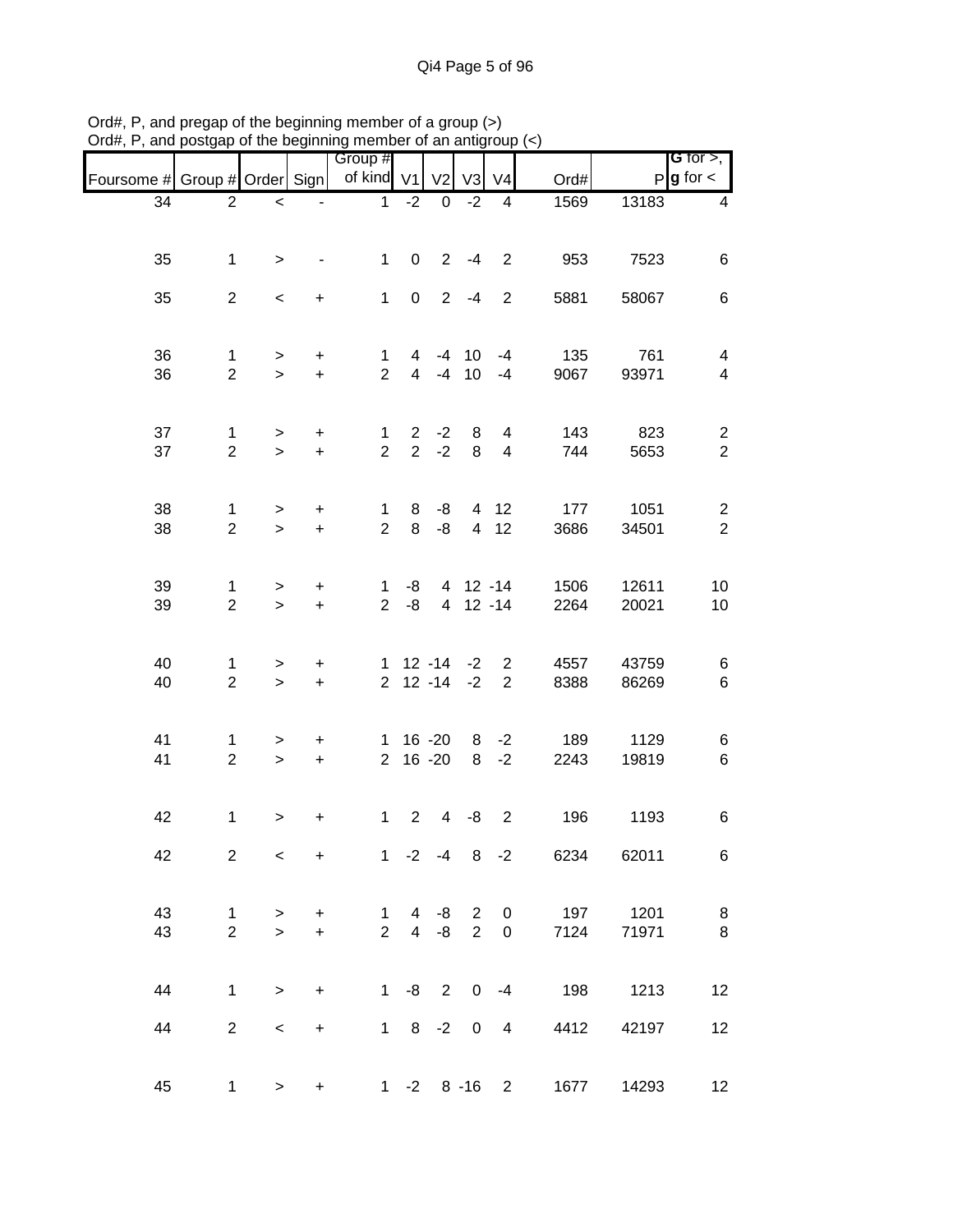|                               |                         |           |           | Group #        |                |                   |                |                     |      |       | <b>G</b> for $>$ ,       |
|-------------------------------|-------------------------|-----------|-----------|----------------|----------------|-------------------|----------------|---------------------|------|-------|--------------------------|
| Foursome # Group # Order Sign |                         |           |           | of kind V1     |                | V <sub>2</sub>    | V <sub>3</sub> | V <sub>4</sub>      | Ord# |       | $P$ <b>g</b> for $\lt$   |
| 45                            | $\overline{2}$          | >         |           | 1              | $\overline{2}$ | -8                | 16             | $-2$                | 4083 | 38737 | 8                        |
|                               |                         |           |           |                |                |                   |                |                     |      |       |                          |
| 46                            | $\mathbf 1$             | >         | +         | $\mathbf 1$    | $-2$           | $\overline{2}$    |                | $8 - 10$            | 1665 | 14149 | 6                        |
| 46                            | $\overline{2}$          | $\,<\,$   | $\ddot{}$ | $\mathbf{1}$   |                | $2 -2 -8 10$      |                |                     | 2720 | 24517 | 10                       |
|                               |                         |           |           |                |                |                   |                |                     |      |       |                          |
| 47                            | 1                       | >         | +         | 1              | 2              |                   | $8 - 10$       | 4                   | 213  | 1303  | $\overline{2}$           |
| 47                            | $\overline{c}$          | $\geq$    | +         | $\overline{2}$ | $\overline{2}$ |                   | $8 - 10$       | 4                   | 727  | 5503  | $\boldsymbol{2}$         |
| 47                            | 3                       | $\, > \,$ | $\ddot{}$ | 3              | $\overline{2}$ |                   | $8 - 10$       | 4                   | 4443 | 42467 | $\overline{\mathbf{4}}$  |
| 47                            | $\overline{\mathbf{4}}$ | $\, > \,$ | $\ddot{}$ | 4              | $\overline{2}$ |                   | $8 - 10$       | 4                   | 6185 | 61487 | 4                        |
| 47                            | 5                       | $\,<$     | $\ddot{}$ | $\mathbf 1$    | $-2$           |                   | $-8$ 10        | $-4$                | 980  | 7723  | $\overline{\mathcal{A}}$ |
| 48                            | $\mathbf 1$             | $\, > \,$ | $\ddot{}$ | $\mathbf{1}$   | $\overline{2}$ | $-4$              | $-2$           | $\overline{4}$      | 3120 | 28649 | 6                        |
|                               |                         |           |           |                |                |                   |                |                     |      |       |                          |
| 48                            | $\overline{c}$          | >         |           | 1              | $-2$           | $\overline{4}$    | 2              | $-4$                | 749  | 5689  | 6                        |
| 48                            | 3                       | $\geq$    |           | $\overline{2}$ | $-2$           | $\overline{4}$    | 2              | $-4$                | 6728 | 67531 | 8                        |
| 49                            | $\mathbf 1$             | >         | +         | 1              | -8             | $\overline{2}$    | $-2$           | $\overline{2}$      | 2362 | 21011 | 10                       |
|                               |                         |           |           |                |                |                   |                |                     |      |       |                          |
| 49                            | $\overline{c}$          | $\,<$     |           | 1              | -8             | $\overline{2}$    | $-2$           | $\overline{2}$      | 6858 | 69029 | $\overline{c}$           |
| 49                            | 3                       | $\,<\,$   |           | $\overline{2}$ | -8             | 2 <sup>1</sup>    | $-2$           | $\sqrt{2}$          | 7985 | 81647 | $\boldsymbol{2}$         |
| 50                            | 1                       | >         | +         | 1              | $\overline{2}$ | $\overline{2}$    | 6              | 0                   | 237  | 1489  | $\overline{\mathbf{c}}$  |
| 50                            | $\boldsymbol{2}$        | $\geq$    | $\ddot{}$ | $\overline{2}$ | $\overline{2}$ | $\overline{2}$    | $\,6$          | $\boldsymbol{0}$    | 2454 | 21871 | $\,8\,$                  |
| 51                            | $\mathbf 1$             | >         | $\ddot{}$ | 1              | 0              | $-4$              | 4              | -6                  | 240  | 1511  | 12                       |
|                               |                         |           |           |                |                |                   |                |                     |      |       |                          |
| 51                            | $\overline{2}$          | $\geq$    |           |                | $1 \quad 0$    |                   | $4 -4 6$       |                     | 630  | 4657  | 6                        |
| 52                            | $\mathbf{1}$            | $\geq$    | $\ddot{}$ | $\mathbf{1}$   |                |                   |                | 4 4 10 -14          | 257  | 1621  | $\overline{2}$           |
| 52                            | $\overline{2}$          | $\geq$    | $\ddot{}$ | $\overline{2}$ |                |                   |                | 4 4 10 -14          | 7154 | 72271 | $\overline{2}$           |
|                               |                         |           |           |                |                |                   |                |                     |      |       |                          |
| 53                            | 1                       | >         | $\ddot{}$ | $\mathbf{1}$   |                |                   |                | 4 10 -14 -2         | 258  | 1627  | $\,6$                    |
| 53                            | $\overline{2}$          | $\geq$    | $\ddot{}$ | $2^{\circ}$    |                |                   |                | 4 10 -14 -2         | 7527 | 76511 | $\overline{\mathbf{4}}$  |
| 54                            | $\mathbf 1$             | $\, > \,$ | +         |                |                |                   |                | $1 10 - 14 - 2 - 2$ | 259  | 1637  | 10                       |
| 54                            | $\overline{c}$          | $\geq$    | $\ddot{}$ |                |                | $2 \t10 - 14 - 2$ |                | $-2$                | 8868 | 91781 | 10                       |

Ord#, P, and pregap of the beginning member of a group (>) Ord#, P, and postgap of the beginning member of an antigroup (<)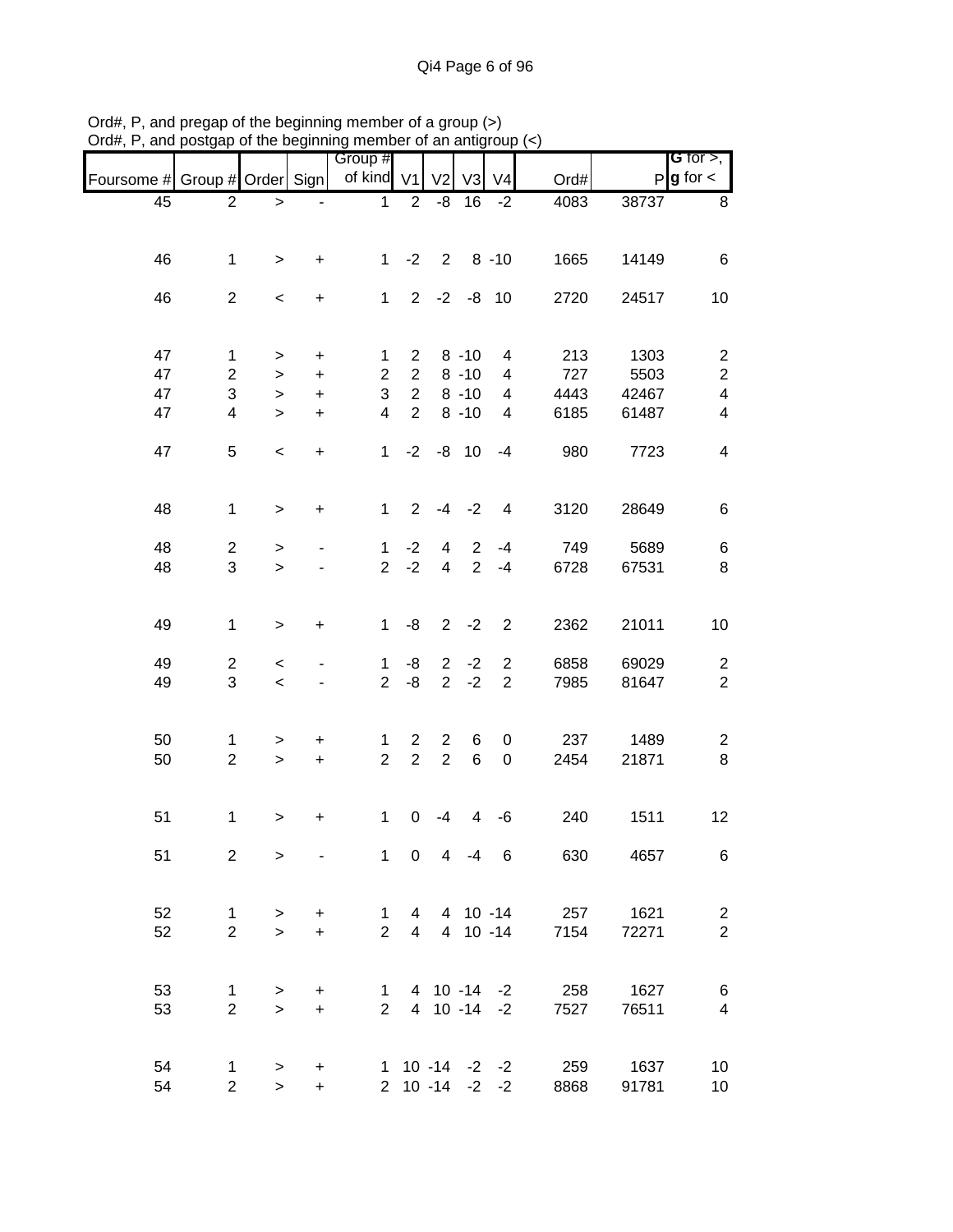|                               |                     |                                  |                              | Group #                        |                |                      |                                  |                  |                                |                | G for $>$ ,              |
|-------------------------------|---------------------|----------------------------------|------------------------------|--------------------------------|----------------|----------------------|----------------------------------|------------------|--------------------------------|----------------|--------------------------|
| Foursome # Group # Order Sign |                     |                                  |                              | of kind V1                     |                | V <sub>2</sub>       | V3                               | V <sub>4</sub>   | Ord#                           |                | $P$ <b>g</b> for $\lt$   |
| 55                            | $\mathbf{1}$        | $\,>$                            | $\ddot{}$                    |                                | $1 - 14$       |                      | $-2$ $-2$ 22                     |                  | 260                            | 1657           | 20                       |
| 55                            | $\overline{2}$      | $\,<$                            | +                            |                                | $1 \quad 14$   | $\overline{2}$       |                                  | $2 - 22$         | 8528                           | 87811          | 22                       |
| 56                            | 1                   | $\,<$                            | +                            | $\mathbf{1}$                   |                | 2 - 22 20            |                                  | $\overline{2}$   | 4992                           | 48527          | 6                        |
| 56                            | $\overline{2}$      | $\,<$                            | $\ddot{}$                    | $\overline{2}$                 |                | $2 - 22$             | 20                               | $\overline{2}$   | 9388                           | 97609          | $\overline{\mathbf{4}}$  |
| 57                            | $\mathbf{1}$        | $\,<\,$                          | $\ddot{}$                    | $\mathbf 1$                    |                | $-8$ $-2$ 10         |                                  | -8               | 8917                           | 92347          | $\,6$                    |
| 57                            | $\overline{2}$      | $\,<$                            | $\qquad \qquad \blacksquare$ | $\mathbf{1}$                   | 8              |                      | $2 - 10$                         | 8                | 8480                           | 87323          | 14                       |
| 58                            | $\mathbf 1$         | $\, >$                           | $\blacksquare$               | $1 -$                          |                | $-2$ 10              | -8                               | $\overline{2}$   | 7660                           | 77977          | 8                        |
| 58                            | $\overline{2}$      | $\,<$                            |                              | $\mathbf{1}$                   |                | $2 - 10$             | 8                                | $-2$             | 1333                           | 10979          | 8                        |
| 59                            | $\mathbf{1}$        | $\,$                             | $\ddot{}$                    | $\mathbf{1}$                   | $-2$           | $-2$                 | $\pmb{0}$                        | $\boldsymbol{0}$ | 270                            | 1733           | 10                       |
| 59                            | $\overline{2}$      | $\,<$                            | $\ddot{}$                    | $\mathbf{1}$                   | $\overline{2}$ | $\overline{2}$       | $\pmb{0}$                        | $\pmb{0}$        | 1598                           | 13477          | 10                       |
| 60                            | 1                   | $\, > \,$                        | +                            | $\mathbf{1}$                   |                | $-2$ 10 $-2$         |                                  | $\overline{2}$   | 8003                           | 81847          | 8                        |
| 60<br>60                      | $\overline{c}$<br>3 | ><br>$\, > \,$                   | -                            | $\mathbf{1}$<br>$\overline{2}$ |                | $2 - 10$<br>$2 - 10$ | $\overline{2}$<br>$\overline{2}$ | $-2$<br>$-2$     | 1822<br>9516                   | 15629<br>99119 | 10<br>10                 |
| 60                            | 4                   | $\,<$                            | +                            | 1                              |                | $2 - 10$             | $\overline{2}$                   | $-2$             | 1824                           | 15643          | $\overline{\mathbf{4}}$  |
| 60                            | 5                   | $\,<$                            | $\ddot{}$                    | $\overline{2}$                 |                | $2 - 10$             | $\overline{2}$                   | $-2$             | 6097                           | 60449          | 8                        |
| 60                            | 6                   | $\,<$                            | -                            | $\mathbf{1}$                   |                | $-2$ 10              | $-2$                             | $\overline{2}$   | 3414                           | 31741          | 10                       |
| 61                            |                     | $1 \quad \blacksquare$<br>$\geq$ | $+$                          |                                |                |                      |                                  |                  | $1 \t10 \t-2 \t2 \t-4$<br>3176 | 29209          | $\overline{\phantom{a}}$ |
| 61                            | 2 <sup>1</sup>      | $\geq$                           |                              |                                |                | $1 - 10$ 2 $-2$ 4    |                                  |                  | 1332                           | 10973          | 16                       |
| 62                            | $\mathbf{1}$        | $\geq$                           | $\ddot{}$                    |                                |                |                      |                                  |                  | 1 -2 -8 -2 -2 283 1847         |                | 16                       |
| 62                            | $\overline{2}$      | >                                |                              |                                |                | 1 2 8 2 2            |                                  |                  | 6467                           | 64663          | $\mathbf{2}$             |
| 63                            | 1.                  | >                                | $\ddot{}$                    |                                |                |                      |                                  |                  | 1 12 -16 14 -14<br>293         | 1913           | 6                        |

Ord#, P, and pregap of the beginning member of a group (>) Ord#, P, and postgap of the beginning member of an antigroup (<)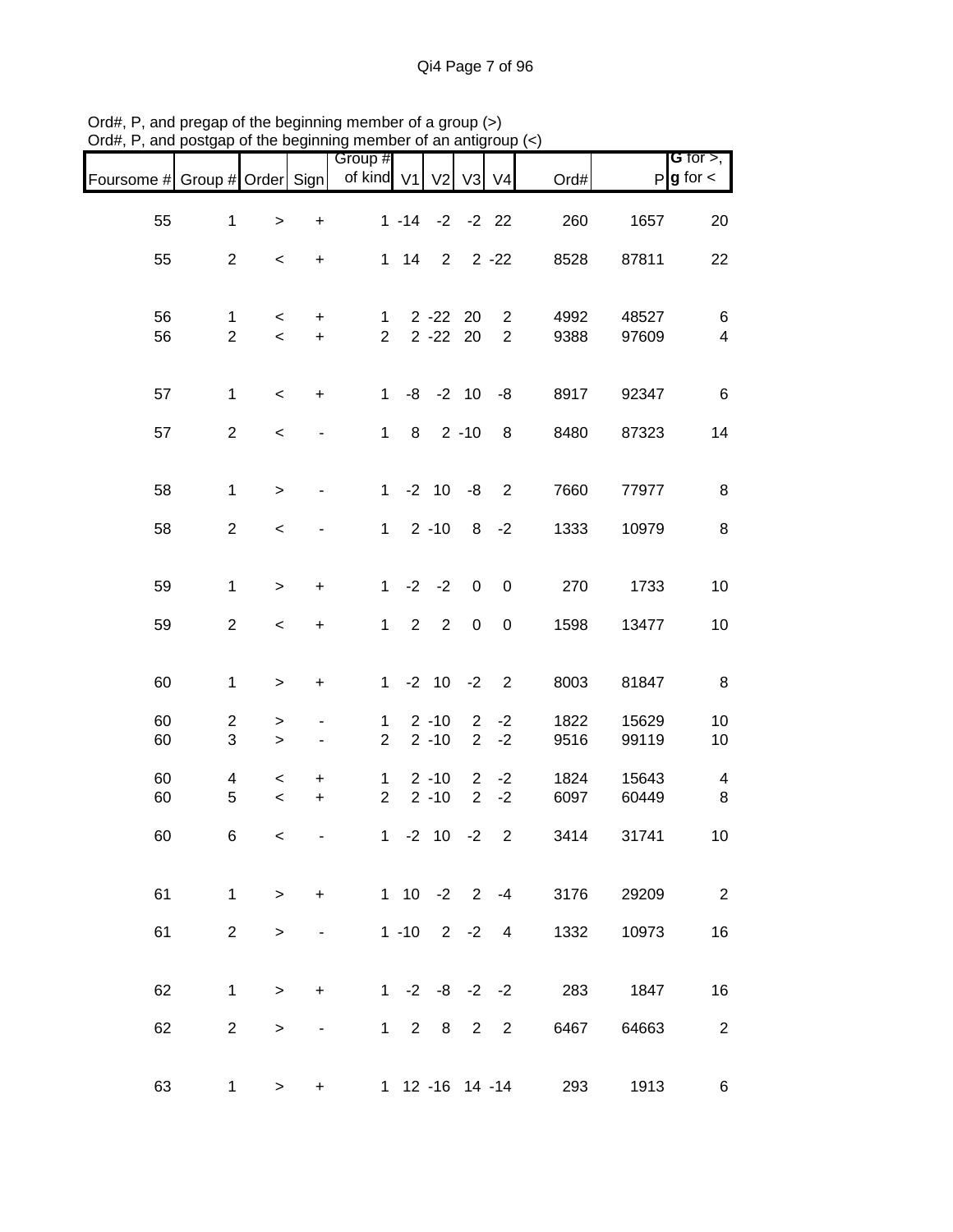|            |                         |                     |                                  | Group #        |                    |                   |                |                         |      |       | G for $>$ ,             |
|------------|-------------------------|---------------------|----------------------------------|----------------|--------------------|-------------------|----------------|-------------------------|------|-------|-------------------------|
| Foursome # | Group # Order Sign      |                     |                                  | of kind V1     |                    | V <sub>2</sub>    | V3             | V <sub>4</sub>          | Ord# |       | $P$ <b>g</b> for $\lt$  |
| 63         | $\overline{2}$          | $\,<$               | $\ddot{}$                        |                | $\overline{1}$ -12 |                   | $16 - 14$      | 14                      | 5817 | 57367 | 6                       |
|            |                         |                     |                                  |                |                    |                   |                |                         |      |       |                         |
| 64         | $\mathbf{1}$            | >                   | $\ddot{}$                        | 1.             |                    |                   | 14 -14 20 -16  |                         | 295  | 1933  | $\overline{c}$          |
| 64         | $\overline{2}$          | $\, > \,$           | $\ddot{}$                        | $\overline{2}$ |                    |                   | 14 -14 20 -16  |                         | 3622 | 33811 | $\boldsymbol{2}$        |
| 64         | 3                       | $\geq$              | $\ddot{}$                        | 3              |                    |                   | 14 -14 20 -16  |                         | 8807 | 91081 | $\overline{2}$          |
|            |                         |                     |                                  |                |                    |                   |                |                         |      |       |                         |
| 65         | $\mathbf{1}$            | $\,$                | $\begin{array}{c} + \end{array}$ |                |                    | $1 - 14$ 20 $-16$ |                | $\overline{c}$          | 296  | 1949  | 16                      |
| 65         | $\overline{2}$          | $\,$                | $\pm$                            |                |                    | 2 -14 20 -16      |                | $\overline{2}$          | 6175 | 61379 | 16                      |
|            |                         |                     |                                  |                |                    |                   |                |                         |      |       |                         |
| 66         | $\mathbf{1}$            | $\, > \,$           | $\ddot{}$                        |                |                    | $120 - 16$        | $2^{\circ}$    | $-2$                    | 297  | 1951  | $\overline{c}$          |
| 66         | $\overline{2}$          | $\,>$               | $\ddot{}$                        |                |                    | $220 - 16$        | 2 <sup>1</sup> | $-2$                    | 4485 | 42901 | $\overline{c}$          |
| 66         | 3                       | $\geq$              | $\ddot{}$                        |                |                    | $320 - 16$        | $2^{\circ}$    | $-2$                    | 5308 | 51871 | $\overline{2}$          |
|            |                         |                     |                                  |                |                    |                   |                |                         |      |       |                         |
| 67         | $\mathbf{1}$            | >                   | $\ddot{}$                        | 1              | $-2$               | $-2$              | $\overline{2}$ | 4                       | 1998 | 17383 | 6                       |
| 67         | $\overline{2}$          | $\geq$              | $\ddot{}$                        | $\overline{2}$ | $-2$               | $-2$              | $\overline{2}$ | $\overline{\mathbf{4}}$ | 4905 | 47581 | 12                      |
|            |                         |                     |                                  |                |                    |                   |                |                         |      |       |                         |
| 67         | 3                       | $\,<$               | $\ddot{}$                        | 1              | $\overline{2}$     | 2                 | $-2$           | $-4$                    | 1816 | 15569 | 12                      |
| 67         | 4                       | $\,<$               | $\ddot{}$                        | $\overline{2}$ | $\overline{2}$     | $\overline{2}$    | $-2$           | $-4$                    | 3158 | 29027 | 6                       |
| 67         | 5                       | $\,<$               |                                  | $\mathbf{1}$   |                    | $-2 -2$           | 2              | $\overline{4}$          | 7603 | 77377 | $\,6$                   |
|            |                         |                     |                                  |                |                    |                   |                |                         |      |       |                         |
| 68         | $\mathbf{1}$            | $\,$                | $\begin{array}{c} + \end{array}$ | 1              |                    | $4 -2$            | $\overline{4}$ | -8                      | 3364 | 31223 | 4                       |
|            |                         |                     |                                  |                |                    |                   |                |                         |      |       |                         |
| 68         | $\overline{2}$          | $\,<$               | $\ddot{}$                        | 1              | $-4$               | 2                 | $-4$           | $\bf 8$                 | 6644 | 66643 | 10                      |
|            |                         |                     |                                  |                |                    |                   |                |                         |      |       |                         |
| 69         | $\mathbf{1}$            | $\,$                | $\ddot{}$                        | $\mathbf 1$    | 8                  | 4                 | -4             | -4                      | 308  | 2029  | $\overline{c}$          |
| 69         | $\overline{\mathbf{c}}$ | $\,<$               | +                                | $\mathbf{1}$   | -8                 | -4                | 4              | 4                       | 3835 | 36107 | $\overline{\mathbf{c}}$ |
| 69         | 3                       | $\,<\,$             |                                  |                | $1 \quad 8$        | $\overline{4}$    |                | $-4 - 4$                | 4269 | 40771 | 16                      |
|            |                         |                     |                                  |                |                    |                   |                |                         |      |       |                         |
| 70         | $\mathbf{1}$            | >                   | +                                | 1              | -4                 | -4                |                | $6 - 10$                | 310  | 2053  | 14                      |
| 70         | $\overline{2}$          | $\, > \,$           | $\ddot{}$                        | $\overline{2}$ | -4                 | -4                |                | $6 - 10$                | 2849 | 25903 | 14                      |
| 70         | 3                       | $\geq$              | $\ddot{}$                        | 3              | $-4$               | -4                |                | $6 - 10$                | 5797 | 57163 | 14                      |
|            |                         |                     |                                  |                |                    |                   |                |                         |      |       |                         |
| 71         | $\mathbf{1}$            |                     | +                                | 1.             | 8                  |                   | $2 - 10$ 14    |                         | 3014 | 27617 | 6                       |
| 71         | $\overline{2}$          | $\, > \,$<br>$\geq$ | $\pm$                            | $\overline{2}$ | 8                  |                   | $2 - 10$       | 14                      | 3724 | 34883 | 6                       |
|            |                         |                     |                                  |                |                    |                   |                |                         |      |       |                         |
|            |                         |                     |                                  |                |                    |                   |                |                         |      |       |                         |
| 72         | $\mathbf 1$             | $\geq$              | +                                |                |                    | 1 14 -14          |                | $4 -2$                  | 6154 | 61099 | 8                       |

Ord#, P, and pregap of the beginning member of a group (>) Ord#, P, and postgap of the beginning member of an antigroup (<)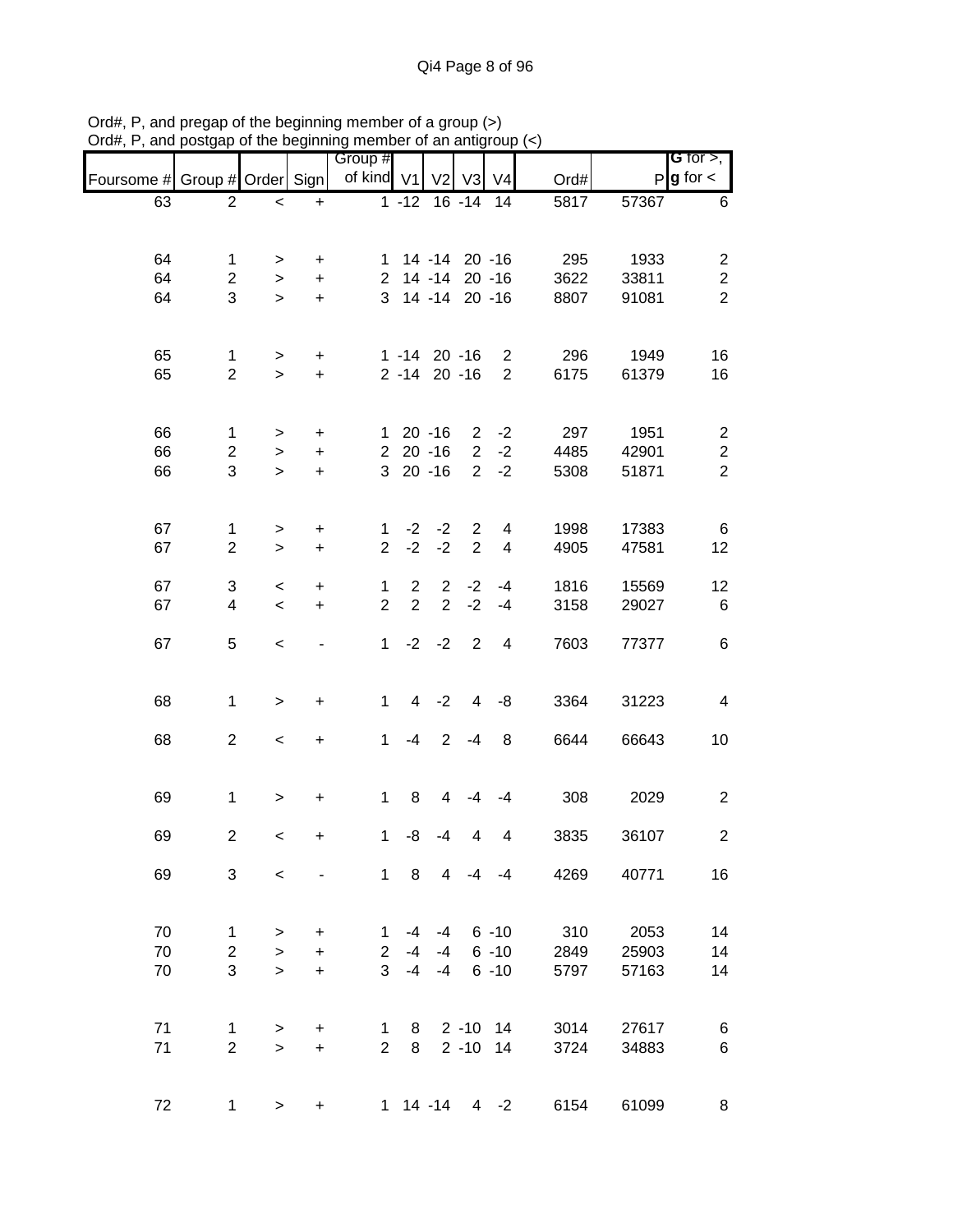| Foursome # Group # Order Sign |                                |                                                      |                          | Group #<br>of kind V1 V2       |                                  |                                  | V3                   | V <sub>4</sub>                   | Ord#        |               | G for $>$ ,<br>$P$ <b>g</b> for $\lt$     |
|-------------------------------|--------------------------------|------------------------------------------------------|--------------------------|--------------------------------|----------------------------------|----------------------------------|----------------------|----------------------------------|-------------|---------------|-------------------------------------------|
| 72                            | $\overline{2}$                 | $\,<$                                                | $\ddot{}$                |                                |                                  |                                  |                      | $1 - 14$ $14$ $-4$ 2             | 2023        | 17597         | $\overline{2}$                            |
| 73                            | $\mathbf{1}$                   | $\geq$                                               | $+$                      |                                |                                  | $1 - 2 8 - 2 10$                 |                      |                                  | 323         | 2141          | $\overline{\mathbf{4}}$                   |
| 73                            | $\overline{2}$                 | $\overline{\phantom{a}}$                             | $+$                      |                                |                                  | $1 2 -8 2 -10$                   |                      |                                  | 5416        | 53089         | $\overline{\mathbf{4}}$                   |
| 74                            | $\mathbf{1}$                   | $\geq$                                               | $\ddot{}$                |                                |                                  |                                  |                      | $1 2 2 8 - 14$                   | 329         | 2207          | $\overline{4}$                            |
| 74                            | $\overline{2}$                 | $\,$                                                 | $\blacksquare$           |                                |                                  | $1 -2 -2 -8 14$                  |                      |                                  | 5241        | 51217         | 14                                        |
| 74                            | 3                              | $\,<\,$                                              | $+$                      |                                |                                  | $1 -2 -2 -8 14$                  |                      |                                  | 2084        | 18191         | 8                                         |
| 75<br>75                      | $\mathbf{1}$<br>$\overline{2}$ | $\geq$<br>$\geq$                                     | $\ddot{}$<br>$+$         | $\mathbf{1}$<br>$\overline{2}$ | $2^{\circ}$                      | $2 \t 8 \t -14$                  | $8 - 14$             | $\overline{2}$<br>$\overline{2}$ | 330<br>6494 | 2213<br>65003 | $\,6$<br>$\,6\,$                          |
| 76<br>76                      | $\mathbf{1}$<br>$\overline{2}$ | $\geq$<br>$\geq$                                     | $\ddot{}$<br>$+$         | $\mathbf{1}$<br>$2^{\circ}$    |                                  | $8 - 14$<br>$8 - 14$             | $\overline{2}$<br>2  | $\overline{4}$<br>$\overline{4}$ | 331<br>335  | 2221<br>2251  | 8<br>$\,8\,$                              |
| 77                            | $\mathbf{1}$                   | $\,$                                                 | $\ddot{}$                |                                | $1 - 14$                         | $2^{\circ}$                      |                      | 4 8                              | 332         | 2237          | 16                                        |
| 77                            | $\overline{2}$                 | $\,$                                                 | $\overline{\phantom{a}}$ |                                |                                  | $1 \t14 \t-2 \t-4$               |                      | -8                               | 8528        | 87811         | $\,8\,$                                   |
| 77                            | 3                              | $\overline{\phantom{a}}$                             |                          |                                | $1 - 14$                         | $\overline{\phantom{a}}$         | $\overline{4}$       | 8 <sup>8</sup>                   | 8905        | 92219         | $\boldsymbol{2}$                          |
| 78<br>78                      | $\mathbf{1}$<br>$\overline{2}$ | $\,>$<br>$\,$                                        | $\ddot{}$<br>$\ddot{}$   | $\mathbf 1$<br>$\overline{2}$  | $\overline{2}$<br>$\overline{2}$ | $\overline{4}$<br>$\overline{4}$ |                      | $8 - 14$<br>$8 - 14$             | 333<br>2000 | 2239<br>17389 | $\overline{\mathbf{c}}$<br>$\overline{c}$ |
| 79<br>79                      | 1<br>$\overline{2}$            | $\overline{\phantom{0}}$<br>$\overline{\phantom{a}}$ | $\ddot{}$<br>$+$         | $\mathbf 1$<br>$\overline{2}$  | 0<br>0                           |                                  | $2 - 8$<br>$2 -8 10$ | 10 <sup>°</sup>                  | 963<br>3537 | 7583<br>32993 | 6<br>6                                    |
| 80                            | $\mathbf{1}$                   | $\geq$                                               | $\ddot{}$                |                                |                                  | 1 8 -10 20 -16                   |                      |                                  | 342 2297    |               | 4                                         |
| 80                            | $\overline{2}$                 | $\,<\,$                                              | $\ddot{}$                |                                |                                  |                                  |                      | 1 -8 10 -20 16                   | 4960        | 48179         | 8                                         |
| 81                            | $\mathbf 1$                    | $\,>$                                                | $\ddot{}$                |                                |                                  |                                  |                      | $1 - 10$ 20 $-16$ $-4$           | 343         | 2309          | 12                                        |
| 81                            | $\overline{2}$                 | $\overline{\phantom{0}}$                             | $\ddot{}$                |                                |                                  | 1 10 -20 16                      |                      | $\overline{4}$                   | 7707        | 78541         | 12                                        |

Ord#, P, and pregap of the beginning member of a group (>) Ord#, P, and postgap of the beginning member of an antigroup (<)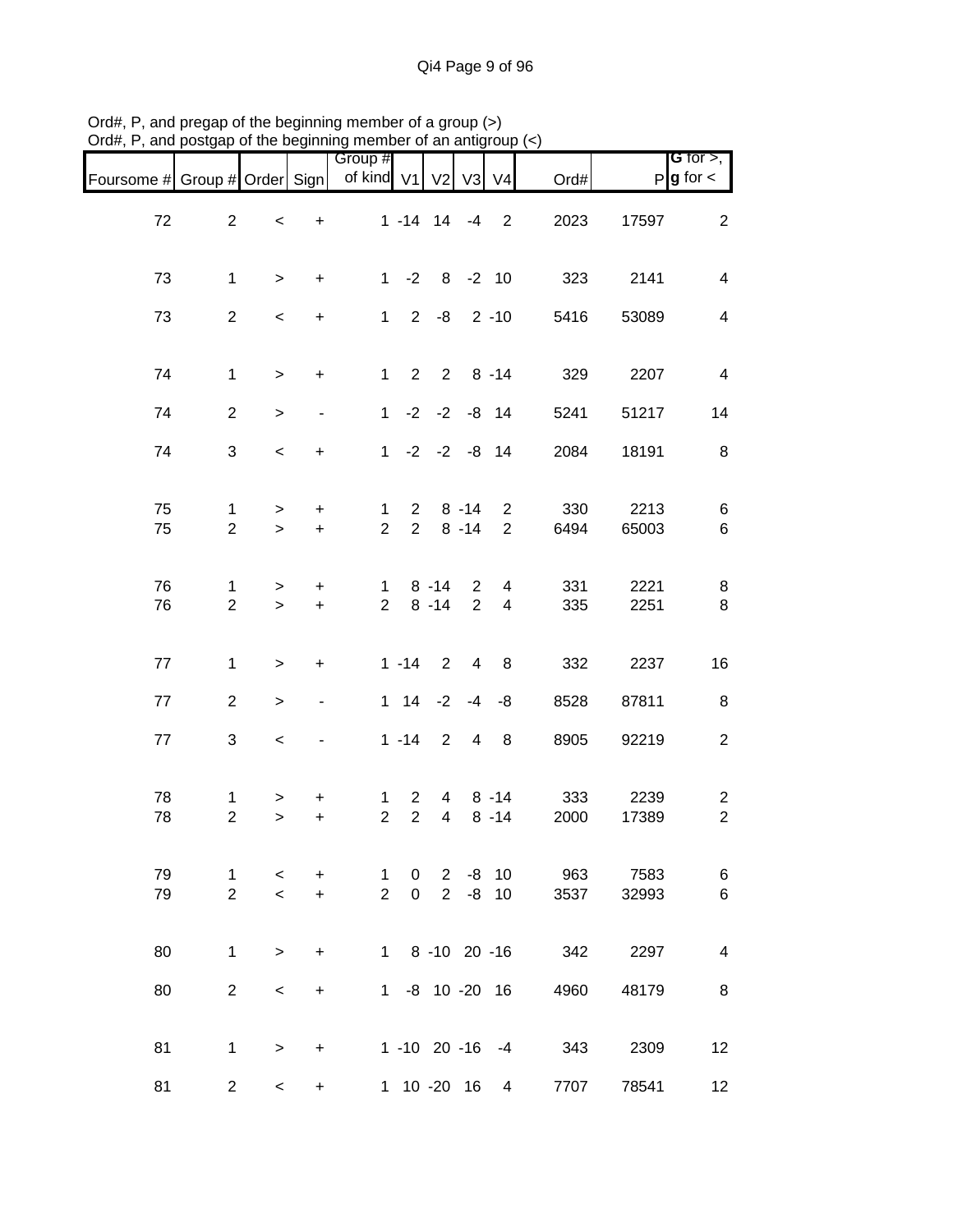| <b>G</b> for $>$ ,<br>$P g$ for $\lt$ |              | Ord#       | V <sub>4</sub>         | V3          | V <sub>2</sub>  |          | Group #<br>of kind V1 |                              |                     |                         | Foursome # Group # Order Sign |
|---------------------------------------|--------------|------------|------------------------|-------------|-----------------|----------|-----------------------|------------------------------|---------------------|-------------------------|-------------------------------|
| $\overline{2}$                        | 2311         | 344        | 4                      | $-4$        | $120 - 16$      |          |                       | $\ddot{}$                    | $\, > \,$           | $\mathbf{1}$            | 82                            |
| $\overline{2}$                        | 4049         | 558        | $-4$                   | 4           | $1 - 20$ 16     |          |                       | $\ddot{}$                    | $\,<$               | $\overline{2}$          | 82                            |
|                                       |              |            |                        |             |                 |          |                       |                              |                     |                         |                               |
| 22                                    | 2333         | 345        | $-2$                   | 4           | $-4$            | $1 - 16$ |                       | $\ddot{}$                    | $\, >$              | $\mathbf{1}$            | 83                            |
| 22                                    | 2557         | 375        | $\overline{2}$         | $-4$        | 4               | 116      |                       | $\ddot{}$                    | $\,<$               | $\overline{2}$          | 83                            |
| 6                                     | 2357         | 350        | $-2$                   | $-2$        | -8              | 8        | 1                     | $\ddot{}$                    | $\, > \,$           | 1                       | 84                            |
| 6                                     | 32693        | 3507       | $-2$                   | $-2$        | -8              | 8        | $\overline{2}$        | $\ddot{}$                    | $\, > \,$           | $\overline{2}$          | 84                            |
| 10                                    | 82349        | 8051       | $\overline{2}$         | 2           | 8               | -8       | $\mathbf{1}$          | $\qquad \qquad \blacksquare$ | $\geq$              | 3                       | 84                            |
| 6                                     | 80803        | 7909       | $\overline{2}$         | 2           | 8               | $-8$     | $\mathbf{1}$          | $\ddot{}$                    | $\,<$               | $\overline{\mathbf{4}}$ | 84                            |
| 20                                    | 18169        | 2082       | 4                      | $-2 -2$     |                 | -8       | $\mathbf{1}$          | $\ddot{}$                    | $\, > \,$           | $\mathbf{1}$            | 85                            |
| 14                                    | 14639        | 1715       | $-4$                   | 2           | $\overline{2}$  | 8        | $\mathbf{1}$          | $\ddot{}$                    | $\,<$               | $\overline{2}$          | 85                            |
| 10                                    | 68389        | 6801       | $\overline{4}$         | $-2$        | $-2$            | -8       | $\mathbf{1}$          |                              | $\,<$               | 3                       | 85                            |
|                                       |              |            |                        |             |                 |          |                       |                              |                     |                         |                               |
| 6                                     | 13099        | 1558       | -6                     | 6           | $\overline{2}$  | $-2$     | $\mathbf{1}$          | $\ddot{}$                    | >                   | 1                       | 86                            |
| 6                                     | 40819        | 4273       | $-6$                   | 6           | $\overline{2}$  | $-2$     | $\overline{2}$        | $\ddot{}$                    | >                   | $\overline{c}$          | 86                            |
| 6                                     | 94999        | 9157       | $-6$                   | 6           | $\overline{2}$  | $-2$     | 3                     | $\ddot{}$                    | $\, > \,$           | 3                       | 86                            |
| 6                                     | 19559        | 2219       | 8                      | $\pmb{0}$   | -6              | 6        | $\mathbf{1}$          | $\ddot{}$                    | $\,$                | $\mathbf{1}$            | 87                            |
| 6                                     | 77041        | 7572       | -8                     | 0           | 6               | -6       | $\mathbf{1}$          | $\ddot{}$                    | $\,<$               | $\overline{2}$          | 87                            |
| 12 <sub>2</sub>                       | 58997        | 5963       | 8                      | 0           | -6              | 6        | $\mathbf 1$           |                              |                     | 3                       | 87                            |
|                                       |              |            | 8                      | $\mathbf 0$ | $-6$            | 6        | $\overline{2}$        |                              | $\,<\,$             | $\overline{4}$          | 87                            |
| 12                                    | 60527        | 6103       |                        |             |                 |          |                       |                              | $\prec$             |                         |                               |
| 6                                     | 2423         | 360        | $6\overline{6}$        | 2           | $1 \t 8 \t -10$ |          |                       | $\ddot{}$                    | $\geq$              | $\mathbf{1}$            | 88                            |
| 6                                     | 22147        | 2483       | -6                     | $-2$        | $-8$ 10         |          | 1                     | $\ddot{}$                    | $\,<\,$             | $\overline{2}$          | 88                            |
| 12                                    | 57077        | 5788       | 6                      | 2           | $1 \t 8 \t -10$ |          |                       |                              | $\,<\,$             | 3                       | 88                            |
| 6<br>6                                | 2447<br>7907 | 363<br>999 | $-4$ $-2$ $-2$<br>$-2$ | $-2$        | $-4$            | 6<br>6   | 1<br>$\overline{2}$   | +<br>$\ddot{}$               | $\, > \,$<br>$\geq$ | 1<br>$\overline{2}$     | 89<br>89                      |

Ord#, P, and pregap of the beginning member of a group (>) Ord#, P, and postgap of the beginning member of an antigroup (<)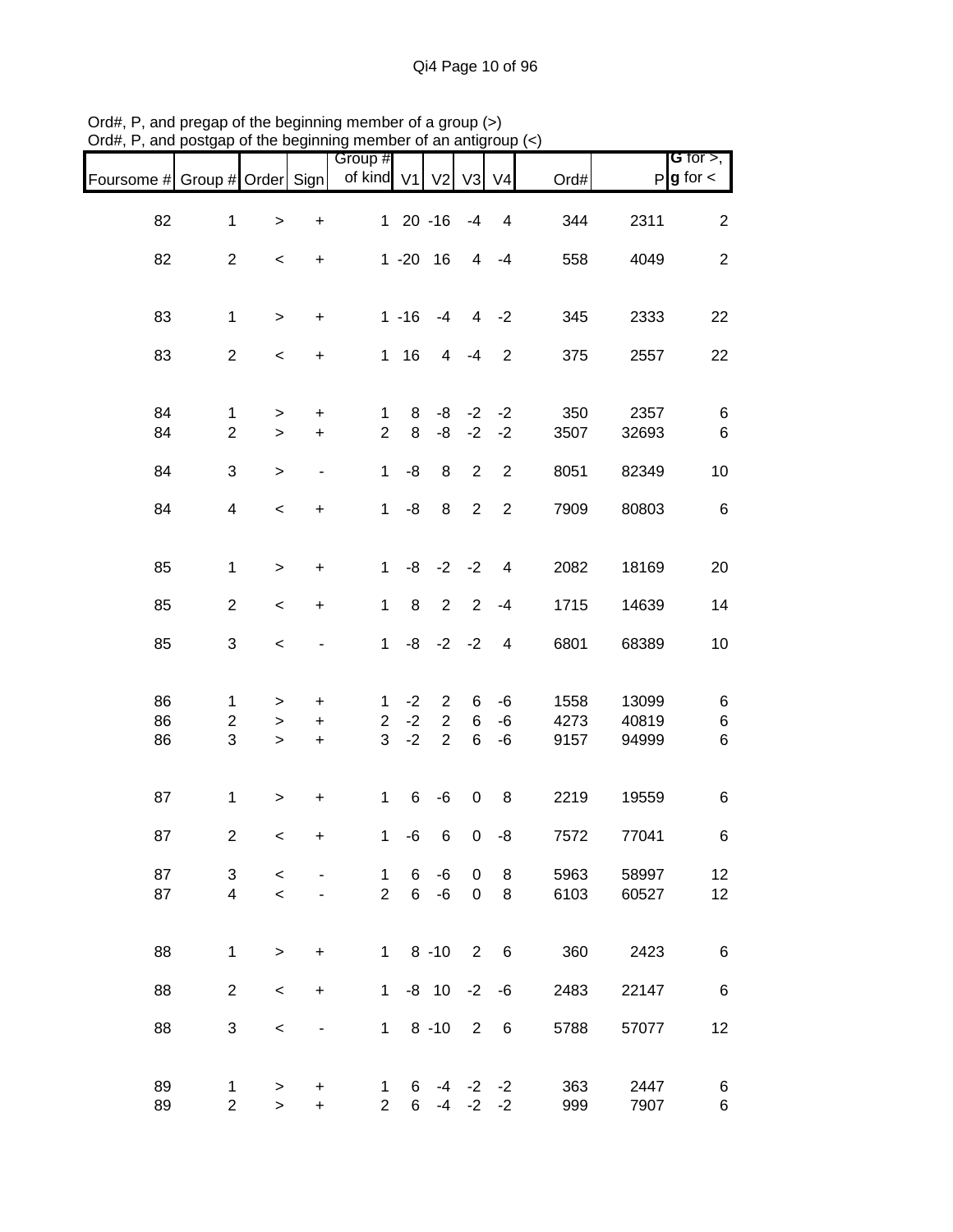| <b>G</b> for $>$ ,<br>$P g$ for $\lt$ | Ord#             | V <sub>4</sub>          | V <sub>3</sub>           | V <sub>2</sub>          |                          | Group #<br>of kind V1          |                                  |                  |                         | Foursome # Group # Order Sign |
|---------------------------------------|------------------|-------------------------|--------------------------|-------------------------|--------------------------|--------------------------------|----------------------------------|------------------|-------------------------|-------------------------------|
| 30677                                 | $\frac{1}{3309}$ | $-2$                    | $-2$                     | $-4$                    | 6                        | $\sqrt{3}$                     | $\ddot{}$                        | $\geq$           | 3                       | 89                            |
|                                       |                  |                         |                          |                         |                          |                                |                                  |                  |                         |                               |
| 2467                                  | 365              |                         |                          | $1 -2 -2 22 -8$         |                          |                                | +                                | $\, > \,$        | $\mathbf{1}$            | 90                            |
|                                       |                  |                         |                          |                         |                          |                                |                                  |                  |                         |                               |
| 85523                                 | 8324             | 8                       |                          | $2 \t2 \t-22$           |                          | $\mathbf 1$                    | +                                | $\,<\,$          | $\overline{2}$          | 90                            |
|                                       |                  |                         |                          |                         |                          |                                |                                  |                  |                         |                               |
| 2473                                  | 366              |                         |                          | $1 - 2 22 - 8 - 8$      |                          |                                | +                                | $\geq$           | $\mathbf{1}$            | 91                            |
| 29531                                 | 3206             | 8                       | 8                        |                         | $1 \t2 \t-22$            |                                | $\begin{array}{c} + \end{array}$ | $\,<$            | $\overline{2}$          | 91                            |
|                                       |                  |                         |                          |                         |                          |                                |                                  |                  |                         |                               |
| 2477                                  | 367              | $-2$                    |                          | $22 - 8 - 8$            |                          | $\mathbf{1}$                   | $\ddot{}$                        | $\, > \,$        | $\mathbf{1}$            | 92                            |
| 94009                                 | 9072             |                         |                          | $222 -8 -8 -2$          |                          |                                | $\ddot{}$                        | $\geq$           | $\overline{2}$          | 92                            |
|                                       |                  |                         |                          |                         |                          |                                |                                  |                  |                         |                               |
| 2551                                  | 374              |                         |                          | 1 4 16 -10 -10          |                          |                                | $\ddot{}$                        | $\geq$           | $\mathbf{1}$            | 93                            |
| 17789                                 | 2041             |                         |                          | $-4$ $-16$ 10 10        |                          | $\mathbf{1}$                   | $\ddot{}$                        | $\,<$            | $\overline{2}$          | 93                            |
|                                       |                  |                         |                          |                         |                          |                                |                                  |                  |                         |                               |
| 2591                                  | 377              |                         |                          | $1 - 10$ $14 - 8$ $-4$  |                          |                                | $\ddot{}$                        | $\geq$           | $\mathbf{1}$            | 94                            |
|                                       |                  |                         |                          |                         |                          |                                |                                  |                  |                         |                               |
| 17419                                 | 2004             | 4                       |                          | $1 10 - 14 8$           |                          |                                | +                                | $\,<\,$          | $\overline{c}$          | 94                            |
|                                       |                  |                         |                          |                         |                          |                                |                                  |                  |                         |                               |
| 2621                                  | 381              |                         | $2 -4 -8$                |                         | 8                        | $\mathbf{1}$                   | $\ddot{}$                        | $\,$             | $\mathbf{1}$            | 95                            |
| 29311                                 | 3185             |                         | $2 -4 -8$                |                         | 8                        | $\mathbf{1}$                   |                                  | $\,<$            | $\overline{c}$          | 95                            |
|                                       |                  |                         |                          |                         |                          |                                |                                  |                  |                         |                               |
| 86453                                 | 8407             | $\overline{\mathbf{4}}$ | 4                        | $-2$                    | $-4$                     | 1                              | +                                | >                | 1                       | 96                            |
|                                       | 7886             | $-4$                    | $-4$                     | $\overline{2}$          | $\overline{\mathcal{A}}$ | $\mathbf{1}$                   |                                  |                  |                         |                               |
| 80603                                 |                  |                         |                          |                         |                          |                                |                                  | $\mathbf{I}$     | $\overline{c}$          | 96                            |
| 52387                                 | 5354             | $\overline{4}$          | $\overline{4}$           | $-4 -2$                 |                          | $\mathbf{1}$                   |                                  | $\,<$            | 3                       | 96                            |
|                                       |                  |                         |                          |                         |                          |                                |                                  |                  |                         |                               |
| 44959                                 | 4671             | -8                      | 4                        | 4                       | $-2$                     | 1                              | +                                | >                | 1                       | 97                            |
| 77719                                 | 7639             | $-8$                    | $\overline{\mathcal{A}}$ | $\overline{\mathbf{4}}$ | $-2$                     | $\overline{2}$                 | $\ddot{}$                        | $\geq$           | $\overline{c}$          | 97                            |
| 59341                                 | 5997             | 8                       | $-4$                     | $-4$                    | $\overline{2}$           | $\mathbf{1}$                   |                                  | $\geq$           | 3                       | 97                            |
| 89501                                 | 8666             | 8                       | $-4$                     | $-4$                    | $\overline{2}$           | 1                              | $\ddot{}$                        | $\prec$          | $\overline{\mathbf{4}}$ | 97                            |
|                                       |                  |                         |                          |                         |                          |                                |                                  |                  |                         |                               |
| 73379<br>84239                        | 7248<br>8213     | -8<br>-8                | 4<br>$\overline{4}$      | 4<br>$\overline{4}$     | $-2$<br>$-2$             | $\mathbf{1}$<br>$\overline{2}$ |                                  | $\,<$<br>$\prec$ | 5<br>6                  | 97<br>97                      |
|                                       |                  |                         |                          |                         |                          |                                |                                  |                  |                         |                               |

Ord#, P, and pregap of the beginning member of a group (>) Ord#, P, and postgap of the beginning member of an antigroup (<)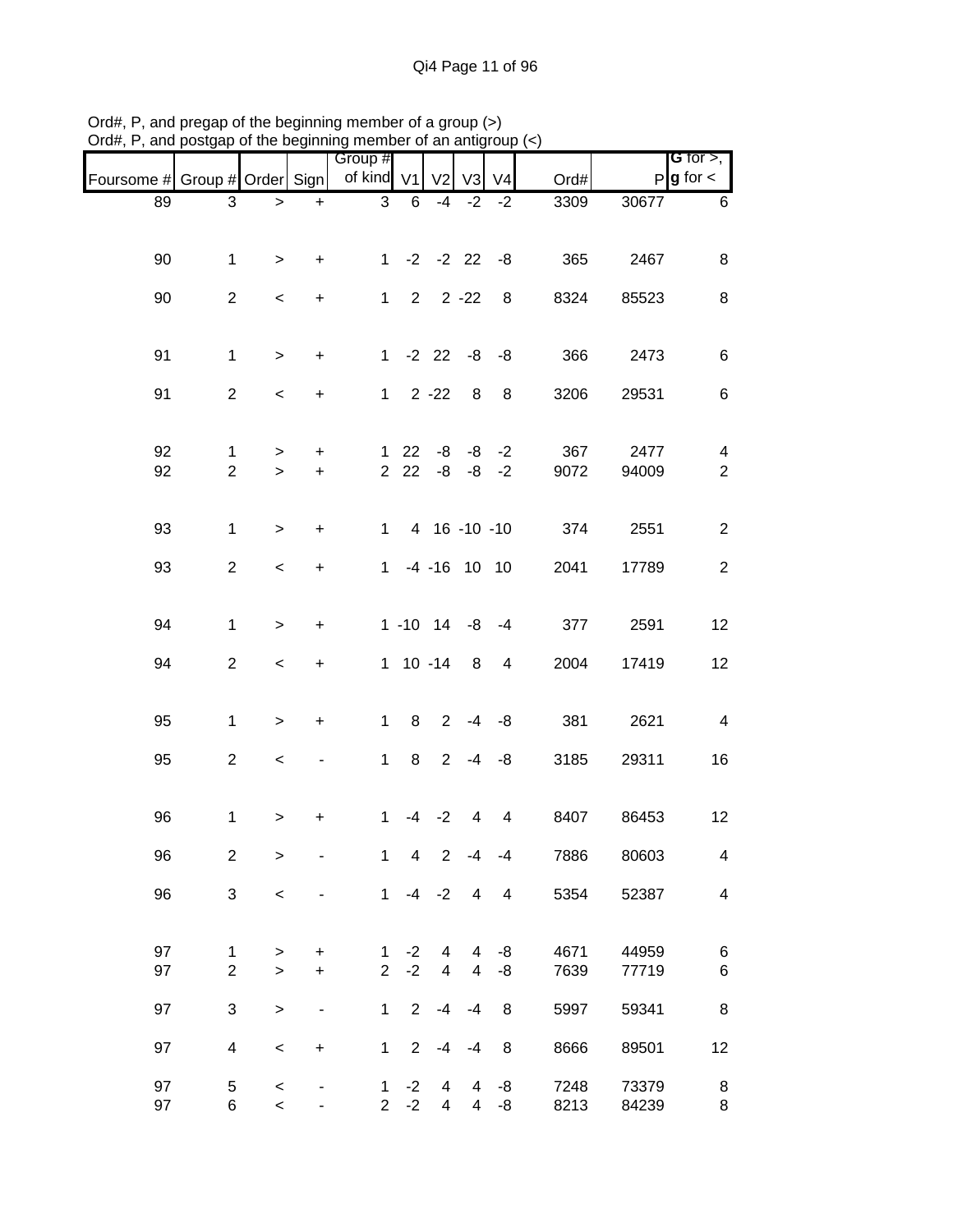|                               |                                |                          |                                  | Group #                        |                      |                                     |                       |                     |                  |                | <b>G</b> for $>$ ,               |
|-------------------------------|--------------------------------|--------------------------|----------------------------------|--------------------------------|----------------------|-------------------------------------|-----------------------|---------------------|------------------|----------------|----------------------------------|
| Foursome # Group # Order Sign |                                |                          |                                  | of kind V1                     |                      | V <sub>2</sub>                      | V3                    | V <sub>4</sub>      | Ord#             |                | $P g$ for $\lt$                  |
|                               |                                |                          |                                  |                                |                      |                                     |                       |                     |                  |                |                                  |
| 98<br>98                      | $\mathbf{1}$<br>$\overline{2}$ | $\, > \,$<br>$\geq$      | +<br>$+$                         | $\mathbf 1$<br>$\overline{2}$  | 8                    | $8 - 2 - 4 10$<br>$-2$              | $-4$                  | 10                  | 399<br>431       | 2731<br>3001   | $\overline{2}$<br>$\overline{2}$ |
| 99                            | $\mathbf 1$                    | $\geq$                   |                                  | $\mathbf{1}$                   |                      | $4 -2 10$                           |                       | $-4$                | 7013             | 70843          | $\overline{2}$                   |
| 99<br>99                      | $\overline{2}$<br>3            | $\,<$<br>$\,<$           |                                  | $\mathbf{1}$<br>$\overline{2}$ | $-4$<br>$-4$         |                                     | $2 - 10$<br>$2 - 10$  | $\overline{4}$<br>4 | 2760<br>8735     | 24977<br>90197 | $\overline{c}$<br>$\sqrt{2}$     |
| 100                           | $\mathbf{1}$                   | $\geq$                   | $\ddot{}$                        |                                |                      | $1 14 -2 -10$                       |                       | $\overline{2}$      | 409              | 2803           | $\overline{c}$                   |
| 100                           | $\overline{2}$                 | $\overline{\phantom{a}}$ | $\ddot{}$                        |                                | $1 - 14$             |                                     | 2 10                  | $-2$                | 7853             | 80207          | $\overline{2}$                   |
| 101                           | $\mathbf{1}$                   | $\geq$                   | $\ddot{}$                        |                                |                      | $1 -2 -10$                          | $\overline{2}$        | $\overline{2}$      | 7420             | 75307          | 18                               |
| 101                           | $\overline{2}$                 | $\,<$                    |                                  |                                |                      | $1 -2 -10$                          | $2^{\circ}$           | $\overline{2}$      | 7781             | 79397          | $\overline{2}$                   |
| 102                           | $\mathbf{1}$                   | $\,>$                    | $\ddot{}$                        | $\mathbf{1}$                   |                      | $2 -2 -2 14$                        |                       |                     | 413              | 2843           | $\,6$                            |
| 102                           | $\overline{2}$                 | $\,<\,$                  | $\ddot{}$                        | $\mathbf{1}$                   | $-2$                 |                                     | $2 \quad 2 \quad -14$ |                     | 2378             | 21157          | 6                                |
| 103<br>103                    | 1<br>$\overline{2}$            | $\, > \,$<br>$\, >$      | $\ddot{}$<br>$\ddot{}$           | 1<br>$\overline{2}$            |                      | $-2$ 14 $-10$<br>$-2$ 14 $-10$      |                       | $\overline{2}$<br>2 | 415<br>5978      | 2857<br>59119  | 6<br>$\,6\,$                     |
| 103                           | 3                              | $\,<$                    | $\ddot{}$                        | $\mathbf{1}$                   |                      | $2 - 14$ 10                         |                       | $-2$                | 4516             | 43271          | 12                               |
| 104                           | $\mathbf{1}$                   | $\,$                     | $\begin{array}{c} + \end{array}$ |                                |                      | $1 14 - 10$                         | $2^{\circ}$           | $-4$                | 416              | 2861           | 4                                |
| 104                           | $2^{\circ}$                    | $\prec$                  | $+$                              |                                |                      | $1 - 14$ 10 $-2$ 4                  |                       |                     | 1520             | 12739          | $\overline{4}$                   |
| 105<br>105                    | $\mathbf{1}$<br>$\overline{2}$ | $\geq$<br>$\geq$         | $+$<br>$+$                       |                                | $2 - 10$             | $1 - 10$ 2 0 $-4$<br>$\overline{2}$ |                       | $0 -4$              | 1428<br>7994     | 11923<br>81727 | 14<br>20                         |
| 106<br>106                    | $\mathbf{1}$<br>$\overline{2}$ | ><br>$\geq$              | $\ddot{}$<br>$\ddot{}$           |                                |                      | 1 10 -10 4<br>2 10 -10              | $\overline{4}$        | 4<br>$\overline{4}$ | 434<br>2861      | 3023<br>26003  | $\overline{4}$<br>$\overline{4}$ |
| 107<br>107                    | $\mathbf 1$<br>$\overline{2}$  | $\,$<br>$\,$             | $\ddot{}$<br>$\ddot{}$           |                                | $1 - 10$<br>$2 - 10$ | $\overline{4}$<br>$\overline{4}$    |                       | $4 - 6$             | 4 -6 435<br>1296 | 3037<br>10627  | 14<br>14                         |

Ord#, P, and pregap of the beginning member of a group (>) Ord#, P, and postgap of the beginning member of an antigroup (<)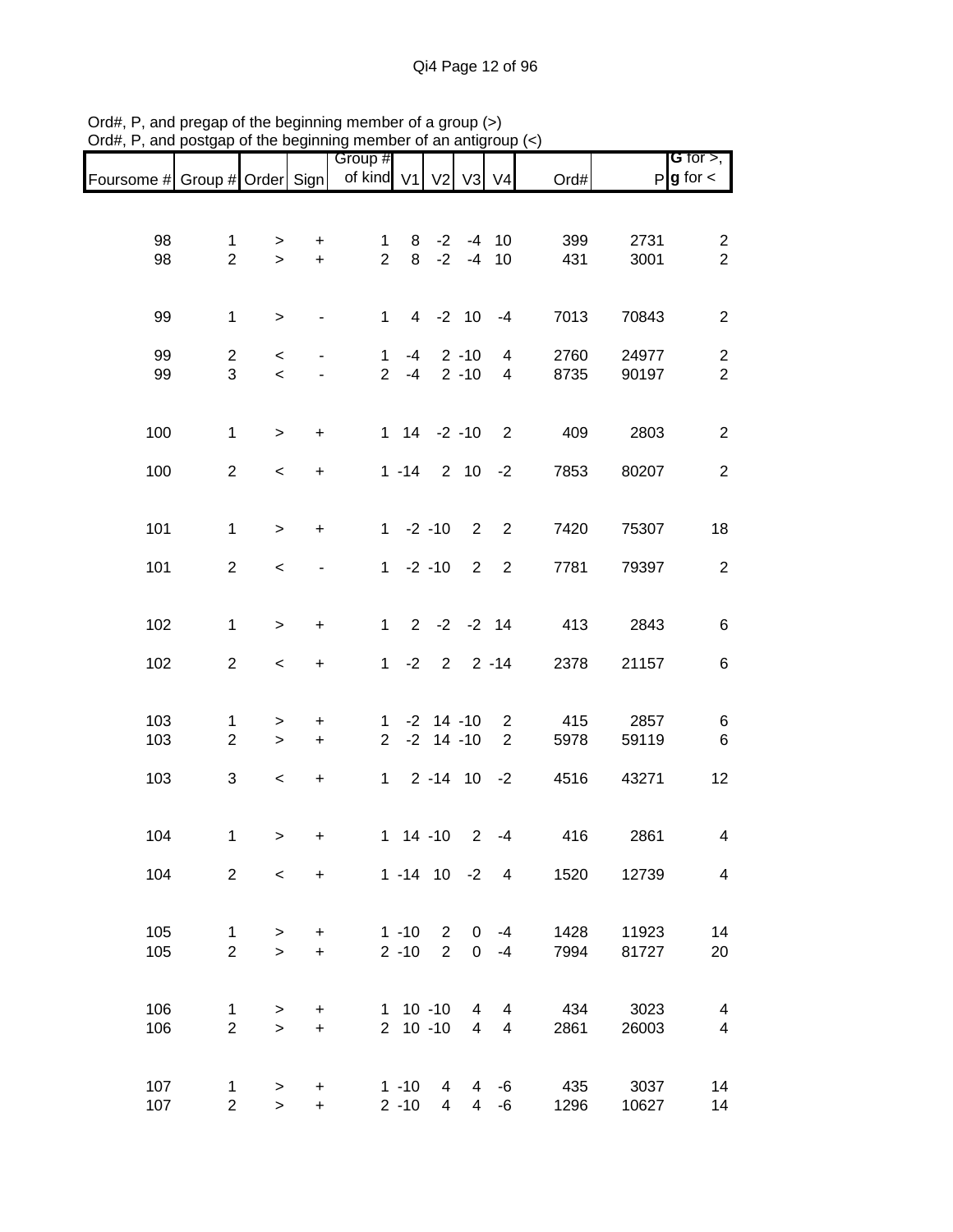|                               |                         |                          |           | Group #                     |          |                  |                |                 |      |       | G for $>$ ,            |
|-------------------------------|-------------------------|--------------------------|-----------|-----------------------------|----------|------------------|----------------|-----------------|------|-------|------------------------|
| Foursome # Group # Order Sign |                         |                          |           | of kind $V1$ $V2$ $V3$ $V4$ |          |                  |                |                 | Ord# |       | $P$ <b>g</b> for $\lt$ |
|                               |                         |                          |           |                             |          |                  |                |                 |      |       |                        |
| 108                           | $\mathbf{1}$            | $\geq$                   | $\ddot{}$ | $\mathbf{1}$                | 4        |                  | $4 - 6$        | $6\overline{6}$ | 436  | 3041  | 4                      |
|                               |                         |                          |           |                             |          |                  |                |                 |      |       |                        |
| 108                           | $\overline{a}$          | $\,<$                    | $\ddot{}$ | $\mathbf{1}$                |          | $-4 - 4$         |                | $6 - 6$         | 8161 | 83617 | 4                      |
|                               |                         |                          |           |                             |          |                  |                |                 |      |       |                        |
| 109                           | $\mathbf{1}$            | $\geq$                   | $\ddot{}$ | $\mathbf{1}$                | -6       |                  |                | $6 - 8$ 2       | 438  | 3061  | 12                     |
| 109                           | $\overline{2}$          | $\,<$                    | $\ddot{}$ | $1 -$                       | 6        | -6               |                | $8 - 2$         | 8256 | 84719 | 12                     |
|                               |                         |                          |           |                             |          |                  |                |                 |      |       |                        |
| 110                           | 1                       | $\geq$                   | $\ddot{}$ | 1.                          | -8       |                  |                | $2$ 14 -10      | 440  | 3079  | 12                     |
| 110                           | $\overline{2}$          | $\geq$                   | $\ddot{}$ | $\overline{2}$              | -8       |                  |                | $2$ 14 -10      | 2350 | 20897 | 10                     |
| 110                           | 3                       | $\geq$                   | $\ddot{}$ | 3                           | -8       |                  | $2$ 14 -10     |                 | 6619 | 66373 | 12                     |
| 110                           | $\overline{\mathbf{4}}$ | $\,<$                    | $\ddot{}$ | $\mathbf{1}$                |          | 8 -2 -14 10      |                |                 | 847  | 6553  | 10                     |
|                               |                         |                          |           |                             |          |                  |                |                 |      |       |                        |
| 111                           | $\mathbf{1}$            | $\geq$                   | $\pm$     |                             |          | 1 -8 14 10 -22   |                |                 | 444  | 3119  | 10                     |
|                               |                         |                          |           |                             |          |                  |                |                 |      |       |                        |
| 111                           | $\overline{2}$          | $\overline{\phantom{0}}$ | $\ddot{}$ |                             |          |                  |                | 1 8 -14 -10 22  | 9154 | 94951 | 10                     |
|                               |                         |                          |           |                             |          |                  |                |                 |      |       |                        |
| 112                           | $\mathbf{1}$            | $\geq$                   | $\ddot{}$ | $\mathbf{1}$                | -6       |                  | $2 - 4$        | $\overline{4}$  | 453  | 3203  | 12                     |
| 112                           | $\overline{2}$          | $\, > \,$                |           | $\mathbf{1}$                | 6        | $-2$             | $\overline{4}$ | $-4$            | 4492 | 42967 | 6                      |
| 112                           | 3                       | $\geq$                   |           | $\overline{2}$              |          | $6 -2$           | $\overline{4}$ | $-4$            | 6755 | 67807 | 6                      |
|                               |                         |                          |           |                             |          |                  |                |                 |      |       |                        |
| 113                           | $\mathbf{1}$            | $\geq$                   | $\ddot{}$ |                             |          | $1 \t14 - 20$    |                | $2 -2$          | 457  | 3229  | 8                      |
| 113                           | $\overline{2}$          | $\,<$                    | $\ddot{}$ |                             |          | $1 - 14$ 20 $-2$ |                | $\overline{2}$  | 488  | 3491  | 8                      |
|                               |                         |                          |           |                             |          |                  |                |                 |      |       |                        |
| 114                           | $\mathbf{1}$            | $\geq$                   | +         |                             | $1 - 20$ | $2^{\circ}$      |                | $-2$ 10         | 458  | 3251  | 22                     |
| 114                           | $\overline{2}$          | $\geq$                   | $+$       |                             | $2 - 20$ | 2 <sup>7</sup>   |                | $-2$ 10         | 3410 | 31721 | 22                     |
| 114                           | 3                       | $\geq$                   | $+$       |                             | $3 - 20$ |                  |                | $2 -2 10$       | 6696 | 67211 | 22                     |
|                               |                         |                          |           |                             |          |                  |                |                 |      |       |                        |
| 115                           | 1                       | $\geq$                   | $\ddot{}$ | $\mathbf{1}$                | 8        |                  |                | -8 14 -14       | 474  | 3361  | $\overline{2}$         |
| 115                           | $\overline{2}$          | $\geq$                   | $+$       | $\overline{2}$              | 8        |                  |                | $-8$ 14 $-14$   | 9494 | 98899 | $\overline{c}$         |
|                               |                         |                          |           |                             |          |                  |                |                 |      |       |                        |
| 116                           | 1                       | $\, > \,$                | ÷         |                             |          |                  |                | 1 14 -14 14 -10 | 476  | 3373  | $\overline{c}$         |
| 116                           | $\overline{2}$          | $\geq$                   | $\ddot{}$ |                             |          |                  |                | 2 14 -14 14 -10 | 6949 | 70123 | $\overline{a}$         |

Ord#, P, and pregap of the beginning member of a group (>) Ord#, P, and postgap of the beginning member of an antigroup (<)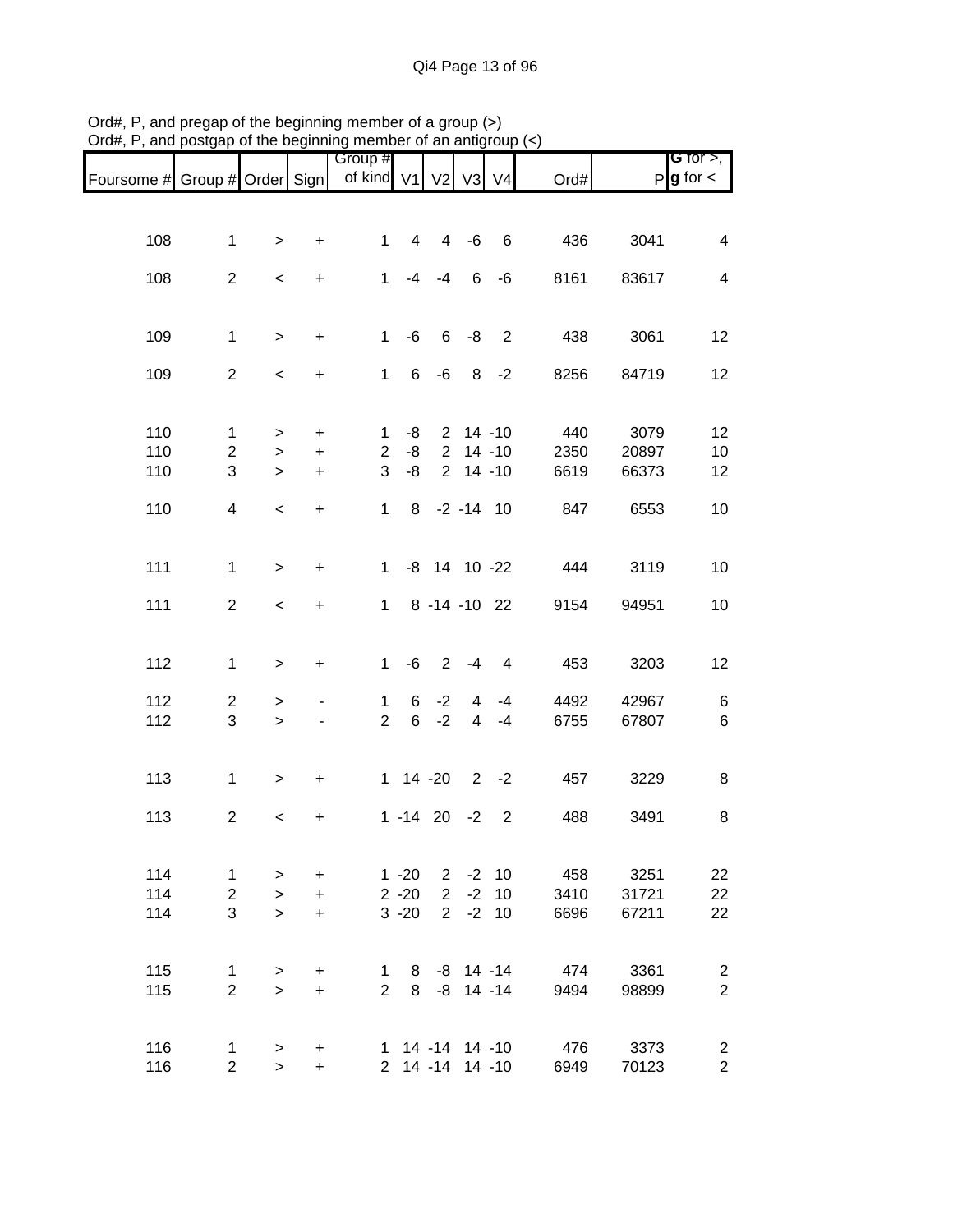|                               |                         |                          |                          | Group #                       |                |                     |                |                            |      |               | <b>G</b> for $>$ ,      |
|-------------------------------|-------------------------|--------------------------|--------------------------|-------------------------------|----------------|---------------------|----------------|----------------------------|------|---------------|-------------------------|
| Foursome # Group # Order Sign |                         |                          |                          | of kind V1                    |                | V <sub>2</sub>      | V3             | V <sub>4</sub>             | Ord# |               | $P$ <b>g</b> for $\lt$  |
| 117                           | 1                       |                          | $\ddot{}$                |                               |                | 1 -14 14 -10 14     |                |                            | 477  | 3389          | 16                      |
|                               |                         | $\,$                     |                          |                               |                |                     |                |                            |      |               |                         |
| 117                           | $\overline{2}$          | $\,<\,$                  | $\ddot{}$                |                               |                | 1 14 -14 10 -14     |                |                            | 4999 | 48593         | 18                      |
|                               |                         |                          |                          |                               |                |                     |                |                            |      |               |                         |
| 117                           | 3                       | $\,<$                    |                          |                               |                | 1 -14 14 -10 14     |                |                            | 2695 | 24223         | 6                       |
|                               |                         |                          |                          |                               |                |                     |                |                            |      |               |                         |
|                               |                         |                          |                          |                               |                |                     |                |                            |      |               |                         |
| 118                           | $\mathbf{1}$            | $\geq$                   | $+$                      | $1 \quad$                     |                | $-4$ $-8$ $-4$ $-2$ |                |                            | 481  | 3433          | 20                      |
|                               |                         |                          |                          |                               |                |                     |                |                            |      |               |                         |
| 118                           | $\overline{2}$          | $\,<$                    | $\overline{\phantom{a}}$ | 1                             |                | $-4$ $-8$ $-4$ $-2$ |                |                            | 8532 | 87877         | $\overline{\mathbf{4}}$ |
|                               |                         |                          |                          |                               |                |                     |                |                            |      |               |                         |
|                               |                         |                          |                          |                               |                |                     |                |                            |      |               |                         |
| 119                           | $\mathbf{1}$            | $\geq$                   | $\ddot{}$                |                               |                | $1 - 8 - 4 - 2$ 2   |                |                            | 482  | 3449          | 16                      |
| 119                           | $\overline{2}$          | $\,<\,$                  | $\ddot{}$                | $\mathbf{1}$                  | 8              | $\overline{4}$      |                | $2 -2$                     | 881  | 6841          | 16                      |
| 119                           | 3                       | $\prec$                  | $+$                      | $\overline{2}$                | 8              | $\overline{4}$      | $\overline{2}$ | $-2$                       | 2002 | 17401         | 16                      |
|                               |                         |                          |                          |                               |                |                     |                |                            |      |               |                         |
|                               |                         |                          |                          |                               |                |                     |                |                            |      |               |                         |
| 120                           | $\mathbf{1}$            | >                        | $+$                      | $\mathbf{1}$                  | 4              | -6                  | $\overline{4}$ | -8                         | 489  | 3499          | 8                       |
| 120                           | $\overline{a}$          | $\, >$                   | $\ddot{}$                | $\overline{c}$                | $\overline{4}$ | -6                  | $\overline{4}$ | -8                         | 6650 | 66721         | $\,8\,$                 |
| 120                           | 3                       | $\geq$                   | $\ddot{}$                | 3                             | $\overline{4}$ | -6                  | $\overline{4}$ | -8                         | 8362 | 85999         | 8                       |
|                               |                         |                          |                          |                               |                |                     |                |                            |      |               |                         |
|                               |                         |                          |                          |                               |                |                     |                |                            |      |               |                         |
| 121                           | 1                       | $\overline{\phantom{a}}$ | $\ddot{}$                | $\mathbf 1$                   | -4             |                     | $8 - 10$       | $\overline{2}$             | 821  | 6311          | 6                       |
| 121                           | $\overline{2}$          | $\,<$                    | $+$                      | 2 <sup>7</sup>                | $-4$           |                     | $8 - 10$       | $2^{\circ}$                | 5789 | 57089         | $\bf 8$                 |
|                               |                         |                          |                          |                               |                |                     |                |                            |      |               |                         |
| 122                           |                         |                          |                          |                               | -8             |                     | $\overline{4}$ |                            | 501  |               |                         |
| 122                           | 1<br>$\overline{2}$     | $\geq$<br>$\,>$          | $+$<br>$+$               | $\mathbf 1$<br>$\overline{2}$ | -8             | 8<br>8              | $\overline{4}$ | -8<br>-8                   | 6661 | 3581<br>66851 | 10<br>10                |
|                               |                         |                          |                          |                               |                |                     |                |                            |      |               |                         |
|                               |                         |                          |                          |                               |                |                     |                |                            |      |               |                         |
| 123                           | $\mathbf 1$             | $\geq$                   | $+$                      |                               |                | $1 2 10 -8 -2$      |                |                            | 7847 | 80149         | $\overline{c}$          |
|                               |                         |                          |                          |                               |                |                     |                |                            |      |               |                         |
| 123                           | $\overline{\mathbf{c}}$ | $\,<\,$                  | $\ddot{}$                |                               |                | $1 -2 -10$          | 8              | $\overline{2}$             | 7338 | 74381         | $\overline{c}$          |
|                               |                         |                          |                          |                               |                |                     |                |                            |      |               |                         |
|                               |                         |                          |                          |                               |                |                     |                |                            |      |               |                         |
| 124                           | $\mathbf{1}$            | $\lt$                    | $\ddot{}$                |                               | $1 - 10$       |                     | 8 <sub>2</sub> | $-4$                       | 3186 | 29327         | 6                       |
| 124                           | $\overline{2}$          | $\overline{\phantom{0}}$ | $+$                      |                               | $2 - 10$       | 8                   | $\overline{2}$ | $-4$                       | 4472 | 42767         | 6                       |
|                               |                         |                          |                          |                               |                |                     |                |                            |      |               |                         |
|                               |                         |                          |                          |                               |                |                     |                |                            |      |               |                         |
| 125                           | $\mathbf{1}$            | $\geq$                   | $\ddot{}$                |                               |                | $1 - 8 - 2$         | 4              | $\overline{\phantom{0}}^2$ | 748  | 5683          | 14                      |
| 125                           | $\overline{2}$          | $\,<$                    | $+$                      |                               | 8<br>$1 \quad$ |                     |                | $2 - 4 - 2$                | 8078 | 82619         | 14                      |
|                               |                         |                          |                          |                               |                |                     |                |                            |      |               |                         |
|                               |                         |                          |                          |                               |                |                     |                |                            |      |               |                         |
| 126                           | $\mathbf 1$             | $\, > \,$                | $\ddot{}$                |                               |                | $1 -2 -2$           |                | 0 <sub>16</sub>            | 519  | 3719          | 10                      |
| 126                           | $\overline{2}$          | $\geq$                   | $+$                      |                               | $2 -2$         | $-2$                |                | $0$ 16                     | 5860 | 57839         | 10                      |

Ord#, P, and pregap of the beginning member of a group (>) Ord#, P, and postgap of the beginning member of an antigroup (<)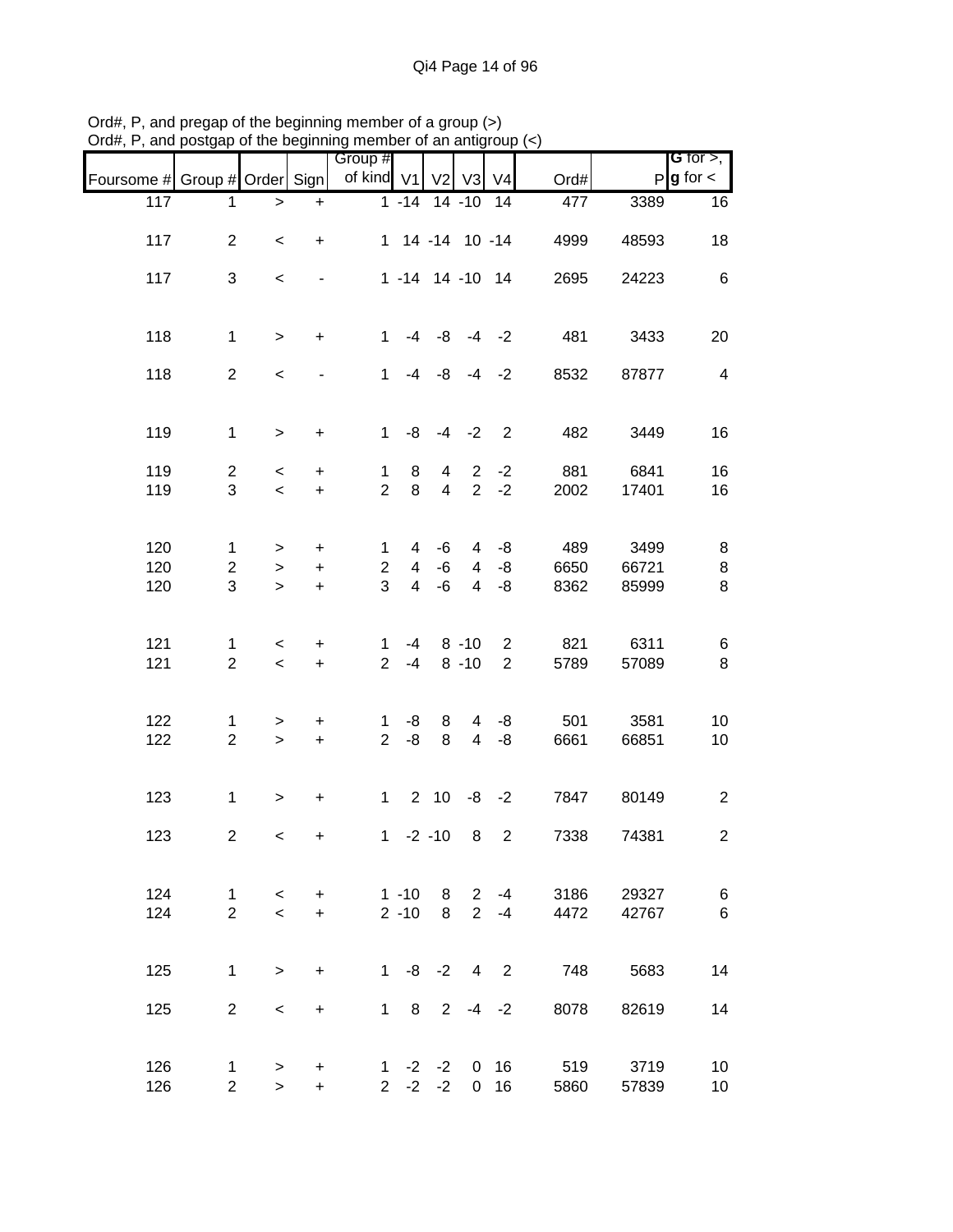|                               |                |                          |                                  | Group #<br>of kind V1 |                | V <sub>2</sub>    |                |                            |      |       | <b>G</b> for $>$ ,<br>$P$ <b>g</b> for $\lt$ |
|-------------------------------|----------------|--------------------------|----------------------------------|-----------------------|----------------|-------------------|----------------|----------------------------|------|-------|----------------------------------------------|
| Foursome # Group # Order Sign |                |                          |                                  |                       |                |                   | V <sub>3</sub> | V <sub>4</sub>             | Ord# |       |                                              |
| 127                           | $\mathbf 1$    | $\,$                     | $\begin{array}{c} + \end{array}$ | $\mathbf{1}$          | $-4$           | 8                 |                | $4 - 10$                   | 524  | 3767  | 6                                            |
| 127                           | $\overline{2}$ | $\,<\,$                  | $\ddot{}$                        | 1                     | 4              | -8                |                | $-4$ 10                    | 2265 | 20023 | 6                                            |
| 127                           | 3              | $\overline{\phantom{0}}$ | $+$                              | $\overline{2}$        | $\overline{4}$ | -8                |                | $-4$ 10                    | 4305 | 41143 | 6                                            |
|                               |                |                          |                                  |                       |                |                   |                |                            |      |       |                                              |
| 128                           | $\mathbf{1}$   | $\geq$                   | $\ddot{}$                        | $\mathbf{1}$          | 8              |                   | $4 - 10$       | $\overline{\phantom{0}}^2$ | 525  | 3769  | $\overline{c}$                               |
| 128                           | $\overline{2}$ | $\,<\,$                  | $\ddot{}$                        | $\mathbf{1}$          | -8             |                   | $-4$ 10        | $-2$                       | 6537 | 65447 | $\overline{c}$                               |
| 128                           | 3              | $\,<$                    | $\ddot{}$                        | $\overline{2}$        | -8             |                   | $-4$ 10        | $-2$                       | 7017 | 70877 | $\boldsymbol{2}$                             |
| 128                           | 4              | $\,<$                    | $\ddot{}$                        | 3                     | $-8$           |                   | $-4$ 10        | $-2$                       | 8039 | 82217 | $\overline{2}$                               |
|                               |                |                          |                                  |                       |                |                   |                |                            |      |       |                                              |
| 129                           | $\mathbf{1}$   | $\geq$                   | $\ddot{}$                        | $\mathbf{1}$          |                | 4 -10 -2          |                | 8                          | 532  | 3833  | 10                                           |
| 129                           | $\overline{2}$ | $\geq$                   | $\ddot{}$                        | $\overline{2}$        |                | $4 - 10$          | $-2$           | 8                          | 3663 | 34283 | 10                                           |
|                               |                |                          |                                  |                       |                |                   |                |                            |      |       |                                              |
| 129                           | 3              | $\,>$                    | $\overline{\phantom{0}}$         | $\mathbf{1}$          |                | $-4$ 10           | $\overline{2}$ | -8                         | 1732 | 14779 | 8                                            |
| 129                           | $\overline{4}$ | $\,<$                    |                                  | $\mathbf{1}$          |                | $4 - 10 - 2$      |                | 8                          | 8178 | 83843 | 14                                           |
|                               |                |                          |                                  |                       |                |                   |                |                            |      |       |                                              |
|                               |                |                          |                                  |                       |                |                   |                |                            |      |       |                                              |
| 130                           | 1              | >                        | $\ddot{}$                        |                       |                | $1 \t10 - 14$     | $\overline{2}$ | $-4$                       | 539  | 3889  | 8                                            |
| 130                           | $\overline{2}$ | $\geq$                   | $\ddot{}$                        |                       |                | $2 10 - 14$       | $\overline{2}$ | $-4$                       | 4514 | 43237 | 14                                           |
|                               |                |                          |                                  |                       |                |                   |                |                            |      |       |                                              |
| 130                           | 3              | $\overline{\phantom{a}}$ | $\ddot{}$                        |                       |                | $1 - 10$ $14 - 2$ |                | 4                          | 640  | 4751  | 8                                            |
|                               |                |                          |                                  |                       |                |                   |                |                            |      |       |                                              |
|                               |                |                          |                                  |                       |                |                   |                |                            |      |       |                                              |
| 131                           | 1              | $\geq$                   | $\ddot{}$                        |                       | $1 - 14$       | $\overline{2}$    | $-4$           | $\overline{2}$             | 540  | 3907  | 18                                           |
| 131                           | $\overline{2}$ | $\geq$                   | $\ddot{}$                        |                       | $2 - 14$       | $\overline{2}$    | $-4$           | $\overline{2}$             | 6574 | 65827 | 18                                           |
|                               |                |                          |                                  |                       |                |                   |                |                            |      |       |                                              |
| 131                           | 3              | $\,<\,$                  | $\ddot{}$                        |                       |                | $1 \t14 \t-2$     | $\overline{4}$ | $-2$                       | 804  | 6173  | 24                                           |
|                               |                |                          |                                  |                       |                |                   |                |                            |      |       |                                              |
| 132                           | 1              |                          | +                                | $\mathbf 1$           |                | $-4$ 10           |                | $-8$ 16                    | 545  | 3929  | 6                                            |
| 132                           | $\overline{2}$ | ><br>$\geq$              | $\ddot{}$                        | $\overline{2}$        |                | $-4$ 10           |                | $-8$ 16                    | 2290 | 20261 | 12                                           |
|                               |                |                          |                                  |                       |                |                   |                |                            |      |       |                                              |
|                               |                |                          |                                  |                       |                |                   |                |                            |      |       |                                              |
| 133                           | $\mathbf 1$    | $\geq$                   | $\ddot{}$                        | $\mathbf{1}$          |                | $0 -4$            |                | 4 16                       | 8194 | 84053 | 6                                            |
|                               |                |                          |                                  |                       |                |                   |                |                            |      |       |                                              |
| 133                           | $\overline{c}$ | $\,<\,$                  | $\ddot{}$                        | $\mathbf{1}$          | $\overline{0}$ |                   | $4 - 4 - 16$   |                            | 3661 | 34267 | 6                                            |
|                               |                |                          |                                  |                       |                |                   |                |                            |      |       |                                              |
|                               |                |                          |                                  |                       |                |                   |                |                            |      |       |                                              |
| 134                           | 1              | $\,$                     | $\ddot{}$                        |                       | $1 \quad$      | 4 16 -20          |                | $\overline{4}$             | 556  | 4021  | $\overline{c}$                               |
|                               |                |                          |                                  |                       |                |                   |                |                            |      |       |                                              |
| 134                           | $\overline{c}$ | $\,<$                    | $\begin{array}{c} + \end{array}$ |                       |                | $1 -4 -16 20$     |                | -4                         | 6984 | 70487 | $\overline{c}$                               |

Ord#, P, and pregap of the beginning member of a group (>) Ord#, P, and postgap of the beginning member of an antigroup (<)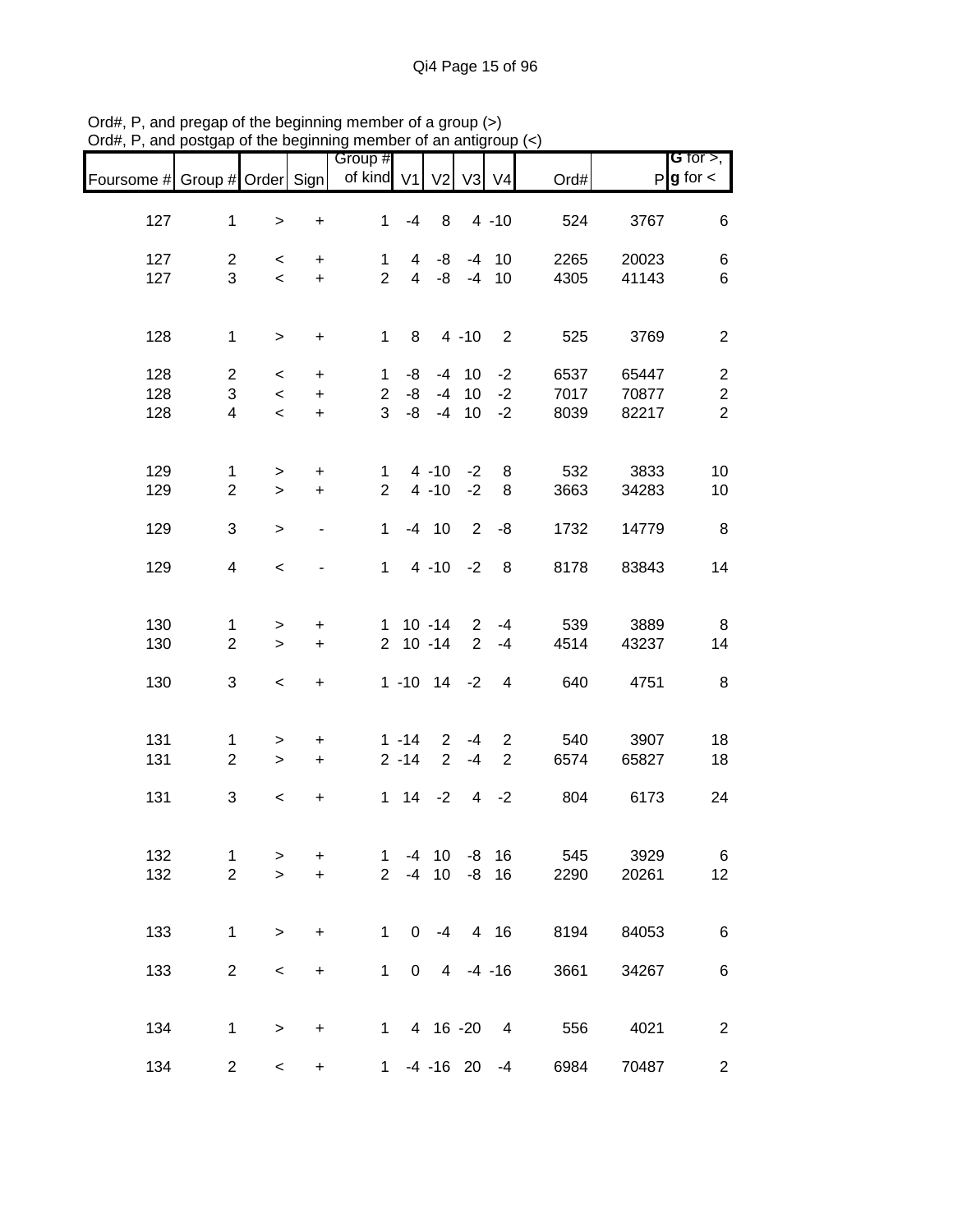|                               |                         |                          |                                  | Group #        |                |                |                |                                   |      |       | <b>G</b> for $>$ , $\vert$ |
|-------------------------------|-------------------------|--------------------------|----------------------------------|----------------|----------------|----------------|----------------|-----------------------------------|------|-------|----------------------------|
| Foursome # Group # Order Sign |                         |                          |                                  | of kind V1     |                | V <sub>2</sub> | V <sub>3</sub> | V <sub>4</sub>                    | Ord# |       | $P g$ for $\lt$            |
| 135                           | 1                       | $\,$                     | $+$                              |                | $1 - 20$       | 4              |                | $10 - 10$                         | 558  | 4049  | 22                         |
| 135                           | $\overline{2}$          | $\geq$                   | $\ddot{}$                        |                | $2 - 20$       | $\overline{4}$ |                | $10 - 10$                         | 3526 | 32909 | 22                         |
|                               |                         |                          |                                  |                |                |                |                |                                   |      |       |                            |
|                               |                         |                          |                                  |                |                |                |                |                                   |      |       |                            |
| 136                           | $\mathbf{1}$            | $\geq$                   | $\ddot{}$                        |                | 1 10 -10 6 -10 |                |                |                                   | 560  | 4057  | 6                          |
| 136                           | $\overline{2}$          | $\overline{\phantom{a}}$ | $+$                              |                | 1 -10 10 -6 10 |                |                |                                   | 1078 | 8663  | 6                          |
|                               |                         |                          |                                  |                |                |                |                |                                   |      |       |                            |
| 137                           | 1                       | $\, > \,$                | $\ddot{}$                        |                | $1 - 10$       | $\overline{4}$ | 6              | 4                                 | 563  | 4091  | 12                         |
| 137                           | $\overline{2}$          | $\geq$                   | $\ddot{}$                        |                | $2 - 10$       | $\overline{4}$ | 6              | 4                                 | 2705 | 24371 | 12                         |
|                               |                         |                          |                                  |                |                |                |                |                                   |      |       |                            |
| 138                           | $\mathbf{1}$            |                          |                                  |                |                |                |                | $1 - 2 16 6 - 14$                 | 572  | 4157  | 4                          |
|                               |                         | $\geq$                   | $\ddot{}$                        |                |                |                |                |                                   |      |       |                            |
| 138                           | $\overline{2}$          | $\overline{\phantom{a}}$ | $\ddot{}$                        |                |                |                |                | $1 \quad 2 -16 \quad -6 \quad 14$ | 2765 | 25033 | $\overline{4}$             |
|                               |                         |                          |                                  |                |                |                |                |                                   |      |       |                            |
| 139                           | $\mathbf{1}$            | >                        | $\ddot{}$                        | $\mathbf 1$    |                | $-2$ $-2$      | $\overline{4}$ | 8                                 | 3584 | 33479 | 10                         |
| 139                           | $\overline{2}$          | $\geq$                   | $\ddot{}$                        | $\overline{2}$ |                | $-2 -2$        | $\overline{4}$ | 8                                 | 7075 | 71429 | 10                         |
| 139                           | 3                       | $\,<\,$                  |                                  |                | $1 -2 -2$      |                | $\overline{4}$ | 8                                 | 4149 | 39409 | 10                         |
|                               |                         |                          |                                  |                |                |                |                |                                   |      |       |                            |
|                               |                         |                          |                                  |                |                |                |                |                                   |      |       |                            |
| 140                           | $\mathbf{1}$            | $\geq$                   | $\ddot{}$                        |                | $1 -2$         |                | $4 8 - 12$     |                                   | 595  | 4357  | 8                          |
| 140                           | $\overline{2}$          | $\,<\,$                  | $\begin{array}{c} + \end{array}$ |                | $1 2 -4 -8 12$ |                |                |                                   | 3127 | 28703 | 8                          |
|                               |                         |                          |                                  |                |                |                |                |                                   |      |       |                            |
| 141                           | $\mathbf{1}$            | $\geq$                   | $\ddot{}$                        |                | $1 - 12$       | 6              |                | $0 - 10$                          | 598  | 4391  | 18                         |
|                               |                         |                          |                                  |                |                |                |                |                                   |      |       |                            |
| 141                           | $\overline{2}$          | $\,<$                    | $\ddot{}$                        |                | $1 \t12 \t-6$  |                |                | $0$ 10                            | 2007 | 17449 | 18                         |
|                               |                         |                          |                                  |                |                |                |                |                                   |      |       |                            |
| 142                           | $\mathbf{1}$            | >                        | $\ddot{}$                        | 1              |                | $0$ 12 -16     |                | 8                                 | 606  | 4457  | 6                          |
| 142                           | $\overline{2}$          | $\mathbf{I}$             | $\ddot{}$                        | $\overline{2}$ |                | $0$ 12 -16     |                | 8                                 | 6587 | 65957 | 6                          |
|                               |                         |                          |                                  |                |                |                |                |                                   |      |       |                            |
| 143                           | $\mathbf{1}$            | >                        | $\ddot{}$                        | 1              |                | 2 20 -22       |                | 10                                | 614  | 4519  | $\overline{2}$             |
| 143                           | $\overline{c}$          | $\, > \,$                | +                                | $\overline{c}$ | $\overline{2}$ |                | $20 - 22$      | 10                                | 841  | 6481  | $\bf 8$                    |
| 143                           | 3                       | $\, > \,$                | $\ddot{}$                        | 3              |                | $2\ 20\ -22$   |                | 10                                | 2312 | 20479 | $\overline{c}$             |
| 143                           | $\overline{\mathbf{4}}$ | $\geq$                   | $\ddot{}$                        | $\overline{4}$ |                | 2 20 -22 10    |                |                                   | 3158 | 29027 | $\overline{\mathbf{4}}$    |
|                               |                         |                          |                                  |                |                |                |                |                                   |      |       |                            |
|                               |                         |                          |                                  |                |                |                |                |                                   |      |       |                            |
| 144                           | 1                       | $\,>$                    | $\begin{array}{c} + \end{array}$ |                | 1 20 -22 10 -6 |                |                |                                   | 615  | 4523  | $\overline{\mathbf{4}}$    |
| 144                           | $\overline{c}$          | $\,<$                    | $\ddot{}$                        |                | 1 -20 22 -10   |                |                | 6                                 | 6891 | 69427 | 4                          |

Ord#, P, and pregap of the beginning member of a group (>) Ord#, P, and postgap of the beginning member of an antigroup (<)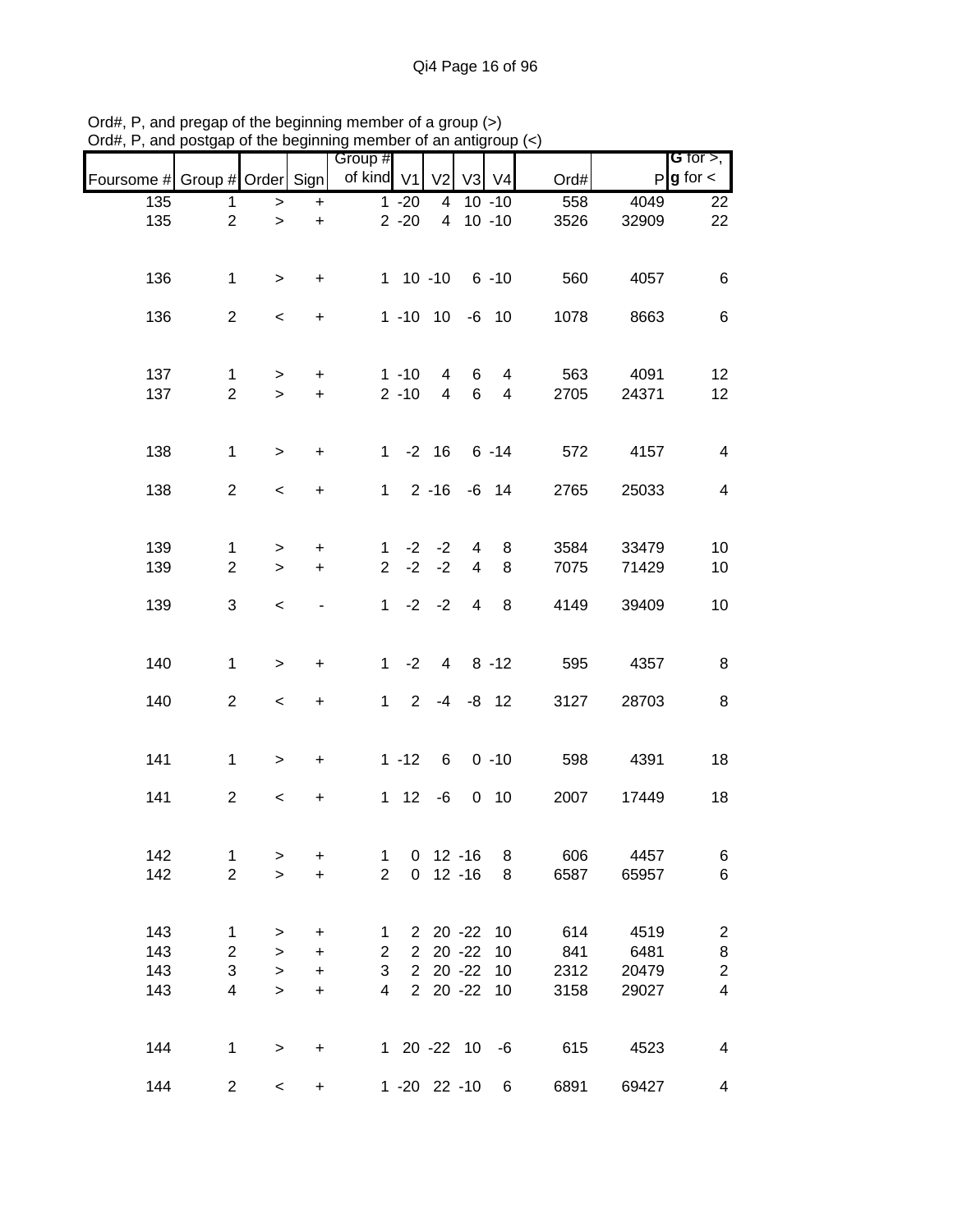|                               |                                    |                          |                               | 11011001                                 |                            |                                  |                      |                                  |                         |                        |                                            |
|-------------------------------|------------------------------------|--------------------------|-------------------------------|------------------------------------------|----------------------------|----------------------------------|----------------------|----------------------------------|-------------------------|------------------------|--------------------------------------------|
| Foursome # Group # Order Sign |                                    |                          |                               | Group #<br>of kind V1 V2 V3 V4           |                            |                                  |                      |                                  | Ord#                    |                        | G for $>$ ,<br>$P$ <b>g</b> for $\lt$      |
| 145                           | $\mathbf{1}$                       | $\,$                     | $\ddot{}$                     | 1                                        |                            | $-6$ 10 $-8$ $-2$                |                      |                                  | 618                     | 4561                   | 12                                         |
| 145                           | $\overline{2}$                     | $\overline{\phantom{a}}$ | $\overline{\phantom{a}}$      |                                          |                            |                                  |                      | $1 -6 10 -8 -2$                  | 8698                    | 89833                  | $\,6$                                      |
| 146<br>146                    | $\mathbf{1}$<br>$\overline{a}$     | $\geq$<br>$\,$           | $\ddot{}$<br>$+$              | 2 <sup>1</sup>                           | $1 10$<br>10               | -8                               | $-8$ $-2$<br>$-2$    | $\overline{0}$<br>$\mathbf 0$    | 619<br>1500             | 4567<br>12553          | 6<br>6                                     |
| 146                           | 3                                  | $\, >$                   | $+$                           | 3 <sup>1</sup>                           | 10                         |                                  | $-8 - -2$            | $\mathbf 0$                      | 9574                    | 99793                  | 6                                          |
| 147<br>147                    | $\mathbf{1}$<br>$\overline{2}$     | $\geq$<br>$\geq$         | $+$<br>$+$                    |                                          | $2 - 8$                    |                                  |                      | $1 -8 -2 0 12$<br>$-2$ 0 12      | 620<br>6831             | 4583<br>68729          | 16<br>16                                   |
| 148                           | $\mathbf{1}$                       | $\geq$                   | $\ddot{}$                     |                                          |                            |                                  |                      | $1 -2 -14$ 2 2                   | 624                     | 4621                   | 18                                         |
| 148                           | $\overline{2}$                     | $\overline{\phantom{0}}$ | $+$                           |                                          |                            |                                  |                      | $1 \t2 \t14 \t-2 \t-2$           | 5680                    | 55949                  | 18                                         |
| 149<br>149                    | 1<br>$\overline{2}$                | $\geq$<br>$\geq$         | $\ddot{}$<br>$+$              | $\mathbf{1}$<br>$\overline{2}$           | $\mathbf 0$<br>$\mathbf 0$ |                                  | $6 - 16$<br>$6 - 16$ | $\overline{4}$<br>$\overline{4}$ | 634<br>3250             | 4691<br>30059          | 12 <sub>2</sub><br>12                      |
| 150<br>150<br>150             | $\mathbf 1$<br>$\overline{2}$<br>3 | $\geq$<br>$\,>$<br>$\,>$ | $\ddot{}$<br>$+$<br>$\ddot{}$ | $1 \quad$<br>$2^{\circ}$<br>$\mathbf{3}$ |                            | $6 - 16$<br>$6 - 16$<br>$6 - 16$ |                      | $4 -2$<br>$4 -2$<br>$4 -2$       | 635<br>1929<br>4767     | 4703<br>16673<br>46073 | 12<br>12<br>12                             |
| 151                           | $\mathbf{1}$                       | $\geq$                   | $\overline{\phantom{a}}$      | $1 \quad$                                |                            |                                  |                      | $4 - 10$ $8 - 10$                | 9214                    | 95581                  | 12                                         |
| 151                           | $\overline{2}$                     | $\,<$                    | $+$                           | $1 \quad$                                |                            |                                  |                      | $4 - 10$ $8 - 10$                | 9218                    | 95621                  | $\,8\,$                                    |
| 151                           | 3                                  | $\,<$                    |                               | $\mathbf{1}$                             |                            |                                  |                      | $-4$ 10 $-8$ 10                  | 8543                    | 87991                  | 10                                         |
| 152                           | $\mathbf{1}$                       | $\geq$                   | $+$                           |                                          |                            |                                  |                      |                                  | 1 -8 10 16 -20 648 4813 |                        | 12                                         |
| 152                           | $2^{\circ}$                        | $\,<\,$                  | $+$                           |                                          |                            |                                  |                      | 1 8 -10 -16 20                   | 6648                    | 66701                  | 12                                         |
| 153<br>153                    | $\mathbf{1}$<br>$\overline{2}$     | $\geq$<br>$\geq$         | $\ddot{}$<br>$+$              |                                          | $2 \quad 10$               |                                  | 16 -20               | 1 10 16 -20 -4<br>$-4$           | 649<br>1943             | 4817<br>16831          | $\overline{\mathcal{A}}$<br>$\overline{2}$ |
| 154<br>154                    | $\mathbf 1$<br>$\overline{2}$      | ><br>$\geq$              | $\ddot{}$<br>$+$              |                                          | $1 - 8$<br>$2 - 8$         | $\overline{4}$                   |                      | $4 \t2 \t-10$<br>$2 - 10$        | 1894<br>3909            | 16333<br>36871         | 14<br>14                                   |

Ord#, P, and pregap of the beginning member of a group (>) Ord#, P, and postgap of the beginning member of an antigroup (<)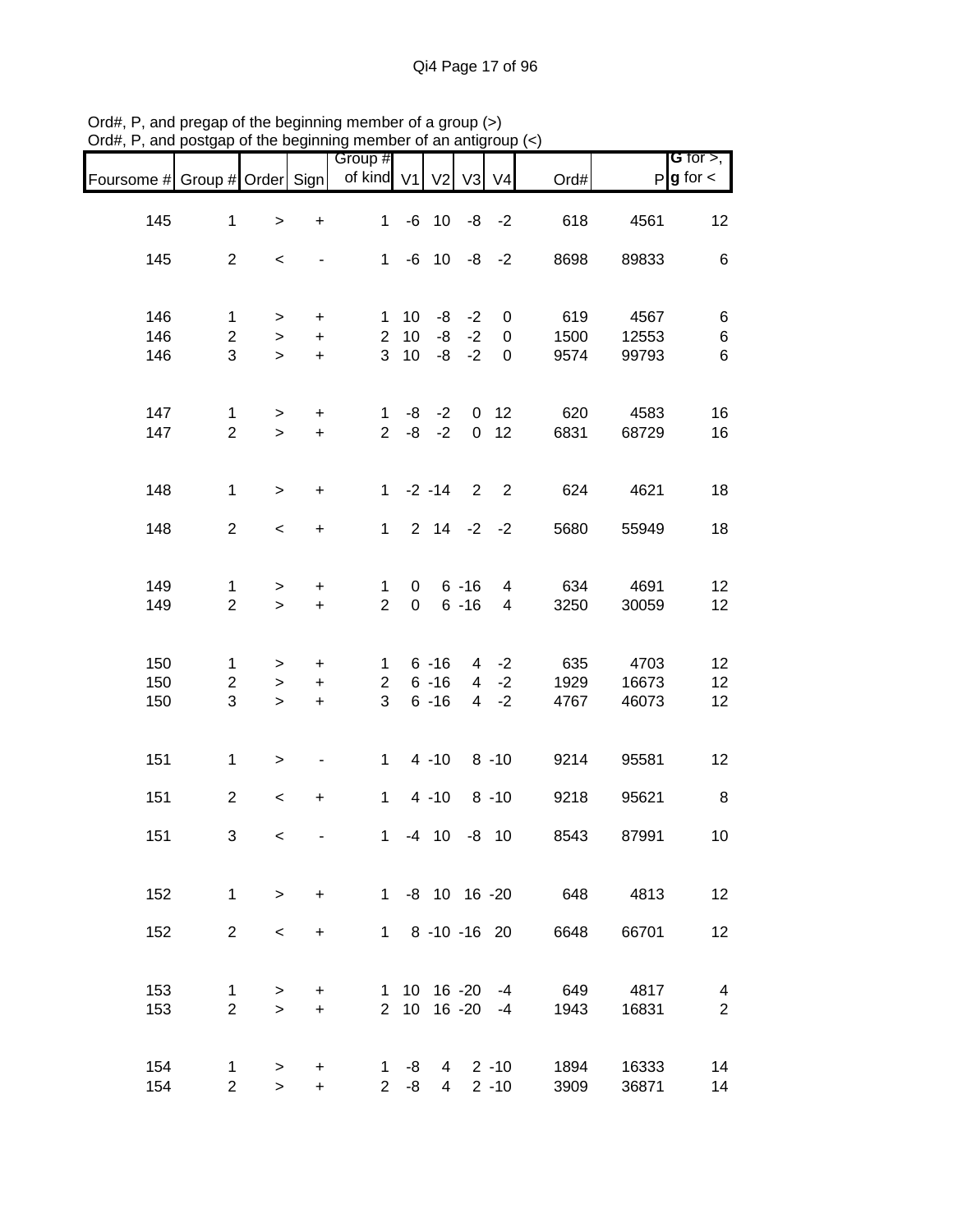|                               |                |           |                              | Group #        |                |                    |                         |                          |      |       | G for $>$ ,              |
|-------------------------------|----------------|-----------|------------------------------|----------------|----------------|--------------------|-------------------------|--------------------------|------|-------|--------------------------|
| Foursome # Group # Order Sign |                |           |                              | of kind V1     |                | V <sub>2</sub>     | V3                      | V <sub>4</sub>           | Ord# |       | $P$ <b>g</b> for $\lt$   |
| 155                           | $\mathbf{1}$   | $\, > \,$ | $\ddot{}$                    | $\mathbf{1}$   |                | $2 \quad 10$       | -8                      | 0                        | 6749 | 67759 | $\overline{2}$           |
| 155                           | $\overline{2}$ | $\geq$    | $\ddot{}$                    | $\overline{2}$ | 2              | 10                 | $-8$                    | $\mathbf 0$              | 8371 | 86113 | $\overline{2}$           |
|                               |                |           |                              |                |                |                    |                         |                          |      |       |                          |
| 156                           | $\mathbf{1}$   | $\, > \,$ | $\ddot{}$                    | $\mathbf 1$    | 14             | $-4$               |                         | $-4$ 10                  | 674  | 5023  | $\overline{2}$           |
| 156                           | $\overline{2}$ | $\geq$    | $\ddot{}$                    | $2^{\circ}$    | 14             | $-4$               |                         | $-4$ 10                  | 2288 | 20233 | $\sqrt{2}$               |
| 156                           | 3              | $\,>$     | $\overline{\phantom{a}}$     |                | $1 - 14$       | $\overline{4}$     |                         | $4 - 10$                 | 5331 | 52147 | 20                       |
| 156                           | $\overline{4}$ | $\,<$     | $\overline{\phantom{a}}$     |                |                | 1 14 -4 -4 10      |                         |                          | 5315 | 51949 | 22                       |
|                               |                |           |                              |                |                |                    |                         |                          |      |       |                          |
| 157                           | $\mathbf{1}$   | $\geq$    | $\ddot{}$                    | $\mathbf{1}$   |                | $-4$ $-4$ 10 $-14$ |                         |                          | 675  | 5039  | 16                       |
| 157                           | $\overline{2}$ | $\,$      |                              | $\mathbf{1}$   | $\overline{4}$ |                    | 4 -10 14                |                          | 6328 | 63103 | 6                        |
|                               |                |           |                              |                |                |                    |                         |                          |      |       |                          |
| 158                           | $\mathbf{1}$   | $\,$      | $\ddot{}$                    | $\mathbf 1$    |                | $-4$ 10 $-14$      |                         | $\overline{2}$           | 676  | 5051  | 12                       |
| 158                           | $\overline{2}$ | $\,<$     | $\ddot{}$                    | $\mathbf 1$    |                | 4 -10 14 -2        |                         |                          | 854  | 6607  | 12                       |
| 158                           | 3              | $\,<$     | $\ddot{}$                    | $\overline{2}$ |                | 4 -10 14 -2        |                         |                          | 5592 | 55009 | 12                       |
|                               |                |           |                              |                |                |                    |                         |                          |      |       |                          |
| 159                           | $\mathbf{1}$   | >         | +                            |                | $1 - 14$       | $2^{\circ}$        |                         | $6 - 10$                 | 678  | 5077  | 18                       |
| 159                           | $\overline{2}$ | $\, > \,$ | $\ddot{}$                    |                | $2 - 14$       | $\overline{2}$     |                         | $6 - 10$                 | 5395 | 52879 | 18                       |
| 159                           | $\sqrt{3}$     | $\, >$    | $\ddot{}$                    |                | $3 - 14$       | $\overline{2}$     |                         | $6 - 10$                 | 8237 | 84499 | 18                       |
| 160                           | $\mathbf{1}$   | $\, > \,$ | $\ddot{}$                    | $\mathbf 1$    |                | $8 - 10$           | 4                       | $\overline{c}$           | 687  | 5153  | 6                        |
| 160                           | $\overline{2}$ | $\,$      | $\ddot{}$                    | $\overline{2}$ |                | $8 - 10$           | $\overline{\mathbf{4}}$ | $\overline{2}$           | 4444 | 42473 | $\,6$                    |
| 160                           | 3              | $\,<$     |                              | $\mathbf 1$    |                | $8 - 10$           | 4                       | $\overline{2}$           | 7775 | 79337 | 12                       |
|                               |                |           |                              |                |                |                    |                         |                          |      |       |                          |
| 161                           | $\mathbf{1}$   | >         | $\ddot{}$                    |                | $1 - 10$       | $\overline{4}$     |                         | $2 -2$                   | 688  | 5167  | 14                       |
| 161                           | $\overline{2}$ | $\geq$    | $\ddot{}$                    |                | $2 - 10$       | $\overline{4}$     |                         | $2 -2$                   | 6091 | 60373 | 20                       |
|                               |                |           |                              |                |                |                    |                         |                          |      |       |                          |
| 162                           | $\mathbf{1}$   | $\geq$    | $\ddot{}$                    |                | $1 \quad 4$    |                    | $2 -2$                  | $\overline{\phantom{0}}$ | 689  | 5171  | $\overline{\phantom{0}}$ |
| 162                           | $\overline{2}$ | $\, >$    | $\qquad \qquad \blacksquare$ | $\mathbf{1}$   |                | $-4$ $-2$ 2        |                         | $-4$                     | 6744 | 67723 | 14                       |
|                               |                |           |                              |                |                |                    |                         |                          |      |       |                          |
| 163                           | $\mathbf{1}$   | $\,$      | $\ddot{}$                    |                | $1 -2$         |                    |                         | $4 6 - 14$               | 691  | 5189  | 10                       |
| 163                           | $\overline{c}$ | $\,<\,$   | $\ddot{}$                    | $1 \quad$      | $2^{\circ}$    | $-4$               |                         | $-6$ 14                  | 8184 | 83911 | 10                       |

Ord#, P, and pregap of the beginning member of a group (>) Ord#, P, and postgap of the beginning member of an antigroup (<)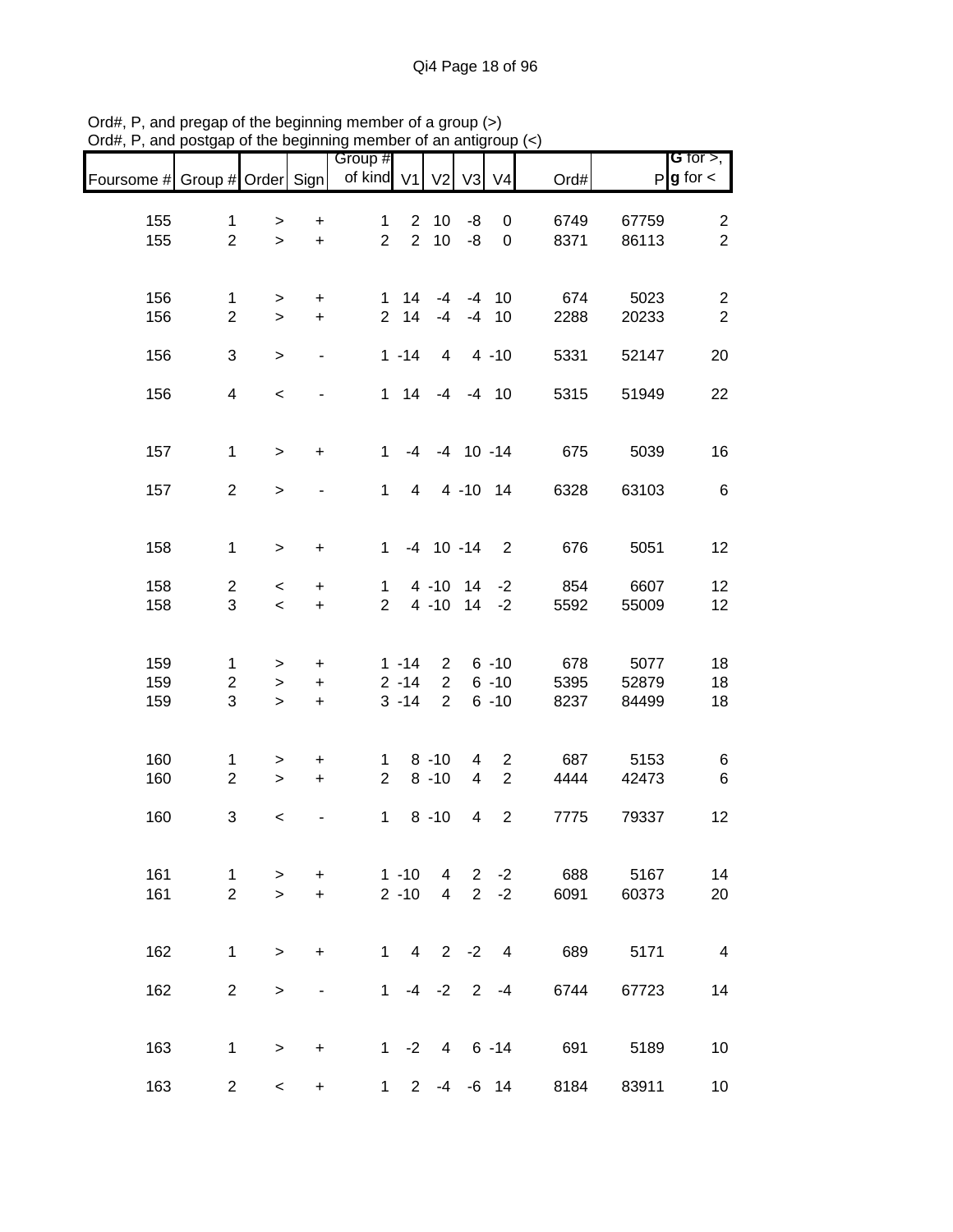|                               |                                |                  |                        | <br>,,,,,,,,,,,<br>Group #       |              |                           |                               |                                  |                   |                | G for $>$ ,                                 |
|-------------------------------|--------------------------------|------------------|------------------------|----------------------------------|--------------|---------------------------|-------------------------------|----------------------------------|-------------------|----------------|---------------------------------------------|
| Foursome # Group # Order Sign |                                |                  |                        | of kind V1                       |              | V <sub>2</sub>            | V3                            | V <sub>4</sub>                   | Ord#              |                | $P$ <b>g</b> for $\lt$                      |
|                               |                                |                  |                        |                                  |              |                           |                               |                                  |                   |                |                                             |
| 164                           | $\mathbf{1}$                   | $\, > \,$        | $\ddot{}$              | $\mathbf{1}$                     |              | $6 - 14$                  | $-2$                          | $\overline{2}$                   | 693               | 5209           | 12                                          |
| 164                           | $\overline{2}$                 | $\geq$           | $+$                    | $2^{\circ}$                      |              | $6 - 14 - 2$              |                               | $\overline{2}$                   | 7805              | 79669          | 12                                          |
|                               |                                |                  |                        |                                  |              |                           |                               |                                  |                   |                |                                             |
| 165                           | $\mathbf{1}$                   | $\geq$           | $\ddot{}$              |                                  |              | $1 - 14 - 2$ 2 20         |                               |                                  | 694               | 5227           | 18                                          |
|                               |                                |                  |                        |                                  |              |                           |                               |                                  |                   |                |                                             |
| 165                           | $\overline{2}$                 | $\,<$            | $\ddot{}$              |                                  |              | 1 14 2 -2 -20             |                               |                                  | 9037              | 93563          | 18                                          |
|                               |                                |                  |                        |                                  |              |                           |                               |                                  |                   |                |                                             |
|                               |                                |                  |                        |                                  |              |                           |                               |                                  |                   |                |                                             |
| 166<br>166                    | $\mathbf{1}$<br>$\overline{2}$ | $\,<$<br>$\,<$   |                        |                                  |              | $1 14 - 10$<br>$2$ 14 -10 | $\overline{0}$<br>$\mathbf 0$ | 8<br>8                           | 1924<br>6830      | 16633<br>68713 | 16<br>16                                    |
|                               |                                |                  |                        |                                  |              |                           |                               |                                  |                   |                |                                             |
|                               |                                |                  |                        |                                  |              |                           |                               |                                  |                   |                |                                             |
| 167                           | $\mathbf{1}$                   | $\,>$            | $\ddot{}$              | 1                                | $\mathbf{0}$ | 8                         | -4                            | $\overline{\mathbf{4}}$          | 703               | 5303           | 6                                           |
| 167                           | $\overline{2}$                 | $\mathbf{I}$     | $\ddot{}$              | $\overline{2}$                   | $\mathbf 0$  | 8                         | $-4$                          | $\overline{\mathbf{4}}$          | 2828              | 25673          | $\,6$                                       |
|                               |                                |                  |                        |                                  |              |                           |                               |                                  |                   |                |                                             |
| 167                           | 3                              | $\prec$          | $\ddot{}$              | $\mathbf 1$                      |              | $0 - 8$                   |                               | $4 - 4$                          | 4713              | 45433          | $\,6$                                       |
|                               |                                |                  |                        |                                  |              |                           |                               |                                  |                   |                |                                             |
| 168                           | $\mathbf{1}$                   | $\,$             | $\ddot{}$              | $\mathbf{1}$                     |              | 4 -10 26 -24              |                               |                                  | 706               | 5333           | 10                                          |
|                               |                                |                  |                        |                                  |              |                           |                               |                                  |                   |                |                                             |
| 168                           | $\overline{2}$                 | $\,<$            | $+$                    | $\mathbf{1}$                     |              | -4 10 -26 24              |                               |                                  | 4028              | 38167          | 10                                          |
|                               |                                |                  |                        |                                  |              |                           |                               |                                  |                   |                |                                             |
| 169                           | $\mathbf{1}$                   | $\, > \,$        | $\ddot{}$              | $\mathbf 1$                      | -4           |                           | $2$ 14 -16                    |                                  | 723               | 5477           | 6                                           |
| 169                           | $\overline{c}$                 | $\, >$           | $\ddot{}$              | $\overline{2}$                   | -4           |                           | $2$ 14 -16                    |                                  | 4296              | 41047          | 8                                           |
| 169                           | $\mathfrak{S}$                 | $\mathbf{I}$     | $\ddot{}$              | $\overline{3}$                   | $-4$         |                           | $2$ 14 -16                    |                                  | 6593              | 66037          | 8                                           |
|                               |                                |                  |                        |                                  |              |                           |                               |                                  |                   |                |                                             |
|                               |                                |                  |                        |                                  |              |                           |                               |                                  |                   |                |                                             |
| 170                           | $\mathbf{1}$                   | $\,>$            | $\ddot{}$              | $\mathbf{1}$                     |              | $2 \t14 - 16$             |                               | $\overline{2}$                   | 724               | 5479           | $\overline{c}$                              |
| 170<br>170                    | $\overline{c}$<br>3            | $\geq$<br>$\geq$ | $\ddot{}$<br>$\ddot{}$ | $\overline{c}$<br>$\mathfrak{S}$ |              | $2$ 14 -16<br>$2$ 14 -16  |                               | $\overline{2}$<br>$\overline{2}$ | 1640<br>4578      | 13879<br>43991 | $\boldsymbol{2}$<br>$\overline{\mathbf{4}}$ |
|                               |                                |                  |                        |                                  |              |                           |                               |                                  |                   |                |                                             |
| 170                           | 4                              | $\,<\,$          | $\ddot{}$              |                                  |              |                           |                               |                                  | 1 -2 -14 16 -2    | 6237 62047     | 6                                           |
|                               |                                |                  |                        |                                  |              |                           |                               |                                  |                   |                |                                             |
|                               |                                |                  |                        |                                  |              |                           |                               |                                  |                   |                |                                             |
| 171                           | 1                              | >                | $\pm$                  |                                  |              |                           |                               |                                  | 1 -10 4 -2 22 729 | 5519           | 12                                          |
| 171                           | $\overline{2}$                 | $\geq$           | $+$                    |                                  | $2 - 10$     |                           |                               |                                  | 4 -2 22<br>8648   | 89293          | 20                                          |
|                               |                                |                  |                        |                                  |              |                           |                               |                                  |                   |                |                                             |
| 172                           | $\mathbf{1}$                   | $\,$             | $\ddot{}$              |                                  | $1 - 20$     |                           |                               | $0 -2 4$                         | 733               | 5557           | 26                                          |
|                               |                                |                  |                        |                                  |              |                           |                               |                                  |                   |                |                                             |
| 172                           | $\overline{2}$                 | $\,<\,$          | $+$                    |                                  | $1 \quad 20$ |                           |                               | $0 \t2 \t-4$                     | 5882              | 58073          | 26                                          |
|                               |                                |                  |                        |                                  |              |                           |                               |                                  |                   |                |                                             |
|                               |                                |                  |                        |                                  |              |                           |                               |                                  |                   |                |                                             |
| 173                           | $\mathbf{1}$                   | $\geq$           | $\ddot{}$              |                                  |              | $1 - 2 8$                 |                               | $4 - 8$                          | 745               | 5657           | $\overline{\mathbf{4}}$                     |

Ord#, P, and pregap of the beginning member of a group (>) Ord#, P, and postgap of the beginning member of an antigroup (<)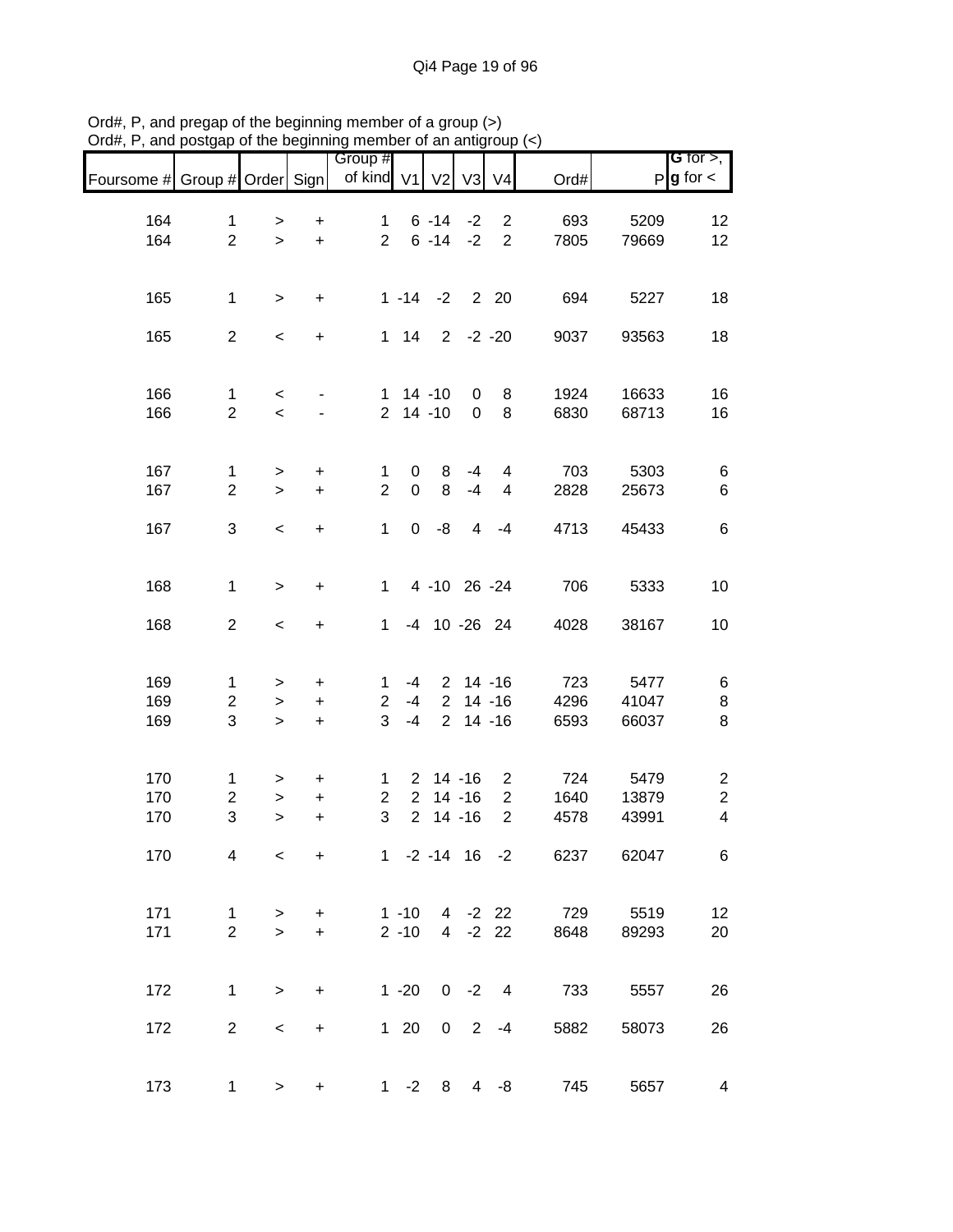|                               |                |                          |           | Group #        |                |                         |                |                         |      |       | G for $>$ ,              |
|-------------------------------|----------------|--------------------------|-----------|----------------|----------------|-------------------------|----------------|-------------------------|------|-------|--------------------------|
| Foursome # Group # Order Sign |                |                          |           | of kind V1     |                | V <sub>2</sub>          | V <sub>3</sub> | V <sub>4</sub>          | Ord# |       | $P$ <b>g</b> for $\lt$   |
| 173                           | $\overline{2}$ | $\overline{\phantom{0}}$ | $+$       | $\mathbf{1}$   | $\overline{2}$ | -8                      | $-4$           | 8                       | 1661 | 14083 | $\overline{4}$           |
|                               |                |                          |           |                |                |                         |                |                         |      |       |                          |
|                               |                |                          |           |                |                |                         |                |                         |      |       |                          |
| 174                           | $\mathbf{1}$   | $\geq$                   | $\ddot{}$ | $\mathbf{1}$   |                | 4 2 -4 14               |                |                         | 750  | 5693  | $\overline{\mathcal{A}}$ |
| 174                           | $\overline{2}$ | $\,<$                    | $+$       | $\mathbf{1}$   |                | $-4$ $-2$ $4$ $-14$     |                |                         | 2698 | 24247 | 4                        |
|                               |                |                          |           |                |                |                         |                |                         |      |       |                          |
| 175                           | $\mathbf{1}$   | $\geq$                   | $+$       |                |                | $1 \t2 \t-4 \t14 \t-16$ |                |                         | 751  | 5701  | 8                        |
|                               |                |                          |           |                |                |                         |                |                         |      |       |                          |
| 175                           | $\overline{2}$ | $\,<$                    | $+$       |                |                | $1 - 2$ 4 -14 16        |                |                         | 7616 | 77521 | 6                        |
|                               |                |                          |           |                |                |                         |                |                         |      |       |                          |
| 176                           | $\mathbf{1}$   | $\geq$                   | $\ddot{}$ |                |                | $1 - 4 14 - 16 - 2$     |                |                         | 752  | 5711  | 10                       |
| 176                           | $\overline{2}$ | $\,<$                    | $\ddot{}$ | $\mathbf{1}$   |                | 4 -14 16                |                | $\overline{2}$          | 3398 | 31573 | 10                       |
|                               |                |                          |           |                |                |                         |                |                         |      |       |                          |
| 177                           | $\mathbf{1}$   | $\geq$                   | $+$       |                |                | $1 14 - 16 - 2$         |                | $\overline{4}$          | 753  | 5717  | 6                        |
| 177                           | $\overline{2}$ | $\, > \,$                | $\ddot{}$ | $\overline{2}$ |                | 14 -16                  | $-2$           | $\overline{4}$          | 2954 | 26927 | 6                        |
| 177                           | 3              | $\geq$                   | $\ddot{}$ |                |                | 3 14 -16                | $-2$           | 4                       | 6510 | 65147 | 6                        |
|                               |                |                          |           |                |                |                         |                |                         |      |       |                          |
| 178                           | $\mathbf{1}$   | $\,>$                    | $\ddot{}$ |                |                | $1 -2 4 24 -26$         |                |                         | 755  | 5741  | $\overline{4}$           |
|                               |                |                          |           |                |                |                         |                |                         |      |       |                          |
| 178                           | $\overline{2}$ | $\,<\,$                  | $+$       |                |                | 1 2 -4 -24 26           |                |                         | 7847 | 80149 | $\overline{4}$           |
|                               |                |                          |           |                |                |                         |                |                         |      |       |                          |
| 179                           | $\mathbf{1}$   | $\,$                     | $\ddot{}$ | $\mathbf{1}$   |                | 4 24 -26                |                | $\overline{\mathbf{4}}$ | 756  | 5743  | $\overline{2}$           |
| 179                           | $\overline{2}$ | $\overline{\phantom{0}}$ | $\ddot{}$ | $\mathbf{1}$   |                | $-4 - 24$ 26            |                | $-4$                    | 4374 | 41849 | $\overline{c}$           |
| 179                           | 3              | $\,<$                    | $\ddot{}$ | $\overline{2}$ |                | $-4$ $-24$ 26           |                | $-4$                    | 9279 | 96329 | $\overline{2}$           |
|                               |                |                          |           |                |                |                         |                |                         |      |       |                          |
|                               | 1              |                          |           |                | $1 - 26$       | $\overline{4}$          | 2              | $-4$                    | 758  |       |                          |
| 180                           |                | >                        | $\ddot{}$ |                |                |                         |                |                         |      | 5779  | 30                       |
| 180                           | $\overline{2}$ | $\,<$                    | $\ddot{}$ |                | 1 26           |                         | $-4 -2$        | $\overline{4}$          | 2699 | 24251 | 30                       |
|                               |                |                          |           |                |                |                         |                |                         |      |       |                          |
| 181                           | 1              | $\,<$                    | +         | 1              | 8              | $-2$                    | $\overline{4}$ | $-4$                    | 2196 | 19391 | 12                       |
| 181                           | $\overline{c}$ | $\,<$                    | +         | $\overline{c}$ | 8              | $-2$                    | $\overline{4}$ | $-4$                    | 5060 | 49211 | 12                       |
| 181                           | 3              | $\,<$                    | $\ddot{}$ | 3              | 8              | $-2$                    | $\overline{4}$ | $-4$                    | 5120 | 49853 | 18                       |
|                               |                |                          |           |                |                |                         |                |                         |      |       |                          |
| 182                           | 1              | $\,$                     | $\ddot{}$ | $1 \quad$      |                | $-8$ 14 $-10$ 14        |                |                         | 2691 | 24179 | 10                       |
| 182                           | $\overline{c}$ | $\,>$                    | $+$       | $2^{\circ}$    |                | $-8$ 14 $-10$ 14        |                |                         | 3941 | 37199 | 10                       |

Ord#, P, and pregap of the beginning member of a group (>) Ord#, P, and postgap of the beginning member of an antigroup (<)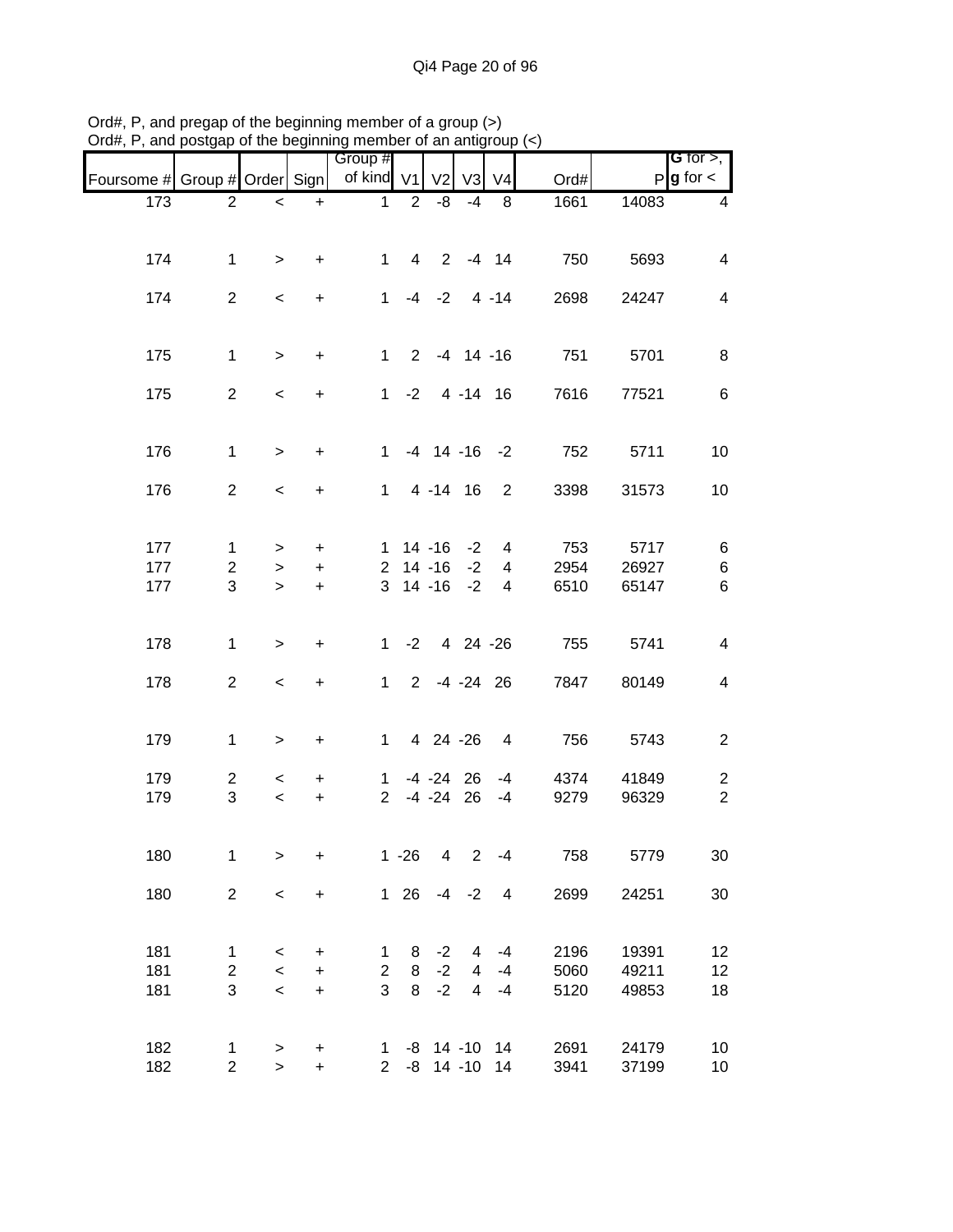|                               |                                |                          |                                  | Group #             |                                  |                                        |                     |                         |             |               | <b>G</b> for $>$ ,            |
|-------------------------------|--------------------------------|--------------------------|----------------------------------|---------------------|----------------------------------|----------------------------------------|---------------------|-------------------------|-------------|---------------|-------------------------------|
| Foursome # Group # Order Sign |                                |                          |                                  | of kind V1          |                                  | V <sub>2</sub>                         |                     | V3 V4                   | Ord#        |               | $P g$ for $\lt$               |
| 183                           | 1                              | >                        | $\ddot{}$                        | $\mathbf{1}$        |                                  | $14 - 10$                              |                     | $14 - 16$               | 5866        | 57901         | $\overline{2}$                |
| 183                           | $\overline{2}$                 | $\,<\,$                  |                                  |                     |                                  | 1 14 -10 14 -16                        |                     |                         | 5868        | 57923         | 20                            |
| 184<br>184                    | $\mathbf{1}$<br>$\overline{2}$ | ><br>$\geq$              | +<br>$+$                         |                     |                                  | $1 - 10$ 14 $-16$<br>$2 - 10$ 14 $-16$ |                     | 8<br>8                  | 776<br>5957 | 5897<br>58937 | 16<br>16                      |
| 185                           | $\mathbf{1}$                   | $\geq$                   | $\ddot{}$                        |                     |                                  | $1 14 - 16$                            | 8                   | 2                       | 777         | 5903          | 6                             |
| 185                           | $\overline{2}$                 | $\overline{\phantom{a}}$ | $\ddot{}$                        |                     |                                  | $1 - 14$ 16 $-8$                       |                     | $-2$                    | 6358        | 63439         | $\overline{\mathcal{A}}$      |
| 186                           | $\mathbf 1$                    | $\geq$                   | $\ddot{}$                        |                     |                                  |                                        |                     | $1 - 16$ $14 - 10$ $-2$ | 784         | 6007          | 20                            |
| 186                           | $\overline{2}$                 | $\,<$                    | $\ddot{}$                        |                     |                                  | 1 16 -14 10                            |                     | $\overline{2}$          | 1095        | 8783          | 20                            |
| 187<br>187                    | $\mathbf{1}$<br>$\overline{2}$ | ><br>$\geq$              | +<br>$\ddot{}$                   | 1<br>$\overline{2}$ | $\overline{2}$<br>$\overline{2}$ | 8<br>8                                 | -8<br>-8            | 0<br>0                  | 789<br>6361 | 6047<br>63467 | 4<br>$\overline{\mathcal{A}}$ |
| 188<br>188                    | 1<br>$\overline{2}$            | ><br>$\geq$              | +<br>$\ddot{}$                   | 1<br>$\overline{2}$ | 8<br>8                           | -8<br>-8                               | 0<br>$\mathbf 0$    | 4<br>4                  | 790<br>1160 | 6053<br>9377  | 6<br>6                        |
| 188                           | 3                              | $\,<\,$                  | $\ddot{}$                        | $\mathbf{1}$        | -8                               | 8                                      | $\mathbf 0$         | $-4$                    | 6290        | 62653         | 6                             |
| 189                           | $\mathbf{1}$                   | $\geq$                   | $\begin{array}{c} + \end{array}$ | $\mathbf{1}$        | -8                               | $\mathbf 0$                            | 4                   | -8                      | 791         | 6067          | 14                            |
| 189                           | $\overline{2}$                 | $\,<$                    | $\begin{array}{c} + \end{array}$ | $\mathbf{1}$        | 8                                | 0                                      | $-4$                | 8                       | 5384        | 52733         | 14                            |
| 190                           | 1                              | >                        | $\ddot{}$                        | $\mathbf{1}$        | $\overline{4}$                   | -8                                     | 8                   | 2                       | 793         | 6079          | 6                             |
| 190                           | $\overline{2}$                 | $\geq$                   |                                  |                     |                                  |                                        |                     | $1 -4 8 -8 -2$          | 5652        | 55691         | 10                            |
| 191                           | $\mathbf{1}$                   | $\geq$                   | $\ddot{}$                        |                     |                                  | 1 14 -22 2 4                           |                     |                         | 804         | 6173          | 10                            |
| 191                           | $\overline{c}$                 | $\,<\,$                  | $\ddot{}$                        |                     |                                  | $1 - 14$ 22 $-2$                       |                     | $-4$                    | 5023        | 48847         | 10                            |
| 192<br>192                    | 1<br>$\overline{2}$            | ><br>$\geq$              | +<br>$\ddot{}$                   |                     | $1 - 22$<br>$2 - 22$             | $\overline{2}$<br>$\overline{2}$       | 4<br>$\overline{4}$ | $-2$<br>$-2$            | 805<br>5759 | 6197<br>56807 | 24<br>24                      |
| 192                           | 3                              | $\overline{\phantom{a}}$ | $\ddot{}$                        |                     |                                  | $122 -2 -4$                            |                     | $\overline{2}$          | 2652        | 23833         | 24                            |

Ord#, P, and pregap of the beginning member of a group (>) Ord#, P, and postgap of the beginning member of an antigroup (<)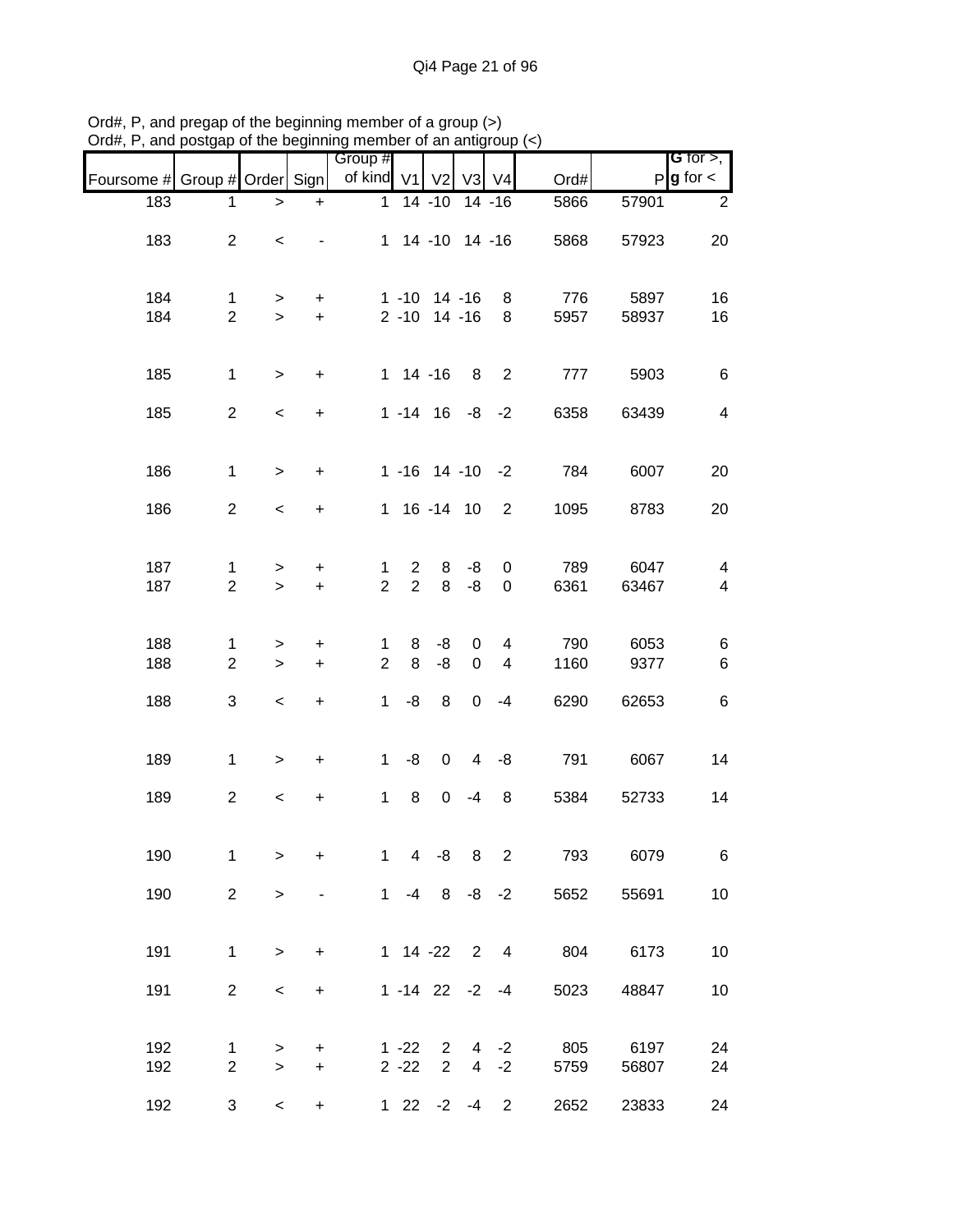|                               |                |           |                          | Group #             |                             |                       |                |                |                      |       | G for $>$ ,             |
|-------------------------------|----------------|-----------|--------------------------|---------------------|-----------------------------|-----------------------|----------------|----------------|----------------------|-------|-------------------------|
| Foursome # Group # Order Sign |                |           |                          | of kind V1 V2 V3 V4 |                             |                       |                |                | Ord#                 |       | $P g$ for $\lt$         |
|                               |                |           |                          |                     |                             |                       |                |                |                      |       |                         |
| 193                           | $\mathbf{1}$   | $\,$      | $\ddot{}$                | 1                   |                             | $-2$ $-2$ 4 10        |                |                | 808                  | 6211  | 8                       |
| 193                           | $\overline{2}$ | $\,<$     | $\ddot{}$                | $\mathbf{1}$        |                             | $2 \t2 \t-4 \t-10$    |                |                | 4862                 | 47129 | $\,8\,$                 |
|                               |                |           |                          |                     |                             |                       |                |                |                      |       |                         |
| 194                           | $\mathbf{1}$   | $\geq$    | $\ddot{}$                | $\mathbf{1}$        |                             | 4 10 -8 -4            |                |                | 810                  | 6221  | $\overline{\mathbf{4}}$ |
| 194                           | $\overline{2}$ | $\,<$     | $\ddot{}$                |                     |                             | $1 - 4 - 10$          |                | 8 4            | 3589                 | 33529 | $\overline{\mathbf{4}}$ |
| 195                           | $\mathbf{1}$   | $\geq$    | $\ddot{}$                | $\mathbf{1}$        | 4                           |                       |                | $4$ 2 -10      | 3736                 | 35053 | $\sqrt{2}$              |
| 195                           | $\overline{2}$ | $\,<$     | $\pm$                    |                     |                             | $1 -4 -4 -2 10$       |                |                | 2850                 | 25913 | $\,6$                   |
|                               |                |           |                          |                     |                             |                       |                |                |                      |       |                         |
| 196                           | 1              | $\geq$    | $\ddot{}$                |                     | $1 - 10$                    | 8                     | -4             | 0              | 819                  | 6299  | 12                      |
| 196                           | $\overline{2}$ | $\geq$    | $+$                      |                     | $2 - 10$                    | 8                     | $-4$           | 0              | 5380                 | 52709 | 12                      |
| 197                           | $\mathbf{1}$   | $\, > \,$ | $\ddot{}$                |                     |                             | $1 \t16 - 14$         | $\overline{4}$ | $\overline{2}$ | 838                  | 6451  | $\overline{c}$          |
| 197                           | $\overline{2}$ | $\,$      | $\ddot{}$                |                     |                             | $2 16 - 14$           | $\overline{4}$ | 2              | 9448                 | 98389 | $\overline{2}$          |
| 197                           | 3              | $\,<$     | $\ddot{}$                |                     |                             | $1 - 16$ $14 - 4 - 2$ |                |                | 6385                 | 63689 | $\overline{c}$          |
|                               |                |           |                          |                     |                             |                       |                |                |                      |       |                         |
| 198                           | $\mathbf{1}$   | $\,<$     | $\ddot{}$                |                     | $\overline{2}$<br>$1 \quad$ | -8                    | 4              | $\overline{4}$ | 5128                 | 49939 | $\overline{\mathbf{4}}$ |
| 198                           | $\overline{2}$ | $\,<$     | $\overline{\phantom{0}}$ |                     | $1 -2$                      | 8                     | -4             | $-4$           | 6001                 | 59369 | 8                       |
| 199                           | 1              | $\,<\,$   | +                        | 1                   | 4                           | -4                    |                | $2 - 14$       | 2168                 | 19081 | 6                       |
| 199                           | $\overline{2}$ | $\,<$     | $\ddot{}$                | $\overline{2}$      | 4                           | $-4$                  |                | $2 - 14$       | 8600                 | 88801 | 6                       |
| 200                           | $\mathbf{1}$   | $\geq$    | $\ddot{}$                | $\mathbf{1}$        | $\overline{4}$              |                       |                | $6 - 2 - 10$   | 854                  | 6607  | 8                       |
| 200                           | $\overline{2}$ | $\geq$    | $+$                      | $\overline{2}$      | $\overline{4}$              |                       |                |                | $6 - 2 - 10$<br>7418 | 75277 | 8                       |
|                               |                |           |                          |                     |                             |                       |                |                |                      |       |                         |
| 201                           | 1              | $\geq$    | $\ddot{}$                |                     |                             | $1 - 10 - 4$ 10 $-6$  |                |                | 857                  | 6653  | 16                      |
| 201                           | $\overline{2}$ | $\geq$    | $+$                      |                     |                             | $2 - 10 - 4$ 10 $-6$  |                |                | 1323                 | 10883 | 16                      |
| 202                           | $\mathbf 1$    | $\geq$    | +                        |                     | $1 - 8$                     | $\overline{4}$        | 4              | $\overline{4}$ | 864                  | 6701  | 10                      |
| 202                           | $\overline{2}$ | $\, > \,$ |                          |                     | 8<br>$1 \quad$              | -4                    | -4             | -4             | 1765                 | 15107 | 6                       |
| 202                           | 3              | $\geq$    |                          |                     | $\overline{2}$<br>8         |                       | $-4$ $-4$      | $-4$           | 8978                 | 92927 | 6                       |

Ord#, P, and pregap of the beginning member of a group (>) Ord#, P, and postgap of the beginning member of an antigroup (<)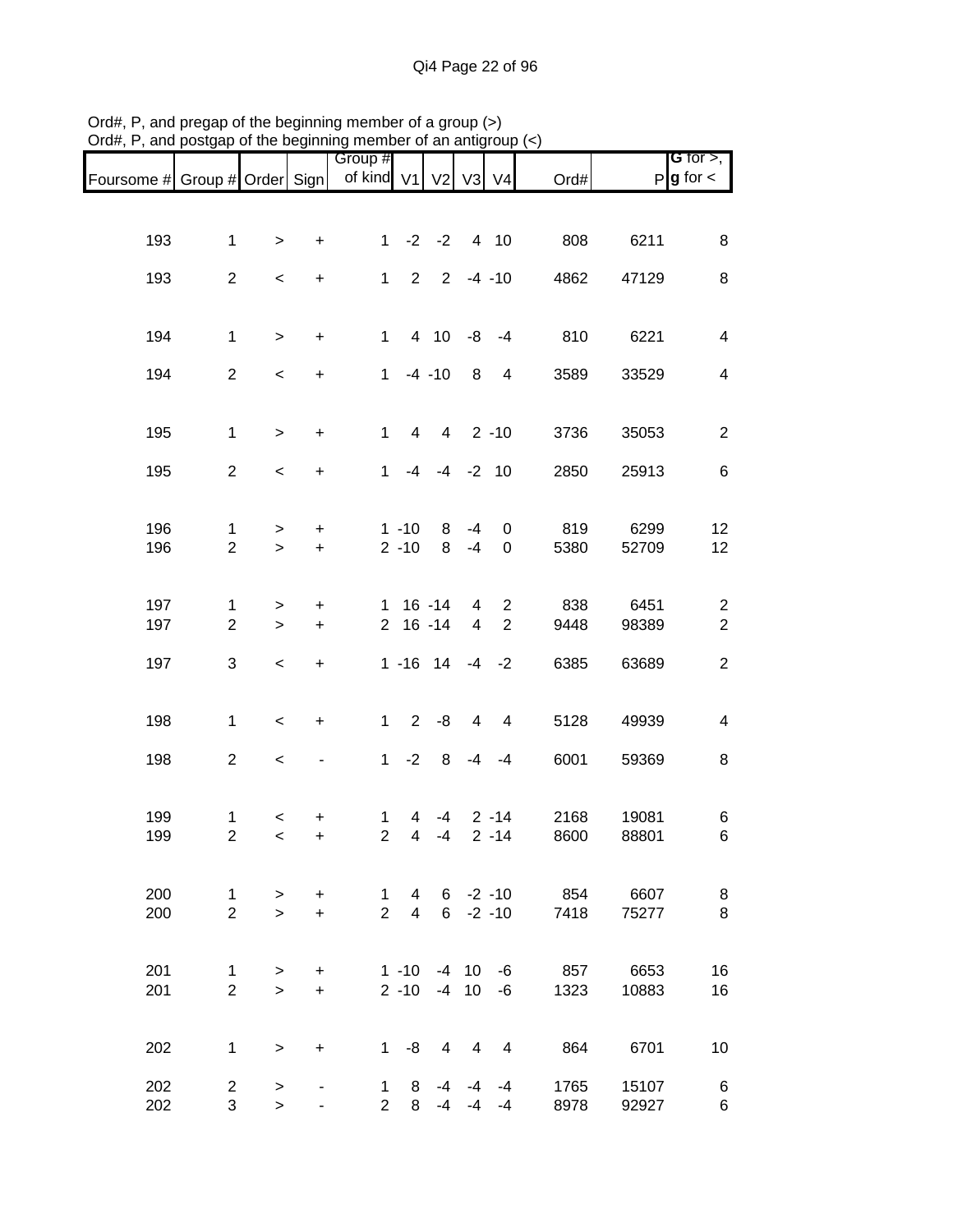|                               |                                |                          |                | Group #             |                |                      |                |                |                     |                | <b>G</b> for $>$ ,     |
|-------------------------------|--------------------------------|--------------------------|----------------|---------------------|----------------|----------------------|----------------|----------------|---------------------|----------------|------------------------|
| Foursome # Group # Order Sign |                                |                          |                | of kind V1          |                | V <sub>2</sub>       | V <sub>3</sub> | V <sub>4</sub> | Ord#                |                | $P$ <b>g</b> for $\lt$ |
| 202                           | 4                              | $\,<$                    | $\ddot{}$      | $\mathbf{1}$        | 8              | $-4$                 | $-4$           | $-4$           | 1769                | 15139          | 10                     |
| 202                           | 5                              | $\,<\,$                  |                | $\mathbf{1}$        | -8             | 4                    | 4              | 4              | 6282                | 62581          | 10                     |
|                               |                                |                          |                |                     |                |                      |                |                |                     |                |                        |
| 203                           | $\mathbf{1}$                   | $\,>$                    | +              | $\mathbf{1}$        | $\overline{4}$ | $4\overline{ }$      |                | $4 - 10$       | 865                 | 6703           | $\overline{2}$         |
| 203<br>203                    | $\overline{2}$<br>3            | ><br>$\geq$              |                | 1<br>$\overline{2}$ | $-4$<br>$-4$   | -4<br>$-4$           | $-4$           | $-4$ 10<br>10  | 3451<br>3671        | 32173<br>34351 | 14<br>14               |
|                               |                                |                          |                |                     |                |                      |                |                |                     |                |                        |
| 204                           | $\mathbf{1}$                   | $\geq$                   | $\ddot{}$      | $\mathbf{1}$        | 8              | -8                   |                | 8 10           | 873                 | 6781           | $\overline{2}$         |
| 204                           | $\overline{2}$                 | $\,<$                    | $\ddot{}$      | 1                   | -8             |                      |                | $8 - 8 - 10$   | 1341                | 11069          | $\overline{2}$         |
| 205                           | $\mathbf{1}$                   |                          |                | $1 \quad$           | -8             |                      |                | 8 10 -16       | 874                 | 6791           | 10                     |
|                               |                                | $\geq$                   | $\ddot{}$      |                     |                |                      |                |                |                     |                |                        |
| 205                           | $\overline{2}$                 | $\overline{\phantom{a}}$ | +              | 1                   |                | 8 -8 -10 16          |                |                | 3479                | 32413          | 10                     |
| 206                           | $\mathbf{1}$                   | >                        | +              |                     |                | $1 \t10 - 16 - 2$    |                | $\overline{2}$ | 876                 | 6803           | 10                     |
| 206                           | $\overline{2}$                 | $\geq$                   | $\ddot{}$      |                     |                | $2 10 - 16 - 2$      |                | 2              | 8842                | 91433          | 10                     |
| 207                           | $\mathbf{1}$                   | $\,$                     | +              |                     | $1 - 16$       | $-2$                 | $\overline{2}$ | $\overline{4}$ | 877                 | 6823           | 20                     |
| 207                           | $\overline{c}$                 | $\,<$                    | +              |                     | $1 \t16$       |                      | $2 -2$         | $-4$           | 3828                | 36017          | 20                     |
|                               |                                |                          |                |                     |                |                      |                |                |                     |                |                        |
| 208<br>208                    | $\mathbf{1}$<br>$\overline{2}$ | $\, > \,$<br>$\geq$      | +<br>$\ddot{}$ | 1<br>$\overline{2}$ | -4<br>$-4$     | 10<br>10             | 4<br>4         | -8<br>-8       | 884<br>4374         | 6869<br>41849  | 6<br>6                 |
|                               |                                |                          |                |                     |                |                      |                |                |                     |                |                        |
| 209                           | $\mathbf{1}$                   | $\geq$                   | $\ddot{}$      |                     |                | $1 - 8$ 10 $-2$ $-2$ |                |                | 6457                | 64577          | 10                     |
| 209                           | $2^{\circ}$                    | $\geq$                   | $\blacksquare$ |                     |                |                      |                |                | 1 8 -10 2 2<br>2346 | 20857          | $\bf8$                 |
| 209                           | 3                              | $\,<\,$                  |                |                     |                | $1 - 8$ 10 $-2$ $-2$ |                |                | 7331                | 74311          | $\,6\,$                |
|                               |                                |                          |                |                     |                |                      |                |                |                     |                |                        |
| 210                           | $\mathbf{1}$                   | $\,>$                    | +              |                     |                | $1 14 - 18 6 - 6$    |                |                | 909                 | 7079           | 10                     |
| 210                           | $\overline{2}$                 | $\,<\,$                  | $\ddot{}$      |                     |                | $1 - 14$ 18 $-6$ 6   |                |                | 2215                | 19531          | 10                     |
| 211                           | 1                              | $\, > \,$                | $\ddot{}$      |                     |                |                      |                |                | 1 -4 20 -14 10      | 913<br>7127    | $\,6$                  |

Ord#, P, and pregap of the beginning member of a group (>) Ord#, P, and postgap of the beginning member of an antigroup (<)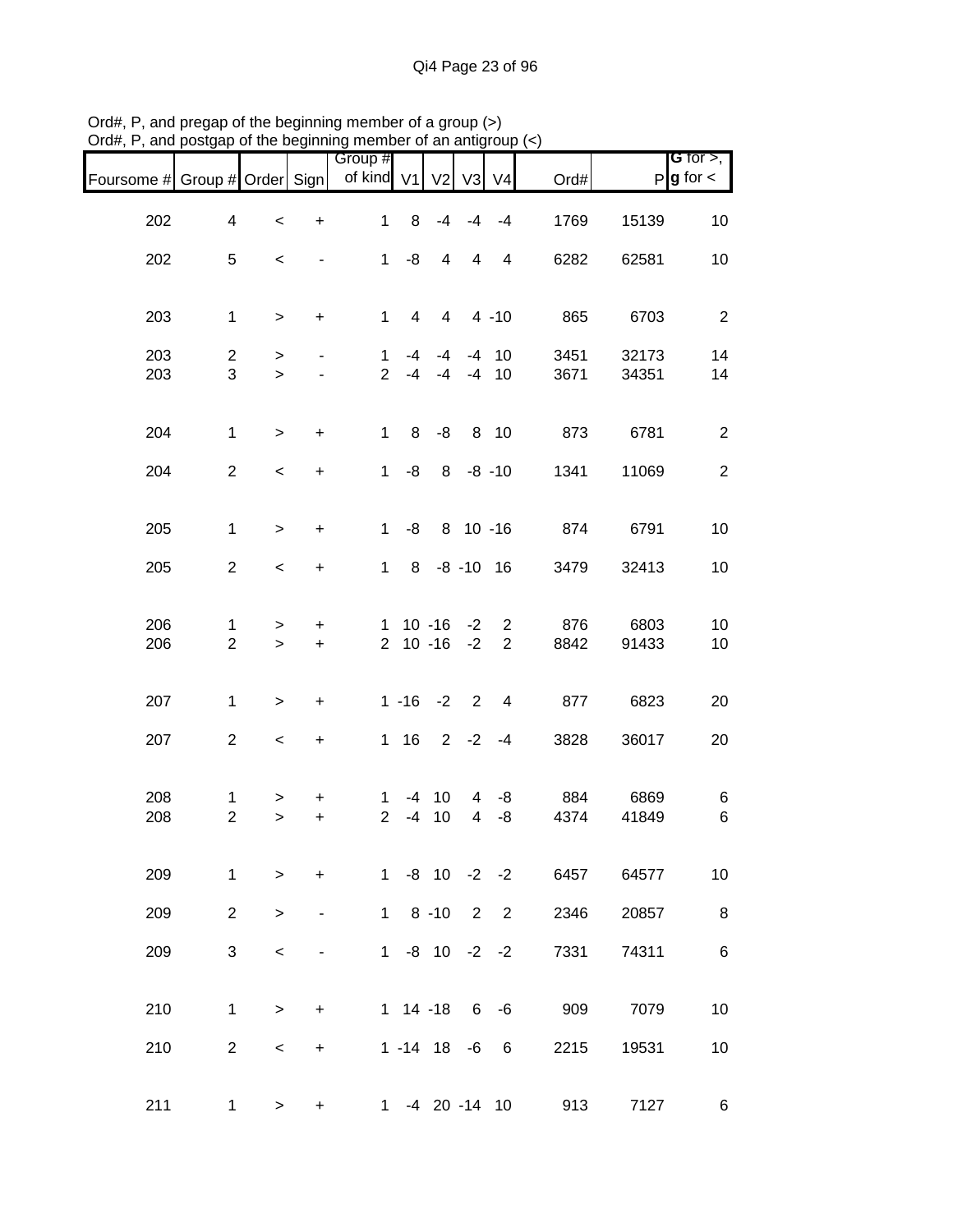|            |                         |              |           | Group #        |                |                                |                |                      |      |       | <b>G</b> for $>$ ,       |
|------------|-------------------------|--------------|-----------|----------------|----------------|--------------------------------|----------------|----------------------|------|-------|--------------------------|
| Foursome # | Group # Order Sign      |              |           | of kind V1     |                | V <sub>2</sub>                 | V3             | V <sub>4</sub>       | Ord# |       | $P$ <b>g</b> for $\lt$   |
|            |                         |              |           | $\overline{2}$ |                |                                |                | 10                   |      | 48539 |                          |
| 211        | $\overline{2}$          | >            | $\ddot{}$ |                |                | $-4$ 20 $-14$                  |                |                      | 4994 |       | 6                        |
| 212        | $\mathbf{1}$            | $\geq$       | $\ddot{}$ |                |                | $120 - 1410 - 8$               |                |                      | 914  | 7129  | $\overline{2}$           |
| 212        | $\overline{c}$          | $\,<$        |           |                |                | 1 20 -14 10                    |                | -8                   | 6176 | 61381 | 22                       |
| 213        | $\mathbf 1$             | $\, > \,$    | $\ddot{}$ | 1              |                | $-4$ 16 $-14$                  |                | $2^{\circ}$          | 944  | 7457  | 6                        |
| 213        | 2                       | $\,>$        | $\ddot{}$ | $\overline{2}$ |                | $-4$ 16 $-14$                  |                | $\overline{2}$       | 3091 | 28409 | $\,6$                    |
| 213        | 3                       | $\geq$       | $\ddot{}$ | 3              |                | $-4$ 16 $-14$                  |                | $\overline{2}$       | 4342 | 41519 | 6                        |
| 213        | $\overline{\mathbf{4}}$ | $\,<$        | $\ddot{}$ |                |                | 1 4 -16 14                     |                | $-2$                 | 9091 | 94261 | 12                       |
| 214        | $\mathbf{1}$            | $\,>$        | $\ddot{}$ |                |                | $1 \t16 - 14$                  |                | $2 - 4$              | 945  | 7459  | $\overline{2}$           |
| 214        | $\overline{2}$          | $\,<$        | $\ddot{}$ |                |                | $1 - 16$ 14 $-2$               |                | 4                    | 3320 | 30803 | 6                        |
| 215        | $\mathbf{1}$            | >            | +         | $\mathbf{1}$   | -4             | 0                              | $\overline{2}$ | $-4$                 | 952  | 7517  | 10                       |
| 215        | $\overline{2}$          | $\mathbf{I}$ | $\ddot{}$ | $\overline{a}$ | $-4$           | 0                              | 2              | $-4$                 | 3904 | 36809 | 16                       |
| 215        | 3                       | $\mathbf{I}$ | $\ddot{}$ | 3              | $-4$           | $\mathbf 0$                    | $\overline{2}$ | $-4$                 | 4029 | 38177 | 10                       |
| 215        | $\overline{\mathbf{4}}$ | $\mathbf{I}$ | $\ddot{}$ | $\overline{4}$ | $-4$           | $\Omega$                       | $\overline{2}$ | $-4$                 | 4460 | 42677 | 10                       |
| 215        | 5                       | $\,<$        | $\ddot{}$ | $\mathbf{1}$   | $\overline{4}$ | $\overline{0}$                 | $-2$           | $\overline{4}$       | 4339 | 41491 | 16                       |
| 216        | $\mathbf{1}$            | $\geq$       | $\ddot{}$ | $\mathbf{1}$   | $\overline{2}$ | $-4$                           | $\overline{2}$ | $-4$                 | 1535 | 12899 | 6                        |
| 216        | $\overline{c}$          | $\,<\,$      |           | $\mathbf{1}$   | $\overline{2}$ | $-4$                           | $\overline{2}$ | -4                   | 1539 | 12919 | 4                        |
| 216        | 3                       | $\,<$        |           | $\overline{2}$ | $\overline{2}$ | -4                             | $\overline{2}$ | $-4$                 | 2611 | 23459 | 14                       |
| 216        | 4                       | $\prec$      |           | 3              | $\overline{2}$ | -4                             | $\overline{2}$ | $-4$                 | 5954 | 58909 | $\overline{\mathcal{A}}$ |
| 217        | 1                       | $\, > \,$    | $\ddot{}$ |                | $1 - 14$       |                                |                | 2 14 -16             | 969  | 7639  | 18                       |
| 217        | $\overline{2}$          | $\geq$       | $+$       |                | $2 - 14$       |                                |                | $2$ 14 -16           | 7302 | 74017 | 18                       |
| 218        | $\mathbf{1}$            | $\geq$       | $\ddot{}$ |                |                | $1 \quad 2 \quad 14 \quad -16$ |                | $\overline{4}$       | 970  | 7643  | $\overline{4}$           |
| 218        | $\overline{2}$          | $\,<\,$      | $\ddot{}$ |                |                |                                |                | $1 - 2 - 14$ 16 $-4$ | 5489 | 53887 | 4                        |
| 219        | $\mathbf{1}$            | $\,$         | $\ddot{}$ |                | $1 - 16$       |                                |                | $4 -2 -2$            | 972  | 7669  | 20                       |
| 219        | $\overline{2}$          | $\prec$      | $+$       |                | $1 \t16$       |                                | $-4$ 2         | $2^{\circ}$          | 2307 | 20411 | 20                       |

Ord#, P, and pregap of the beginning member of a group (>) Ord#, P, and postgap of the beginning member of an antigroup (<)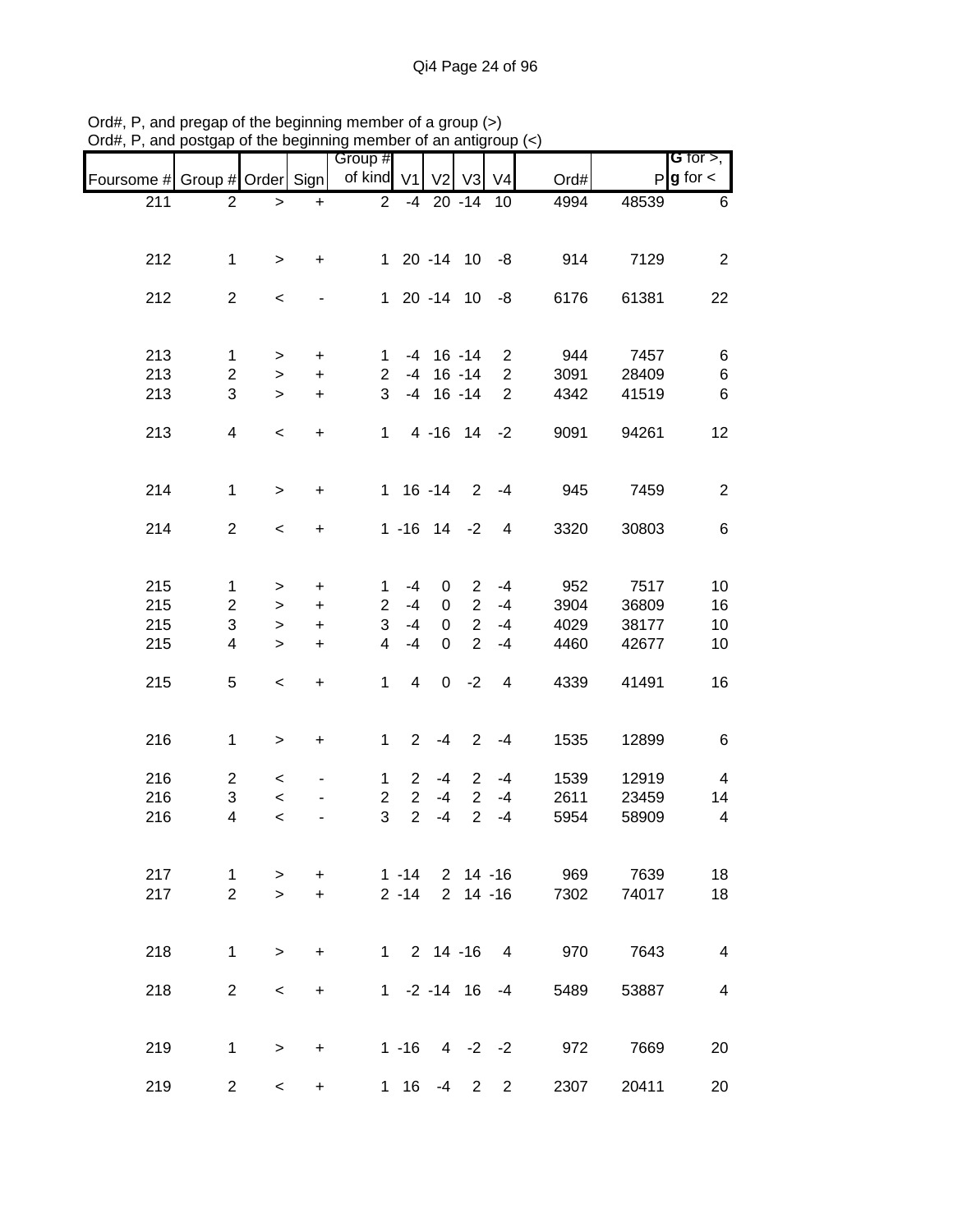| Foursome # Group # Order Sign |                     |                          |                                  | Group #<br>of kind V1          |                                  | V <sub>2</sub>    | V3 V4               |                                    | Ord#         |               | <b>G</b> for $>$ ,<br>$P$ <b>g</b> for $\lt$ |
|-------------------------------|---------------------|--------------------------|----------------------------------|--------------------------------|----------------------------------|-------------------|---------------------|------------------------------------|--------------|---------------|----------------------------------------------|
| 220                           | $\mathbf{1}$        | $\, >$                   | +                                | 1                              | $\overline{4}$                   |                   | $-4$ 10             | -8                                 | 976          | 7691          | $\overline{4}$                               |
| 220                           | $\overline{2}$      | $\, > \,$                | $\overline{\phantom{a}}$         | $\mathbf{1}$                   | $-4$                             |                   | $4 - 10$            | 8                                  | 8430         | 86743         | 14                                           |
| 220                           | 3                   | $\overline{\phantom{a}}$ | $\ddot{}$                        | 1                              | $-4$                             |                   | $4 - 10$            | 8                                  | 9219         | 95629         | $\overline{\mathcal{A}}$                     |
| 221                           | $\mathbf{1}$        | $\geq$                   | $\ddot{}$                        |                                | $1 \quad 10$                     |                   | $-8$ $-2$ 10        |                                    | 978          | 7703          | 4                                            |
| 221                           | $\overline{2}$      | $\,<$                    | $\ddot{}$                        |                                | $1 - 10$                         | 8                 |                     | $2 - 10$                           | 5944         | 58757         | 6                                            |
| 222                           | $\mathbf{1}$        | $\geq$                   | $\ddot{}$                        |                                |                                  | 1 -26 20 -18      |                     | 0                                  | 986          | 7789          | 30                                           |
| 222                           | $\overline{c}$      | $\overline{\phantom{a}}$ | $\ddot{}$                        |                                |                                  | 1 26 -20 18       |                     | 0                                  | 7197         | 72767         | 30                                           |
| 223<br>223                    | 1<br>$\overline{2}$ | $\, > \,$<br>$\geq$      | +<br>$\ddot{}$                   |                                | $1 - 18$<br>$2 - 18$             | 0<br>$\mathbf 0$  | 6<br>6              | $\mathbf 0$<br>0                   | 988<br>4210  | 7817<br>40087 | 24<br>24                                     |
| 224                           | $\mathbf{1}$        | $\,>$                    | +                                | $\mathbf{1}$                   | $\mathsf 0$                      | 6                 | $\mathbf 0$         | $\overline{\phantom{0}}$ 2         | 989          | 7823          | $\,6$                                        |
| 224                           | $\overline{2}$      | $\,$                     |                                  | $\mathbf{1}$                   | $\mathbf 0$                      | -6                |                     | $0 -2$                             | 3485         | 32479         | 12                                           |
| 225                           | $\mathbf{1}$        | $\,$                     | $\ddot{}$                        | $\mathbf{1}$                   | $2^{\circ}$                      |                   |                     | $-8$ $-2$ $-2$                     | 6119         | 60703         | 14                                           |
| 225                           | $\overline{c}$      | $\,<$                    | $\begin{array}{c} + \end{array}$ | 1                              | $-2$                             | 8                 | $\overline{2}$      | $\overline{2}$                     | 3097         | 28463         | 14                                           |
| 226<br>226                    | 1<br>$\overline{2}$ | ><br>$\,>$               | +<br>$\ddot{}$                   | $\mathbf{1}$<br>$\overline{2}$ | $\overline{2}$<br>$\overline{2}$ |                   | 14 -12<br>$14 - 12$ | 6<br>6                             | 996<br>3617  | 7879<br>33769 | $\overline{c}$<br>$\overline{c}$             |
| 227                           | $\mathbf{1}$        | $\geq$                   | $+$                              |                                |                                  |                   |                     | $1 -4 -2 -2 8$                     | 1000         | 7919          | 12 <sub>2</sub>                              |
| 227                           | $\overline{2}$      | $\geq$                   | $\overline{\phantom{a}}$         | $1 \quad$                      |                                  | $4$ 2 2           |                     | -8                                 | 5285         | 51637         | 6                                            |
| 228                           | $\mathbf{1}$        | $\geq$                   | +                                |                                |                                  | $1 - 2 8 - 10 10$ |                     |                                    | 1002         | 7933          | 6                                            |
| 228                           | $\overline{2}$      | $\,<\,$                  | $\ddot{}$                        |                                |                                  |                   |                     | $1 \t2 \t-8 \t10 \t-10$            | 3536         | 32987         | 6                                            |
| 229<br>229                    | 1<br>$\overline{2}$ | $\geq$<br>$\, > \,$      | +<br>$+$                         |                                |                                  |                   |                     | 1 10 18 -14 -14<br>2 10 18 -14 -14 | 1005<br>3776 | 7951<br>35449 | $\overline{2}$<br>$\overline{2}$             |

Ord#, P, and pregap of the beginning member of a group (>) Ord#, P, and postgap of the beginning member of an antigroup (<)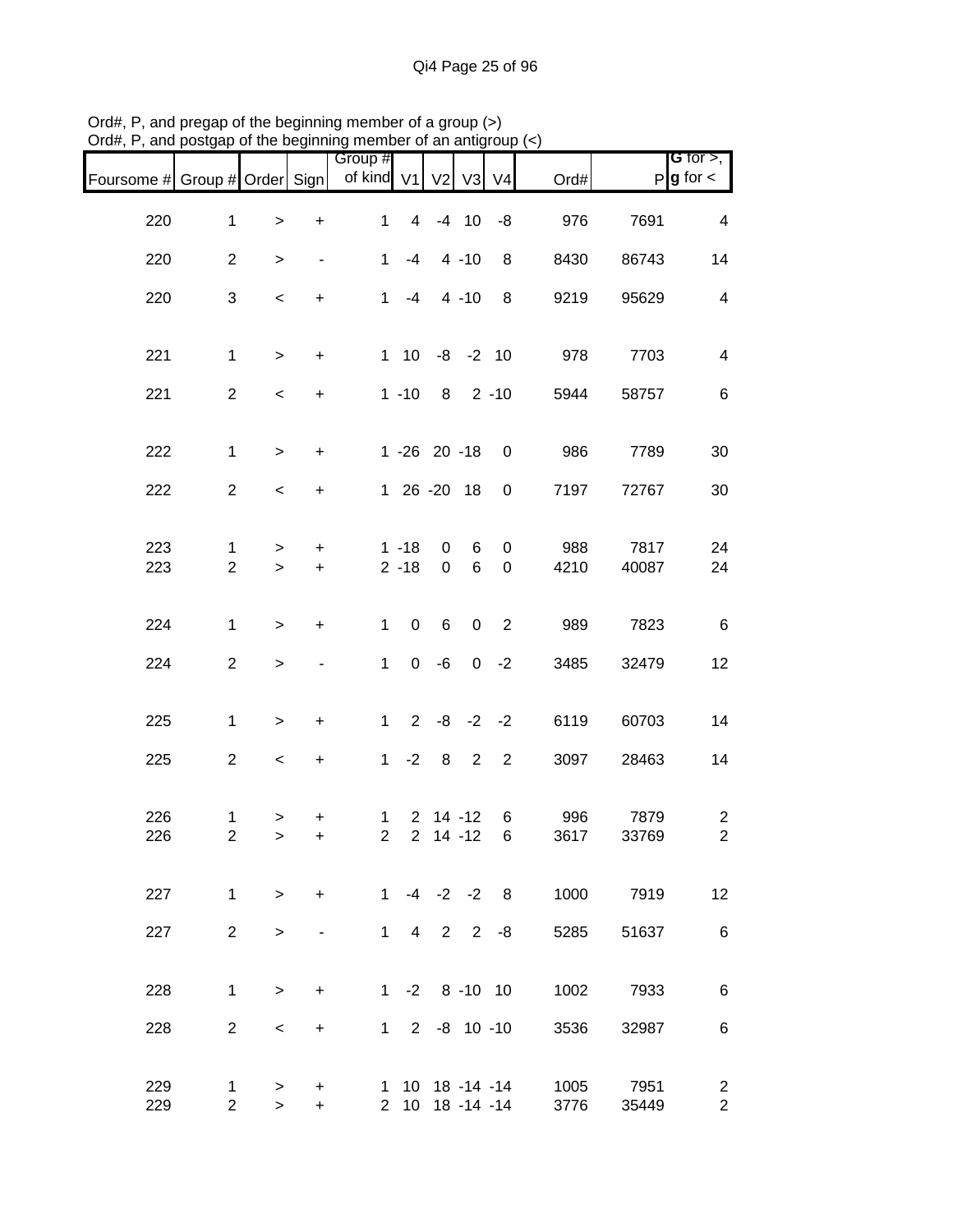| Foursome # Group # Order Sign |                                              |                      |                                               | Group #<br>of kind V1    |                                | V <sub>2</sub>                   | V3 V4          |                        | Ord#                 |                        | G for $>$ ,<br>$P g$ for $\lt$                 |
|-------------------------------|----------------------------------------------|----------------------|-----------------------------------------------|--------------------------|--------------------------------|----------------------------------|----------------|------------------------|----------------------|------------------------|------------------------------------------------|
|                               |                                              |                      |                                               |                          |                                |                                  |                |                        |                      |                        |                                                |
| 230<br>230                    | $\mathbf{1}$<br>$\overline{2}$               | $\, > \,$<br>$\geq$  | $\ddot{}$<br>$\ddot{}$                        | 1<br>$\overline{2}$      | $\overline{4}$                 | 4 16<br>16                       | -8<br>-8       | -8<br>-8               | 1009<br>9352         | 8011<br>97177          | $\overline{c}$<br>$\,6\,$                      |
| 230                           | 3                                            | $\,<\,$              | $\ddot{}$                                     | $\mathbf{1}$             |                                | $-4 - 16$                        | 8              | 8                      | 6840                 | 68819                  | $\boldsymbol{2}$                               |
| 231<br>231<br>231             | $\mathbf{1}$<br>$\overline{\mathbf{c}}$<br>3 | ><br>$\,>$<br>$\geq$ | +<br>$\ddot{}$<br>$\ddot{}$                   | 1<br>$\overline{c}$<br>3 | 16<br>16<br>16                 | -8<br>-8<br>-8                   | -8<br>-8<br>-8 | 4<br>4<br>4            | 1010<br>8008<br>8068 | 8017<br>81901<br>82531 | 6<br>$\overline{\mathbf{c}}$<br>$\overline{2}$ |
|                               |                                              |                      |                                               |                          |                                |                                  |                |                        |                      |                        |                                                |
| 232<br>232                    | 1<br>$\overline{2}$                          | ><br>$\,$            | $\ddot{}$<br>$\ddot{}$                        | 1<br>$\overline{2}$      | 4<br>$\overline{4}$            | $2^{\circ}$<br>$\overline{2}$    | -6<br>$-6$     | -4<br>$-4$             | 1013<br>6978         | 8059<br>70429          | 6<br>6                                         |
| 233                           | $\mathbf{1}$                                 | $\,$                 | $\ddot{}$                                     | $\mathbf 1$              | -8                             | -8                               | 8              | -8                     | 6371                 | 63577                  | 18                                             |
| 233                           | $\overline{2}$                               | $\,<$                | $\ddot{}$                                     | $\mathbf{1}$             | 8                              | 8                                | -8             | 8                      | 2952                 | 26903                  | 18                                             |
| 234<br>234                    | $\mathbf{1}$<br>$\overline{2}$               | $\, > \,$<br>$\geq$  | $\begin{array}{c} + \end{array}$<br>$\ddot{}$ | 1<br>$\overline{2}$      | -8<br>-8                       | $\overline{2}$<br>$\overline{2}$ | $\overline{2}$ | 2 14<br>14             | 1032<br>5341         | 8231<br>52249          | 10<br>12                                       |
| 234<br>234                    | 3<br>4                                       | $\,<$<br>$\,<$       | $\begin{array}{c} + \end{array}$<br>$\ddot{}$ | 1<br>$\overline{2}$      | 8<br>8                         | $-2$<br>$-2$                     |                | $-2 - 14$<br>$-2 - 14$ | 8287<br>8872         | 85093<br>91813         | 10<br>10                                       |
| 235<br>235                    | 1<br>$\overline{2}$                          | ><br>$\,$            | $\ddot{}$<br>$\ddot{}$                        | 1<br>$\overline{2}$      | $\mathbf{2}$<br>$\overline{2}$ | $\overline{2}$                   | $2$ 14 -14     | $14 - 14$              | 1033<br>9029         | 8233<br>93493          | $\overline{c}$<br>$\overline{c}$               |
| 236<br>236                    | $\mathbf 1$<br>$\overline{2}$                | $\, >$<br>$\,>$      | +<br>$\ddot{}$                                |                          | $1 - 14$                       | -4<br>$2 - 14 - 4$ 2             | 2              | $\overline{c}$<br>2    | 1046<br>3513         | 8353<br>32771          | 24<br>22                                       |
| 237                           | $\mathbf{1}$                                 | $\geq$               | $\ddot{}$                                     |                          |                                | 1 -8 28 -26 2                    |                |                        |                      | 1050 8387              | 10                                             |
| 237<br>237                    | $\overline{2}$<br>3                          | $\,<\,$<br>$\prec$   | $+$<br>$+$                                    | $\mathbf{1}$             |                                | 8 - 28 26<br>2 8 - 28 26         |                | $-2$<br>$-2$           | 1572<br>5159         | 13219<br>50263         | 10<br>10                                       |
| 238                           | $\mathbf{1}$                                 | $\, > \,$            | $\ddot{}$                                     |                          |                                | 1 28 -26 2 -4                    |                |                        | 1051                 | 8389                   | $\overline{c}$                                 |
| 238                           | $\overline{2}$                               | $\,<\,$              | $\ddot{}$                                     |                          |                                | 1 -28 26                         | $-2$           | 4                      | 9083                 | 94151                  | $\overline{2}$                                 |

Ord#, P, and pregap of the beginning member of a group (>) Ord#, P, and postgap of the beginning member of an antigroup (<)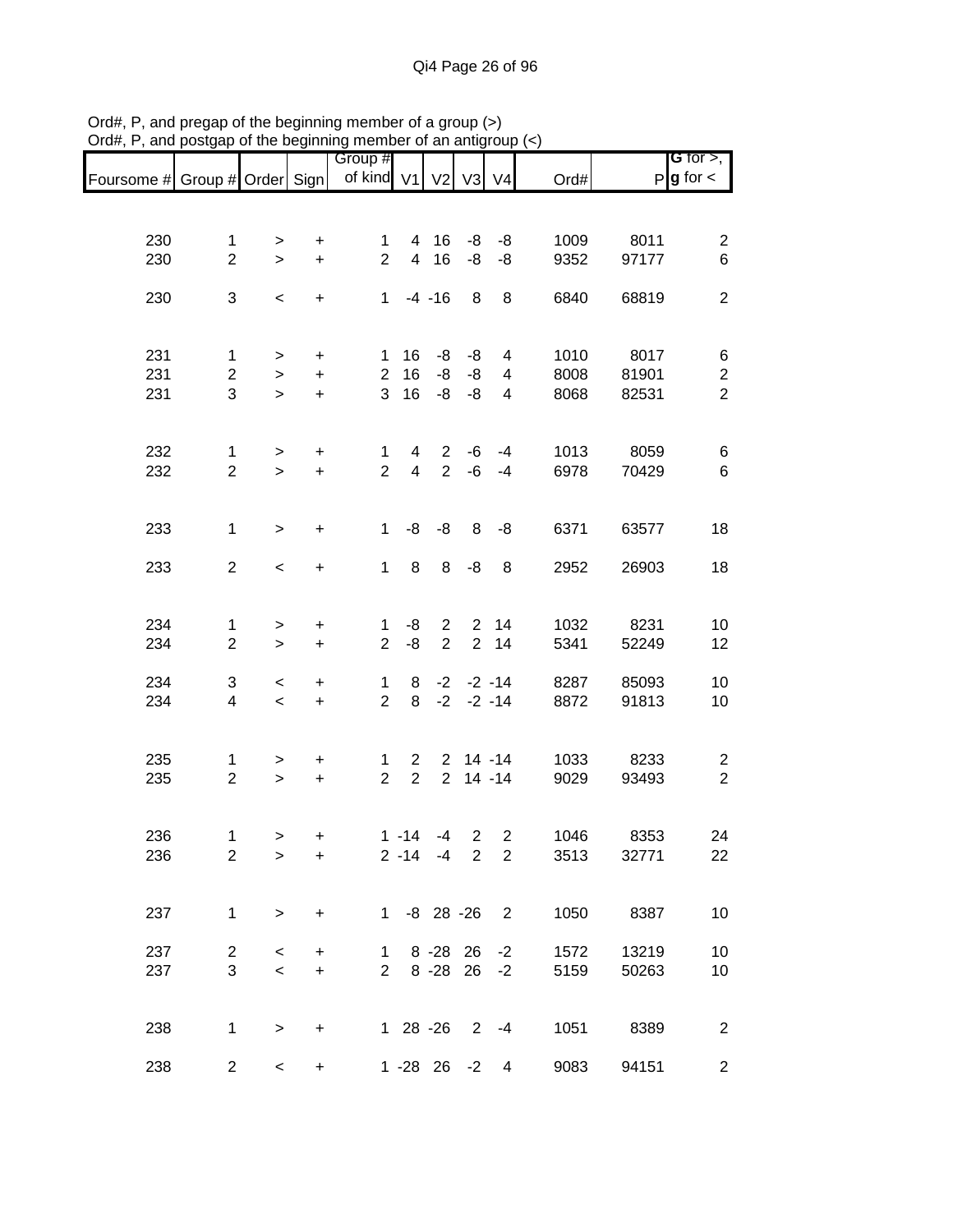|                               |                                |                                                      |                  | Group #                       |                        |                |                      |                                         |              |                | <b>G</b> for $>$ ,               |
|-------------------------------|--------------------------------|------------------------------------------------------|------------------|-------------------------------|------------------------|----------------|----------------------|-----------------------------------------|--------------|----------------|----------------------------------|
| Foursome # Group # Order Sign |                                |                                                      |                  | of kind V1                    |                        | V <sub>2</sub> | V3                   | V <sub>4</sub>                          | Ord#         |                | $P$ <b>g</b> for $\lt$           |
| 239                           | 1.                             | $\,<$                                                | $\ddot{}$        |                               | $1 - 10$               |                | $8 - 10$             | 8                                       | 6039         | 59743          | 4                                |
| 239                           | $\overline{2}$                 | $\overline{\phantom{a}}$                             |                  |                               |                        |                |                      | $1 10 -8 10 -8$                         | 5811         | 57287          | 14                               |
| 240                           | $\mathbf{1}$                   | >                                                    | $\ddot{}$        | $\mathbf{1}$                  |                        | $-4$ $-2$      | 4                    | -8                                      | 1061         | 8513           | 12                               |
| 240                           | $\overline{2}$                 | $\geq$                                               | $\ddot{}$        | $\overline{2}$                | $-4$                   | $-2$           | $\overline{4}$       | -8                                      | 2581         | 23117          | 18                               |
| 240                           | 3                              | $\,>$                                                | $\blacksquare$   | $\mathbf{1}$                  | 4                      | $\overline{2}$ | $-4$                 | 8                                       | 5745         | 56663          | $\overline{\mathbf{4}}$          |
| 240                           | 4                              | $\overline{\phantom{a}}$                             | $+$              | $\mathbf{1}$                  | $\overline{4}$         | $\overline{2}$ | -4                   | 8                                       | 4221         | 40177          | 12                               |
| 240                           | 5                              | $\,<$                                                |                  | $\mathbf{1}$                  |                        | $-4 -2$        | $\overline{4}$       | -8                                      | 9336         | 96997          | $\overline{\mathbf{4}}$          |
| 241                           | $\mathbf{1}$                   | $\, >$                                               | $\ddot{}$        | $\mathbf{1}$                  | $\overline{4}$         | -8             |                      | 2 16                                    | 1063         | 8527           | 6                                |
| 241                           | $\overline{2}$                 | $\,<$                                                | $\ddot{}$        |                               | $1 -4$                 |                |                      | $8 - 2 - 16$                            | 6127         | 60773          | 6                                |
| 242                           | $\mathbf{1}$                   | $\, > \,$                                            | $\ddot{}$        | $\mathbf 1$                   | -8                     |                |                      | $2, 16 - 10$                            | 1064         | 8537           | 10                               |
| 242                           | $\overline{2}$                 | $\geq$                                               | $\ddot{}$        | $\overline{2}$                | -8                     |                |                      | $2 16 - 10$                             | 2753         | 24917          | 10                               |
| 242                           | 3                              | $\overline{\phantom{a}}$                             | $\ddot{}$        | $\mathbf{1}$                  | 8                      |                |                      | $-2 - 16$ 10                            | 8902         | 92179          | 10                               |
| 243<br>243                    | 1<br>$\overline{2}$            | ><br>$\geq$                                          | +<br>$\ddot{}$   | $\mathbf 1$<br>$\overline{2}$ |                        |                |                      | $2 \t16 \t-10 \t-2$<br>$2 \t16 - 10 -2$ | 1065<br>6497 | 8539<br>65029  | $\overline{c}$<br>$\overline{2}$ |
| 244                           | $\mathbf{1}$                   | $\geq$                                               | $\ddot{}$        |                               | $1 -2 8 -14$           |                |                      | 8                                       | 1068         | 8573           | 10                               |
| 244                           | $\overline{2}$                 | $\,<$                                                |                  | $\mathbf 1$                   | $-2$                   |                | $8 - 14$             | 8                                       | 1743         | 14879          | 8                                |
| 245                           | $\mathbf{1}$                   | $\geq$                                               | $\ddot{}$        |                               |                        |                |                      | $1 \t 8 - 14 \t 8 \t 4$                 |              | 1069 8581      | 8                                |
| 245                           | $\overline{2}$                 | $\geq$                                               |                  |                               |                        |                |                      | $1 - 8$ 14 $-8$ $-4$                    | 5425         | 53171          | 10                               |
| 246<br>246                    | $\mathbf{1}$<br>$\overline{2}$ | $\, > \,$<br>$\geq$                                  | $\ddot{}$<br>$+$ |                               | $1 - 14$<br>$2 - 14$   |                |                      | $8 \t 4 \t -10$<br>$8 \t 4 \t -10$      | 1070<br>2023 | 8597<br>17597  | 16<br>16                         |
| 247<br>247                    | 1<br>$\overline{2}$            | $\overline{\phantom{0}}$<br>$\overline{\phantom{0}}$ | +<br>$+$         |                               | $1 10$<br>$2 \quad 10$ |                | $2 - 10$<br>$2 - 10$ | 6<br>6                                  | 3468<br>7822 | 32327<br>79847 | 14<br>14                         |

Ord#, P, and pregap of the beginning member of a group (>) Ord#, P, and postgap of the beginning member of an antigroup (<)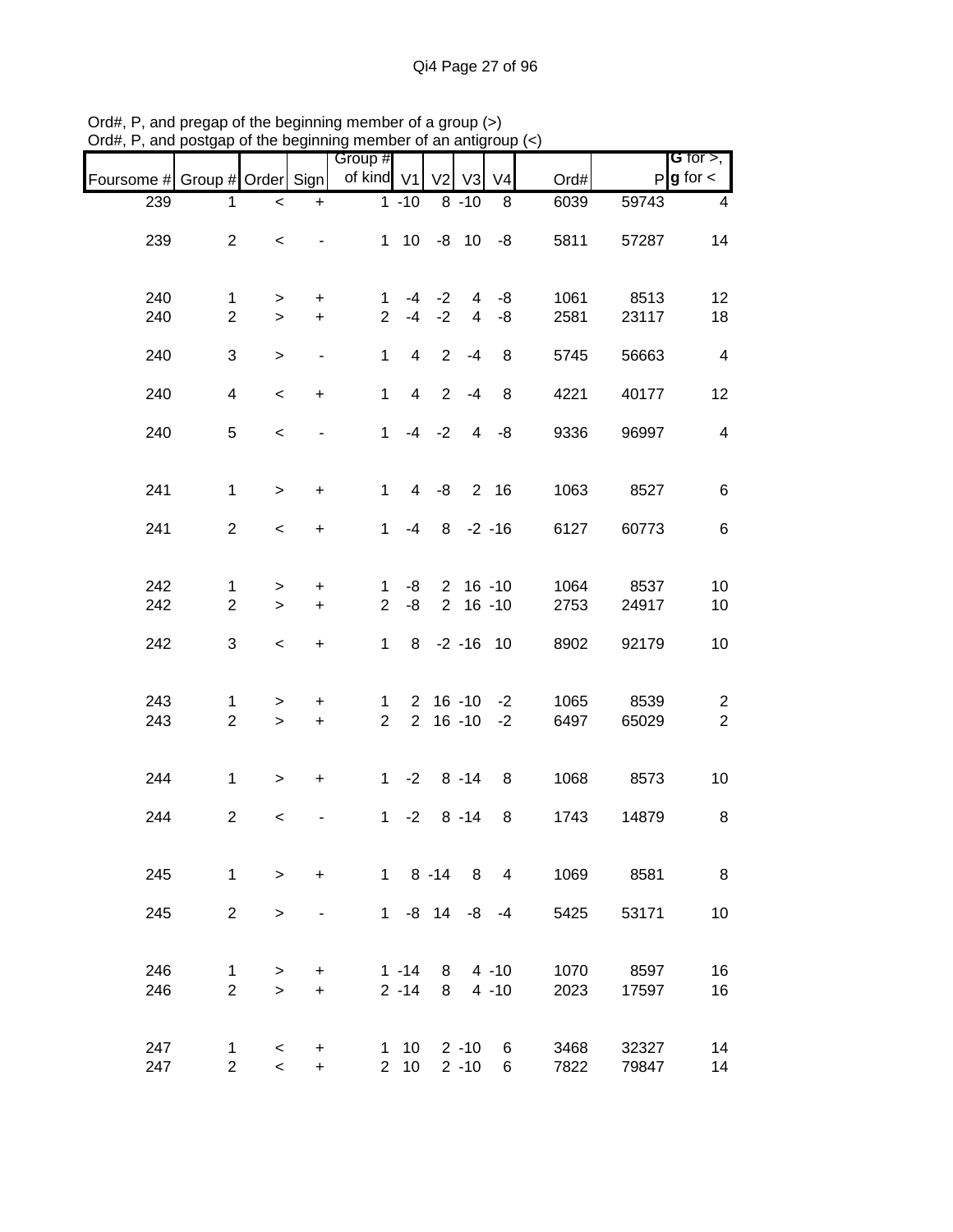|                               |                |         |                  | ייטעוווטוויש ווייייי  |                        | "               |                         |                |      |       |                              |
|-------------------------------|----------------|---------|------------------|-----------------------|------------------------|-----------------|-------------------------|----------------|------|-------|------------------------------|
|                               |                |         |                  | Group #<br>of kind V1 |                        | V <sub>2</sub>  | V3                      | V <sub>4</sub> |      | P     | G for $>$ ,<br>$g$ for $\lt$ |
| Foursome # Group # Order Sign |                |         |                  |                       |                        |                 |                         |                | Ord# |       |                              |
| 248                           | 1              | $\, >$  | $\ddot{}$        | $\mathbf{1}$          | -6                     |                 | $10 - 10$               | $\overline{2}$ | 1076 | 8641  | 12                           |
| 248                           | $\overline{2}$ | $\,<$   |                  | $\mathbf{1}$          | -6                     |                 | $10 - 10$               | $\overline{2}$ | 3914 | 36913 | 6                            |
| 248                           | 3              | $\,<$   |                  | $\overline{2}$        |                        | $-6$ 10 $-10$   |                         | $\overline{a}$ | 4509 | 43177 | 12                           |
| 248                           | 4              | $\prec$ |                  | 3                     |                        | $-6$ 10 $-10$   |                         | $\overline{2}$ | 7088 | 71563 | 6                            |
|                               |                |         |                  |                       |                        |                 |                         |                |      |       |                              |
| 249                           | $\mathbf{1}$   | $\geq$  | $\boldsymbol{+}$ | $\mathbf 1$           |                        | $2 -2$          | $\overline{\mathbf{0}}$ | 6              | 9455 | 98459 | 6                            |
| 249                           | $\overline{2}$ | $\,<$   | $\ddot{}$        | $\mathbf 1$           | $-2$                   | $\overline{2}$  |                         | $0 - 6$        | 2734 | 24691 | $\,6$                        |
| 250                           | $\mathbf{1}$   | $\geq$  | $\ddot{}$        | $\mathbf{1}$          | $\overline{0}$         |                 | $2 10 - 14$             |                | 1091 | 8747  | $\,6$                        |
| 250                           | $\overline{2}$ | $\geq$  | $\ddot{}$        | $\overline{2}$        | $\mathbf 0$            |                 | $2 10 - 14$             |                | 3626 | 33857 | $\,6\,$                      |
|                               |                |         |                  |                       |                        |                 |                         |                |      |       |                              |
| 250                           | 3              | $\,<$   | $\pm$            | $\mathbf{1}$          |                        | $0 -2 -10 14$   |                         |                | 5938 | 58693 | $\,6$                        |
| 251                           | $\mathbf{1}$   | $\geq$  | $\ddot{}$        |                       | 1 10 -14 16 -16        |                 |                         |                | 1093 | 8761  | 8                            |
| 251                           | $\overline{2}$ | $\geq$  |                  |                       | 1 -10 14 -16 16        |                 |                         |                | 5245 | 51257 | 16                           |
| 251                           | 3              | $\,<$   |                  |                       | 1 10 -14 16 -16        |                 |                         |                | 7308 | 74077 | 16                           |
| 252                           | $\mathbf{1}$   | $\,$    | $\ddot{}$        |                       | $1 - 14$ 16 - 16       |                 |                         | 8              | 1094 | 8779  | 18                           |
| 252                           | $\overline{2}$ | $\geq$  |                  |                       | 1 14 -16 16 -8         |                 |                         |                | 2358 | 20963 | $\overline{\mathbf{4}}$      |
| 253                           | $\mathbf{1}$   | >       | +                |                       | $1 - 16$ 8 - 10        |                 |                         | 8              | 1096 | 8803  | 20                           |
| 253                           | $\overline{2}$ | $\,$    | $\ddot{}$        |                       | $2 - 16$               |                 | $8 - 10$                | 8              | 7134 | 72073 | 20                           |
| 254                           | $\mathbf 1$    | >       | +                | 1                     | -4                     | 8               |                         | $2 - 10$       | 4330 | 41387 | 6                            |
| 254                           | $\overline{2}$ | $\geq$  | $\ddot{}$        | $\overline{2}$        | $-4$                   | 8               |                         | $2 - 10$       | 6240 | 62071 | 14                           |
| 255                           | $\mathbf{1}$   | $\,<\,$ | $\ddot{}$        |                       | $1 \t2 \t-4 \t-2 \t-2$ |                 |                         |                | 4593 | 44123 | 6                            |
| 255                           | $\overline{2}$ | $\,<$   |                  |                       | $1 -2$                 | $\overline{4}$  | $\overline{2}$          | $\overline{2}$ | 4750 | 45853 | 10                           |
| 256                           | $\mathbf{1}$   | $\,$    | $\ddot{}$        |                       | $1 \t2 \t-6 \t-4 \t26$ |                 |                         |                | 1113 | 8951  | 10                           |
| 256                           | $\overline{2}$ | $\,<$   | $\ddot{}$        |                       | $1 -2$                 | $6\overline{6}$ |                         | $4 - 26$       | 8934 | 92479 | 10                           |

Ord#, P, and pregap of the beginning member of a group (>) Ord#, P, and postgap of the beginning member of an antigroup (<)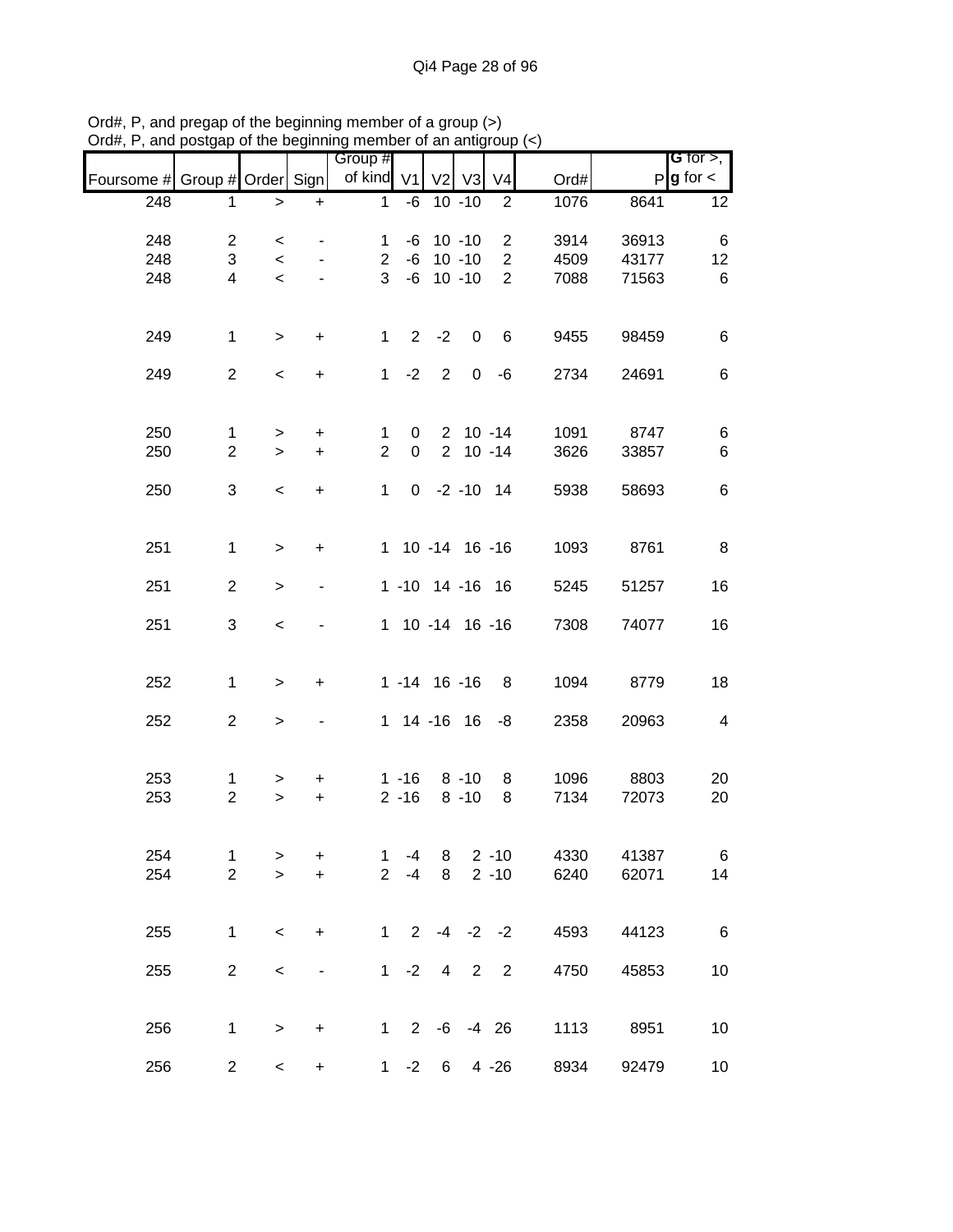|                               |                                |                          |                        | Group #                        |                      |                |                        |                |              |                | <b>G</b> for $>$ ,           |
|-------------------------------|--------------------------------|--------------------------|------------------------|--------------------------------|----------------------|----------------|------------------------|----------------|--------------|----------------|------------------------------|
| Foursome # Group # Order Sign |                                |                          |                        | of kind V1                     |                      | V <sub>2</sub> |                        | $V3$ $V4$      | Ord#         |                | $P$ <b>g</b> for $\lt$       |
| 257                           | 1                              | $\, > \,$                | $\ddot{}$              | 1                              | -6                   | -4             |                        | $26 - 26$      | 1114         | 8963           | 12                           |
|                               |                                |                          |                        |                                |                      |                |                        |                |              |                |                              |
| 257                           | $\overline{2}$                 | $\,<$                    | $\ddot{}$              | $\mathbf{1}$                   | 6                    |                |                        | 4 - 26 26      | 8311         | 85369          | 12                           |
|                               |                                |                          |                        |                                |                      |                |                        |                |              |                |                              |
| 258                           | $\mathbf{1}$                   | >                        | $\ddot{}$              |                                | $126 - 26$           |                |                        | $4 -2$         | 1116         | 8971           | $\overline{c}$               |
| 258                           | $\overline{2}$                 | $\geq$                   | $\ddot{}$              |                                | $2\ 26\ -26$         |                | $\overline{4}$         | $-2$           | 3519         | 32803          | $\overline{2}$               |
|                               |                                |                          |                        |                                |                      |                |                        |                |              |                |                              |
|                               |                                |                          |                        |                                |                      |                |                        |                |              |                |                              |
| 259<br>259                    | 1<br>$\overline{c}$            | $\geq$                   | $\ddot{}$              | 1<br>$\overline{2}$            | 14<br>14             |                | $-4 - 10$<br>$-4 - 10$ | 4<br>4         | 1121<br>6964 | 9013<br>70249  | $\overline{c}$               |
| 259                           | 3                              | $\geq$<br>$\geq$         | $\ddot{}$<br>$\ddot{}$ | 3                              | 14                   |                | $-4 - 10$              | 4              | 7023         | 70921          | 8<br>$\overline{2}$          |
|                               |                                |                          |                        |                                |                      |                |                        |                |              |                |                              |
|                               |                                |                          |                        |                                |                      |                |                        |                |              |                |                              |
| 260                           | $\mathbf{1}$                   | $\geq$                   | $\ddot{}$              |                                | $1 - 12 - 2 10$      |                |                        | -8             | 1131         | 9127           | 18                           |
|                               |                                |                          |                        |                                | 12                   |                | $2 - 10$               |                |              |                |                              |
| 260<br>260                    | $\overline{c}$<br>3            | $\,<\,$<br>$\,<$         | $\ddot{}$<br>$\ddot{}$ | $\mathbf{1}$<br>$\overline{2}$ | 12                   |                | $2 - 10$               | 8<br>8         | 6041<br>9508 | 59753<br>99023 | 18<br>18                     |
|                               |                                |                          |                        |                                |                      |                |                        |                |              |                |                              |
|                               |                                |                          |                        |                                |                      |                |                        |                |              |                |                              |
| 261                           | $\mathbf{1}$                   | $\,>$                    | $\ddot{}$              | $\mathbf{1}$                   |                      | $-2$ 10        | -8                     | $-2$           | 1132         | 9133           | 6                            |
| 261                           | $\overline{2}$                 | $\,$                     | $\ddot{}$              | $\overline{2}$                 | $-2$                 | 10             | -8                     | $-2$           | 2481         | 22129          | 6                            |
| 261                           | 3                              | $\,<\,$                  | $\ddot{}$              | $\mathbf{1}$                   |                      | $2 - 10$       | 8                      | $\overline{2}$ | 3852         | 36299          | 8                            |
| 261                           | 4                              | $\overline{\phantom{a}}$ | $\ddot{}$              | $\overline{2}$                 |                      | $2 - 10$       | 8                      | $\overline{c}$ | 5945         | 58763          | 8                            |
| 261                           | 5                              | $\overline{\phantom{a}}$ | $\pm$                  | 3                              |                      | $2 - 10$       | 8                      | $\overline{2}$ | 6276         | 62501          | 6                            |
|                               |                                |                          |                        |                                |                      |                |                        |                |              |                |                              |
|                               |                                |                          |                        |                                |                      |                |                        |                |              |                |                              |
| 262<br>262                    | $\mathbf{1}$<br>$\overline{c}$ | $\,<\,$<br>$\,<$         | $\ddot{}$<br>$\ddot{}$ |                                | $1 - 10$<br>$2 - 10$ | 8<br>8         | $\overline{2}$<br>2    | -8<br>-8       | 6187<br>7216 | 61507<br>72973 | $\overline{\mathbf{4}}$<br>4 |
| 262                           | 3                              | $\,<$                    | $\pm$                  |                                | $3 - 10$             | 8              | $\overline{2}$         | -8             | 8399         | 86369          | $\boldsymbol{2}$             |
|                               |                                |                          |                        |                                |                      |                |                        |                |              |                |                              |
|                               |                                |                          |                        |                                |                      |                |                        |                |              |                |                              |
| 263                           | $\mathbf 1$                    | $\, > \,$                | +                      | $1 \quad$                      |                      | $6 - 10$ 14    |                        | 4              | 1144         | 9227           | 6                            |
|                               | $\overline{2}$                 |                          |                        |                                |                      |                |                        | 1 -6 10 -14 -4 |              |                |                              |
| 263                           |                                | $\overline{\phantom{0}}$ | $\ddot{}$              |                                |                      |                |                        |                | 5036         | 49003          | 6                            |
|                               |                                |                          |                        |                                |                      |                |                        |                |              |                |                              |
| 264                           | $\mathbf{1}$                   | $\geq$                   | $\ddot{}$              |                                | $1 - 16 - 2$         |                | 8                      | 8 <sup>8</sup> | 1148         | 9277           | 20                           |
|                               |                                |                          |                        |                                |                      |                |                        |                |              |                |                              |
| 264                           | $\overline{2}$                 | $\,<$                    | +                      |                                | $1 \quad 16 \quad 2$ |                | -8                     | -8             | 2755         | 24923          | 20                           |
|                               |                                |                          |                        |                                |                      |                |                        |                |              |                |                              |
| 265                           | 1                              | >                        | $\ddot{}$              | 1                              |                      | $8 - 10$       | -4                     | 10             | 1151         | 9293           | 10                           |
| 265                           | $\overline{c}$                 | $\geq$                   | $\ddot{}$              | $\overline{2}$                 |                      | $8 - 10$       | -4                     | 10             | 1977         | 17167          | 8                            |
| 265                           | 3                              | >                        | +                      | 3                              |                      | $8 - 10$       | $-4$                   | 10             | 3587         | 33503          | 10                           |
| 265                           | 4                              | $\geq$                   | $\ddot{}$              | 4                              |                      | $8 - 10$       | -4                     | 10             | 6865         | 69127          | 8                            |

Ord#, P, and pregap of the beginning member of a group (>) Ord#, P, and postgap of the beginning member of an antigroup (<)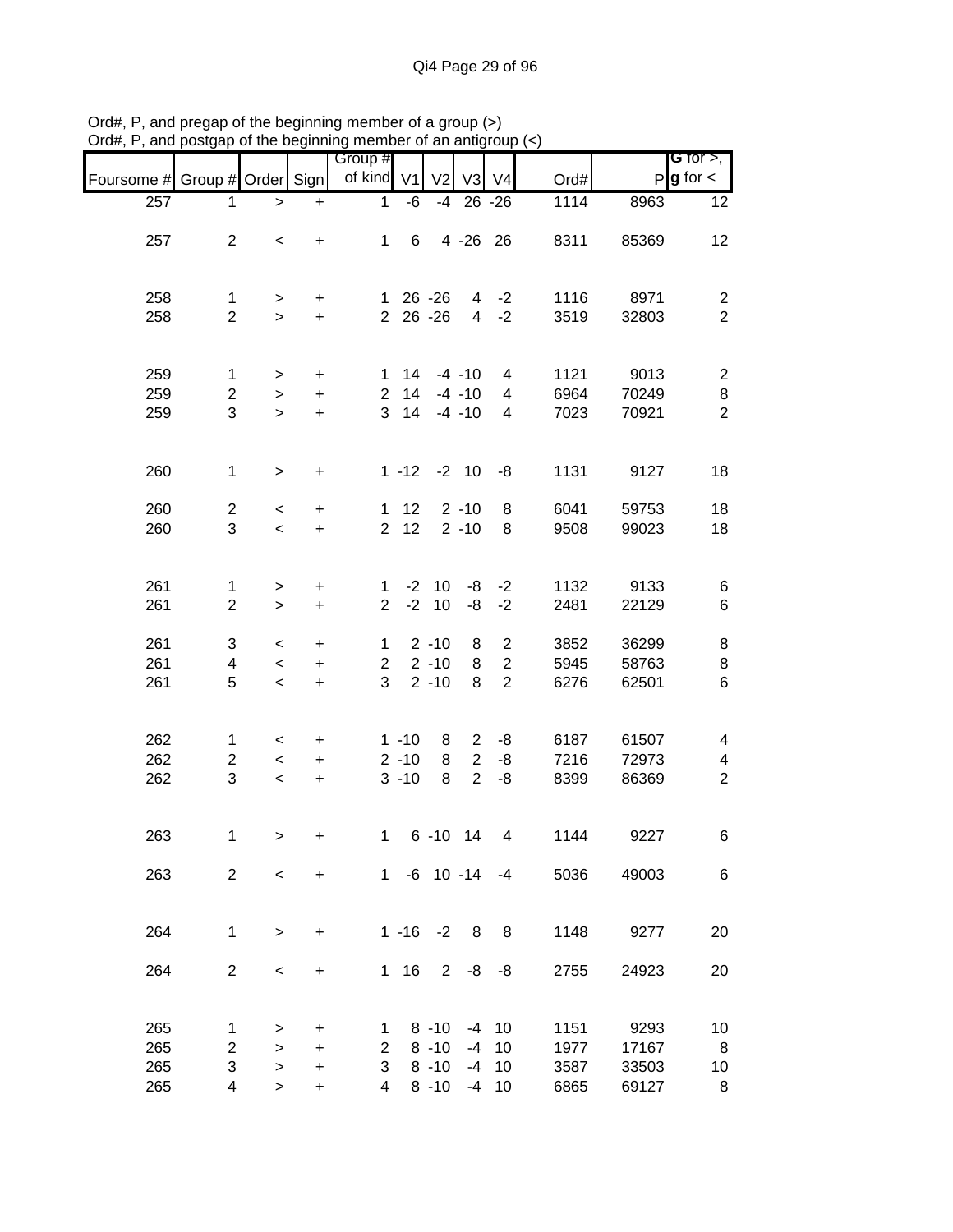| Foursome # Group # Order Sign |                |                          |           | Group #<br>of kind V1 |                | V <sub>2</sub> | V3                 | V <sub>4</sub>     | Ord#                         |       | <b>G</b> for $>$ ,<br>$P$ <b>g</b> for $\lt$ |
|-------------------------------|----------------|--------------------------|-----------|-----------------------|----------------|----------------|--------------------|--------------------|------------------------------|-------|----------------------------------------------|
| 266                           | $\mathbf{1}$   | $\,$                     | $\ddot{}$ | $\mathbf{1}$          |                |                | $-4$ 10 $-10$ $-2$ |                    | 1153                         | 9319  | 8                                            |
| 266                           | $\overline{2}$ | $\,<$                    | $\ddot{}$ | $1 \quad$             |                |                | 4 -10 10           | $\overline{2}$     | 2863                         | 26021 | 8                                            |
|                               |                |                          |           |                       |                |                |                    |                    |                              |       |                                              |
| 267                           | $\mathbf{1}$   | $\geq$                   | $\ddot{}$ |                       |                | $1 \t10 \t-10$ | $-2$               | $\overline{4}$     | 1154                         | 9323  | $\overline{4}$                               |
| 267                           | $\overline{2}$ | $\geq$                   | $+$       |                       |                | $2 10 - 10$    | $-2$               | 4                  | 2413                         | 21503 | $\overline{\mathcal{A}}$                     |
| 268                           | $\mathbf 1$    | $\geq$                   | $\ddot{}$ |                       |                | $120 -20$      | $\overline{2}$     | $\overline{2}$     | 1170                         | 9439  | $\overline{c}$                               |
| 268                           | $\overline{c}$ | $\,>$                    | $\ddot{}$ |                       |                | $2$ 20 -20     | $\overline{2}$     | $\overline{2}$     | 3047                         | 27919 | $\boldsymbol{2}$                             |
| 268                           | 3              | $\geq$                   | $\ddot{}$ |                       |                | 3 20 -20       | 2                  | $\overline{2}$     | 6008                         | 59419 | $\overline{2}$                               |
| 269                           | $\mathbf{1}$   | $\geq$                   | $\ddot{}$ | $\mathbf{1}$          | $\overline{2}$ | $\overline{2}$ | $\mathbf 0$        | 6                  | 7816                         | 79813 | $\overline{c}$                               |
| 269                           | $\overline{2}$ | $\geq$                   | $+$       | $\overline{2}$        | $\overline{2}$ | $\overline{2}$ | $\mathbf 0$        | 6                  | 8447                         | 86959 | 8                                            |
| 270                           | $\mathbf{1}$   | $\lt$                    |           | $\mathbf 1$           | -6             | 8              | $-4$               | $\overline{2}$     | 3768                         | 35381 | 12                                           |
| 270                           | $\overline{2}$ | $\overline{\phantom{a}}$ |           | $\overline{2}$        | $-6$           | 8              | $-4$               | $\overline{2}$     | 4943                         | 47963 | $\,6$                                        |
| 270                           | 3              | $\overline{\phantom{0}}$ |           | 3                     | -6             | 8              | $-4$               | 2                  | 6683                         | 67073 | 6                                            |
| 271                           | $\mathbf{1}$   | $\,<$                    | $\ddot{}$ | $\mathbf{1}$          |                | $4 -2$         |                    | $6 -2$             | 4494                         | 42989 | 14                                           |
| 271                           | $\overline{2}$ | $\,<$                    |           | 1                     | $-4$           |                |                    | $2 -6 2$           | 1182                         | 9547  | $\overline{\mathbf{4}}$                      |
| 272                           | 1              | $\, > \,$                | $\ddot{}$ | $\mathbf 1$           | -6             | $2^{\circ}$    |                    | $-4$ 32            | 1180                         | 9533  | 12                                           |
| 272                           | $\overline{2}$ | $\geq$                   | $+$       | $\overline{2}$        | -6             | $\overline{2}$ |                    | $-4$ 32            | 4943                         | 47963 | 12                                           |
| 273                           | $\mathbf{1}$   | $\,$                     | $\ddot{}$ |                       | $1 -2$         |                | $-6 -2$            | $\overline{2}$     | 4271                         | 40801 | 14                                           |
| 273                           | $\overline{2}$ | $\prec$                  | $+$       |                       |                |                |                    |                    | $1 \t2 \t6 \t2 \t-2$<br>2405 | 21419 | 14                                           |
| 274                           | $\mathbf{1}$   | $\geq$                   | $\ddot{}$ |                       |                |                |                    | $1 - 6$ 6 4 -14    | 1191                         | 9643  | 12                                           |
| 274                           | $\overline{2}$ | $\geq$                   | $+$       | $2^{\circ}$           | -6             |                |                    | 6 4 - 14           | 4585                         | 44053 | 12                                           |
| 274                           | 3              | $\overline{\phantom{0}}$ | $+$       |                       |                |                |                    | 1 6 -6 -4 14       | 8159                         | 83597 | 12                                           |
| 275                           | 1              | $\geq$                   | $\ddot{}$ |                       |                |                |                    | $1 - 14$ 8 $-2$ 14 | 1194                         | 9677  | 16                                           |
| 275                           | $\overline{2}$ | $\geq$                   | $+$       |                       | $2 - 14$       |                |                    | $8 - 2 14$         | 4548                         | 43649 | 16                                           |

Ord#, P, and pregap of the beginning member of a group (>) Ord#, P, and postgap of the beginning member of an antigroup (<)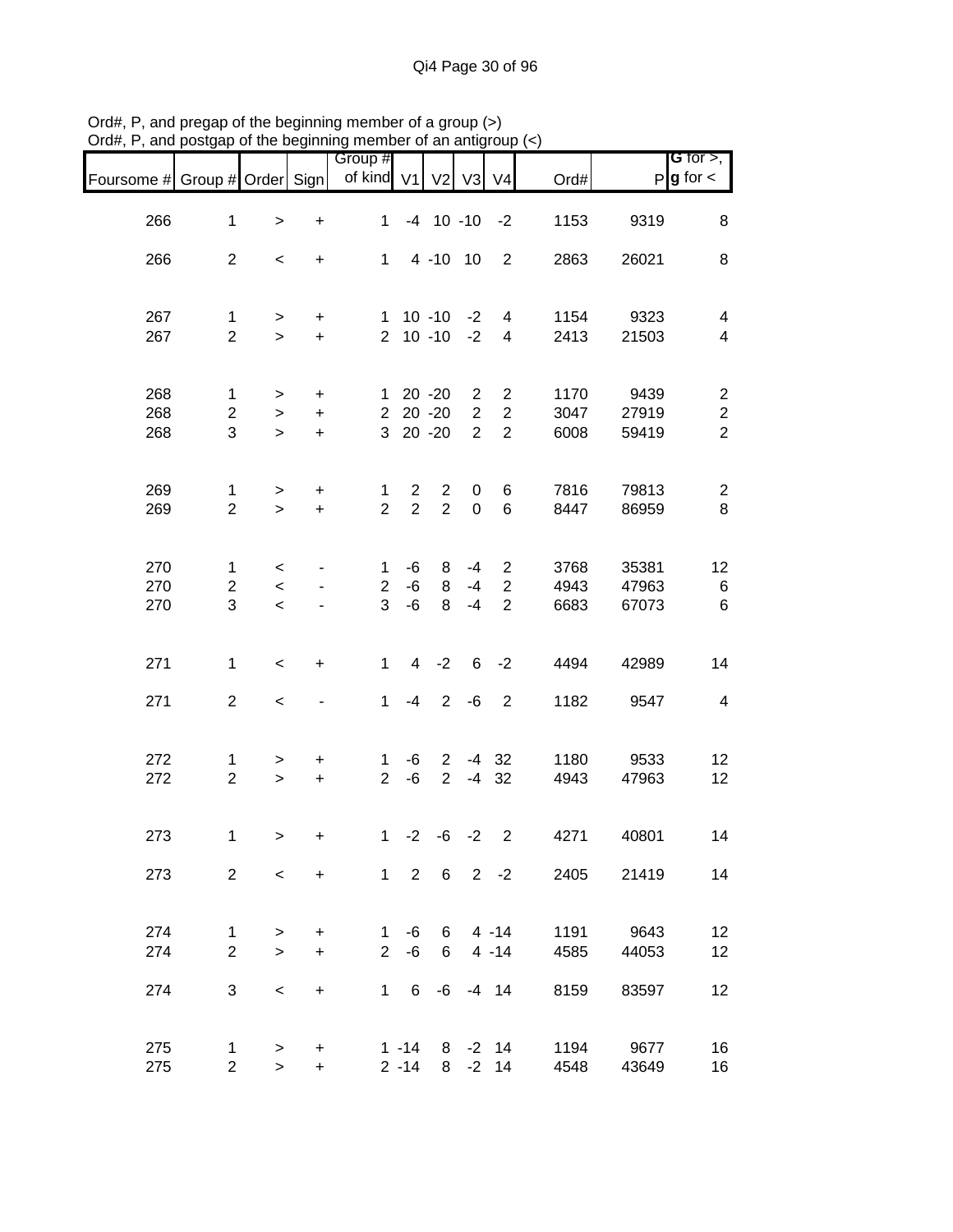|                               |                |                          |           | Group #        |                   |                |                   |                |                       |       | <b>G</b> for $>$ ,      |
|-------------------------------|----------------|--------------------------|-----------|----------------|-------------------|----------------|-------------------|----------------|-----------------------|-------|-------------------------|
| Foursome # Group # Order Sign |                |                          |           | of kind V1     |                   | V <sub>2</sub> | V3                | V <sub>4</sub> | Ord#                  | P     | $g$ for $\lt$           |
| 276                           | 1              | $\, >$                   | $\ddot{}$ | $\mathbf{1}$   | $\overline{2}$    | 6              | -6                | $-4$           | 1213                  | 9833  | 4                       |
| 276                           | $\overline{2}$ | $\, >$                   | $\ddot{}$ | $\overline{2}$ | $\overline{2}$    | 6              | -6                | -4             | 4274                  | 40823 | $\overline{\mathbf{4}}$ |
|                               |                |                          |           |                |                   |                |                   |                |                       |       |                         |
| 277                           | $\mathbf{1}$   | $\geq$                   | $\ddot{}$ | $\mathbf{1}$   |                   |                | $6 - 6 - 4 10$    |                | 1214                  | 9839  | 6                       |
|                               |                |                          |           |                |                   |                |                   |                |                       |       |                         |
| 277                           | $\overline{a}$ | $\,<\,$                  | $\ddot{}$ | $\mathbf{1}$   | -6                | 6              |                   | $4 - 10$       | 3111                  | 28591 | $\,6$                   |
| 277                           | 3              |                          |           | $\mathbf{1}$   |                   |                | $6 - 6 - 4 10$    |                |                       |       | 12                      |
|                               |                | $\,<$                    |           |                |                   |                |                   |                | 6228                  | 61967 |                         |
|                               |                |                          |           |                |                   |                |                   |                |                       |       |                         |
| 278                           | $\mathbf{1}$   | $\,<\,$                  | $\ddot{}$ |                | $1 - 10$          | $\mathbf{0}$   |                   | $8 - 10$       | 6625                  | 66449 | 8                       |
| 278                           | $\overline{2}$ | $\overline{\phantom{a}}$ | $\ddot{}$ |                | $2 - 10$          | 0              |                   | $8 - 10$       | 6829                  | 68711 | $\overline{2}$          |
|                               |                |                          |           |                |                   |                |                   |                |                       |       |                         |
| 279                           | $\mathbf{1}$   | $\geq$                   | $\ddot{}$ |                | $1 - 8$ 10 -10 -4 |                |                   |                | 1221                  | 9901  | 14                      |
|                               |                |                          |           |                |                   |                |                   |                |                       |       |                         |
| 279                           | $\overline{a}$ | $\,<$                    | $\ddot{}$ | $\mathbf{1}$   |                   |                | 8 - 10 10 4       |                | 3203                  | 29483 | 18                      |
|                               |                |                          |           |                |                   |                |                   |                |                       |       |                         |
| 280                           | $\mathbf{1}$   | $\geq$                   | $\ddot{}$ | $\mathbf{1}$   |                   |                | 4 -2 4 14         |                | 1239                  | 10093 | $\overline{2}$          |
|                               |                |                          |           |                |                   |                |                   |                |                       |       |                         |
| 280                           | $\overline{a}$ | $\,<$                    | $\ddot{}$ | $\mathbf{1}$   | $-4$              |                | $2 - 4 - 14$      |                | 6032                  | 59669 | $\overline{2}$          |
|                               |                |                          |           |                |                   |                |                   |                |                       |       |                         |
| 281                           | $\mathbf{1}$   | $\,$                     | $\ddot{}$ | $\mathbf{1}$   |                   |                | $-4$ $-2$ 14 $-4$ |                | 1259                  | 10267 | 8                       |
|                               |                |                          |           |                |                   |                |                   |                |                       |       |                         |
| 281                           | $\overline{a}$ | $\mathbf{I}$             |           | $\mathbf{1}$   |                   |                | $4 \quad 2 -14$   | 4              | 8903                  | 92189 | 10                      |
|                               |                |                          |           |                |                   |                |                   |                |                       |       |                         |
| 282                           | $\mathbf{1}$   | $\geq$                   | $\ddot{}$ | $\mathbf{1}$   |                   |                | 8 -2 10 -14       |                | 1270                  | 10343 | 6                       |
|                               |                |                          |           |                |                   |                |                   |                |                       |       |                         |
| 282                           | $\overline{2}$ | $\,>$                    |           | $\mathbf{1}$   |                   |                | $-8$ 2 $-10$ 14   |                | 4069                  | 38629 | 18                      |
| 282                           | 3              | $\,<\,$                  | $\ddot{}$ |                |                   |                |                   |                | 1 -8 2 -10 14<br>5415 | 53087 | $\overline{2}$          |
|                               |                |                          |           |                |                   |                |                   |                |                       |       |                         |
|                               |                |                          |           |                |                   |                |                   |                |                       |       |                         |
| 283                           | $\mathbf{1}$   | >                        | $\ddot{}$ |                | $1 - 26$          |                |                   |                | 2 16 -16<br>1275      | 10427 | 28                      |
| 283                           | $\overline{2}$ | $\geq$                   | $\ddot{}$ |                | $2 - 26$          |                | $2 16 - 16$       |                | 8471                  | 87251 | 28                      |
|                               |                |                          |           |                |                   |                |                   |                |                       |       |                         |
| 284                           | $\mathbf{1}$   | $\,$                     | $\ddot{}$ |                | $1$ 14 -14 -4 2   |                |                   |                | 1290                  | 10567 | 8                       |
|                               |                |                          |           |                |                   |                |                   |                |                       |       |                         |
| 284                           | $\overline{2}$ | $\,<$                    | $\ddot{}$ |                | $1 - 14$ 14       |                |                   | $4 -2$         | 9543                  | 99431 | 8                       |
|                               |                |                          |           |                |                   |                |                   |                |                       |       |                         |
| 285                           | $\mathbf{1}$   | $\,$                     | +         | $\mathbf{1}$   | $\overline{0}$    |                | 8 -10             | 4              | 1294                  | 10607 | 6                       |
| 285                           | $\overline{2}$ | $\geq$                   | $\ddot{}$ | $\overline{2}$ | $\mathbf 0$       |                | $8 - 10$          | 4              | 7524                  | 76487 | 6                       |

Ord#, P, and pregap of the beginning member of a group (>) Ord#, P, and postgap of the beginning member of an antigroup (<)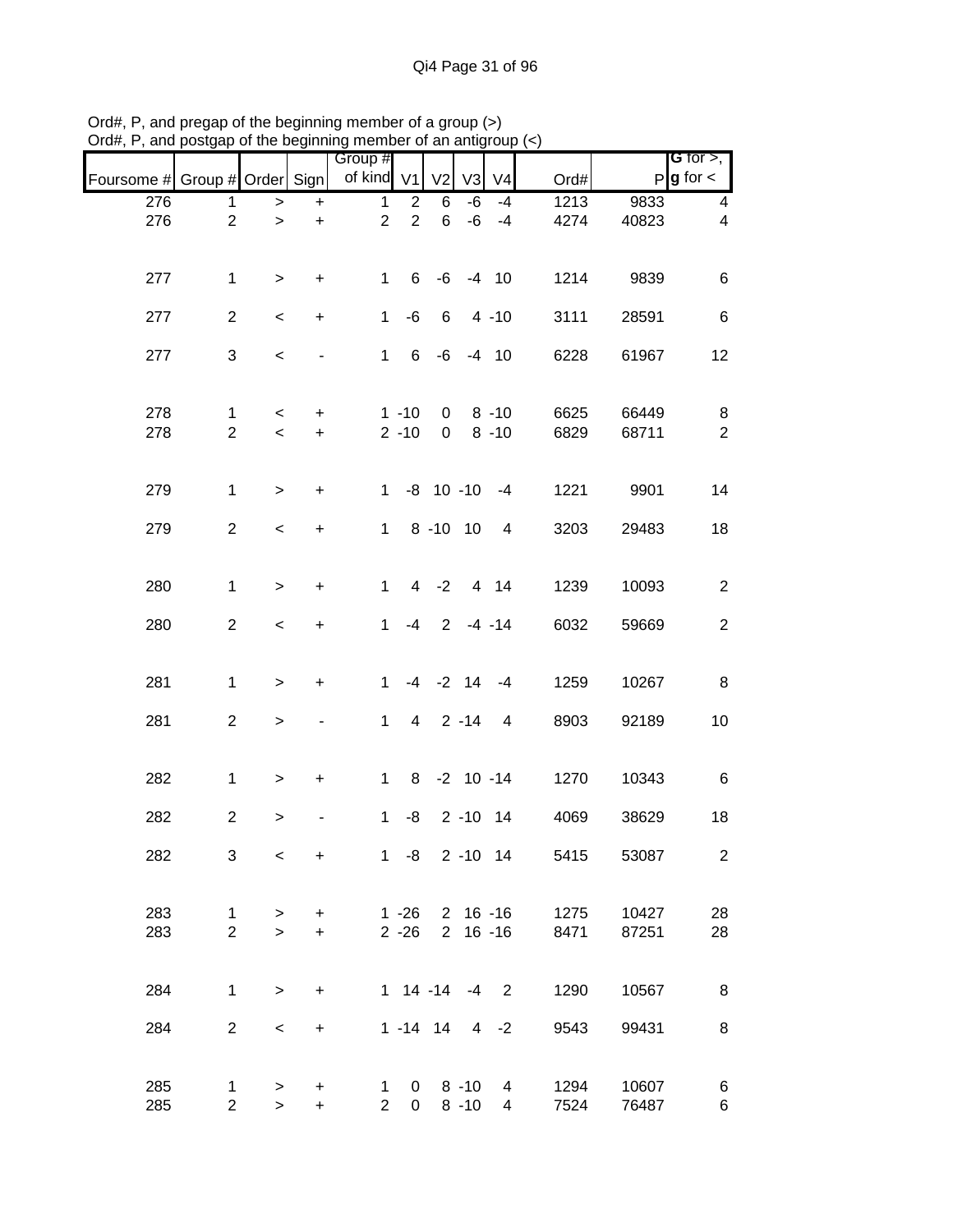| Foursome # Group # Order Sign |                                |                               |                                               | Group #<br>of kind V1               |                  | V <sub>2</sub>       |                               | V3 V4                          | Ord#                 |                         | <b>G</b> for $>$ ,<br>$P$ <b>g</b> for $\lt$ |
|-------------------------------|--------------------------------|-------------------------------|-----------------------------------------------|-------------------------------------|------------------|----------------------|-------------------------------|--------------------------------|----------------------|-------------------------|----------------------------------------------|
| 285                           | 3                              | $\,<$                         |                                               | $\mathbf{1}$                        | $\mathbf 0$      |                      | $8 - 10$                      | $\overline{4}$                 | 6828                 | 68699                   | 12                                           |
| 286<br>286                    | $\mathbf{1}$<br>$\overline{2}$ | ><br>$\geq$                   | $\ddot{}$<br>$\ddot{}$                        | $\mathbf{1}$<br>$\overline{2}$      |                  | $8 - 10$<br>$8 - 10$ | 4<br>$\overline{4}$           | 4<br>$\overline{4}$            | 1295<br>8945         | 10613<br>92627          | 6<br>$\overline{\mathbf{4}}$                 |
| 286                           | 3                              | $\,<\,$                       | $\ddot{}$                                     | $\mathbf{1}$                        |                  | $-8$ 10              | -4                            | $-4$                           | 2292                 | 20287                   | 10                                           |
| 286                           | $\overline{4}$                 | $\,<$                         | -                                             | $\mathbf{1}$                        |                  | $8 - 10$             | $\overline{4}$                | 4                              | 9216                 | 95603                   | 14                                           |
| 287                           | $\mathbf{1}$                   | $\,>$                         |                                               | $\mathbf{1}$                        | $-4$             | 6                    | $\mathbf 0$                   | $\overline{2}$                 | 8288                 | 85103                   | 10                                           |
| 287                           | $\overline{2}$                 | $\overline{\phantom{a}}$      | $\ddot{}$                                     | $\mathbf{1}$                        | $-4$             | 6                    | $\mathbf 0$                   | $\overline{2}$                 | 4847                 | 46919                   | 14                                           |
| 288<br>288                    | $\mathbf{1}$<br>$\overline{2}$ | ><br>$\geq$                   | $\ddot{}$<br>$\ddot{}$                        | $\mathbf{1}$<br>$\overline{2}$      | 0<br>$\mathbf 0$ |                      |                               | $-2$ 16 $-16$<br>$-2$ 16 $-16$ | 1300<br>4011         | 10657<br>37957          | 6<br>6                                       |
| 289                           | $\mathbf{1}$                   | $\,>$                         | $\ddot{}$                                     |                                     |                  | 1 14 -16 10          |                               | -6                             | 1304                 | 10691                   | $\overline{\mathcal{A}}$                     |
| 289                           | $\overline{2}$                 | $\overline{\phantom{a}}$      | $\ddot{}$                                     |                                     |                  | $1 - 14$ 16 -10      |                               | 6                              | 5221                 | 50989                   | $\overline{4}$                               |
| 290<br>290<br>290             | 1<br>$\overline{c}$<br>3       | $\, > \,$<br>$\, >$<br>$\geq$ | $\ddot{}$<br>$\ddot{}$<br>$\ddot{}$           | $\mathbf{1}$<br>$\overline{2}$<br>3 | -6<br>-6<br>-6   | $-2$<br>$-2$<br>$-2$ | 2<br>2<br>$\overline{2}$      | 8<br>8<br>8                    | 1307<br>2624<br>6397 | 10723<br>23593<br>63793 | 12<br>12<br>12                               |
| 291<br>291                    | 1<br>$\overline{2}$            | ><br>$\geq$                   | $\ddot{}$<br>$\ddot{}$                        | $\mathbf{1}$<br>$\overline{2}$      | 8<br>8           | $-2$<br>$-2$         |                               | $8 - 10$<br>$8 - 10$           | 1329<br>3546         | 10939<br>33073          | $\overline{c}$<br>$\overline{2}$             |
| 291                           | 3                              | $\, > \,$                     |                                               | 1                                   | -8               |                      | $2 -8 10$                     |                                | 2035                 | 17729                   | 16                                           |
| 291                           | $\overline{4}$                 | $\,<$                         | $\ddot{}$                                     | 1                                   |                  | $-8$ 2 $-8$ 10       |                               |                                | 2037                 | 17747                   | $\overline{2}$                               |
| 292<br>292                    | 1<br>$\overline{2}$            | $\, > \,$<br>$\geq$           | $\ddot{}$<br>$\ddot{}$                        | $\mathbf 1$<br>$\overline{2}$       |                  | $8 - 10$<br>$8 - 10$ | $2^{\circ}$<br>$\overline{2}$ | $-2$<br>$-2$                   | 1331<br>3850         | 10957<br>36277          | 8<br>8                                       |
| 292                           | 3                              | $\,<$                         |                                               | $\mathbf{1}$                        |                  | $8 - 10$             |                               | $2 - 2$                        | 3100                 | 28499                   | 14                                           |
| 293<br>293                    | 1<br>$\overline{2}$            | $\, >$<br>$\geq$              | $\ddot{}$<br>$\begin{array}{c} + \end{array}$ | 1<br>$\overline{2}$                 |                  | 4 14<br>4 14         |                               | $-4 - 10$<br>$-4 - 10$         | 1335<br>6963         | 10993<br>70241          | 6<br>$\overline{\mathbf{4}}$                 |

Ord#, P, and pregap of the beginning member of a group (>) Ord#, P, and postgap of the beginning member of an antigroup (<)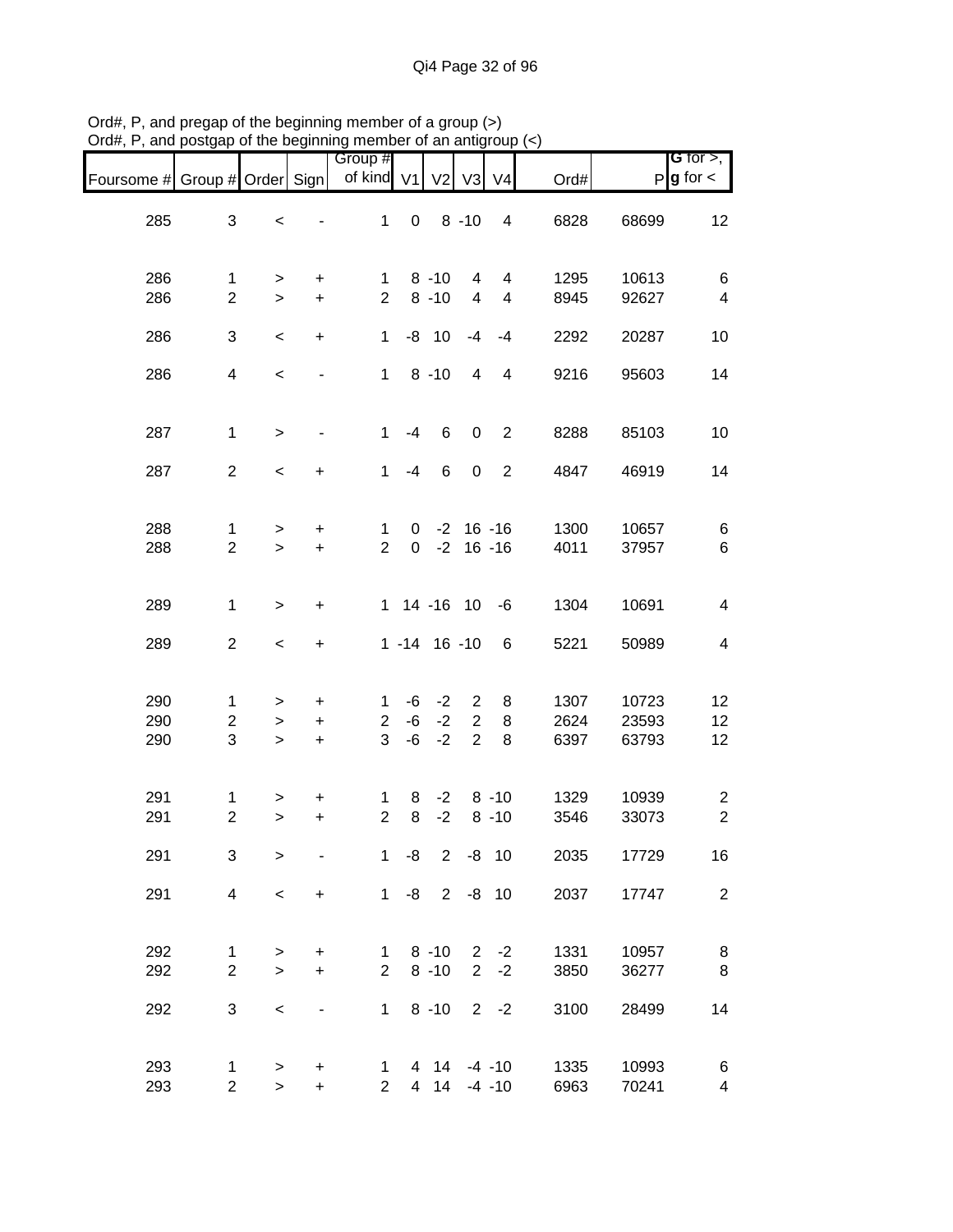| Foursome # Group # Order Sign |                                              |                          |                                     | Group #<br>of kind V1                          |                      | V <sub>2</sub>                 | V3                               | V <sub>4</sub>           | Ord#                 |                         | <b>G</b> for $>$ ,<br>$P$ <b>g</b> for $\lt$ |
|-------------------------------|----------------------------------------------|--------------------------|-------------------------------------|------------------------------------------------|----------------------|--------------------------------|----------------------------------|--------------------------|----------------------|-------------------------|----------------------------------------------|
| 294                           | $\mathbf{1}$                                 | $\, > \,$                | $\ddot{}$                           | $\mathbf{1}$                                   |                      | $-4 - 10$                      | -8                               | 8                        | 1337                 | 11027                   | 24                                           |
| 294                           | $\overline{2}$                               | $\,<\,$                  |                                     | $\mathbf{1}$                                   |                      | $-4 - 10$                      | -8                               | 8                        | 6414                 | 64007                   | 6                                            |
| 295<br>295                    | $\mathbf{1}$<br>$\overline{2}$               | $\geq$<br>$\geq$         | $\ddot{}$<br>$+$                    | $\mathbf 1$<br>$\overline{2}$                  | 10<br>10             | -8<br>-8                       | $\overline{2}$<br>$\overline{2}$ | 14<br>14                 | 1342<br>6618         | 11071<br>66361          | $\overline{2}$<br>$\overline{2}$             |
| 296<br>296                    | 1<br>$\overline{2}$                          | $\geq$<br>$\geq$         | $\ddot{}$<br>$\ddot{}$              | 1.<br>$\overline{2}$                           | -8<br>-8             |                                |                                  | $2$ 14 -16<br>$2$ 14 -16 | 1343<br>7131         | 11083<br>72043          | 12<br>12                                     |
| 297                           | $\mathbf{1}$                                 | $\,>$                    | $\ddot{}$                           |                                                | $1 \t16$             |                                |                                  | $-4$ 10 $-22$            | 1355                 | 11177                   | $\overline{\mathbf{4}}$                      |
| 297                           | $\overline{2}$                               | $\, > \,$                |                                     |                                                | $1 - 16$             |                                |                                  | 4 -10 22                 | 7650                 | 77839                   | 26                                           |
| 298                           | $\mathbf{1}$                                 | $\, > \,$                | $\frac{1}{2}$                       | $\mathbf{1}$                                   | $6\overline{6}$      | $-2$                           | $-4$                             | 0                        | 4092                 | 38839                   | 6                                            |
| 298                           | $\overline{2}$                               | $\,<\,$                  |                                     | $\mathbf 1$                                    | -6                   | $\overline{2}$                 | $\overline{4}$                   | 0                        | 8150                 | 83471                   | 6                                            |
| 299                           | $\mathbf{1}$                                 | $\,>$                    | $\ddot{}$                           |                                                | $1 -2$               |                                | 4 14 -20                         |                          | 1368                 | 11317                   | 6                                            |
| 299                           | $\overline{c}$                               | $\overline{\phantom{a}}$ | $\ddot{}$                           |                                                |                      | $1 2 -4 -14 20$                |                                  |                          | 6031                 | 59663                   | 6                                            |
| 300                           | $\mathbf{1}$                                 | $\, >$                   |                                     |                                                |                      | $120 -14$                      | $\overline{\phantom{0}}^2$       | 4                        | 5584                 | 54919                   | $\overline{c}$                               |
| 300                           | $\overline{c}$                               | $\,<$                    |                                     |                                                |                      | $1 - 20$ $14 - 2$              |                                  | $-4$                     | 8414                 | 86531                   | $\boldsymbol{2}$                             |
| 301<br>301<br>301             | $\mathbf{1}$<br>$\overline{\mathbf{c}}$<br>3 | ><br>$\geq$<br>$\geq$    | $\ddot{}$<br>$\ddot{}$<br>$\ddot{}$ | $\mathbf{1}$<br>$\overline{2}$<br>$\mathbf{3}$ | $-2$<br>$-2$<br>$-2$ | $-4$<br>$-4$<br>$-4$           | $-4$<br>$-4$<br>$-4$             | 6<br>6<br>6              | 1373<br>2848<br>7102 | 11369<br>25889<br>71741 | 16<br>16<br>22                               |
| 302<br>302                    | $\mathbf{1}$<br>$\overline{2}$               | $\,$<br>$\geq$           | $\ddot{}$<br>$+$                    | $1 \quad$<br>$\overline{2}$                    |                      | $-2$ 16 $-16$<br>$-2$ 16 $-16$ |                                  | 8<br>8                   | 1380<br>1395         | 11443<br>11593          | 6<br>6                                       |
| 303<br>303                    | 1<br>$\overline{2}$                          | $\, > \,$<br>$\,$        | $\ddot{}$<br>$\ddot{}$              |                                                |                      | $1 16 - 16$<br>$2 16 - 16$     | 8<br>8                           | -6<br>$-6$               | 1381<br>8473         | 11447<br>87257          | 4<br>$\overline{\mathbf{4}}$                 |
| 304                           | 1                                            | $\geq$                   | +                                   |                                                |                      | $1 - 2 - 2 16 - 16$            |                                  |                          | 1394                 | 11587                   | 8                                            |

Ord#, P, and pregap of the beginning member of a group (>) Ord#, P, and postgap of the beginning member of an antigroup (<)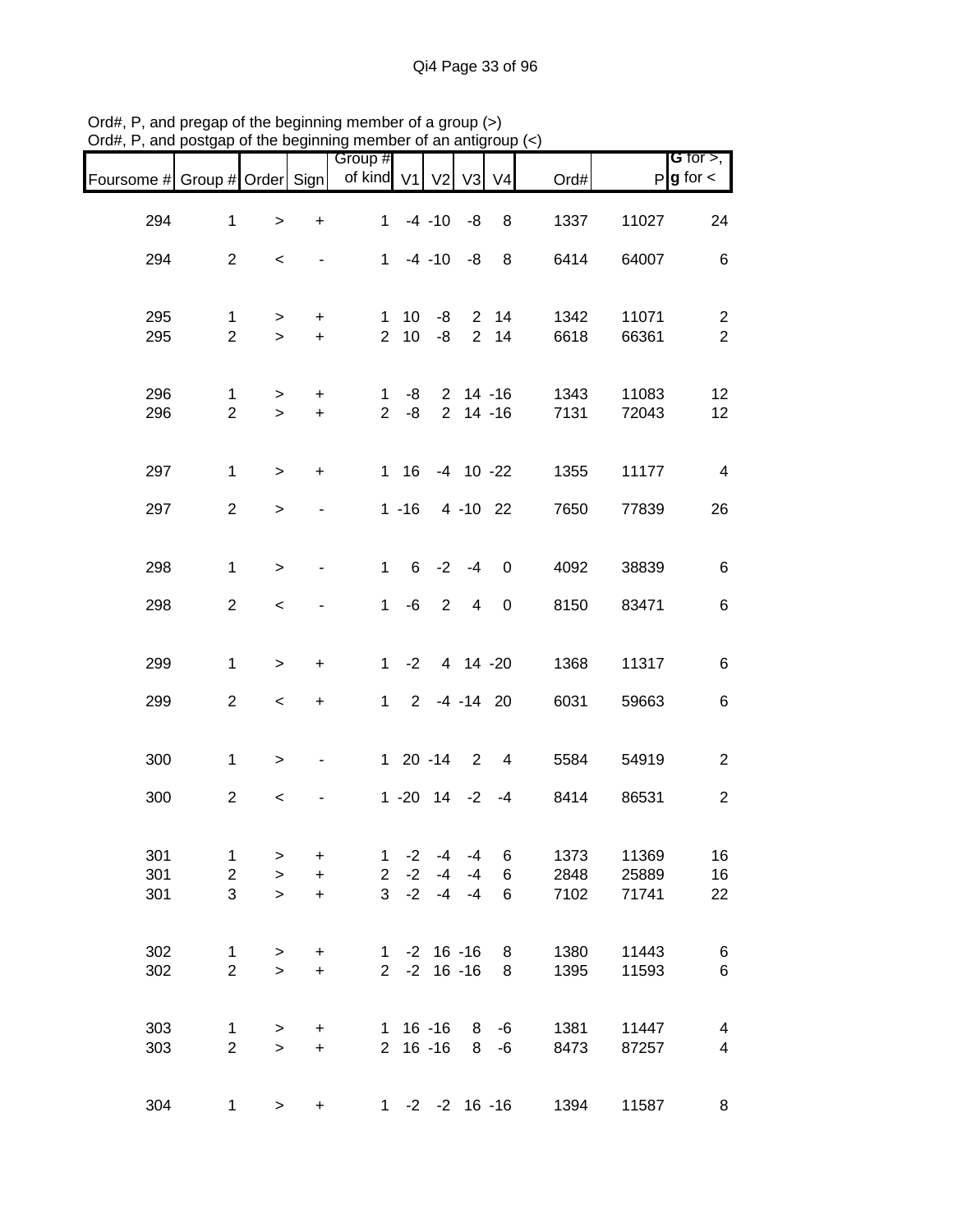|                               |                         |                          |                  | Group #        |          |                      |                |                |      |       | G for $>$ ,             |
|-------------------------------|-------------------------|--------------------------|------------------|----------------|----------|----------------------|----------------|----------------|------|-------|-------------------------|
| Foursome # Group # Order Sign |                         |                          |                  | of kind V1     |          | V <sub>2</sub>       | V <sub>3</sub> | V <sub>4</sub> | Ord# |       | $P$ <b>g</b> for $\lt$  |
| 304                           | $\overline{c}$          | $\,$                     | $\ddot{}$        | $\overline{2}$ | $-2$     | $-2$                 |                | $16 - 16$      | 2545 | 22777 | 8                       |
| 304                           | 3                       | $\,$                     | $\ddot{}$        | 3              | $-2$     | $-2$                 |                | $16 - 16$      | 3038 | 27817 | $\bf 8$                 |
| 304                           | $\overline{\mathbf{4}}$ | $\geq$                   | $\ddot{}$        | $\overline{4}$ | $-2$     | $-2$                 |                | $16 - 16$      | 6121 | 60727 | 8                       |
|                               |                         |                          |                  |                |          |                      |                |                |      |       |                         |
| 305                           | $\mathbf{1}$            | >                        | $\ddot{}$        | 1.             |          | $-4 - 16$            | 4              | 2              | 1400 | 11657 | 24                      |
| 305                           | $\overline{2}$          | $\geq$                   | $\ddot{}$        | $\overline{2}$ |          | $-4 - 16$            | $\overline{4}$ | $\overline{2}$ | 9207 | 95507 | 24                      |
|                               |                         |                          |                  |                |          |                      |                |                |      |       |                         |
| 306                           | $\mathbf{1}$            | $\geq$                   | $\boldsymbol{+}$ |                | $1 - 16$ | $\overline{4}$       |                | $2 - 8$        | 1401 | 11677 | 20                      |
| 306                           | $\overline{2}$          | $\overline{\phantom{a}}$ | $\boldsymbol{+}$ |                | $1 \t16$ |                      | $-4 -2$        | 8              | 7493 | 76103 | 20                      |
|                               |                         |                          |                  |                |          |                      |                |                |      |       |                         |
| 307                           | $\mathbf{1}$            | $\,>$                    | $\ddot{}$        | $\mathbf{1}$   | 4        | $2^{\circ}$          |                | $-8$ 14        | 1402 | 11681 | 4                       |
|                               |                         |                          |                  |                |          |                      |                |                |      |       |                         |
| 307                           | $\overline{c}$          | $\,<$                    | $\ddot{}$        | $\mathbf 1$    |          | $-4 -2$              |                | $8 - 14$       | 1744 | 14887 | $\overline{4}$          |
| 307                           | 3                       | $\prec$                  | $\ddot{}$        | $\overline{2}$ |          | $-4 -2$              |                | $8 - 14$       | 8317 | 85447 | $\overline{\mathbf{4}}$ |
|                               |                         |                          |                  |                |          |                      |                |                |      |       |                         |
| 308                           | $\mathbf{1}$            | $\geq$                   | $\ddot{}$        | $\mathbf{1}$   |          | $2 -8 14 -14$        |                |                | 1403 | 11689 | 8                       |
| 308                           | $\overline{2}$          | $\,<$                    | $\ddot{}$        | $\mathbf 1$    |          | $-2$ 8 $-14$ 14      |                |                | 9499 | 98939 | 8                       |
|                               |                         |                          |                  |                |          |                      |                |                |      |       |                         |
| 309                           | $\mathbf{1}$            | $\,>$                    | $\ddot{}$        | 1              |          | $-8$ 14 $-14$ 10     |                |                | 1404 | 11699 | 10                      |
|                               | $\overline{2}$          |                          |                  |                |          |                      |                |                |      |       |                         |
| 309                           |                         | $\,<$                    | $\boldsymbol{+}$ | $\mathbf 1$    |          | 8 -14 14 -10         |                |                | 2949 | 26881 | 10                      |
|                               |                         |                          |                  |                |          |                      |                |                |      |       |                         |
| 310                           | $\mathbf{1}$            | $\,>$                    | $\ddot{}$        |                |          | 1 14 -14 10          |                | $\mathbf 0$    | 1405 | 11701 | $\overline{2}$          |
| 310                           | $\overline{c}$          | $\,<$                    | +                |                |          | $1 - 14$ 14 -10      |                | $\mathbf 0$    | 1925 | 16649 | $\overline{2}$          |
|                               |                         |                          |                  |                |          |                      |                |                |      |       |                         |
| 311                           | $\mathbf{1}$            | $\geq$                   | $\ddot{}$        |                |          | $1 \t2 \t2 \t6 \t-6$ |                |                | 1411 | 11779 | 2                       |
|                               |                         |                          |                  |                |          |                      |                |                |      |       |                         |
| 311                           | $\overline{2}$          | $\,<\,$                  | $\ddot{}$        |                |          | $1 -2 -2 -6$         |                | 6              | 2987 | 27281 | $\overline{2}$          |
|                               |                         |                          |                  |                |          |                      |                |                |      |       |                         |
| 312                           | 1                       | $\, > \,$                | $\ddot{}$        | 1.             | $-2$     |                      | 4 18 -20       |                | 1419 | 11831 | $\overline{4}$          |
| 312                           | $\overline{2}$          | $\geq$                   | $\ddot{}$        | $\overline{2}$ | $-2$     |                      | 4 18 -20       |                | 9000 | 93179 | 10                      |
| 312                           | 3                       | $\,<\,$                  | $\ddot{}$        |                |          | $1 2 -4 -18 20$      |                |                | 8677 | 89599 | $\overline{\mathbf{4}}$ |
|                               |                         |                          |                  |                |          |                      |                |                |      |       |                         |
| 313                           | $\mathbf{1}$            | $\geq$                   | $\ddot{}$        | 1              | $-4$     | $\mathbf 0$          |                | $8 - 10$       | 7523 | 76481 | 10                      |

Ord#, P, and pregap of the beginning member of a group (>) Ord#, P, and postgap of the beginning member of an antigroup (<)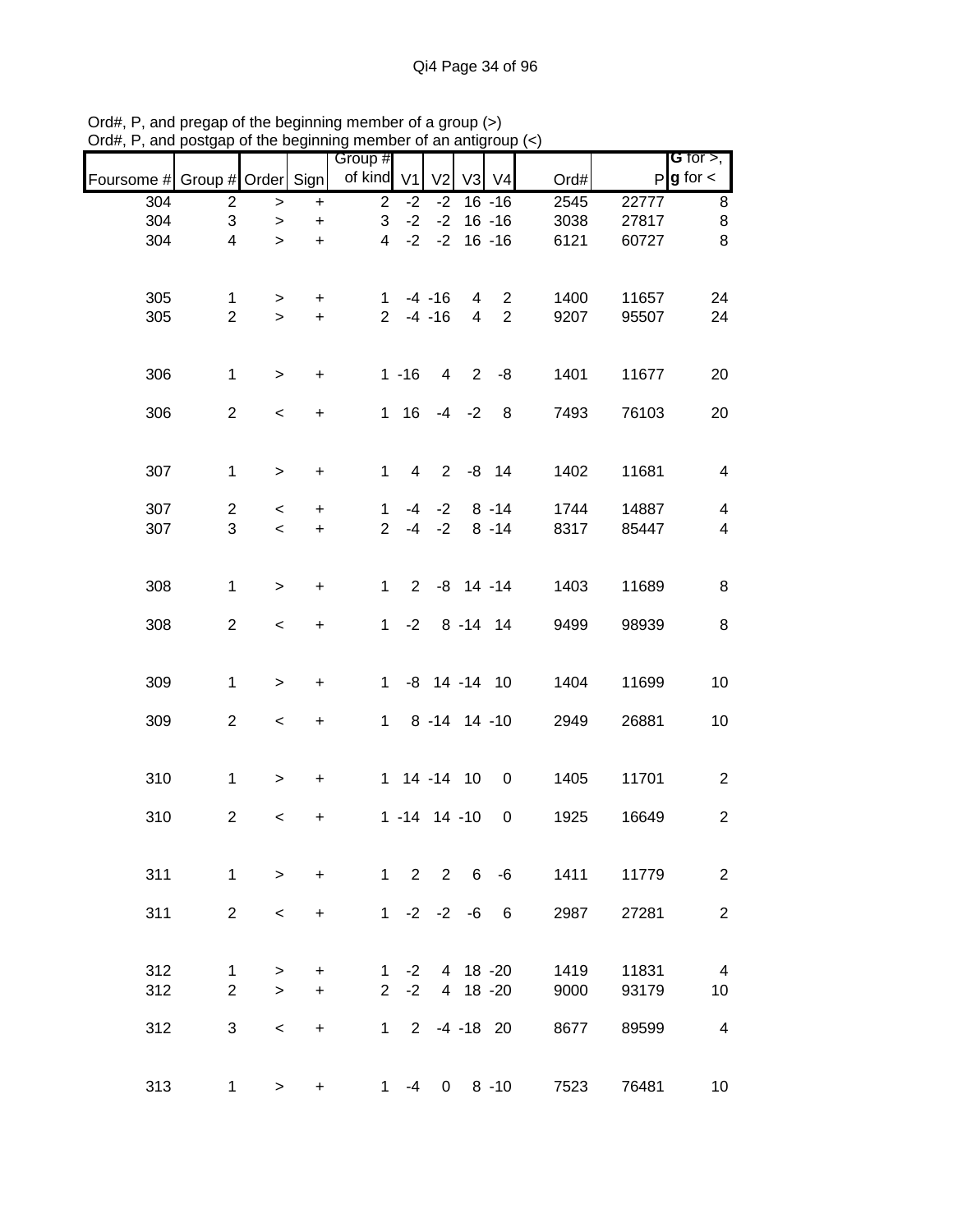| , 1, 1, 1, 1, 1               | poolgap                        |                          |                          | of the beginning member of an antigroup $(\gamma)$ |   |                              |                |                |              |                |                                              |
|-------------------------------|--------------------------------|--------------------------|--------------------------|----------------------------------------------------|---|------------------------------|----------------|----------------|--------------|----------------|----------------------------------------------|
| Foursome # Group # Order Sign |                                |                          |                          | Group #<br>of kind V1                              |   | V <sub>2</sub>               | V3             | V <sub>4</sub> | Ord#         |                | <b>G</b> for $>$ ,<br>$P$ <b>g</b> for $\lt$ |
| $\overline{313}$              | $\overline{2}$                 | $\overline{\phantom{0}}$ | $+$                      | $\mathbf 1$                                        | 4 | $\mathbf 0$                  | -8             | 10             | 8488         | 87433          | 10                                           |
|                               |                                |                          |                          |                                                    |   |                              |                |                |              |                |                                              |
| 314                           | 1                              | $\geq$                   | $\ddot{}$                |                                                    |   | 1 14 -16 22 -22              |                |                | 1438         | 11987          | 6                                            |
| 314                           | $\overline{2}$                 | $\geq$                   | $+$                      |                                                    |   | 2 14 -16 22 -22              |                |                | 5868         | 57923          | 6                                            |
| 315                           | $\mathbf 1$                    | $\geq$                   | $\ddot{}$                |                                                    |   | $1 - 22 - 2$                 |                | 4 16           | 1441         | 12037          | 26                                           |
| 315                           | $\overline{2}$                 | $\geq$                   | $\ddot{}$                |                                                    |   | $2 - 22 - 2$                 |                | 4 16           | 3802         | 35797          | 26                                           |
| 316                           | $\mathbf{1}$                   | $\geq$                   | $\ddot{}$                |                                                    |   | $1 10 -2 -2 -4$              |                |                | 4589         | 44089          | $\overline{2}$                               |
| 316                           | $\overline{2}$                 | $\overline{\phantom{a}}$ | $\ddot{}$                |                                                    |   | $1 - 10$ 2 2                 |                | $\overline{4}$ | 4507         | 43151          | 8                                            |
| 317                           | $\mathbf{1}$                   | >                        | $\ddot{}$                | $\mathbf 1$                                        |   | $2 - 10$                     | $\overline{4}$ | 0              | 1496         | 12527          | 10                                           |
| 317                           | $\overline{2}$                 | $\geq$                   | $\ddot{}$                | $\overline{2}$                                     |   | $2 - 10$                     | $\overline{4}$ | 0              | 6561         | 65687          | 10                                           |
| 317                           | 3                              | $\,<$                    | $\ddot{}$                | $\mathbf{1}$                                       |   | $-2$ 10                      | -4             | $\mathbf 0$    | 5694         | 56113          | 10                                           |
| 318                           | $\mathbf{1}$                   | $\,$                     | $\ddot{}$                | $\mathbf{1}$                                       |   | $0$ 10                       |                | $-8 - 2$       | 1499         | 12547          | $\,6$                                        |
| 318                           | $\overline{a}$                 | $\overline{\phantom{a}}$ | $\ddot{}$                | $\mathbf{1}$                                       |   | $0 - 10$                     | 8              | $\overline{2}$ | 3187         | 29333          | 6                                            |
| 319                           | $\mathbf{1}$                   | $\geq$                   | $\boldsymbol{+}$         | $\mathbf{1}$                                       |   | $0 6 6 -10$                  |                |                | 1512         | 12653          | 6                                            |
| 319                           | $\overline{2}$                 | $\overline{\phantom{a}}$ | $\ddot{}$                | $\mathbf{1}$                                       |   | $0 -6 -6 10$                 |                |                | 2273         | 20107          | 6                                            |
| 320                           | $\mathbf{1}$                   | $\geq$                   | +                        |                                                    |   | $1 - 10 - 2$                 |                | $4 -2$         | 7975         | 81547          | 14                                           |
| 320                           | $\overline{2}$                 | $\,<\,$                  | $\ddot{}$                |                                                    |   | $1 10 2 -4$                  |                | $\overline{2}$ | 2612         | 23473          | 24                                           |
| 321                           | $\mathbf{1}$                   | $\mathbf{I}$             | $\ddot{}$                |                                                    |   | $1 - 2 10 - 14 10$           |                |                | 1518         | 12713          | 10                                           |
| 321                           | $\overline{2}$                 | $\,$                     | $\overline{\phantom{m}}$ | $\mathbf{1}$                                       |   | $2 - 10$ 14 $-10$            |                |                | 3725         | 34897          | 14                                           |
| 321                           | 3                              | $\,<$                    | $\ddot{}$                | $\mathbf{1}$                                       |   | $2 - 10$ 14 $-10$            |                |                | 3729         | 34949          | 12                                           |
| 322<br>322                    | $\mathbf{1}$<br>$\overline{2}$ | ><br>$\mathbf{r}$        | +<br>$\ddot{}$           |                                                    |   | $1$ 10 -14 10 -8<br>2 10 -14 | 10             | -8             | 1519<br>5167 | 12721<br>50341 | 8<br>8                                       |

Ord#, P, and pregap of the beginning member of a group (>) Ord#, P, and postgap of the beginning member of an antigroup (<)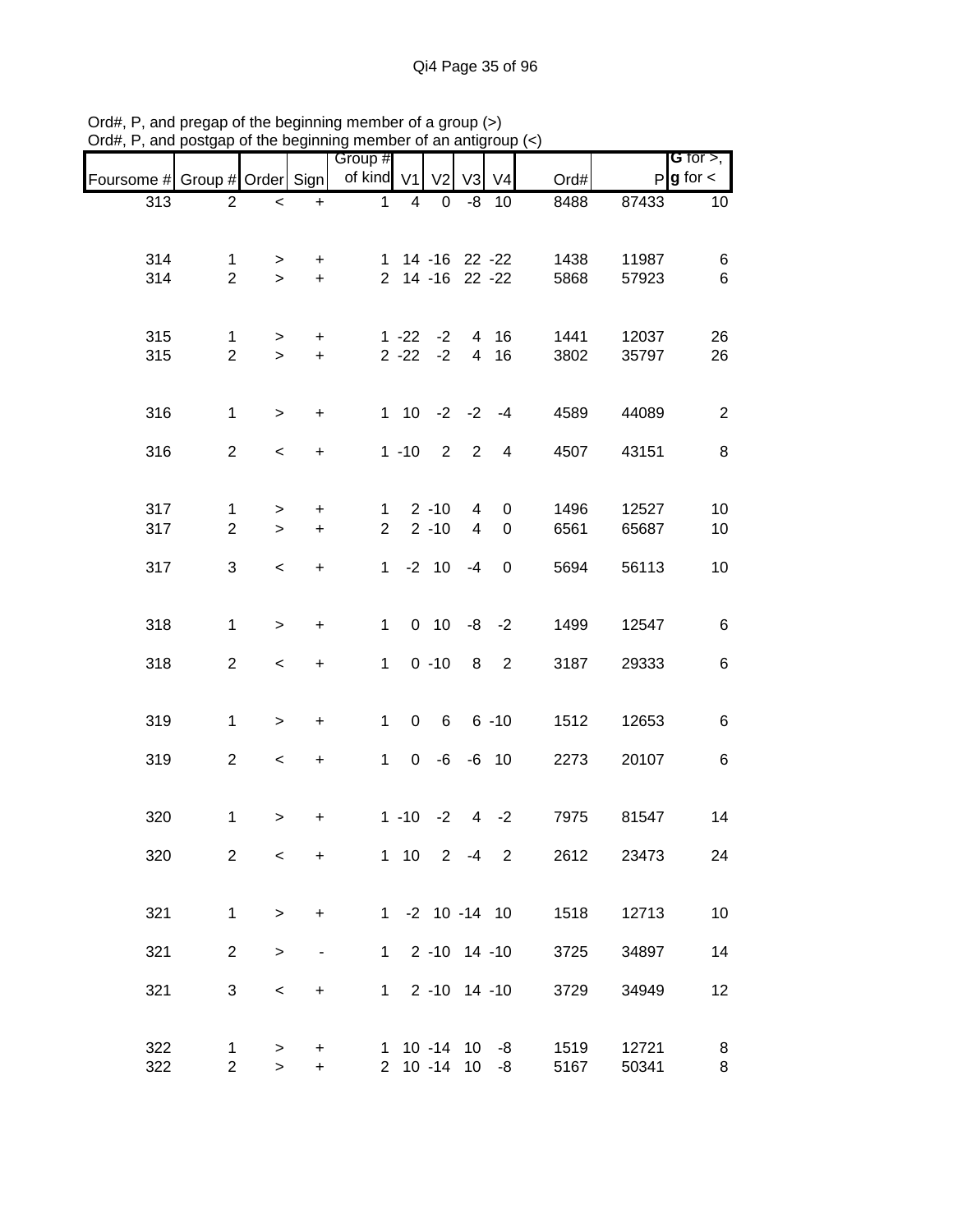|                               |                                |                          |                        | Group #                        |                                  |                                  |                        |                                  |                             |                | <b>G</b> for $>$ ,                                  |
|-------------------------------|--------------------------------|--------------------------|------------------------|--------------------------------|----------------------------------|----------------------------------|------------------------|----------------------------------|-----------------------------|----------------|-----------------------------------------------------|
| Foursome # Group # Order Sign |                                |                          |                        | of kind V1                     |                                  | V <sub>2</sub>                   | V3                     | V <sub>4</sub>                   | Ord#                        |                | $P g$ for $\lt$                                     |
| 323                           | 1                              | >                        |                        | 1                              | $-2$                             | $-2$                             | 10                     | $-4$                             | 6237                        | 62047          | 8                                                   |
| 323                           | $\overline{c}$                 | $\,<$                    | $\ddot{}$              |                                |                                  | $1 -2 -2 10$                     |                        | $-4$                             | 5695                        | 56123          | $\,8\,$                                             |
| 324<br>324                    | $\mathbf 1$<br>$\overline{2}$  | ><br>$\geq$              | $\ddot{}$<br>$\ddot{}$ | $\mathbf{1}$<br>$\overline{2}$ | $\overline{2}$<br>$\overline{2}$ | -4<br>$-4$                       | $\overline{2}$         | 2 14<br>14                       | 1537<br>4045                | 12911<br>38321 | $\overline{4}$<br>$\overline{\mathcal{A}}$          |
| 324                           | 3                              | $\,<$                    | $\ddot{}$              |                                | $1 -2$                           |                                  | $4 -2 -14$             |                                  | 3361                        | 31189          | $\overline{\mathbf{4}}$                             |
| 325                           | $\mathbf{1}$                   | $\geq$                   | $\ddot{}$              | 1                              | $-2$                             |                                  | $0 -2 14$              |                                  | 1544                        | 12967          | 8                                                   |
| 325                           | $\overline{2}$                 | $\overline{\phantom{a}}$ | $\ddot{}$              |                                | $1 \quad 2$                      |                                  | $0 \quad 2 -14$        |                                  | 1993                        | 17333          | 8                                                   |
| 326<br>326                    | $\mathbf{1}$<br>$\overline{2}$ | $\,>$<br>$\geq$          | $+$<br>$+$             | $\overline{2}$                 |                                  | $1 - 2 14 - 16$<br>$-2$ 14 $-16$ |                        | $\overline{2}$<br>$\overline{2}$ | 3318<br>5505                | 30773<br>54049 | 10<br>12                                            |
| 327                           | $\mathbf 1$                    | $\geq$                   | $\ddot{}$              | $\mathbf{1}$                   | $\overline{2}$                   | $\mathbf 0$                      |                        | 8 16                             | 1553                        | 13037          | $\overline{4}$                                      |
| 327                           | $\overline{2}$                 | $\,<$                    | $\ddot{}$              |                                | $1 -2$                           |                                  | $0 -8 -16$             |                                  | 4741                        | 45763          | $\overline{4}$                                      |
| 328                           | $\mathbf{1}$                   | $\, > \,$                | +                      | $1 \quad$                      |                                  | $-6$ 14 $-16$                    |                        | $\overline{4}$                   | 1561                        | 13121          | 12                                                  |
| 328                           | $\overline{c}$                 | $\,<$                    | +                      |                                |                                  | 1 6 -14 16                       |                        | $-4$                             | 3061                        | 28057          | 12                                                  |
| 329                           | $\mathbf{1}$                   | $\geq$                   | $\ddot{}$              | $\mathbf{1}$                   | $-4$                             |                                  | $4 -2$                 | $\mathbf 0$                      | 6461                        | 64609          | 8                                                   |
| 329                           | $\overline{c}$                 | $\,<$                    | $\ddot{}$              | $\mathbf{1}$                   | 4                                | -4                               | $\overline{2}$         | $\pmb{0}$                        | 3908                        | 36857          | 14                                                  |
| 330<br>330                    | $\mathbf{1}$<br>$\overline{2}$ | $\geq$<br>$\geq$         | $\ddot{}$<br>$+$       |                                | $1 -2$<br>$2 -2$                 |                                  | $0 -2 26$<br>$0 -2 26$ |                                  | 1567<br>8823                | 13171<br>91237 | 8<br>8                                              |
| 331<br>331                    | $\mathbf{1}$<br>$\overline{2}$ | $\geq$<br>$\geq$         | $\ddot{}$<br>$+$       |                                |                                  | 1 26 -28 8<br>2 26 -28           | 8                      | $\overline{2}$<br>$\overline{2}$ | 1570<br>2027                | 13187<br>17627 | $\overline{\mathcal{A}}$<br>$\overline{\mathbf{4}}$ |
| 332<br>332                    | $\mathbf{1}$<br>$\overline{2}$ | ><br>$\geq$              | $\ddot{}$<br>$+$       |                                |                                  | $1 -4 26 -14 2$<br>2 -4 26 -14   |                        |                                  | 1584<br>3226<br>$2^{\circ}$ | 13337<br>29759 | 6<br>$\,6$                                          |
| 333                           | 1                              | $\geq$                   | $\ddot{}$              |                                |                                  | $1 - 14$ 10 $-6$ $-2$            |                        |                                  | 1588                        | 13397          | 16                                                  |

Ord#, P, and pregap of the beginning member of a group (>) Ord#, P, and postgap of the beginning member of an antigroup (<)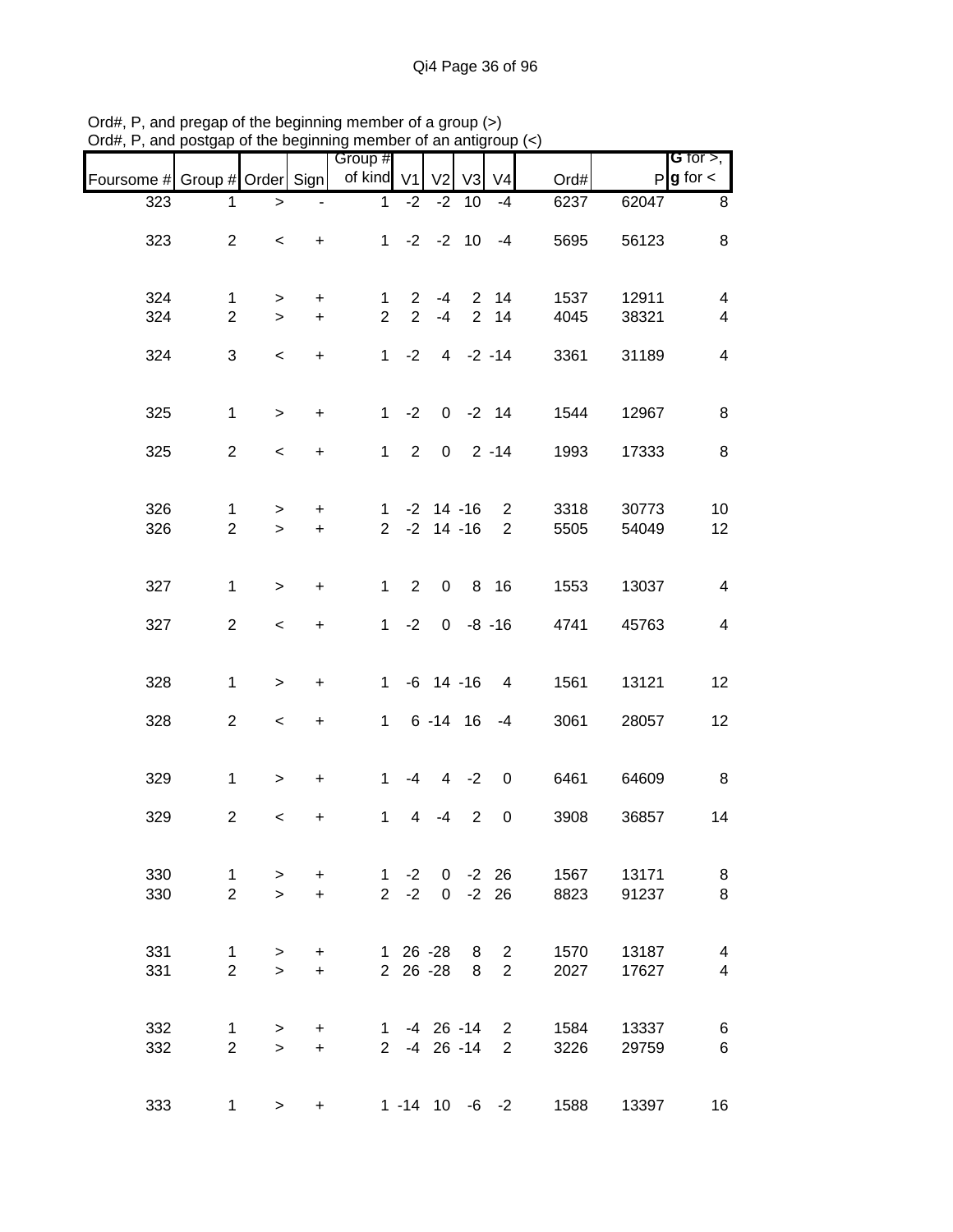| 21 un , 1 , un u              | oolyup              |                                     |                                  | of the beginning member of an antigroup $(\gamma)$ |                                  |                  |                          |                                  |              |                |                                       |
|-------------------------------|---------------------|-------------------------------------|----------------------------------|----------------------------------------------------|----------------------------------|------------------|--------------------------|----------------------------------|--------------|----------------|---------------------------------------|
| Foursome # Group # Order Sign |                     |                                     |                                  | Group #<br>of kind V1                              |                                  | V <sub>2</sub>   | V <sub>3</sub>           | V <sub>4</sub>                   | Ord#         |                | G for $>$ ,<br>$P$ <b>g</b> for $\lt$ |
| 333                           | $\overline{2}$      | $\, >$                              | $\ddot{}$                        |                                                    | $\sqrt{2} - 14$                  | 10               | -6                       | $-2$                             | 2478         | 22109          | 16                                    |
| 334<br>334                    | 1<br>$\overline{2}$ | $\,<\,$<br>$\overline{\phantom{a}}$ | +<br>$\ddot{}$                   |                                                    | $1 - 10$<br>$2 - 10$             | 6<br>$6^{\circ}$ |                          | $2 - 16$<br>$2 - 16$             | 4833<br>8332 | 46769<br>85619 | $\overline{2}$<br>$\overline{2}$      |
| 335                           | $\mathbf{1}$        | $\,$                                | $\begin{array}{c} + \end{array}$ | $\mathbf 1$                                        |                                  |                  | $-2$ 16 $-10$ $-4$       |                                  | 8817         | 91159          | 6                                     |
| 335                           | $\overline{2}$      | $\,<$                               |                                  | $\mathbf 1$                                        |                                  |                  | $-2$ 16 $-10$ $-4$       |                                  | 4001         | 37831          | 16                                    |
| 336                           | $\mathbf 1$         | $\, > \,$                           | $\ddot{}$                        | $\mathbf{1}$                                       | $-4$                             | 4                |                          | $2 -2$                           | 7599         | 77347          | 8                                     |
| 336<br>336                    | $\overline{c}$<br>3 | $\, > \,$<br>$\geq$                 |                                  | $\mathbf{1}$<br>$\overline{2}$                     | $\overline{4}$<br>$\overline{4}$ | $-4$<br>$-4$     | $-2$<br>$-2$             | $\overline{2}$<br>$\overline{2}$ | 6743<br>7664 | 67709<br>78017 | 10<br>10                              |
| 337                           | $\mathbf 1$         | $\,>$                               | $\ddot{}$                        | $\mathbf{1}$                                       | $-2$                             | $-4$             | 4                        | -8                               | 2768         | 25073          | 16                                    |
| 337                           | $\overline{2}$      | $\overline{\phantom{a}}$            | $\ddot{}$                        | $\mathbf{1}$                                       | $\overline{2}$                   | $\overline{4}$   | $-4$                     | 8                                | 2832         | 25717          | 16                                    |
| 338                           | $\mathbf{1}$        | $\,$                                | $\begin{array}{c} + \end{array}$ | 1                                                  | $-4$                             | 4                |                          | $-8$ 10                          | 1605         | 13567          | 14                                    |
| 338                           | $\overline{c}$      | $\,<\,$                             | $\begin{array}{c} + \end{array}$ | $\mathbf{1}$                                       | 4                                | $-4$             |                          | $8 - 10$                         | 6650         | 66721          | 12                                    |
| 338                           | 3                   | $\,<\,$                             |                                  | $\mathbf{1}$                                       | $-4$                             | $\overline{4}$   |                          | $-8$ 10                          | 6347         | 63347          | 6                                     |
| 339<br>339                    | 1<br>$\overline{2}$ | ><br>$\geq$                         | +<br>$\ddot{}$                   | 1<br>$\overline{2}$                                | $\overline{2}$<br>$\overline{2}$ | $-2$             | $-2$ 10<br>10            | 4<br>$\overline{4}$              | 1610<br>6697 | 13619<br>67213 | 6<br>$\overline{c}$                   |
| 339<br>339                    | 3<br>4              | $\,<\,$<br>$\,<$                    | $\ddot{}$<br>+                   | $\mathbf{1}$                                       | $-2$<br>$2 -2$                   |                  | $2 - 10$<br>$2 - 10 - 4$ | $-4$                             | 3405<br>9404 | 31657<br>97847 | 6<br>$\overline{2}$                   |
| 340                           | $\mathbf{1}$        | $\mathbf{I}$                        | $\ddot{}$                        |                                                    | $1 2 8 - 10 8$                   |                  |                          |                                  | 8397         | 86353          | $\sqrt{2}$                            |
| 340                           | $\overline{2}$      | $\,$                                | -                                |                                                    | $1 - 2 - 8$ 10 $-8$              |                  |                          |                                  | 4280         | 40867          | 14                                    |
| 341                           | 1                   | $\,$                                | $\ddot{}$                        | 1                                                  | $-4$                             |                  |                          | $2$ 14 -10                       | 1627         | 13757          | 6                                     |
| 341                           | $\overline{c}$      | $\,<$                               |                                  |                                                    | $1 - 4$                          |                  |                          | $2$ 14 -10                       | 5401         | 52937          | 14                                    |
| 342                           | $\mathbf{1}$        | $\geq$                              | $\ddot{}$                        |                                                    | $1 - 10$ 2 $-2$ 14               |                  |                          |                                  | 1630         | 13781          | 18                                    |

Ord#, P, and pregap of the beginning member of a group (>) Ord#, P, and postgap of the beginning member of an antigroup (<)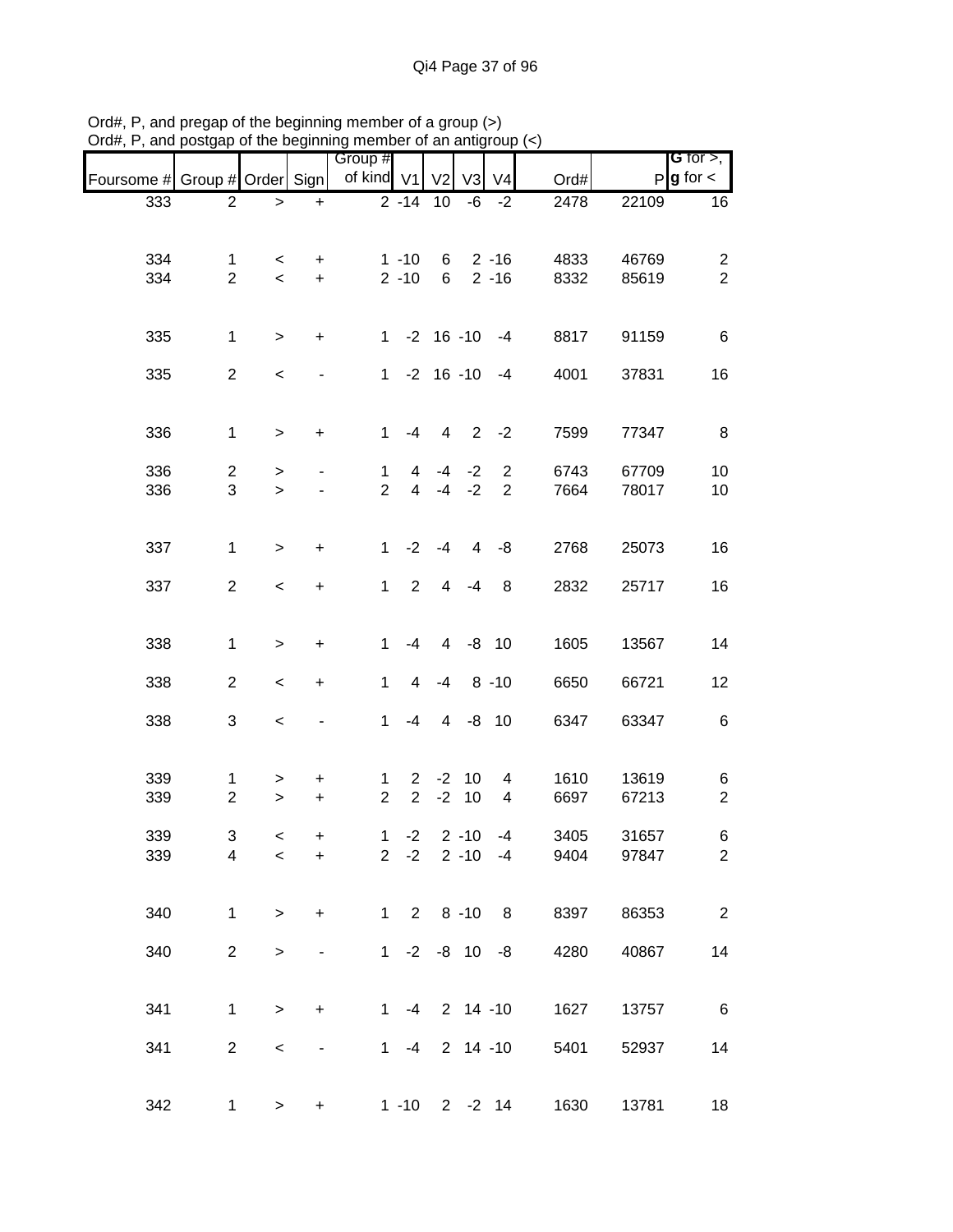| Foursome # Group # Order Sign |                     |                                   |                                  | Group #<br>of kind V1 V2 V3 V4 |                                  |                                  |                     |                                  | Ord#         |                | <b>G</b> for $>$ ,<br>$P$ <b>g</b> for $\lt$ |
|-------------------------------|---------------------|-----------------------------------|----------------------------------|--------------------------------|----------------------------------|----------------------------------|---------------------|----------------------------------|--------------|----------------|----------------------------------------------|
| 342                           | $\overline{2}$      | $\,>$                             |                                  |                                | $1$ 10 -2 2 -14                  |                                  |                     |                                  | 8004         | 81853          | 6                                            |
| 343<br>343                    | 1<br>$\overline{2}$ | $\geq$<br>$\geq$                  | $\ddot{}$<br>$+$                 |                                | $1 - 2 14 - 20$<br>$2 -2 14 -20$ |                                  |                     | 8<br>8                           | 1632<br>4364 | 13799<br>41729 | 10<br>10                                     |
| 343                           | 3                   | $\,<$                             | $+$                              |                                | $1 \quad 2 -14 \quad 20$         |                                  |                     | -8                               | 5586         | 54949          | 10                                           |
| 344                           | $\mathbf{1}$        | $\, >$                            | $+$                              | $\mathbf{1}$                   | 8 <sup>8</sup>                   |                                  |                     | $8 - 4 - 10$                     | 1635         | 13831          | $\sqrt{2}$                                   |
| 344                           | $\overline{2}$      | $\overline{\phantom{a}}$          | $\ddot{}$                        |                                | $1 - 8 - 8$                      |                                  |                     | 4 10                             | 2691         | 24179          | $\overline{2}$                               |
| 345                           | $\mathbf{1}$        | $\geq$                            | $\ddot{}$                        |                                |                                  |                                  |                     | $1 -4 -10 -2 2$                  | 1637         | 13859          | 18                                           |
| 345                           | $\overline{2}$      | $\,<$                             | $\ddot{}$                        |                                |                                  |                                  |                     | $1 4 10 2 -2$                    | 9340         | 97021          | 18                                           |
| 346                           | $\mathbf{1}$        | $\geq$                            | $\ddot{}$                        |                                |                                  |                                  |                     | $1 - 10 - 2$ 2 14                | 1638         | 13873          | 14                                           |
| 346                           | $\overline{2}$      | $\overline{\phantom{a}}$          | $+$                              |                                |                                  |                                  |                     | $1 10 2 -2 -14$                  | 8392         | 86297          | 14                                           |
| 347                           | $\mathbf{1}$        | $\,$                              | $\begin{array}{c} + \end{array}$ |                                |                                  |                                  |                     | $1 - 2$ 2 14 -16                 | 1639         | 13877          | $\overline{\mathbf{4}}$                      |
| 347<br>347                    | $\overline{2}$<br>3 | $\,<\,$<br>$\prec$                | $\ddot{}$<br>$+$                 | $\mathbf{1}$<br>2 <sup>1</sup> |                                  |                                  |                     | $2 -2 -14$ 16<br>$2 -2 -14 16$   | 5490<br>9442 | 53891<br>98323 | 6<br>$\overline{\mathbf{4}}$                 |
| 348<br>348                    | 1<br>$\overline{2}$ | ><br>$\geq$                       | +<br>$\ddot{}$                   |                                | $1 14 - 16 2$<br>$2$ 14 -16      |                                  | 2                   | $\overline{2}$<br>$\overline{2}$ | 1641<br>3788 | 13883<br>35573 | 4<br>$\overline{\mathbf{4}}$                 |
| 348<br>348                    | 3<br>$\overline{4}$ | $\,<$<br>$\overline{\phantom{0}}$ | +<br>$+$                         |                                | $1 - 14$ 16<br>$2 - 14$ 16       |                                  | $-2$<br>$-2$        | $-2$<br>$-2$                     | 3636<br>8045 | 33961<br>82261 | 6<br>6                                       |
| 349<br>349                    | 1<br>$\overline{2}$ | $\, > \,$<br>$\geq$               | $\ddot{}$<br>$\ddot{}$           |                                | $1 - 16$<br>$2 - 16$             | $\overline{2}$<br>$\overline{2}$ | $\overline{2}$<br>2 | $\overline{2}$<br>$\overline{2}$ | 1642<br>2251 | 13901<br>19913 | 18<br>22                                     |
| 349                           | 3                   | $\,<$                             | $\ddot{}$                        |                                | $1 \t16$                         |                                  |                     | $-2$ $-2$ $-2$                   | 9295         | 96497          | 20                                           |
| 350<br>350                    | 1<br>$\overline{a}$ | $\,$<br>$\,$                      | +<br>$\ddot{}$                   | $\mathbf 1$<br>2 <sup>1</sup>  | 8<br>8                           |                                  |                     | $-8$ 16 $-14$<br>$-8$ 16 $-14$   | 1652<br>7611 | 13999<br>77479 | $\overline{c}$<br>$\overline{c}$             |

Ord#, P, and pregap of the beginning member of a group (>) Ord#, P, and postgap of the beginning member of an antigroup (<)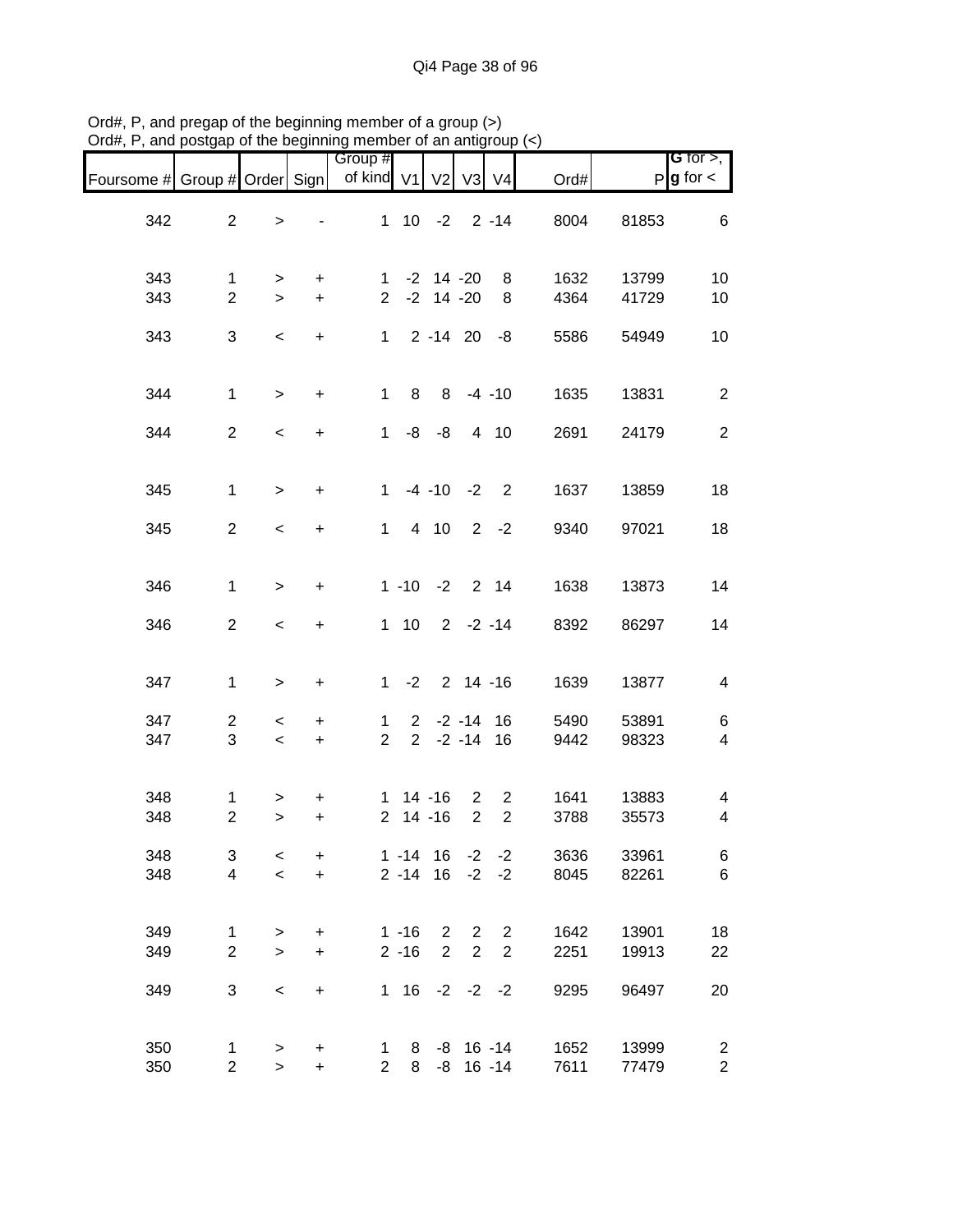|                               |                     |                          |                        | Group #             |                |                    |                |                |              |                | <b>G</b> for $>$ , $\overline{\phantom{a}}$ |
|-------------------------------|---------------------|--------------------------|------------------------|---------------------|----------------|--------------------|----------------|----------------|--------------|----------------|---------------------------------------------|
| Foursome # Group # Order Sign |                     |                          |                        | of kind V1          |                | V <sub>2</sub>     | V <sub>3</sub> | V <sub>4</sub> | Ord#         | P              | $g$ for $\lt$                               |
| 351                           | 1                   | $\, >$                   | $\ddot{}$              | $\mathbf{1}$        | $-4$           | -8                 | 2              | 16             | 1659         | 14071          | 14                                          |
| 351                           | $\overline{2}$      | $\,>$                    | $\ddot{}$              | $\overline{2}$      | $-4$           | -8                 | 2              | 16             | 3393         | 31531          | 14                                          |
| 351                           | 3                   | $\,<\,$                  | $\ddot{}$              | $\mathbf{1}$        | $\overline{4}$ |                    | $8 - 2 - 16$   |                | 8903         | 92189          | 14                                          |
| 352                           | $\mathbf 1$         | $\geq$                   | $\ddot{}$              | $\mathbf{1}$        |                | 2 8 - 10 16        |                |                | 7214         | 72953          | $\overline{\mathbf{4}}$                     |
| 352                           | $\overline{2}$      | $\overline{\phantom{a}}$ | $\ddot{}$              |                     |                | $1 - 2 - 8$ 10 -16 |                |                | 7549         | 76777          | $\overline{\mathbf{4}}$                     |
| 353                           | $\mathbf{1}$        | $\geq$                   | $\ddot{}$              | $\mathbf{1}$        |                | $-8$ 16 $-4$ $-16$ |                |                | 1682         | 14341          | 14                                          |
| 353                           | $\overline{c}$      | $\,<$                    |                        | 1                   |                | $-8$ 16 $-4$ $-16$ |                |                | 4791         | 46327          | 10                                          |
| 354                           | $\mathbf{1}$        | $\geq$                   | $\ddot{}$              | 1                   | $-2$           |                    | 4 -8 10        |                | 1692         | 14431          | 8                                           |
| 354                           | $\overline{2}$      | $\,$                     |                        | 1                   |                | $2 - 4$            |                | $8 - 10$       | 2720         | 24517          | 8                                           |
| 355<br>355                    | 1<br>$\overline{2}$ | ><br>$\geq$              | $\ddot{}$<br>$\ddot{}$ | 1<br>$\overline{2}$ | 4              | -8<br>$4 - 8$      | 10<br>10       | 6<br>6         | 1693<br>8274 | 14437<br>84967 | 6<br>$\,6$                                  |
|                               |                     |                          |                        |                     |                |                    |                |                |              |                |                                             |
| 356                           | $\mathbf{1}$        | $\geq$                   | $\ddot{}$              | $\mathbf{1}$        | -8             | $\overline{4}$     |                | $2 -2$         | 1697         | 14479          | 18                                          |
| 356                           | $\overline{c}$      | $\,<$                    |                        | $\mathbf 1$         | -8             | $\overline{4}$     |                | $2 -2$         | 4909         | 47623          | $\,6$                                       |
| 357                           | $\mathbf 1$         | $\, > \,$                |                        | $\mathbf 1$         | $-2$           |                    | $2 \t10 \t-2$  |                | 8390         | 86291          | $\overline{\mathbf{4}}$                     |
| 357                           | $\overline{a}$      | $\,<$                    |                        | $\mathbf{1}$        |                | $2 - 2 - 10$       |                | 2              | 2200         | 19423          | 4                                           |
| 358                           | $\mathbf 1$         | $\geq$                   | $\ddot{}$              |                     |                | $1 -2 -10$ 2 0     |                |                | 1700         | 14519          | 16                                          |
| 358                           | $\overline{2}$      | $\,<\,$                  | $\ddot{}$              |                     |                | $1 2 10 -2$        |                | 0              | 8636         | 89137          | 16                                          |
| 359                           | 1                   | >                        | $\ddot{}$              |                     |                | 1 26 -22           | $-4$           | 2              | 1710         | 14593          | $\overline{c}$                              |
| 359                           | $\overline{2}$      | $\geq$                   | $\ddot{}$              |                     |                | 2 26 -22           | $-4$           | $\overline{2}$ | 6884         | 69341          | $\overline{\mathbf{4}}$                     |
| 359                           | 3                   | $\,<\,$                  | $\ddot{}$              |                     |                | $1 - 26$ 22        |                | $4 -2$         | 2418         | 21557          | $\overline{2}$                              |
| 360                           | $\mathbf{1}$        | $\geq$                   | $\ddot{}$              |                     |                | $1 - 22 - 4$       | 2              | 2              | 1711         | 14621          | 28                                          |

Ord#, P, and pregap of the beginning member of a group (>) Ord#, P, and postgap of the beginning member of an antigroup (<)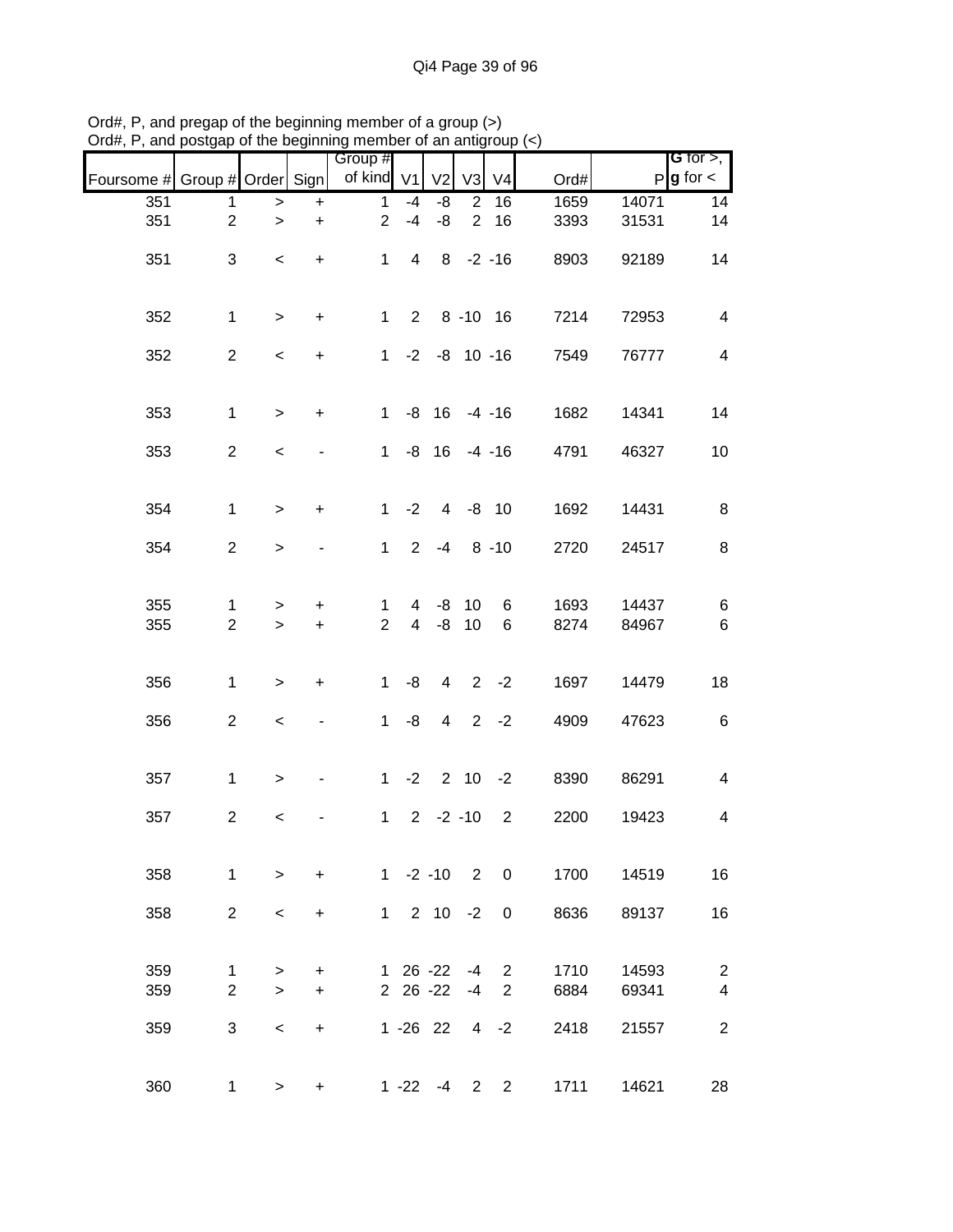|            |                    |                          |                                  | Group #        |                |                         |                |                          |      |       | <b>G</b> for $>$ , $\vert$ |
|------------|--------------------|--------------------------|----------------------------------|----------------|----------------|-------------------------|----------------|--------------------------|------|-------|----------------------------|
| Foursome # | Group # Order Sign |                          |                                  | of kind V1     |                | V <sub>2</sub>          | V <sub>3</sub> | V <sub>4</sub>           | Ord# | P     | $g$ for $\lt$              |
| 360        | $\overline{2}$     | $\,<$                    | $\ddot{}$                        | $\mathbf{1}$   | 22             | $\overline{\mathbf{4}}$ | $-2$           | $-2$                     | 5191 | 50599 | 28                         |
|            |                    |                          |                                  |                |                |                         |                |                          |      |       |                            |
| 361        | $\mathbf{1}$       | >                        | +                                | 1.             |                | 2 20 -20                |                | 4                        | 1745 | 14891 | 4                          |
| 361        | $\overline{2}$     | $\geq$                   | $+$                              | $\overline{2}$ |                | 2 20 -20                |                | $\overline{\mathcal{A}}$ | 6276 | 62501 | $\overline{\mathbf{4}}$    |
|            |                    |                          |                                  |                |                |                         |                |                          |      |       |                            |
| 362        | $\mathbf{1}$       | $\,$                     | $\ddot{}$                        | $\mathbf 1$    | 10             |                         | $8 - 14$       | 4                        | 1756 | 15017 | 4                          |
| 362        | $\overline{2}$     | $\geq$                   | $\pm$                            | $\overline{2}$ | 10             |                         | $8 - 14$       | 4                        | 6293 | 62687 | 4                          |
|            |                    |                          |                                  |                |                |                         |                |                          |      |       |                            |
| 363        | 1                  | $\,$                     | $\ddot{}$                        | 1              | $-4$           | 8                       | $-4$           | $-4$                     | 1764 | 15101 | 10                         |
| 363        | $\overline{2}$     | $\,$                     | $\ddot{}$                        | $\overline{2}$ | $-4$           | 8                       | $-4$           | $-4$                     | 8226 | 84401 | 10                         |
| 363        | 3                  | $\, > \,$                |                                  | 1              | 4              | -8                      | 4              | 4                        | 4908 | 47609 | 10                         |
| 363        | 4                  | $\,$                     |                                  | $\overline{2}$ | $\overline{4}$ | -8                      | $\overline{4}$ | $\overline{\mathbf{4}}$  | 7314 | 74149 | $\,6$                      |
| 363        | 5                  | $\mathbf{I}$             |                                  | 3              | $\overline{4}$ | -8                      | $\overline{4}$ | 4                        | 8139 | 83389 | $\,6$                      |
|            |                    |                          |                                  |                |                |                         |                |                          |      |       |                            |
| 364        | 1                  | $\, > \,$                | +                                | 1              | -8             | 0                       | 12             | -8                       | 1773 | 15187 | 14                         |
| 364        | $\overline{c}$     | $\geq$                   | +                                | $\overline{2}$ | -8             | $\mathbf 0$             | 12             | -8                       | 8373 | 86131 | 14                         |
|            |                    |                          |                                  |                |                |                         |                |                          |      |       |                            |
| 365        | $\mathbf{1}$       | $\geq$                   | +                                | 1.             | $-4$           |                         | $2 10 - 14$    |                          | 1777 | 15227 | 10                         |
|            |                    |                          |                                  |                |                |                         |                |                          |      |       |                            |
| 365        | $\overline{c}$     | $\,<$                    | $\begin{array}{c} + \end{array}$ | $\mathbf{1}$   |                |                         | 4 -2 -10 14    |                          | 4721 | 45541 | 12                         |
|            |                    |                          |                                  |                |                |                         |                |                          |      |       |                            |
| 366        | $\mathbf 1$        | $\,>$                    | $\ddot{}$                        | 1              | $\mathbf 0$    | $\overline{4}$          |                | $-8$ 16                  | 1789 | 15313 | 6                          |
|            |                    |                          |                                  |                |                |                         |                |                          |      |       |                            |
| 366        | $\overline{2}$     | $\overline{\phantom{a}}$ | $\boldsymbol{+}$                 | $\mathbf 1$    | $\mathbf 0$    | $-4$                    |                | $8 - 16$                 | 6253 | 62207 | 6                          |
|            |                    |                          |                                  |                |                |                         |                |                          |      |       |                            |
| 367        | $\mathbf{1}$       | $\geq$                   | +                                | $\mathbf 1$    |                |                         | 4 -8 16 -8     |                          | 1790 | 15319 | 6                          |
| 367        | $\overline{2}$     | $\geq$                   |                                  |                |                | $1 -4 8 -16$            |                | 8                        | 9462 | 98533 | 14                         |
|            |                    |                          |                                  |                |                |                         |                |                          |      |       |                            |
|            |                    |                          |                                  | $\mathbf{1}$   |                |                         |                |                          |      |       |                            |
| 368        | $\mathbf{1}$       | $\geq$                   | $\ddot{}$                        |                |                | $-8$ 16                 |                | $-8 - 8$                 | 1791 | 15329 | 10                         |
| 368        | $\overline{2}$     | $\,<$                    | +                                | $\mathbf 1$    |                | $8 - 16$                | 8              | 8                        | 3556 | 33181 | 10                         |
|            |                    |                          |                                  |                |                |                         |                |                          |      |       |                            |
| 369        | 1                  | >                        | +                                | 1              | 16             | -8                      | -8             | 10                       | 1792 | 15331 | $\overline{2}$             |
| 369        | $\overline{2}$     | $\,$                     | $\ddot{}$                        | $\overline{2}$ | 16             | -8                      | -8             | 10                       | 4887 | 47389 | $\overline{2}$             |
| 369        |                    |                          |                                  |                |                |                         |                |                          |      |       |                            |
|            | 3                  | $\overline{\phantom{0}}$ | $\ddot{}$                        |                | $1 - 16$       | 8                       |                | $8 - 10$                 | 5803 | 57221 | $\overline{c}$             |

Ord#, P, and pregap of the beginning member of a group (>) Ord#, P, and postgap of the beginning member of an antigroup (<)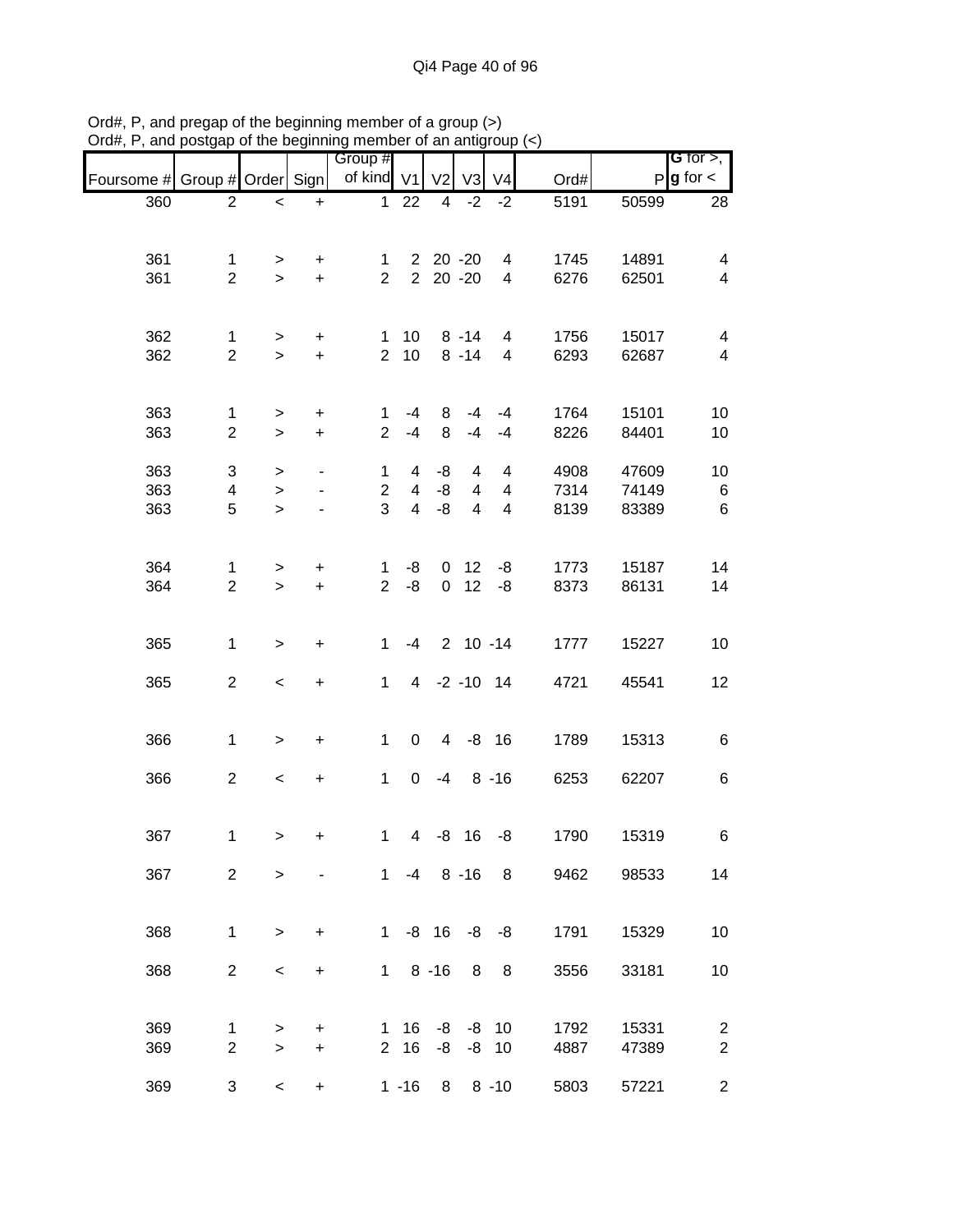| Foursome # Group # Order Sign |                |                          |                          | Group #<br>of kind V1 |                |                | V2 V3          | V <sub>4</sub>      | Ord#                      |       | G for $>$ ,<br>$P$ <b>g</b> for $\lt$ |
|-------------------------------|----------------|--------------------------|--------------------------|-----------------------|----------------|----------------|----------------|---------------------|---------------------------|-------|---------------------------------------|
| 370                           | $\mathbf{1}$   | $\, >$                   | $\boldsymbol{+}$         | $\mathbf{1}$          |                |                |                | $-8$ $-8$ 10 $-8$   | 1793                      | 15349 | 18                                    |
| 370                           | $\overline{2}$ | $\,<\,$                  | $\ddot{}$                |                       | $1 \quad 8$    |                | $8 - 10$       | 8                   | 4648                      | 44711 | 18                                    |
| 371                           | $\mathbf{1}$   | $\geq$                   | $\ddot{}$                |                       | $1 -2 -8$      |                | $\overline{4}$ | $\overline{2}$      | 1802                      | 15427 | 14                                    |
| 371                           | $\overline{a}$ | $\,<\,$                  | $\overline{\phantom{a}}$ | $\mathbf{1}$          | $-2$           | -8             | 4              | $\overline{2}$      | 5589                      | 54979 | $\overline{\mathbf{4}}$               |
| 371                           | 3              | $\,<$                    | $\overline{\phantom{a}}$ | $\overline{2}$        | $-2$           | $-8$           | $\overline{4}$ | $\overline{2}$      | 6633                      | 66529 | $\overline{\mathbf{4}}$               |
| 372                           | $\mathbf{1}$   | $\geq$                   | $\ddot{}$                |                       | $1 - 8$        | $\overline{4}$ |                | $2 - 4$             | 1803                      | 15439 | 12                                    |
| 372                           | $\overline{2}$ | $\,<$                    | $\overline{\phantom{a}}$ | $\mathbf{1}$          | -8             | $\overline{4}$ | $\overline{2}$ | $2 - 4$             | 3543                      | 33049 | $\overline{\mathbf{4}}$               |
| 372                           | 3              | $\prec$                  |                          | $\overline{2}$        | $-8$           | $\overline{4}$ |                | $-4$                | 4222                      | 40189 | $\overline{4}$                        |
| 373                           | $\mathbf{1}$   | $\geq$                   | $\pm$                    | $\mathbf{1}$          | -4             |                |                | $0$ 14 -16          | 1806                      | 15461 | 10                                    |
| 373                           | $\overline{2}$ | $\overline{\phantom{a}}$ | $\ddot{}$                | $1 \quad$             | $\overline{4}$ |                |                | $0 - 14 16$         | 6072                      | 60139 | 10                                    |
| 374                           | $\mathbf{1}$   | $\,$                     | $\ddot{}$                | $\mathbf 1$           |                |                |                | $0$ 14 -16 10       | 1807                      | 15467 | $\,6$                                 |
| 374                           | $\overline{c}$ | $\,<$                    | $\boldsymbol{+}$         | $1 \quad$             |                |                |                | $0 - 14 16 - 10$    | 7926                      | 81001 | 12                                    |
|                               |                |                          |                          |                       |                |                |                |                     |                           |       |                                       |
| 375                           | $\mathbf{1}$   | $\,>$                    | $\ddot{}$                |                       |                |                |                | $1 - 16$ 10 2 $-2$  | 1809                      | 15493 | 20                                    |
| 375                           | $\overline{c}$ | $\prec$                  | $\ddot{}$                |                       |                |                |                | $1 16 - 10 - 2 2$   | 7735                      | 78857 | 20                                    |
| 376                           | 1              | $\geq$                   | $\ddot{}$                |                       |                |                |                | 1 2 2 -10 16        | 1815                      | 15559 | $\,8\,$                               |
| 376                           | $\overline{2}$ | $\geq$                   |                          |                       |                |                |                |                     | 1 -2 -2 10 -16 8840 91411 |       | 14                                    |
| 377                           | $\mathbf{1}$   | $\geq$                   | $\ddot{}$                |                       |                |                |                | $1 - 10$ 16 $-12$ 6 | 1817                      | 15581 | 12                                    |
|                               |                |                          |                          |                       |                |                |                | 1 10 -16 12 -6      |                           |       |                                       |
| 377                           | $\overline{2}$ | $\,<\,$                  | $\ddot{}$                |                       |                |                |                |                     | 5475                      | 53719 | 12                                    |
| 378                           | $\mathbf{1}$   | $\, > \,$                | $\ddot{}$                |                       |                |                |                | $1 16 - 12 6 - 2$   | 1818                      | 15583 | $\overline{2}$                        |
| 378                           | $\overline{2}$ | $\overline{\phantom{0}}$ | $\ddot{}$                |                       |                |                |                | $1 - 16$ 12 $-6$ 2  | 3435                      | 32027 | $\overline{c}$                        |

Ord#, P, and pregap of the beginning member of a group (>) Ord#, P, and postgap of the beginning member of an antigroup (<)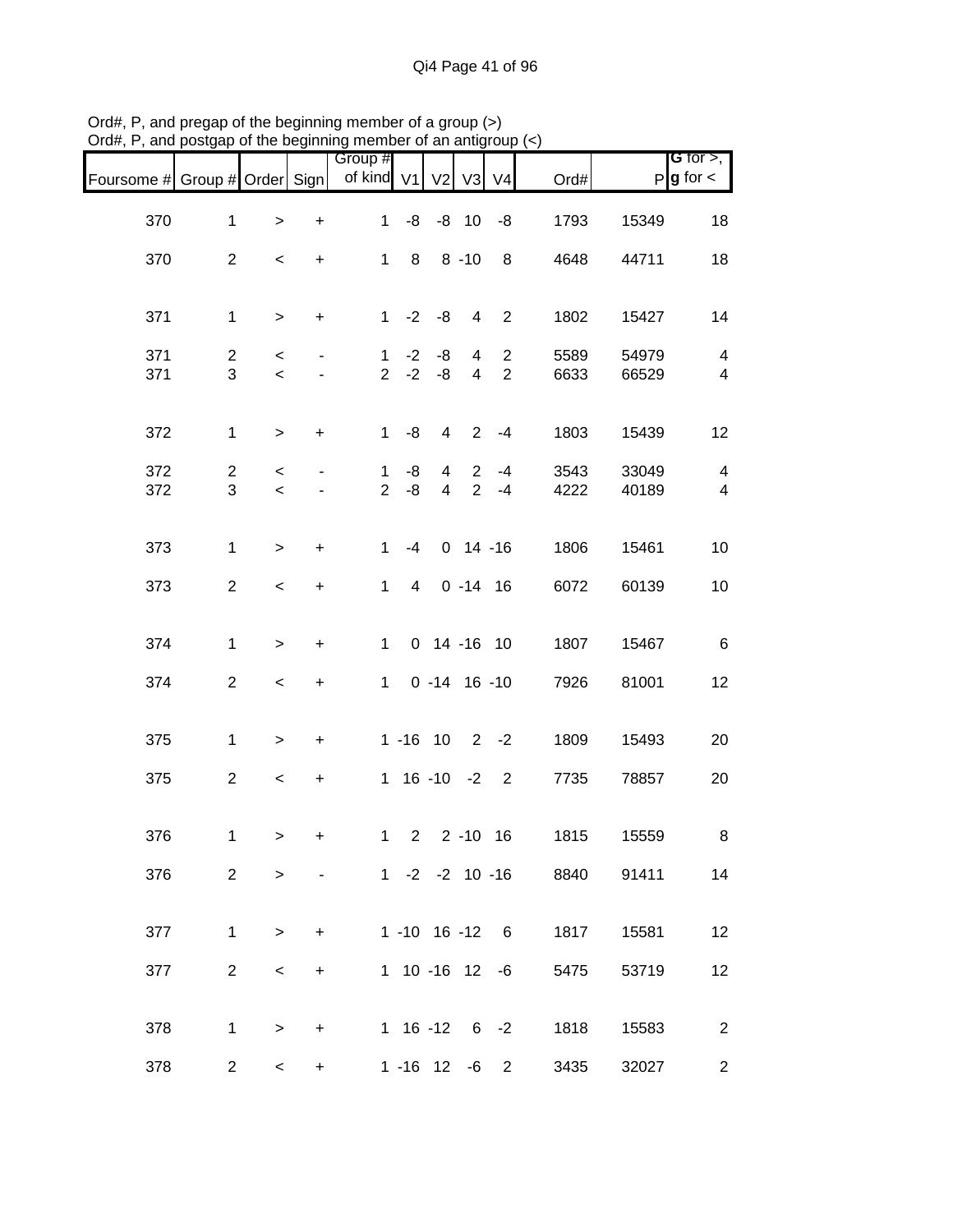|                               |                |           |                                  | Group #        |           |                                         |                |                  |                      |       | <b>G</b> for $>$ ,       |
|-------------------------------|----------------|-----------|----------------------------------|----------------|-----------|-----------------------------------------|----------------|------------------|----------------------|-------|--------------------------|
| Foursome # Group # Order Sign |                |           |                                  | of kind V1     |           | V <sub>2</sub>                          | V <sub>3</sub> | $\sqrt{4}$       | Ord#                 |       | $P g$ for $\lt$          |
| 379                           | 1              | >         | $\ddot{}$                        | 1              | 6         | $-2$                                    |                | $2 - 10$         | 1820                 | 15607 | 6                        |
|                               |                |           |                                  |                |           |                                         |                |                  |                      |       |                          |
| 379                           | $\overline{2}$ | $\,<$     | $\ddot{}$                        | $\mathbf{1}$   | -6        |                                         | $2 -2 10$      |                  | 7021                 | 70913 | 6                        |
|                               |                |           |                                  |                |           |                                         |                |                  |                      |       |                          |
| 380                           | $\mathbf{1}$   | $\, > \,$ | +                                | $\mathbf{1}$   | 2         | $-6$                                    | $\mathbf 0$    | 8                | 1837                 | 15749 | 10                       |
| 380                           | $\overline{2}$ | $\,<$     | $\ddot{}$                        | $\mathbf 1$    | $-2$      | 6                                       | $\overline{0}$ | -8               | 3173                 | 29191 | 10                       |
|                               |                |           |                                  |                |           |                                         |                |                  |                      |       |                          |
|                               |                |           |                                  |                |           |                                         |                |                  |                      |       |                          |
| 381                           | $\mathbf{1}$   | $\geq$    | $\begin{array}{c} + \end{array}$ |                | $1 - 10$  | $\overline{2}$                          | $\mathbf 0$    | $\boldsymbol{0}$ | 1841                 | 15787 | 14                       |
| 381                           | $\overline{c}$ | $\,<\,$   | $\ddot{}$                        | 1              | 10        | $-2$                                    | 0              | 0                | 1857                 | 15923 | 14                       |
| 381                           | 3              | $\,<$     | $\ddot{}$                        | $\overline{2}$ | 10        | $-2$                                    | $\pmb{0}$      | $\pmb{0}$        | 7624                 | 77573 | 14                       |
|                               |                |           |                                  |                |           |                                         |                |                  |                      |       |                          |
| 381                           | 4              | $\,<$     | $\ddot{}$                        | 3              | 10        | $-2$                                    | 0              | $\boldsymbol{0}$ | 8635                 | 89123 | 14                       |
|                               |                |           |                                  |                |           |                                         |                |                  |                      |       |                          |
| 382                           | $\mathbf{1}$   | $\,>$     | $\ddot{}$                        |                | $1 10$    | $-6$                                    | $\mathbf 0$    | $\pmb{0}$        | 1852                 | 15889 | $\overline{c}$           |
| 382                           | $\overline{2}$ | $\,<$     | $\ddot{}$                        |                | $1 - 10$  | 6                                       | $\mathbf 0$    | $\boldsymbol{0}$ | 8094                 | 82811 | $\overline{2}$           |
|                               |                |           |                                  |                |           |                                         |                |                  |                      |       |                          |
| 383                           |                |           |                                  |                |           | $-2$ 10                                 |                | $8 - 10$         | 1856                 |       |                          |
|                               | $\mathbf 1$    | >         | +                                | 1              |           |                                         |                |                  |                      | 15919 | 6                        |
| 383                           | $\overline{2}$ | $\geq$    | $\ddot{}$                        | $\overline{2}$ | $-2$      | 10                                      |                | $8 - 10$         | 8789                 | 90841 | 8                        |
|                               |                |           |                                  |                |           |                                         |                |                  |                      |       |                          |
| 384                           | $\mathbf{1}$   | $\,>$     | +                                | $\mathbf 1$    |           | 8 -10 -10 16                            |                |                  | 1858                 | 15937 | 14                       |
| 384                           | $\overline{c}$ | $\,$      |                                  | $\mathbf 1$    |           | $-8$ 10 10 $-16$                        |                |                  | 2037                 | 17747 | 10                       |
|                               |                |           |                                  |                |           |                                         |                |                  |                      |       |                          |
|                               |                |           |                                  |                |           |                                         |                |                  |                      |       |                          |
| 385                           | $\mathbf{1}$   | $\,$      | +                                |                |           | $1 - 10$ 16                             | -8             | $-4$             | 1860                 | 15971 | 12                       |
| 385                           | $\overline{2}$ | $\,<\,$   | +                                |                |           | $1 10 - 16$                             | 8              | 4                | 2059                 | 17959 | 12                       |
| 385                           | 3              | $\,<\,$   | +                                |                |           | 2 10 -16 8                              |                | $\overline{4}$   | 3814                 | 35899 | 12                       |
|                               |                |           |                                  |                |           |                                         |                |                  |                      |       |                          |
| 386                           | $\mathbf{1}$   | $\, > \,$ | $\ddot{}$                        |                |           | 1 10 -10 2 0                            |                |                  | 7384                 | 74873 | $\overline{4}$           |
|                               |                |           |                                  |                |           |                                         |                |                  |                      |       |                          |
| 386                           | $\overline{a}$ | $\,<$     | +                                |                |           | $1 - 10$ $10 - 2$                       |                | 0                | 7625                 | 77587 | $\overline{4}$           |
|                               |                |           |                                  |                |           |                                         |                |                  |                      |       |                          |
| 387                           | 1              | $\,$      | +                                |                |           | $1 -2 2 20 -18$                         |                |                  | 1881                 | 16187 | $\overline{\mathcal{A}}$ |
|                               |                |           |                                  |                |           |                                         |                |                  |                      |       |                          |
| 387                           | $\overline{a}$ | $\,<$     | $\ddot{}$                        |                |           | $1 \quad 2 \quad -2 \quad -20 \quad 18$ |                |                  | 9036                 | 93559 | $\overline{\mathbf{4}}$  |
|                               |                |           |                                  |                |           |                                         |                |                  |                      |       |                          |
| 388                           | $\mathbf 1$    | $\, > \,$ | +                                |                | $1 \quad$ | $2\ 20\ -18$                            |                |                  | 1882<br>$\mathbf{0}$ | 16189 | $\overline{c}$           |

Ord#, P, and pregap of the beginning member of a group (>) Ord#, P, and postgap of the beginning member of an antigroup (<)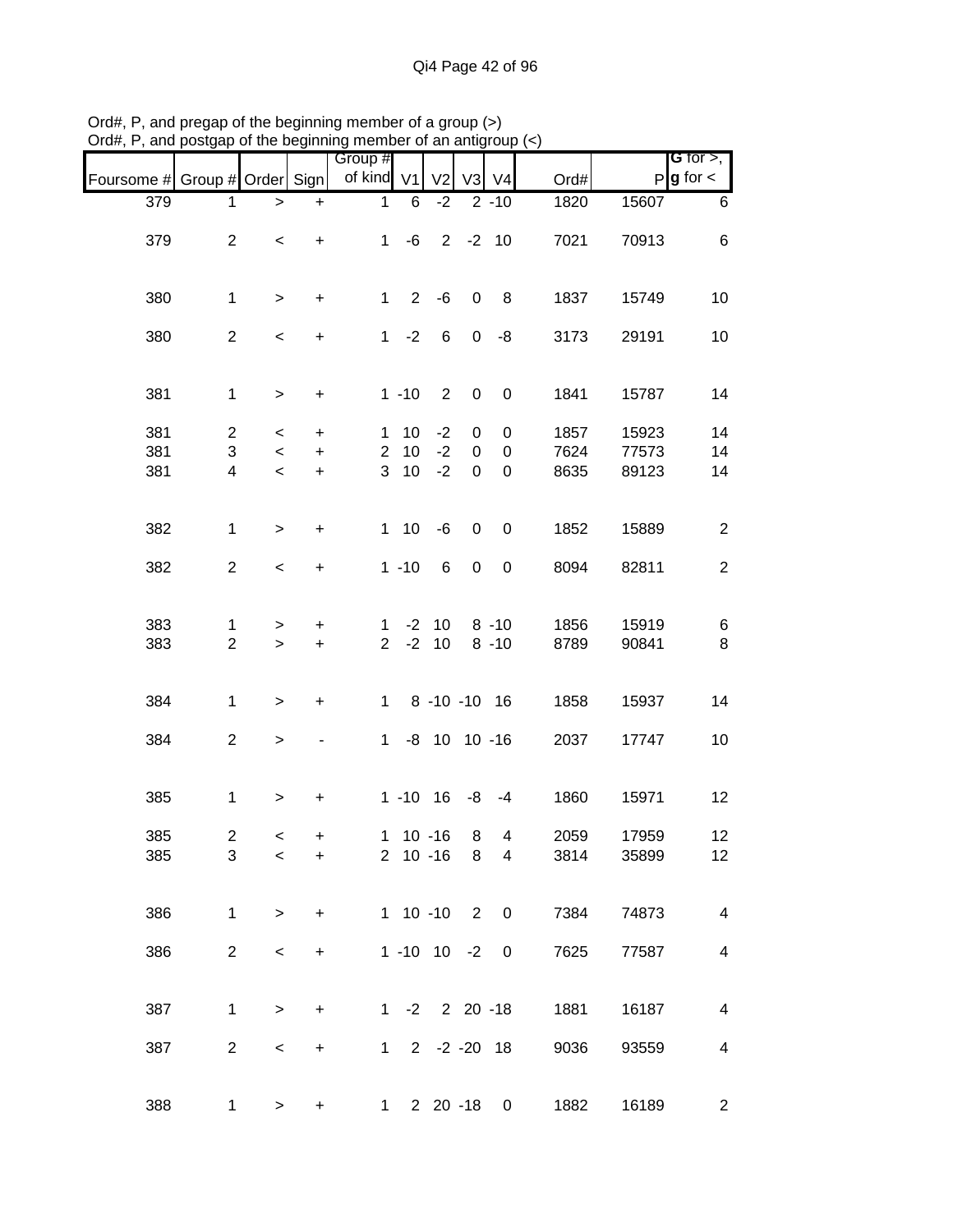| Foursome # Group # Order Sign |                                |                                     |                                                      | Group #<br>of kind V1          |                                  | V <sub>2</sub>                   | V3                      | V <sub>4</sub>           | Ord#         |                | <b>G</b> for $>$ ,<br>$P g$ for $\lt$ |
|-------------------------------|--------------------------------|-------------------------------------|------------------------------------------------------|--------------------------------|----------------------------------|----------------------------------|-------------------------|--------------------------|--------------|----------------|---------------------------------------|
| 388                           | $\overline{a}$                 | $\,<$                               | $\ddot{}$                                            |                                |                                  | $1 -2 -20 18$                    |                         | 0                        | 5101         | 49667          | $\overline{2}$                        |
| 389                           | $\mathbf{1}$                   | $\geq$                              | $\ddot{}$                                            | $\mathbf{1}$                   | 0                                |                                  |                         | $-4$ 16 $-14$            | 1885         | 16223          | 6                                     |
| 389                           | $\overline{a}$                 | $\,<$                               | $\ddot{}$                                            | $\mathbf{1}$                   | $\mathbf 0$                      |                                  |                         | 4 - 16 14                | 6387         | 63697          | 6                                     |
| 390                           | $\mathbf{1}$                   | $\, >$                              | $\ddot{}$                                            | 1                              |                                  | $-4$ 16 $-14$ 10                 |                         |                          | 1886         | 16229          | 6                                     |
| 390                           | $\overline{2}$                 | $\,<$                               | $\ddot{}$                                            |                                |                                  | 1 4 -16 14 -10                   |                         |                          | 5550         | 54541          | $\,6$                                 |
| 391<br>391                    | 1<br>$\overline{2}$            | $\geq$<br>$\geq$                    | $\ddot{}$<br>$+$                                     | $\mathbf 1$<br>$\overline{2}$  |                                  | $8 - 10 - 22$<br>$8 - 10 - 22$   |                         |                          | 1905<br>6012 | 16433<br>59453 | 6<br>6                                |
| 392<br>392                    | $\mathbf{1}$<br>$\overline{2}$ | $\, > \,$<br>$\geq$                 | $\ddot{}$<br>$\ddot{}$                               | $\mathbf{1}$<br>$\overline{2}$ | $\overline{2}$<br>$\overline{2}$ |                                  |                         | $0$ 20 -16<br>$0$ 20 -16 | 1910<br>5880 | 16481<br>58061 | 4<br>$\overline{\mathbf{4}}$          |
| 393<br>393                    | 1<br>$\overline{c}$            | ><br>$\geq$                         | +<br>$\ddot{}$                                       |                                | $1 - 14$<br>$2 - 14$             | $\overline{4}$<br>$\overline{4}$ | $-2$<br>$-2$            | 8<br>8                   | 1925<br>4823 | 16649<br>46679 | 16<br>16                              |
| 393<br>393                    | 3<br>$\overline{\mathbf{4}}$   | $\,<\,$<br>$\overline{\phantom{a}}$ | $\overline{\phantom{0}}$<br>$\overline{\phantom{a}}$ |                                | $1 - 14$<br>$2 - 14$             | $\overline{4}$<br>$\overline{4}$ | $-2$<br>$-2$            | 8<br>8                   | 2966<br>8539 | 27059<br>87959 | $\overline{c}$<br>$\overline{2}$      |
| 394                           | $\mathbf{1}$                   | $\,>$                               | $\ddot{}$                                            | $\mathbf 1$                    | -8                               | $-4$                             | $-4$                    | 2                        | 1961         | 17011          | 18                                    |
| 394                           | $\overline{a}$                 | $\,<\,$                             | $\begin{array}{c} + \end{array}$                     | $\mathbf{1}$                   | 8                                | $\overline{4}$                   | 4                       | $-2$                     | 3959         | 37379          | 18                                    |
| 395                           | 1                              | >                                   | $\ddot{}$                                            | 1                              |                                  | $-8 - 10$                        | $\overline{\mathbf{2}}$ | $\overline{\phantom{a}}$ | 1969         | 17077          | 24                                    |
| 395                           | $\overline{2}$                 | $\,<\,$                             | $\ddot{}$                                            |                                |                                  | $1810 -2 -2$                     |                         |                          | 8791         | 90863          | 24                                    |
| 396                           | $\mathbf{1}$                   | $\mathbf{I}$                        | $\ddot{}$                                            | $\mathbf{1}$                   | $\overline{2}$                   | $-4$                             | 8                       | 8                        | 1972         | 17107          | 8                                     |
| 396                           | $\overline{c}$                 | $\prec$                             | $\begin{array}{c} + \end{array}$                     |                                | $1 -2$                           |                                  | $4 - 8$                 | -8                       | 8072         | 82567          | $\overline{\mathbf{4}}$               |
| 397                           | 1                              | $\mathbf{1}$                        | $\ddot{}$                                            | $1 \quad$                      | $-4$                             | 8                                |                         | $8 - 14$                 | 1973         | 17117          | 10                                    |
| 397                           | $\overline{c}$                 | >                                   |                                                      | $\mathbf{1}$                   | 4 <sup>1</sup>                   |                                  |                         | $-8$ $-8$ 14             | 7750         | 79063          | 20                                    |

Ord#, P, and pregap of the beginning member of a group (>) Ord#, P, and postgap of the beginning member of an antigroup (<)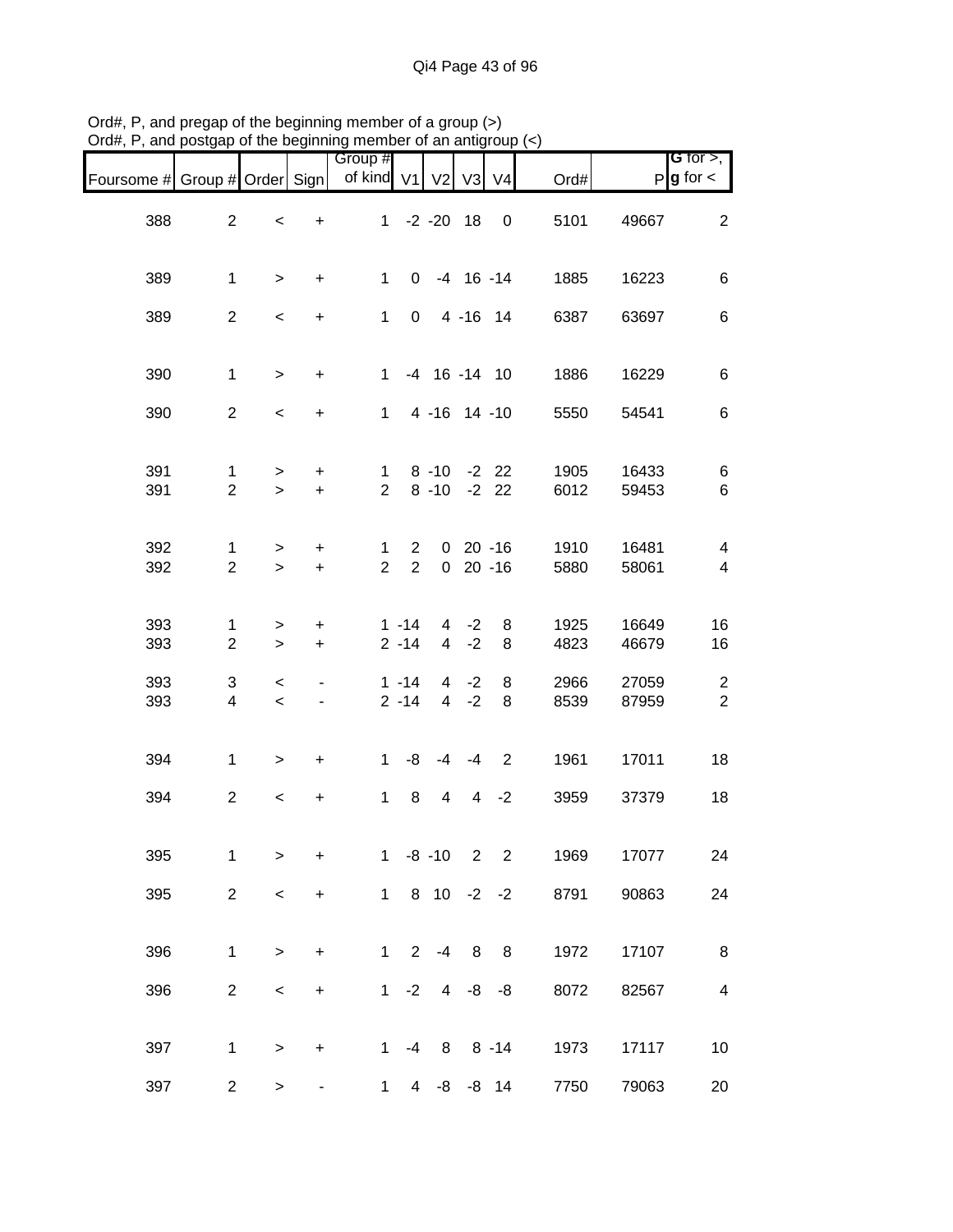| Foursome # Group # Order Sign |                         |                                     |                                  | Group #<br>of kind V1          |              | V <sub>2</sub>       | V3           | V <sub>4</sub> | Ord#         |                | <b>G</b> for $>$ ,<br>$P g$ for $\lt$ |
|-------------------------------|-------------------------|-------------------------------------|----------------------------------|--------------------------------|--------------|----------------------|--------------|----------------|--------------|----------------|---------------------------------------|
| 398                           | $\mathbf{1}$            | $\,$                                | $\ddot{}$                        |                                | $1 - 10$     |                      | $-4$ 10      | -8             | 1978         | 17183          | 16                                    |
| 398                           | $\overline{2}$          | $\overline{\phantom{a}}$            | $\ddot{}$                        |                                | $1 10$       |                      | $4 - 10$     | 8              | 7528         | 76519          | 18                                    |
| 399                           | $\mathbf{1}$            | $\geq$                              | $\ddot{}$                        |                                |              | $1$ 10 -12 -2 -2     |              |                | 1996         | 17359          | 8                                     |
| 399                           | $\overline{c}$          | $\,>$                               | $\overline{\phantom{a}}$         |                                |              | $1 - 10$ $12$        | $2^{\circ}$  | 2              | 7869         | 80363          | 16                                    |
|                               |                         |                                     |                                  |                                |              |                      |              |                |              |                |                                       |
| 400                           | $\mathbf{1}$            | $\,>$                               | $\ddot{}$                        |                                |              | $1 - 12 - 2 - 2$     |              | $\overline{2}$ | 1997         | 17377          | 18                                    |
| 400                           | $\overline{2}$          | $\,<$                               | $\ddot{}$                        |                                | $1 \quad 12$ |                      | $2 \quad 2$  | $-2$           | 3574         | 33359          | 18                                    |
| 401                           | $\mathbf{1}$            | $\,>$                               | $\ddot{}$                        | $\mathbf{1}$                   |              | $8 - 14$ 10          |              | $\mathbf 0$    | 2002         | 17401          | 8                                     |
|                               |                         |                                     |                                  |                                |              |                      |              |                |              |                |                                       |
| 401                           | $\overline{2}$          | $\,<$                               | $\ddot{}$                        | $1 \quad$                      |              | $-8$ 14 $-10$        |              | 0              | 6831         | 68729          | 8                                     |
| 402                           | $\mathbf{1}$            | $\geq$                              | $\ddot{}$                        |                                |              | $1 - 14$ 10          | $\mathbf 0$  | $-6$           | 2003         | 17417          | 16                                    |
| 402                           | $\overline{c}$          | $\mathbf{I}$                        |                                  |                                |              | $1 14 - 10$          | $\mathbf 0$  | 6              | 3797         | 35731          | $\overline{c}$                        |
| 403                           | $\mathbf{1}$            | $\,$                                | $\ddot{}$                        | $1 \quad$                      |              | $-2$ 10              | -8           | 6              | 2015         | 17509          | 12                                    |
|                               |                         |                                     |                                  |                                |              |                      |              |                |              |                |                                       |
| 403                           | $\overline{c}$          | $\,$                                | $\qquad \qquad \blacksquare$     | $\mathbf{1}$                   |              | $2 - 10$             | 8            | -6             | 5277         | 51563          | 12                                    |
| 403                           | 3                       | $\,<\,$                             | +                                | $\mathbf{1}$                   |              | $2 - 10$             | 8            | $-6$           | 8479         | 87317          | 6                                     |
| 403                           | $\overline{\mathbf{4}}$ | $\,<$                               | $\ddot{}$                        | $\overline{2}$                 |              | $2 - 10$             | 8            | $-6$           | 9507         | 99017          | $\,6$                                 |
| 404                           | $\mathbf 1$             | >                                   | $\ddot{}$                        |                                | $1 - 14$     | $\mathbf{2}$         |              | $-4$ 14        | 2019         | 17569          | 18                                    |
| 404                           | $\overline{2}$          | $\mathbf{I}$                        | $\ddot{}$                        |                                | $2 - 14$     | $\overline{2}$       |              | $-4$ 14        | 4515         | 43261          | 24                                    |
| 405                           | $\mathbf{1}$            | $\geq$                              | $\ddot{}$                        |                                | $1 - 16$     |                      | $-4$ 14 4    |                | 2040         | 17783          | 22                                    |
| 405                           | $\overline{c}$          | $\geq$                              |                                  |                                | $1 \t16$     |                      | $4 - 14 - 4$ |                | 4851         | 46997          | $\overline{\mathbf{4}}$               |
|                               |                         |                                     |                                  |                                |              |                      |              |                |              |                |                                       |
| 406                           | 1                       | $\mathbf{I}$                        | $\begin{array}{c} + \end{array}$ |                                |              | $1 -2 2 -4 22$       |              |                | 2061         | 17977          | 6                                     |
| 406<br>406                    | $\overline{2}$<br>3     | $\,<\,$<br>$\overline{\phantom{0}}$ | $\ddot{}$<br>$\ddot{}$           | $\mathbf{1}$<br>$\overline{2}$ | $2^{\circ}$  | $-2$<br>$2 -2 4 -22$ |              | $4 - 22$       | 3496<br>5536 | 32573<br>54413 | 6<br>6                                |

Ord#, P, and pregap of the beginning member of a group (>) Ord#, P, and postgap of the beginning member of an antigroup (<)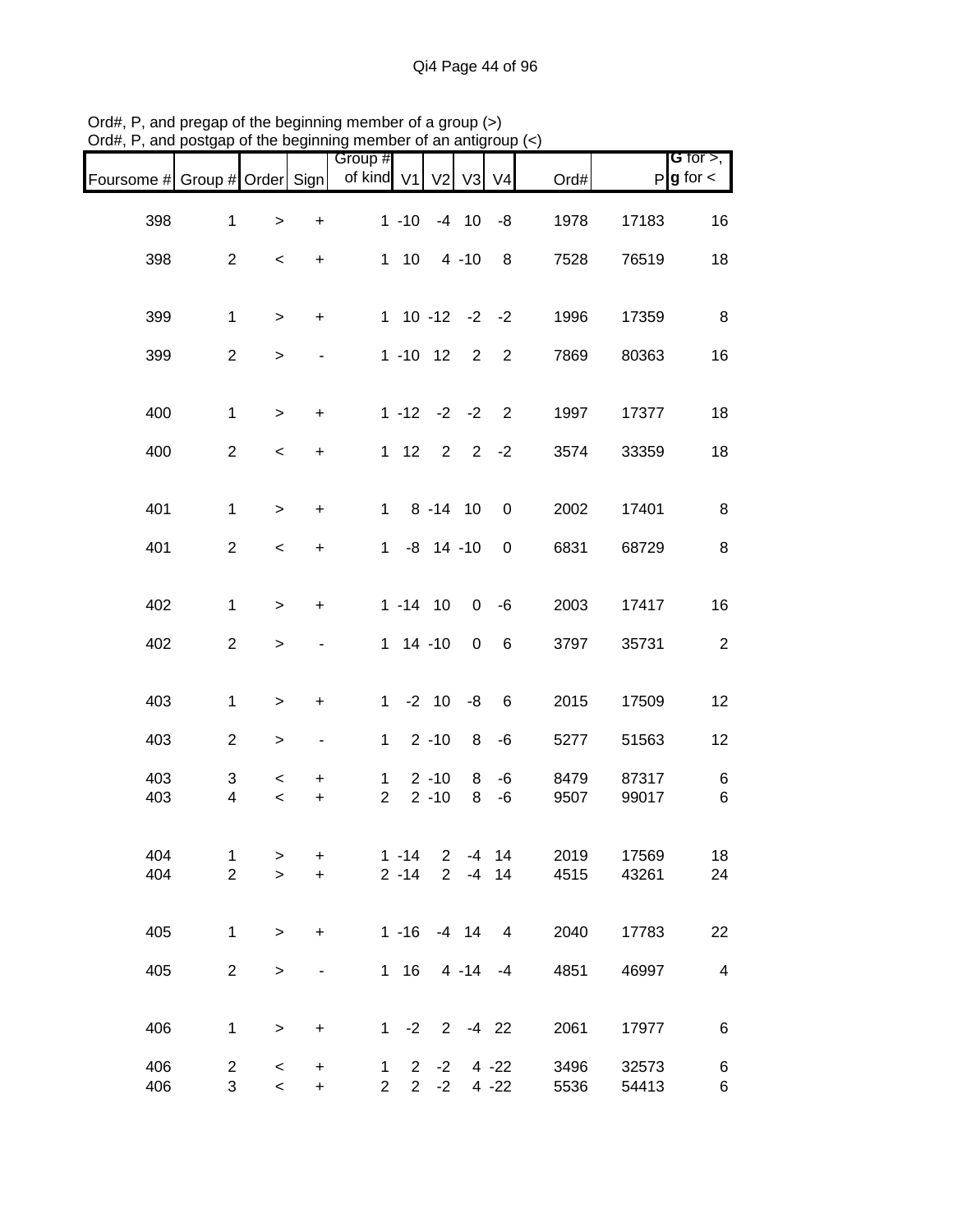| Foursome # Group # Order Sign |                                |             |                                  | Group #<br>of kind V1 |                | V <sub>2</sub>                 | V <sub>3</sub> | V <sub>4</sub>        | Ord#         |                | G for $>$ ,<br>$P$ <b>g</b> for $\lt$ |
|-------------------------------|--------------------------------|-------------|----------------------------------|-----------------------|----------------|--------------------------------|----------------|-----------------------|--------------|----------------|---------------------------------------|
|                               |                                |             |                                  |                       |                |                                |                |                       |              |                |                                       |
| 407<br>407                    | $\mathbf{1}$<br>$\overline{2}$ | ><br>$\geq$ | $\ddot{}$<br>$\ddot{}$           | 1<br>$\overline{2}$   | $-4$<br>$-4$   | $-4$                           | $-4$ 14 $-20$  | $14 - 20$             | 2072<br>5313 | 18077<br>51929 | 16<br>16                              |
|                               |                                |             |                                  |                       |                |                                |                |                       |              |                |                                       |
|                               |                                |             |                                  |                       |                |                                |                |                       |              |                |                                       |
| 408<br>408                    | $\mathbf{1}$<br>$\overline{2}$ | ><br>$\geq$ | $\ddot{}$<br>$\ddot{}$           | 1<br>$\overline{2}$   |                | $-4$ 14 $-20$<br>$-4$ 14 $-20$ |                | 4<br>$\overline{4}$   | 2073<br>3000 | 18089<br>27449 | 12<br>12                              |
|                               |                                |             |                                  |                       |                |                                |                |                       |              |                |                                       |
| 409                           | 1                              | $\, > \,$   | $\ddot{}$                        | 1                     |                | 14 -20                         | $\overline{4}$ | $-2$                  | 2074         | 18097          | 8                                     |
| 409                           | $\overline{2}$                 | $\geq$      | $\pm$                            |                       | 2 14 -20       |                                | $\overline{4}$ | $-2$                  | 7942         | 81131          | 12                                    |
| 409                           | 3                              | $\,<$       | $\ddot{}$                        |                       |                | $1 - 14$ 20                    | -4             | $\overline{2}$        | 6029         | 59651          | 8                                     |
|                               |                                |             |                                  |                       |                |                                |                |                       |              |                |                                       |
| 410                           | $\mathbf{1}$                   | $\,$        | $\ddot{}$                        | $\mathbf{1}$          |                | $-2$ $-2$                      | $\overline{4}$ | $-6$                  | 2083         | 18181          | 12                                    |
| 410                           | $\overline{2}$                 | $\geq$      | $\ddot{}$                        | $\overline{2}$        |                | $-2 -2$                        | $\overline{4}$ | $-6$                  | 8032         | 82153          | 12                                    |
|                               |                                |             |                                  |                       |                |                                |                |                       |              |                |                                       |
| 411                           | $\mathbf{1}$                   | $\, > \,$   | $\begin{array}{c} + \end{array}$ | 1                     | 8              |                                | $6 - 16$       | 10                    | 2093         | 18257          | $\overline{\mathbf{4}}$               |
| 411                           | $\overline{2}$                 | $\geq$      | $\ddot{}$                        | $\overline{2}$        | 8              |                                | $6 - 16$       | 10                    | 5420         | 53117          | $\overline{\mathbf{4}}$               |
|                               |                                |             |                                  |                       |                |                                |                |                       |              |                |                                       |
| 412                           | 1                              | >           | $\ddot{}$                        | 1                     |                | $-6$ $-2$ $-2$ 14              |                |                       | 2985         | 27271          | 12                                    |
| 412                           | $\overline{2}$                 | $\geq$      | $\ddot{}$                        | $\overline{2}$        |                | $-6$ $-2$ $-2$ 14              |                |                       | 6946         | 70111          | 12                                    |
|                               |                                |             |                                  |                       |                |                                |                |                       |              |                |                                       |
| 413                           | $\mathbf{1}$                   | $\,$        | $\ddot{}$                        | $\mathbf 1$           | $\mathbf 0$    |                                | $2 - 10$       | $\overline{4}$        | 2102         | 18341          | 12                                    |
| 413                           | $\overline{2}$                 | $\, >$      |                                  | $\mathbf{1}$          |                | $0 -2 10$                      |                | $-4$                  | 6533         | 65413          | $\,6$                                 |
|                               |                                |             |                                  |                       |                |                                |                |                       |              |                |                                       |
| 414                           | 1                              | >           | $\ddot{}$                        | $\mathbf{1}$          |                | $2 - 10$                       |                | 4 10                  | 2103         | 18353          | 12                                    |
|                               |                                |             |                                  |                       |                |                                |                |                       |              |                |                                       |
| 414                           | $\overline{2}$                 | $\,<\,$     |                                  |                       |                | $1 2 - 10 4 10$                |                |                       | 5835         | 57593          | 8                                     |
|                               |                                |             |                                  |                       |                |                                |                |                       |              |                |                                       |
| 415                           | $\mathbf{1}$                   | $\geq$      |                                  |                       |                |                                |                | $1 - 10$ $14 - 8 - 2$ | 6829         | 68711          | 12                                    |
| 415                           | $\overline{2}$                 | $\,<\,$     | $\ddot{}$                        |                       |                |                                |                | $1 - 10$ $14 - 8 - 2$ | 5245         | 51257          | 6                                     |
|                               |                                |             |                                  |                       |                |                                |                |                       |              |                |                                       |
| 416                           | 1                              | >           | $\ddot{}$                        | 1                     | $2^{\circ}$    | -8                             |                | $0 -2$                | 2109         | 18413          | 12                                    |
| 416                           | $\overline{2}$                 | $\geq$      | $\ddot{}$                        | $\overline{2}$        | $\overline{2}$ | -8                             | 0              | $-2$                  | 6531         | 65393          | 12                                    |
| 416                           | 3                              | $\,<$       | $\ddot{}$                        | 1                     | $-2$           | 8                              | 0              | $\overline{2}$        | 4291         | 40993          | 18                                    |

Ord#, P, and pregap of the beginning member of a group (>) Ord#, P, and postgap of the beginning member of an antigroup (<)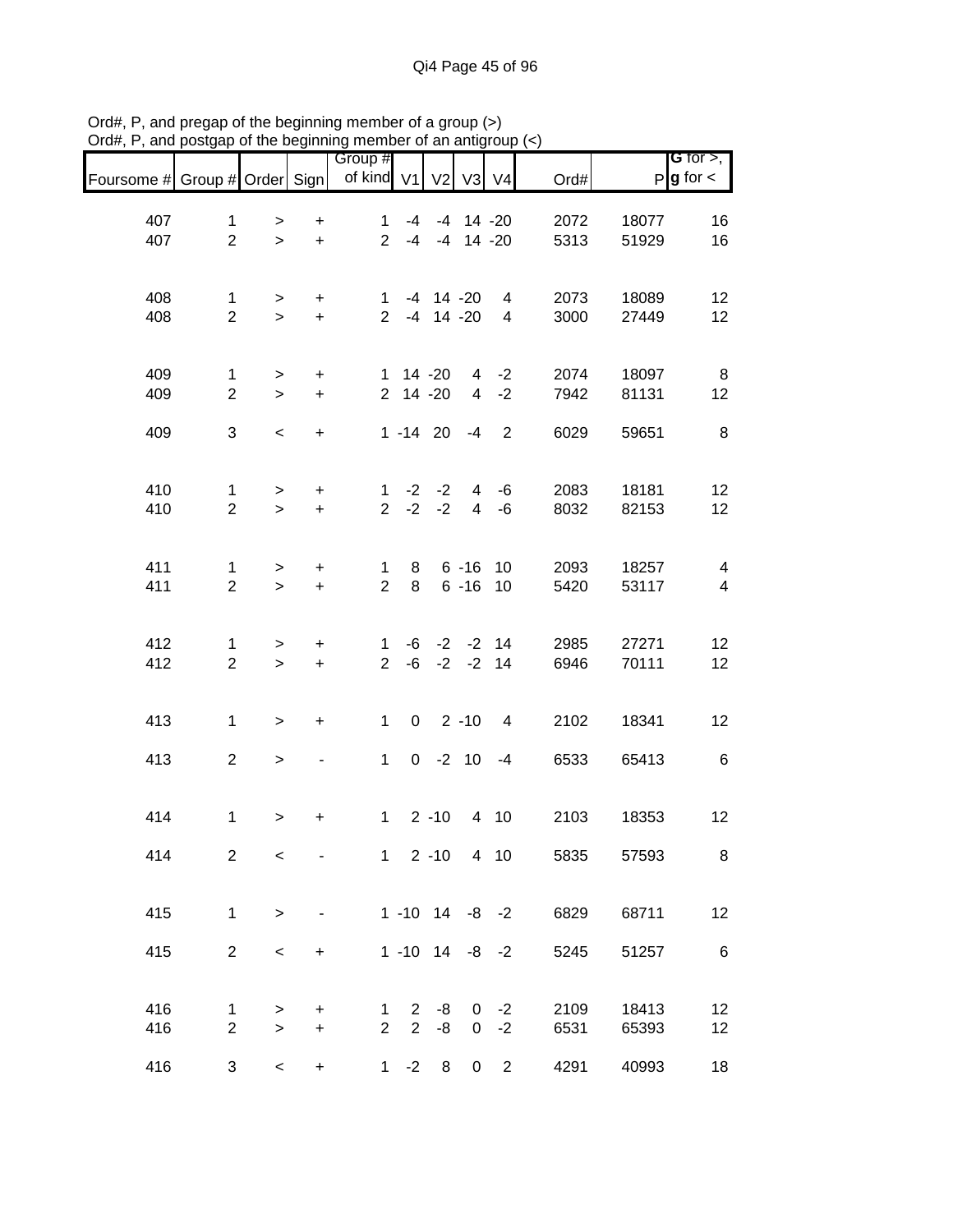|                               |                                |                          |                                  | Group #                       |                                |                                      |                |                    |              |                | G for $>$ ,                      |
|-------------------------------|--------------------------------|--------------------------|----------------------------------|-------------------------------|--------------------------------|--------------------------------------|----------------|--------------------|--------------|----------------|----------------------------------|
| Foursome # Group # Order Sign |                                |                          |                                  | of kind V1                    |                                | V <sub>2</sub>                       | V <sub>3</sub> | V <sub>4</sub>     | Ord#         |                | $P$ <b>g</b> for $\lt$           |
| 417                           | 1                              | $\,$                     | $\ddot{}$                        | $\mathbf{1}$                  |                                | $4 - 10$                             |                | $-2$ 14            | 2119         | 18503          | 10                               |
| 417                           | $\overline{2}$                 | $\mathbf{L}$             | $\ddot{}$                        | $\overline{2}$                |                                | $4 - 10$                             |                | $-2$ 14            | 5136         | 50033          | 10                               |
| 418<br>418                    | $\mathbf{1}$<br>$\overline{2}$ | ><br>$\geq$              | $\ddot{}$<br>$\ddot{}$           |                               | $2 - 10$                       | $1 - 10 - 2$ 14 - 14                 | $-2$ 14 $-14$  |                    | 2120<br>6954 | 18517<br>70177 | 14<br>14                         |
|                               |                                |                          |                                  |                               |                                |                                      |                |                    |              |                |                                  |
| 419<br>419                    | $\mathbf{1}$<br>$\overline{2}$ | $\, >$<br>$\geq$         | $\ddot{}$<br>$\ddot{}$           | 1<br>$\overline{2}$           | $\mathbf{2}$<br>$\overline{2}$ | -6<br>$-6$                           | 6<br>6         | 0<br>$\pmb{0}$     | 2135<br>6735 | 18701<br>67589 | 10<br>10                         |
|                               |                                |                          |                                  |                               |                                |                                      |                |                    |              |                |                                  |
| 420                           | $\mathbf{1}$                   | $\geq$                   | $\ddot{}$                        | $\mathbf{1}$                  | 6                              | $\mathbf 0$                          | -6             | $\overline{2}$     | 2137         | 18719          | 6                                |
| 420                           | $\overline{2}$                 | $\,<$                    |                                  | $\mathbf{1}$                  | 6                              |                                      | $0 - 6$        | $\overline{2}$     | 3251         | 30071          | 18                               |
| 421<br>421                    | $\mathbf{1}$<br>$\overline{2}$ | $\geq$<br>$\geq$         | $\boldsymbol{+}$<br>$\ddot{}$    |                               |                                | 1 -16 -10 20 -18<br>2 -16 -10 20 -18 |                |                    | 2147<br>8188 | 18839<br>83969 | 36<br>30                         |
|                               |                                |                          |                                  |                               |                                |                                      |                |                    |              |                |                                  |
| 422<br>422                    | 1<br>$\overline{2}$            | ><br>$\geq$              | $\ddot{}$<br>$\ddot{}$           |                               |                                | 1 26 -16<br>$2\ 26\ -16$             | $2^{\circ}$    | $2 - 8$<br>-8      | 2154<br>7566 | 18919<br>76963 | $\overline{c}$<br>$\overline{2}$ |
| 423                           | 1                              | >                        | $\ddot{}$                        | 1                             |                                | $2 -8 16 -14$                        |                |                    | 2156         | 18959          | 12                               |
| 423                           | $\overline{2}$                 | $\geq$                   | $\ddot{}$                        | $\overline{2}$                | $2^{\circ}$                    |                                      | $-8$ 16 $-14$  |                    | 9446         | 98377          | 8                                |
| 423                           | 3                              | $\overline{\phantom{a}}$ | $\begin{array}{c} + \end{array}$ | $\mathbf 1$                   | $-2$                           |                                      | $8 - 16$ 14    |                    | 3547         | 33083          | 8                                |
| 424                           | 1                              | >                        | +                                | 1                             | 8                              |                                      | $4 - 14$       | $\overline{2}$     | 2163         | 19037          | 6                                |
| 424                           | $\overline{2}$                 | $\geq$                   | $\ddot{}$                        | $\overline{2}$                | 8                              |                                      | $4 - 14$       | $\overline{2}$     | 2373         | 21107          | $\,6\,$                          |
| 425<br>425                    | $\mathbf 1$<br>$\overline{2}$  | $\,>$<br>$\geq$          | $\ddot{}$<br>$\ddot{}$           | $\mathbf 1$<br>$\overline{2}$ |                                | $4 - 14$<br>$4 - 14$                 |                | $2 - 4$<br>$2 - 4$ | 2164<br>7520 | 19051<br>76441 | 14<br>18                         |
|                               |                                |                          |                                  |                               |                                |                                      |                |                    |              |                |                                  |
| 426                           | 1                              | $\geq$                   | $\ddot{}$                        |                               |                                | 1 22 -20 -2 4                        |                |                    | 2176         | 19183          | $\overline{c}$                   |
| 426                           | $\overline{2}$                 | $\,<\,$                  | $\ddot{}$                        |                               |                                | $1 - 22$ 20                          |                | $2 - 4$            | 9387         | 97607          | $\overline{c}$                   |
| 427                           | $\mathbf 1$                    | $\geq$                   | $\ddot{}$                        |                               | $1 -2$                         | $\overline{4}$                       |                | 6 -6               | 2178         | 19211          | 4                                |
| 427                           | $\overline{2}$                 | $\overline{\phantom{0}}$ | $\ddot{}$                        | $1 \quad$                     | $\overline{2}$                 | $-4$                                 | -6             | 6                  | 4278         | 40849          | 4                                |

Ord#, P, and pregap of the beginning member of a group (>) Ord#, P, and postgap of the beginning member of an antigroup (<)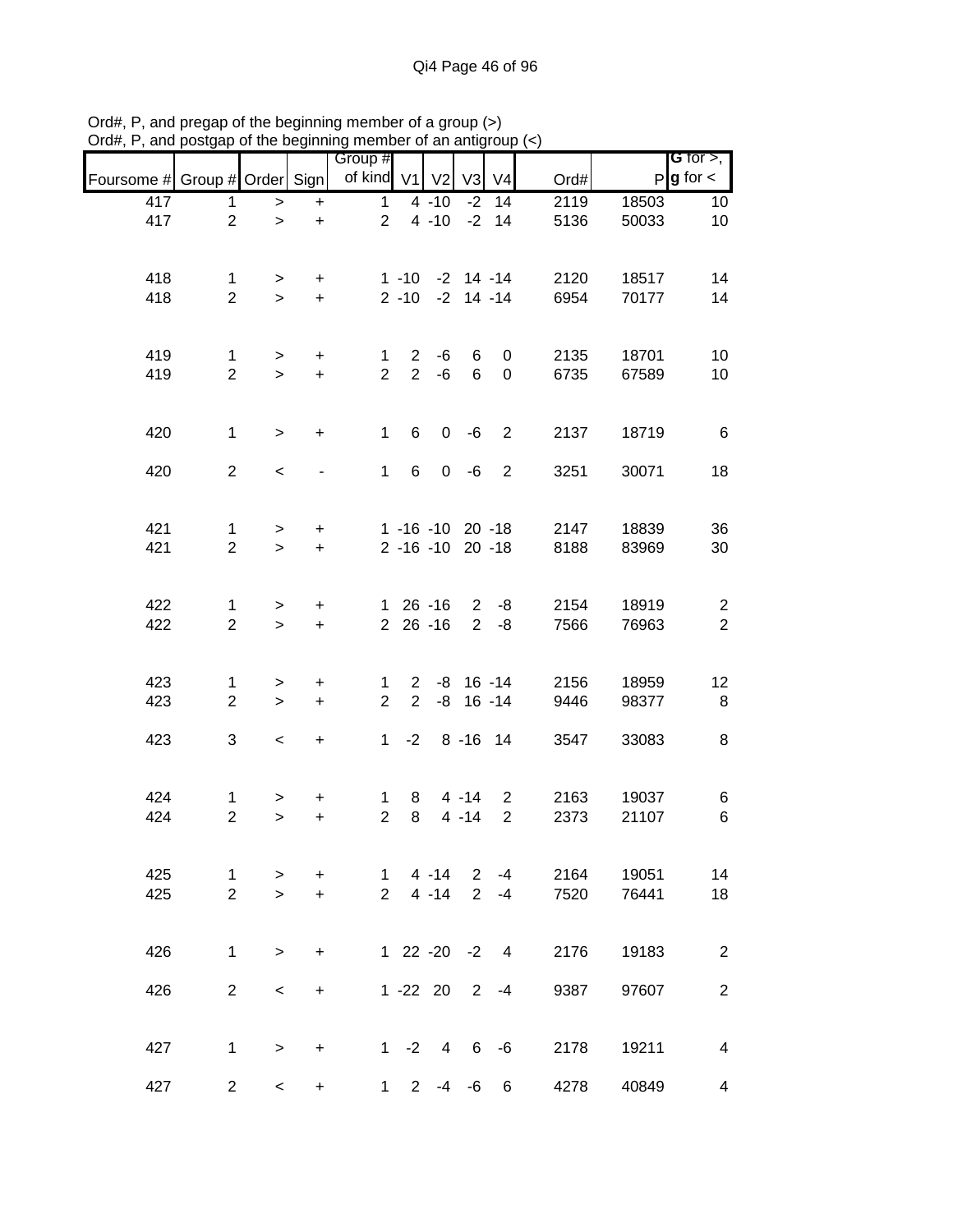|                               |                                |                     |                                               |                                |                              |                                  |                          |                        |              |                | <b>G</b> for $>$ ,     |
|-------------------------------|--------------------------------|---------------------|-----------------------------------------------|--------------------------------|------------------------------|----------------------------------|--------------------------|------------------------|--------------|----------------|------------------------|
| Foursome # Group # Order Sign |                                |                     |                                               | Group #<br>of kind V1          |                              | V <sub>2</sub>                   | V3                       | V <sub>4</sub>         | Ord#         |                | $P$ <b>g</b> for $\lt$ |
| 428<br>428                    | $\mathbf{1}$<br>$\overline{2}$ | $\,$<br>$\,$        | $\begin{array}{c} + \end{array}$<br>$\ddot{}$ | $\mathbf{1}$<br>$\overline{2}$ | 6<br>6                       | -6<br>$-6$                       | 6                        | $-2$<br>$6 -2$         | 2180<br>6753 | 19219<br>67789 | 6<br>$\,6$             |
| 429                           | $\mathbf{1}$                   | $\geq$              | $\ddot{}$                                     | $\mathbf{1}$                   |                              | $6 -2 -2 -2$                     |                          |                        | 2182         | 19237          | $\,6$                  |
| 429                           | $\overline{2}$                 | $\,<$               | $\ddot{}$                                     | $\mathbf{1}$                   | -6                           |                                  | $2\quad 2$               | $\overline{2}$         | 7265         | 73583          | $\,6$                  |
| 430                           | $\mathbf{1}$                   | $\,$                | $\ddot{}$                                     | $\mathbf{1}$                   |                              | $4 -2$                           | 8                        | $\overline{2}$         | 2194         | 19381          | $\overline{2}$         |
| 430                           | $\overline{2}$                 | $\,<$               | $\ddot{}$                                     | $\mathbf{1}$                   | $-4$                         | $2^{\circ}$                      |                          | $-8 - 2$               | 5185         | 50549          | $\overline{2}$         |
| 431                           | $\mathbf{1}$                   | $\,>$               | $\ddot{}$                                     | $\mathbf{1}$                   | -6                           | $\pmb{0}$                        |                          | $8 - 8$                | 2220         | 19571          | 12                     |
| 431                           | $\overline{2}$                 | $\,<$               | $\ddot{}$                                     | $\mathbf{1}$                   | 6                            | $\mathbf 0$                      | $-8$                     | 8                      | 3172         | 29179          | 12                     |
| 431                           | $\sqrt{3}$                     | $\,<$               |                                               | $\mathbf{1}$                   | -6                           | $\pmb{0}$                        | 8                        | -8                     | 6693         | 67181          | $\,6$                  |
| 432                           | $\mathbf{1}$                   | $\,$                | $\ddot{}$                                     | $\mathbf 1$                    |                              | $8 - 2$                          | $\overline{\phantom{a}}$ | $\overline{2}$         | 2230         | 19699          | $\overline{c}$         |
| 432                           | $\overline{c}$                 | $\,<$               | $\ddot{}$                                     | $\mathbf{1}$                   | -8                           |                                  |                          | $2 -2 -2$              | 3941         | 37199          | $\mathbf{2}$           |
| 433<br>433                    | 1<br>$\overline{2}$            | $\,$<br>$\, >$      | +<br>$\ddot{}$                                | 1<br>$\overline{2}$            | $\overline{2}$<br>$\sqrt{2}$ | $\overline{2}$<br>$\overline{2}$ |                          | $0 - 10$<br>$0 - 10$   | 2232<br>2253 | 19717<br>19927 | 8<br>8                 |
| 433                           | $\sqrt{3}$                     | $\,<$               |                                               | $\mathbf{1}$                   | 2                            | $\overline{2}$                   |                          | $0 - 10$               | 2901         | 26407          | 10                     |
| 434                           | $\mathbf{1}$                   | $\geq$              | $\pmb{+}$                                     |                                |                              | $1 - 2 10$                       |                          | $2 - 8$                | 2237         | 19759          | 6                      |
| 434                           | $\overline{2}$                 | $\geq$              |                                               |                                |                              |                                  |                          | $1 \t2 \t-10 \t-2 \t8$ | 4098         | 38903          | 12                     |
| 435<br>435                    | $\mathbf{1}$<br>$\overline{2}$ | ><br>$\geq$         | $\ddot{}$<br>$\ddot{}$                        | $\mathbf 1$<br>$\overline{2}$  |                              | 4 -6 16 -20                      |                          | 4 -6 16 -20            | 2241<br>3128 | 19801<br>28711 | 8<br>8                 |
| 436                           | $\mathbf{1}$                   | $\geq$              | $\begin{array}{c} + \end{array}$              |                                |                              | $1 2 0 -10$                      |                          | 8                      | 2254         | 19937          | 10                     |
| 436                           | $\overline{a}$                 | $\,<\,$             | $\overline{\phantom{a}}$                      | $\mathbf 1$                    | $\overline{2}$               |                                  | $0 - 10$                 | 8                      | 3188         | 29339          | 8                      |
| 437                           |                                | $1 \quad$<br>$\geq$ | $+$                                           |                                |                              |                                  |                          | 1 4 12 -14 8           | 2265         | 20023          | $\overline{2}$         |

Ord#, P, and pregap of the beginning member of a group (>) Ord#, P, and postgap of the beginning member of an antigroup (<)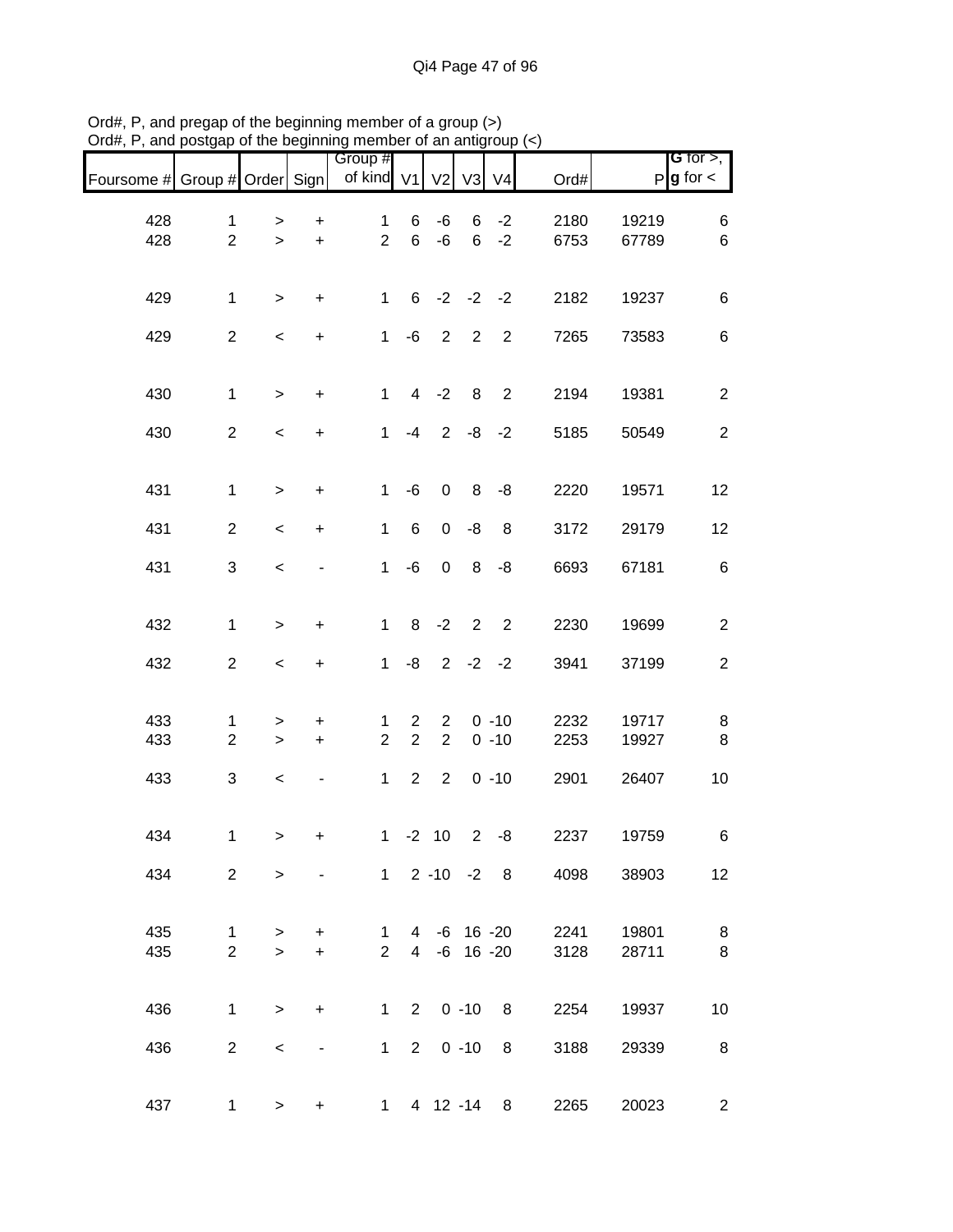| 21 an , 1 , and poolyap       |                                |                  |                          | share boghtmightenber or an anagroup |                                  |                            |                          |                                |              |                |                                       |
|-------------------------------|--------------------------------|------------------|--------------------------|--------------------------------------|----------------------------------|----------------------------|--------------------------|--------------------------------|--------------|----------------|---------------------------------------|
| Foursome # Group # Order Sign |                                |                  |                          | Group #<br>of kind V1 V2 V3 V4       |                                  |                            |                          |                                | Ord#         |                | G for $>$ ,<br>$P$ <b>g</b> for $\lt$ |
| 437                           | $\overline{a}$                 | $\,<$            | $\ddot{}$                |                                      |                                  |                            |                          | $1 -4 -12$ 14 $-8$             | 8338         | 85667          | $\overline{2}$                        |
| 438                           | $\mathbf{1}$                   | $\geq$           | $\ddot{}$                | 1                                    | -6                               |                            |                          | $0 -2 2$                       | 2272         | 20101          | 12                                    |
| 438                           | $\overline{2}$                 | $\,$             | $\overline{\phantom{a}}$ | $\mathbf{1}$                         | 6                                | $\mathbf 0$                |                          | $2 - 2$                        | 8289         | 85109          | $\,6$                                 |
| 438                           | 3                              | $\,<$            | $\ddot{}$                | $\mathbf{1}$                         | 6                                | $\overline{0}$             |                          | $2 -2$                         | 7678         | 78179          | 12                                    |
| 439                           | $\mathbf{1}$                   | $\geq$           | $\ddot{}$                |                                      |                                  |                            |                          | $1 - 10$ $14$ $-4$ $-4$        | 2287         | 20231          | 12                                    |
| 439                           | $\overline{2}$                 | $\,<$            |                          |                                      |                                  |                            |                          | $1 - 10$ $14$ $-4$ $-4$        | 2894         | 26339          | 8                                     |
| 440                           | $\mathbf{1}$                   | $\geq$           | $\ddot{}$                |                                      |                                  |                            |                          | $1 - 2 8 10 - 16$              | 2300         | 20357          | $\overline{\mathbf{4}}$               |
| 440                           | $\overline{2}$                 | $\,<$            | $\ddot{}$                |                                      |                                  |                            |                          | $1 2 -8 -10 16$                | 7738         | 78889          | $\overline{4}$                        |
| 441                           | $\mathbf{1}$                   | $\geq$           | $\ddot{}$                | $1 \quad$                            |                                  | 8 10 -16                   |                          | $\overline{\phantom{a}}$       | 2301         | 20359          | $\overline{2}$                        |
| 441                           | $\overline{2}$                 | $\,<$            | $\ddot{}$                |                                      |                                  |                            |                          | $1 - 8 - 10$ 16 $-2$           | 3478         | 32411          | $\mathbf{2}$                          |
| 442                           | $\mathbf{1}$                   | $\,$             | $\ddot{}$                |                                      |                                  |                            |                          | $1 10 - 16 2 2$                | 2302         | 20369          | 10                                    |
| 442                           | $\overline{2}$                 | $\,<$            | $\ddot{}$                |                                      |                                  |                            |                          | $1 - 10$ $16 - 2 - 2$          | 9296         | 96517          | 10                                    |
| 443<br>443                    | $\mathbf{1}$<br>$\overline{2}$ | ><br>$\geq$      | $\ddot{}$<br>$\ddot{}$   | $\mathbf{1}$<br>$\overline{2}$       | $\overline{2}$<br>$\overline{2}$ |                            |                          | $-4$ 16 $-10$<br>$-4$ 16 $-10$ | 2305<br>8621 | 20399<br>89009 | 6<br>6                                |
| 444<br>444                    | $\mathbf{1}$<br>$\overline{2}$ | $\geq$<br>$\geq$ | $\ddot{}$<br>$+$         |                                      |                                  | 1 20 -22 10<br>2 20 -22 10 |                          | 0<br>$\mathbf{0}$              | 2313<br>5002 | 20483<br>48623 | $\overline{4}$<br>$\overline{4}$      |
| 445                           | $\mathbf{1}$                   | $\geq$           | $\ddot{}$                |                                      | $1 \quad 10$                     |                            | $0 -2$                   | $-4$                           | 2315         | 20509          | $\overline{2}$                        |
| 445                           | $\overline{2}$                 | $\,$             | $\overline{\phantom{0}}$ |                                      | $1 - 10$                         | $\mathbf 0$                | $\overline{\phantom{0}}$ | 4                              | 5571         | 54767          | 16                                    |
| 446<br>446                    | $\mathbf{1}$<br>$\overline{2}$ | $\geq$<br>$\geq$ | $\ddot{}$<br>$+$         |                                      | $2 -2$                           | $1 -2 -4$                  |                          | $-4$ 10<br>$-4$ $-4$ 10        | 2317<br>3173 | 20533<br>29191 | 12<br>12                              |
| 446                           | 3                              | $\,<$            | $\ddot{}$                | $\mathbf 1$                          |                                  | $2 4 4 -10$                |                          |                                | 8949         | 92657          | 12                                    |

Ord#, P, and pregap of the beginning member of a group (>) Ord#, P, and postgap of the beginning member of an antigroup (<)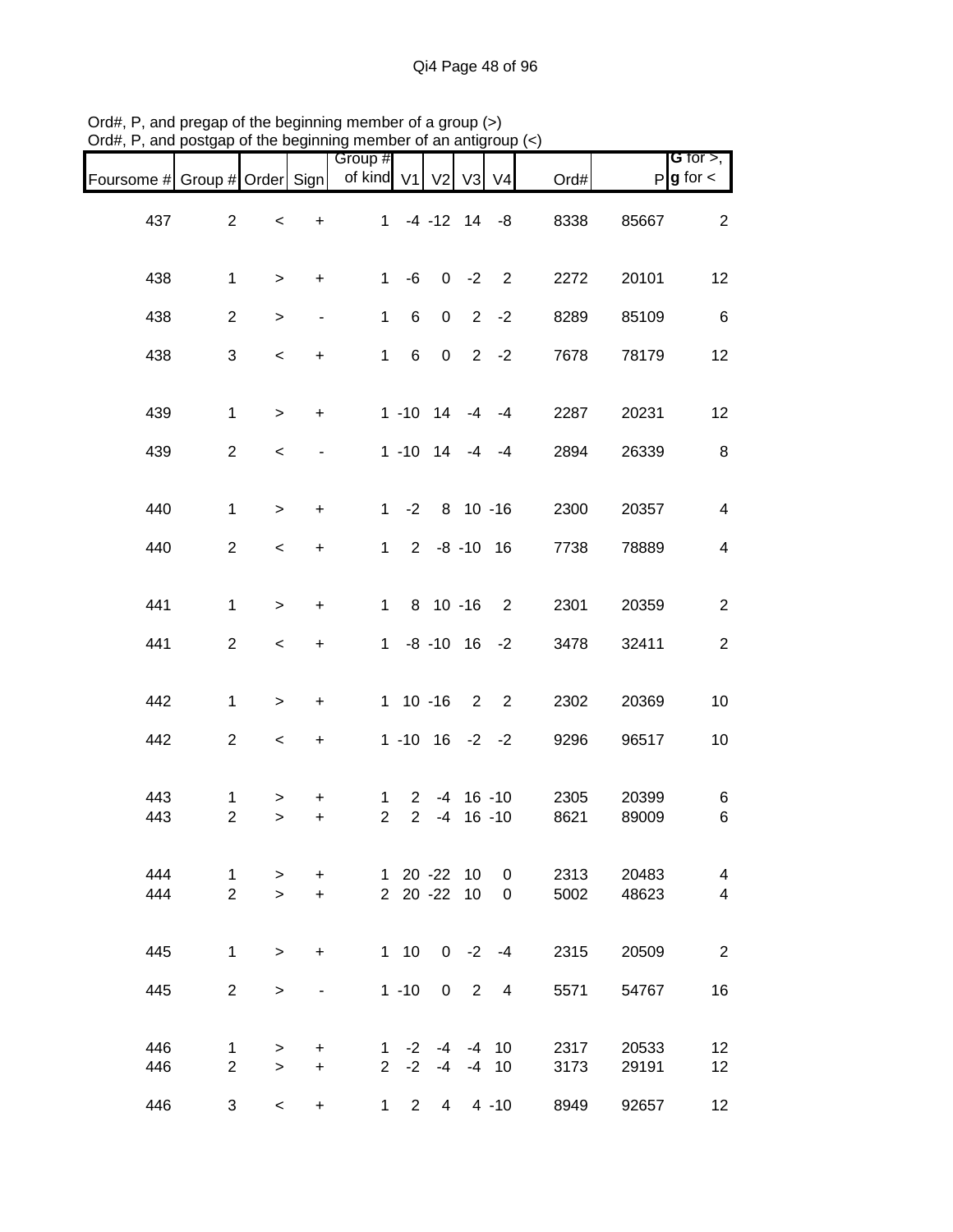|                               |                                |                          |                        |                       |                |                              |                |                |              |                | <b>G</b> for $>$ ,     |
|-------------------------------|--------------------------------|--------------------------|------------------------|-----------------------|----------------|------------------------------|----------------|----------------|--------------|----------------|------------------------|
| Foursome # Group # Order Sign |                                |                          |                        | Group #<br>of kind V1 |                |                              | V2 V3 V4       |                | Ord#         |                | $P$ <b>g</b> for $\lt$ |
|                               |                                |                          |                        |                       |                |                              |                |                |              |                |                        |
|                               |                                |                          |                        |                       |                |                              |                |                |              |                |                        |
| 447<br>447                    | $\mathbf{1}$<br>$\overline{2}$ | ><br>$\geq$              | $\ddot{}$<br>$\ddot{}$ | 1.<br>$\overline{2}$  |                | -4 10 18 -24<br>-4 10 18 -24 |                |                | 2319<br>6974 | 20549<br>70379 | 6<br>$\,6$             |
|                               |                                |                          |                        |                       |                |                              |                |                |              |                |                        |
| 447                           | $\mathbf{3}$                   | $\,<\,$                  | $\ddot{}$              | $\mathbf{1}$          |                | 4 -10 -18 24                 |                |                | 3376         | 31321          | $\,6$                  |
|                               |                                |                          |                        |                       |                |                              |                |                |              |                |                        |
| 448                           | $\mathbf{1}$                   | $\geq$                   | $\ddot{}$              | $\mathbf 1$           | 6              |                              | $4 - 4 - 10$   |                | 2323         | 20599          | $\,6$                  |
|                               |                                |                          |                        |                       |                |                              |                |                |              |                |                        |
| 448                           | $\overline{2}$                 | $\,$                     |                        | $\mathbf{1}$          | -6             | $-4$                         |                | 4 10           | 5267         | 51473          | 12                     |
|                               |                                |                          |                        |                       |                |                              |                |                |              |                |                        |
| 449                           | $\mathbf{1}$                   | $\geq$                   | $\ddot{}$              |                       | $1 \quad 20$   | $-4$                         | -6             | 2              | 2327         | 20641          | $\overline{2}$         |
| 449                           | $\overline{2}$                 | $\,<$                    |                        |                       | $1 \quad 20$   | $-4 -6$                      |                | $\overline{2}$ | 6982         | 70459          | 22                     |
|                               |                                |                          |                        |                       |                |                              |                |                |              |                |                        |
|                               |                                |                          |                        |                       |                |                              |                |                |              |                |                        |
| 450                           | $\mathbf{1}$                   | $\,>$                    | $\ddot{}$              | $\mathbf{1}$          |                | $-4 - 6$                     |                | $2 - 4$        | 2328         | 20663          | 22                     |
| 450                           | $\overline{2}$                 | $\, > \,$                |                        | 1                     | $\overline{4}$ | 6                            | $-2$           | 4              | 8932         | 92461          | $\overline{2}$         |
|                               |                                |                          |                        |                       |                |                              |                |                |              |                |                        |
| 450                           | 3                              | $\,<\,$                  |                        | $\mathbf{1}$          |                | $-4 - 6$                     | $\overline{2}$ | $-4$           | 8668         | 89519          | $\overline{2}$         |
|                               |                                |                          |                        |                       |                |                              |                |                |              |                |                        |
| 451                           | 1                              | $\, > \,$                |                        | 1                     | $-2$           | 4                            |                | $8 - 10$       | 3585         | 33487          | 8                      |
| 451                           | $\overline{2}$                 | $\, >$                   |                        | 2 <sup>7</sup>        | $-2$           | $\overline{4}$               |                | $8 - 10$       | 3705         | 34687          | 8                      |
|                               |                                |                          |                        |                       |                |                              |                |                |              |                |                        |
| 452                           | 1                              | $\geq$                   | $\ddot{}$              |                       |                | 1 -10 14 2 -16               |                |                | 2340         | 20771          | 12                     |
| 452                           | $\overline{2}$                 |                          |                        |                       |                | 1 10 -14 -2 16               |                |                | 7528         | 76519          | 8                      |
|                               |                                | $\,$                     |                        |                       |                |                              |                |                |              |                |                        |
|                               |                                |                          |                        |                       |                |                              |                |                |              |                |                        |
| 453                           | $\mathbf{1}$                   | $\, > \,$                | $\ddot{}$              |                       | $1 - 10$       | $\overline{2}$               | $\overline{2}$ | -8             | 2347         | 20873          | 16                     |
| 453                           | $\overline{c}$                 | $\,<$                    | $\ddot{}$              |                       |                | $1 \t10 \t-2 \t-2$           |                | 8              | 8707         | 89923          | 16                     |
| 453                           | 3                              | $\overline{\phantom{0}}$ | $\ddot{}$              |                       |                | $2 \t10 \t-2$                | $-2$           | 8              | 8790         | 90847          | 16                     |
|                               |                                |                          |                        |                       |                |                              |                |                |              |                |                        |
| 454                           | 1                              | $\, > \,$                | $\ddot{}$              | 1                     | $2^{\circ}$    | -8                           |                | $2 \quad 14$   | 2349         | 20887          | 8                      |
| 454                           | $\overline{2}$                 | $\geq$                   | $\ddot{}$              | $\overline{2}$        |                | $2 - 8$                      |                | $2 \quad 14$   | 3711         | 34747          | 8                      |
|                               |                                |                          |                        |                       |                |                              |                |                |              |                |                        |
| 455                           | 1                              | $\,$                     | $\ddot{}$              | 1                     |                | 4 -8 14 -16                  |                |                | 2356         | 20947          | 8                      |
| 455                           | $\overline{2}$                 | $\mathbf{I}$             | $\ddot{}$              | $\overline{2}$        |                | 4 -8 14 -16                  |                |                | 3542         | 33037          | 8                      |

Ord#, P, and pregap of the beginning member of a group (>) Ord#, P, and postgap of the beginning member of an antigroup (<)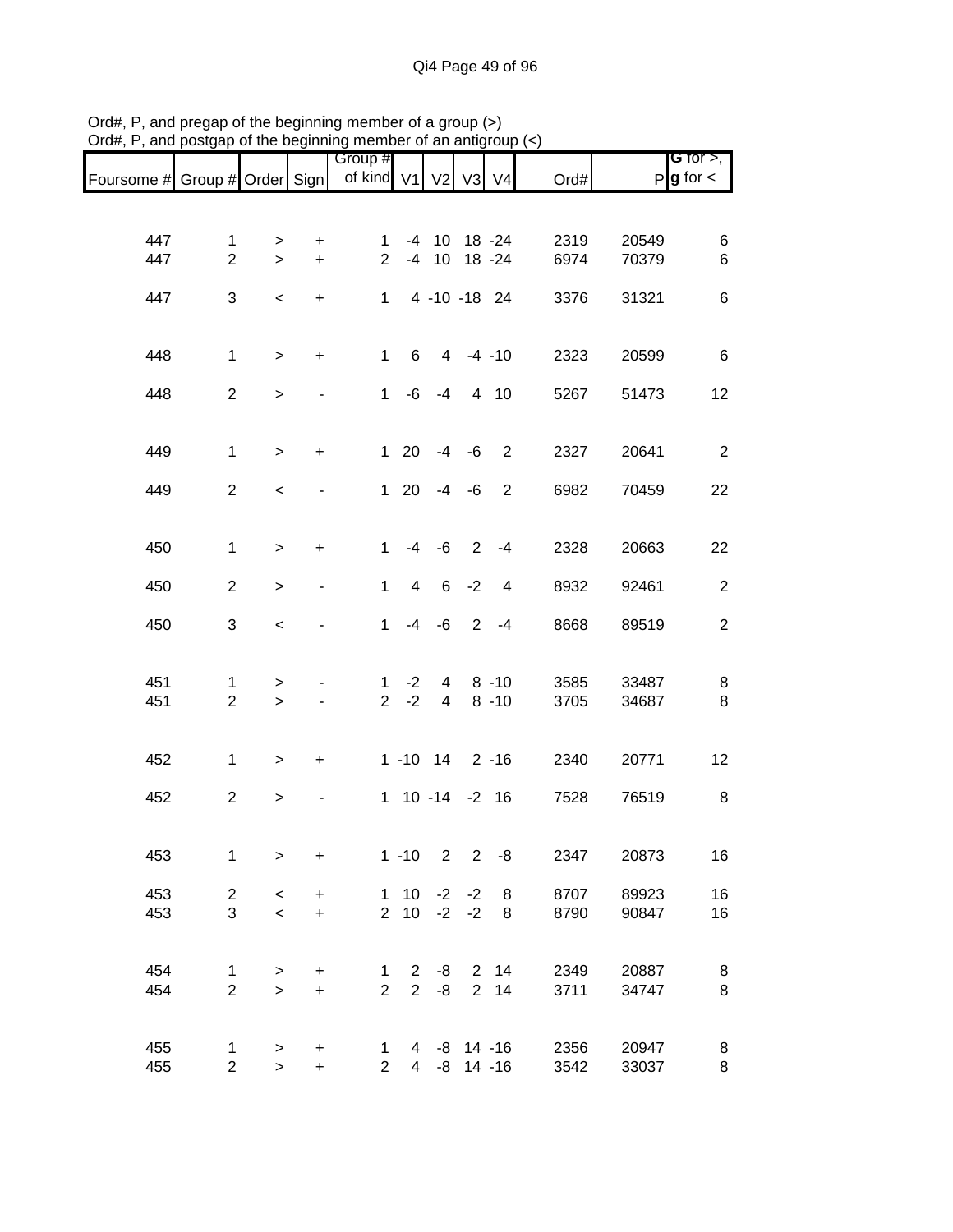|                               |                               |              |                                  | Group #                        |                |                      |                          |                |                   |                | G for $>$ ,                      |
|-------------------------------|-------------------------------|--------------|----------------------------------|--------------------------------|----------------|----------------------|--------------------------|----------------|-------------------|----------------|----------------------------------|
| Foursome # Group # Order Sign |                               |              |                                  | of kind V1                     |                | V <sub>2</sub>       | V <sub>3</sub>           | V <sub>4</sub> | Ord#              |                | $P$ <b>g</b> for $\lt$           |
| 456                           | 1                             | $\,>$        | $\ddot{}$                        | $\mathbf 1$                    | 16             | -8                   | -8                       | $\overline{c}$ | $\overline{72}17$ | 72977          | 4                                |
| 456                           | $\overline{2}$                | $\mathbf{I}$ | $\ddot{}$                        | $\overline{2}$                 | 16             | -8                   | -8                       | $\overline{2}$ | 9012              | 93287          | $\overline{\mathbf{4}}$          |
|                               |                               |              |                                  |                                |                |                      |                          |                |                   |                |                                  |
|                               |                               |              |                                  |                                |                |                      |                          |                |                   |                |                                  |
| 457<br>457                    | $\mathbf 1$<br>$\overline{2}$ | ><br>$\geq$  | +<br>$\ddot{}$                   | $\mathbf{1}$<br>$\overline{2}$ |                | 4 16 -10<br>4 16 -10 |                          | -6<br>$-6$     | 2369<br>8415      | 21061<br>86533 | $\overline{c}$<br>$\overline{2}$ |
|                               |                               |              |                                  |                                |                |                      |                          |                |                   |                |                                  |
| 457                           | 3                             | $\,<$        | $\ddot{}$                        | $\mathbf{1}$                   |                | $-4 - 16$ 10         |                          | 6              | 7634              | 77687          | $\overline{c}$                   |
|                               |                               |              |                                  |                                |                |                      |                          |                |                   |                |                                  |
|                               |                               |              |                                  |                                |                |                      |                          |                |                   |                |                                  |
| 458                           | $\mathbf{1}$                  | $\,$         | $\begin{array}{c} + \end{array}$ | 1                              |                | $-2$ $-4$            |                          | $-2$ 16        | 2381              | 21179          | 10                               |
| 458                           | $\overline{2}$                | $\geq$       | $\pm$                            | $\overline{2}$                 | $-2$           | $-4$                 | $-2$                     | 16             | 4703              | 45329          | 10                               |
|                               |                               |              |                                  |                                |                |                      |                          |                |                   |                |                                  |
| 459                           | $\mathbf{1}$                  | $\geq$       | $\ddot{}$                        |                                |                | $124 - 26 - 2$       |                          | $\overline{2}$ | 2391              | 21283          | 6                                |
|                               |                               |              |                                  |                                |                |                      |                          |                |                   |                |                                  |
| 459                           | $\overline{a}$                | $\,<$        | $\ddot{}$                        |                                |                | $1 - 24$ 26          |                          | $2 -2$         | 2632              | 23663          | $\,6$                            |
| 459                           | 3                             | $\,<$        | $\ddot{}$                        |                                |                | $2 - 24$ 26          | $2^{\circ}$              | $-2$           | 8847              | 91493          | $6\phantom{1}6$                  |
|                               |                               |              |                                  |                                |                |                      |                          |                |                   |                |                                  |
| 460                           | $\mathbf{1}$                  |              | $\ddot{}$                        |                                | $1 - 26$       | 2                    | $\overline{\phantom{0}}$ | $\overline{2}$ | 2418              | 21557          | 28                               |
|                               |                               | $\, > \,$    |                                  |                                |                |                      |                          |                |                   |                |                                  |
| 460                           | $\overline{2}$                | $\,<\,$      | $\ddot{}$                        |                                |                | $126 -2 -2 -2$       |                          |                | 8220              | 84319          | 28                               |
|                               |                               |              |                                  |                                |                |                      |                          |                |                   |                |                                  |
|                               |                               |              |                                  |                                |                |                      |                          |                |                   |                |                                  |
| 461                           | 1                             | >            | $\ddot{}$                        | 1                              |                | $-8$ 10              | -6                       | 4              | 2438              | 21737          | 10                               |
| 461                           | $\overline{2}$                | $\geq$       | $\pm$                            | $\overline{2}$                 | -8             | 10                   | -6                       | 4              | 8696              | 89819          | 10                               |
| 461                           | 3                             | $\,<$        | $\ddot{}$                        | $\mathbf 1$                    |                | $8 - 10$             | 6                        | $-4$           | 5801              | 57193          | 10                               |
|                               |                               |              |                                  |                                |                |                      |                          |                |                   |                |                                  |
|                               |                               |              |                                  |                                |                |                      |                          |                |                   |                |                                  |
| 462                           | $\mathbf{1}$                  | $\geq$       | $\ddot{}$                        | $\mathbf{1}$                   | $-6$           | $\overline{4}$       | $-4$                     | 8              | 2440              | 21751          | 12                               |
|                               |                               |              |                                  |                                |                |                      |                          |                |                   |                |                                  |
| 462                           | $\overline{c}$                | $\,<$        |                                  | $\mathbf{1}$                   | -6             | $\overline{4}$       | $-4$                     | 8              | 6651              | 66733          | 6                                |
|                               |                               |              |                                  |                                |                |                      |                          |                |                   |                |                                  |
| 463                           | $\mathbf{1}$                  | $\geq$       | $\ddot{}$                        | $\mathbf{1}$                   | $\overline{4}$ | $-4$                 |                          | $8 - 2$        | 2441              | 21757          | 6                                |
|                               |                               |              |                                  |                                |                |                      |                          |                |                   |                |                                  |
| 463                           | $\overline{2}$                | $\,<\,$      |                                  | $\mathbf{1}$                   | 4              | $-4$                 |                          | $8 - 2$        | 5118              | 49831          | 12                               |
|                               |                               |              |                                  |                                |                |                      |                          |                |                   |                |                                  |
|                               |                               |              |                                  |                                |                |                      |                          |                |                   |                |                                  |
| 464                           | 1                             | >            | +                                | 1.                             |                | 10 -10 14 -16        |                          |                | 2446              | 21803          | 4                                |
| 464                           | $\overline{2}$                | $\geq$       | $\ddot{}$                        |                                |                | 2 10 -10 14 -16      |                          |                | 5546              | 54503          | 4                                |
| 464                           | 3                             | $\,<\,$      | $\ddot{}$                        |                                |                | 1 -10 10 -14 16      |                          |                | 7309              | 74093          | 6                                |
| 464                           | 4                             | $\prec$      | $\ddot{}$                        |                                |                | 2 -10 10 -14 16      |                          |                | 9587              | 99923          | 6                                |

Ord#, P, and pregap of the beginning member of a group (>) Ord#, P, and postgap of the beginning member of an antigroup (<)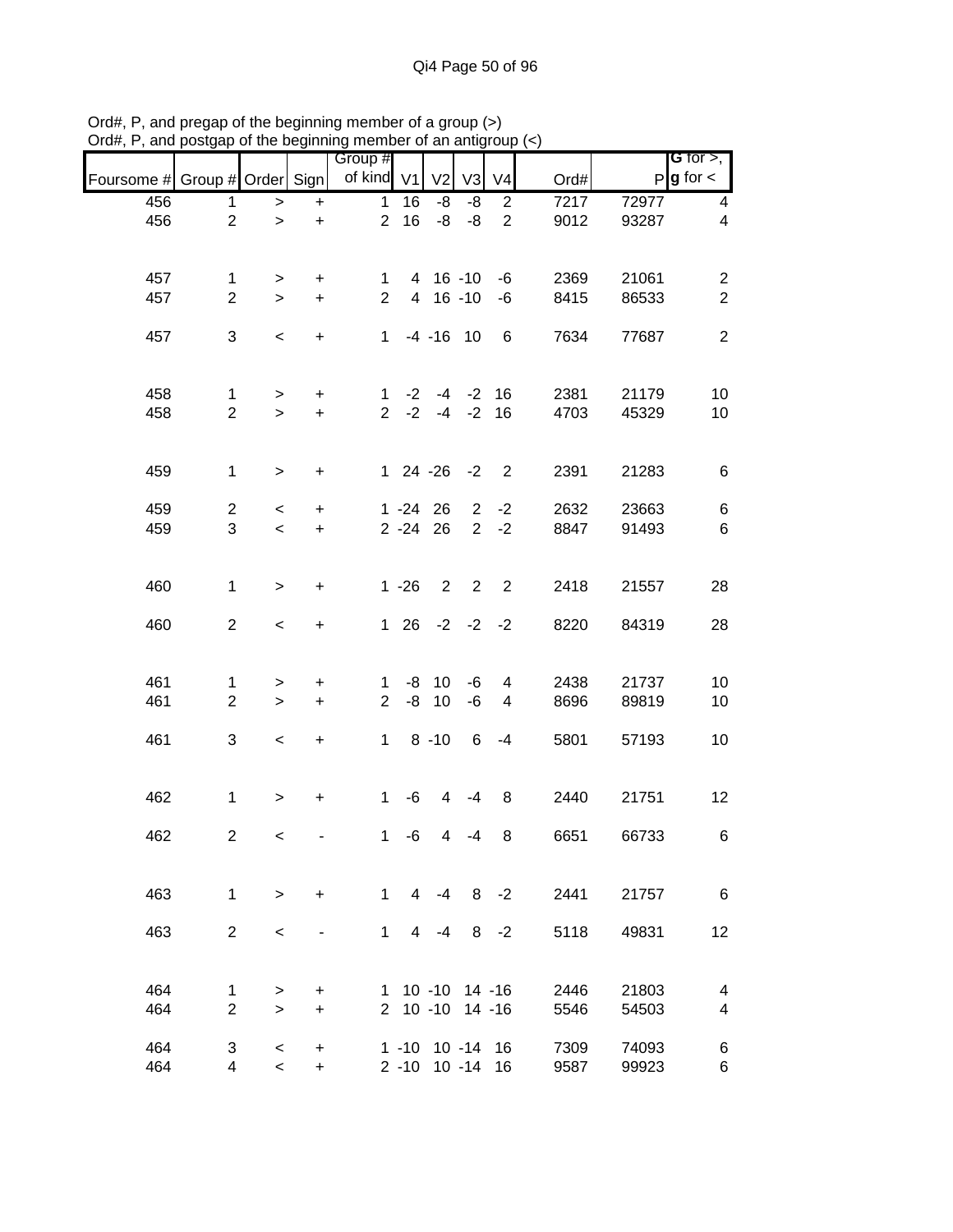|                               |                         |                          |           | Group #        |                |                  |                |                   |                       |            | <b>G</b> for $>$ ,       |
|-------------------------------|-------------------------|--------------------------|-----------|----------------|----------------|------------------|----------------|-------------------|-----------------------|------------|--------------------------|
| Foursome # Group # Order Sign |                         |                          |           | of kind V1     |                | V <sub>2</sub>   |                | V3 V4             | Ord#                  |            | $P$ <b>g</b> for $\lt$   |
| 465                           | 1                       | $\,<\,$                  | $\ddot{}$ | 1              | 0              | $-4$             | $-4$           | 10                | 4030                  | 38183      | 6                        |
| 465                           | $\overline{2}$          | $\,<$                    |           | $\mathbf{1}$   | $\pmb{0}$      | $\overline{4}$   |                | $4 - 10$          | 2865                  | 26041      | 12                       |
| 466                           | $\mathbf{1}$            | $\, > \,$                | $\ddot{}$ | 1              | $\overline{2}$ | 0                |                | $6 - 10$          | 7676                  | 78167      | $\overline{\mathbf{4}}$  |
| 466                           | $\overline{2}$          | $\geq$                   | $+$       | $\overline{2}$ | $\overline{2}$ | $\mathbf 0$      |                | $6 - 10$          | 7817                  | 79817      | $\overline{\mathbf{4}}$  |
| 467                           | $\mathbf{1}$            | $\geq$                   | $\ddot{}$ | $\mathbf{1}$   |                |                  |                | $6 - 10$ 14 $-14$ | 3620                  | 33797      | $\,6$                    |
| 467                           | $\overline{2}$          | $\,<$                    | $\ddot{}$ | $\mathbf 1$    |                | $-6$ 10 $-14$ 14 |                |                   | 5626                  | 55399      | 12                       |
| 468                           | $\mathbf{1}$            | $\,<\,$                  | $\ddot{}$ | $\mathbf{1}$   | 8              | $2^{\circ}$      |                | $2 - 10$          | 5042                  | 49043      | 14                       |
| 468                           | $\overline{2}$          | $\,<$                    |           | 1              | -8             |                  |                | $-2$ $-2$ 10      | 5243                  | 51239      | $\overline{c}$           |
| 469                           | $\mathbf{1}$            | $\, > \,$                | +         | $\mathbf{1}$   |                | $-2$ 10          |                | $6 - 14$          | 2485                  | 22157      | $\overline{\mathbf{4}}$  |
| 469                           | $\overline{2}$          | $\geq$                   | $\ddot{}$ | $\overline{2}$ | $-2$           | 10               |                | $6 - 14$          | 2791                  | 25307      | $\overline{\mathbf{4}}$  |
| 469                           | 3                       | $\,<$                    | $\ddot{}$ | $\mathbf{1}$   |                | $2 - 10$         |                | $-6$ 14           | 6343                  | 63313      | $\overline{\mathbf{4}}$  |
| 470                           | $\mathbf{1}$            | $\geq$                   | +         | $\mathbf{1}$   | $\overline{2}$ | 4                | 4              | -8                | 5416                  | 53089      | $\overline{c}$           |
| 470                           | $\overline{c}$          | $\,<$                    | +         | $\mathbf{1}$   | $-2$           | $-4$             | $-4$           | 8                 | 4664                  | 44887      | $\,6$                    |
| 470                           | 3                       | $\,<\,$                  |           | 1              | 2              | 4                | 4              | -8                | 7189                  | 72689      | 12                       |
| 470                           | $\overline{\mathbf{4}}$ | $\,<$                    |           | $\overline{2}$ | $\overline{2}$ | $\overline{4}$   | $\overline{4}$ | -8                | 7318                  | 74177      | 12                       |
| 471                           | $\mathbf{1}$            | $\geq$                   | +         | $1 -$          |                |                  |                | $6$ 12 -16 -2     | 2507                  | 22397      | 6                        |
| 471                           | $2^{\circ}$             | $\overline{\phantom{0}}$ | $+$       |                |                |                  |                |                   | 1 -6 -12 16 2         | 7959 81343 | 6                        |
| 472                           | $\mathbf{1}$            | $\geq$                   | $+$       |                |                |                  |                |                   | 1 16 -8 10 -10 2515   | 22483      | $\overline{\phantom{a}}$ |
| 472                           | $\overline{2}$          | $\geq$                   |           |                |                |                  |                |                   | 1 -16 8 -10 10 8458   | 87103      | 20                       |
| 473                           | $\mathbf{1}$            | $\geq$                   | $\ddot{}$ |                |                |                  |                |                   | 1 10 -10 -8 4 2517    | 22511      | 10                       |
| 473                           |                         | $2^{\sim}$<br>$\lt$      | $\ddot{}$ |                |                |                  |                |                   | 1 -10 10 8 -4<br>4160 | 39541      | $10\,$                   |

Ord#, P, and pregap of the beginning member of a group (>) Ord#, P, and postgap of the beginning member of an antigroup (<)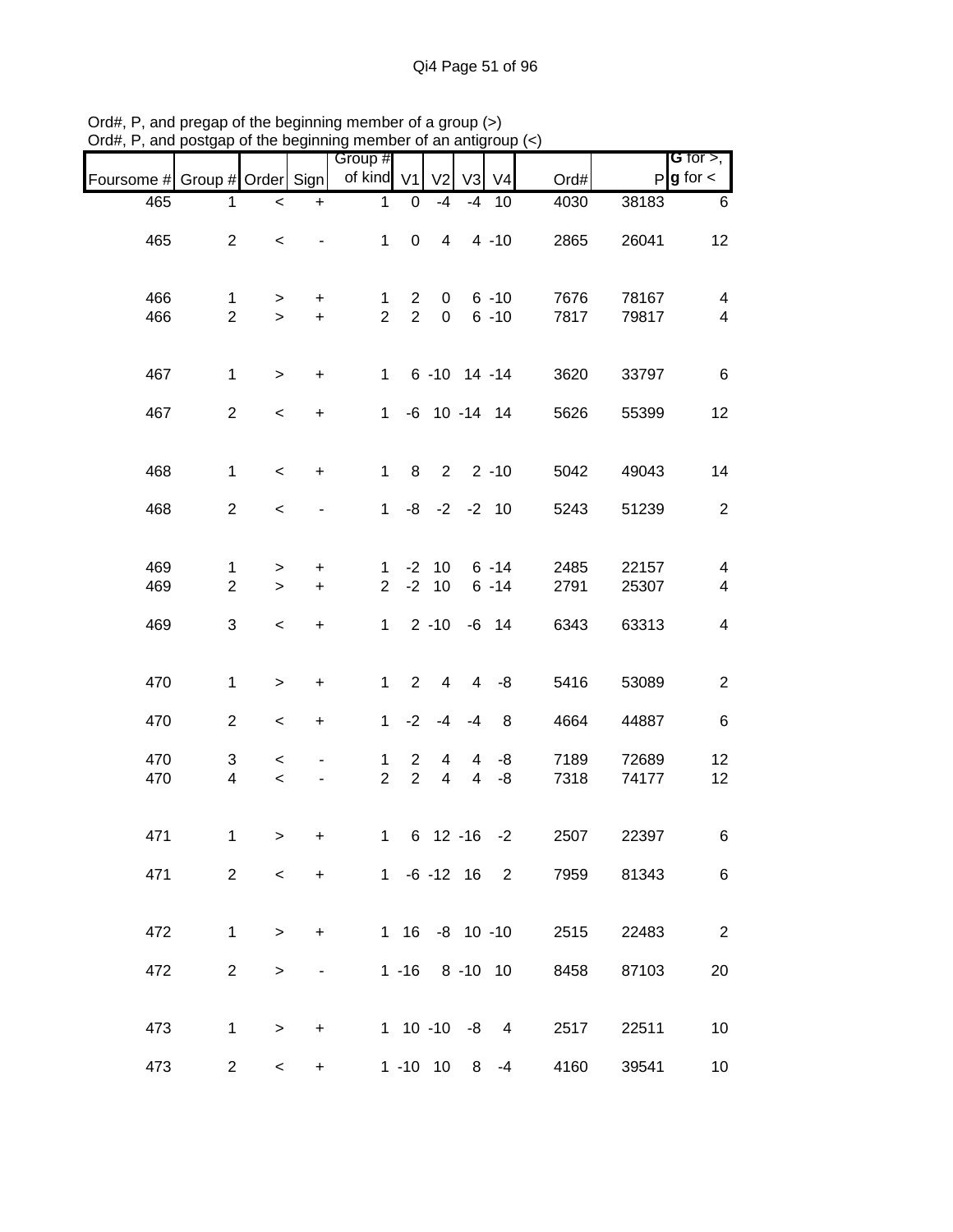| Foursome # Group # Order Sign |                                |                          |                        | Group #<br>of kind V1          |                 |                                               | $V2$ $V3$                   | V <sub>4</sub>      | Ord#         |                | <b>G</b> for $>$ ,<br>$P$ <b>g</b> for $\lt$ |
|-------------------------------|--------------------------------|--------------------------|------------------------|--------------------------------|-----------------|-----------------------------------------------|-----------------------------|---------------------|--------------|----------------|----------------------------------------------|
| 474                           | 1                              | $\, >$                   | $\ddot{}$              | $\mathbf{1}$                   |                 | $-4$ 14 $-14$                                 |                             | 2                   | 2526         | 22619          | 6                                            |
| 474                           | $\overline{2}$                 | $\,<\,$                  | $\ddot{}$              |                                |                 | $1 4 - 14 14 - 2$                             |                             |                     | 6958         | 70201          | 6                                            |
| 475<br>475                    | $\mathbf{1}$<br>$\overline{2}$ | $\geq$<br>$\geq$         | $+$<br>$+$             |                                |                 | $1 \t14 - 14$<br>$2$ 14 -14                   | $\mathbf{2}$<br>$2^{\circ}$ | 4<br>$\overline{4}$ | 2527<br>6542 | 22621<br>65521 | $\overline{2}$<br>$\overline{2}$             |
| 476<br>476                    | $\mathbf 1$<br>$\overline{2}$  | $\geq$<br>$\geq$         | $+$<br>$+$             | $\mathbf{1}$<br>$\overline{2}$ | 8<br>8          |                                               | $8 - 10$<br>$8 - 10$        | $-2$<br>$-2$        | 2542<br>4779 | 22741<br>46187 | $\overline{2}$<br>$\overline{4}$             |
| 477<br>477                    | $\mathbf{1}$<br>$\overline{2}$ | $\geq$<br>$\geq$         | $\ddot{}$<br>$+$       | $2^{\circ}$                    |                 | $1 \t 8 \t -10 \t -2 \t -2$<br>$8 - 10 -2 -2$ |                             |                     | 2543<br>4730 | 22751<br>45641 | 10<br>10                                     |
| 478<br>478                    | 1<br>$\overline{2}$            | $\geq$<br>$\geq$         | $\ddot{}$<br>$\ddot{}$ |                                |                 | 1 16 -16 2 30<br>$2 16 - 16$                  |                             | 2 30                | 2547<br>9323 | 22787<br>96827 | $\overline{4}$<br>$\overline{4}$             |
| 479                           | $\mathbf{1}$                   | $\geq$                   | $\ddot{}$              | $1 \quad$                      | 8               |                                               |                             | $-4$ 18 $-18$       | 2553         | 22861          | $\overline{2}$                               |
| 479                           | $\overline{2}$                 | $\overline{\phantom{a}}$ | $\ddot{}$              |                                | $1 - 8$         |                                               |                             | 4 -18 18            | 5325         | 52067          | $\overline{2}$                               |
| 480                           | $\mathbf{1}$                   | $\,$                     | $\ddot{}$              |                                |                 | $1 - 10 -2 -2 -2$                             |                             |                     | 2564         | 22993          | 20                                           |
| 480                           | $\overline{2}$                 | $\overline{\phantom{0}}$ | $\ddot{}$              |                                | $1 10$          | $\overline{2}$                                | $\overline{\phantom{a}}$    | $\overline{2}$      | 6851         | 68927          | 20                                           |
| 481                           | $\mathbf{1}$                   | $\geq$                   | $\ddot{}$              | $\mathbf{1}$                   | $4\overline{ }$ |                                               | $2 - 4$                     | 6                   | 2576         | 23063          | $\overline{\mathbf{4}}$                      |
| 481                           | $\overline{\mathbf{c}}$        | $\,$                     |                        | 1                              | $-4$            | $-2$                                          | $\overline{4}$              | -6                  | 9194         | 95383          | 14                                           |
| 482                           | $\mathbf{1}$                   | $\geq$                   | $\ddot{}$              | $\mathbf{1}$                   | 6               | 6                                             |                             | $-4 -2$             | 2579         | 23087          | $\,6$                                        |
| 482                           | $\overline{2}$                 | >                        |                        | $\mathbf{1}$                   | -6              | -6                                            | 4                           | $\overline{2}$      | 8278         | 85009          | 18                                           |
| 482                           | 3                              | $\,<$                    | -                      | $\mathbf{1}$                   | 6               | 6                                             | $-4$                        | $-2$                | 8775         | 90659          | 18                                           |
| 483                           | 1                              | >                        | $\ddot{}$              | $\mathbf{1}$                   | 6               | -4                                            | $-2$                        | 4                   | 2580         | 23099          | 12                                           |
| 483                           | $\overline{2}$                 | $\overline{\phantom{0}}$ | $\ddot{}$              | $\mathbf 1$                    | -6              | 4                                             | $\overline{2}$              | -4                  | 3129         | 28723          | 6                                            |

Ord#, P, and pregap of the beginning member of a group (>) Ord#, P, and postgap of the beginning member of an antigroup (<)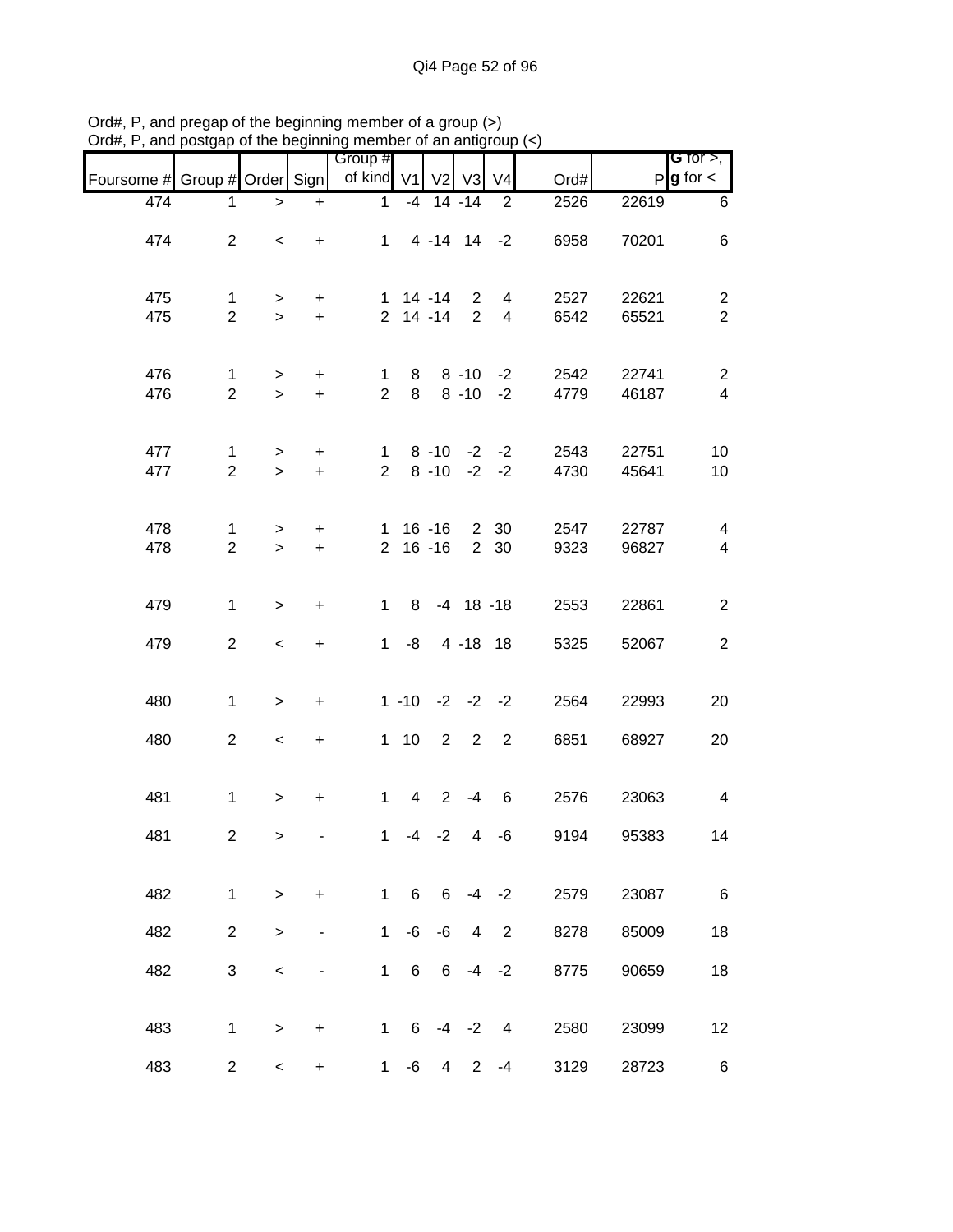|                               |                                |                          |                        | Group #             |                      |                              |                                  |                                            |                          |                | G for $>$ ,                                        |
|-------------------------------|--------------------------------|--------------------------|------------------------|---------------------|----------------------|------------------------------|----------------------------------|--------------------------------------------|--------------------------|----------------|----------------------------------------------------|
| Foursome # Group # Order Sign |                                |                          |                        | of kind V1          |                      | V <sub>2</sub>               | V3                               | V <sub>4</sub>                             | Ord#                     |                | $P$ <b>g</b> for $\lt$                             |
| 484                           | 1                              | $\, > \,$                | $\ddot{}$              | $\mathbf{1}$        | -8                   |                              | $2 - 10$                         | $\overline{2}$                             | 2594                     | 23269          | 18                                                 |
| 484                           | $\overline{2}$                 | $\,<$                    | $\ddot{}$              |                     |                      | $1 \t 8 \t -2 \t 10 \t -2$   |                                  |                                            | 3415                     | 31751          | 18                                                 |
| 485<br>485                    | $\mathbf{1}$<br>$\overline{2}$ | $\prec$<br>$\prec$       | $+$<br>$+$             |                     |                      | $1 - 2 - 10$<br>$2 -2 -10$   | 4<br>$\overline{4}$              | 4<br>$\overline{4}$                        | 4913<br>5335             | 47657<br>52181 | $\overline{c}$<br>$\overline{2}$                   |
| 486<br>486                    | $\mathbf 1$<br>$\overline{2}$  | $\geq$<br>$\geq$         | $+$<br>$+$             | 1<br>2 <sup>1</sup> | -4<br>$-4$           | -4<br>$-4$                   | 0<br>$\mathbf 0$                 | 0<br>0                                     | 2599<br>8228             | 23311<br>84421 | 14<br>14                                           |
| 487<br>487                    | $\mathbf{1}$<br>$\overline{2}$ | $\geq$<br>$\, > \,$      | $\ddot{}$<br>$\ddot{}$ |                     | $1 - 10$<br>$2 - 10$ | $-4$<br>$-4$                 | $\overline{2}$<br>$\overline{2}$ | $-4$<br>$-4$                               | 2607<br>2873             | 23399<br>26141 | 28<br>22                                           |
| 487                           | 3                              | $\overline{\phantom{0}}$ | $\ddot{}$              |                     | $1 \quad 10$         | $\overline{4}$               | $-2$                             | 4                                          | 2856                     | 25951          | 18                                                 |
| 488<br>488                    | $\mathbf{1}$<br>$\overline{2}$ | $\geq$<br>$\geq$         | $\ddot{}$<br>$\ddot{}$ |                     |                      | $1 \t10 - 16$<br>$2 10 - 16$ | $-4$<br>$-4$                     | 8<br>8                                     | 2614<br>7632             | 23509<br>77659 | 12<br>12                                           |
| 489                           | $\mathbf{1}$                   | $\,<$                    | $\ddot{}$              |                     | $1 - 10$             | $\overline{2}$               | 6                                | 2                                          | 5787                     | 57073          | $\overline{\mathbf{4}}$                            |
| 489                           | $\overline{2}$                 | $\,<$                    | -                      |                     |                      |                              |                                  | $1 10 -2 -6 -2$                            | 3579                     | 33413          | 14                                                 |
| 490<br>490                    | 1<br>$\overline{2}$            | $\geq$<br>$\geq$         | $\ddot{}$<br>$\ddot{}$ |                     |                      | 1 26 -24<br>2 26 -24         | -4<br>$-4$                       | 4<br>4                                     | 2631<br>9277             | 23633<br>96293 | 4<br>$\overline{\mathcal{A}}$                      |
| 491                           | 1                              | $\, > \,$                | +                      | $1 -$               |                      | $0$ 10                       | $-4$                             | $\mathbf 0$                                | 2644                     | 23767          | 6                                                  |
| 491                           | $\mathbf{2}^{\prime}$          | $\overline{\phantom{0}}$ | $+$                    |                     |                      |                              |                                  |                                            | 1 0 -10 4 0 4341         | 41513          | 6                                                  |
| 492                           | $\mathbf 1$                    | $\geq$                   | $+$                    |                     |                      |                              |                                  |                                            | $1 -4 -2 22 -12$<br>2650 | 23827          | 8                                                  |
| 492                           | $\overline{2}$                 | $\,<$                    | $+$                    |                     |                      |                              |                                  |                                            | 1 4 2 -22 12<br>9381     | 97553          | 8                                                  |
| 493<br>493                    | $\mathbf{1}$<br>$\overline{2}$ | $\, > \,$<br>$\geq$      | $+$<br>$+$             |                     |                      |                              |                                  | $1 - 2 22 - 12 - 8$<br>$2 - 2 22 - 12 - 8$ | 2651<br>6014             | 23831<br>59471 | $\overline{\mathbf{4}}$<br>$\overline{\mathbf{4}}$ |
| 494                           | 1                              | $\geq$                   | $+$                    |                     |                      |                              |                                  | $1 - 8$ 2 8 $-8$                           | 2671                     | 24019          | 12                                                 |

Ord#, P, and pregap of the beginning member of a group (>) Ord#, P, and postgap of the beginning member of an antigroup (<)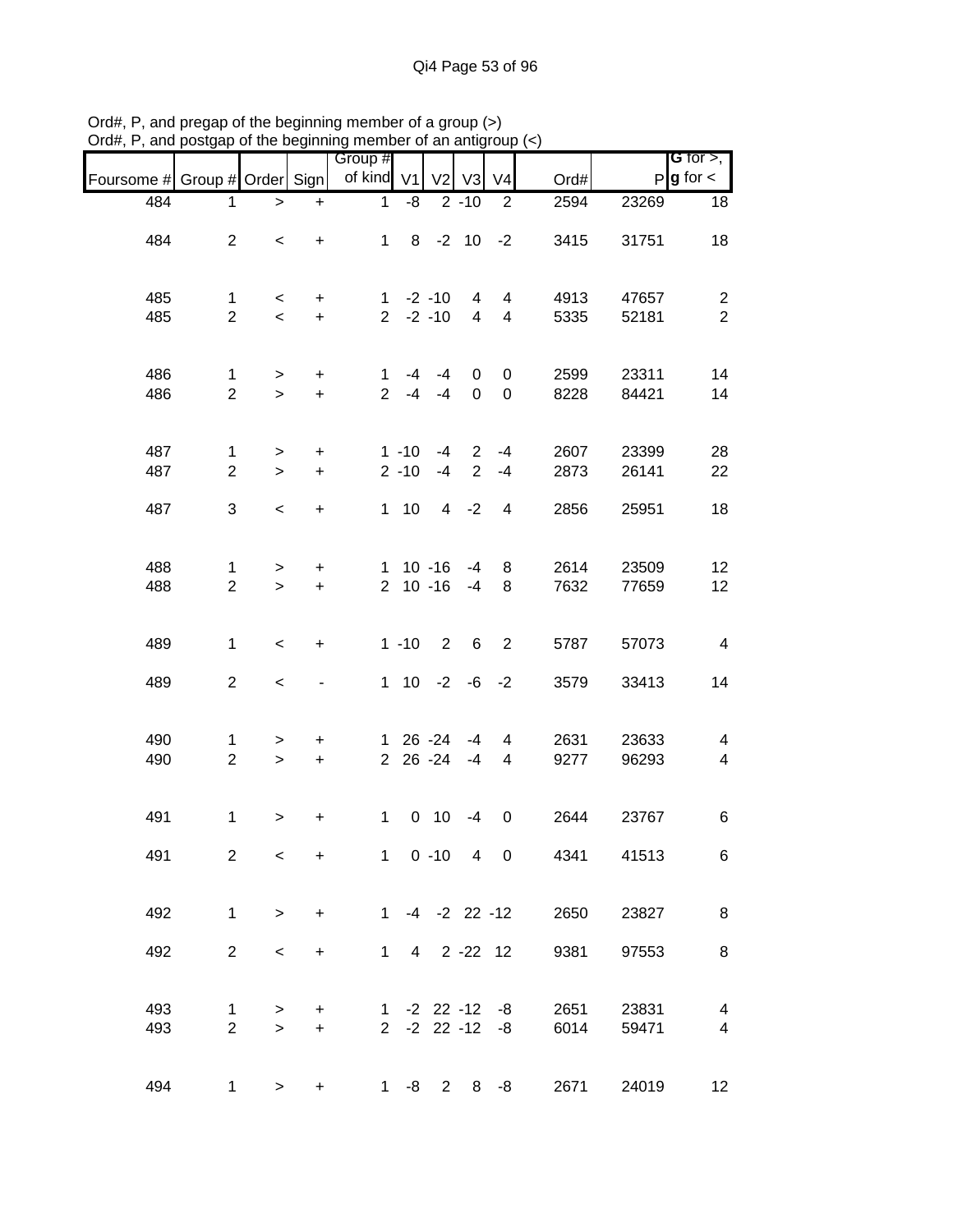|                               |                     |                     |                                  | or the beginning member or an antigroup |                  |                |                 |                         |      |       |                                       |
|-------------------------------|---------------------|---------------------|----------------------------------|-----------------------------------------|------------------|----------------|-----------------|-------------------------|------|-------|---------------------------------------|
| Foursome # Group # Order Sign |                     |                     |                                  | Group #<br>of kind V1                   |                  | V <sub>2</sub> | V <sub>3</sub>  | V <sub>4</sub>          | Ord# |       | G for $>$ ,<br>$P$ <b>g</b> for $\lt$ |
| 494                           | $\overline{2}$      | $\,<$               | $\ddot{}$                        | $\mathbf 1$                             | 8                | $-2$           | -8              | 8                       | 5656 | 55721 | 12                                    |
|                               |                     |                     |                                  |                                         |                  |                |                 |                         |      |       |                                       |
| 495                           | $\mathbf{1}$        | $\, > \,$           | $\ddot{}$                        |                                         | $1 - 14$ 22 - 22 |                |                 | 4                       | 2713 | 24439 | 18                                    |
| 495                           | $\overline{2}$      | $\,$                | $+$                              |                                         | 2 -14 22 -22     |                |                 | $\overline{\mathbf{4}}$ | 5742 | 56629 | 18                                    |
|                               |                     |                     |                                  |                                         |                  |                |                 |                         |      |       |                                       |
| 496                           | $\mathbf{1}$        | $\, >$              | $\boldsymbol{+}$                 | $\mathbf 1$                             |                  | 4 10           |                 | $-8 - -2$               | 2716 | 24473 | $\overline{\mathbf{4}}$               |
| 496                           | $\overline{2}$      | $\,$                | $\pm$                            | $\overline{2}$                          | $\overline{4}$   | 10             | -8              | $-2$                    | 6938 | 70009 | 6                                     |
| 496                           | 3                   | $\,<$               |                                  | $\mathbf{1}$                            | $\overline{4}$   | 10             | -8              | $-2$                    | 4251 | 40543 | 16                                    |
|                               |                     |                     |                                  |                                         |                  |                |                 |                         |      |       |                                       |
| 497                           | $\mathbf{1}$        |                     | $\begin{array}{c} + \end{array}$ | 1                                       | -6               |                | $-4$ 20 $-16$   |                         | 2727 | 24611 | 18                                    |
| 497                           | $\overline{2}$      | $\,$<br>$\geq$      | $\ddot{}$                        | $\overline{2}$                          | -6               |                | $-4$ 20 $-16$   |                         | 6980 | 70451 | 12                                    |
|                               |                     |                     |                                  |                                         |                  |                |                 |                         |      |       |                                       |
| 497                           | 3                   | $\,<$               | $\ddot{}$                        | $\mathbf{1}$                            | 6                |                | 4 -20 16        |                         | 3133 | 28759 | 12                                    |
|                               |                     |                     |                                  |                                         |                  |                |                 |                         |      |       |                                       |
| 498                           | $\mathbf{1}$        | $\geq$              | $\ddot{}$                        | $\mathbf{1}$                            | -6               | 4              | $\overline{2}$  | 8                       | 2742 | 24793 | 12                                    |
| 498                           | $\overline{2}$      | $\,<$               | $\boldsymbol{+}$                 | $\mathbf{1}$                            | 6                | $-4$           |                 | $-2 -8$                 | 6943 | 70067 | 12                                    |
|                               |                     |                     |                                  |                                         |                  |                |                 |                         |      |       |                                       |
| 499                           |                     |                     |                                  |                                         | $1 - 14$         | $-2$           | $\overline{4}$  | 10                      | 2746 | 24841 |                                       |
| 499                           | 1<br>$\overline{2}$ | $\, > \,$<br>$\, >$ | +<br>$\ddot{}$                   |                                         | $2 - 14$         | $-2$           | $\overline{4}$  | 10                      | 7389 | 74923 | 20<br>20                              |
|                               |                     |                     |                                  |                                         |                  |                |                 |                         |      |       |                                       |
| 500                           | $\mathbf{1}$        | $\, > \,$           | $\ddot{}$                        | 1                                       | $-2$             | $\overline{4}$ | 10              | $-6$                    | 2747 | 24847 | 6                                     |
| 500                           | $\overline{2}$      | $\geq$              | $\ddot{}$                        | $\overline{2}$                          | $-2$             | $\overline{4}$ | 10              | $-6$                    | 2854 | 25939 | $\,6\,$                               |
|                               |                     |                     |                                  |                                         |                  |                |                 |                         |      |       |                                       |
| 501                           | 1                   | $\, >$              | +                                | 1                                       | 6                | -8             | -8              | $\overline{2}$          | 2751 | 24889 | 12                                    |
| 501                           | $\overline{c}$      | $\, > \,$           | +                                | $\overline{2}$                          | 6                | $-8$           | -8              | $\overline{c}$          | 8394 | 86323 | 12                                    |
|                               |                     |                     |                                  |                                         |                  |                |                 |                         |      |       |                                       |
| 502                           | $\mathbf{1}$        | $\geq$              | $\ddot{}$                        | $\mathbf{1}$                            |                  | $-4 -2$        | $-4$            | 4                       | 2767 | 25057 | 20                                    |
|                               |                     |                     |                                  |                                         |                  |                |                 |                         |      |       |                                       |
| 502                           | $\overline{2}$      | $\, > \,$           |                                  | $\mathbf{1}$                            | $\overline{4}$   | $\overline{2}$ | 4               | $-4$                    | 9450 | 98411 | $\overline{\mathbf{4}}$               |
|                               |                     |                     |                                  |                                         |                  |                |                 |                         |      |       |                                       |
| 503                           | $\mathbf{1}$        | $\,$                | $\ddot{}$                        | $1 \quad$                               |                  |                | $-2$ 2 14 $-14$ |                         | 2772 | 25117 | 6                                     |
| 503                           | $\overline{2}$      | $\,<\,$             | $\ddot{}$                        |                                         | $1 2 -2 -14 14$  |                |                 |                         | 5781 | 56993 | 6                                     |
|                               |                     |                     |                                  |                                         |                  |                |                 |                         |      |       |                                       |
|                               |                     |                     |                                  |                                         |                  |                |                 |                         |      |       |                                       |
| 504                           | $\mathbf{1}$        | $\,>$               | $\ddot{}$                        | $\mathbf 1$                             | $\overline{4}$   | $-4$           |                 | $-4$ 10                 | 2776 | 25153 | 6                                     |

Ord#, P, and pregap of the beginning member of a group (>) Ord#, P, and postgap of the beginning member of an antigroup (<)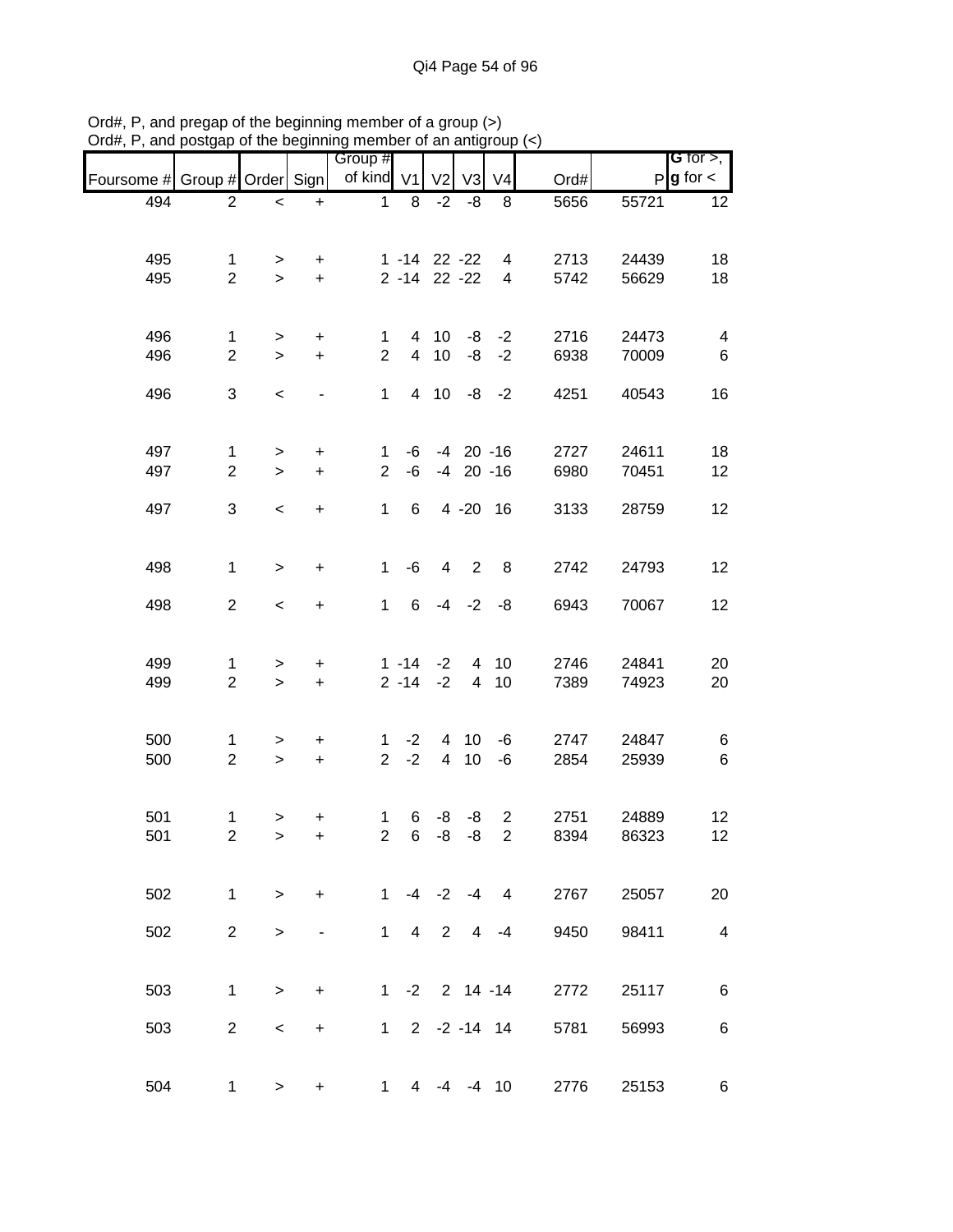| Foursome # Group # Order Sign |                                |                          |                                  | Group #<br>of kind V1          |                                  | V <sub>2</sub>                         |              | V3 V4          | Ord#         |                | G for $>$ ,<br>$P$ <b>g</b> for $\lt$ |
|-------------------------------|--------------------------------|--------------------------|----------------------------------|--------------------------------|----------------------------------|----------------------------------------|--------------|----------------|--------------|----------------|---------------------------------------|
| 504                           | $\overline{2}$                 | $\, >$                   |                                  | 1                              | $-4$                             | 4                                      |              | $4 - 10$       | 9212         | 95561          | 12                                    |
|                               |                                |                          |                                  |                                |                                  |                                        |              |                |              |                |                                       |
| 505                           | 1                              | $\geq$                   | +                                |                                |                                  | $1 \t6 - 14$ 2 2                       |              |                | 2793         | 25321          | 12                                    |
| 505                           | $\overline{2}$                 | $\,<\,$                  | $\ddot{}$                        | $\mathbf{1}$                   |                                  | $-6$ 14 $-2$ $-2$                      |              |                | 5275         | 51539          | 12                                    |
| 506                           | $\mathbf{1}$                   | $\geq$                   | $\ddot{}$                        | $\mathbf{1}$                   |                                  | $2 \t2 \t-4 \t12$                      |              |                | 2796         | 25349          | $6\phantom{1}6$                       |
|                               |                                |                          |                                  |                                |                                  |                                        |              |                |              |                |                                       |
| 506                           | $\overline{2}$                 | $\overline{\phantom{a}}$ | $\ddot{}$                        |                                |                                  | $1 -2 -2 4 -12$                        |              |                | 6800         | 68371          | 18                                    |
| 507                           | 1                              | $\geq$                   | $\ddot{}$                        | $\mathbf{1}$                   | 6                                |                                        | $0 -6 -2$    |                | 2821         | 25609          | $\,6$                                 |
| 507                           | $\overline{2}$                 | $\geq$                   | $\ddot{}$                        | $\overline{2}$                 | 6                                |                                        | $0 -6 -2$    |                | 9370         | 97429          | $\,6$                                 |
|                               |                                |                          |                                  |                                |                                  |                                        |              |                |              |                |                                       |
| 508<br>508                    | $\mathbf{1}$<br>$\overline{2}$ | $\,$<br>$\geq$           | $\ddot{}$<br>$\ddot{}$           | $\mathbf{1}$<br>$\overline{2}$ |                                  | $-6$ $-2$ 10 $-4$<br>$-6$ $-2$ 10 $-4$ |              |                | 2823<br>8035 | 25633<br>82183 | 12<br>12                              |
|                               |                                |                          |                                  |                                |                                  |                                        |              |                |              |                |                                       |
| 509                           | 1                              | $\, > \,$                | $\ddot{}$                        | 1                              | -4                               |                                        | $\mathbf{0}$ | $8 - 4$        | 2827         | 25667          | 10                                    |
| 509                           | $\overline{2}$                 | $\geq$                   | $\ddot{}$                        | 2 <sup>1</sup>                 | $-4$                             | $\mathsf{O}$                           | 8            | $-4$           | 6283         | 62591          | 10                                    |
| 510                           |                                |                          |                                  |                                |                                  |                                        | $2 -8 -2$    |                |              | 25703          | 10                                    |
| 510                           | 1<br>$\overline{2}$            | $\geq$<br>$\geq$         | $\ddot{}$<br>$+$                 | 1<br>$\overline{2}$            | $\overline{4}$<br>$\overline{4}$ |                                        | $2 -8 -2$    |                | 2831<br>6118 | 60689          | 10                                    |
|                               |                                |                          |                                  |                                |                                  |                                        |              |                |              |                |                                       |
| 511                           | 1                              | $\geq$                   | $+$                              | $\mathbf{1}$                   |                                  | $-2 \t 6 \t -8$                        |              | 4              | 2834         | 25741          | 8                                     |
| 511                           | $\overline{2}$                 | $\geq$                   | $+$                              |                                | $2 -2$                           | $6\overline{6}$                        | $-8$         | $\overline{4}$ | 3890         | 36691          | 8                                     |
| 512                           | $\mathbf{1}$                   | $\,>$                    | +                                |                                |                                  | 1 14 -16 -4 16                         |              |                | 2838         | 25771          | 8                                     |
|                               |                                |                          |                                  |                                |                                  |                                        |              |                |              |                |                                       |
| 512                           | $\overline{2}$                 | $\,<\,$                  |                                  |                                |                                  | 1 14 -16 -4 16                         |              |                | 5866         | 57901          | 16                                    |
| 513                           | $\mathbf 1$                    | >                        | $\ddot{}$                        |                                |                                  | 1 0 18 -14 -8                          |              |                | 2865         | 26041          | 12                                    |
|                               |                                |                          |                                  |                                |                                  |                                        |              |                |              |                |                                       |
| 513                           | $\overline{2}$                 | $\,<\,$                  | $\begin{array}{c} + \end{array}$ | $1 \quad$                      |                                  | $0 - 18$ 14 8                          |              |                | 7561         | 76913          | $\,6$                                 |
| 514                           | $\mathbf{1}$                   | $\geq$                   | $\ddot{}$                        |                                |                                  | $1 - 2$ 4 16 -10                       |              |                | 2870         | 26111          | $\overline{\mathbf{4}}$               |
|                               |                                |                          |                                  |                                |                                  |                                        |              |                |              |                |                                       |
| 514                           | $\overline{2}$                 | $\geq$                   |                                  | $1 \quad$                      |                                  | $2 - 4 - 16$ 10                        |              |                | 8482         | 87359          | 22                                    |

Ord#, P, and pregap of the beginning member of a group (>) Ord#, P, and postgap of the beginning member of an antigroup (<)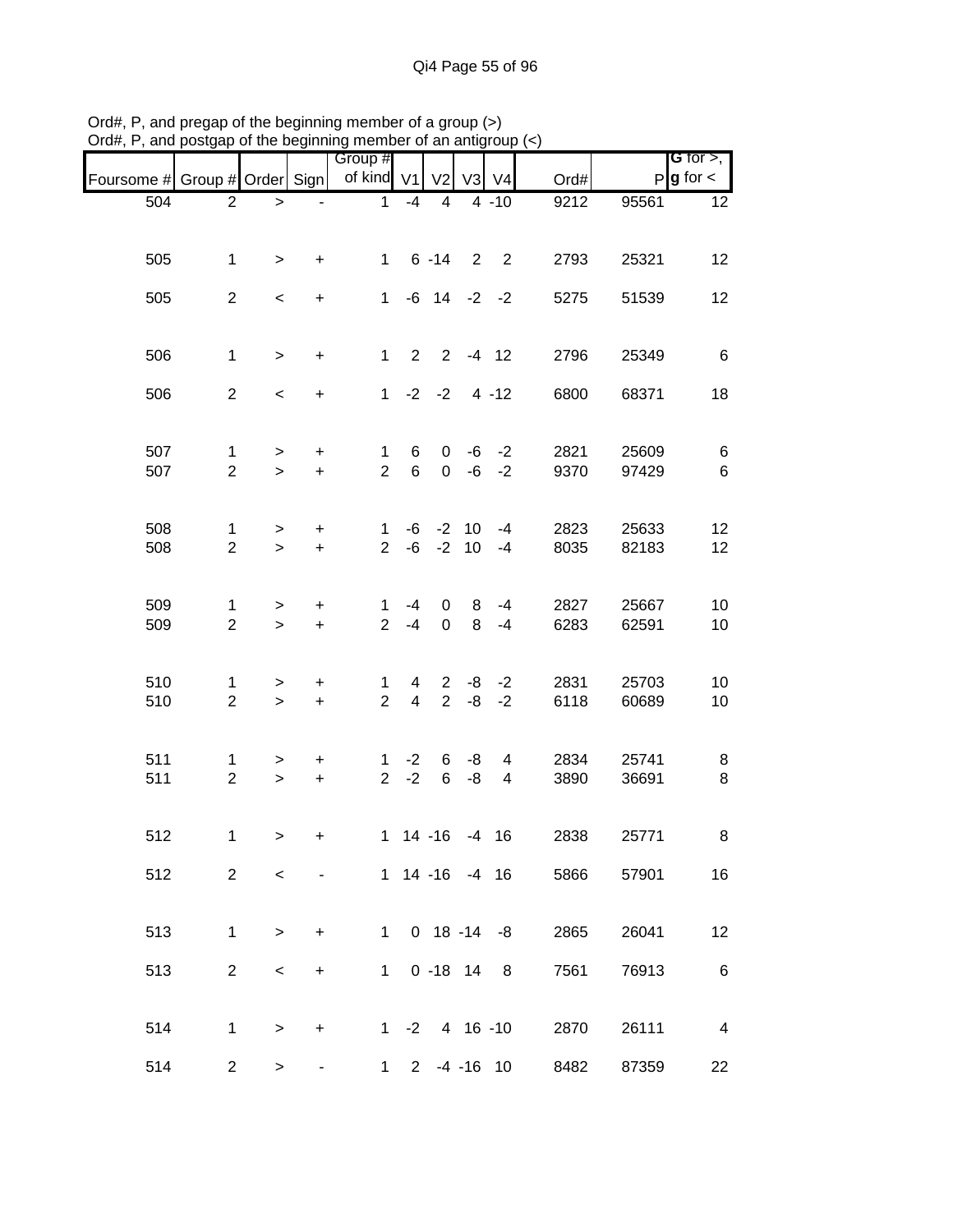|                               |                |                          |                | Group #        |             |                  |                |                |      |       | G for $>$ ,            |
|-------------------------------|----------------|--------------------------|----------------|----------------|-------------|------------------|----------------|----------------|------|-------|------------------------|
| Foursome # Group # Order Sign |                |                          |                | of kind V1     |             | V <sub>2</sub>   | V3             | V <sub>4</sub> | Ord# |       | $P$ <b>g</b> for $\lt$ |
| 515                           | 1              | $\,$                     | $\ddot{}$      | $\mathbf{1}$   |             | $16 - 10$        | $-4$           | $\overline{2}$ | 2872 | 26119 | 6                      |
| 515                           | $\overline{2}$ | $\mathbf{L}$             | $\ddot{}$      | $\overline{2}$ |             | $16 - 10$        | $-4$           | $\overline{2}$ | 4867 | 47161 | 12                     |
|                               |                |                          |                |                |             |                  |                |                |      |       |                        |
| 516                           | 1              | >                        | +              | 1              | 0           | 8                |                | $-8$ 12        | 2878 | 26183 | 6                      |
| 516                           | $\overline{2}$ | $\geq$                   | $\ddot{}$      | $\overline{2}$ | $\mathbf 0$ | 8                | -8             | 12             | 4118 | 39113 | $\,6\,$                |
|                               |                |                          |                |                |             |                  |                |                |      |       |                        |
| 517                           | 1              | >                        | $\ddot{}$      | 1              |             | $-8$ 12          | -8             | $\overline{2}$ | 2880 | 26203 | 14                     |
| 517                           | $\overline{2}$ | $\geq$                   | $\ddot{}$      | $\overline{2}$ | -8          | 12               | -8             | $\overline{2}$ | 5195 | 50671 | 20                     |
|                               |                |                          |                |                |             |                  |                |                |      |       |                        |
| 517                           | $\sqrt{3}$     | $\, >$                   | $\blacksquare$ | $\mathbf 1$    |             | $8 - 12$         |                | $8 - 2$        | 4930 | 47819 | 10                     |
| 517                           | $\overline{4}$ | $\overline{\phantom{a}}$ | $\ddot{}$      | $\mathbf{1}$   |             | $8 - 12$         |                | $8 - 2$        | 5122 | 49877 | 14                     |
|                               |                |                          |                |                |             |                  |                |                |      |       |                        |
|                               |                |                          |                |                |             |                  |                |                |      |       |                        |
| 518                           | $\mathbf{1}$   | $\,>$                    | $\ddot{}$      | $\mathbf{1}$   | -8          |                  | $2 - 10$       | 8              | 2882 | 26227 | 18                     |
| 518                           | 2              | $\,<$                    | $\ddot{}$      | $\mathbf{1}$   |             | $8 - 2 10 - 8$   |                |                | 4892 | 47441 | 18                     |
|                               |                |                          |                |                |             |                  |                |                |      |       |                        |
| 519                           | 1              | $\, > \,$                | $\ddot{}$      | $\mathbf 1$    |             | $-4$ 14 $-10$    |                | 2              | 2892 | 26317 | 8                      |
|                               |                |                          |                |                |             |                  |                |                |      |       |                        |
| 519                           | $\overline{2}$ | $\,>$                    |                | 1.             |             | 4 -14 10 -2      |                |                | 4587 | 44071 | 12                     |
|                               |                |                          |                |                |             |                  |                |                |      |       |                        |
| 519                           | 3              | $\,<$                    |                | $\mathbf{1}$   |             | $-4$ 14 $-10$    |                | $\overline{2}$ | 3018 | 27673 | 16                     |
|                               |                |                          |                |                |             |                  |                |                |      |       |                        |
| 520                           | 1              | $\, > \,$                | +              | $\mathbf 1$    |             | $14 - 10$        | $\overline{2}$ | 4              | 2893 | 26321 | 4                      |
| 520                           | $\overline{2}$ | $\, >$                   | $\ddot{}$      | $\overline{2}$ |             | $14 - 10$        | 2              | $\overline{4}$ | 8426 | 86693 | $\overline{4}$         |
| 520                           | 3              | $\prec$                  |                | 1              |             | $14 - 10$        | 2              | 4              | 2947 | 26863 | 16                     |
|                               |                |                          |                |                |             |                  |                |                |      |       |                        |
|                               |                |                          |                |                |             |                  |                |                |      |       |                        |
| 521                           | $\mathbf 1$    | >                        | +              |                | $1 - 10$    | $\overline{2}$   | $\overline{4}$ | $\overline{2}$ | 2894 | 26339 | 18                     |
| 521                           | $\overline{2}$ | $\,<$                    |                |                | $1 - 10$    | $2^{\circ}$      | $\overline{4}$ | $\overline{2}$ | 2898 | 26387 | 6                      |
|                               |                |                          |                |                |             |                  |                |                |      |       |                        |
| 522                           | $\mathbf{1}$   |                          | +              | $\mathbf 1$    |             | 6 -2 10 -10      |                |                | 2905 | 26437 | 6                      |
|                               |                | $\, > \,$                |                |                |             |                  |                |                |      |       |                        |
| 522                           | $\overline{c}$ | $\,<$                    | $\ddot{}$      | 1              |             | $-6$ 2 $-10$ 10  |                |                | 4162 | 39563 | 6                      |
|                               |                |                          |                |                |             |                  |                |                |      |       |                        |
| 523                           | 1              | $\, > \,$                | $\ddot{}$      |                |             | $1 - 10 -2 -4 8$ |                |                | 2908 | 26479 | 20                     |
|                               |                |                          |                |                |             |                  |                |                |      |       |                        |
| 523                           | $\overline{c}$ | $\,<\,$                  | $\ddot{}$      |                | $1 10$      | $\overline{2}$   |                | $4 - 8$        | 9242 | 95891 | 20                     |

Ord#, P, and pregap of the beginning member of a group (>) Ord#, P, and postgap of the beginning member of an antigroup (<)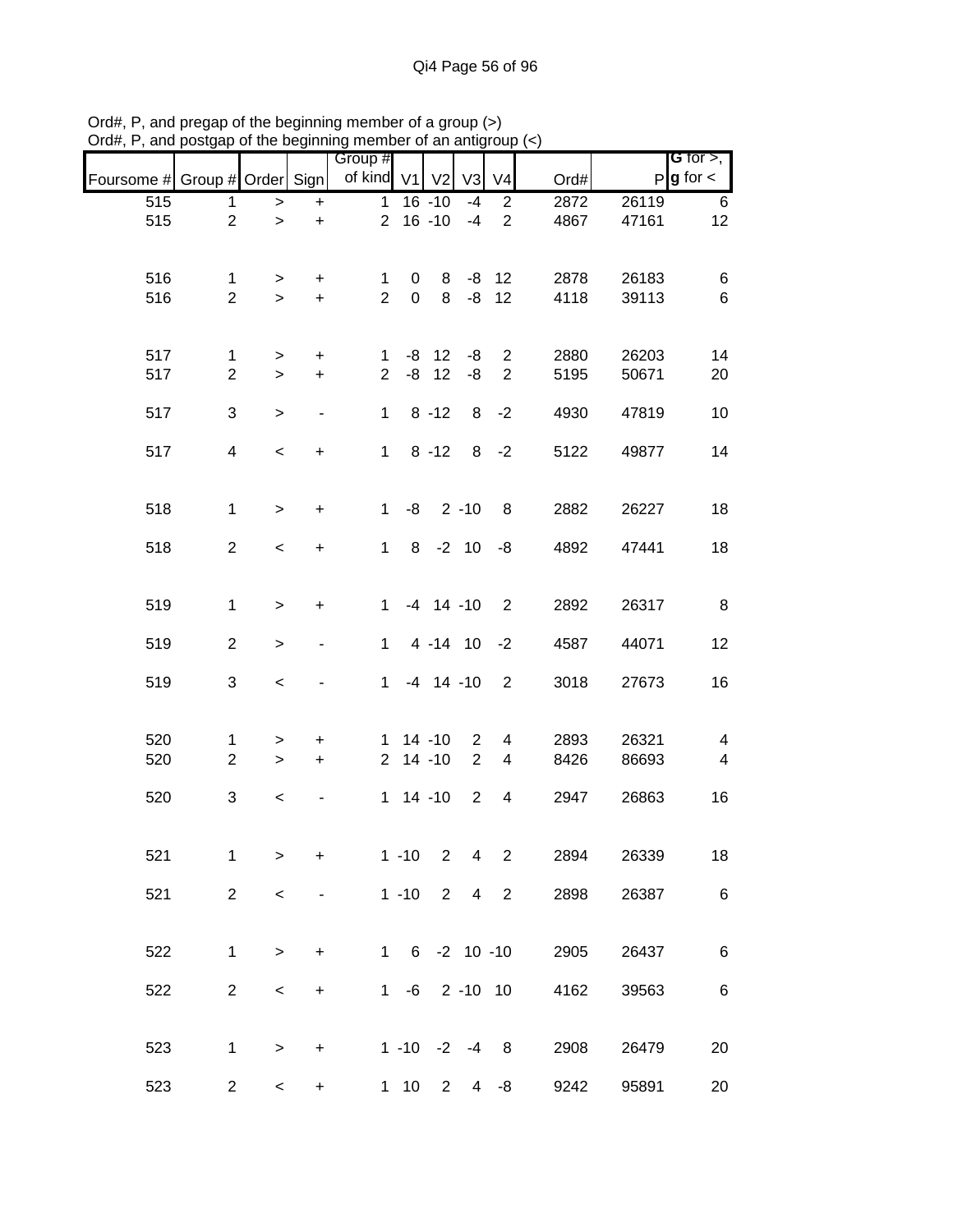| Foursome # Group # Order Sign |                               |              |                              | Group #<br>of kind V1         |            | V <sub>2</sub>      | V <sub>3</sub> | V <sub>4</sub>               | Ord#         |                | G for $>$ ,<br>$P g$ for $\lt$ |
|-------------------------------|-------------------------------|--------------|------------------------------|-------------------------------|------------|---------------------|----------------|------------------------------|--------------|----------------|--------------------------------|
| 524                           | $\mathbf 1$                   | >            | $\ddot{}$                    | $\mathbf{1}$                  | $-2$       | -4                  | 8              | 14                           | 2909         | 26489          | 10                             |
| 524                           | $\overline{2}$                | $\mathbf{I}$ | $\ddot{}$                    | $\overline{2}$                | $-2$       | $-4$                | 8              | 14                           | 4806         | 46499          | 10                             |
|                               |                               |              |                              |                               |            |                     |                |                              |              |                |                                |
| 525<br>525                    | $\mathbf 1$<br>$\overline{2}$ | ><br>$\geq$  | +<br>$\ddot{}$               | $\mathbf 1$<br>$\overline{2}$ | -4<br>$-4$ | 4<br>$\overline{4}$ | -6<br>$-6$     | 4<br>$\overline{\mathbf{4}}$ | 2941<br>6649 | 26813<br>66713 | 12<br>12                       |
|                               |                               |              |                              |                               |            |                     |                |                              |              |                |                                |
| 525                           | 3                             | $\,<\,$      |                              | $\mathbf{1}$                  | $-4$       | $\overline{4}$      | $-6$           | $\overline{\mathbf{4}}$      | 3266         | 30197          | $\,6$                          |
| 526                           | $\mathbf{1}$                  | $\,$         | $\qquad \qquad \blacksquare$ | $\mathbf{1}$                  | $-4$       | 6                   |                | $-4 -2$                      | 3308         | 30671          | 10                             |
|                               |                               |              |                              |                               |            |                     |                |                              |              |                |                                |
| 526                           | $\overline{2}$                | $\,<$        | $\ddot{}$                    | $\mathbf{1}$                  | $-4$       | 6                   |                | $-4 -2$                      | 3310         | 30689          | 8                              |
| 527                           | $\mathbf 1$                   | $\geq$       | $\ddot{}$                    | $\mathbf{1}$                  | -8         | 8                   |                | $8 - 12$                     | 2950         | 26891          | 10                             |
| 527                           | $\overline{2}$                | $\geq$       | $\ddot{}$                    | $\overline{2}$                | -8         | 8                   |                | $8 - 12$                     | 4928         | 47807          | 10                             |
|                               |                               |              |                              |                               |            |                     |                |                              |              |                |                                |
| 528                           | $\mathbf{1}$                  | $\,>$        | $\ddot{}$                    |                               | $1 - 16$   |                     | $0$ 12 -12     |                              | 2959         | 26981          | 22                             |
| 528                           | $\overline{2}$                | $\,<\,$      | +                            |                               | $1 \t16$   |                     | $0 - 12 12$    |                              | 5929         | 58579          | 22                             |
|                               |                               |              |                              |                               |            |                     |                |                              |              |                |                                |
| 529                           | $\mathbf 1$                   | $\,>$        | +                            |                               | $1 - 12$   |                     | $8 - 2$        | $\overline{\mathbf{4}}$      | 2962         | 27011          | 18                             |
| 529                           | $\overline{2}$                | $\prec$      |                              |                               | $1 - 12$   |                     | $8 - 2$        | $\overline{4}$               | 5121         | 49871          | $\,6$                          |
|                               |                               |              |                              |                               |            |                     |                |                              |              |                |                                |
| 530                           | $\mathbf 1$                   | $\,$         | $\ddot{}$                    | $\mathbf{1}$                  |            | $4 - 14$            | 4              | $\boldsymbol{0}$             | 7708         | 78553          | 12                             |
| 530                           | $\overline{2}$                | $\prec$      |                              | $\mathbf{1}$                  |            | $4 - 14$            | 4              | $\boldsymbol{0}$             | 7411         | 75211          | 6                              |
|                               |                               |              |                              |                               |            |                     |                |                              |              |                |                                |
| 531                           | $\mathbf{1}$                  | $\geq$       | $\ddot{}$                    |                               |            | $1 - 8 - 2 16 - 2$  |                |                              | 2972         | 27103          | 12                             |
| 531                           | $\overline{2}$                | $\,<\,$      |                              |                               |            | $1 - 8 - 2 16 - 2$  |                |                              | 7552         | 76819          | 10                             |
| 532                           |                               |              |                              |                               |            | $1 14 - 20$         |                | 4 16                         | 3001         | 27457          |                                |
| 532                           | 1<br>$\overline{2}$           | ><br>$\geq$  | $\ddot{}$<br>$\ddot{}$       |                               |            | 2 14 -20            |                | 4 16                         | 8413         | 86509          | 8<br>8                         |
|                               |                               |              |                              |                               |            |                     |                |                              |              |                |                                |
| 533                           | 1                             | $\,$         | $\ddot{}$                    |                               | $1 - 20$   |                     |                | 4 16 -4                      | 3002         | 27479          | 22                             |
| 533                           | $\overline{2}$                | $\,$         | ۰                            |                               |            | $120 - 4 - 16$      |                | 4                            | 9206         | 95483          | $\overline{\mathcal{A}}$       |

Ord#, P, and pregap of the beginning member of a group (>) Ord#, P, and postgap of the beginning member of an antigroup (<)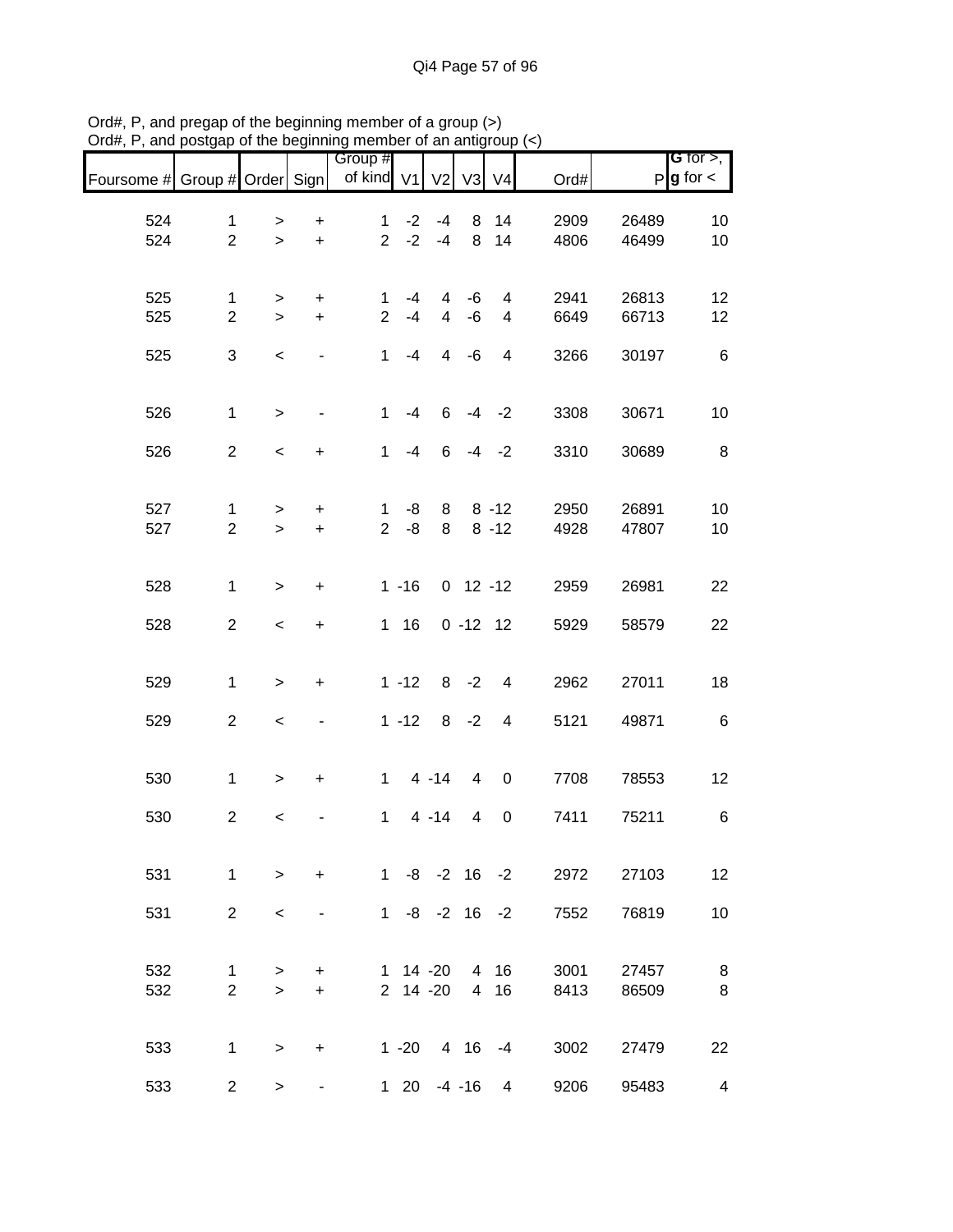| $D$ and $D$ $D$ $Q$ and $Q$ $Q$ and $Q$ and $Q$ and $Q$ and $Q$ and $Q$ and $Q$ and $Q$ $Q$ $Q$ $Q$ |                                     |                                |                          |                          |                      |                        |                         |                                   |                      |                         |                                |
|-----------------------------------------------------------------------------------------------------|-------------------------------------|--------------------------------|--------------------------|--------------------------|----------------------|------------------------|-------------------------|-----------------------------------|----------------------|-------------------------|--------------------------------|
| Foursome # Group # Order Sign                                                                       |                                     |                                |                          | Group #<br>of kind V1    |                      | V <sub>2</sub>         | V3                      | V <sub>4</sub>                    | Ord#                 |                         | G for $>$ ,<br>$P g$ for $\lt$ |
| 533                                                                                                 | $\ensuremath{\mathsf{3}}$           | $\,<$                          | $\ddot{}$                | $\mathbf 1$              | 20                   |                        | $-4 - 16$               | 4                                 | 6585                 | 65929                   | 22                             |
| 534<br>534                                                                                          | 1<br>$\overline{2}$                 | $\, > \,$<br>$\,$              | $\ddot{}$<br>$\pm$       | 1<br>$\overline{2}$      |                      | $-4 - 16$<br>$-4 - 16$ | 8<br>8                  | -8<br>-8                          | 3005<br>4915         | 27509<br>47681          | 22<br>22                       |
| 535                                                                                                 | $\mathbf{1}$                        | $\, >$                         | $\pm$                    |                          | $1 - 16$             | 8                      | -8                      | 8                                 | 3006                 | 27527                   | 18                             |
| 535                                                                                                 | $\overline{2}$                      | $\,<$                          | $\ddot{}$                | $\mathbf 1$              | 16                   | -8                     | 8                       | $-8$                              | 6116                 | 60661                   | 18                             |
| 536                                                                                                 | $\mathbf{1}$                        | $\, > \,$                      | $\ddot{}$                | $\mathbf 1$              | 8                    | -8                     | 8                       | 20                                | 3007                 | 27529                   | $\overline{2}$                 |
| 536                                                                                                 | $\overline{2}$                      | $\,<$                          | $\ddot{}$                | 1                        | -8                   | 8                      |                         | $-8 - 20$                         | 9006                 | 93251                   | $\overline{2}$                 |
| 537<br>537<br>537                                                                                   | $\mathbf{1}$<br>$\overline{2}$<br>3 | $\, > \,$<br>$\, > \,$<br>$\,$ | +<br>+<br>$\ddot{}$      | 1<br>$\overline{2}$<br>3 | -8<br>-8<br>-8       | 8<br>8<br>8            |                         | 20 - 28<br>$20 - 28$<br>$20 - 28$ | 3008<br>3083<br>3348 | 27539<br>28307<br>31079 | 10<br>10<br>10                 |
| 538<br>538                                                                                          | 1<br>$\overline{2}$                 | $\,$<br>$\, >$                 | +<br>$\boldsymbol{+}$    |                          | $1 - 22$<br>$2 - 22$ | 8<br>8                 |                         | $2 - 10$<br>$2 - 10$              | 3013<br>7069         | 27611<br>71387          | 28<br>24                       |
| 539                                                                                                 | $\mathbf{1}$                        | $\,>$                          | $\ddot{}$                |                          | $1 - 10$ 14          |                        |                         | $-4 - 14$                         | 3016                 | 27647                   | 16                             |
| 539                                                                                                 | $\overline{2}$                      | $\,$                           |                          |                          | $1 10 - 14$          |                        |                         | 4 14                              | 5825                 | 57467                   | 10                             |
| 540                                                                                                 | $\mathbf 1$                         | $\, > \,$                      | +                        | 1                        |                      | $-4 - 14$              |                         | $4 -2$                            | 3018                 | 27673                   | 20                             |
| 540                                                                                                 | $\overline{2}$                      | $\geq$                         |                          |                          | $1 \quad$            | 4 14                   | -4                      | 2                                 | 9423                 | 98047                   | 6                              |
| 541                                                                                                 | $\mathbf{1}$                        | $\geq$                         | $\ddot{}$                |                          |                      |                        | $1 - 2 - 10$ 14 -10     |                                   | 3054                 | 27983                   | 16                             |
| 541                                                                                                 | $\overline{2}$                      | $\,$                           | -                        | $1 \quad$                |                      |                        | 2 10 -14 10             |                                   | 5406                 | 52973                   | 6                              |
| 542                                                                                                 | $\mathbf{1}$                        | $\, > \,$                      | $\ddot{}$                |                          |                      |                        | $1 - 10$ $14 - 10$ $-4$ |                                   | 3055                 | 27997                   | 14                             |
| 542                                                                                                 | $\overline{2}$                      | $\,>$                          | $\overline{\phantom{a}}$ |                          |                      |                        | 1 10 -14 10             | 4                                 | 3933                 | 37097                   | 10                             |
| 542                                                                                                 | 3                                   | $\,<$                          | $\ddot{}$                |                          |                      |                        | 1 10 -14 10             | 4                                 | 5169                 | 50363                   | 14                             |

Ord#, P, and pregap of the beginning member of a group (>) Ord#, P, and postgap of the beginning member of an antigroup (<)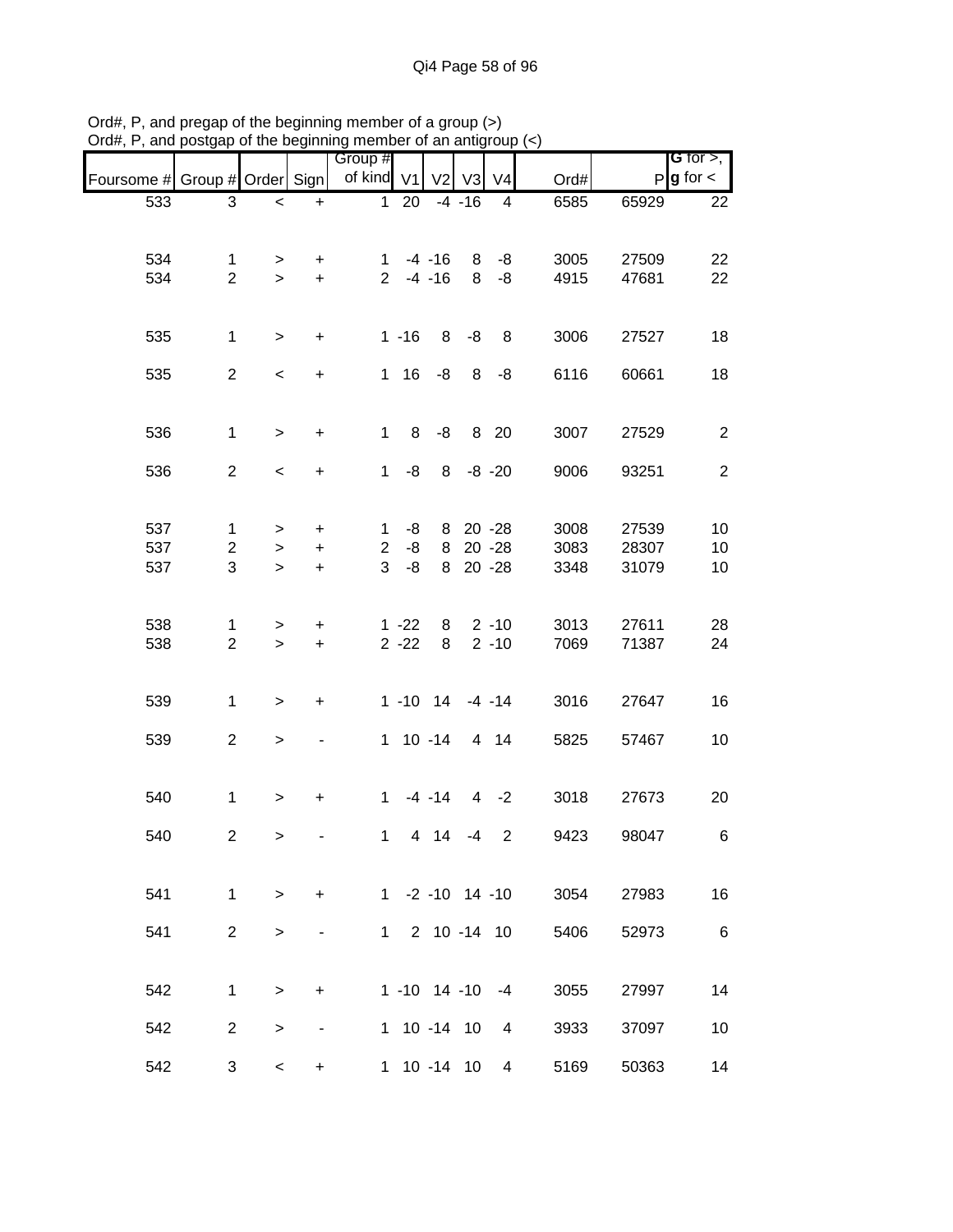|            |                                         |                     |                        | Group #                        |                       |                                  |                 |                     |              |                | G for $>$ ,                      |
|------------|-----------------------------------------|---------------------|------------------------|--------------------------------|-----------------------|----------------------------------|-----------------|---------------------|--------------|----------------|----------------------------------|
| Foursome # | Group # Order Sign                      |                     |                        | of kind V1                     |                       | V <sub>2</sub>                   | V <sub>3</sub>  | V <sub>4</sub>      | Ord#         | P              | $g$ for $\lt$                    |
| 543        | 1                                       | $\, >$              | $\ddot{}$              |                                | $1 - 10$              | $-4$                             |                 | $16 - 14$           | 3057         | 28019          | 18                               |
| 543        | $\overline{2}$                          | $\,$                | $\ddot{}$              |                                | $2 - 10$              |                                  | $-4$ 16 $-14$   |                     | 5485         | 53849          | 18                               |
| 543        | 3                                       | $\, >$              |                        |                                | $1 \quad 10$          |                                  | 4 -16 14        |                     | 8325         | 85531          | 8                                |
| 544        | $\mathbf{1}$                            | $\geq$              | $\ddot{}$              |                                | $1 16 - 14$           |                                  | $6\overline{6}$ | $\mathbf 0$         | 3059         | 28031          | 4                                |
| 544        | $\overline{2}$                          | $\,<$               | $\boldsymbol{+}$       |                                | $1 - 16$ 14 $-6$      |                                  |                 | $\boldsymbol{0}$    | 7455         | 75679          | $\overline{\mathbf{4}}$          |
| 545        | $\mathbf{1}$                            | $\geq$              | $\ddot{}$              |                                | 1 16 -16 6 -16        |                                  |                 |                     | 3069         | 28123          | 12                               |
| 545        | $\overline{2}$                          | $\,<$               |                        |                                | $1 16 - 16$           |                                  |                 | 6 -16               | 3073         | 28183          | 18                               |
| 546<br>546 | $\mathbf{1}$<br>$\overline{2}$          | $\, > \,$<br>$\geq$ | $\ddot{}$<br>$\ddot{}$ | $\mathbf{1}$<br>$\overline{2}$ | $\overline{4}$<br>4   | $-4$<br>$-4$                     | $-4$            | $-4$ 16<br>16       | 3089<br>3924 | 28393<br>37003 | 6<br>$\,6$                       |
| 547        | $\mathbf{1}$                            | $\, > \,$           | $\ddot{}$              |                                | $1 \quad 2 \quad -10$ |                                  |                 | $8 - 10$            | 3098         | 28477          | 14                               |
| 547        | $\overline{2}$                          | $\geq$              |                        | $\mathbf{1}$                   |                       | $-2$ 10                          |                 | $-8$ 10             | 6171         | 61339          | $\,6$                            |
| 547        | 3                                       | $\,<$               |                        | $\mathbf{1}$                   |                       | $2 - 10$                         |                 | $8 - 10$            | 6040         | 59747          | $\,6$                            |
| 548        | $\mathbf{1}$                            | $\,$                | $\ddot{}$              | $\mathbf{1}$                   | $\overline{4}$        |                                  | $6 - 6$         | $\boldsymbol{0}$    | 3109         | 28573          | $\overline{2}$                   |
| 548        | $\overline{2}$                          | $\,<$               |                        | $\mathbf{1}$                   | $\overline{4}$        |                                  | $6 - 6$         | $\boldsymbol{0}$    | 4587         | 44071          | 16                               |
| 549<br>549 | $\mathbf{1}$<br>$\overline{\mathbf{c}}$ | $\,>$<br>$\,$       | $\ddot{}$<br>$\ddot{}$ |                                | $1 - 10$<br>$2 - 10$  | $\overline{4}$<br>$\overline{4}$ | $-2$<br>$-2$    | 8<br>8              | 3115<br>6229 | 28619<br>61979 | 12<br>12                         |
| 550<br>550 | $\mathbf{1}$<br>$\overline{2}$          | $\geq$<br>$\geq$    | $\ddot{}$<br>$\ddot{}$ | 1.<br>$\overline{2}$           |                       | 4 12                             |                 | -8 -4<br>4 12 -8 -4 | 3123<br>4457 | 28663<br>42643 | $\overline{c}$<br>$\overline{2}$ |
| 551        | $\mathbf 1$                             | $\geq$              | $\ddot{}$              | 1                              |                       | $-6$ 16 $-20$                    |                 | $\overline{4}$      | 3129         | 28723          | 12                               |
| 551        | $\overline{2}$                          | $\,<\,$             | $\ddot{}$              | $\mathbf{1}$                   |                       |                                  |                 | $6 - 16$ 20 $-4$    | 7892         | 80657          | 12                               |
| 552        | $\mathbf 1$                             | $\geq$              | $\ddot{}$              |                                | $1 \t6 - 14$ 10 $-8$  |                                  |                 |                     | 3134         | 28771          | 12                               |
| 552        | $\overline{2}$                          | $\,<\,$             | $\ddot{}$              |                                | 1 -6 14 -10           |                                  |                 | 8                   | 7941         | 81119          | 12 <sub>2</sub>                  |

Ord#, P, and pregap of the beginning member of a group (>) Ord#, P, and postgap of the beginning member of an antigroup (<)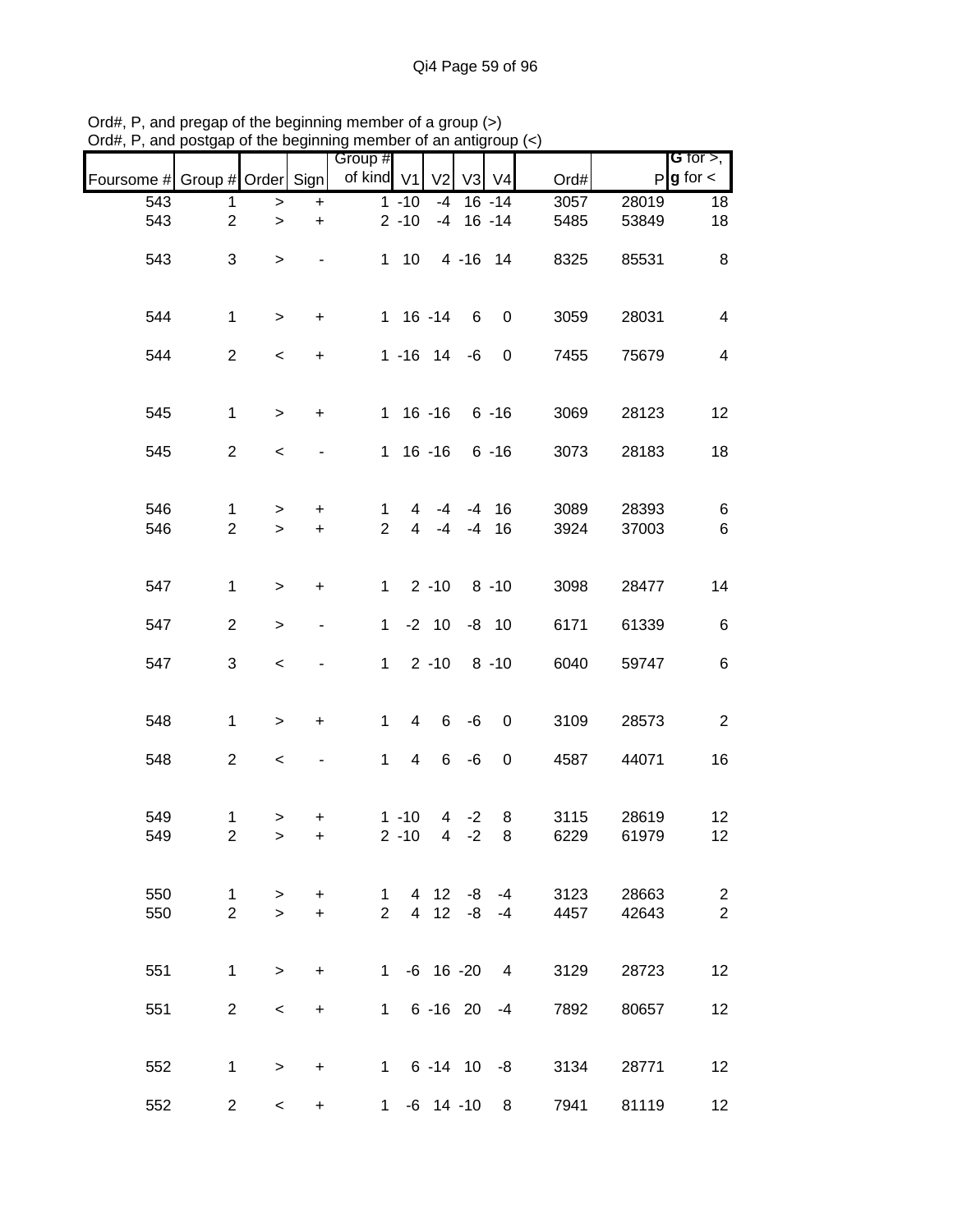|                               |                                |                     |                          | Group #        |                         |                 |                 |                   |              |                | G for $>$ ,            |
|-------------------------------|--------------------------------|---------------------|--------------------------|----------------|-------------------------|-----------------|-----------------|-------------------|--------------|----------------|------------------------|
| Foursome # Group # Order Sign |                                |                     |                          | of kind V1     |                         | V <sub>2</sub>  | V3              | V <sub>4</sub>    | Ord#         |                | $P$ <b>g</b> for $\lt$ |
|                               |                                |                     |                          |                |                         |                 |                 |                   |              |                |                        |
|                               |                                |                     |                          |                |                         |                 |                 |                   |              |                |                        |
| 553<br>553                    | $\mathbf{1}$<br>$\overline{2}$ | >                   | +                        |                | $1 - 14$ 10<br>$2 - 14$ | 10              | -8              | $-8 - -2$<br>$-2$ | 3135<br>5168 | 28789<br>50359 | 18<br>18               |
| 553                           | 3                              | $\, > \,$<br>$\geq$ | $\ddot{}$<br>$\ddot{}$   |                | $3 - 14$                | 10              |                 | $-8 - -2$         | 9573         | 99787          | 20                     |
|                               |                                |                     |                          |                |                         |                 |                 |                   |              |                |                        |
|                               |                                |                     |                          |                |                         |                 |                 |                   |              |                |                        |
| 554                           | $\mathbf{1}$                   | >                   | +                        | 1.             |                         | $-2$ 16 $-14$   |                 | 10                | 3138         | 28813          | 6                      |
| 554                           | $\overline{2}$                 | $\geq$              | $\ddot{}$                | $\overline{2}$ | $-2$                    |                 | $16 - 14$       | 10                | 9583         | 99877          | 6                      |
|                               |                                |                     |                          |                |                         |                 |                 |                   |              |                |                        |
| 555                           | 1                              | >                   | +                        | 1              | 10 <sup>°</sup>         | -8              | -4              | 4                 | 3141         | 28843          | 6                      |
| 555                           | $\overline{2}$                 | $\geq$              | $+$                      | $\overline{2}$ | 10 <sup>1</sup>         | -8              | $-4$            | 4                 | 7597         | 77323          | 6                      |
|                               |                                |                     |                          |                |                         |                 |                 |                   |              |                |                        |
| 556                           | $\mathbf{1}$                   | $\, > \,$           | $\ddot{}$                | 1              | $\overline{0}$          |                 | $6 -2$          | $-4$              | 3171         | 29173          | 6                      |
| 556                           | $\overline{2}$                 | $\,$                | $\ddot{}$                | $\overline{2}$ | $\mathbf 0$             | $6\overline{6}$ | $-2$            | $-4$              | 3305         | 30643          | 6                      |
|                               |                                |                     |                          |                |                         |                 |                 |                   |              |                |                        |
| 557                           | $\mathbf{1}$                   | $\,>$               | $\ddot{}$                | $\mathbf 1$    |                         | $6 -2$          | $-4$            | -4                | 3172         | 29179          | 6                      |
|                               |                                |                     |                          |                |                         |                 |                 |                   |              |                |                        |
| 557                           | $\overline{2}$                 | $\prec$             | $\ddot{}$                | $\mathbf 1$    | -6                      | 2               | $\overline{4}$  | $\overline{4}$    | 7190         | 72701          | 6                      |
|                               |                                |                     |                          |                |                         |                 |                 |                   |              |                |                        |
| 558                           | $\mathbf{1}$                   | $\,>$               | +                        | $\mathbf 1$    | 0                       | -8              | $-4$            | $\overline{2}$    | 3181         | 29269          | 18                     |
|                               |                                |                     |                          |                |                         |                 |                 |                   |              |                |                        |
| 558                           | $\overline{2}$                 | $\,<$               |                          | $\mathbf 1$    |                         | $0 - 8$         | $-4$            | $\overline{2}$    | 5403         | 52957          | 6                      |
|                               |                                |                     |                          |                |                         |                 |                 |                   |              |                |                        |
| 559                           | $\mathbf{1}$                   | $\,$                | $\ddot{}$                | $\mathbf{1}$   | 8                       | -8              | 8               | $\overline{2}$    | 3193         | 29389          | $\overline{2}$         |
|                               |                                |                     |                          |                |                         |                 |                 |                   |              |                |                        |
| 559                           | $\overline{2}$                 | $\,<$               | $\pmb{+}$                | $\mathbf{1}$   | -8                      | 8               | -8              | $-2$              | 3326         | 30851          | $\overline{2}$         |
|                               |                                |                     |                          |                |                         |                 |                 |                   |              |                |                        |
| 560                           | $\mathbf{1}$                   | >                   | +                        |                | $1 14 - 16$             |                 |                 | $-4$ 10           | 3217         | 29641          | 8                      |
| 560                           | $\overline{2}$                 | $\mathbf{L}$        | $\ddot{}$                |                | $2$ 14 -16              |                 | $-4$ 10         |                   | 7273         | 73651          | 8                      |
|                               |                                |                     |                          |                |                         |                 |                 |                   |              |                |                        |
| 561                           | $\mathbf{1}$                   | $\,$                | $\ddot{}$                |                | $1 12 -6 -6 -4$         |                 |                 |                   | 3223         | 29723          | 6                      |
|                               |                                |                     |                          |                |                         |                 |                 |                   |              |                |                        |
| 561                           | $\overline{2}$                 | $\,<$               | +                        |                | $1 - 12 6$              |                 | $6\overline{6}$ | $\overline{4}$    | 7000         | 70657          | 6                      |
|                               |                                |                     |                          |                |                         |                 |                 |                   |              |                |                        |
| 562                           | 1                              | $\, > \,$           | $\ddot{}$                |                | $1 - 10$ $10 - 2 - 8$   |                 |                 |                   | 3231         | 29833          | 14                     |
|                               |                                |                     |                          |                |                         |                 |                 |                   |              |                |                        |
| 562                           | $\overline{2}$                 | $\,<$               | $\overline{\phantom{a}}$ |                | $1 - 10$ $10 - 2 - 8$   |                 |                 |                   | 8642         | 89227          | 4                      |

Ord#, P, and pregap of the beginning member of a group (>) Ord#, P, and postgap of the beginning member of an antigroup (<)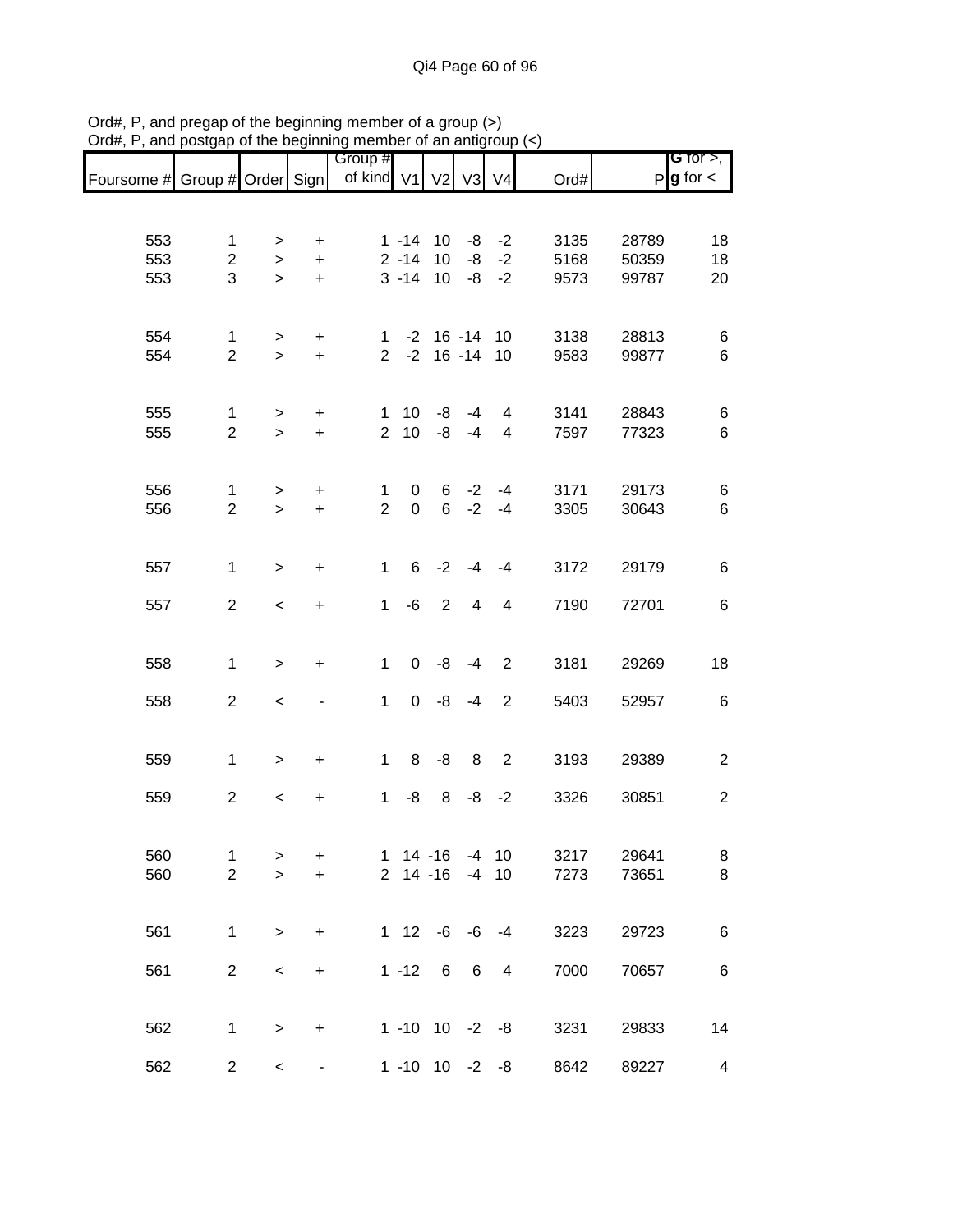|                               |                                |                     |                          | Group #                     |                      |                  |                  |                                  |              |                | G for $>$ ,            |
|-------------------------------|--------------------------------|---------------------|--------------------------|-----------------------------|----------------------|------------------|------------------|----------------------------------|--------------|----------------|------------------------|
| Foursome # Group # Order Sign |                                |                     |                          | of kind V1                  |                      | V <sub>2</sub>   | V <sub>3</sub>   | V <sub>4</sub>                   | Ord#         |                | $P$ <b>g</b> for $\lt$ |
| 563                           | 1                              | $\geq$              | $\ddot{}$                | $\mathbf{1}$                |                      | $16 - 20$        | 14               | 2                                | 3245         | 29989          | 6                      |
| 563                           | $\overline{2}$                 | $\,<\,$             |                          |                             |                      | 1 16 -20 14      |                  | 2                                | 8068         | 82531          | 18                     |
| 564<br>564                    | $\mathbf{1}$<br>$\overline{2}$ | ><br>$\geq$         | +<br>$\ddot{}$           | 1<br>$\overline{2}$         | -6<br>-6             | $\mathbf 0$<br>0 |                  | $6 - 16$<br>$6 - 16$             | 3249<br>4649 | 30047<br>44729 | 18<br>18               |
| 565<br>565                    | $\mathbf 1$<br>$\overline{2}$  | ><br>$\geq$         | $\ddot{}$<br>$\ddot{}$   |                             | $1 - 16$<br>$2 - 16$ | 4<br>4           | 0<br>$\mathbf 0$ | 0<br>0                           | 3252<br>6385 | 30089<br>63689 | 18<br>18               |
| 566                           | $\mathbf{1}$                   | $\geq$              | $\ddot{}$                | $\mathbf{1}$                |                      | 8 -10 -2 20      |                  |                                  | 3258         | 30119          | $\,6$                  |
| 566                           | $\overline{2}$                 | $\,<\,$             | $\ddot{}$                | $\mathbf{1}$                |                      | $-8$ 10          |                  | $2 - 20$                         | 5234         | 51151          | 6                      |
| 567                           | $\mathbf{1}$                   | $\geq$              | $\ddot{}$                | $\mathbf{1}$                | $-6$                 | 4                | $-4$             | $\overline{2}$                   | 3264         | 30181          | 12                     |
| 567                           | $\overline{2}$                 | $\geq$              |                          | $\mathbf{1}$                | 6                    | $-4$             | 4                | $-2$                             | 8800         | 90977          | $\,6$                  |
| 568                           | $\mathbf{1}$                   | $\geq$              | $\ddot{}$                | 1                           | $-4$                 | 2                | 4                | 6                                | 3266         | 30197          | 10                     |
| 568                           | $\overline{2}$                 | $\,<$               | $\ddot{}$                | $\mathbf{1}$                | 4                    | $-2$             | $-4$             | -6                               | 8409         | 86467          | 10                     |
| 569<br>569                    | 1<br>$\overline{2}$            | ><br>$\geq$         | +<br>$\ddot{}$           | 1<br>$\overline{2}$         | 4<br>$\overline{4}$  | 6<br>6           | -6<br>-6         | -6<br>-6                         | 3268<br>4088 | 30211<br>38791 | 8<br>8                 |
| 569                           | 3                              | $\,<$               | $\overline{\phantom{0}}$ | 1                           | 4                    | 6                | -6               | -6                               | 6779         | 68071          | 16                     |
| 570<br>570                    | $\mathbf{1}$<br>$\overline{2}$ | $\, > \,$<br>$\geq$ | $\ddot{}$<br>$+$         | $\mathbf{1}$<br>$2^{\circ}$ | 6<br>6               | -6               | -6<br>$-6 - 6$   | $\overline{4}$<br>$\overline{4}$ | 3269<br>8277 | 30223<br>84991 | 12<br>12               |
| 571                           | $\mathbf{1}$                   | $\geq$              | $\ddot{}$                |                             |                      | $120 -8 -8 0$    |                  |                                  | 3274         | 30271          | $\overline{2}$         |
| 571                           | $\overline{a}$                 | $\,<$               | $\ddot{}$                |                             | $1 - 20$             |                  | 8 8              | $\mathbf 0$                      | 9419         | 98009          | $\sqrt{2}$             |
| 572<br>572                    | $\mathbf{1}$<br>$\overline{2}$ | $\geq$<br>$\geq$    | $\ddot{}$<br>$\ddot{}$   | 1                           | -8<br>$2 - 8$        |                  |                  | $0 -2 14$<br>$0 -2 14$           | 3276<br>5976 | 30307<br>59107 | 14<br>14               |
| 573                           | $\mathbf{1}$                   | $\geq$              | $+$                      |                             |                      | 1 20 -20 2       |                  | 8                                | 3290         | 30469          | $\overline{c}$         |

Ord#, P, and pregap of the beginning member of a group (>) Ord#, P, and postgap of the beginning member of an antigroup (<)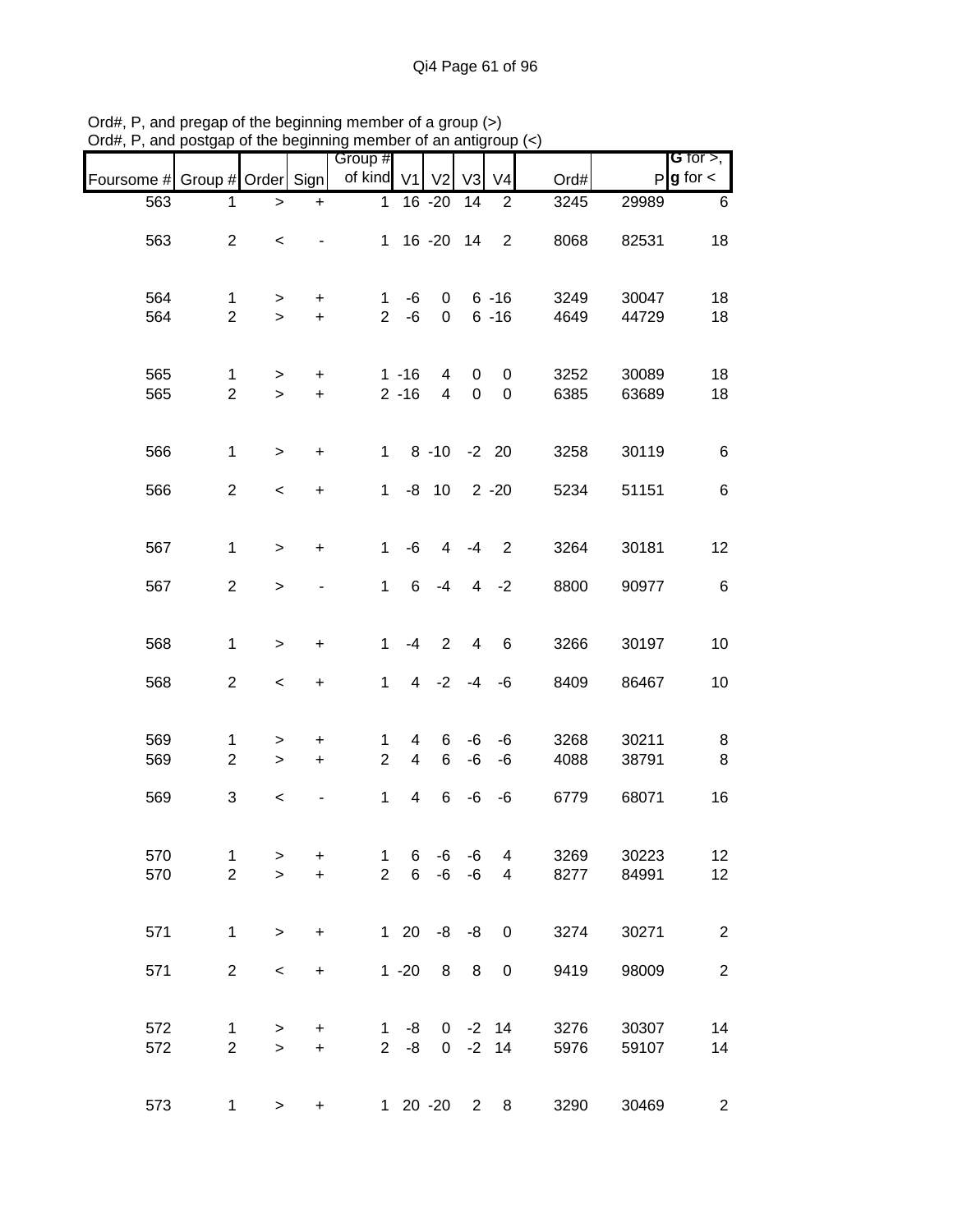|                               |                     |                          |                                  | Group #             |                                  |                |                |                          |              |                | G for $>$ ,                                         |
|-------------------------------|---------------------|--------------------------|----------------------------------|---------------------|----------------------------------|----------------|----------------|--------------------------|--------------|----------------|-----------------------------------------------------|
| Foursome # Group # Order Sign |                     |                          |                                  | of kind V1          |                                  | V <sub>2</sub> | V3             | V <sub>4</sub>           | Ord#         |                | $P g$ for $\lt$                                     |
| 573                           | $\overline{2}$      | >                        | $\begin{array}{c} + \end{array}$ |                     | 2 20 -20                         |                | 2              | 8                        | 6914         | 69739          | $\overline{2}$                                      |
| 573                           | 3                   | $\,<\,$                  | $+$                              |                     | $1 - 20$ $20 - 2 - 8$            |                |                |                          | 4217         | 40151          | $\overline{2}$                                      |
| 574                           | $\mathbf{1}$        | $\, > \,$                | $\ddot{}$                        | $\mathbf{1}$        | 8                                | $-4$           |                | $4 -2$                   | 5116         | 49811          | $\overline{4}$                                      |
| 574                           | $\overline{2}$      | $\, >$                   | $\overline{\phantom{0}}$         | $\mathbf{1}$        | -8                               | $\overline{4}$ | $-4$           | $\overline{2}$           | 6345         | 63331          | 14                                                  |
| 574                           | 3                   | $\overline{\phantom{a}}$ | $\ddot{}$                        |                     | $1 - 8$                          |                | $4 - 4$        | $\overline{2}$           | 3909         | 36871          | $\,6$                                               |
| 575<br>575                    | 1<br>$\overline{2}$ | $\, > \,$<br>$\, > \,$   | $+$<br>$\ddot{}$                 |                     | $1 - 10$<br>$2 - 10$             | $-2$           | $-2$ 16<br>16  | $-2$<br>$-2$             | 3298<br>5554 | 30553<br>54577 | 14<br>14                                            |
| 575                           | 3                   | $\,<$                    |                                  |                     | $1 - 10 - 2 16$                  |                |                | $-2$                     | 5558         | 54617          | $\,6$                                               |
| 576                           | $\mathbf{1}$        | $\geq$                   | $\ddot{}$                        | $\mathbf{1}$        | $6^{\circ}$                      |                | $-2 - 4$       | 6                        | 3306         | 30649          | 6                                                   |
| 576                           | $\overline{2}$      | $\,<\,$                  | $\ddot{}$                        | $\mathbf{1}$        | -6                               | $\overline{2}$ | $\overline{4}$ | $-6$                     | 7280         | 73721          | 6                                                   |
| 577<br>577                    | 1<br>$\overline{2}$ | ><br>$\geq$              | +<br>$\ddot{}$                   | 1<br>$\overline{2}$ | $\overline{2}$<br>$\overline{2}$ | 8<br>8         |                | $16 - 24$<br>$16 - 24$   | 3313<br>6021 | 30707<br>59561 | $\overline{\mathcal{A}}$<br>$\overline{\mathbf{4}}$ |
| 578                           | $\mathbf{1}$        | $\, >$                   | +                                |                     | 1 14 -16 2 4                     |                |                |                          | 3319         | 30781          | 8                                                   |
| 578                           | $\overline{2}$      | $\,<$                    | $\ddot{}$                        |                     | $1 - 14$ 16 $-2$ $-4$            |                |                |                          | 6236         | 62039          | 8                                                   |
| 579                           | 1                   | $\, > \,$                | +                                |                     | $1 - 16$                         | $\overline{2}$ | 4 <sup>1</sup> | $-2$                     | 3320         | 30803          | 22                                                  |
| 579                           | $\overline{2}$      | >                        |                                  |                     | $1 \t16 -2 -4$                   |                |                | $\overline{2}$           | 4706         | 45343          | $\overline{2}$                                      |
| 580                           | $\mathbf{1}$        | $\,>$                    | $\ddot{}$                        |                     | $1 - 8$ 8 2 6                    |                |                |                          | 3329         | 30869          | 10                                                  |
| 580                           | $\overline{2}$      | $\,<\,$                  | $\ddot{}$                        |                     | $1 \t 8 \t -8 \t -2$             |                |                | $-6$                     | 9270         | 96223          | 10                                                  |
| 581                           | 1                   | $\geq$                   | $\ddot{}$                        |                     | $1 \t2 -14 -2$                   |                |                | $\overline{\phantom{a}}$ | 3333         | 30911          | 18                                                  |
| 581                           | $\overline{c}$      | $\,$                     | $\qquad \qquad \blacksquare$     |                     | $1 - 2 14 2$                     |                |                | $-4$                     | 8724         | 90071          | $\overline{\mathbf{4}}$                             |
| 582                           | 1                   | $\,$                     | +                                | 1                   | -8                               | 6              | $\overline{0}$ | -6                       | 3343         | 31033          | 14                                                  |

Ord#, P, and pregap of the beginning member of a group (>) Ord#, P, and postgap of the beginning member of an antigroup (<)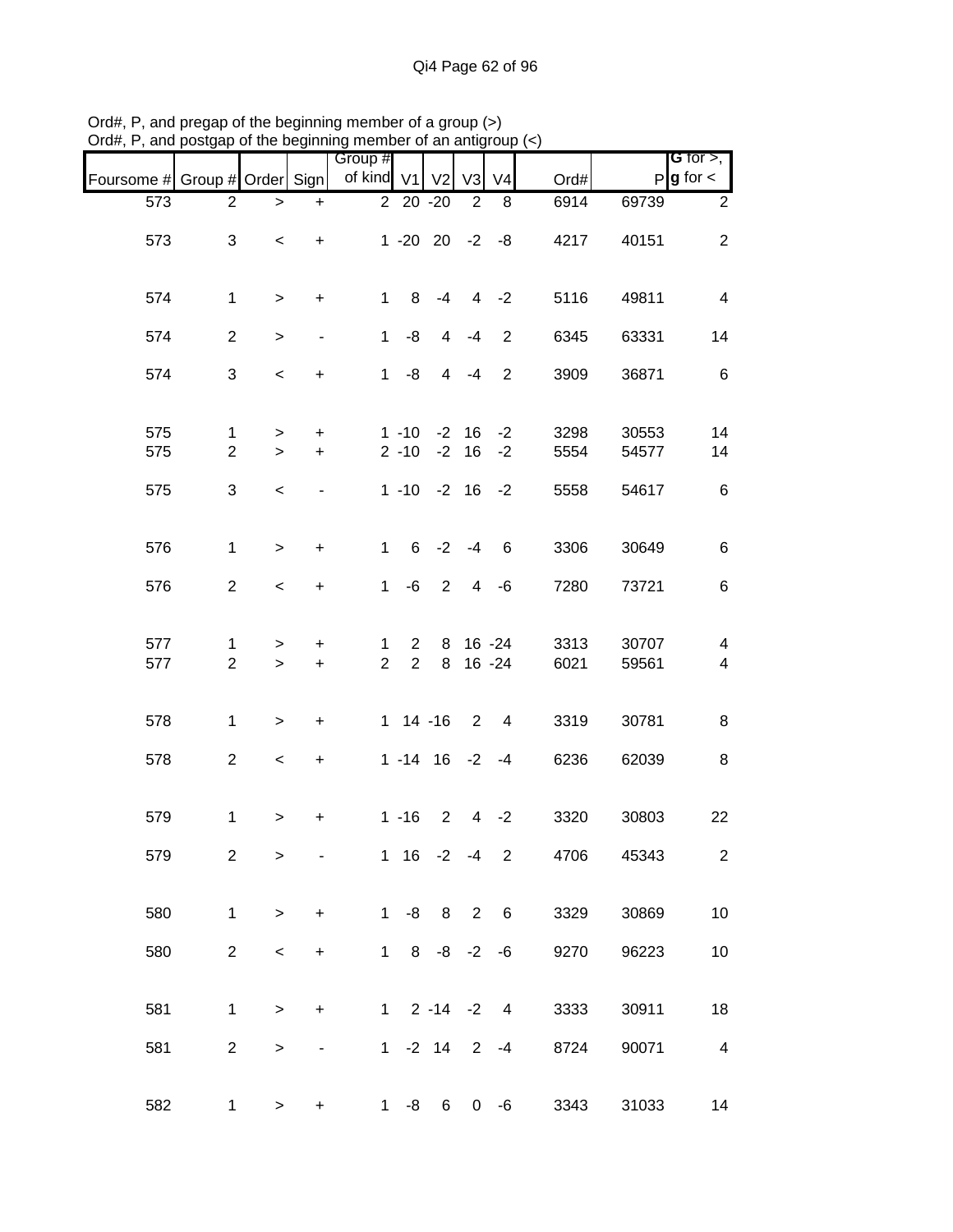|                               |                     |                          |                  | Group #<br>of kind V1 V2 |              |                                     |                         | V <sub>4</sub>             |              |                | G for $>$ ,<br>$P$ <b>g</b> for $\lt$     |
|-------------------------------|---------------------|--------------------------|------------------|--------------------------|--------------|-------------------------------------|-------------------------|----------------------------|--------------|----------------|-------------------------------------------|
| Foursome # Group # Order Sign |                     |                          |                  |                          |              |                                     | V3                      |                            | Ord#         |                |                                           |
| 582                           | $\overline{2}$      | $\,$                     |                  | $\mathbf{1}$             |              | $8 - 6$                             | $\overline{\mathbf{0}}$ | $6\overline{6}$            | 4648         | 44711          | 10                                        |
| 583<br>583                    | 1<br>$\overline{2}$ | $\geq$<br>$\geq$         | $+$<br>$+$       |                          |              | $1 - 2 16 2 - 14$<br>$2 - 2 16$     |                         | $2 - 14$                   | 3378<br>7001 | 31333<br>70663 | $\,6$<br>$\,6$                            |
| 584                           | $\mathbf{1}$        | $\geq$                   | $\ddot{}$        |                          |              | $1 - 14 - 4 - 2$                    |                         | $\overline{\phantom{0}}^2$ | 3381         | 31379          | 22                                        |
| 584                           | $\overline{2}$      | $\overline{\phantom{a}}$ | $+$              |                          | $1 \quad 14$ | $\overline{4}$                      |                         | $2 -2$                     | 5623         | 55351          | 22                                        |
| 584                           | 3                   | $\,<$                    |                  |                          |              | $1 - 14 - 4 - 2$                    |                         | $\overline{2}$             | 7672         | 78137          | $\sqrt{2}$                                |
| 585                           | $\mathbf{1}$        | $\geq$                   | $\pm$            |                          |              | $1 - 20$ 2 10 $-4$                  |                         |                            | 3390         | 31511          | 22                                        |
| 585                           | $\overline{a}$      | $\,<\,$                  | $+$              |                          |              | $120 -2 -10$                        |                         | $\overline{4}$             | 4914         | 47659          | 22                                        |
| 586<br>586                    | 1<br>$\overline{2}$ | $\, > \,$<br>$\geq$      | $\pm$<br>$+$     |                          |              | $1 \t16 \t-14$<br>2 16 -14          | 4<br>$\overline{4}$     | 8<br>8                     | 3396<br>8520 | 31547<br>87721 | $\overline{\mathbf{4}}$<br>$\overline{2}$ |
| 587                           | $\mathbf{1}$        | $\geq$                   | $\ddot{}$        |                          |              | $1 \t14 \t-4 \t-10$                 |                         | $\overline{\phantom{0}}^2$ | 3401         | 31607          | $\,6$                                     |
| 587                           | $\overline{2}$      | $\overline{\phantom{a}}$ | $+$              |                          | $1 - 14$     |                                     |                         | $410 -2$                   | 8237         | 84499          | $\overline{\mathbf{4}}$                   |
| 588<br>588                    | 1<br>$\overline{2}$ | $\geq$<br>$\geq$         | $\ddot{}$<br>$+$ |                          |              | $1 10 - 20 2 - 2$<br>$2 \t10 \t-20$ |                         | $2 -2$                     | 3409<br>3717 | 31699<br>34819 | 12<br>12                                  |
| 589                           | 1                   | $\geq$                   | +                |                          |              | 1 -16 20 -16 12                     |                         |                            | 3416         | 31769          | 18                                        |
| 589                           | $\overline{2}$      | $\,<\,$                  |                  |                          |              | 1 -16 20 -16 12                     |                         |                            | 3437         | 32051          | 6                                         |
| 590                           | $\mathbf 1$         | $\, > \,$                | $\ddot{}$        |                          |              | 1 12 -28                            | 8                       | 4                          | 3420         | 31817          | 18                                        |
| 590                           | $\overline{2}$      | $\,<$                    | $\ddot{}$        |                          |              | $1 - 12$ 28                         | -8                      | -4                         | 6539         | 65479          | 18                                        |
| 591                           | $\mathbf{1}$        | $\geq$                   | +                |                          | $1 \quad 8$  | $\overline{4}$                      | $-4$                    | $-2$                       | 3422         | 31849          | $\overline{2}$                            |
| 591                           | $\overline{2}$      | $\geq$                   |                  |                          | $1 - 8$      | -4                                  | 4                       | $\overline{2}$             | 7598         | 77339          | 16                                        |

Ord#, P, and pregap of the beginning member of a group (>) Ord#, P, and postgap of the beginning member of an antigroup (<)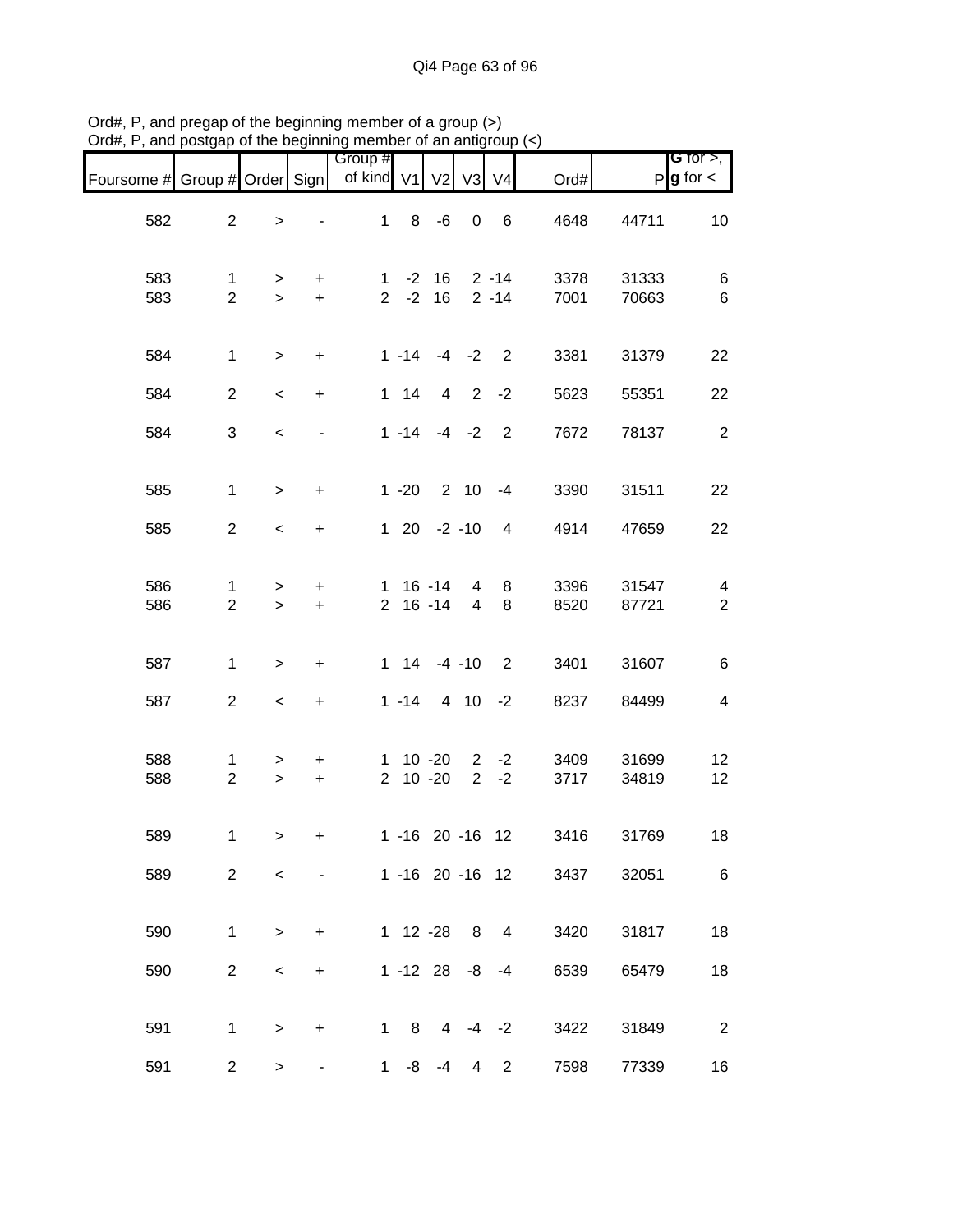|                               |                                |                          |                          | Group #        |                                      |                   |                |                |              |                | <b>G</b> for $>$ ,     |
|-------------------------------|--------------------------------|--------------------------|--------------------------|----------------|--------------------------------------|-------------------|----------------|----------------|--------------|----------------|------------------------|
| Foursome # Group # Order Sign |                                |                          |                          | of kind V1     |                                      | V <sub>2</sub>    | V3             | V <sub>4</sub> | Ord#         |                | $P$ <b>g</b> for $\lt$ |
| 592                           | 1                              | >                        | $\ddot{}$                | 1              | $-2$                                 | $\overline{2}$    | 2              | $-6$           | 3430         | 31973          | 10                     |
| 592                           | $\overline{2}$                 | $\overline{\phantom{a}}$ | $\ddot{}$                |                | $1 -$                                | $2 -2 -2$         |                | $\,6\,$        | 4907         | 47599          | 10                     |
| 593                           | $\mathbf{1}$                   | $\,$                     | $\ddot{}$                |                | $1 - 2$                              | $\pmb{0}$         | $\overline{4}$ | 8              | 3442         | 32077          | 8                      |
| 593                           | $\overline{2}$                 | $\overline{\phantom{a}}$ | $\ddot{}$                |                | $1 \quad 2$                          | $\overline{0}$    | $-4$           | -8             | 4462         | 42689          | 8                      |
| 594<br>594                    | $\mathbf{1}$<br>$\overline{2}$ | $\geq$<br>$\,>$          | $\ddot{}$<br>$\ddot{}$   |                | $1 - 16$ 20 $-20$<br>2 -16 20 -20 14 |                   |                | 14             | 3446<br>7874 | 32117<br>80447 | 18<br>18               |
| 595                           | $\mathbf{1}$                   | $\geq$                   | $\ddot{}$                | $\mathbf{1}$   |                                      | $-4$ 10 $-2$ 10   |                |                | 3453         | 32189          | $\,6$                  |
| 595                           | $\overline{2}$                 | $\,<$                    | $\ddot{}$                | $\mathbf{1}$   |                                      | 4 -10 2 -10       |                |                | 6563         | 65701          | $6\phantom{1}6$        |
| 596                           | $\mathbf{1}$                   | $\geq$                   | $\ddot{}$                |                | 1 10 -2 10 -16                       |                   |                |                | 3454         | 32191          | $\overline{2}$         |
| 596                           | $\overline{2}$                 | $\, > \,$                |                          |                | $1 - 10$                             |                   |                | 2 -10 16       | 3728         | 34939          | 20                     |
| 597                           | $\mathbf{1}$                   | $\,>$                    | +                        |                | 1 -2 10 -16 10                       |                   |                |                | 3455         | 32203          | 12                     |
| 597                           | $\overline{2}$                 | $\geq$                   | $\overline{\phantom{a}}$ | $\mathbf{1}$   |                                      | $2 - 10$ 16 $-10$ |                |                | 7580         | 77153          | 12                     |
| 597                           | 3                              | $\,<$                    | $\ddot{}$                |                | $1 \quad$                            | $2 - 10$ 16 $-10$ |                |                | 7584         | 77201          | 12                     |
| 598                           | $\mathbf{1}$                   | $\,$                     | $\ddot{}$                |                | $1 - 10$                             |                   |                | $2 \t10 \t-2$  | 3466         | 32321          | 12                     |
| 598                           | $\overline{c}$                 | $\,<$                    | +                        |                | $1 \t10 \t-2 \t-10$                  |                   |                | $\overline{2}$ | 7782         | 79399          | 12                     |
| 599                           | $\mathbf{1}$                   | $\geq$                   | $\ddot{}$                | $\mathbf{1}$   | 4                                    |                   |                | $-2$ 16 $-10$  | 3474         | 32371          | $\overline{c}$         |
| 599                           | $\overline{2}$                 | $\geq$                   | $+$                      | $\overline{2}$ | $\overline{4}$                       |                   | $-2$ 16 $-10$  |                | 6513         | 65173          | $\overline{2}$         |
| 599                           | 3                              | $\,<\,$                  | $\ddot{}$                | $1 \quad$      | $-4$                                 |                   |                | 2 -16 10       | 5048         | 49117          | 4                      |
| 600                           | $\mathbf 1$                    | $\geq$                   | $\ddot{}$                |                | $1 - 22$ 2 20 $-22$                  |                   |                |                | 3490         | 32531          | 24                     |
| 600                           | $\overline{2}$                 | $\,<\,$                  | +                        |                | $122$                                |                   |                | $-2 - 20$ 22   | 8505         | 87589          | 24                     |
| 601                           | $\mathbf{1}$                   | $\mathbf{r}$             | $\ddot{}$                |                | $1 20 - 22 4 - 2$                    |                   |                |                | 3492         | 32537          | 4                      |

Ord#, P, and pregap of the beginning member of a group (>) Ord#, P, and postgap of the beginning member of an antigroup (<)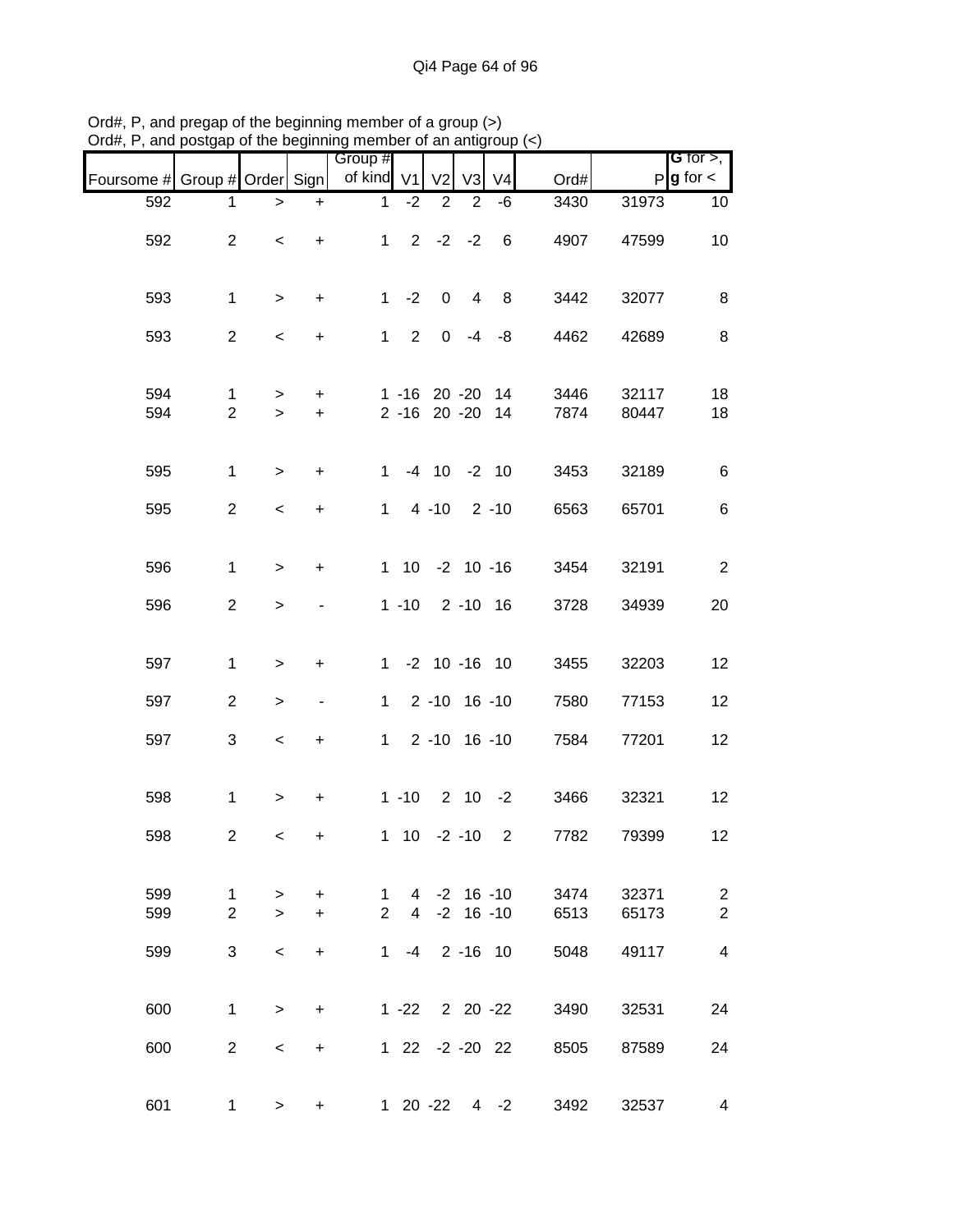| Foursome # Group # Order Sign |                           |              |                | Group #<br>of kind V1          |             | V <sub>2</sub>                 | V <sub>3</sub> | V <sub>4</sub> | Ord#         |                | <b>G</b> for $>$ ,<br>$P$ <b>g</b> for $\lt$ |
|-------------------------------|---------------------------|--------------|----------------|--------------------------------|-------------|--------------------------------|----------------|----------------|--------------|----------------|----------------------------------------------|
| 601                           | $\overline{2}$            | $\prec$      | $\ddot{}$      |                                |             | $1 - 20$ 22 $-4$               |                | $\overline{2}$ | 7041         | 71119          | 10                                           |
| 602<br>602                    | 1<br>$\overline{2}$       | ><br>$\geq$  | +<br>$+$       | $\mathbf{1}$<br>2 <sup>1</sup> |             | $-2$ 26 $-26$<br>$-2$ 26 $-26$ |                | 4<br>4         | 3518<br>7338 | 32801<br>74381 | $\overline{4}$<br>$\overline{\mathbf{4}}$    |
| 603                           | $\mathbf{1}$              | $\, >$       | $\blacksquare$ |                                | $1 10$      |                                | $4 - 14$       | 4              | 7707         | 78541          | $\overline{2}$                               |
| 603                           | $\overline{2}$            | $\prec$      |                |                                | $1 - 10$    |                                | $-4$ 14        | $-4$           | 7025         | 70949          | $\sqrt{2}$                                   |
| 604                           | $\mathbf{1}$              | $\, >$       | $\ddot{}$      | 1                              | $-8$        | $\overline{2}$                 | $\mathbf 0$    | 8              | 3535         | 32983          | 12                                           |
| 604                           | $\overline{2}$            | $\,<$        | $\ddot{}$      | $\mathbf 1$                    | 8           | $-2$                           | $\overline{0}$ | -8             | 4742         | 45767          | 12                                           |
| 605                           | $\mathbf 1$               | $\,>$        | $\ddot{}$      | $\mathbf{1}$                   | $\mathbf 0$ | 8                              | $-4$           | $-4$           | 6284         | 62597          | $\,6\,$                                      |
| 605                           | $\overline{2}$            | $\,<$        | $\ddot{}$      | $\mathbf{1}$                   | $\mathbf 0$ | -8                             | 4              | $\overline{4}$ | 5098         | 49633          | $6\phantom{1}6$                              |
| 606                           | $\mathbf{1}$              | $\geq$       | $\ddot{}$      | 1                              |             | $-8$ 14 $-16$                  |                | 8              | 3543         | 33049          | 12                                           |
| 606                           | $\overline{2}$            | $\,$         |                | $\mathbf{1}$                   |             | $8 - 14$ 16                    |                | -8             | 5063         | 49261          | $\, 8$                                       |
| 607                           | $\mathbf{1}$              | $\, >$       | $\ddot{}$      |                                |             | $1 -2 8 -10$                   |                | $\mathbf 0$    | 3547         | 33083          | 10                                           |
| 607                           | $\overline{c}$            | $\prec$      |                |                                | $1 -2$      |                                | $8 - 10$       | $\mathbf 0$    | 5366         | 52553          | 8                                            |
| 608                           | 1                         | $\geq$       | +              |                                |             | 1 0 24 -28                     |                | 8              | 3550         | 33113          | 6                                            |
| 608                           | $\overline{2}$            | $\,<$        | $\ddot{}$      |                                |             | $1 \t 0 -24 \t 28$             |                | -8             | 6861         | 69067          | $\,6$                                        |
| 609                           | $\mathbf 1$               | $\, > \,$    | +              | 1                              |             | $8 - 16$                       | 8              | $-2$           | 3554         | 33161          | 10                                           |
| 609                           | $\boldsymbol{2}$          | $\geq$       | $\ddot{}$      | $\overline{2}$                 |             | $8 - 16$                       | 8              | $-2$           | 8785         | 90803          | 10                                           |
| 609                           | $\ensuremath{\mathsf{3}}$ | $\mathbf{L}$ | -              | $\mathbf 1$                    |             | $-8$ 16                        | -8             | $\overline{2}$ | 7793         | 79559          | 10                                           |
| 610                           | 1                         | $\, >$       | $\pmb{+}$      | $1 \quad$                      |             | $2 - 10$                       | $\overline{2}$ | $-4$           | 3591         | 33547          | 14                                           |
| 610                           | $\overline{c}$            | $\,<$        | $\ddot{}$      |                                |             | $1 -2 10 -2$                   |                | 4              | 5764         | 56843          | 14                                           |

Ord#, P, and pregap of the beginning member of a group (>) Ord#, P, and postgap of the beginning member of an antigroup (<)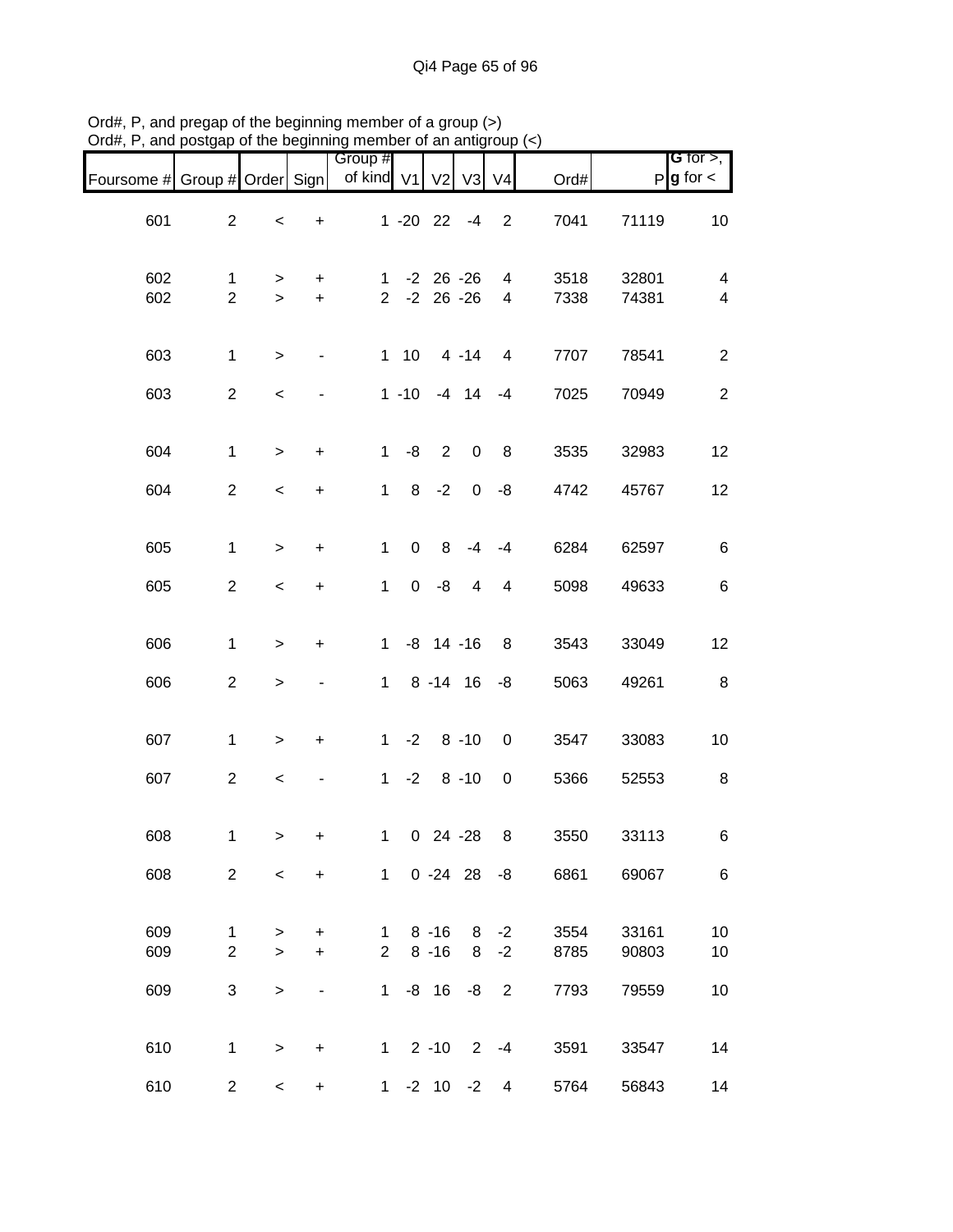| Foursome # Group # Order Sign |                                |                          |                        | Group #<br>of kind V1 |                      | V <sub>2</sub>             | V <sub>3</sub>           | V <sub>4</sub>     | Ord#         |                | G for $>$ ,<br>$P$ <b>g</b> for $\lt$ |
|-------------------------------|--------------------------------|--------------------------|------------------------|-----------------------|----------------------|----------------------------|--------------------------|--------------------|--------------|----------------|---------------------------------------|
| 611                           | $\mathbf 1$                    | $\, > \,$                | $\ddot{}$              | $\mathbf 1$           |                      | $-2$ 10                    | -8                       | -8                 | 3610         | 33713          | 10                                    |
| 611                           | $\overline{2}$                 | $\mathbf{I}$             | $\ddot{}$              | $\overline{2}$        |                      | $-2$ 10                    | -8                       | -8                 | 6500         | 65063          | 10                                    |
| 611                           | 3                              | $\,<$                    | $\blacksquare$         |                       |                      | $1 - 2 10$                 | -8                       | -8                 | 4891         | 47431          | 10                                    |
|                               |                                |                          |                        |                       |                      |                            |                          |                    |              |                |                                       |
| 612<br>612                    | 1<br>$\overline{2}$            | $\, > \,$<br>$\,>$       | +<br>$\ddot{}$         | 1<br>$\overline{2}$   | -8<br>$-8$           | -8<br>-8                   | 4<br>$\overline{4}$      | 4<br>4             | 3612<br>7552 | 33739<br>76819 | 18<br>18                              |
|                               |                                |                          |                        |                       |                      |                            |                          |                    |              |                |                                       |
| 613<br>613                    | $\mathbf{1}$<br>$\overline{2}$ | $\,$<br>$\,$             | $\ddot{}$<br>$\ddot{}$ |                       | $1 - 16$<br>$2 - 16$ | $\mathbf 0$<br>$\mathbf 0$ | $\overline{2}$           | $2 \quad 10$<br>10 | 3625<br>6366 | 33851<br>63521 | 22<br>22                              |
|                               |                                |                          |                        |                       |                      |                            |                          |                    |              |                |                                       |
| 614                           | $\mathbf 1$                    | $\,$                     | $\ddot{}$              | $\mathbf{1}$          | $-4$                 | $\overline{2}$             | $\overline{2}$           | $\overline{4}$     | 3667         | 34313          | 10                                    |
| 614                           | $\overline{2}$                 | $\,<$                    | $\ddot{}$              | $\mathbf{1}$          | $\overline{4}$       | $-2$                       | $-2$                     | $-4$               | 9290         | 96461          | 8                                     |
| 614                           | 3                              | $\,<$                    |                        | $\mathbf{1}$          | $-4$                 | $\overline{2}$             | $\overline{\phantom{0}}$ | $\overline{4}$     | 9212         | 95561          | $\bf 8$                               |
| 615                           | $\mathbf{1}$                   | $\,$                     | $\ddot{}$              | $\mathbf{1}$          | $\overline{4}$       | $-4$                       | $-4$                     | $-4$               | 3670         | 34337          | 10                                    |
| 615                           | $\overline{2}$                 | $\,<$                    |                        | $\mathbf{1}$          | 4                    | $-4$                       | $-4$                     | $-4$               | 4987         | 48481          | $\,6\,$                               |
|                               |                                |                          |                        |                       |                      |                            |                          |                    |              |                |                                       |
| 616                           | $\mathbf 1$                    | $\,$                     |                        | $\mathbf{1}$          |                      | 4 10                       | $-2$                     | -8                 | 9109         | 94441          | $\boldsymbol{2}$                      |
| 616                           | $\overline{2}$                 | $\prec$                  |                        | $\mathbf{1}$          |                      | $-4 - 10$                  | 2                        | 8                  | 4201         | 39979          | $\overline{\mathbf{4}}$               |
| 617                           |                                |                          |                        | $\mathbf{1}$          |                      | $-6 - 10$                  | 10                       |                    | 3680         | 34457          |                                       |
| 617                           | 1<br>$\overline{c}$            | $\, > \,$<br>$\geq$      | +<br>$\ddot{}$         | $\overline{2}$        |                      | $-6 - 10$                  | 10                       | -8<br>-8           | 4498         | 43037          | 18<br>18                              |
|                               |                                |                          |                        |                       | $1 - 8$              |                            | 4 12 -12                 |                    |              |                |                                       |
| 618                           | $\mathbf{1}$                   | $\geq$                   | $\ddot{}$              |                       |                      |                            |                          |                    | 3687         | 34511          | 10                                    |
| 618                           | $\overline{2}$                 | $\,<\,$                  | $\ddot{}$              | $1 \quad$             | 8                    |                            | $-4 - 12$ 12             |                    | 6313         | 62929          | 10                                    |
| 619                           | 1                              | $\, > \,$                | $\ddot{}$              |                       |                      | $1 - 16$ 14 -10            |                          | $\mathbf 0$        | 3700         | 34649          | 18                                    |
| 619                           | $\overline{2}$                 | $\geq$                   | $\ddot{}$              |                       |                      | $2 - 16$ 14 - 10           |                          | $\mathbf 0$        | 7538         | 76649          | 18                                    |
| 620                           | 1                              | $\,$                     | $\ddot{}$              |                       |                      | $1 14 - 10$                | $\mathbf 0$              | $\overline{2}$     | 3701         | 34651          | $\overline{2}$                        |
| 620                           | $\overline{2}$                 | $\overline{\phantom{0}}$ | +                      |                       |                      | $1 - 14$ 10                | $\overline{0}$           | $-2$               | 4936         | 47903          | 8                                     |

Ord#, P, and pregap of the beginning member of a group (>) Ord#, P, and postgap of the beginning member of an antigroup (<)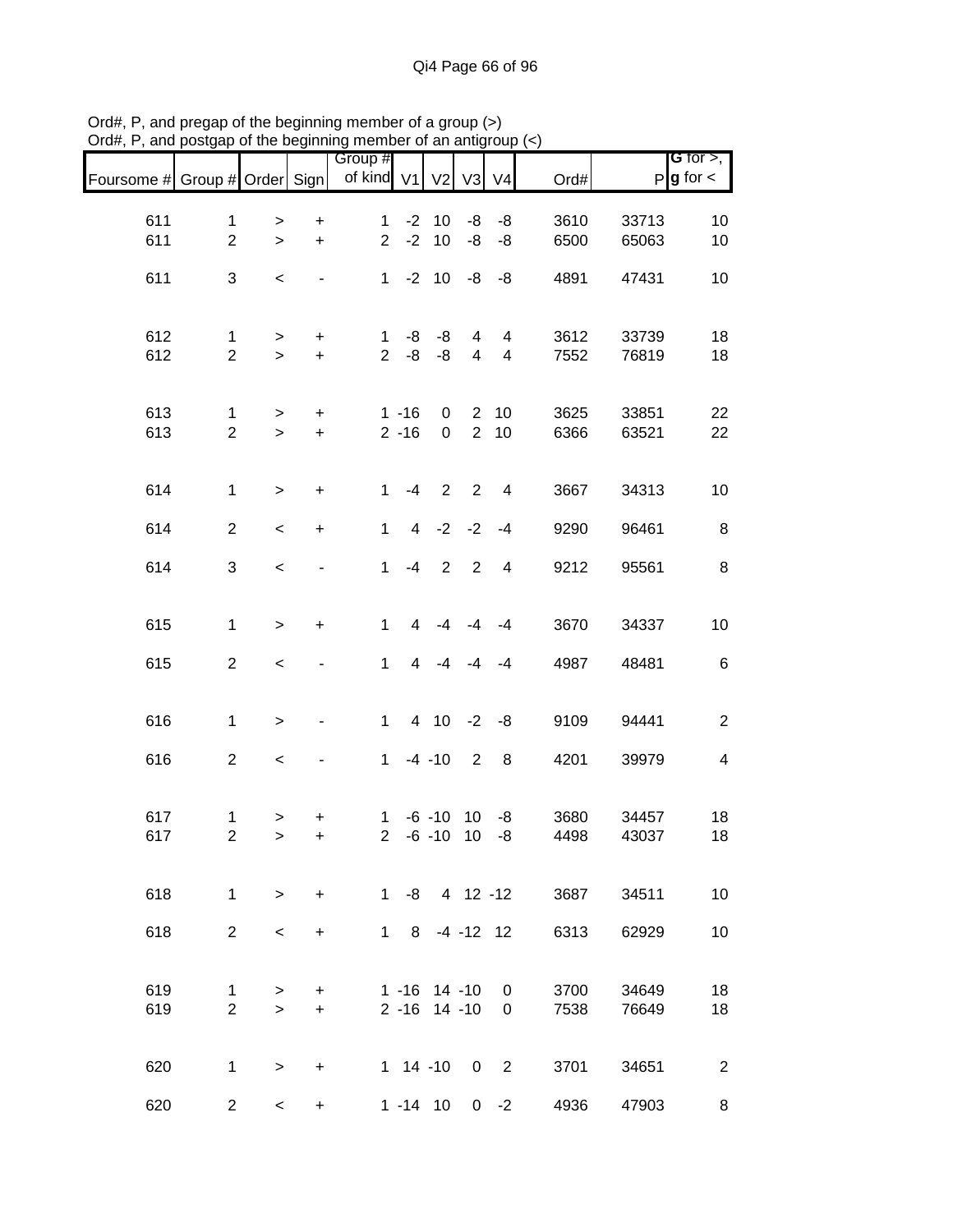|                               |                |                          |                                  | Group #        |                 |                     |                |                |      |       | G for $>$ ,             |
|-------------------------------|----------------|--------------------------|----------------------------------|----------------|-----------------|---------------------|----------------|----------------|------|-------|-------------------------|
| Foursome # Group # Order Sign |                |                          |                                  | of kind V1     |                 | V <sub>2</sub>      | V <sub>3</sub> | V <sub>4</sub> | Ord# |       | $P$ <b>g</b> for $\lt$  |
| 620                           | 3              | $\,<$                    | $\ddot{}$                        |                | $\sqrt{2} - 14$ | 10                  | 0              | $-2$           | 6549 | 65579 | 2                       |
|                               |                |                          |                                  |                |                 |                     |                |                |      |       |                         |
| 621                           | $\mathbf{1}$   | $\geq$                   | $\ddot{}$                        |                |                 | 1 14 8 -14 10       |                |                | 3714 | 34763 | $\overline{\mathbf{4}}$ |
|                               |                |                          |                                  |                |                 |                     |                |                |      |       |                         |
| 621                           | $\overline{2}$ | $\,<\,$                  |                                  |                | $1 \quad 14$    |                     | 8 - 14 10      |                | 5451 | 53453 | 26                      |
|                               |                |                          |                                  |                |                 |                     |                |                |      |       |                         |
| 622                           | $\mathbf{1}$   | $\, > \,$                | $\ddot{}$                        |                |                 | $1$ 14 -10 2 -10    |                |                | 3727 | 34919 | 6                       |
| 622                           | $\overline{2}$ | $\geq$                   | $\ddot{}$                        |                |                 | $2$ 14 -10          |                | $2 - 10$       | 6559 | 65657 | $\,6$                   |
|                               |                |                          |                                  |                |                 |                     |                |                |      |       |                         |
| 622                           | 3              | $\,<$                    | $\ddot{}$                        |                |                 | $1 - 14$ 10 $-2$ 10 |                |                | 4515 | 43261 | 10                      |
|                               |                |                          |                                  |                |                 |                     |                |                |      |       |                         |
| 623                           | 1              | $\geq$                   | $\begin{array}{c} + \end{array}$ | $\mathbf 1$    | $\overline{0}$  | $-4$                | $-4$           | $\overline{2}$ | 3746 | 35129 | 12                      |
| 623                           | $\overline{2}$ | $\geq$                   | $\ddot{}$                        | $\overline{2}$ | $\overline{0}$  | $-4$                | $-4$           | 2              | 5792 | 57119 | 12                      |
|                               |                |                          |                                  |                |                 |                     |                |                |      |       |                         |
| 624                           | $\mathbf{1}$   | >                        | +                                | 1              | $-4$            | $\overline{2}$      |                | 6 18           | 3748 | 35149 | 8                       |
| 624                           | $\overline{2}$ | $\geq$                   | $\ddot{}$                        | $\overline{2}$ | $-4$            | $\overline{2}$      |                | 6 18           | 6605 | 66169 | 8                       |
|                               |                |                          |                                  |                |                 |                     |                |                |      |       |                         |
| 625                           | 1              | $\, > \,$                | +                                |                |                 | $1 \t10 - 14$       |                | $0 -2$         | 3760 | 35291 | 10                      |
| 625                           | $\overline{2}$ | $\geq$                   | $\ddot{}$                        |                |                 | $2 \t10 - 14$       |                | $0 -2$         | 5754 | 56747 | 10                      |
|                               |                |                          |                                  |                |                 |                     |                |                |      |       |                         |
| 626                           | $\mathbf{1}$   | $\,$                     | $\ddot{}$                        |                | $1 - 14$        |                     | $0 -2$         | 8              | 3761 | 35311 | 20                      |
| 626                           | $\overline{2}$ |                          |                                  |                | $1 \quad 14$    | $\pmb{0}$           |                | $2 - 8$        | 7128 |       | 20                      |
|                               |                | $\overline{\phantom{a}}$ | $\ddot{}$                        |                |                 |                     |                |                |      | 71999 |                         |
|                               |                |                          |                                  |                |                 |                     |                |                |      |       |                         |
| 627                           | 1              | >                        | +                                | 1              | $-2$            | 8                   | $\overline{2}$ | $-4$           | 3763 | 35323 | 6                       |
| 627                           | $\overline{2}$ | $\mathbf{I}$             | $\ddot{}$                        | $\overline{2}$ | $-2$            | 8                   | $\overline{2}$ | $-4$           | 8443 | 86927 | $\overline{\mathbf{4}}$ |
| 627                           | 3              | $\,<\,$                  |                                  |                | $1 -2$          | 8                   | $\overline{2}$ | $-4$           | 5822 | 57413 | 14                      |
|                               |                |                          |                                  |                |                 |                     |                |                |      |       |                         |
| 628                           | $\mathbf{1}$   | $\geq$                   | $\ddot{}$                        | $\mathbf{1}$   | 8 <sup>8</sup>  |                     | $2 - 4$        | 8              | 3764 | 35327 | $\overline{4}$          |
|                               |                |                          |                                  |                |                 |                     |                |                |      |       |                         |
| 628                           | $\overline{2}$ | $\,<$                    |                                  | $\mathbf 1$    | 8               | $2^{\circ}$         | $-4$           | 8              | 4423 | 42307 | 16                      |
|                               |                |                          |                                  |                |                 |                     |                |                |      |       |                         |
| 629                           | 1              | $\,<\,$                  | +                                | 1              | $\mathbf{2}$    | -6                  |                | $8 - 10$       | 5281 | 51599 | 8                       |
| 629                           | $\overline{2}$ | $\,<$                    | $\ddot{}$                        | $\overline{2}$ | $\overline{2}$  | -6                  |                | $8 - 10$       | 5878 | 58049 | 8                       |
|                               |                |                          |                                  |                |                 |                     |                |                |      |       |                         |
| 630                           | $\mathbf{1}$   | >                        | +                                | 1              |                 | -8 10               | $-4$           | -8             | 3772 | 35419 | 12                      |
| 630                           | $\overline{2}$ | $\mathbf{I}$             | $\ddot{}$                        |                |                 | $2 -8 10$           | $-4$           | -8             | 8541 | 87973 | 12                      |

Ord#, P, and pregap of the beginning member of a group (>) Ord#, P, and postgap of the beginning member of an antigroup (<)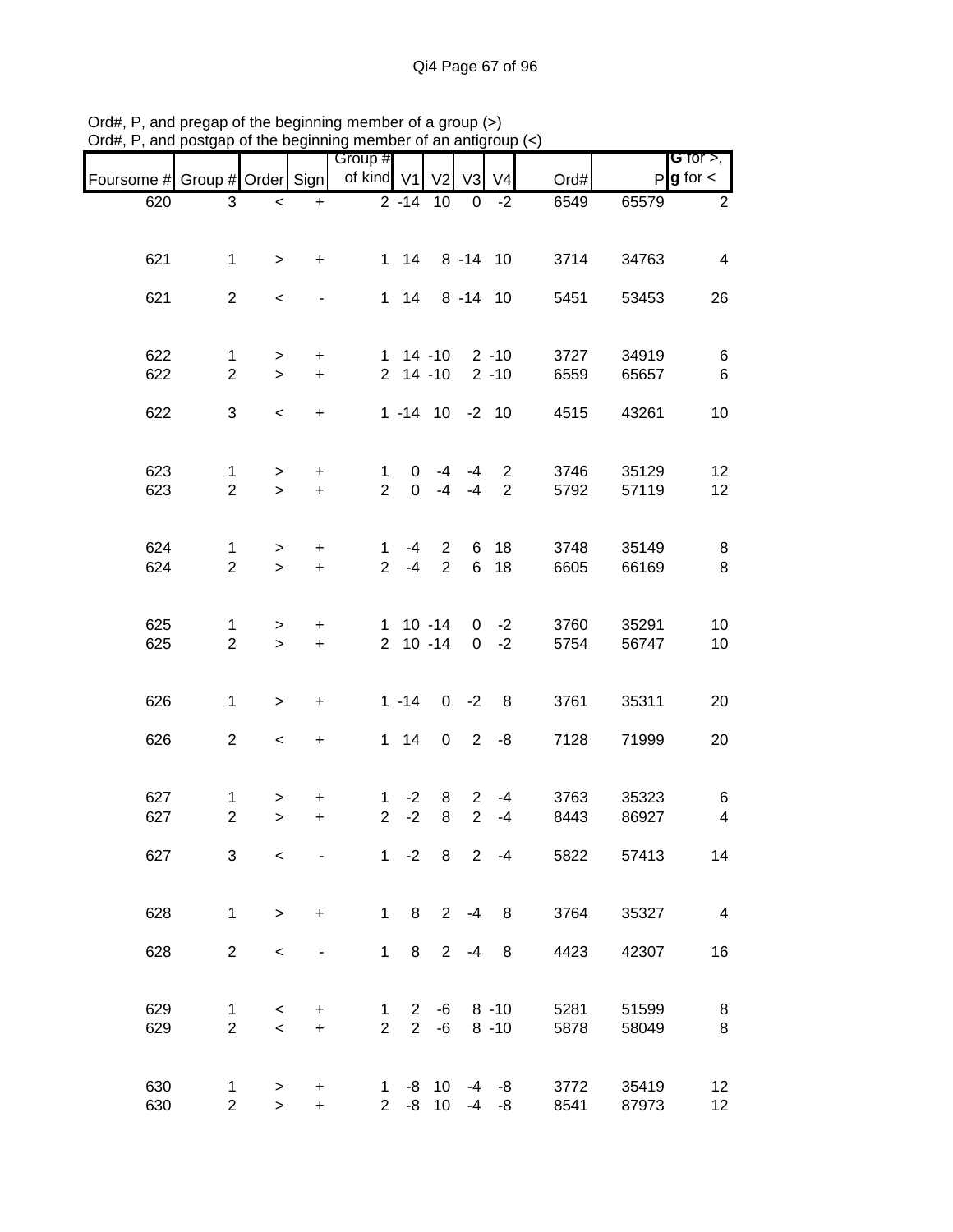|                               |                          |           |                                  | Group #        |                |                    |                |                |      |       | <b>G</b> for $>$ ,      |
|-------------------------------|--------------------------|-----------|----------------------------------|----------------|----------------|--------------------|----------------|----------------|------|-------|-------------------------|
| Foursome # Group # Order Sign |                          |           |                                  | of kind V1     |                | V <sub>2</sub>     | V <sub>3</sub> | V4             | Ord# |       | $P g$ for $\lt$         |
|                               |                          |           |                                  |                |                |                    |                |                |      |       |                         |
|                               |                          |           |                                  |                |                |                    |                |                |      |       |                         |
| 631                           | 1                        | >         | $\ddot{}$                        | 1.             | 10             | $-4$               |                | $-8$ 10        | 3773 | 35423 | $\overline{\mathbf{4}}$ |
| 631                           | $\overline{2}$           | $\geq$    | $\ddot{}$                        | $\overline{2}$ | 10             | $-4$               | -8             | 10             | 7015 | 70853 | $\overline{\mathbf{4}}$ |
|                               |                          |           |                                  |                |                |                    |                |                |      |       |                         |
| 632                           | $\mathbf 1$              | >         | +                                |                |                | $1 - 22$ $14 - 16$ |                | $\overline{2}$ | 3787 | 35569 | 26                      |
| 632                           | $\overline{2}$           | $\geq$    | $\ddot{}$                        |                | $2 - 22$       |                    | $14 - 16$      | $\overline{2}$ | 4108 | 39019 | 26                      |
|                               |                          |           |                                  |                |                |                    |                |                |      |       |                         |
|                               |                          |           |                                  |                |                |                    |                |                |      |       |                         |
| 633                           | 1                        | $\geq$    | $\ddot{}$                        |                | $1 - 16$       |                    | $2 \quad 2$    | 8              | 3789 | 35591 | 18                      |
| 633                           | $\overline{2}$           | $\,<$     | $\ddot{}$                        |                |                | $1 \t16 \t-2 \t-2$ |                | -8             | 6123 | 60737 | 20                      |
|                               |                          |           |                                  |                |                |                    |                |                |      |       |                         |
|                               |                          |           |                                  |                |                |                    |                |                |      |       |                         |
| 634                           | $\mathbf 1$              | $\, > \,$ | $\ddot{}$                        | $\mathbf{1}$   |                | $-4$ $-8$ 20 $-16$ |                |                | 3834 | 36097 | 14                      |
| 634                           | $\overline{2}$           |           |                                  | $\mathbf 1$    | 4              |                    | 8 - 20 16      |                | 5136 |       | 14                      |
|                               |                          | $\,<$     | $\ddot{}$                        |                |                |                    |                |                |      | 50033 |                         |
|                               |                          |           |                                  |                |                |                    |                |                |      |       |                         |
| 635                           | 1                        | $\, > \,$ | $\ddot{}$                        |                |                | $120 - 16$         | 8              | $-4$           | 3836 | 36109 | $\sqrt{2}$              |
| 635                           | $\overline{2}$           | $\geq$    | $\ddot{}$                        |                | $220 - 16$     |                    | 8              | $-4$           | 8575 | 88471 | $\overline{2}$          |
|                               |                          |           |                                  |                |                |                    |                |                |      |       |                         |
| 636                           | $\mathbf 1$              | $\, > \,$ | $\ddot{}$                        |                | $1 - 14 - 2$   |                    | 4              | 8              | 3883 | 36629 | 22                      |
|                               |                          |           |                                  |                |                |                    |                |                |      |       |                         |
| 636                           | $\overline{2}$           | >         |                                  | $\mathbf 1$    | 14             | $\overline{2}$     | -4             | -8             | 5399 | 52903 | $\overline{\mathbf{c}}$ |
| 636                           | 3                        | $\,$      |                                  | $\overline{2}$ | 14             | $\overline{2}$     | $-4$           | -8             | 8725 | 90073 | $\boldsymbol{2}$        |
| 636                           | $\overline{\mathcal{A}}$ | $\,<$     |                                  | $\mathbf 1$    | 14             | 2 <sup>1</sup>     |                | $-4 -8$        | 4298 | 41057 | 20                      |
|                               |                          |           | $\begin{array}{c} + \end{array}$ |                |                |                    |                |                |      |       |                         |
|                               |                          |           |                                  |                |                |                    |                |                |      |       |                         |
| 637                           | 1                        | $\, > \,$ | $\ddot{}$                        | $\mathbf 1$    |                | $8 - 12$           | 0              | $\overline{2}$ | 3886 | 36653 | 10                      |
|                               |                          |           |                                  |                |                |                    |                |                |      |       |                         |
| 637                           | $\overline{2}$           | $\,<\,$   | $\ddot{}$                        |                |                | $1 - 8$ 12         | $\mathbf 0$    | $-2$           | 4776 | 46171 | 10                      |
|                               |                          |           |                                  |                |                |                    |                |                |      |       |                         |
| 638                           | $\mathbf 1$              | $\, > \,$ | $\ddot{}$                        |                | $1 - 12$       | 0                  | $\overline{2}$ | $-2$           | 3887 | 36671 | 18                      |
| 638                           | $\overline{2}$           | $\geq$    | $\ddot{}$                        |                | $2 - 12$       | $\pmb{0}$          | $\overline{2}$ | $-2$           | 8989 | 93077 | 18                      |
|                               |                          |           |                                  |                |                |                    |                |                |      |       |                         |
| 638                           | 3                        | $\,<\,$   | $\ddot{}$                        |                | $1 \quad 12$   |                    | $0 -2$         | $\overline{2}$ | 8388 | 86269 | 18                      |
|                               |                          |           |                                  |                |                |                    |                |                |      |       |                         |
| 639                           | 1                        | $\, > \,$ | $\ddot{}$                        | 1              |                | $4 - 8$            | 4              | $\overline{2}$ | 3908 | 36857 | 10                      |
|                               |                          |           |                                  |                |                |                    |                |                |      |       |                         |
| 639                           | $\overline{2}$           | $\,>$     |                                  | 1              | $-4$           | 8                  | -4             | $-2$           | 6812 | 68501 | 10                      |
| 639                           | 3                        | $\,<$     |                                  | 1              | $\overline{4}$ | -8                 | 4              | $\overline{c}$ | 4910 | 47629 | 10                      |
|                               |                          |           |                                  |                |                |                    |                |                |      |       |                         |

Ord#, P, and pregap of the beginning member of a group (>) Ord#, P, and postgap of the beginning member of an antigroup (<)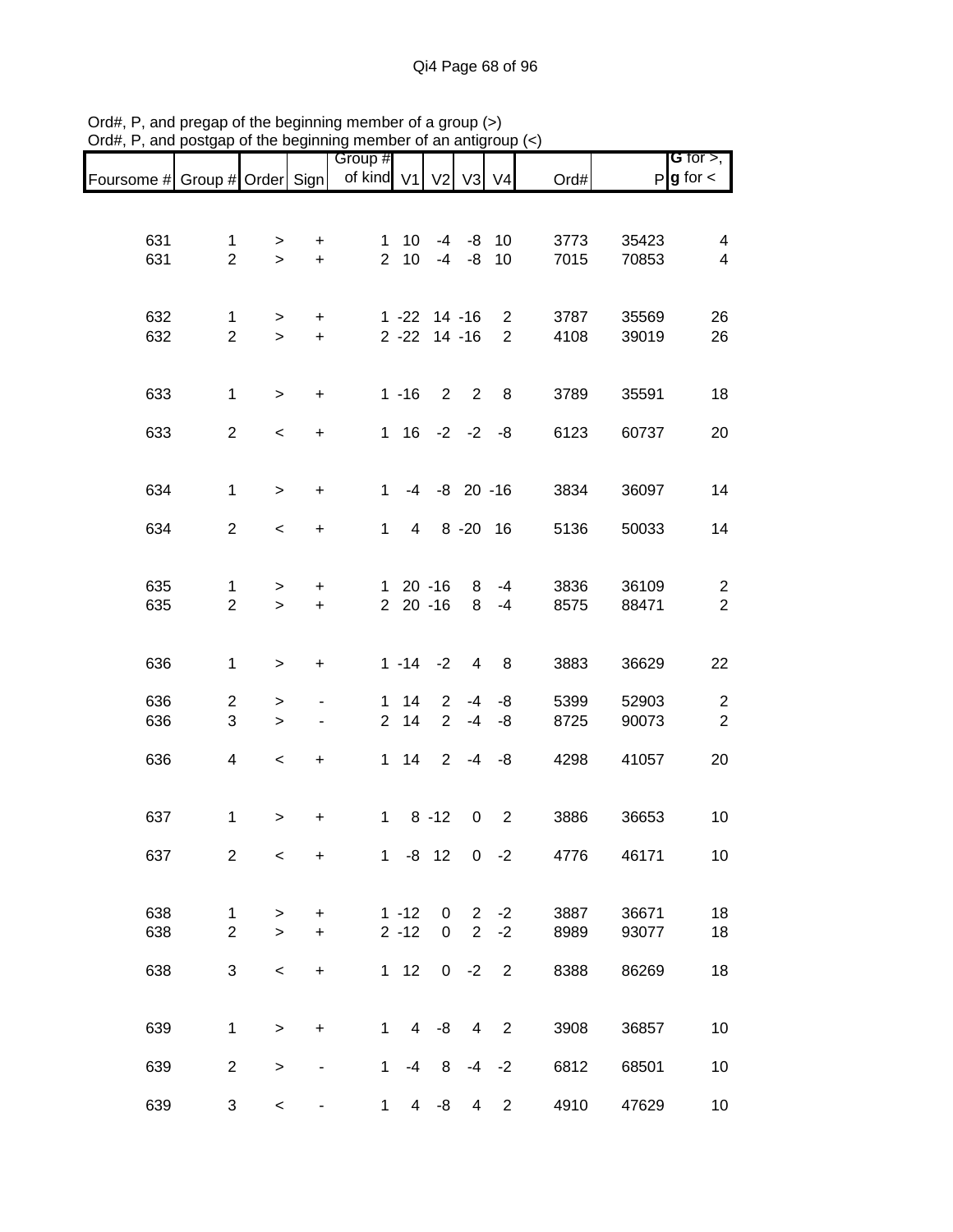| Foursome # Group # Order Sign |                |                          |           | Group #<br>of kind V1 V2 V3 V4 |           |                              |                |                | Ord# |       | G for $>$ ,<br>$P g$ for $\lt$ |
|-------------------------------|----------------|--------------------------|-----------|--------------------------------|-----------|------------------------------|----------------|----------------|------|-------|--------------------------------|
|                               |                |                          |           |                                |           |                              |                |                |      |       |                                |
| 640                           | $\mathbf{1}$   | $\mathbf{I}$             | $\ddot{}$ | $\mathbf{1}$                   |           | 4 2 -10 10                   |                |                | 3910 | 36877 | 6                              |
| 640                           | $\overline{2}$ | $\,<\,$                  | $\ddot{}$ | $1 \quad$                      |           | $-4$ $-2$ 10 $-10$           |                |                | 9178 | 95213 | 6                              |
|                               |                |                          |           |                                |           |                              |                |                |      |       |                                |
| 641                           | $\mathbf{1}$   | $\geq$                   | $\ddot{}$ |                                |           | 1 10 -8 22 -20               |                |                | 3918 | 36931 | $\boldsymbol{2}$               |
| 641                           | $\overline{2}$ | $\,<$                    | $\ddot{}$ |                                | $1 - 10$  |                              | 8 - 22 20      |                | 4646 | 44699 | $\boldsymbol{2}$               |
|                               |                |                          |           |                                |           |                              |                |                |      |       |                                |
| 642                           | $\mathbf{1}$   | $\,>$                    | $\ddot{}$ | $1 \quad$                      |           | $-4$ 16 $-8$ $-2$            |                |                | 3926 | 37019 | $\,6$                          |
| 642                           | $\overline{a}$ | $\overline{\phantom{a}}$ | $\ddot{}$ |                                |           | $1 4 - 16$                   | 8              | $\overline{2}$ | 8494 | 87511 | $\,6$                          |
| 643                           | $\mathbf{1}$   | $\,$                     | $\ddot{}$ |                                | $1 \quad$ | $2 -8 14 -10$                |                |                | 3940 | 37189 | 8                              |
| 643                           | $\overline{2}$ | $\,<$                    | $\ddot{}$ |                                |           | $1 - 2 8 - 14 10$            |                |                | 4550 | 43661 | 8                              |
|                               |                |                          |           |                                |           |                              |                |                |      |       |                                |
| 644                           | $\mathbf{1}$   | $\,$                     | $\ddot{}$ |                                |           | 1 26 -28                     | $\overline{2}$ | $\overline{4}$ | 3948 | 37277 | $\overline{\mathbf{4}}$        |
| 644                           | $\overline{c}$ | $\,<\,$                  | $\ddot{}$ |                                |           | $1 - 26$ 28 $-2$ $-4$        |                |                | 6153 | 61091 | 8                              |
|                               |                |                          |           |                                |           |                              |                |                |      |       |                                |
| 645                           | $\mathbf{1}$   | $\geq$                   | +         |                                |           | $1 \t 8 \t -14 \t 16 \t -14$ |                |                | 3952 | 37321 | 8                              |
| 645                           | $\overline{c}$ | $\,<$                    | $\ddot{}$ |                                |           | 1 -8 14 -16 14               |                |                | 6440 | 64319 | 8                              |
|                               |                |                          |           |                                |           |                              |                |                |      |       |                                |
| 646                           | $\mathbf{1}$   | $\,$                     | $\ddot{}$ | $\mathbf{1}$                   |           | 4 -12 10                     |                | 4              | 3962 | 37423 | 14                             |
| 646                           | $\overline{2}$ | >                        |           |                                |           | $1 -4 12 -10 -4$             |                |                | 5522 | 54287 | 10 <sup>°</sup>                |
| 647                           | $\mathbf{1}$   | $\geq$                   | $+$       |                                |           | $1 -4 2 -8 10$               |                |                | 3973 | 37529 | 12                             |
|                               |                |                          |           |                                |           |                              |                |                |      |       |                                |
| 647                           | $2^{\circ}$    | >                        |           |                                |           | $1 4 -2 8 -10$               |                |                | 8967 | 92809 | 8                              |
| 648                           | $\mathbf{1}$   | $\geq$                   | $\ddot{}$ |                                |           | $1 - 8$ 14 $-4$ 2            |                |                | 3982 | 37589 | 10                             |
| 648                           | $\overline{2}$ | >                        |           |                                |           | $1 \t 8 \t -14 \t 4 \t -2$   |                |                | 6294 | 62701 | 14                             |
|                               |                |                          |           |                                |           |                              |                |                |      |       |                                |
| 649                           | 1              | >                        | +         |                                |           | $1 \t14 \t-4 \t2 \t-4$       |                |                | 3983 | 37591 | $2^{\circ}$                    |

Ord#, P, and pregap of the beginning member of a group (>) Ord#, P, and postgap of the beginning member of an antigroup (<)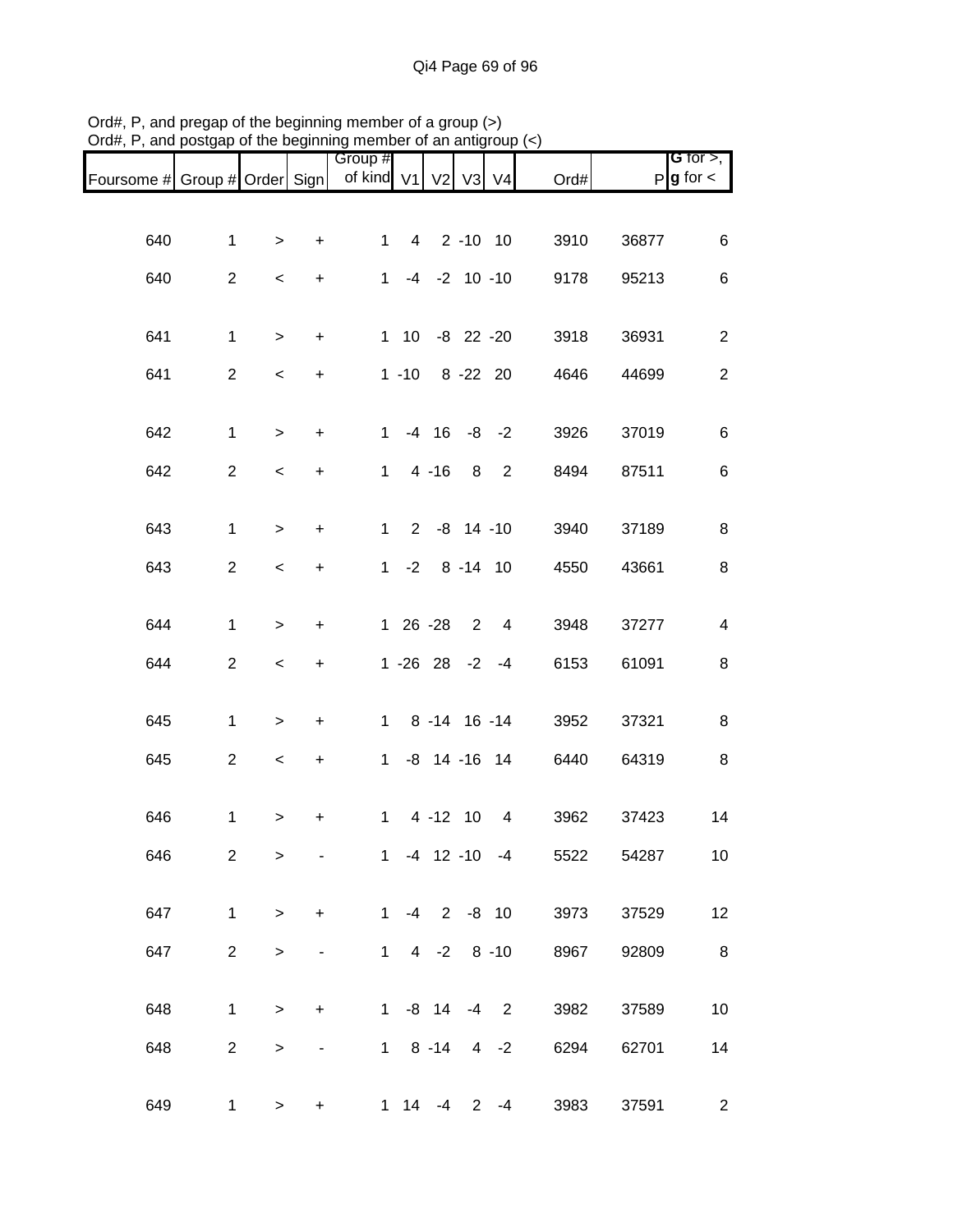| Foursome # Group # Order Sign |                                     |                              |                               | Group #<br>of kind V1         |                                  | V <sub>2</sub>                                  | V3                             | V <sub>4</sub>                | Ord#                 |                         | <b>G</b> for $>$ ,<br>$P$ <b>g</b> for $\lt$ |
|-------------------------------|-------------------------------------|------------------------------|-------------------------------|-------------------------------|----------------------------------|-------------------------------------------------|--------------------------------|-------------------------------|----------------------|-------------------------|----------------------------------------------|
| 649                           | $\overline{2}$                      | $\,<$                        |                               |                               | $1 \quad 14$                     | $-4$                                            |                                | $2 - 4$                       | 5149                 | 50131                   | 16                                           |
| 650                           | $\mathbf{1}$                        | $\, > \,$                    | $\ddot{}$                     | $\mathbf{1}$                  | $-4$                             | 2                                               | $-4$                           | $-4$                          | 3984                 | 37607                   | 16                                           |
| 650                           | $\overline{2}$                      | $\, > \,$                    | $\qquad \qquad \blacksquare$  | $\mathbf 1$                   | $\overline{4}$                   | $-2$                                            | 4                              | 4                             | 7638                 | 77713                   | $\overline{2}$                               |
| 651                           | $\mathbf{1}$                        | $\geq$                       | $\ddot{}$                     | $\mathbf{1}$                  | $-4$                             | -4                                              |                                | $2 -2$                        | 9453                 | 98443                   | 14                                           |
| 651                           | $\overline{2}$                      | $\,<\,$                      |                               | 1                             | -4                               | -4                                              |                                | $2 - 2$                       | 9529                 | 99257                   | $\overline{2}$                               |
| 652                           | $\mathbf{1}$                        | $\geq$                       | $\ddot{}$                     |                               |                                  |                                                 | $1 \t2 \t-2 \t22 \t-26$        |                               | 3988                 | 37649                   | $\,6$                                        |
| 652                           | $\overline{a}$                      | $\,<$                        | +                             |                               |                                  |                                                 | $1 -2 2 -22 26$                |                               | 6433                 | 64231                   | 6                                            |
| 653                           | $\mathbf{1}$                        | $\geq$                       | $\ddot{}$                     |                               |                                  |                                                 | $1 -2 22 -26$                  | 4                             | 3989                 | 37657                   | 8                                            |
| 653                           | $\overline{2}$                      | $\,<$                        | $\ddot{}$                     | $1 \quad$                     |                                  |                                                 | $2 - 22$ 26                    | $-4$                          | 8984                 | 92993                   | 8                                            |
| 654<br>654                    | $\mathbf 1$<br>$\overline{2}$       | ><br>$\geq$                  | +<br>$\ddot{}$                | 1<br>$\overline{2}$           |                                  |                                                 | $-2$ 16 $-16$<br>$-2$ 16 $-16$ | $-2$<br>$-2$                  | 4012<br>6122         | 37963<br>60733          | 6<br>6                                       |
| 654                           | 3                                   | $\,<$                        | $\boldsymbol{+}$              |                               |                                  |                                                 | $1 2 - 16 16$                  | $\overline{2}$                | 9325                 | 96851                   | 6                                            |
| 655                           | $\mathbf{1}$                        | $\geq$                       | $\ddot{}$                     | $\mathbf{1}$                  | $-4$                             | $-4$                                            | $\mathbf 0$                    | 2                             | 4028                 | 38167                   | 14                                           |
| 655                           | $\overline{2}$                      | $\,<$                        |                               | 1                             | $-4$                             | $-4$                                            | $\pmb{0}$                      | $\overline{2}$                | 7998                 | 81769                   | 4                                            |
| 656                           | $\mathbf{1}$                        | $\geq$                       | $\ddot{}$                     | $\mathbf{1}$                  | 2                                |                                                 | $-4$ 14 $-6$                   |                               | 4031                 | 38189                   | 6                                            |
| 656                           | $\overline{2}$                      | $\,<$                        | $\ddot{}$                     |                               | $1 -2$                           |                                                 | $4 - 14$                       | 6                             | 8882                 | 91951                   | 6                                            |
| 657<br>657                    | $\mathbf 1$<br>$\overline{2}$       | $\, > \,$<br>$\geq$          | +<br>$\ddot{}$                | $\mathbf 1$<br>$\overline{2}$ | $\overline{2}$                   | 2 14<br>14                                      |                                | $2 - 14$<br>$2 - 14$          | 4047<br>9036         | 38329<br>93559          | $\overline{c}$<br>$\overline{2}$             |
| 658<br>658<br>658             | $\mathbf{1}$<br>$\overline{2}$<br>3 | $\, > \,$<br>$\,>$<br>$\geq$ | $\ddot{}$<br>$\ddot{}$<br>$+$ |                               | $1 - 10$<br>$2 - 10$<br>$3 - 10$ | $2^{\circ}$<br>$\overline{2}$<br>$\overline{2}$ |                                | $-4$ 22<br>$-4$ 22<br>$-4$ 22 | 4061<br>7037<br>9144 | 38557<br>71059<br>94837 | 14<br>20<br>14                               |

Ord#, P, and pregap of the beginning member of a group (>) Ord#, P, and postgap of the beginning member of an antigroup (<)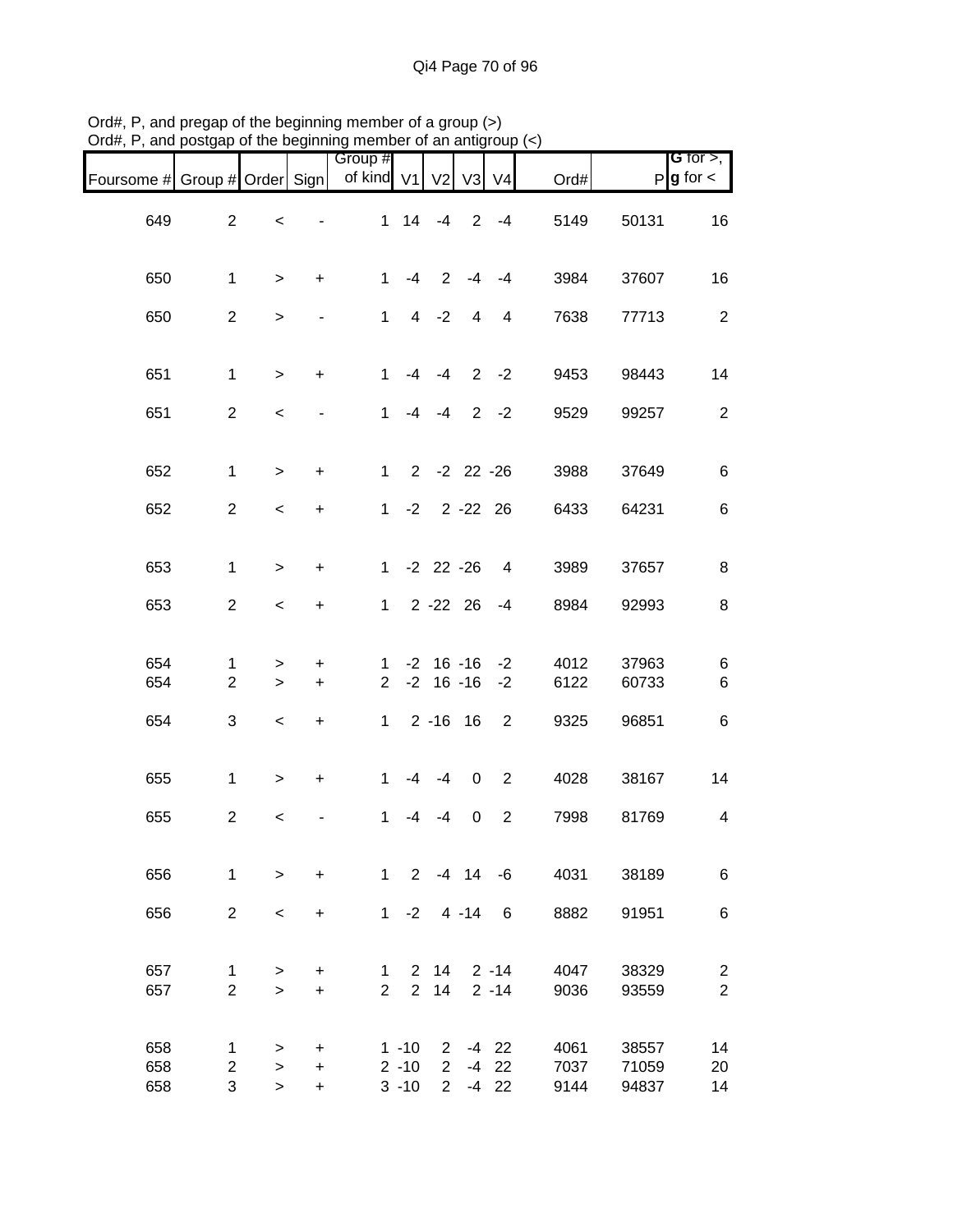| Foursome # Group # Order Sign |                |              |                                  | Group #<br>of kind V1 |                 | V <sub>2</sub>    | V3             | V <sub>4</sub>             | Ord# |       | <b>G</b> for $>$ ,<br>$P$ <b>g</b> for $\lt$ |
|-------------------------------|----------------|--------------|----------------------------------|-----------------------|-----------------|-------------------|----------------|----------------------------|------|-------|----------------------------------------------|
| 659                           | $\mathbf{1}$   | $\mathbf{L}$ | $\ddot{}$                        |                       | $1 - 10$        | $\overline{2}$    |                | $-4 -2$                    | 4076 | 38693 | 16                                           |
| 659                           | $\overline{2}$ | $\,<\,$      | $\ddot{}$                        |                       | $1 \t10 \t-2$   |                   | 4              | $\overline{\phantom{0}}$ 2 | 5763 | 56827 | 16                                           |
| 660                           | $\mathbf{1}$   | $\geq$       | $\ddot{}$                        | $\mathbf{1}$          |                 | $2 \t2 \t-8 \t16$ |                |                            | 4082 | 38729 | $\,6$                                        |
| 660                           | $\overline{2}$ | $\,<$        | $\ddot{}$                        |                       | $1 -2 -2 8 -16$ |                   |                |                            | 8789 | 90841 | $\,6$                                        |
|                               |                |              |                                  |                       |                 |                   |                |                            |      |       |                                              |
| 661                           | $\mathbf{1}$   | $\,>$        | $\ddot{}$                        |                       | $1 \t16$        |                   | $-2 -8$        | $\overline{4}$             | 4085 | 38749 | $\overline{2}$                               |
| 661                           | $\overline{2}$ | $\,$         |                                  |                       | $1 - 16$        | $\overline{2}$    | 8              | $-4$                       | 4652 | 44771 | 18                                           |
| 662                           | $\mathbf{1}$   | $\, > \,$    | +                                | $\mathbf{1}$          | $-2$            | -8                | 4              | 6                          | 4086 | 38767 | 18                                           |
| 662                           | $\overline{2}$ | $\geq$       | $\ddot{}$                        | $\overline{2}$        | $-2$            | -8                | $\overline{4}$ | 6                          | 7855 | 80221 | 12                                           |
| 663                           | $\mathbf{1}$   | $\,>$        | $\ddot{}$                        | $\mathbf{1}$          | -6              | 6                 | $-2$           | $-4$                       | 4091 | 38833 | 12                                           |
| 663                           | $\overline{c}$ | $\,<$        | +                                | $\mathbf{1}$          | 6               | -6                | 2              | 4                          | 7191 | 72707 | 12                                           |
|                               |                |              |                                  |                       |                 |                   |                |                            |      |       |                                              |
| 664                           | $\mathbf{1}$   | $\,$         | $\ddot{}$                        | $\mathbf 1$           | -6              |                   |                | $2 - 10 - 2$               | 4097 | 38891 | 18                                           |
| 664                           | $\overline{a}$ | $\,<$        | $\begin{array}{c} + \end{array}$ | $\mathbf{1}$          | 6               |                   | $-2$ 10        | $\overline{2}$             | 8394 | 86323 | 18                                           |
| 665                           | $\mathbf{1}$   | $\,$         | $\ddot{}$                        |                       | $1 - 10 - 2$    |                   |                | 8 10                       | 4099 | 38917 | 14                                           |
| 665                           | $\overline{c}$ | $\,<$        |                                  |                       | $1 - 10 - 2$    |                   | 8              | 10                         | 8177 | 83833 | 10                                           |
|                               |                |              |                                  |                       |                 |                   |                |                            |      |       |                                              |
| 666                           | $\mathbf{1}$   | $\,>$        | $\ddot{}$                        |                       |                 |                   |                | $1 - 22 - 2 - 2 - 2$       | 4113 | 39079 | 32                                           |
| 666                           | $\overline{2}$ | $\,<\,$      | $\ddot{}$                        |                       | $122$           | $\overline{2}$    |                | 2 2                        | 8856 | 91591 | 30                                           |
| 667                           | 1              | >            | +                                | 1                     | -8              |                   |                | $2$ 12 -16                 | 4138 | 39313 | 12                                           |
| 667                           | $\overline{2}$ | $\geq$       | $\ddot{}$                        | $\overline{2}$        | -8              |                   |                | $2$ 12 -16                 | 7219 | 73009 | 12                                           |
| 667                           | 3              | $\,<\,$      | $\ddot{}$                        |                       | $1 \quad$<br>8  |                   |                | $-2 - 12$ 16               | 5495 | 53927 | 12                                           |
| 668                           | $\mathbf{1}$   | >            | +                                |                       |                 |                   |                | 1 2 12 -16 14              | 4139 | 39317 | 4                                            |

Ord#, P, and pregap of the beginning member of a group (>) Ord#, P, and postgap of the beginning member of an antigroup (<)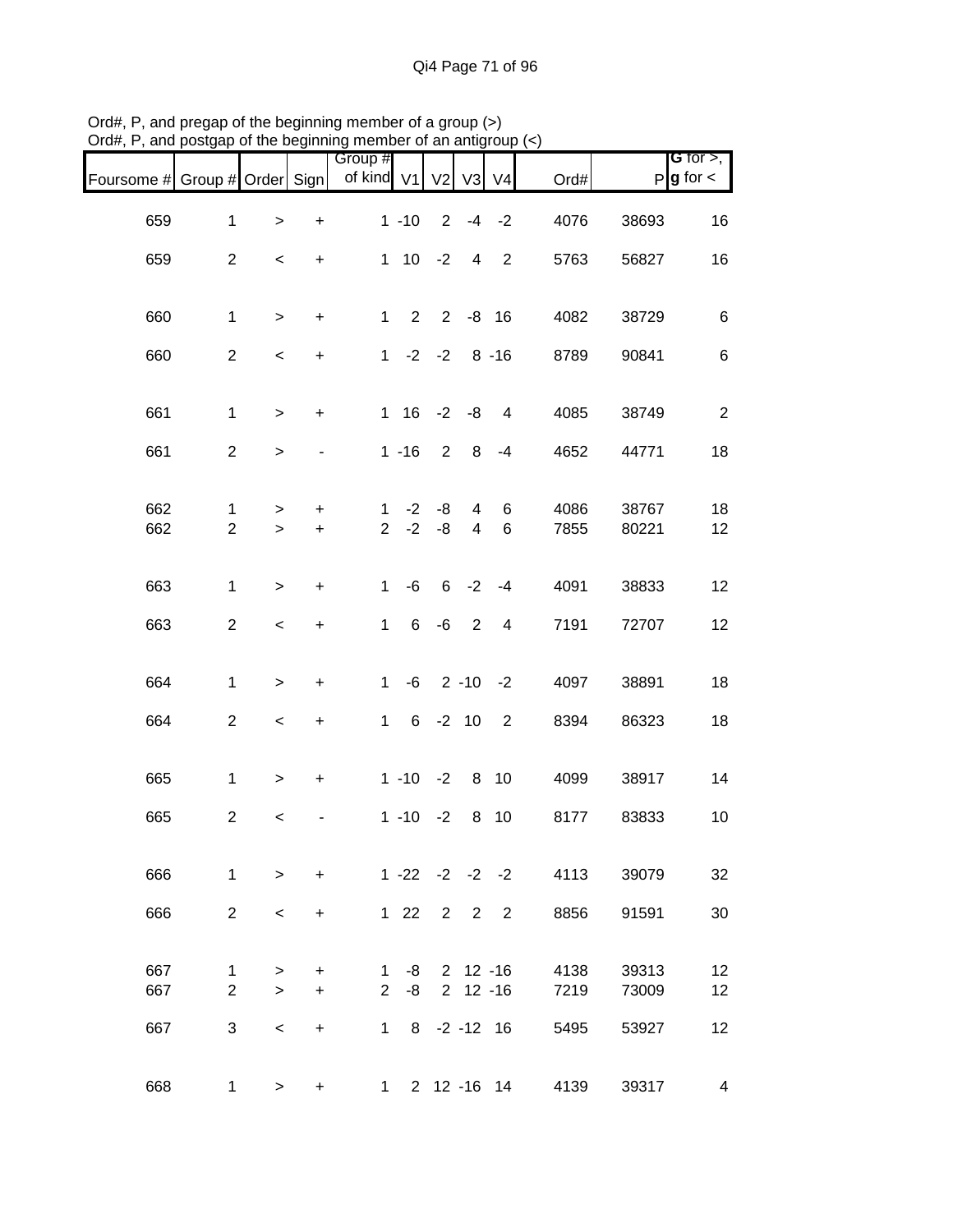| nam, i , and poolgap          |                     |                     |                                  | of the beginning includer of an antigroup $(\gamma)$ |                      |                      |                |                     |              |                |                         |
|-------------------------------|---------------------|---------------------|----------------------------------|------------------------------------------------------|----------------------|----------------------|----------------|---------------------|--------------|----------------|-------------------------|
|                               |                     |                     |                                  | Group #                                              |                      |                      |                |                     |              |                | <b>G</b> for $>$ ,      |
| Foursome # Group # Order Sign |                     |                     |                                  | of kind V1 V2                                        |                      |                      | V <sub>3</sub> | V <sub>4</sub>      | Ord#         |                | $P$ <b>g</b> for $\lt$  |
| 668                           | $\overline{2}$      | $\prec$             | $+$                              |                                                      |                      | $1 -2 -12$           |                | $16 - 14$           | 7675         | 78163          | 4                       |
| 669                           | $\mathbf{1}$        | $\geq$              | $\ddot{}$                        |                                                      |                      | $1 - 8 - 4 - 2$      |                | 8 <sup>8</sup>      | 4143         | 39359          | 16                      |
| 669                           | $\overline{2}$      | $\,<$               |                                  |                                                      |                      | $1 -8 -4 -2$         |                | 8                   | 5986         | 59207          | $\overline{2}$          |
| 670                           | $\mathbf 1$         | $\,$                | $+$                              |                                                      |                      | $1 - 2 10 - 16$      |                | 4                   | 4149         | 39409          | 12                      |
| 670                           | $\overline{2}$      | $\,>$               | $\ddot{}$                        |                                                      |                      | $2 -2 10 -16$        |                | 4                   | 4657         | 44809          | 12                      |
| 671                           | $\mathbf{1}$        | $\geq$              | $\ddot{}$                        | $\mathbf{1}$                                         |                      | 4 16 -18             |                | 4                   | 4171         | 39671          | $\overline{4}$          |
| 671                           | $\overline{2}$      | $\,<$               | $\ddot{}$                        |                                                      |                      | $1 - 4 - 16$ 18 $-4$ |                |                     | 4371         | 41809          | $\overline{4}$          |
| 672                           | $\mathbf{1}$        | $\geq$              | $\ddot{}$                        |                                                      |                      | $1 - 2 - 2$ 10 14    |                |                     | 4193         | 39877          | 8                       |
| 672                           | $\overline{2}$      | $\,<$               | $\ddot{}$                        |                                                      |                      | $1 2 2 - 10 - 14$    |                |                     | 5480         | 53783          | 8                       |
| 673<br>673                    | 1<br>$\overline{2}$ | $\, > \,$<br>$\geq$ | +<br>$+$                         |                                                      |                      | 1 14 -20<br>2 14 -20 | 8<br>8         | 2<br>$\overline{2}$ | 4196<br>5344 | 39901<br>52267 | 14<br>8                 |
| 674                           | $\mathbf{1}$        | $\geq$              | $\ddot{}$                        |                                                      |                      | $1 \quad 2 -10 -4$   |                | $\overline{2}$      | 4199         | 39953          | 16                      |
| 674                           | $\overline{2}$      | $\, > \,$           |                                  | $\mathbf{1}$                                         |                      | $-2$ 10              |                | $4 -2$              | 5101         | 49667          | $\overline{\mathbf{4}}$ |
| 674                           | 3                   | $\geq$              | $\overline{\phantom{0}}$         |                                                      |                      | $2 -2 10$            |                | $4 - 2$             | 6698         | 67217          | $\overline{\mathbf{4}}$ |
| 675                           | $\mathbf{1}$        | $\, > \,$           | +                                |                                                      |                      | $1 -2 20 -20$        |                | - 8                 | 4215         | 40127          | 4                       |
| 675                           | $\overline{2}$      | $\,<\,$             |                                  |                                                      |                      | $1 -2 20 -20$        |                | 8                   | 4569         | 43913          | 20                      |
| 676<br>676                    | 1<br>$\overline{2}$ | ><br>$\geq$         | $\ddot{}$<br>$\ddot{}$           |                                                      | $1 - 20$<br>$2 - 20$ | 8<br>8               | -4<br>$-4$     | 2<br>$\overline{2}$ | 4217<br>5969 | 40151<br>59051 | 22<br>22                |
| 677                           | 1                   | $\,$                | $\ddot{}$                        |                                                      | $1\quad 2$           |                      | $4 - 8 16$     |                     | 4220         | 40169          | 6                       |
| 677                           | $\overline{2}$      | $\,<$               | $\begin{array}{c} + \end{array}$ |                                                      | $1 -2$               | $-4$                 |                | $8 - 16$            | 6151         | 61051          | 6                       |
| 677                           | 3                   | $\,<\,$             | -                                | 1                                                    | $2^{\circ}$          |                      | 4 -8 16        |                     | 6119         | 60703          | 16                      |

Ord#, P, and pregap of the beginning member of a group (>) Ord#, P, and postgap of the beginning member of an antigroup (<)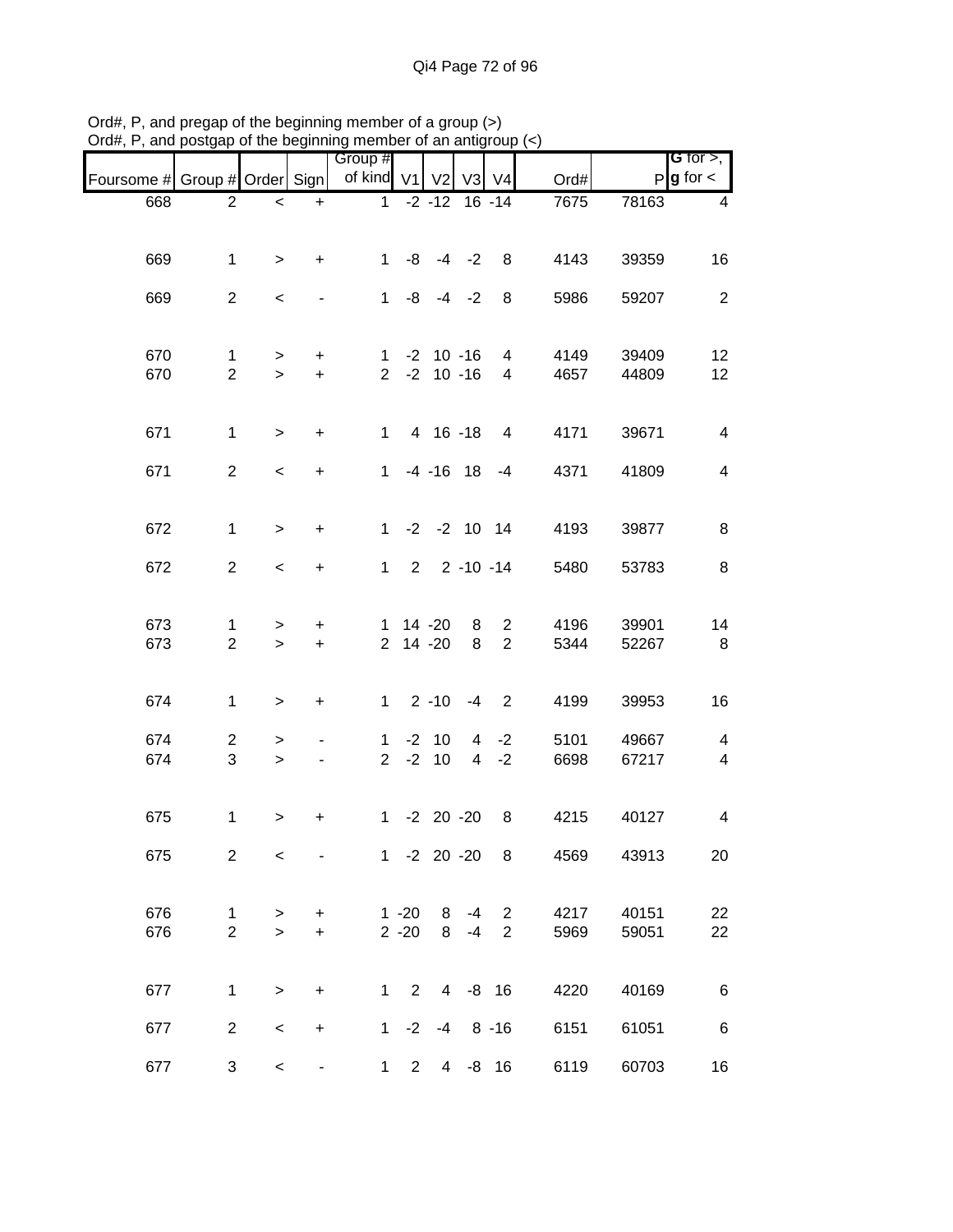|                               |                                |                     |                        | Group #                        |                     |                                  |                  |                              |              |                | <b>G</b> for $>$ ,                 |
|-------------------------------|--------------------------------|---------------------|------------------------|--------------------------------|---------------------|----------------------------------|------------------|------------------------------|--------------|----------------|------------------------------------|
| Foursome # Group # Order Sign |                                |                     |                        | of kind V1                     |                     | V <sub>2</sub>                   | V <sub>3</sub>   | V <sub>4</sub>               | Ord#         |                | $P$ <b>g</b> for $\lt$             |
| 678                           | 1                              | >                   | $\ddot{}$              |                                | $1 - 12$            | $\overline{2}$                   | $-2$             | 6                            | 4253         | 40577          | 18                                 |
| 678                           | $\overline{a}$                 | $\,<\,$             | $\ddot{}$              |                                |                     | $1 \t12 \t-2$                    | $2^{\circ}$      | $-6$                         | 5283         | 51613          | 18                                 |
| 679<br>679                    | $\mathbf{1}$<br>$\overline{2}$ | ><br>$\geq$         | +<br>$\ddot{}$         | $\mathbf{1}$<br>$\overline{2}$ | 6<br>6              | 6<br>6                           | -8<br>-8         | -8<br>-8                     | 4256<br>4952 | 40597<br>48079 | 6<br>6                             |
| 680                           | $\mathbf{1}$                   | $\geq$              | $\ddot{}$              | $1 \quad$                      |                     | 8 20 -18                         |                  | $-4$                         | 4263         | 40699          | $\overline{2}$                     |
| 680                           | $\overline{2}$                 | $\,<$               | $\ddot{}$              | 1                              |                     | $-8 - 20$ 18                     |                  | 4                            | 9004         | 93239          | $\overline{2}$                     |
| 681<br>681                    | $\mathbf{1}$<br>$\overline{2}$ | $\geq$<br>$\geq$    | $\ddot{}$<br>$\ddot{}$ | 1<br>$\overline{2}$            | 4<br>$\overline{4}$ | $\overline{2}$<br>2              | 0<br>$\mathbf 0$ | 8<br>8                       | 4287<br>8280 | 40939<br>85027 | 6<br>$\,6$                         |
| 682                           | $\mathbf{1}$                   | $\geq$              | $\ddot{}$              |                                |                     | $1 -2 -12 0 10$                  |                  |                              | 4291         | 40993          | 20                                 |
| 682                           | $\overline{a}$                 | $\,<$               | $\ddot{}$              | $\mathbf{1}$                   |                     | $2 \quad 12$                     |                  | $0 - 10$                     | 7543         | 76697          | 20                                 |
| 683<br>683                    | $\mathbf{1}$<br>$\overline{2}$ | ><br>$\geq$         | +<br>$\ddot{}$         | 1<br>$\overline{2}$            | 8<br>8              | $\overline{4}$<br>$\overline{4}$ | -8<br>-8         | 0<br>$\mathbf 0$             | 4318<br>6662 | 41233<br>66853 | $\overline{c}$<br>$\boldsymbol{2}$ |
| 684                           | $\mathbf{1}$                   | $\geq$              | +                      | $\mathbf{1}$                   | -8                  | $\mathbf 0$                      | 6                | 6                            | 4320         | 41257          | 14                                 |
| 684                           | $\overline{a}$                 | $\,$                |                        | 1                              | $\,8\,$             | $\mathbf 0$                      | -6               | -6                           | 9282         | 96353          | 16                                 |
| 685                           | $\mathbf{1}$                   | $\, > \,$           | $\ddot{}$              | $\mathbf{1}$                   |                     | 6 16 -26                         |                  | $\overline{2}$               | 4323         | 41281          | 12                                 |
| 685                           | $\overline{2}$                 | $\,<\,$             | $\ddot{}$              |                                |                     |                                  |                  | $1 - 6 - 16$ 26 $-2$         | 8861         | 91691          | 12 <sub>2</sub>                    |
| 686                           | $\mathbf{1}$                   | $\geq$              | $\ddot{}$              |                                |                     |                                  |                  | $1 -4 18 -18 -4$             | 4327         | 41351          | 10                                 |
| 686                           | $\overline{2}$                 | $\,<$               | $\ddot{}$              |                                |                     | 1 4 -18 18                       |                  | $4\overline{ }$              | 9423         | 98047          | 10                                 |
| 687<br>687                    | $\mathbf{1}$<br>$\overline{2}$ | $\, > \,$<br>$\geq$ | $+$<br>$+$             | $1 \quad$<br>$2^{\circ}$       |                     |                                  |                  | 2 24 -16 -10<br>2 24 -16 -10 | 4345<br>7172 | 41543<br>72497 | $\overline{\mathbf{4}}$<br>4       |
| 688                           | $\mathbf{1}$                   | $\geq$              | $\ddot{}$              |                                |                     |                                  |                  | 1 14 -2 -10 -2               | 4391         | 41983          | $\overline{c}$                     |

Ord#, P, and pregap of the beginning member of a group (>) Ord#, P, and postgap of the beginning member of an antigroup (<)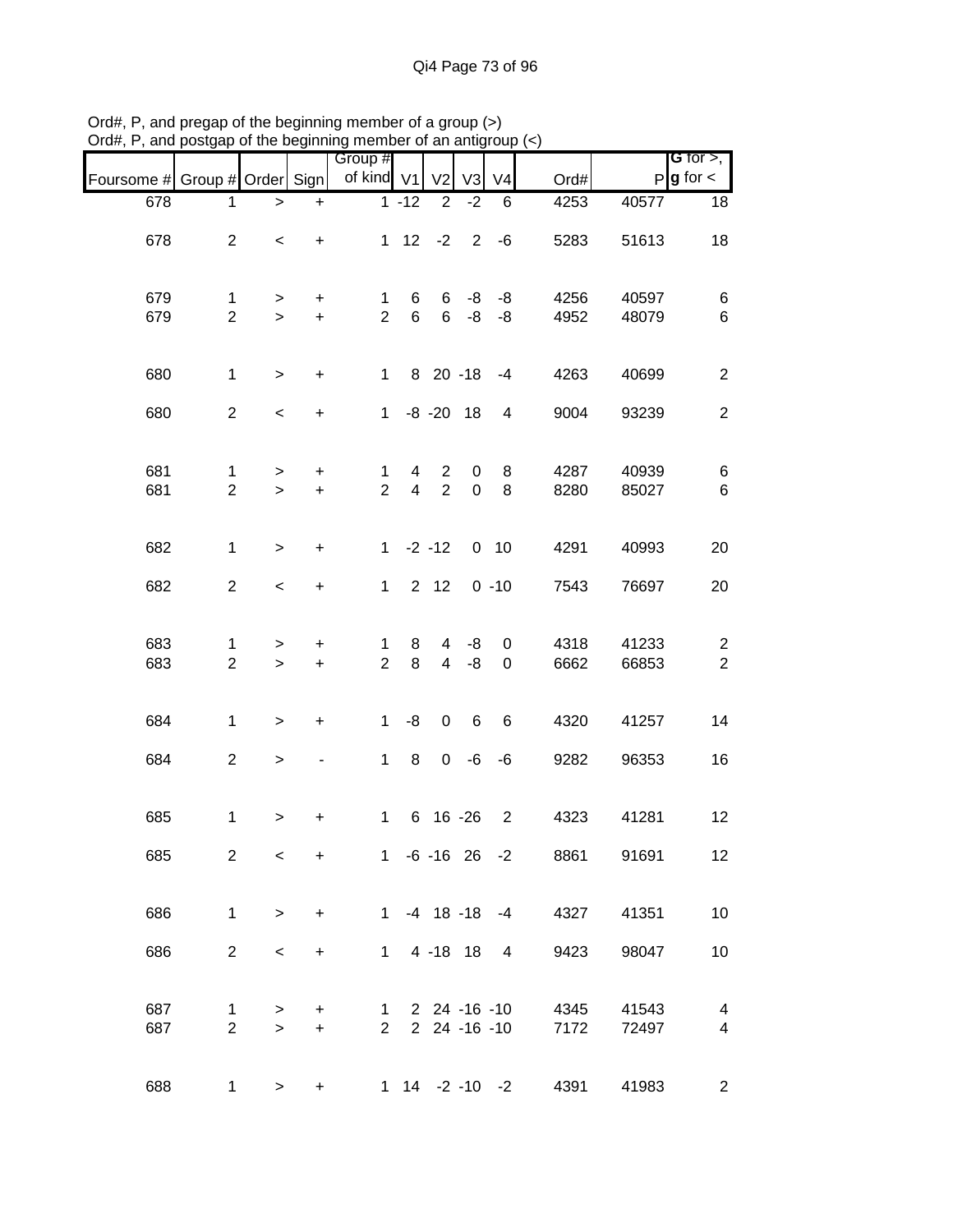| , ,                           | poolgap                        |                          |                        | or are beginning member or an anagroup $(\gamma)$ |                                  |                |                                      |                                  |              |                |                                       |
|-------------------------------|--------------------------------|--------------------------|------------------------|---------------------------------------------------|----------------------------------|----------------|--------------------------------------|----------------------------------|--------------|----------------|---------------------------------------|
| Foursome # Group # Order Sign |                                |                          |                        | Group #<br>of kind V1                             |                                  | V <sub>2</sub> | V <sub>3</sub>                       | V <sub>4</sub>                   | Ord#         |                | G for $>$ ,<br>$P$ <b>g</b> for $\lt$ |
| 688                           | $\overline{c}$                 | $\overline{\phantom{a}}$ | $\ddot{}$              |                                                   | $1 - 14$                         | $\overline{2}$ | 10                                   | 2                                | 6429         | 64187          | $\overline{2}$                        |
| 689<br>689                    | $\mathbf{1}$<br>$\overline{2}$ | $\geq$<br>$\geq$         | $\ddot{}$<br>$+$       |                                                   |                                  |                | $1 -2 -10 -2$<br>$2 -2 -10 -2$       | $\overline{2}$<br>$\overline{2}$ | 4392<br>4569 | 41999<br>43913 | 16<br>22                              |
| 690<br>690                    | $\mathbf{1}$<br>$\overline{2}$ | $\geq$<br>$\geq$         | $\ddot{}$<br>$\ddot{}$ | $\mathbf 1$<br>$\overline{2}$                     |                                  |                | $16 - 2 - 8 - 8$<br>$16 - 2 - 8 - 8$ |                                  | 4396<br>7550 | 42023<br>76781 | 4<br>$\overline{4}$                   |
| 691                           | $\mathbf{1}$                   | $\geq$                   | $\ddot{}$              | $\mathbf 1$                                       | 8                                | $-4$           |                                      | 6 18                             | 4400         | 42073          | $\overline{c}$                        |
| 691                           | $\overline{2}$                 | $\,<$                    | $\ddot{}$              | $\mathbf 1$                                       | -8                               |                | $4 - 6 - 18$                         |                                  | 7315         | 74159          | $\overline{2}$                        |
| 692                           | $\mathbf{1}$                   | $\geq$                   | $\ddot{}$              |                                                   |                                  |                | $1 - 22$ 10 $-6$ $-2$                |                                  | 4404         | 42131          | 30                                    |
| 692                           | $\overline{2}$                 | $\overline{\phantom{a}}$ | $\ddot{}$              |                                                   | $122 - 10$                       |                | 6                                    | $\overline{2}$                   | 6890         | 69403          | 24                                    |
| 693<br>693                    | 1<br>$\overline{2}$            | ><br>$\geq$              | $\ddot{}$<br>$\ddot{}$ |                                                   | $1 - 2 20 - 16$<br>$2 -2 20 -16$ |                |                                      | $\overline{2}$<br>$\overline{2}$ | 4475<br>6627 | 42793<br>66463 | 6<br>$\,6$                            |
| 694                           | $\mathbf{1}$                   | $\,>$                    | $\ddot{}$              |                                                   | $120 - 16$                       |                |                                      | $2 - 8$                          | 4476         | 42797          | 4                                     |
| 694                           | $\overline{2}$                 | $\overline{\phantom{a}}$ | $\ddot{}$              |                                                   |                                  |                | $1 - 20$ $16 - 2$                    | 8                                | 5824         | 57457          | 10                                    |
| 695<br>695                    | $\mathbf{1}$<br>$\overline{2}$ | ><br>$\geq$              | $\ddot{}$<br>$\ddot{}$ | 1<br>$\overline{2}$                               | -6                               |                | $-2$ 32 $-34$                        | $-6$ $-2$ 32 $-34$               | 4481<br>9372 | 42853<br>97453 | 12<br>12                              |
| 696                           | 1                              | >                        | +                      | 1                                                 | 4                                | $-2$           | $-2$                                 | $\,6$                            | 4489         | 42943          | 6                                     |
| 696                           | $\overline{c}$                 | $\,$                     |                        | 1                                                 | $-4$                             | $\overline{2}$ | $\overline{2}$                       | $-6$                             | 8183         | 83903          | 12                                    |
| 696                           | 3                              | $\,<$                    |                        | $\mathbf 1$                                       |                                  | $4 -2 -2$      |                                      | $6\phantom{1}6$                  | 6554         | 65617          | 12                                    |
| 697                           | 1                              | $\,$                     | $\ddot{}$              | $\mathbf 1$                                       |                                  | $-2 -2$        | 6                                    | $-2$                             | 4490         | 42953          | 10                                    |
| 697                           | $\overline{c}$                 | >                        |                        | $\mathbf{1}$                                      | 2                                | $\overline{2}$ | $-6$                                 | $\overline{2}$                   | 7263         | 73561          | 8                                     |
| 697                           | 3                              | $\,<$                    | $\ddot{}$              | $\mathbf{1}$                                      | $\overline{2}$                   |                | $2 - 6$                              | $\overline{c}$                   | 7267         | 73597          | 10                                    |

Ord#, P, and pregap of the beginning member of a group (>) Ord#, P, and postgap of the beginning member of an antigroup (<)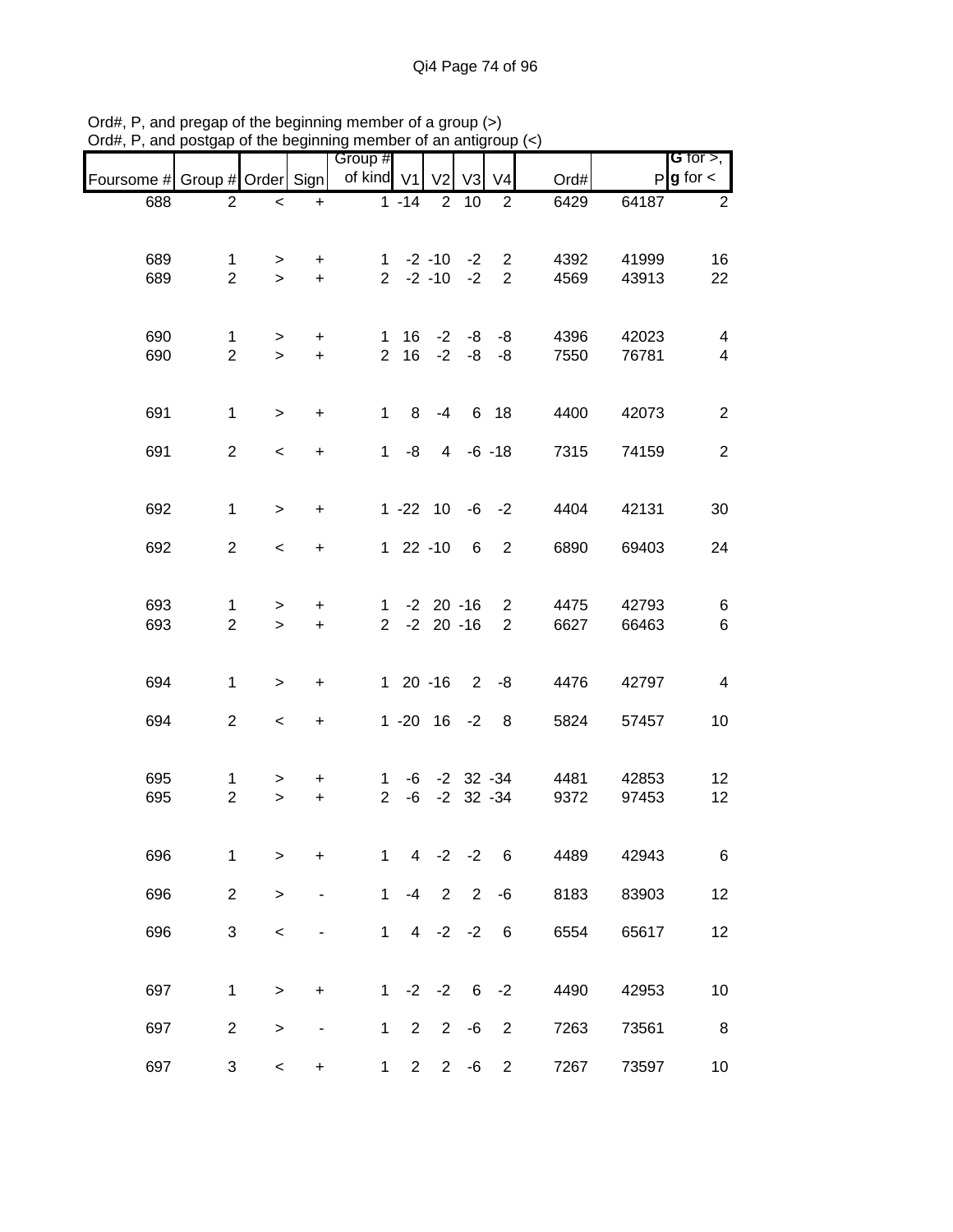|                               |                |              |                                  | Group #        |                       |                |             |                  |      |       | <b>G</b> for $>$ , |
|-------------------------------|----------------|--------------|----------------------------------|----------------|-----------------------|----------------|-------------|------------------|------|-------|--------------------|
| Foursome # Group # Order Sign |                |              |                                  | of kind V1     |                       | V <sub>2</sub> | V3          | V <sub>4</sub>   | Ord# |       | $P g$ for $\lt$    |
| 698                           | 1              | >            | $\ddot{}$                        | $\mathbf 1$    | -4                    | 12             |             | $-6 - 10$        | 4496 | 43013 | 10                 |
| 698                           | $\overline{2}$ | $\geq$       | $\ddot{}$                        | $\overline{2}$ | $-4$                  | 12             |             | $-6 - 10$        | 6993 | 70583 | 10                 |
|                               |                |              |                                  |                |                       |                |             |                  |      |       |                    |
| 699                           | 1              | >            | +                                |                | $1 - 16$              | 4              | 2           | $\overline{2}$   | 4503 | 43093 | 26                 |
| 699                           | $\overline{2}$ | $\geq$       | $+$                              |                | $2 - 16$              | $\overline{4}$ | $\sqrt{2}$  | $\overline{2}$   | 9208 | 95527 | 20                 |
|                               |                |              |                                  |                |                       |                |             |                  |      |       |                    |
| 700                           | $\mathbf{1}$   | >            | $\ddot{}$                        |                | $1 - 10$ 10           |                | $-6$        | $\boldsymbol{0}$ | 4507 | 43151 | 18                 |
|                               |                |              |                                  |                |                       |                |             |                  |      |       |                    |
| 700                           | $\overline{2}$ | $\,<$        |                                  |                | $1 - 10$ 10           |                | -6          | $\mathbf 0$      | 7869 | 80363 | 6                  |
|                               |                |              |                                  |                |                       |                |             |                  |      |       |                    |
| 701                           | $\mathbf{1}$   | $\,>$        | $\ddot{}$                        | $\mathbf 1$    | 10 <sup>°</sup>       | $-6$           | 0           | $-6$             | 4508 | 43159 | 8                  |
| 701                           | $\overline{2}$ | $\,<\,$      |                                  | $\mathbf 1$    |                       | $10 - 6$       | $\mathbf 0$ | -6               | 4512 | 43207 | 16                 |
|                               |                |              |                                  |                |                       |                |             |                  |      |       |                    |
|                               |                |              |                                  |                |                       |                |             |                  |      |       |                    |
| 702                           | $\mathbf 1$    | >            | $\ddot{}$                        | $\mathbf 1$    | $\mathbf 0$           |                |             | $-6$ 10 $-2$     | 4510 | 43189 | 12                 |
| 702                           | $\overline{2}$ | $\, > \,$    |                                  | $\mathbf{1}$   | $\mathbf 0$           |                | $6 - 10$    | 2                | 7818 | 79823 | 6                  |
|                               |                |              |                                  |                |                       |                |             |                  |      |       |                    |
| 703                           | $\mathbf 1$    | $\mathbf{I}$ | $\ddot{}$                        | 1              | 8                     | $-2$           | $-4$        | $-4$             | 4527 | 43411 | 8                  |
|                               |                |              |                                  |                |                       |                |             |                  |      |       |                    |
| 703                           | $\overline{2}$ | $\,$         |                                  | $\mathbf 1$    | -8                    | $\overline{2}$ | 4           | $\overline{4}$   | 5415 | 53087 | 10                 |
|                               |                |              |                                  |                |                       |                |             |                  |      |       |                    |
| 704                           | $\mathbf 1$    | $\,$         | $\ddot{}$                        | $\mathbf 1$    | 10 <sup>°</sup>       |                |             | $-8$ 10 $-14$    | 6172 | 61343 | $\overline{4}$     |
|                               |                |              |                                  |                |                       |                |             |                  |      |       |                    |
| 704                           | $\overline{2}$ | $\,<$        |                                  | $\mathbf{1}$   |                       |                |             | 10 -8 10 -14     | 8542 | 87977 | 14                 |
|                               |                |              |                                  |                |                       |                |             |                  |      |       |                    |
| 705                           | $\mathbf 1$    | $\, > \,$    | +                                |                | $1 - 14 - 2$          |                |             | $2 -2$           | 4558 | 43777 | 18                 |
| 705                           | $\overline{2}$ | >            | +                                |                | $2 - 14 - 2$ 2 $-2$   |                |             |                  | 7806 | 79687 | 18                 |
|                               |                |              |                                  |                |                       |                |             |                  |      |       |                    |
| 706                           | $\mathbf{1}$   | $\,>$        | $\ddot{}$                        |                | $1 - 14$ 10 $-2$ $-2$ |                |             |                  | 4588 | 44087 | 16                 |
| 706                           | $\overline{2}$ |              |                                  |                | $1 - 14$ 10 $-2$ $-2$ |                |             |                  | 4814 |       | $\overline{2}$     |
|                               |                | $\,<$        |                                  |                |                       |                |             |                  |      | 46589 |                    |
|                               |                |              |                                  |                |                       |                |             |                  |      |       |                    |
| 707                           | 1              | $\mathbf{I}$ | +                                | $\mathbf{1}$   |                       |                | $8 - 4 - 8$ | $\overline{4}$   | 4614 | 44357 | 6                  |
| 707                           | $\overline{c}$ | $\,<$        | $\begin{array}{c} + \end{array}$ | 1              | -8                    | $\overline{4}$ | 8           | $-4$             | 6130 | 60811 | 10                 |
|                               |                |              |                                  |                |                       |                |             |                  |      |       |                    |
|                               |                |              |                                  |                |                       |                |             |                  |      |       |                    |
| 708                           | 1              | $\geq$       | $\ddot{}$                        |                | $1 \quad 22$          |                |             | 4 - 28 26        | 4618 | 44389 | 6                  |

Ord#, P, and pregap of the beginning member of a group (>) Ord#, P, and postgap of the beginning member of an antigroup (<)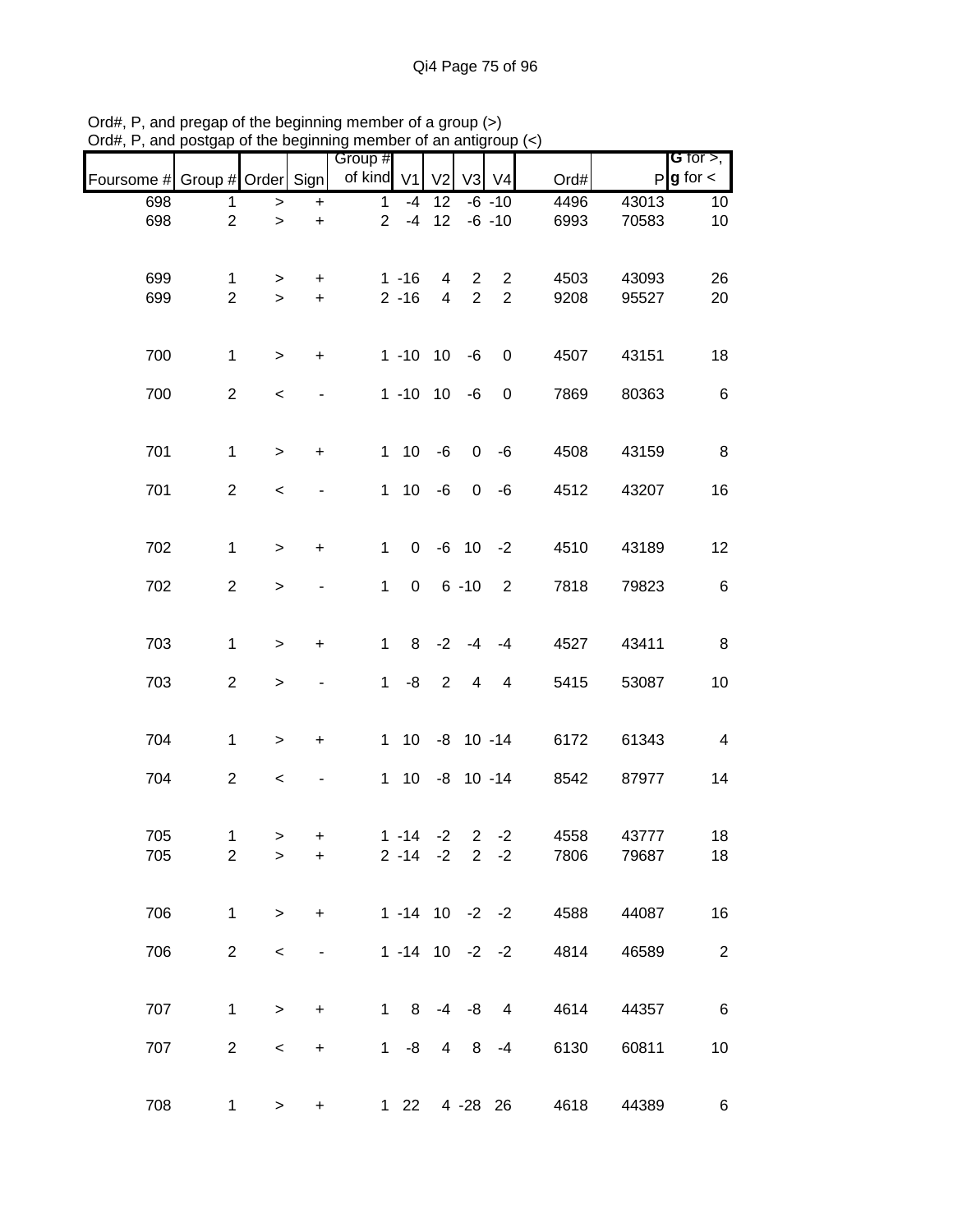| Foursome # Group # Order Sign |                                |                          |                        | Group #<br>of kind V1          |                                | V <sub>2</sub>                   |                                  | V3 V4                      | Ord#                    |                | <b>G</b> for $>$ ,<br>$P$ <b>g</b> for $\lt$ |
|-------------------------------|--------------------------------|--------------------------|------------------------|--------------------------------|--------------------------------|----------------------------------|----------------------------------|----------------------------|-------------------------|----------------|----------------------------------------------|
| 708                           | $\overline{2}$                 | $\,<$                    |                        | 1                              | 22                             |                                  | 4 - 28 26                        |                            | 5432                    | 53239          | 28                                           |
| 709                           | $\mathbf{1}$                   | $\, > \,$                | $\ddot{}$              | $\mathbf{1}$                   |                                | $0 - 10$                         | 2                                | $\overline{\phantom{0}}^2$ | 4627                    | 44519          | 12                                           |
| 709                           | $\overline{2}$                 | $\overline{\phantom{a}}$ | $\ddot{}$              | $\mathbf 1$                    |                                |                                  | $0$ 10 -2 -2                     |                            | 5697                    | 56149          | 18                                           |
| 710                           | $\mathbf{1}$                   | $\geq$                   | $\ddot{}$              | $\mathbf{1}$                   | 8                              |                                  | $2 - 8$ 22                       |                            | 4632                    | 44549          | 6                                            |
| 710                           | $\overline{2}$                 | $\overline{\phantom{a}}$ | $\ddot{}$              | 1                              | -8                             | $-2$                             |                                  | $8 - 22$                   | 6910                    | 69691          | 6                                            |
| 711<br>711                    | 1<br>$\overline{2}$            | $\geq$<br>$\geq$         | $\ddot{}$<br>$+$       | $\mathbf{1}$<br>$\overline{2}$ | 4<br>$\overline{4}$            | 8<br>8                           | $-4$<br>$-4$                     | -4<br>$-4$                 | 4660<br>8662            | 44843<br>89449 | $\overline{\mathbf{4}}$<br>6                 |
| 711                           | 3                              | $\overline{\phantom{0}}$ | $\ddot{}$              | $\mathbf{1}$                   | -4                             | -8                               | 4                                | 4                          | 6283                    | 62591          | 6                                            |
| 712<br>712                    | $\mathbf{1}$<br>$\overline{2}$ | $\, > \,$<br>$\geq$      | +<br>$\ddot{}$         | $\mathbf 1$<br>$\overline{2}$  | $-2$<br>$-2$                   | $\overline{2}$<br>$\overline{2}$ |                                  | $-4$ 20<br>$-4$ 20         | 4684<br>6025            | 45127<br>59617 | 6<br>$\,6$                                   |
| 712                           | 3                              | $\geq$                   | $+$                    | 3                              | $-2$                           | $\overline{2}$                   |                                  | $-4$ 20                    | 7504                    | 76249          | 6                                            |
| 713<br>713                    | 1<br>$\overline{2}$            | $\, > \,$<br>$\geq$      | +<br>$\ddot{}$         | $\mathbf 1$<br>$2^{\circ}$     |                                | $-4$ 20<br>$-4$ 20               |                                  | $-4 - 16$<br>$-4 - 16$     | 4686<br>9205            | 45137<br>95479 | 6<br>8                                       |
| 714<br>714                    | 1<br>$\overline{2}$            | $\, > \,$<br>$\,>$       | $\ddot{}$<br>$\ddot{}$ | $\mathbf{1}$<br>2 <sup>1</sup> | 20<br>20                       |                                  | $-4 - 16$<br>$-4 - 16$           | 8<br>8                     | 4687<br>4914            | 45139<br>47659 | $\overline{c}$<br>$\overline{2}$             |
| 715                           | $\mathbf{1}$                   | $\geq$                   | +                      | 1                              |                                |                                  | $-4$ $-2$ 16                     | $-2$                       | 4704                    | 45337          | 8                                            |
| 715                           | $\overline{2}$                 | $\prec$                  |                        |                                |                                |                                  |                                  |                            | $1 -4 -2 16 -2$<br>4708 | 45377          | 12 <sup>°</sup>                              |
| 716                           | $\mathbf{1}$                   | $\geq$                   | $+$                    |                                |                                |                                  |                                  |                            | 1 0 14 -10 -2<br>4717   | 45497          | 6                                            |
| 716                           | $\overline{2}$                 | $\,<$                    | $\ddot{}$              |                                |                                |                                  | $1 \t0 -14 \t10 \t2$             |                            | 9244                    | 95917          | 6                                            |
| 717<br>717                    | 1<br>$\overline{2}$            | ><br>$\geq$              | +<br>$+$               | 1<br>$\overline{2}$            | $\mathbf{2}$<br>$\overline{2}$ | $\overline{2}$<br>$\overline{2}$ | $\overline{2}$<br>$\overline{2}$ | 4<br>4                     | 4746<br>6789            | 45823<br>68209 | $\overline{c}$<br>$\overline{2}$             |
| 717                           | 3 <sup>1</sup>                 | $\overline{\phantom{0}}$ | $\ddot{}$              |                                |                                |                                  | $1 -2 -2 -2 -4$                  |                            | 7367                    | 74717          | $\overline{2}$                               |

Ord#, P, and pregap of the beginning member of a group (>) Ord#, P, and postgap of the beginning member of an antigroup (<)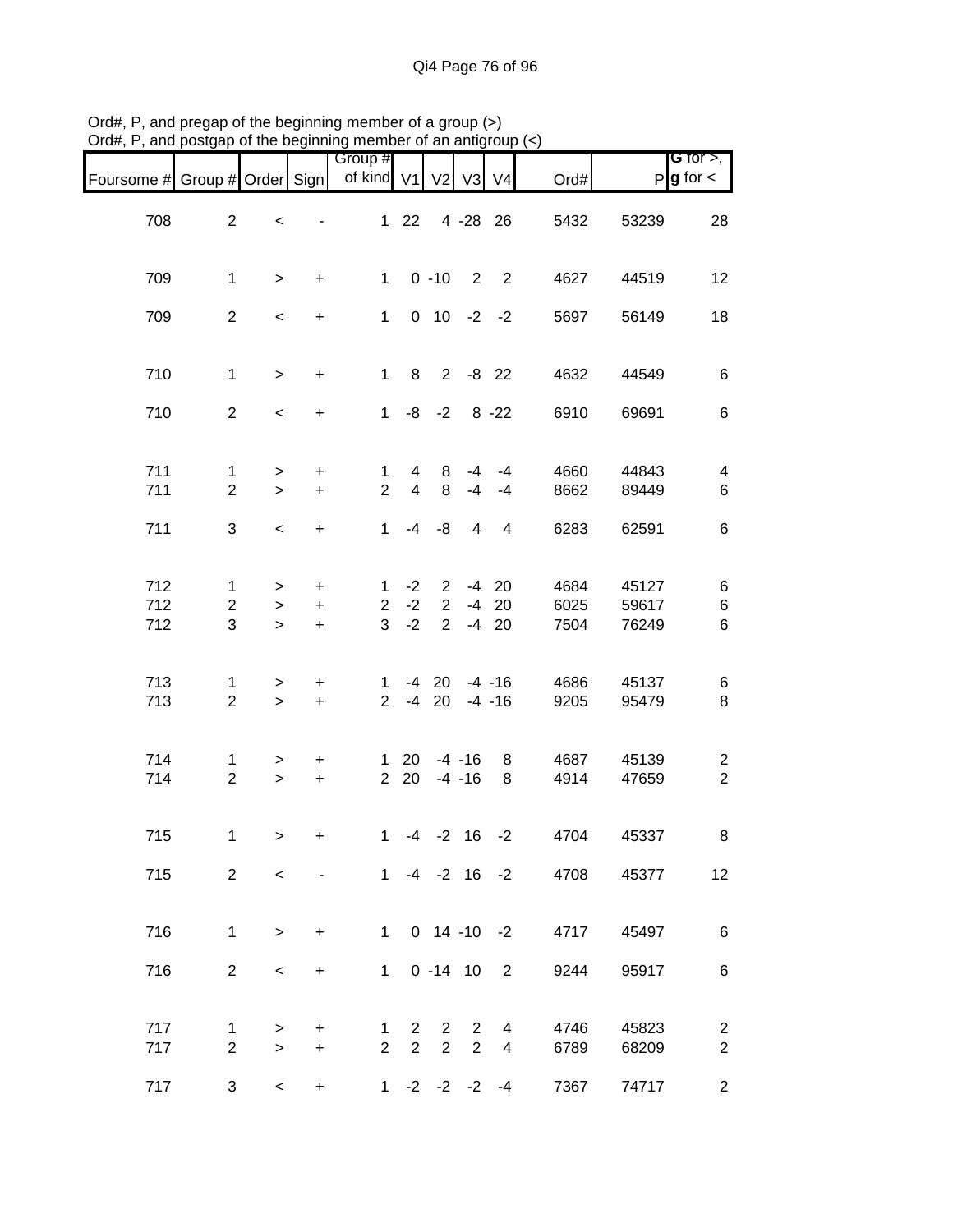| Foursome # Group # Order Sign |                                |                  |                          | Group #<br>of kind V1 V2      |                       |                 |                                  | $V3$ $V4$      | Ord#                  |                | <b>G</b> for $>$ ,<br>$P$ <b>g</b> for $\lt$ |
|-------------------------------|--------------------------------|------------------|--------------------------|-------------------------------|-----------------------|-----------------|----------------------------------|----------------|-----------------------|----------------|----------------------------------------------|
| 718                           | $\mathbf{1}$                   | $\,$             | $\ddot{}$                | $\mathbf{1}$                  | $\overline{2}$        |                 | $4 -2 -4$                        |                | 4748                  | 45833          | 6                                            |
| 718                           | $\overline{2}$                 | $\,<$            | $\overline{\phantom{a}}$ | $1 \quad$                     | $\overline{2}$        |                 | $4 -2 -4$                        |                | 6730                  | 67547          | 12                                           |
| 719                           | $\mathbf{1}$                   | $\geq$           | $\ddot{}$                |                               | $1 -2 -4 12 -12$      |                 |                                  |                | 4750                  | 45853          | 12                                           |
| 719                           | $\overline{2}$                 | $\,<$            | $+$                      |                               | $1 \t2 \t4 - 12 \t12$ |                 |                                  |                | 5286                  | 51647          | 12                                           |
| 720                           | $\mathbf{1}$                   | $\geq$           | $\ddot{}$                | $1 \quad$                     |                       |                 | 8 2 6 -16                        |                | 4765                  | 46051          | $\overline{2}$                               |
| 720                           | $\overline{2}$                 | $\prec$          | $+$                      |                               | $1 - 8 - 2 - 6$ 16    |                 |                                  |                | 9269                  | 96221          | $\overline{2}$                               |
| 721                           | $\mathbf{1}$                   | $\geq$           | $\ddot{}$                |                               | 1 4 -2 26 -22         |                 |                                  |                | 4769                  | 46093          | $\overline{c}$                               |
| 721                           | $\overline{2}$                 | $\,<\,$          | $+$                      |                               | $1 -4 2 -26 22$       |                 |                                  |                | 8654                  | 89381          | 6                                            |
|                               |                                |                  |                          |                               |                       |                 |                                  |                |                       |                |                                              |
| 722<br>722                    | $\mathbf{1}$<br>$\overline{2}$ | $\geq$<br>$\geq$ | $\ddot{}$<br>$+$         | $\mathbf 1$<br>$\overline{2}$ |                       | 0 <sub>12</sub> | $0 \t12 \t-8 \t-8$               | $-8 - -8$      | 4774<br>9245          | 46147<br>95923 | 6<br>6                                       |
| 723                           | $\mathbf 1$                    | $\geq$           | $\pm$                    |                               | $1 \t12 \t-8 \t-8$    |                 |                                  | $\overline{2}$ | 4775                  | 46153          | 6                                            |
| 723                           | $\overline{a}$                 | $\geq$           | $+$                      | 2 <sup>1</sup>                | 12                    | -8              | -8                               | $\overline{2}$ | 7495                  | 76129          | 6                                            |
| 724<br>724                    | 1<br>$\overline{2}$            | $\geq$<br>$\geq$ | $\ddot{}$<br>$+$         | 1<br>$\overline{2}$           | -8<br>-8              | -8<br>-8        | $\overline{2}$<br>$\overline{2}$ | 8<br>8         | 4776<br>8395          | 46171<br>86341 | 18<br>18                                     |
|                               |                                |                  |                          |                               |                       |                 |                                  |                |                       |                |                                              |
| 725                           | $\mathbf{1}$                   | $\geq$           | $\ddot{}$                |                               | $1 - 2 16 - 14 - 8$   |                 |                                  |                | 4782                  | 46229          | 10                                           |
| 725                           | $\overline{2}$                 | $\prec$          | $+$                      |                               |                       |                 |                                  |                | 1 2 -16 14 8<br>9523  | 99181          | 10                                           |
| 726                           | $\mathbf{1}$                   | $\geq$           | $+$                      |                               |                       |                 |                                  |                | 1 16 -14 -8 4 4783    | 46237          | $\overline{\phantom{a}}$ 8                   |
| 726                           | $2^{\circ}$                    | $\,<\,$          | $\ddot{}$                |                               | $1 - 16$ 14 8 $-4$    |                 |                                  |                | 4810                  | 46549          | 10                                           |
| 727                           | $\mathbf{1}$                   | $\geq$           | $\ddot{}$                |                               |                       |                 |                                  |                | 1 -6 16 -26 4<br>4796 | 46399          | 18                                           |
| 727                           | 2 <sup>1</sup>                 | $\,<\,$          | +                        |                               |                       |                 |                                  |                | 1 6 -16 26 -4<br>9487 | 98849          | 18                                           |

Ord#, P, and pregap of the beginning member of a group (>) Ord#, P, and postgap of the beginning member of an antigroup (<)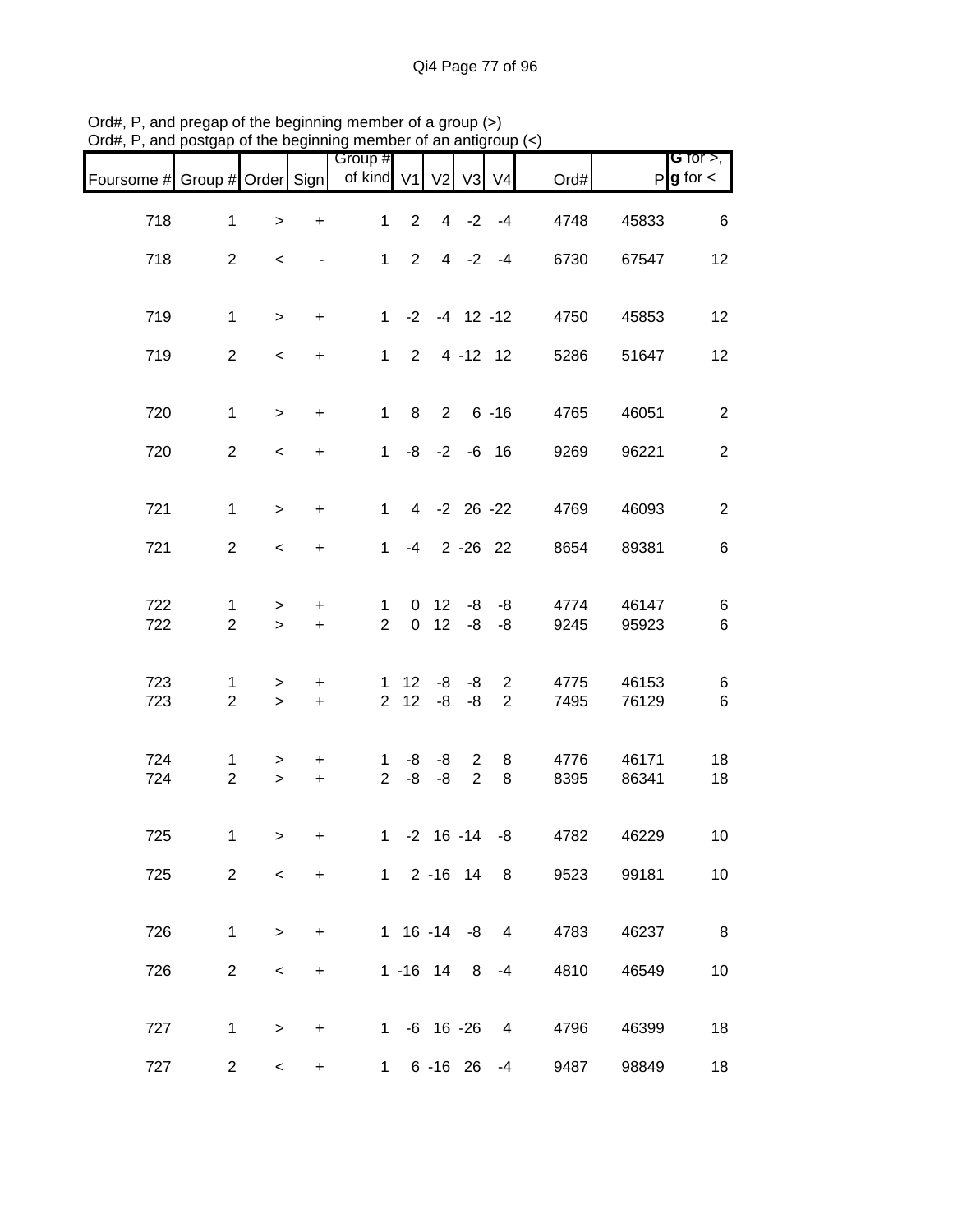|                               |                               |                          |                              | Group #             |                                  |                         |                |                     |              |                | G for $>$ ,                               |
|-------------------------------|-------------------------------|--------------------------|------------------------------|---------------------|----------------------------------|-------------------------|----------------|---------------------|--------------|----------------|-------------------------------------------|
| Foursome # Group # Order Sign |                               |                          |                              | of kind V1          |                                  | V <sub>2</sub>          | V3             | V <sub>4</sub>      | Ord#         |                | $P$ <b>g</b> for $\lt$                    |
| 728                           | 1                             | >                        | $\ddot{}$                    |                     | $1 - 26$                         | 4                       | $-2$           | $\overline{2}$      | 4798         | 46439          | 28                                        |
|                               |                               |                          |                              |                     |                                  |                         |                |                     |              |                |                                           |
| 728                           | $\overline{2}$                | $\,<\,$                  | $\ddot{}$                    |                     | $1 \quad 26$                     | $-4$                    |                | $2 -2$              | 8886         | 91969          | 28                                        |
|                               |                               |                          |                              |                     |                                  |                         |                |                     |              |                |                                           |
| 729                           | $\mathbf{1}$                  | $\,>$                    | $\ddot{}$                    |                     |                                  | $1 - 2 10 - 14$         |                | 8 <sup>8</sup>      | 4812         | 46567          | 8                                         |
|                               |                               |                          |                              |                     |                                  |                         |                |                     |              |                |                                           |
| 729                           | $\overline{a}$                | $\overline{\phantom{a}}$ | $\ddot{}$                    |                     |                                  | $1 \t2 \t-10 \t14 \t-8$ |                |                     | 8428         | 86719          | 10                                        |
|                               |                               |                          |                              |                     |                                  |                         |                |                     |              |                |                                           |
| 730                           | $\mathbf{1}$                  | $\geq$                   | $\ddot{}$                    | $1 \quad$           |                                  |                         |                | $-8$ 20 $-14$ $-2$  | 4839         | 46829          | 10                                        |
|                               |                               |                          |                              |                     |                                  |                         |                |                     |              |                |                                           |
| 730                           | $\overline{a}$                | $\overline{\phantom{a}}$ | $\ddot{}$                    | $1 \quad$           |                                  | 8 - 20 14               |                | $\overline{2}$      | 5346         | 52291          | 10                                        |
|                               |                               |                          |                              |                     |                                  |                         |                |                     |              |                |                                           |
| 731                           | $\mathbf{1}$                  | $\geq$                   | $\ddot{}$                    | $\mathbf{1}$        | $-4$                             |                         |                | $-4$ 26 $-22$       | 4854         | 47051          | 10                                        |
| 731                           | $\overline{2}$                | $\geq$                   | $\ddot{}$                    | $\overline{2}$      | $-4$                             |                         |                | $-4$ 26 $-22$       | 8980         | 92951          | 10                                        |
|                               |                               |                          |                              |                     |                                  |                         |                |                     |              |                |                                           |
|                               |                               |                          |                              |                     |                                  |                         |                |                     |              |                |                                           |
| 732                           | $\mathbf{1}$                  | $\geq$                   | $\ddot{}$                    |                     |                                  | $1 - 2 10 16 - 10$      |                |                     | 4865         | 47147          | $\overline{4}$                            |
| 732                           | $\overline{2}$                | $\overline{\phantom{a}}$ | $\ddot{}$                    |                     |                                  | 1 2 -10 -16 10          |                |                     | 5521         | 54277          | 10                                        |
|                               |                               |                          |                              |                     |                                  |                         |                |                     |              |                |                                           |
|                               |                               |                          |                              |                     |                                  |                         |                |                     |              |                |                                           |
| 733<br>733                    | $\mathbf 1$<br>$\overline{2}$ | ><br>$\geq$              | +<br>$\ddot{}$               | 1<br>$\overline{2}$ | $\overline{2}$<br>$\overline{2}$ | 0<br>$\mathbf 0$        |                | 2 14<br>2 14        | 4877<br>8063 | 47297<br>82487 | $\overline{4}$<br>$\overline{\mathbf{4}}$ |
|                               |                               |                          |                              |                     |                                  |                         |                |                     |              |                |                                           |
|                               |                               |                          |                              |                     |                                  |                         |                |                     |              |                |                                           |
| 734                           | $\mathbf{1}$                  | $\mathbf{I}$             | $\ddot{}$                    |                     | $1 - 10$                         | 8                       |                | $8 - 12$            | 4882         | 47351          | 12                                        |
| 734                           | $\overline{2}$                |                          |                              |                     | $1 \quad 10$                     |                         |                | $-8 - 8 12$         |              |                | 12                                        |
|                               |                               | $\overline{\phantom{a}}$ | $\ddot{}$                    |                     |                                  |                         |                |                     | 9249         | 95959          |                                           |
|                               |                               |                          |                              |                     |                                  |                         |                |                     |              |                |                                           |
| 735                           | 1                             | $\geq$                   | +                            |                     |                                  |                         |                | 1 8 14 -26 -2       | 4892         | 47441          | 10                                        |
| 735                           | $\overline{2}$                | >                        | +                            |                     |                                  |                         |                | 2 8 14 -26 -2       | 6932         | 69941          | 10 <sup>°</sup>                           |
|                               |                               |                          |                              |                     |                                  |                         |                |                     |              |                |                                           |
| 736                           | $\mathbf 1$                   | $\geq$                   | $\ddot{}$                    |                     | $1 - 26$                         |                         | $-2$ 2         | 0                   | 4894         | 47491          | 32                                        |
| 736                           | $\overline{2}$                | $\geq$                   | $+$                          |                     | $2 - 26$                         | $-2$                    | $\overline{2}$ | 0                   | 8199         | 84121          | 32                                        |
|                               |                               |                          |                              |                     |                                  |                         |                |                     |              |                |                                           |
| 737                           |                               |                          |                              |                     | $1 - 8$                          |                         |                | $4 \t 4 \t -10$     |              |                |                                           |
|                               | $\mathbf 1$                   | $\geq$                   | $\ddot{}$                    |                     |                                  |                         |                |                     | 4909         | 47623          | 14                                        |
| 737                           | $\overline{2}$                | $\, > \,$                | $\qquad \qquad \blacksquare$ |                     | $1 \quad 8$                      | $-4$                    |                | $-4$ 10             | 7030         | 70981          | $\overline{c}$                            |
|                               |                               |                          |                              |                     |                                  |                         |                |                     |              |                |                                           |
|                               |                               |                          |                              |                     |                                  |                         |                |                     |              |                |                                           |
| 738                           | $\mathbf{1}$                  | $\geq$                   | $\ddot{}$                    |                     |                                  |                         |                | $1 - 2 20 - 4 - 16$ | 4913         | 47657          | 4                                         |

Ord#, P, and pregap of the beginning member of a group (>) Ord#, P, and postgap of the beginning member of an antigroup (<)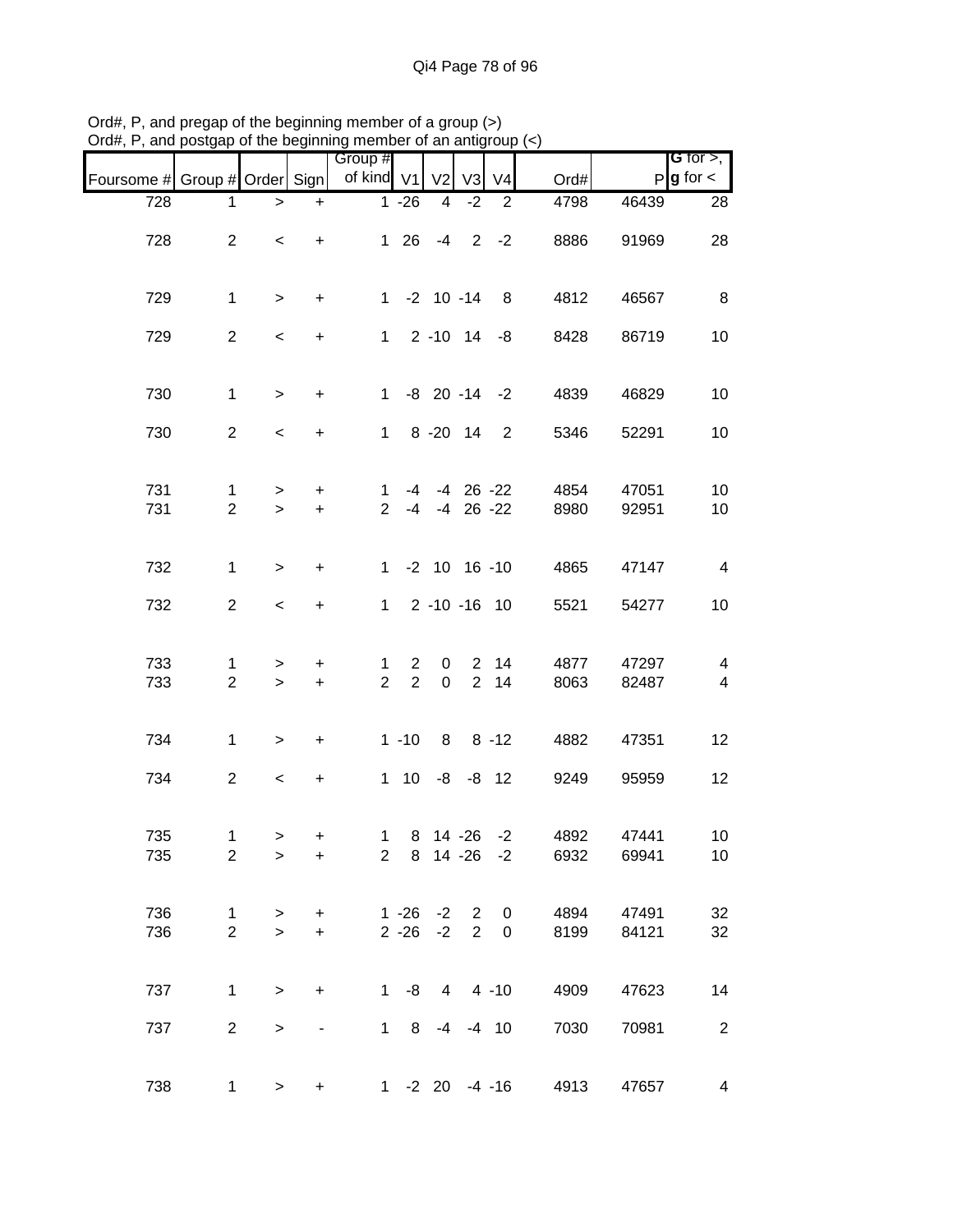|                               |                     |                 |                        | Group #              |                     |                                |                |                  |                    |                | <b>G</b> for $>$ ,           |
|-------------------------------|---------------------|-----------------|------------------------|----------------------|---------------------|--------------------------------|----------------|------------------|--------------------|----------------|------------------------------|
| Foursome # Group # Order Sign |                     |                 |                        | of kind V1           |                     | V <sub>2</sub>                 | V3             | V <sub>4</sub>   | Ord#               |                | $P g$ for $\lt$              |
| 738                           | $\overline{2}$      | $\,<$           | $\ddot{}$              | $\mathbf{1}$         |                     | $2 - 20$                       | $\overline{4}$ | 16               | 5460               | 53593          | $\overline{\mathbf{4}}$      |
|                               |                     |                 |                        |                      |                     |                                |                |                  |                    |                |                              |
| 739                           | $\mathbf{1}$        | $\geq$          | $\ddot{}$              | $\mathbf{1}$         |                     | $-8$ 2 16 $-16$                |                |                  | 4918               | 47711          | 10                           |
| 739                           | $\overline{2}$      | $\,<\,$         | $\ddot{}$              | $\mathbf 1$          |                     | 8 -2 -16 16                    |                |                  | 6126               | 60763          | 10                           |
| 740<br>740                    | 1<br>$\overline{2}$ | ><br>$\geq$     | $\ddot{}$<br>$\ddot{}$ | 1.<br>2 <sup>1</sup> |                     | $-4$ 32 $-30$<br>$-4$ 32 $-30$ |                | 0<br>$\mathbf 0$ | 4945<br>6061       | 47977<br>60037 | 8<br>8                       |
| 741                           | $\mathbf{1}$        | $\,$            | $\ddot{}$              |                      |                     | $1 - 20$ $10 - 8$ $-2$         |                |                  | 4958               | 48157          | 26                           |
| 741                           | $\overline{2}$      | $\,<$           | $\ddot{}$              |                      |                     | $120 - 10$                     | 8 <sup>8</sup> | 2                | 5470               | 53657          | 24                           |
| 742                           | $\mathbf{1}$        | $\geq$          | $\ddot{}$              | $\mathbf{1}$         |                     | $6 - 6$                        | $\overline{2}$ | $-4$             | 4975               | 48353          | 12                           |
| 742                           | $\overline{2}$      | $\,>$           |                        | $\mathbf{1}$         | -6                  |                                | $6 -2$         | $\overline{4}$   | 6754               | 67801          | 12                           |
| 743                           | $\mathbf{1}$        | $\geq$          | $\ddot{}$              | $\mathbf{1}$         | 2                   | $-4$                           | $-4$           | $-4$             | 4983               | 48449          | 12                           |
| 743                           | $\overline{2}$      | $\,>$           |                        | $\mathbf{1}$         | $-2$                | $\overline{4}$                 | 4              | $\overline{4}$   | 6633               | 66529          | $\,6$                        |
| 744<br>744                    | 1<br>$\overline{2}$ | $\,>$<br>$\geq$ | +<br>$\ddot{}$         | 1<br>$\overline{2}$  | 2<br>$\overline{2}$ | 0<br>$\mathbf 0$               | $-4$           | $-4$ 20<br>20    | 4992<br>6191       | 48527<br>61547 | 4<br>$\overline{\mathbf{4}}$ |
| 745                           | $\mathbf{1}$        | $\geq$          | $\ddot{}$              | 1                    |                     | $-2$ $-4$ $-2$ 22              |                |                  | 5019               | 48809          | 10                           |
| 745                           | $\overline{c}$      | $\,<\,$         | $\ddot{}$              | $\mathbf 1$          | $\overline{2}$      | $\overline{4}$                 |                | $2 - 22$         | 9382               | 97561          | 10                           |
| 746                           | $\mathbf{1}$        | $\geq$          | $\ddot{}$              |                      |                     | $1 - 2 22 - 14 - 8$            |                |                  | 5021               | 48821          | $\overline{\mathbf{4}}$      |
| 746                           | $\overline{2}$      | $\geq$          | $+$                    |                      |                     | $2 -2 22 -14$                  |                | -8               | 7477               | 75937          | $6\phantom{1}6$              |
| 747                           | $\mathbf{1}$        | $\geq$          | $\ddot{}$              |                      |                     | $1 - 8 10$                     |                | $-6$ 12          | 5026               | 48869          | 10                           |
| 747                           | $2^{\circ}$         | $\,<\,$         | $+$                    |                      |                     | $1 \t 8 \t -10 \t 6 \t -12$    |                |                  | 5381               | 52711          | 10                           |
| 748                           | $\mathbf 1$         | $\geq$          | $\ddot{}$              |                      |                     | $1 -4 -2 14 2$                 |                |                  | 8317               | 85447          | 8                            |
| 748                           | $\overline{2}$      | $\,<\,$         |                        |                      |                     | 1 -4 -2 14                     |                |                  | 8530<br>$2^{\sim}$ | 87853          | 16                           |

Ord#, P, and pregap of the beginning member of a group (>) Ord#, P, and postgap of the beginning member of an antigroup (<)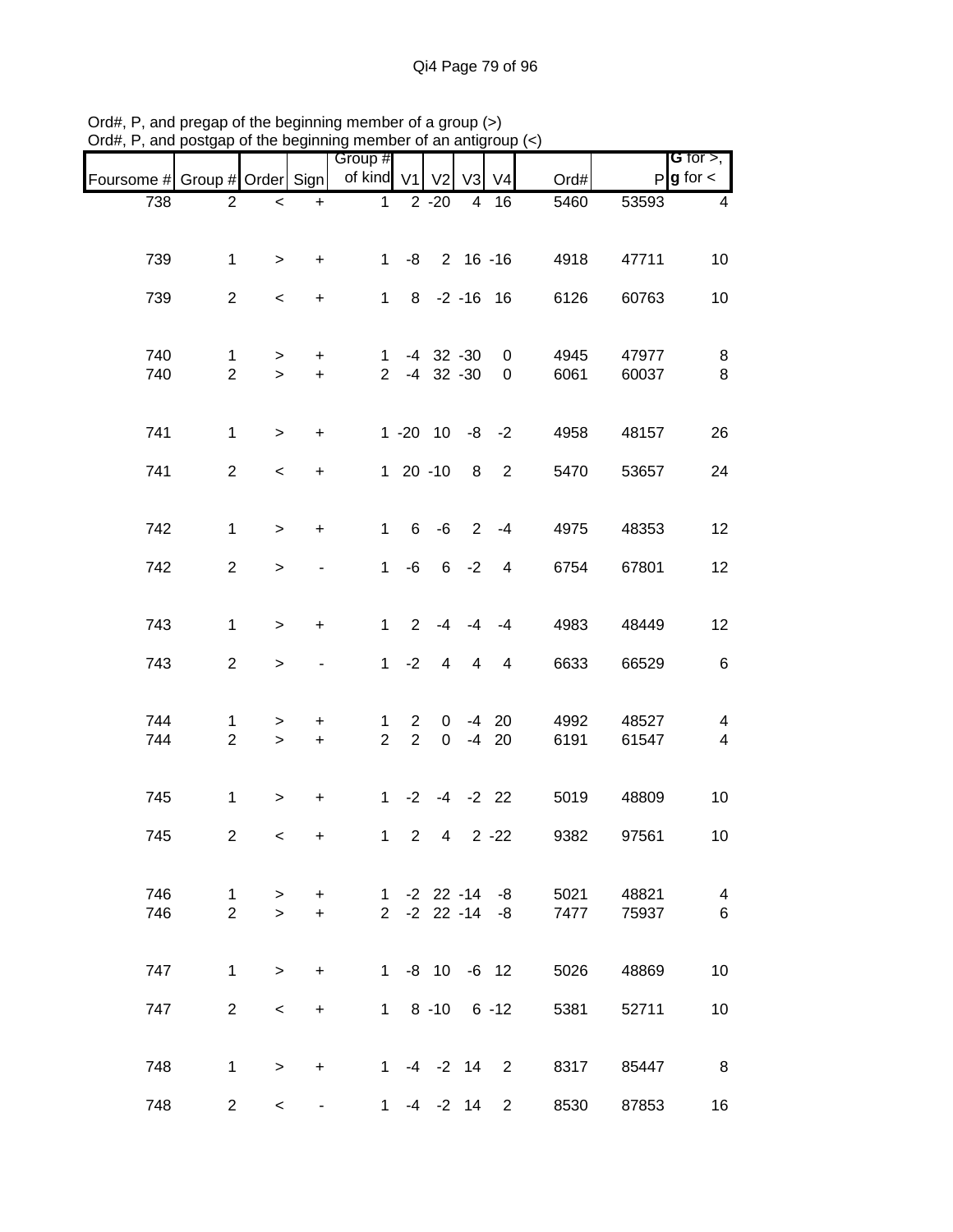|                               |                                |             |                          | Group #                        |                      |                        |                                  |                           |              |                | <b>G</b> for $>$ ,           |
|-------------------------------|--------------------------------|-------------|--------------------------|--------------------------------|----------------------|------------------------|----------------------------------|---------------------------|--------------|----------------|------------------------------|
| Foursome # Group # Order Sign |                                |             |                          | of kind V1 V2 V3 V4            |                      |                        |                                  |                           | Ord#         |                | $P g$ for $\lt$              |
|                               |                                |             |                          |                                |                      |                        |                                  |                           |              |                |                              |
|                               |                                |             |                          |                                |                      |                        |                                  |                           |              |                |                              |
| 749                           | $\mathbf{1}$                   | $\geq$      | $\ddot{}$                |                                | $1 \quad$            | 4 18 -20 -2            |                                  |                           | 5069         | 49333          | $\overline{2}$               |
| 749                           | $\overline{2}$                 | $\,<$       | $\ddot{}$                | $\mathbf 1$                    |                      | $-4 - 18$ 20           |                                  | 2                         | 8676         | 89597          | $\overline{2}$               |
|                               |                                |             |                          |                                |                      |                        |                                  |                           |              |                |                              |
|                               |                                |             |                          |                                |                      |                        |                                  |                           |              |                |                              |
| 750<br>750                    | $\mathbf{1}$<br>$\overline{2}$ | $\, > \,$   | $\ddot{}$<br>$+$         | $\mathbf{1}$<br>$\overline{2}$ | 4<br>$\overline{4}$  | 6<br>6                 |                                  | $-8$ 14<br>$-8$ 14        | 5077<br>8333 | 49411<br>85621 | $\overline{c}$<br>$\sqrt{2}$ |
|                               |                                | $\geq$      |                          |                                |                      |                        |                                  |                           |              |                |                              |
| 750                           | 3                              | $\geq$      |                          |                                | $1 -4 -6$            |                        |                                  | $8 - 14$                  | 7838         | 80021          | 22                           |
|                               |                                |             |                          |                                |                      |                        |                                  |                           |              |                |                              |
|                               |                                |             |                          |                                |                      |                        |                                  |                           |              |                |                              |
| 751                           | $\mathbf{1}$                   | $\geq$      | $\ddot{}$                |                                | $1 - 32$             | 4                      |                                  | $4 - 8$                   | 5094         | 49597          | 38                           |
| 751                           | $\overline{2}$                 | $\,<$       | $\ddot{}$                |                                | $1 \quad 32$         |                        | $-4 - 4$                         | 8                         | 6062         | 60041          | 36                           |
|                               |                                |             |                          |                                |                      |                        |                                  |                           |              |                |                              |
|                               |                                |             |                          |                                |                      |                        |                                  |                           |              |                |                              |
| 752<br>752                    | $\mathbf{1}$<br>$\overline{2}$ | $\geq$      | $\ddot{}$<br>$\ddot{}$   |                                | $1 - 26$<br>$2 - 26$ | $\overline{4}$<br>4    | $\overline{4}$<br>$\overline{4}$ | -8<br>-8                  | 5124<br>6667 | 49919<br>66919 | 28<br>30                     |
|                               |                                | $\geq$      |                          |                                |                      |                        |                                  |                           |              |                |                              |
|                               |                                |             |                          |                                |                      |                        |                                  |                           |              |                |                              |
| 753                           | 1                              | $\geq$      | $\ddot{}$                | $\mathbf{1}$                   |                      | 4 16 -20               |                                  | 8                         | 5132         | 49993          | $\overline{2}$               |
| 753                           | $\overline{2}$                 | $\geq$      | $\ddot{}$                | $\overline{2}$                 |                      | 4 16 -20               |                                  | 8                         | 5967         | 59023          | $\overline{2}$               |
|                               |                                |             |                          |                                |                      |                        |                                  |                           |              |                |                              |
| 754                           | $\mathbf{1}$                   | $\geq$      | $\ddot{}$                |                                | $1 - 20$             | 8                      |                                  | $4 - 10$                  | 5134         | 50021          | 22                           |
|                               |                                |             |                          |                                |                      |                        |                                  |                           |              |                |                              |
| 754                           | $\overline{2}$                 | $\geq$      |                          |                                | $1 \quad 20$         | -8                     |                                  | $-4$ 10                   | 7879         | 80491          | $\overline{c}$               |
|                               |                                |             |                          |                                |                      |                        |                                  |                           |              |                |                              |
| 755                           | 1                              | $\,$        | +                        |                                | $1 14 - 10$          |                        |                                  | 0 <sub>12</sub>           | 5149         | 50131          | $\overline{c}$               |
| 755                           | $\overline{2}$                 | $\geq$      | $\ddot{}$                | $\overline{2}$                 |                      | $14 - 10$              | $\mathbf 0$                      | 12                        | 7539         | 76651          | $\overline{c}$               |
|                               |                                |             |                          |                                |                      |                        |                                  |                           |              |                |                              |
|                               |                                |             |                          |                                |                      |                        |                                  |                           |              |                |                              |
| 756                           | $\mathbf{1}$                   | $\geq$      | $\ddot{}$                |                                |                      |                        |                                  | 1 -28 8 4 -10             | 5158         | 50261          | 30                           |
| 756                           | $2^{\circ}$                    | $\prec$     | $\ddot{}$                |                                |                      | $128 - 8 - 410$        |                                  |                           | 6538         | 65449          | 30                           |
|                               |                                |             |                          |                                |                      |                        |                                  |                           |              |                |                              |
|                               |                                |             |                          |                                |                      |                        |                                  |                           |              |                |                              |
| 757                           | $\mathbf{1}$                   | $\geq$      | $\ddot{}$                |                                |                      |                        |                                  | $1 - 10$ $16 - 10$ $-2$   | 5161         | 50287          | 14                           |
| 757                           | $\overline{2}$                 | $\,<\,$     | $\overline{\phantom{0}}$ |                                |                      | $1 - 10$ 16 $-10$ $-2$ |                                  |                           | 7736         | 78877          | 10                           |
|                               |                                |             |                          |                                |                      |                        |                                  |                           |              |                |                              |
|                               |                                |             |                          |                                |                      |                        |                                  |                           |              |                |                              |
| 758<br>758                    | 1<br>$\overline{2}$            | ><br>$\geq$ | +<br>$+$                 |                                |                      | $2 \t16 - 10 -2$       |                                  | $1 \t16 - 10 -2 -4$<br>-4 | 5162<br>8073 | 50291<br>82571 | 4<br>4                       |
|                               |                                |             |                          |                                |                      |                        |                                  |                           |              |                |                              |

Ord#, P, and pregap of the beginning member of a group (>) Ord#, P, and postgap of the beginning member of an antigroup (<)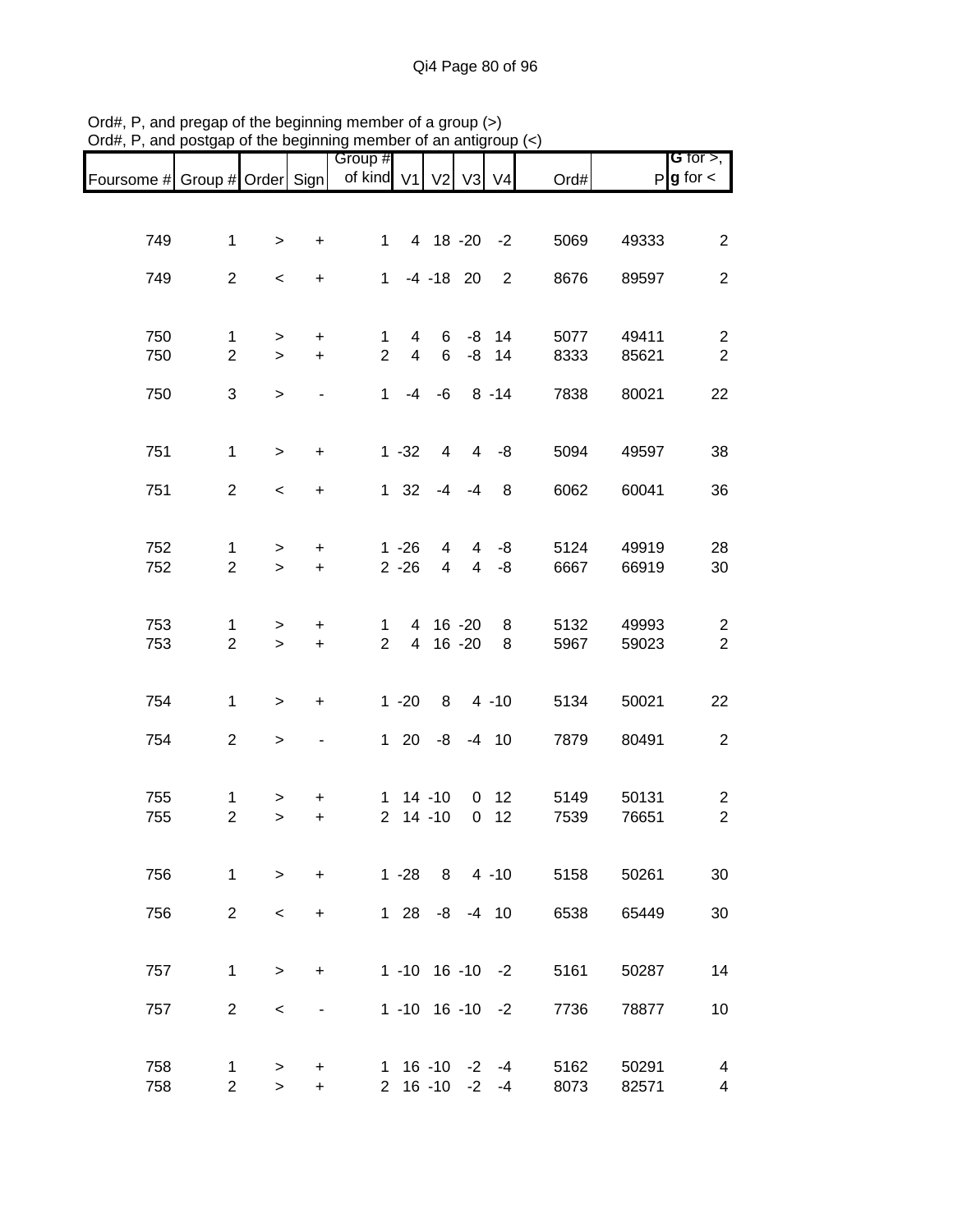| Foursome # Group # Order Sign |                     |                          |                          | Group #<br>of kind V1 |          | V <sub>2</sub> | V3                      | V <sub>4</sub>           | Ord#         |                | G for $>$ ,<br>$P$ <b>g</b> for $\lt$ |
|-------------------------------|---------------------|--------------------------|--------------------------|-----------------------|----------|----------------|-------------------------|--------------------------|--------------|----------------|---------------------------------------|
| 759                           | $\mathbf{1}$        | $\,$                     | $\ddot{}$                | $\mathbf{1}$          | -8       |                | $2 - 6$                 | $\overline{2}$           | 5197         | 50707          | 24                                    |
| 759                           | $\overline{2}$      | $\,<$                    | $\overline{\phantom{a}}$ | 1                     | -8       |                | $2 - 6$                 | 2                        | 5201         | 50767          | $\,6$                                 |
| 760                           | $\mathbf{1}$        | $\geq$                   | $+$                      |                       |          |                |                         | 1 -4 12 -16 14           | 5210         | 50867          | 10                                    |
| 760                           | $\overline{2}$      | $\,<$                    | $\ddot{}$                |                       |          |                |                         | $1 4 - 12 16 - 14$       | 5818         | 57373          | 10                                    |
| 761                           | $\mathbf{1}$        | $\,>$                    | $\ddot{}$                |                       |          |                |                         | $1 - 16$ $14$ $-2$ $-8$  | 5212         | 50891          | 18                                    |
| 761                           | $\overline{c}$      | $\,>$                    | $\blacksquare$           |                       |          | $1 \t16 - 14$  | $\overline{2}$          | 8                        | 8247         | 84631          | $\overline{c}$                        |
| 761                           | 3                   | $\geq$                   |                          |                       |          | $2 \t16 - 14$  | $\overline{2}$          | 8                        | 9535         | 99349          | $\overline{2}$                        |
| 762                           | $\mathbf{1}$        | $\geq$                   | $\ddot{}$                |                       |          |                | $1$ $14$ $-2$ $-8$ $16$ |                          | 5213         | 50893          | $\overline{2}$                        |
| 762                           | $\overline{2}$      | $\,<$                    | $\overline{\phantom{a}}$ |                       |          |                | $1$ $14$ $-2$ $-8$ $16$ |                          | 9173         | 95153          | 24                                    |
| 763                           | $\mathbf{1}$        | $\geq$                   | $\ddot{}$                |                       |          |                |                         | $1 - 10$ 16 $-14$ 4      | 5219         | 50969          | 12                                    |
| 763                           | $\overline{2}$      | $\overline{\phantom{a}}$ | $\ddot{}$                |                       |          |                |                         | $1 10 - 16 14 - 4$       | 8164         | 83641          | 12                                    |
| 764                           | 1                   | $\, > \,$                | $\ddot{}$                |                       | $1 - 20$ | $-2$           | $2^{\circ}$             | 10                       | 5237         | 51193          | 24                                    |
| 764                           | $\overline{2}$      | $\,$                     | $\ddot{}$                |                       | $2 - 20$ | $-2$           | $\overline{2}$          | 10                       | 5543         | 54493          | 24                                    |
| 765                           | $\mathbf{1}$        | $\,$                     |                          |                       | $1 -2$   | $\mathbf 0$    | 6                       | $\overline{4}$           | 5937         | 58687          | 8                                     |
| 765                           | $\overline{c}$      | $\,<$                    | +                        | 1                     | $-2$     | $\mathbf 0$    | 6                       | 4                        | 7860         | 80263          | 10                                    |
| 766                           | $\mathbf{1}$        | $\geq$                   | $+$                      |                       |          |                |                         | $1 14 -6 0 2$            | 5274         | 51521          | $\overline{4}$                        |
| 766                           | $\overline{2}$      | $\,<\,$                  |                          |                       |          | $1 \t14 \t-6$  |                         | 0 <sub>2</sub>           | 7454         | 75659          | 20                                    |
| 767<br>767                    | 1<br>$\overline{2}$ | $\, > \,$                | +<br>$+$                 |                       |          | $2 -8 -2$      |                         | $1 - 8 - 2$ 4 14<br>4 14 | 5288<br>9539 | 51673<br>99391 | 14<br>14                              |
|                               |                     | $\geq$                   |                          |                       |          |                |                         |                          |              |                |                                       |
| 768<br>768                    | 1<br>$\overline{2}$ | $\geq$<br>$\geq$         | $\pm$<br>$+$             |                       |          |                | 2 -4 26 -10 -16         | $1 - 4$ 26 -10 -16       | 5293<br>9100 | 51719<br>94349 | 6<br>6                                |

Ord#, P, and pregap of the beginning member of a group (>) Ord#, P, and postgap of the beginning member of an antigroup (<)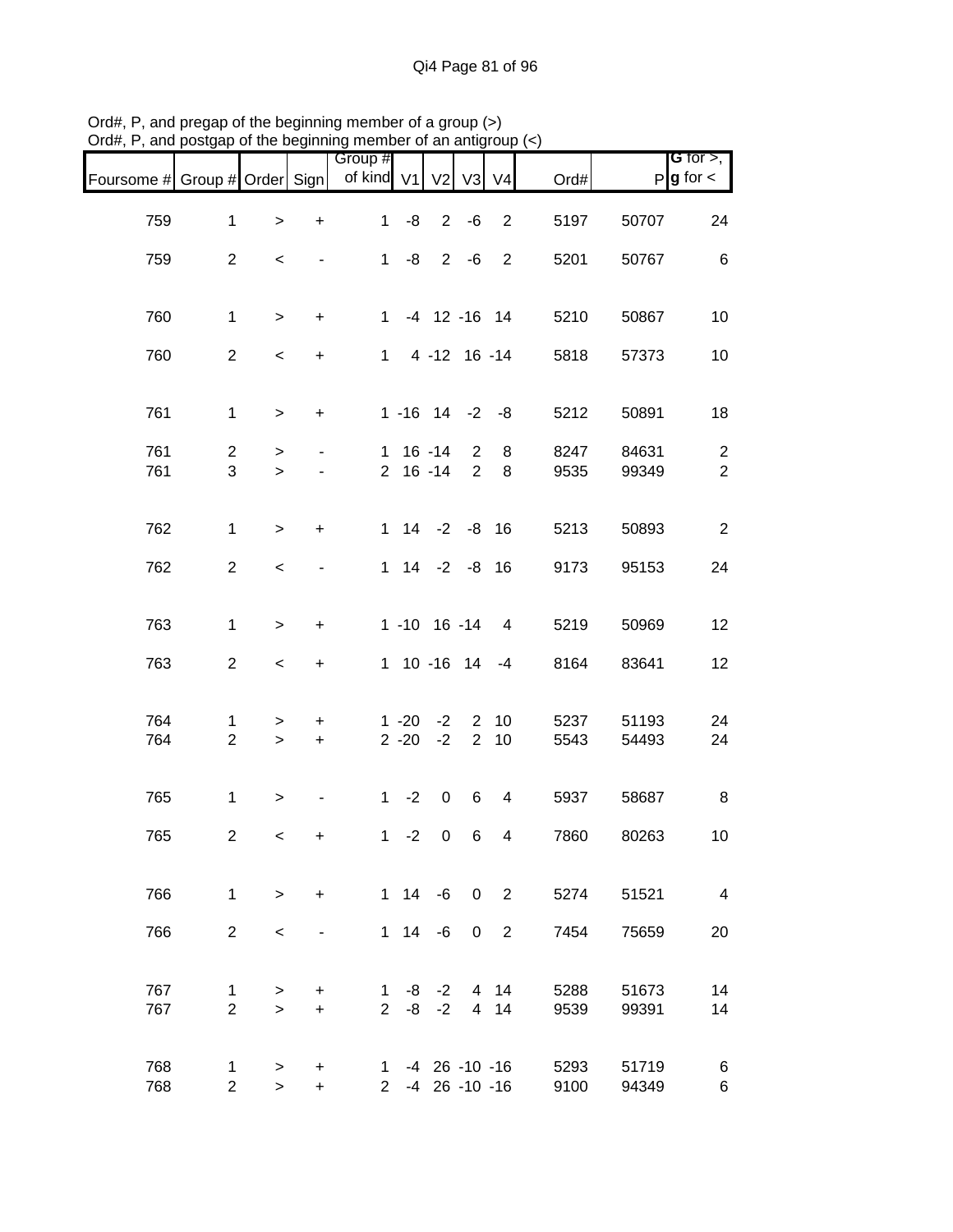|                               |                                |                     |                        | Group #<br>of kind V1          |                                  | V <sub>2</sub> | V <sub>3</sub>      | V <sub>4</sub> | Ord#                          |                | G for $>$ ,<br>$P$ <b>g</b> for $\lt$ |
|-------------------------------|--------------------------------|---------------------|------------------------|--------------------------------|----------------------------------|----------------|---------------------|----------------|-------------------------------|----------------|---------------------------------------|
| Foursome # Group # Order Sign |                                |                     |                        |                                |                                  |                |                     |                |                               |                |                                       |
|                               |                                |                     |                        |                                |                                  |                |                     |                |                               |                |                                       |
| 769<br>769                    | $\mathbf{1}$<br>$\overline{2}$ | $\,$<br>$\geq$      | $\ddot{}$<br>$\ddot{}$ | $\mathbf{1}$<br>$\overline{2}$ | $\overline{4}$<br>$\overline{4}$ | -8<br>-8       | 4<br>$\overline{4}$ | -8<br>-8       | 5304<br>5639                  | 51839<br>55589 | 10                                    |
|                               |                                |                     |                        |                                |                                  |                |                     |                |                               |                | 10                                    |
| 769                           | 3                              | $\,>$               | $\blacksquare$         | $\mathbf 1$                    | $-4$                             | 8              | $-4$                | 8              | 6810                          | 68489          | $6\phantom{1}6$                       |
|                               |                                |                     |                        |                                |                                  |                |                     |                |                               |                |                                       |
| 769                           | 4                              | $\,<\,$             | $\ddot{}$              | $\mathbf 1$                    | -4                               | 8              | -4                  | 8              | 6057                          | 59999          | 14                                    |
| 769                           | 5                              | $\,<$               | $+$                    | $\overline{2}$                 | $-4$                             | 8              | $-4$                | 8              | 6814                          | 68521          | 10                                    |
| 769                           | 6                              | $\prec$             | $+$                    | 3                              | $-4$                             | 8              | $-4$                | 8              | 8228                          | 84421          | 10                                    |
|                               |                                |                     |                        |                                |                                  |                |                     |                |                               |                |                                       |
|                               |                                |                     |                        |                                |                                  |                |                     |                |                               |                |                                       |
| 770                           | $\mathbf{1}$                   | $\,$                | $\ddot{}$              | $\mathbf{1}$                   |                                  | 4 -8 20 -16    |                     |                | 5306                          | 51859          | $\,6$                                 |
| 770                           | $\overline{2}$                 |                     |                        | $\mathbf{1}$                   | -4                               |                | 8 - 20 16           |                | 5971                          | 59063          | 6                                     |
|                               |                                | $\,<$               | $\ddot{}$              |                                |                                  |                |                     |                |                               |                |                                       |
|                               |                                |                     |                        |                                |                                  |                |                     |                |                               |                |                                       |
| 771                           | $\mathbf 1$                    | $\, > \,$           | $\ddot{}$              | $\mathbf{1}$                   |                                  | $14 - 14$      | 4                   | 4              | 5330                          | 52127          | 6                                     |
| 771                           | $\overline{2}$                 | $\geq$              | $\ddot{}$              |                                |                                  | $2$ 14 -14     | $\overline{4}$      | $\overline{4}$ | 7152                          | 72253          | $\overline{2}$                        |
|                               |                                |                     |                        |                                |                                  |                |                     |                |                               |                |                                       |
| 771                           | 3                              | $\,<$               |                        |                                |                                  | $1 14 - 14$    | $\overline{4}$      | $\overline{4}$ | 6638                          | 66571          | 16                                    |
|                               |                                |                     |                        |                                |                                  |                |                     |                |                               |                |                                       |
|                               |                                |                     |                        |                                |                                  |                |                     |                |                               |                |                                       |
| 772                           | 1                              | >                   | +                      | 1                              | 16                               |                | $2 - 20$            | 16             | 5391                          | 52817          | $\overline{\mathbf{4}}$               |
| 772                           | $\overline{2}$                 | $\geq$              | $\ddot{}$              | $\overline{2}$                 | 16                               |                | $2 - 20$            | 16             | 5454                          | 53507          | $\overline{\mathcal{A}}$              |
|                               |                                |                     |                        |                                |                                  |                |                     |                |                               |                |                                       |
| 773                           | $\mathbf{1}$                   | $\mathbf{I}$        | $\ddot{}$              | $\mathbf 1$                    | $2^{\circ}$                      | -8             | $\overline{2}$      | 4              | 5414                          | 53077          | 8                                     |
|                               |                                |                     |                        |                                |                                  |                |                     |                |                               |                |                                       |
| 773                           | $\overline{2}$                 | $\,<$               |                        | $\mathbf{1}$                   | $2^{\circ}$                      | -8             | 2                   | $\overline{4}$ | 6762                          | 67891          | 10                                    |
|                               |                                |                     |                        |                                |                                  |                |                     |                |                               |                |                                       |
|                               |                                |                     |                        |                                |                                  |                |                     |                |                               |                |                                       |
| 774                           | $\mathbf{1}$                   | $\,>$               | $\ddot{}$              | $\mathbf{1}$                   |                                  | $6 - 16$ 10    |                     | $-2$           | 5421                          | 53129          | 12                                    |
|                               |                                |                     |                        |                                |                                  |                |                     |                |                               |                |                                       |
| 774                           | $\overline{c}$                 | $\,<\,$             | $\ddot{}$              | 1                              |                                  | $-6$ 16 $-10$  |                     | 2              | 9267                          | 96199          | 12                                    |
|                               |                                |                     |                        |                                |                                  |                |                     |                |                               |                |                                       |
| 775                           | $\mathbf{1}$                   | $\geq$              | $+$                    |                                |                                  |                |                     |                | $1 - 16$ $10 - 2 - 8$<br>5422 | 53147          | 18                                    |
|                               |                                |                     |                        |                                |                                  |                |                     |                |                               |                |                                       |
| 775                           | $2^{\circ}$                    | $\lt$               | $+$                    |                                |                                  | 1 16 -10 2 8   |                     |                | 7582                          | 77171          | 20                                    |
|                               |                                |                     |                        |                                |                                  |                |                     |                |                               |                |                                       |
|                               |                                |                     |                        |                                |                                  |                |                     |                |                               |                |                                       |
| 776                           | $\mathbf{1}$                   | $\geq$              | $+$                    |                                |                                  |                |                     |                | 1 -8 4 -10 22<br>5437         | 53299          | 18                                    |
|                               |                                |                     |                        |                                |                                  |                |                     |                |                               |                |                                       |
| 776                           | $\overline{2}$                 | $\,<\,$             | $\pm$                  |                                |                                  |                |                     |                | 1 8 -4 10 -22<br>6422         | 64091          | 18                                    |
|                               |                                |                     |                        |                                |                                  |                |                     |                |                               |                |                                       |
|                               |                                |                     |                        |                                |                                  | 1 4 -10 22 -20 |                     |                |                               |                |                                       |
| 777<br>777                    | 1<br>2 <sup>7</sup>            | $\, > \,$<br>$\geq$ | $\ddot{}$<br>$+$       |                                |                                  | 2 4 -10 22 -20 |                     |                | 5438<br>7651                  | 53309<br>77849 | 10<br>10                              |
|                               |                                |                     |                        |                                |                                  |                |                     |                |                               |                |                                       |

Ord#, P, and pregap of the beginning member of a group (>) Ord#, P, and postgap of the beginning member of an antigroup (<)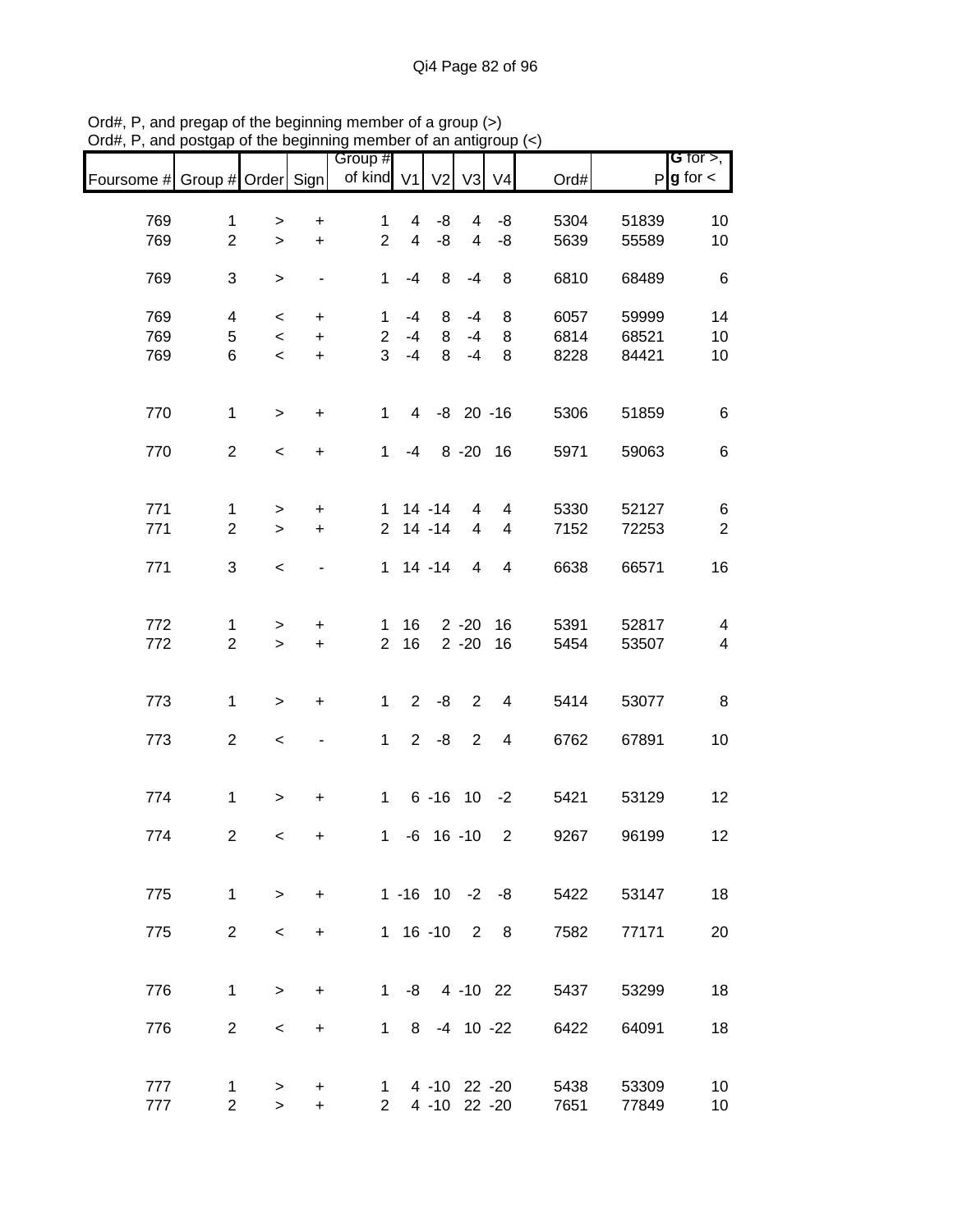|                               |                                |                     |                          | Group #             |                |                           |                     |                            |              |                | <b>G</b> for $>$ ,      |
|-------------------------------|--------------------------------|---------------------|--------------------------|---------------------|----------------|---------------------------|---------------------|----------------------------|--------------|----------------|-------------------------|
| Foursome # Group # Order Sign |                                |                     |                          | of kind V1          |                | V <sub>2</sub>            |                     | V3 V4                      | Ord#         |                | $P$ <b>g</b> for $\lt$  |
| 777                           | 3                              | $\,>$               | $\ddot{}$                | 3                   |                | 4 -10 22 -20              |                     |                            | 8873         | 91823          | 10                      |
|                               |                                |                     |                          |                     |                |                           |                     |                            |              |                |                         |
|                               |                                |                     |                          |                     |                | $1 - 14$ 8 14 $-2$        |                     |                            | 5449         |                | 18                      |
| 778                           | 1                              | $\, > \,$           | $\ddot{}$                |                     |                |                           |                     |                            |              | 53437          |                         |
| 778                           | $\overline{2}$                 | $\,>$               |                          |                     |                | $1 \t14 \t-8 \t-14$       |                     | $\overline{2}$             | 7300         | 73973          | 12                      |
|                               |                                |                     |                          |                     |                |                           |                     |                            |              |                |                         |
|                               |                                |                     |                          |                     |                |                           |                     |                            |              |                |                         |
| 779                           | $\mathbf{1}$                   | $\geq$              | $\ddot{}$                |                     |                | $1 \quad 2 - 20 \quad 16$ |                     | 4                          | 5455         | 53527          | 20                      |
| 779                           | $\overline{2}$                 | $\,<\,$             |                          | $\mathbf 1$         |                | $2 - 20$                  | 16                  | 4                          | 5648         | 55663          | $\overline{\mathbf{4}}$ |
| 779                           | 3                              | $\,<$               | $\overline{\phantom{a}}$ | $\overline{2}$      |                | $2 - 20$                  | 16                  | 4                          | 6191         | 61547          | $\,6\,$                 |
|                               |                                |                     |                          |                     |                |                           |                     |                            |              |                |                         |
| 780                           | 1                              |                     |                          |                     |                | $1$ 10 $-2$ $-2$ $-14$    |                     |                            | 7330         |                | 14                      |
|                               |                                | $\,<$               | $\ddot{}$                |                     |                |                           |                     |                            |              | 74297          |                         |
| 780                           | $\overline{2}$                 | $\,<$               |                          |                     |                | $1 - 10$ 2 2 14           |                     |                            | 5682         | 55987          | 10                      |
|                               |                                |                     |                          |                     |                |                           |                     |                            |              |                |                         |
|                               |                                |                     |                          |                     |                |                           |                     |                            |              |                |                         |
| 781<br>781                    | 1<br>$\overline{2}$            | $\, > \,$<br>$\geq$ | +<br>$\ddot{}$           | 1.                  |                | $14 - 16$<br>$2$ 14 -16   | 4<br>$\overline{4}$ | 6<br>6                     | 5548<br>9089 | 54521<br>94229 | $\overline{4}$<br>10    |
|                               |                                |                     |                          |                     |                |                           |                     |                            |              |                |                         |
|                               |                                |                     |                          |                     |                |                           |                     |                            |              |                |                         |
| 782                           | $\mathbf{1}$                   | $\,$                | $\ddot{}$                |                     | $1 - 10$       | $\overline{0}$            |                     | $-4$ 14                    | 5558         | 54617          | 16                      |
|                               |                                |                     |                          |                     |                |                           |                     |                            |              |                |                         |
| 782                           | $\overline{a}$                 | $\, >$              |                          |                     | $1 \quad 10$   | $\mathbf 0$               |                     | $4 - 14$                   | 7407         | 75169          | $\sqrt{2}$              |
|                               |                                |                     |                          |                     |                |                           |                     |                            |              |                |                         |
| 783                           | 1                              | $\, > \,$           | +                        | 1                   |                | $0$ 24 -26                |                     | 4                          | 5564         | 54673          | 6                       |
| 783                           | $\overline{2}$                 | $\,$                | $\ddot{}$                | $\overline{2}$      | $\overline{0}$ |                           | 24 - 26             | 4                          | 6665         | 66883          | $\,6\,$                 |
|                               |                                |                     |                          |                     |                |                           |                     |                            |              |                |                         |
| 784                           | 1                              | >                   | +                        |                     |                | $1 - 26$ 14               |                     | $0 - 10$                   | 5576         | 54829          | 30                      |
| 784                           | $\overline{c}$                 | $\, >$              | $\ddot{}$                |                     | $2 - 26$       | 14                        |                     | $0 - 10$                   | 7656         | 77929          | 30                      |
|                               |                                |                     |                          |                     |                |                           |                     |                            |              |                |                         |
|                               |                                |                     |                          |                     |                |                           |                     |                            |              |                |                         |
| 785<br>785                    | $\mathbf{1}$<br>$\overline{2}$ | $\, > \,$<br>$\geq$ | $\ddot{}$<br>$+$         | 1<br>$\overline{2}$ | -8             | $-8$ $-2$ 14 $-10$        | $-2$ 14 $-10$       |                            | 5588<br>7768 | 54973<br>79273 | 14<br>14                |
|                               |                                |                     |                          |                     |                |                           |                     |                            |              |                |                         |
| 785                           | 3                              | $\geq$              | -                        | $\mathbf{1}$        |                | 8 2 - 14 10               |                     |                            | 6400         | 63809          | 6                       |
|                               |                                |                     |                          |                     |                |                           |                     |                            |              |                |                         |
|                               |                                |                     |                          |                     |                |                           |                     |                            |              |                |                         |
| 786                           | $\mathbf{1}$                   | $\,>$               | $\ddot{}$                |                     |                | $1 - 6$ 18 - 18           |                     | $\overline{\phantom{0}}^2$ | 5598         | 55073          | 12                      |
| 786                           | $\overline{2}$                 | $\,<\,$             | $\ddot{}$                | 1                   |                | $6 - 18$ 18 $-2$          |                     |                            | 9436         | 98257          | 12                      |
|                               |                                |                     |                          |                     |                |                           |                     |                            |              |                |                         |
|                               |                                |                     |                          |                     |                |                           |                     |                            |              |                |                         |
| 787                           | 1                              | $\geq$              | $\ddot{}$                | 1                   | $2^{\circ}$    |                           |                     | $2 \t10 \t-4$              | 5601         | 55109          | 6                       |

Ord#, P, and pregap of the beginning member of a group (>) Ord#, P, and postgap of the beginning member of an antigroup (<)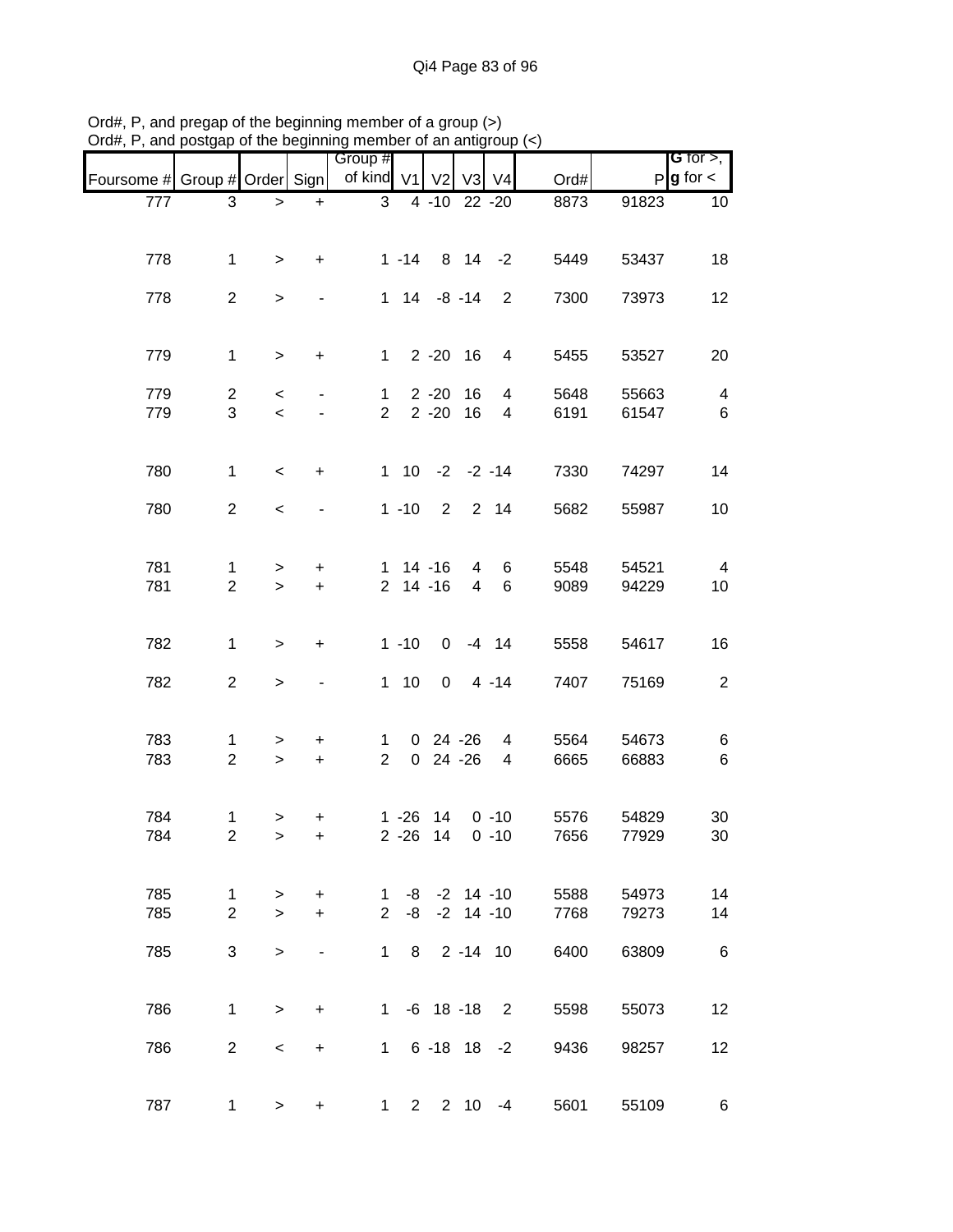|                               |                                  |                |                  | or the beginning member or an amign |                 |                 |                    |                         |              |                |                                              |
|-------------------------------|----------------------------------|----------------|------------------|-------------------------------------|-----------------|-----------------|--------------------|-------------------------|--------------|----------------|----------------------------------------------|
| Foursome # Group # Order Sign |                                  |                |                  | Group #<br>of kind V1               |                 | V <sub>2</sub>  | V <sub>3</sub>     | V <sub>4</sub>          | Ord#         |                | <b>G</b> for $>$ ,<br>$P$ <b>g</b> for $\lt$ |
| 787                           | $\overline{2}$                   | $\, > \,$      | $\ddot{}$        | $\overline{2}$                      | $\overline{2}$  | $\overline{2}$  | 10                 | $-4$                    | 6849         | 68909          | 6                                            |
|                               |                                  |                |                  |                                     |                 |                 |                    |                         |              |                |                                              |
| 788                           | 1<br>$\overline{2}$              | >              | $\ddot{}$        | $\mathbf 1$<br>$\overline{2}$       | 10 <sup>°</sup> | $-4$            |                    | $-8$ 22                 | 5603         | 55127          | 10                                           |
| 788                           |                                  | $\geq$         | $+$              |                                     | 10 <sup>1</sup> | $-4$            | -8                 | 22                      | 9069         | 93983          | 4                                            |
| 789                           | $\mathbf{1}$                     | $\, > \,$      | $\ddot{}$        | $\mathbf{1}$                        | 6               | $-4$            | $-4$               | 8                       | 5631         | 55469          | 12                                           |
| 789                           | $\overline{2}$                   | $\,<$          |                  | $\mathbf{1}$                        | 6               | $-4$            | $-4$               | 8                       | 5799         | 57179          | 12                                           |
| 790                           | $\mathbf{1}$                     | $\,>$          | $\ddot{}$        |                                     | $1 - 22$        | $\overline{4}$  | -8                 | $\overline{\mathbf{4}}$ | 5638         | 55579          | 32                                           |
| 790                           | $\overline{2}$                   | $\,<$          | $\ddot{}$        |                                     | $122$           | $-4$            | 8                  | $-4$                    | 7295         | 73907          | 32                                           |
| 791                           | $\mathbf{1}$                     | $\geq$         | $\ddot{}$        |                                     | $1 16 - 20$     |                 | $\overline{2}$     | $\overline{2}$          | 5646         | 55639          | 6                                            |
| 791                           | $\overline{2}$                   | $\,<$          | $\ddot{}$        |                                     | $1 - 16$ 20     |                 | $-2$ $-2$          |                         | 6629         | 66491          | 8                                            |
| 792                           | 1                                | >              | +                | 1                                   | 8               | 18              |                    | $-6 - 18$               | 5656         | 55721          | 4                                            |
| 792                           | $\overline{2}$                   | $\, >$         | $\boldsymbol{+}$ | $\overline{2}$                      | 8               | 18              |                    | $-6 - 18$               | 8433         | 86771          | $\overline{\mathbf{4}}$                      |
| 793                           | $\mathbf 1$                      | $\, > \,$      | $\ddot{}$        | 1                                   | $-2$            | 0               | 16                 | $-4$                    | 5668         | 55837          | 8                                            |
| 793                           | $\overline{2}$                   | $\, >$         | $\ddot{}$        | $\overline{2}$                      | $-2$            | $\mathbf 0$     | 16                 | -4                      | 5861         | 57847          | 8                                            |
| 794                           | 1                                | >              | +                | 1                                   |                 |                 | $-4$ $-2$ 16 $-12$ |                         | 5673         | 55897          | 8                                            |
| 794                           | $\overline{2}$                   | $\,$           | $\ddot{}$        | $\overline{2}$                      | $-4$            | $-2$            |                    | $16 - 12$               | 7472         | 75853          | 20                                           |
| 795                           | 1                                | >              | $\ddot{}$        | $\mathbf{1}$                        |                 | $-2$ 14         | $\overline{2}$     | $\overline{2}$          | 5678         | 55931          | $\overline{\mathbf{4}}$                      |
| 795                           | $\overline{2}$                   | $\,<$          |                  | $\mathbf 1$                         |                 | $-2$ 14         | 2                  | $\overline{2}$          | 8529         | 87833          | 20                                           |
| 796                           | $\mathbf{1}$                     | $\,$           | $\ddot{}$        | $\mathbf 1$                         | $\overline{2}$  |                 | $2 - 10$           | $-4$                    | 5680         | 55949          | 16                                           |
| 796<br>796                    | $\overline{c}$<br>$\mathfrak{S}$ | $\,$<br>$\, >$ |                  | $\mathbf{1}$<br>$\overline{2}$      | $-2$            | $-2$<br>$-2 -2$ | 10<br>10           | 4<br>4                  | 8233<br>8705 | 84457<br>89909 | 8<br>10                                      |
|                               |                                  |                |                  |                                     |                 |                 |                    |                         |              |                |                                              |
| 797                           | 1                                | >              | +                | 1                                   |                 |                 | 4 -10 -2 28        |                         | 5706         | 56249          | 10                                           |
| 797                           | $\overline{2}$                   | $\mathbf{I}$   | $\ddot{}$        | $\overline{2}$                      |                 | $4 - 10$        | $-2$               | 28                      | 8014         | 81953          | 10                                           |

Ord#, P, and pregap of the beginning member of a group (>) Ord#, P, and postgap of the beginning member of an antigroup (<)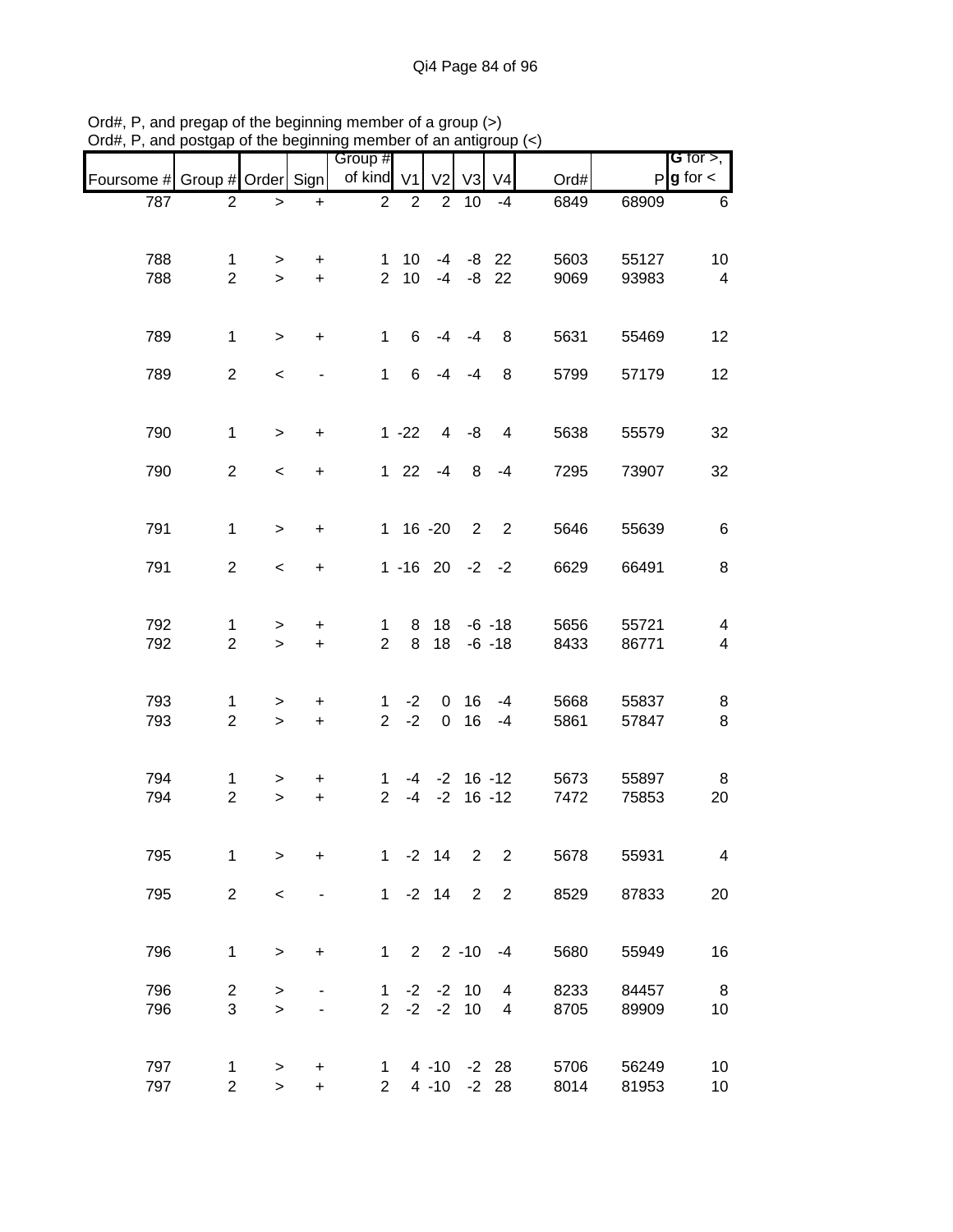|                               |                                |                     |                              | Group #        |                      |                                    |                         |                            |              |                | G for $>$ ,             |
|-------------------------------|--------------------------------|---------------------|------------------------------|----------------|----------------------|------------------------------------|-------------------------|----------------------------|--------------|----------------|-------------------------|
| Foursome # Group # Order Sign |                                |                     |                              | of kind V1     |                      | V <sub>2</sub>                     | V3                      | V <sub>4</sub>             | Ord#         |                | $P g$ for $\lt$         |
| 798                           | $\mathbf{1}$                   | $\,>$               | $\ddot{}$                    | $\mathbf{1}$   | $\pmb{0}$            | $\overline{\mathbf{4}}$            | $\overline{\mathbf{4}}$ | -8                         | 8609         | 88867          | 6                       |
| 798                           | $\overline{2}$                 | $\,<\,$             | $\ddot{}$                    | $\mathbf{1}$   | 0                    | -4                                 | $-4$                    | 8                          | 8230         | 84437          | 6                       |
| 799                           | 1                              | $\, > \,$           | +                            | $\mathbf{1}$   |                      | $-4$ 10                            |                         | $6 - 14$                   | 5739         | 56597          | 6                       |
| 799                           | $\overline{2}$                 | $\geq$              | $\ddot{}$                    | $\overline{2}$ |                      | $-4$ 10                            |                         | $6 - 14$                   | 6081         | 60257          | $\,6$                   |
| 800                           | 1                              | $\, > \,$           | $\ddot{}$                    | $\mathbf 1$    |                      | $0 \t14 - 14$                      |                         | $-2$                       | 5777         | 56957          | 6                       |
| 800                           | $\overline{2}$                 | $\,>$               | $\ddot{}$                    | $\overline{2}$ | $\mathbf 0$          |                                    | $14 - 14$               | $-2$                       | 7387         | 74897          | 6                       |
| 801                           | 1                              | $\geq$              | $\ddot{}$                    | $\mathbf{1}$   | 4                    | $-4$                               | $\overline{2}$          | 8                          | 5818         | 57373          | 6                       |
| 801                           | $\overline{2}$                 | $\geq$              | $\ddot{}$                    | $\overline{2}$ | $\overline{4}$       | $-4$                               | $\overline{2}$          | 8                          | 7720         | 78697          | 6                       |
| 802<br>802                    | 1<br>$\overline{2}$            | $\,$<br>$\geq$      | $\ddot{}$<br>$\ddot{}$       |                |                      | 1 16 -20 10 -14<br>2 16 -20 10 -14 |                         |                            | 5823<br>8260 | 57427<br>84761 | 14<br>10                |
|                               |                                |                     |                              |                |                      |                                    |                         |                            |              |                |                         |
| 803<br>803                    | $\mathbf{1}$<br>$\overline{2}$ | $\, > \,$<br>$\geq$ | $\ddot{}$<br>$\ddot{}$       |                | $1 - 10$<br>$2 - 10$ |                                    | 2 28 -32                | 2 28 -32                   | 5834<br>6096 | 57587<br>60443 | 16<br>16                |
|                               |                                |                     |                              |                |                      |                                    |                         |                            |              |                |                         |
| 804                           | $\mathbf{1}$                   | $\, > \,$           | $\ddot{}$                    | $\mathbf{1}$   | 4                    |                                    | $-4$ 10                 | $-2$                       | 5838         | 57641          | $\overline{4}$          |
| 804                           | $\overline{2}$                 | $\, > \,$           | $\qquad \qquad \blacksquare$ | $\mathbf{1}$   | $-4$                 |                                    | $4 - 10$                | 2                          | 8731         | 90163          | 14                      |
| 804                           | 3                              | $\,<$               | $\ddot{}$                    | $\mathbf{1}$   | $-4$                 |                                    | $4 - 10$                | $\overline{2}$             | 7383         | 74869          | $\overline{\mathbf{4}}$ |
| 805                           | $\mathbf{1}$                   | $\, > \,$           | +                            | $\mathbf{1}$   | $-4$                 | $\overline{2}$                     | 8                       | 8                          | 5848         | 57727          | 8                       |
| 805                           | $\overline{2}$                 | $\,<\,$             |                              |                | $1 - 4$              | $2^{\circ}$                        | 8                       | 8                          | 8483         | 87383          | 20                      |
| 806                           | $\mathbf{1}$                   | $\, > \,$           | +                            | $\mathbf{1}$   |                      | $8 - 14 - 2 - 2$                   |                         |                            | 5851         | 57751          | 14                      |
| 806                           | $\overline{2}$                 | $\geq$              | $\ddot{}$                    | $\overline{2}$ |                      | $8 - 14$                           | $-2$                    | $-2$                       | 8283         | 85061          | 12                      |
| 806                           | 3                              | $\,<\,$             | $\ddot{}$                    | 1              |                      | $-8$ 14                            | 2                       | $\overline{\phantom{0}}$ 2 | 7301         | 73999          | 18                      |
| 807                           | 1                              | $\,>$               | +                            |                |                      | $1 -4 -16$ 14 -10                  |                         |                            | 5864         | 57881          | 22                      |
| 807                           | 2 <sup>7</sup>                 | $\, > \,$           |                              | 1              |                      | 4 16 -14 10                        |                         |                            | 8896         | 92111          | $\overline{4}$          |

Ord#, P, and pregap of the beginning member of a group (>) Ord#, P, and postgap of the beginning member of an antigroup (<)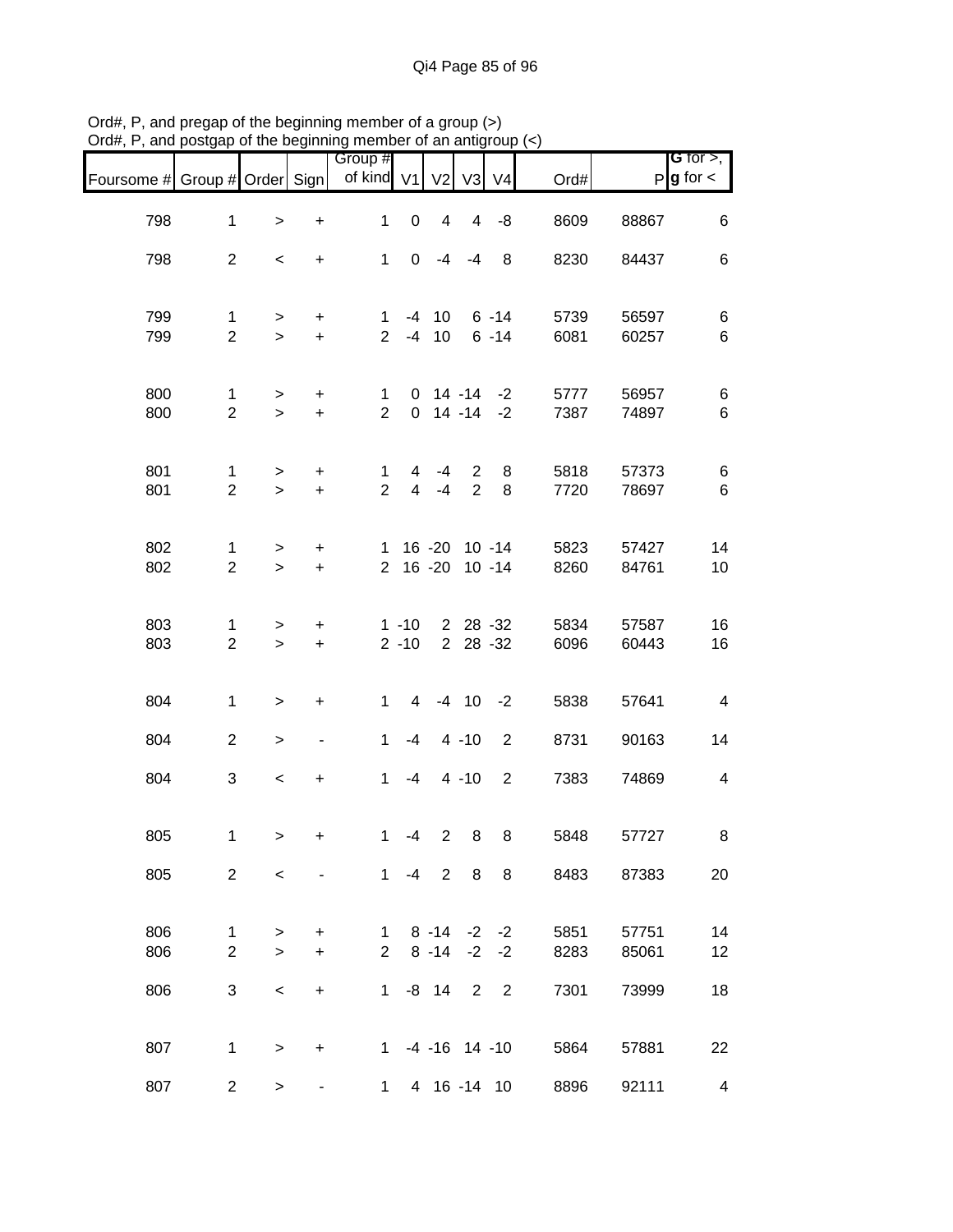| Foursome # Group # Order Sign |                                |                  |                              | Group #<br>of kind V1          |                            |               |             | V <sub>2</sub> V <sub>3</sub> V <sub>4</sub> | Ord#         |                | G for $>$ ,<br>$P g$ for $\lt$                      |
|-------------------------------|--------------------------------|------------------|------------------------------|--------------------------------|----------------------------|---------------|-------------|----------------------------------------------|--------------|----------------|-----------------------------------------------------|
| 808                           | $\mathbf{1}$                   | $\, > \,$        | +                            | 1                              | 8                          |               | $-8 - 10$   | 8                                            | 5873         | 57991          | 14                                                  |
| 808                           | $\overline{2}$                 | $\,<\,$          |                              | $\mathbf 1$                    | 8                          |               | $-8 - 10$   | 8                                            | 6662         | 66853          | 10                                                  |
|                               |                                |                  |                              |                                |                            |               |             |                                              |              |                |                                                     |
| 809                           | $\mathbf{1}$                   | $\, > \,$        | $\ddot{}$                    |                                | 1 20 -16 -8 16             |               |             |                                              | 5882         | 58073          | 6                                                   |
| 809                           | $\overline{2}$                 | $\,<$            | $\ddot{}$                    |                                | $1 - 20$ 16                |               |             | $8 - 16$                                     | 7511         | 76333          | 10                                                  |
| 810                           | $\mathbf{1}$                   | $\geq$           | $\ddot{}$                    |                                | $1 - 14$ 16 $-14$          |               |             | $\overline{2}$                               | 5890         | 58169          | 16                                                  |
| 810                           | $\overline{2}$                 | $\,<\,$          | $\overline{\phantom{a}}$     |                                | 1 -14 16 -14               |               |             | $\overline{2}$                               | 9041         | 93629          | 8                                                   |
|                               |                                |                  |                              |                                |                            |               |             |                                              |              |                |                                                     |
| 811<br>811                    | $\mathbf{1}$<br>$\overline{2}$ | $\geq$<br>$\geq$ | $\ddot{}$<br>$+$             | $\mathbf{1}$<br>$\overline{2}$ | 4<br>$\overline{4}$        | 8             |             | 8 10 -22<br>$10 - 22$                        | 5904<br>8522 | 58313<br>87743 | $\overline{\mathbf{4}}$<br>$\overline{\mathcal{A}}$ |
|                               |                                |                  |                              |                                |                            |               |             |                                              |              |                |                                                     |
| 812                           | $\mathbf{1}$                   | $\geq$           | $\ddot{}$                    |                                | $1 - 12$                   |               |             | $0 16 - 20$                                  | 5927         | 58567          | 18                                                  |
| 812                           | $\overline{2}$                 | $\,<$            | $\ddot{}$                    |                                | $1 \quad 12$               |               | $0 - 16 20$ |                                              | 6588         | 65963          | 18                                                  |
|                               |                                |                  |                              |                                |                            |               |             |                                              |              |                |                                                     |
| 813                           | $\mathbf{1}$                   | $\geq$           | $\ddot{}$                    | 1                              | $\overline{2}$             | $-4$          | 2           | 4                                            | 8716         | 90011          | $\overline{\mathbf{4}}$                             |
| 813                           | $\overline{2}$                 | $\,<$            | $\qquad \qquad \blacksquare$ | $\mathbf{1}$                   | $\overline{2}$             | $-4$          | 2           | $\overline{4}$                               | 6732         | 67567          | 10                                                  |
| 814                           | 1                              | $\, > \,$        | +                            | 1                              |                            | $-2$ 16 $-10$ |             | $-2$                                         | 5991         | 59239          | 6                                                   |
| 814                           | $\overline{2}$                 | $\, >$           | $\ddot{}$                    | $\overline{2}$                 | $-2$                       |               | $16 - 10$   | $-2$                                         | 8072         | 82567          | 6                                                   |
| 815                           | $\mathbf{1}$                   | $\, > \,$        | $\ddot{}$                    |                                | $1 - 14 - 8$ 26 - 26       |               |             |                                              | 6048         | 59863          | 30                                                  |
| 815                           | $\overline{2}$                 | $\geq$           | $+$                          |                                | $2 - 14 - 8$ 26 - 26       |               |             |                                              | 8468         | 87211          | 24                                                  |
|                               |                                |                  |                              |                                |                            |               |             |                                              |              |                |                                                     |
| 816<br>816                    | $\mathbf{1}$<br>$\overline{2}$ | $\,$<br>$\geq$   | $\ddot{}$<br>$+$             |                                | 1 38 -32 -2 22<br>2 38 -32 |               |             | $-2$ 22                                      | 6076<br>8366 | 60169<br>86029 | $\overline{c}$<br>$\overline{2}$                    |
|                               |                                |                  |                              |                                |                            |               |             |                                              |              |                |                                                     |
| 817<br>817                    | $\mathbf{1}$<br>$\overline{2}$ | $\,$<br>$\geq$   | $\pm$<br>$+$                 | 1<br>$\overline{2}$            |                            |               |             | 4 -2 -8 14<br>4 -2 -8 14                     | 6156<br>8178 | 61129<br>83843 | 8<br>10                                             |
|                               |                                |                  |                              |                                |                            |               |             |                                              |              |                |                                                     |
| 818                           | $\mathbf{1}$                   | $\, > \,$        | $\ddot{}$                    |                                | $1 - 2 - 16$               |               | $-4$        | $-4$ 10                                      | 6180         | 61441          | 24                                                  |
| 818                           | $\overline{a}$                 | $\geq$           | $\ddot{}$                    |                                | $2 - 2 - 16$               |               |             | 10                                           | 6972         | 70351          | 24                                                  |

Ord#, P, and pregap of the beginning member of a group (>) Ord#, P, and postgap of the beginning member of an antigroup (<)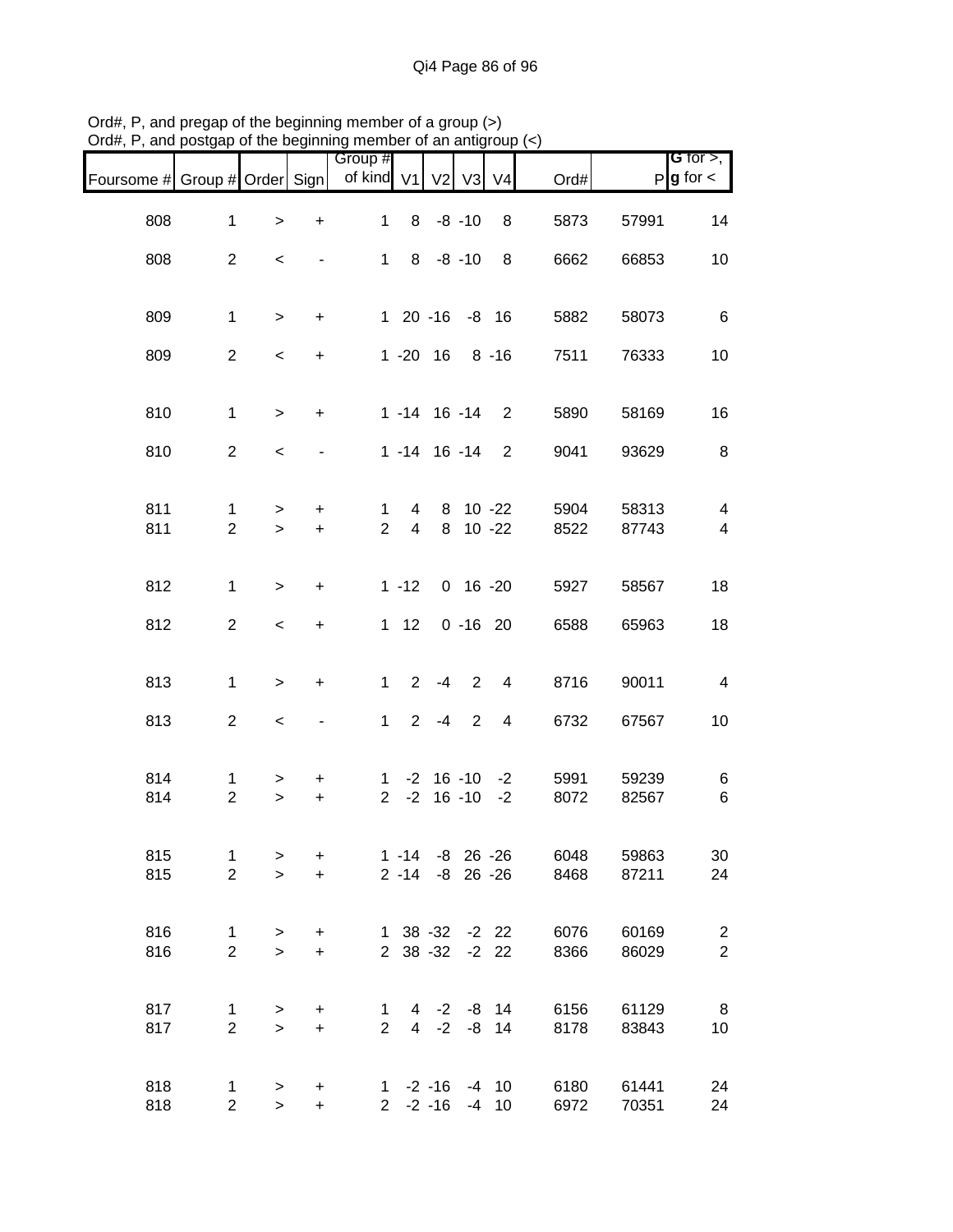| Group #                                                                                                                                                                |                | G for $>$ ,          |
|------------------------------------------------------------------------------------------------------------------------------------------------------------------------|----------------|----------------------|
| of kind V1 V2 V3 V4<br>Foursome # Group # Order Sign<br>Ord#                                                                                                           |                | $P g$ for $\lt$      |
|                                                                                                                                                                        |                |                      |
|                                                                                                                                                                        |                |                      |
| 819<br>$1 - 16$<br>6181<br>$\mathbf{1}$<br>$-4$ 10<br>-8<br>$\ddot{}$<br>$\,$                                                                                          | 61463          | 22                   |
| 819<br>$\overline{a}$<br>$1 \t16$<br>$4 - 10$<br>8<br>6189                                                                                                             | 61519          | 24                   |
| $\,<\,$<br>$\ddot{}$                                                                                                                                                   |                |                      |
|                                                                                                                                                                        |                |                      |
| 820<br>$1 - 10$<br>4 16 -20<br>6187<br>$\mathbf{1}$<br>$\ddot{}$<br>>                                                                                                  | 61507          | 14                   |
| $\overline{2}$<br>820<br>$2 - 10$<br>4 16 -20<br>$+$<br>7703<br>$\geq$                                                                                                 | 78509          | 12                   |
| 820<br>3<br>$1 \quad 10$<br>$-4 - 16$ 20<br>6985<br>$\,<$<br>$\ddot{}$                                                                                                 | 70489          | 12                   |
|                                                                                                                                                                        |                |                      |
|                                                                                                                                                                        |                |                      |
| 821<br>$1 - 20$<br>$\overline{2}$<br>6190<br>$\mathbf 0$<br>$-4$<br>$\mathbf{1}$<br>$\ddot{}$<br>$\geq$                                                                | 61543          | 24                   |
| 821<br>$\overline{2}$<br>$2 - 20$<br>$\overline{2}$<br>$\mathbf 0$<br>6807<br>$-4$<br>$+$<br>$\geq$                                                                    | 68473          | 24                   |
|                                                                                                                                                                        |                |                      |
| 822<br>$16 - 16$<br>6210<br>-8<br>$\overline{0}$<br>$\mathbf{1}$<br>$\ddot{}$<br>$\mathbf 1$<br>$\, >$                                                                 | 61717          | 14                   |
| 822<br>$\overline{2}$<br>$\overline{2}$<br>$16 - 16$<br>-8<br>6363<br>$\mathbf 0$<br>$\ddot{}$<br>$\geq$                                                               | 63487          | 14                   |
|                                                                                                                                                                        |                |                      |
|                                                                                                                                                                        |                |                      |
| 823<br>$-4$ $-2$ 16<br>8<br>6232<br>1<br>$\mathbf{1}$<br>$\ddot{}$<br>$\geq$<br>823<br>$\overline{c}$<br>$\overline{2}$<br>8<br>$-4$<br>$-2$ 16<br>7471<br>$+$<br>$\,$ | 61991<br>75833 | $\overline{4}$<br>12 |
|                                                                                                                                                                        |                |                      |
| 3<br>-8<br>$4 \quad 2 \quad -16$<br>823<br>$\mathbf 1$<br>6632<br>$\,<$<br>$\ddot{}$                                                                                   | 66523          | 6                    |
|                                                                                                                                                                        |                |                      |
|                                                                                                                                                                        |                |                      |
| $1 -2$<br>824<br>$\mathbf{1}$<br>$-2$<br>6297<br>4<br>$6\overline{6}$<br>$\geq$<br>$\ddot{}$                                                                           | 62743          | 12                   |
| $2 - 4$<br>824<br>$\overline{2}$<br>$\mathbf{1}$<br>$\overline{2}$<br>8185<br>$-6$<br>$\overline{\phantom{a}}$<br>$\ddot{}$                                            | 83921          | 12                   |
|                                                                                                                                                                        |                |                      |
|                                                                                                                                                                        |                |                      |
| 825<br>$1 - 10$<br>16 -14<br>6303<br>$-2$<br>$\mathbf{1}$<br>$\, > \,$<br>+                                                                                            | 62819          | 18                   |
| 825<br>$\overline{2}$<br>$2 - 10$<br>$16 - 14$<br>7625<br>$-2$<br>$\geq$<br>$\pm$                                                                                      | 77587          | 14                   |
|                                                                                                                                                                        |                |                      |
| $1 - 28$ $8 - 8$ 2<br>826<br>6315<br>$\mathbf{1}$<br>$\geq$<br>$+$                                                                                                     | 62969          | 30                   |
|                                                                                                                                                                        |                |                      |
| 2 <sup>1</sup><br>$128$<br>826<br>$-8$ 8 $-2$<br>6569<br>$\prec$<br>$\ddot{}$                                                                                          | 65731          | 30                   |
|                                                                                                                                                                        |                |                      |
| 827<br>$2 -2 38$<br>6317<br>$1 - 8$<br>$\mathbf{1}$<br>$\geq$<br>+                                                                                                     | 62981          | 10                   |
| 827<br>$\overline{2}$<br>$-8$<br>$2 -2 38$<br>$\overline{2}$<br>6899<br>$+$<br>$\geq$                                                                                  | 69491          | 10                   |
|                                                                                                                                                                        |                |                      |
|                                                                                                                                                                        |                |                      |
| $126-20-20$<br>828<br>6322<br>$\mathbf{1}$<br>$\geq$<br>$\ddot{}$                                                                                                      | 63031          | $\overline{2}$       |
| 828<br>$2^{\circ}$<br>1 -26 20 2<br>7764<br>$\overline{0}$<br>$\overline{\phantom{0}}$<br>$+$                                                                          | 79229          | $\overline{2}$       |

Ord#, P, and pregap of the beginning member of a group (>) Ord#, P, and postgap of the beginning member of an antigroup (<)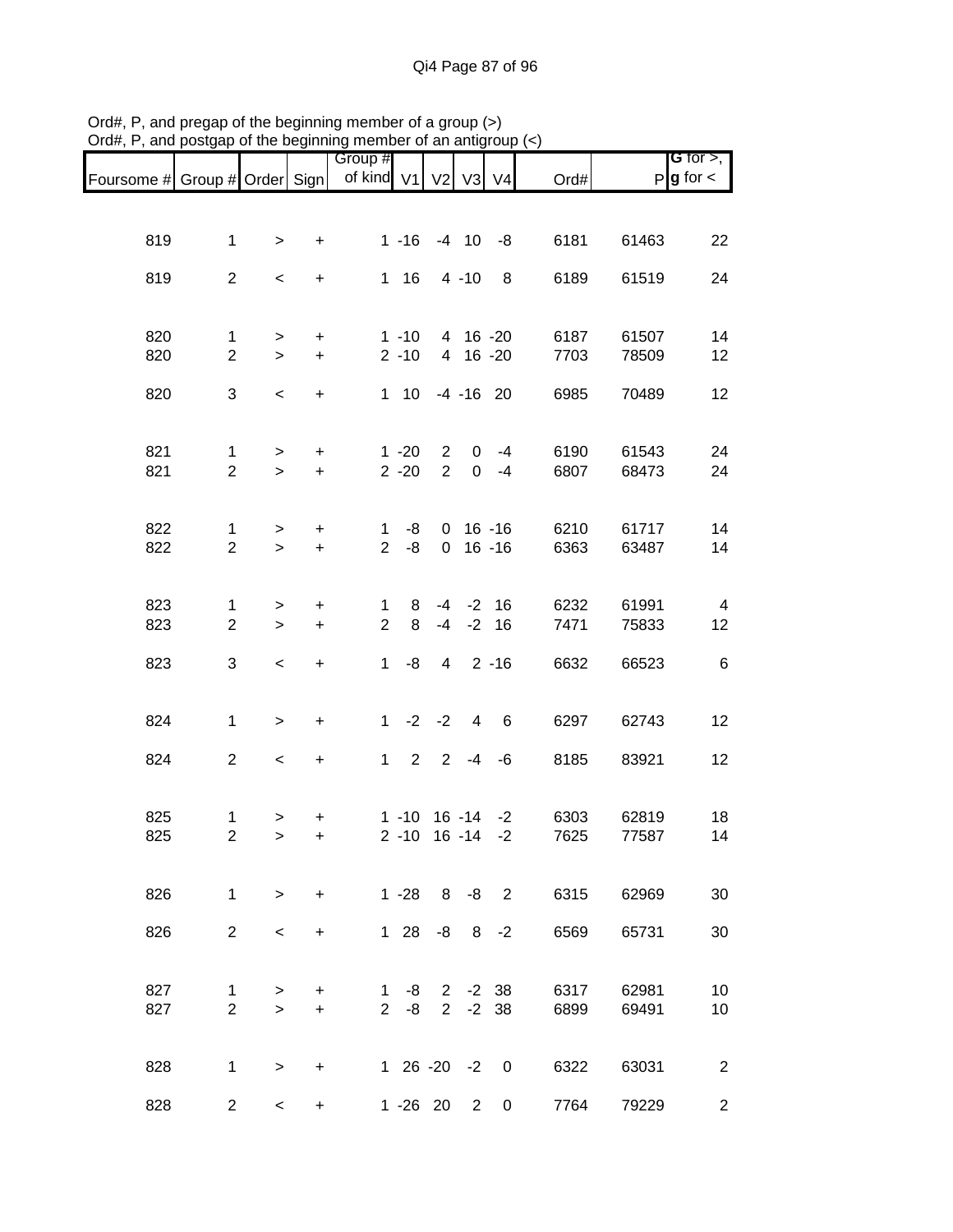|                               |                |                          |                              | Group #        |                |                      |             |                |                        |       | <b>G</b> for $>$ ,      |
|-------------------------------|----------------|--------------------------|------------------------------|----------------|----------------|----------------------|-------------|----------------|------------------------|-------|-------------------------|
| Foursome # Group # Order Sign |                |                          |                              | of kind V1     |                | V <sub>2</sub>       |             | V3 V4          | Ord#                   |       | $P$ <b>g</b> for $\lt$  |
|                               |                |                          |                              |                |                |                      |             |                |                        |       |                         |
| 829                           | $\mathbf{1}$   | $\, >$                   | $\ddot{}$                    | 1              | $-2$           |                      | $0$ 12 -12  |                | 6324                   | 63067 | 8                       |
|                               |                |                          |                              |                |                |                      |             |                |                        |       |                         |
| 829                           | $\overline{c}$ | $\,<$                    | $\ddot{}$                    | $\mathbf{1}$   | 2              |                      | $0 - 12 12$ |                | 8991                   | 93089 | $\,8\,$                 |
| 830                           | $\mathbf{1}$   | >                        | +                            | $\mathbf{1}$   | 6              | $-2$                 | -8          | 16             | 6354                   | 63397 | 6                       |
| 830                           | $\overline{2}$ | $\,$                     | $\ddot{}$                    | $\overline{2}$ | 6              | $-2$                 | $-8$        | 16             | 7791                   | 79537 | $\,6$                   |
|                               |                |                          |                              |                |                |                      |             |                |                        |       |                         |
| 831                           | $\mathbf 1$    | >                        | $\ddot{}$                    | $\mathbf{1}$   |                | 2 10                 | 0           | -8             | 6368                   | 63533 | $\,6$                   |
| 831                           | $\overline{2}$ | >                        | $\overline{\phantom{0}}$     | $\mathbf{1}$   |                | $-2 - 10$            | $\pmb{0}$   | 8              | 8105                   | 82981 | 18                      |
| 831                           | 3              | $\prec$                  | $\ddot{}$                    |                |                | $1 -2 -10$           | $\mathbf 0$ | 8              | 6626                   | 66457 | $\,6$                   |
|                               |                |                          |                              |                |                |                      |             |                |                        |       |                         |
| 832                           | $\mathbf{1}$   | $\, >$                   | $\ddot{}$                    | $\mathbf{1}$   | $\mathbf 0$    | -8                   | -8          | 8              | 6370                   | 63559 | 18                      |
| 832                           | $\overline{c}$ | $\, >$                   | $\qquad \qquad \blacksquare$ | $\mathbf 1$    | 0              | 8                    | 8           | -8             | 6738                   | 67619 | 12                      |
|                               |                |                          |                              |                |                |                      |             |                |                        |       |                         |
| 833                           | $\mathbf 1$    | $\geq$                   | $\ddot{}$                    | $\mathbf{1}$   | 4              | 8                    |             | $-8 - 10$      | 6410                   | 63929 | 16                      |
| 833                           | $\overline{2}$ | $\,<$                    |                              | $\mathbf{1}$   | $\overline{4}$ | 8                    |             | $-8 - 10$      | 6663                   | 66863 | 14                      |
|                               |                |                          |                              |                |                |                      |             |                |                        |       |                         |
| 834                           | $\mathbf{1}$   | $\, > \,$                | +                            |                | 1 10           | $-4$                 | 8           | -4             | 6420                   | 64067 | $\overline{\mathbf{4}}$ |
| 834                           | $\overline{c}$ | $\,$                     |                              |                | $1 - 10$       | $\overline{4}$       | $-8$        | $\overline{4}$ | 6966                   | 70289 | 18                      |
|                               |                |                          |                              |                |                |                      |             |                |                        |       |                         |
| 835                           | 1              | $\, >$                   | +                            | $\mathbf{1}$   |                | $-4$ 14 $-16$ 14     |             |                | 6436                   | 64279 | 8                       |
| 835                           | $\overline{2}$ | $\overline{\phantom{0}}$ | $\blacksquare$               |                |                |                      |             | 1 -4 14 -16 14 | 7227                   | 73079 | 12                      |
|                               |                |                          |                              |                |                |                      |             |                |                        |       |                         |
| 836                           | $\mathbf{1}$   | $\geq$                   | $+$                          |                |                | 1 0 22 -26           |             | $2^{\circ}$    | 6464                   | 64627 | $6\phantom{1}6$         |
| 836                           | $\overline{2}$ | $\geq$                   | $+$                          |                | $2^{\circ}$    | $0\quad 22\quad -26$ |             | $2^{\circ}$    | 8670                   | 89527 | $6\phantom{1}6$         |
|                               |                |                          |                              |                |                |                      |             |                |                        |       |                         |
| 837                           | $\mathbf{1}$   | $\geq$                   | $+$                          |                |                |                      |             |                | 1 2 -8 22 -14<br>6470  | 64693 | 14                      |
| 837                           | $\overline{2}$ | $\,<\,$                  | $\ddot{}$                    |                |                |                      |             | 1 -2 8 -22 14  | 7515                   | 76379 | 8                       |
|                               |                |                          |                              |                |                |                      |             |                |                        |       |                         |
| 838                           | 1              | $\geq$                   | $\ddot{}$                    |                |                |                      |             |                | 1 16 -10 -2 10<br>6498 | 65033 | 4                       |
|                               |                |                          |                              |                |                |                      |             |                |                        |       |                         |

Ord#, P, and pregap of the beginning member of a group (>) Ord#, P, and postgap of the beginning member of an antigroup (<)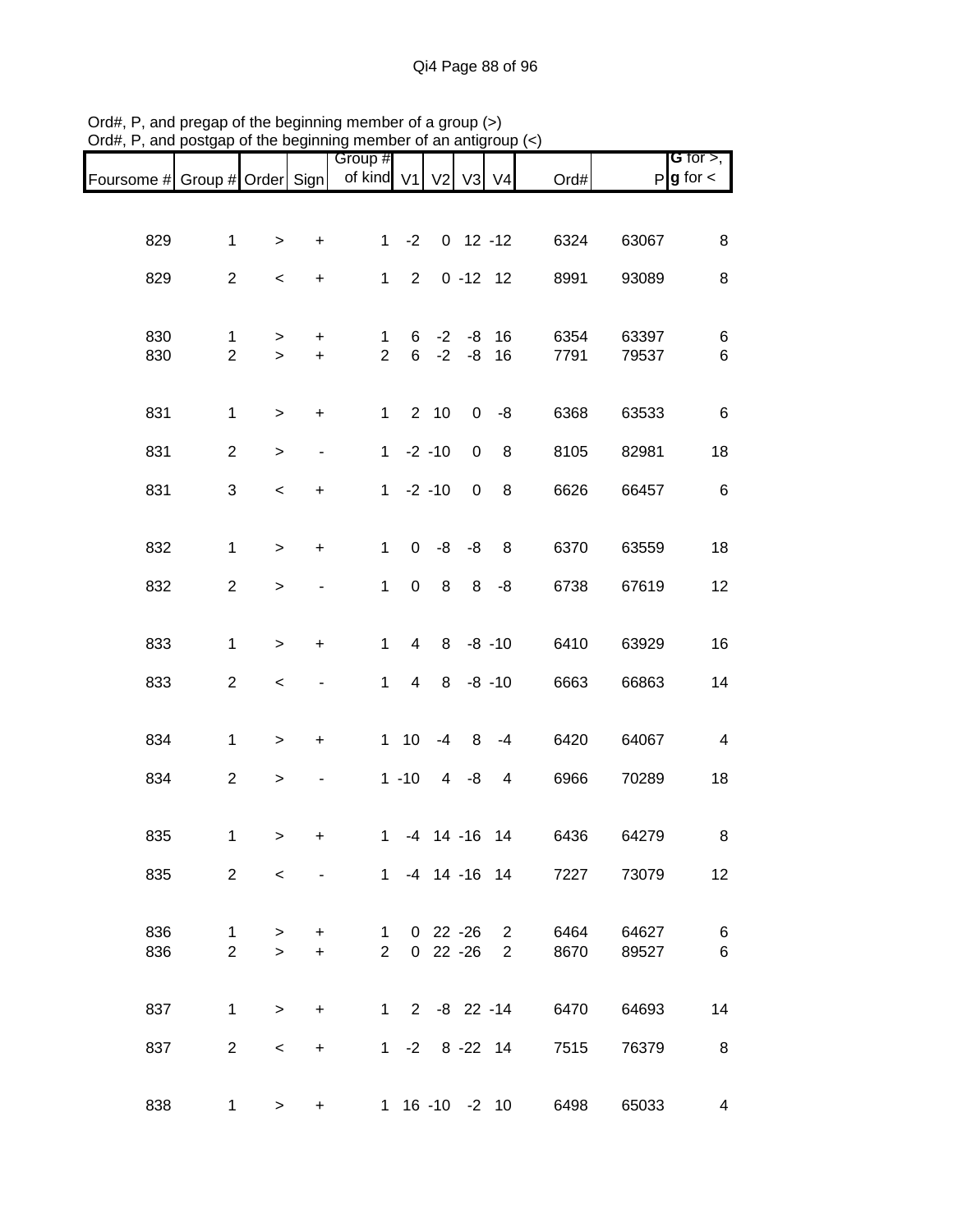| Foursome # Group # Order Sign |                                |                                 |                                     | Group #<br>of kind V1 |              | V <sub>2</sub>                                        | V3             | V <sub>4</sub>           | Ord#                 |                         | <b>G</b> for $>$ ,<br>$P$ <b>g</b> for $\lt$ |
|-------------------------------|--------------------------------|---------------------------------|-------------------------------------|-----------------------|--------------|-------------------------------------------------------|----------------|--------------------------|----------------------|-------------------------|----------------------------------------------|
| 838                           | $\overline{2}$                 | $\,<$                           |                                     |                       |              | 1 16 -10 -2 10                                        |                |                          | 9134                 | 94727                   | 20                                           |
| 839<br>839                    | $\mathbf{1}$<br>$\overline{2}$ | $\geq$<br>$\geq$                | $\ddot{}$<br>$+$                    |                       | $2 - 10$     | $1 - 10 - 2 10$                                       | $-2$ 10        | -8<br>-8                 | 6499<br>7659         | 65053<br>77969          | 20<br>18                                     |
| 840<br>840<br>840             | 1<br>$\overline{c}$<br>3       | $\, > \,$<br>$\,>$<br>$\, > \,$ | $\ddot{}$<br>$\ddot{}$<br>$\ddot{}$ |                       |              | $1 - 2 16 - 10$<br>$2 - 2 16 - 10$<br>$3 - 2 16 - 10$ |                | 16<br>16<br>16           | 6514<br>7921<br>9294 | 65179<br>80929<br>96493 | 6<br>6<br>6                                  |
| 841<br>841                    | $\mathbf{1}$<br>$\overline{2}$ | $\geq$<br>$\geq$                | $\ddot{}$<br>$\ddot{}$              |                       |              | $1 - 10$ 16<br>$2 - 10$ 16                            | -8<br>-8       | -8<br>-8                 | 6516<br>7216         | 65203<br>72973          | 20<br>14                                     |
| 842                           | $\mathbf{1}$                   | $\geq$                          | $\ddot{}$                           |                       | $1 \t16$     |                                                       |                | $-8 - 8 - 8$             | 6517                 | 65213                   | 10                                           |
| 842                           | $\overline{2}$                 | $\,<\,$                         |                                     |                       | 1 16         |                                                       | $-8 - 8 - 8$   |                          | 6521                 | 65269                   | 18                                           |
| 843                           | $\mathbf{1}$                   | $\geq$                          | $\ddot{}$                           |                       | $1 - 14$     | 4                                                     | 6              | $-2$                     | 6549                 | 65579                   | 16                                           |
| 843                           | $\overline{a}$                 | $\,<\,$                         | +                                   |                       | $1 \quad 14$ |                                                       | $-4 - 6$       | $\overline{\phantom{0}}$ | 7023                 | 70921                   | 16                                           |
| 844                           | $\mathbf{1}$                   | $\,$                            | $\begin{array}{c} + \end{array}$    | $\mathbf{1}$          | 8            |                                                       | $-8$ 28 $-14$  |                          | 6567                 | 65719                   | $\sqrt{2}$                                   |
| 844                           | $\overline{2}$                 | $\,<\,$                         | $\ddot{}$                           |                       | $1 - 8$      |                                                       |                | 8 - 28 14                | 8268                 | 84869                   | $\boldsymbol{2}$                             |
| 845                           | $\mathbf{1}$                   | $\, > \,$                       | +                                   | $\mathbf{1}$          | 8            | $-2$                                                  | 4              | 4                        | 6579                 | 65851                   | 8                                            |
| 845                           | $\overline{c}$                 | >                               |                                     | $\mathbf 1$           | -8           | $\overline{2}$                                        | $-4$           | $-4$                     | 7795                 | 79579                   | 18                                           |
| 845                           | 3                              | $\,<$                           |                                     |                       |              | $1 \t 8 \t -2$                                        | $\overline{4}$ | $\overline{4}$           | 8214                 | 84247                   | 16                                           |
| 846                           | 1                              | $\,>$                           | +                                   |                       | $1 -2$       | $\overline{4}$                                        |                | 4 -16                    | 6580                 | 65867                   | 16                                           |
| 846                           | $\overline{2}$                 | $\,$                            |                                     |                       | $1 \quad 2$  | $-4$                                                  |                | $-4$ 16                  | 9527                 | 99241                   | $\,8\,$                                      |
| 847                           | 1                              | $\,$                            | $\pmb{+}$                           |                       | $1 - 16$     |                                                       |                | $0$ 12 -16               | 6586                 | 65951                   | 22                                           |
| 847                           | $\overline{c}$                 | $\,<$                           | $\ddot{}$                           |                       | $1 \quad 16$ |                                                       |                | $0 - 12$ 16              | 8780                 | 90709                   | 22                                           |

Ord#, P, and pregap of the beginning member of a group (>) Ord#, P, and postgap of the beginning member of an antigroup (<)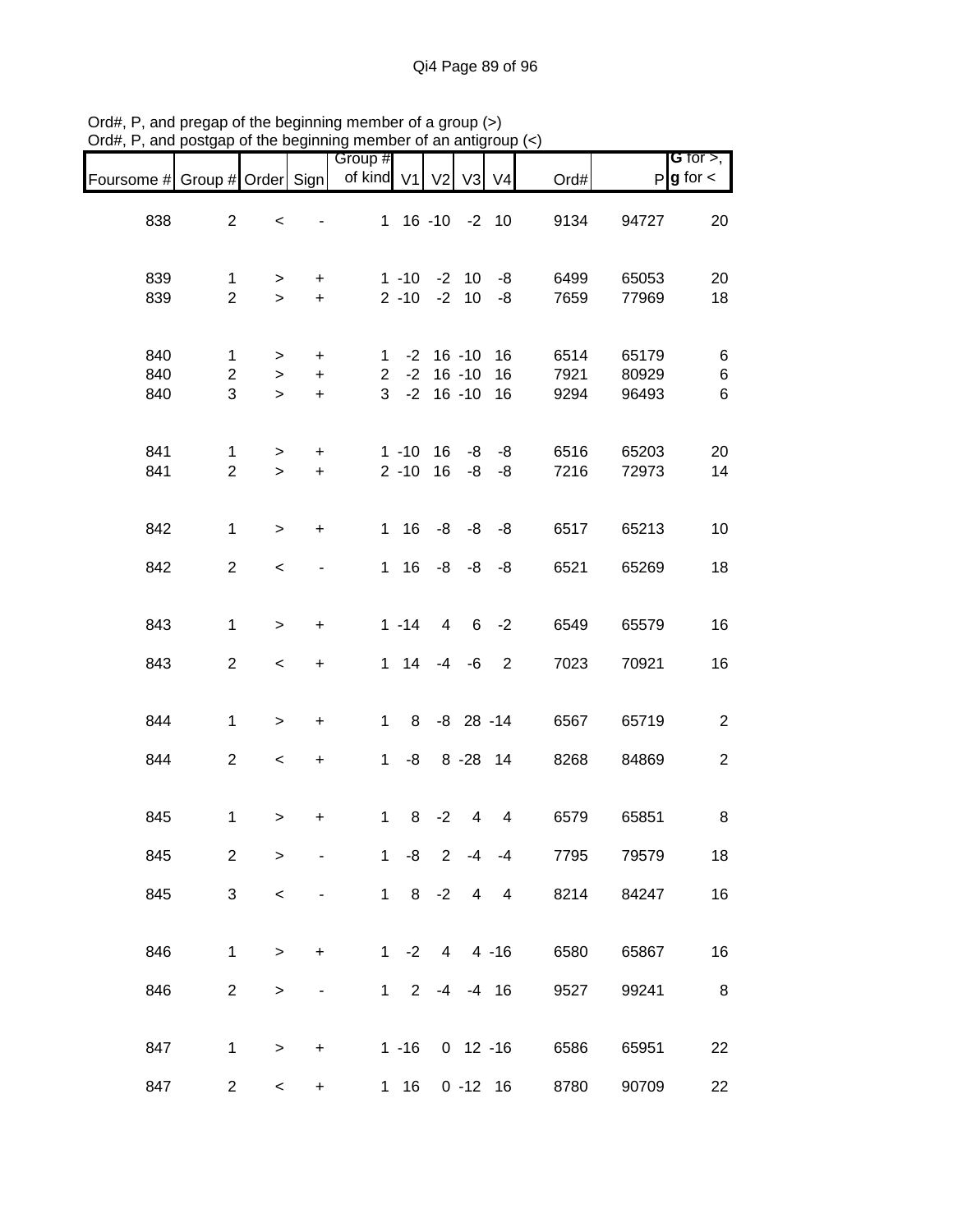|                               |                                |                          |                  | Group #                       |               |                          |              |                          |              |                | <b>G</b> for $>$ ,     |
|-------------------------------|--------------------------------|--------------------------|------------------|-------------------------------|---------------|--------------------------|--------------|--------------------------|--------------|----------------|------------------------|
| Foursome # Group # Order Sign |                                |                          |                  | of kind V1                    |               | V <sub>2</sub>           | V3           | V <sub>4</sub>           | Ord#         |                | $P$ <b>g</b> for $\lt$ |
|                               |                                |                          |                  |                               |               |                          |              |                          |              |                |                        |
| 848<br>848                    | $\mathbf{1}$<br>$\overline{2}$ | $\, > \,$<br>$\geq$      | $\ddot{}$<br>$+$ | $\mathbf 1$<br>$\overline{2}$ |               | $2$ 14 -16<br>$2$ 14 -16 |              | 8<br>8                   | 6594<br>7132 | 66041<br>72047 | 4<br>$\overline{4}$    |
|                               |                                |                          |                  |                               |               |                          |              |                          |              |                |                        |
| 849                           | 1                              | $\, > \,$                | $\ddot{}$        | $\mathbf 1$                   |               | 8 -10 -2 26              |              |                          | 6599         | 66089          | $\,6$                  |
| 849                           | $\overline{2}$                 | $\geq$                   | $\pm$            | $\overline{2}$                |               | 8 -10 -2 26              |              |                          | 7336         | 74363          | $\,6$                  |
| 849                           | 3                              | $\overline{\phantom{a}}$ | $\boldsymbol{+}$ | $\mathbf{1}$                  |               | $-8$ 10                  |              | $2 - 26$                 | 8373         | 86131          | $\,6$                  |
| 850                           | $\mathbf{1}$                   | $\geq$                   | $\ddot{}$        |                               |               | $1 14 - 10$              | 8            | $\overline{\phantom{0}}$ | 6621         | 66383          | $\,6$                  |
| 850                           | $\overline{2}$                 | $\,<$                    |                  |                               |               | $1 14 - 10$              | 8            | $\boldsymbol{0}$         | 7940         | 81101          | 18                     |
| 851                           | $\mathbf{1}$                   | $\, > \,$                | $\ddot{}$        |                               |               | $1 - 16 - 10$            | 8            | $-4$                     | 6646         | 66683          | 30                     |
| 851                           | $\overline{2}$                 | $\geq$                   | $\ddot{}$        |                               | $2 - 16 - 10$ |                          | 8            | $-4$                     | 8223         | 84377          | 28                     |
| 851                           | 3                              | $\overline{\phantom{a}}$ | $\ddot{}$        |                               |               | $1 16 10 -8$             |              | $\overline{4}$           | 6655         | 66763          | 28                     |
| 852                           | 1                              | $\, > \,$                | $\ddot{}$        | $\mathbf 1$                   | -8            |                          | $0$ 24 -26   |                          | 6664         | 66877          | 14                     |
| 852                           | $\overline{2}$                 | $\geq$                   | $\ddot{}$        |                               | $2 - 8$       |                          | $0$ 24 -26   |                          | 7331         | 74311          | 14                     |
| 853                           | $\mathbf{1}$                   | $\,$                     | $\ddot{}$        |                               | $124 - 26$    |                          |              | $4 \quad 4$              | 6666         | 66889          | $\,6$                  |
| 853                           | $\overline{2}$                 | $\overline{\phantom{a}}$ | $\pm$            |                               |               | $1 - 24$ 26 $-4$ $-4$    |              |                          | 9278         | 96323          | $\,6$                  |
| 854                           | $\mathbf{1}$                   | $\, > \,$                | $\ddot{}$        | $\mathbf{1}$                  |               | $4 -8 -2$                |              | $_{\rm 8}$               | 6669         | 66931          | 8                      |
| 854                           | $\overline{2}$                 | $\,>$                    |                  | $\mathbf{1}$                  | -4            |                          | $8 \t2 \t-8$ |                          | 8957         | 92717          | 10                     |
| 855                           | $\mathbf{1}$                   | $\geq$                   | +                | 1                             |               | $-6 -2$                  | -4           | $\overline{2}$           | 6677         | 67021          | 18                     |
| 855                           | $\overline{2}$                 | $\,<$                    | ۰                | $\mathbf{1}$                  |               | $-6 -2 -4$               |              | $\overline{2}$           | 7240         | 73303          | $\,6$                  |
|                               |                                |                          |                  | $\mathbf{1}$                  |               |                          |              |                          |              |                |                        |
| 856                           | 1                              | $\,$                     | $\ddot{}$        |                               | $\mathbf{0}$  | -6                       |              | $-4$ 20                  | 6692         | 67169          | 12                     |
| 856                           | $\overline{2}$                 | $\,<\,$                  | +                | $\mathbf{1}$                  | 0             | 6                        |              | $4 - 20$                 | 7968         | 81439          | 18                     |
| 857                           | 1                              | $\, > \,$                | +                |                               | $1 - 20$      | 4                        | $-4$         | $\overline{2}$           | 6721         | 67477          | 24                     |

Ord#, P, and pregap of the beginning member of a group (>) Ord#, P, and postgap of the beginning member of an antigroup (<)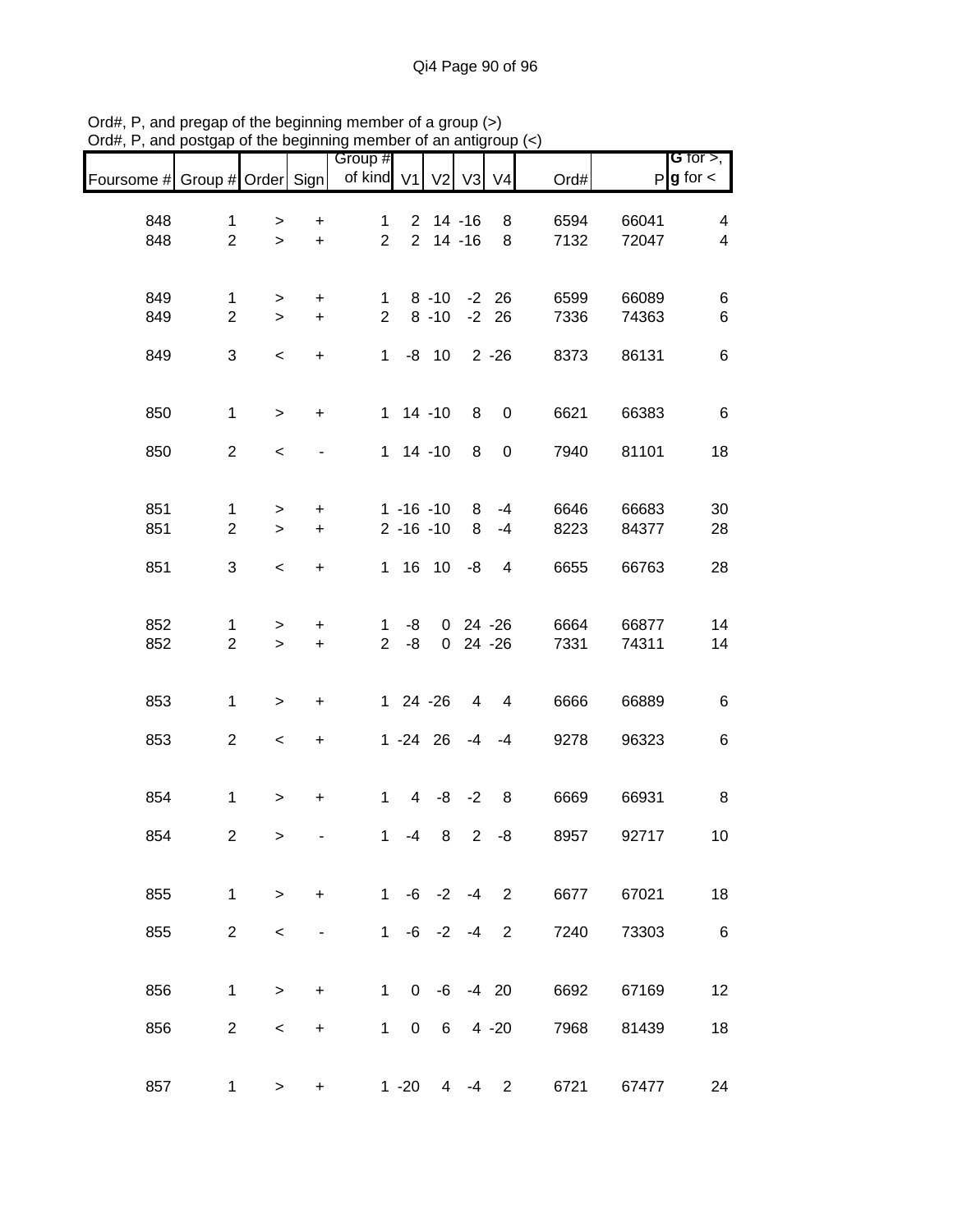|                               |                |                          |                  | Group #        |             |                       |                |                |      |       | G for $>$ ,            |
|-------------------------------|----------------|--------------------------|------------------|----------------|-------------|-----------------------|----------------|----------------|------|-------|------------------------|
| Foursome # Group # Order Sign |                |                          |                  | of kind V1     |             | V <sub>2</sub>        | V <sub>3</sub> | V <sub>4</sub> | Ord# |       | $P$ <b>g</b> for $\lt$ |
| 857                           | $\overline{2}$ | $\,<$                    | $\ddot{}$        | $\mathbf 1$    | 20          | $-4$                  | 4              | $-2$           | 9206 | 95483 | 24                     |
|                               |                |                          |                  |                |             |                       |                |                |      |       |                        |
| 858                           | $\mathbf{1}$   | >                        | $\ddot{}$        | 1              | 0           | 6                     | -6             | 6              | 6752 | 67783 | 6                      |
| 858                           | $\overline{2}$ | $\geq$                   | $\ddot{}$        | $\overline{2}$ | $\mathbf 0$ | $6\phantom{1}$        | $-6$           | $\,6\,$        | 7110 | 71843 | $\,6\,$                |
|                               |                |                          |                  |                |             |                       |                |                |      |       |                        |
| 859                           | $\mathbf{1}$   | $\geq$                   | $\ddot{}$        | $\mathbf{1}$   | 4           | $-4$                  | 4              | $\overline{2}$ | 6757 | 67829 | 10                     |
| 859                           | $\overline{2}$ | $\,<$                    |                  | $\mathbf{1}$   | 4           | $-4$                  | 4              | $\overline{2}$ | 8431 | 86753 | 14                     |
|                               |                |                          |                  |                |             |                       |                |                |      |       |                        |
| 860                           | $\mathbf{1}$   | $\geq$                   | $\ddot{}$        |                |             | 1 -10 26 -22          |                | 8              | 6782 | 68111 | 12                     |
| 860                           | $\overline{2}$ | $\geq$                   | $\pm$            |                |             | 2 -10 26 -22          |                | 8              | 9587 | 99923 | 16                     |
|                               |                |                          |                  |                |             |                       |                |                |      |       |                        |
| 861                           | $\mathbf{1}$   | $\geq$                   | $\ddot{}$        |                |             | 1 14 -10 4 -10        |                |                | 6823 | 68639 | 6                      |
| 861                           | $\overline{2}$ | $\,<$                    | $\ddot{}$        |                |             | $1 - 14$ 10 $-4$ 10   |                |                | 8869 | 91801 | 6                      |
|                               |                |                          |                  |                |             |                       |                |                |      |       |                        |
| 862                           | 1              | >                        | $\ddot{}$        | 1              | $-2$        |                       | $0$ 12 -14     |                | 6832 | 68737 | 8                      |
| 862                           | $\overline{2}$ | $\geq$                   | $\ddot{}$        | $2^{\circ}$    | $-2$        |                       | $0$ 12 -14     |                | 8386 | 86257 | 8                      |
|                               |                |                          |                  |                |             |                       |                |                |      |       |                        |
| 863                           | $\mathbf{1}$   | $\,>$                    | $\boldsymbol{+}$ |                |             | $1 12 - 14$           | $\overline{2}$ | 8              | 6834 | 68749 | $\,6$                  |
| 863                           | $\overline{2}$ | $\overline{\phantom{a}}$ | $\boldsymbol{+}$ |                |             | $1 - 12$ $14 - 2 - 8$ |                |                | 9174 | 95177 | 12                     |
|                               |                |                          |                  |                |             |                       |                |                |      |       |                        |
| 864                           | $\mathbf{1}$   | $\geq$                   | $\ddot{}$        |                |             | 1 -10 -4 10 16        |                |                | 6866 | 69143 | 16                     |
| 864                           | $\overline{c}$ | $\,<$                    | $\pmb{+}$        |                | $1\quad10$  |                       |                | 4 -10 -16      | 7177 | 72559 | 18                     |
|                               |                |                          |                  |                |             |                       |                |                |      |       |                        |
| 865                           | $\mathbf{1}$   | $\,>$                    | $\ddot{}$        |                |             | $1 \quad 2 \quad 12$  |                | $-6 - 6$       | 6872 | 69197 | $\overline{4}$         |
|                               |                |                          |                  |                |             |                       |                |                |      |       |                        |
| 865                           | $\overline{2}$ | $\,<$                    | +                |                | $1 -2 -12$  |                       | 6              | 6              | 7001 | 70663 | 4                      |
|                               |                |                          |                  |                |             |                       |                |                |      |       |                        |
| 866                           | $\mathbf{1}$   | $\, > \,$                | +                |                |             | $1 - 14$ 14 -10       |                | 8              | 6950 | 70139 | 16                     |
| 866                           | $\overline{2}$ | $\,$                     |                  |                |             | 1 14 -14 10 -8        |                |                | 9572 | 99767 | 6                      |
|                               |                |                          |                  |                |             |                       |                |                |      |       |                        |
| 867                           | $\mathbf{1}$   | $\, > \,$                | +                |                |             | 1 -14 4 10 -20        |                |                | 6988 | 70529 | 22                     |
| 867                           | $\overline{c}$ | $\,<\,$                  |                  |                | $1 - 14$    |                       | 4 10 -20       |                | 7709 | 78569 | $\overline{2}$         |

Ord#, P, and pregap of the beginning member of a group (>) Ord#, P, and postgap of the beginning member of an antigroup (<)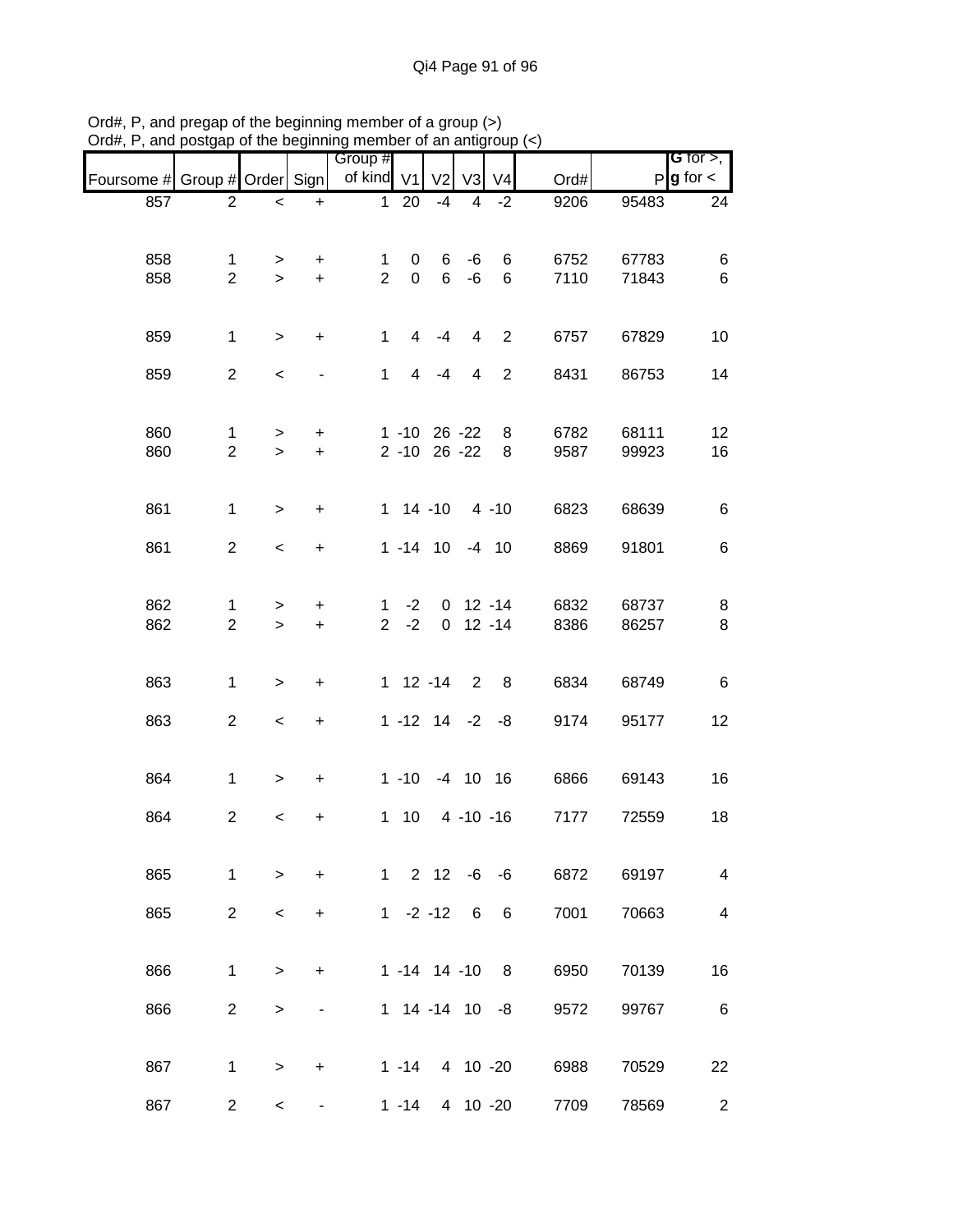|                               |                                |                  |                                  | Group #                        |                      |                            |                     |                                  |              |                | G for $>$ ,             |
|-------------------------------|--------------------------------|------------------|----------------------------------|--------------------------------|----------------------|----------------------------|---------------------|----------------------------------|--------------|----------------|-------------------------|
| Foursome # Group # Order Sign |                                |                  |                                  | of kind V1                     |                      | V <sub>2</sub>             | V3                  | V <sub>4</sub>                   | Ord#         |                | $P g$ for $\lt$         |
|                               |                                |                  |                                  |                                |                      |                            |                     |                                  |              |                |                         |
| 868                           | $\mathbf{1}$                   |                  | $\ddot{}$                        | $\mathbf{1}$                   | 12 <sup>7</sup>      |                            | $-8$ $-2$           | $-4$                             | 7006         | 70729          | 12                      |
| 868                           | $\overline{2}$                 | ><br>$\geq$      | $\ddot{}$                        | $\overline{2}$                 | 12                   | -8                         | $-2$                | $-4$                             | 8375         | 86143          | $\,6$                   |
|                               |                                |                  |                                  |                                |                      |                            |                     |                                  |              |                |                         |
|                               |                                |                  |                                  |                                |                      |                            |                     |                                  |              |                |                         |
| 869<br>869                    | $\mathbf{1}$<br>$\overline{2}$ | ><br>$\,$        | $\ddot{}$<br>$\ddot{}$           |                                | $1 - 14$<br>$2 - 14$ | -8<br>-8                   | 2<br>$\overline{2}$ | $\overline{2}$<br>$\overline{2}$ | 7059<br>7814 | 71317<br>79801 | 24<br>24                |
|                               |                                |                  |                                  |                                |                      |                            |                     |                                  |              |                |                         |
|                               |                                |                  |                                  |                                |                      |                            |                     |                                  |              |                |                         |
| 870                           | 1                              | >                | $\ddot{}$                        | $\mathbf 1$                    | 16                   |                            | $4 - 14$            | 2                                | 7082         | 71483          | $\overline{\mathbf{4}}$ |
| 870                           | $\overline{2}$                 | $\geq$           | $\ddot{}$                        | $\overline{2}$                 | 16                   |                            | $4 - 14$            | $\overline{2}$                   | 7519         | 76423          | $\overline{2}$          |
| 870                           | $\ensuremath{\mathsf{3}}$      | $\,$             |                                  |                                | $1 - 16$             |                            | $-4$ 14             | $-2$                             | 9256         | 96043          | 26                      |
|                               |                                |                  |                                  |                                |                      |                            |                     |                                  |              |                |                         |
|                               |                                |                  |                                  |                                |                      |                            |                     |                                  |              |                |                         |
| 871                           | $\mathbf{1}$                   | $\,$             | $\ddot{}$                        | $\mathbf{1}$                   | 6                    | $-4$                       | $-2$                | $\mathbf 0$                      | 7191         | 72707          | $\,6$                   |
| 871                           | $\overline{2}$                 | $\, >$           |                                  | $\mathbf{1}$                   | $-6$                 | $\overline{\mathbf{4}}$    | $\overline{2}$      | $\boldsymbol{0}$                 | 8279         | 85021          | 12                      |
|                               |                                |                  |                                  |                                |                      |                            |                     |                                  |              |                |                         |
|                               |                                |                  |                                  |                                |                      |                            |                     |                                  |              |                |                         |
| 872                           | $\mathbf 1$                    | $\,>$            | $\ddot{}$                        | $\mathbf{1}$                   | $-2$                 |                            | $0$ 18 -20          |                                  | 7193         | 72727          | 8                       |
| 872                           | $\overline{2}$                 | $\,<$            | $\ddot{}$                        | $\mathbf 1$                    | $\overline{2}$       |                            | $0 - 18$ 20         |                                  | 7834         | 79979          | 8                       |
|                               |                                |                  |                                  |                                |                      |                            |                     |                                  |              |                |                         |
|                               |                                |                  |                                  |                                |                      |                            |                     |                                  |              |                |                         |
| 873                           | $\mathbf 1$                    | $\,$             | $\begin{array}{c} + \end{array}$ | $\mathbf 1$                    | -8                   | -8                         |                     | 2 12                             | 7218         | 72997          | 20                      |
| 873                           | $\overline{c}$                 | $\,$             |                                  | $\mathbf 1$                    | 8                    |                            | $8 - 2 - 12$        |                                  | 9558         | 99611          | $\overline{4}$          |
|                               |                                |                  |                                  |                                |                      |                            |                     |                                  |              |                |                         |
|                               |                                |                  |                                  |                                |                      |                            |                     |                                  |              |                |                         |
| 874                           | $\mathbf 1$                    | $\, > \,$        | $\ddot{}$                        |                                | $1 - 16$             |                            | $2$ 14 -16          |                                  | 7222         | 73037          | 18                      |
| 874                           | $\overline{2}$                 | $\,<\,$          | $\ddot{}$                        |                                |                      | 1 16 -2 -14 16             |                     |                                  | 7629         | 77621          | 20                      |
|                               |                                |                  |                                  |                                |                      |                            |                     |                                  |              |                |                         |
|                               |                                |                  |                                  |                                |                      |                            |                     |                                  |              |                |                         |
| 875<br>875                    | $\mathbf{1}$<br>$\overline{2}$ | $\geq$<br>$\geq$ | $\ddot{}$<br>$+$                 | $\mathbf{1}$<br>$\overline{2}$ |                      | 4 -2 22 -26<br>4 -2 22 -26 |                     |                                  | 7247<br>8649 | 73369<br>89303 | 6<br>10                 |
|                               |                                |                  |                                  |                                |                      |                            |                     |                                  |              |                |                         |
|                               |                                |                  |                                  |                                |                      |                            |                     |                                  |              |                |                         |
| 876                           | $\mathbf{1}$                   | $\geq$           | $\ddot{}$                        | 1                              | -8                   |                            |                     | $220 - 18$                       | 7268         | 73607          | 10                      |
| 876                           | $\overline{2}$                 | $\geq$           | $\ddot{}$                        | $\overline{2}$                 | -8                   |                            |                     | $220 - 18$                       | 7430         | 75401          | 10                      |
|                               |                                |                  |                                  |                                |                      |                            |                     |                                  |              |                |                         |
| 877                           | $\mathbf{1}$                   | >                | $\ddot{}$                        |                                |                      | 1 18 -18                   |                     | $8 - 2$                          | 7281         | 73727          | 6                       |
| 877                           | $\overline{2}$                 | $\geq$           | $\ddot{}$                        |                                |                      | $2$ 18 -18                 | 8                   | $-2$                             | 8534         | 87887          | $\,6$                   |

Ord#, P, and pregap of the beginning member of a group (>) Ord#, P, and postgap of the beginning member of an antigroup (<)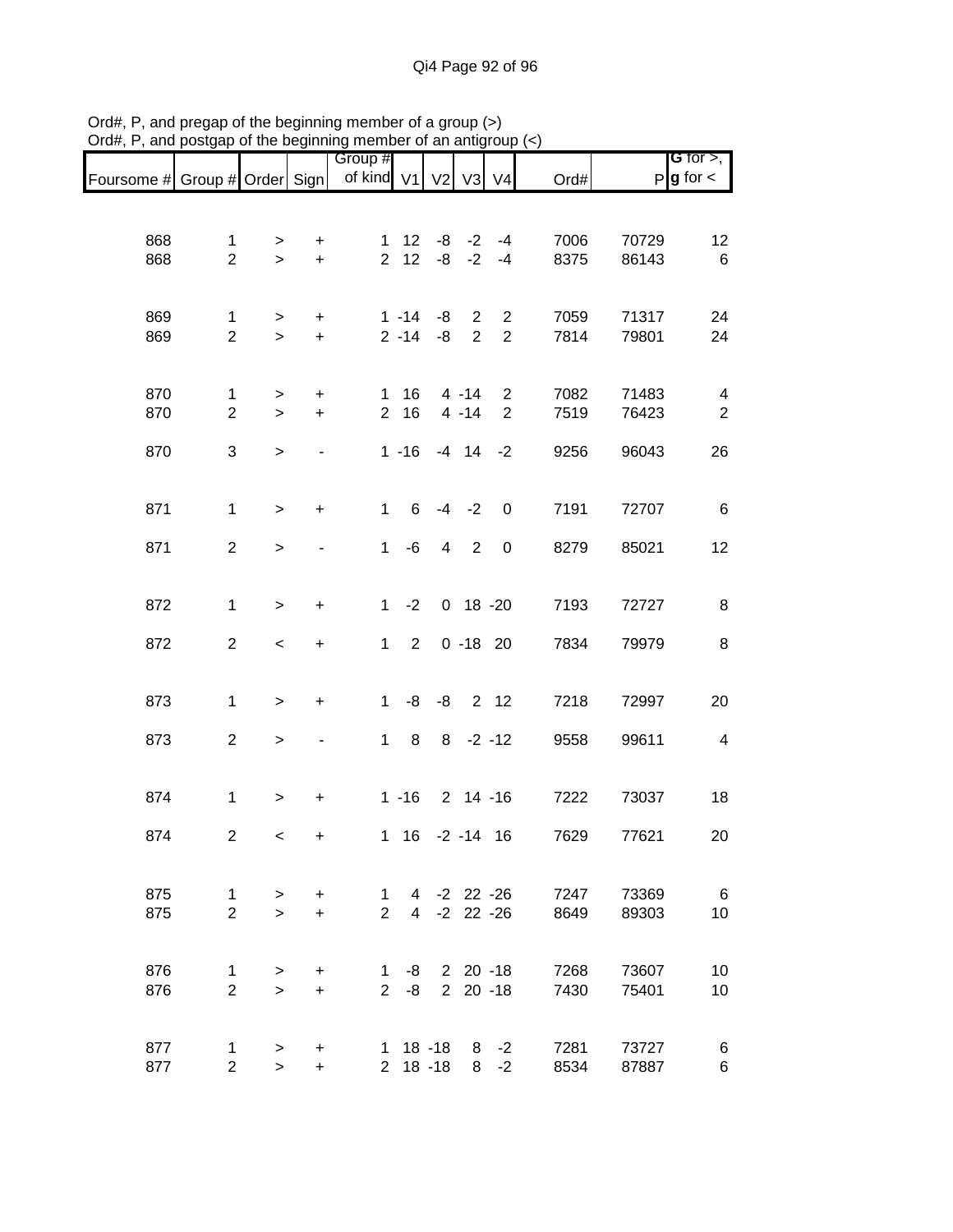|                               |                     |                          |                                  | Group #                       |                |                       |                |                     |              |                | <b>G</b> for $>$ , |
|-------------------------------|---------------------|--------------------------|----------------------------------|-------------------------------|----------------|-----------------------|----------------|---------------------|--------------|----------------|--------------------|
| Foursome # Group # Order Sign |                     |                          |                                  | of kind V1                    |                | V <sub>2</sub>        | V <sub>3</sub> | V <sub>4</sub>      | Ord#         |                | $P g$ for $\lt$    |
| 878                           | $\mathbf{1}$        | $\,$                     | $\ddot{}$                        | $\mathbf{1}$                  |                | $22 - 28$             | $\overline{4}$ | $\overline{c}$      | 7295         | 73907          | 10                 |
| 878                           | $\overline{2}$      | $\mathbf{I}$             | $\ddot{}$                        | $\overline{2}$                |                | $22 - 28$             | $\overline{4}$ | $\overline{2}$      | 7884         | 80567          | 10                 |
|                               |                     |                          |                                  |                               |                |                       |                |                     |              |                |                    |
| 879                           | $\mathbf{1}$        | >                        | +                                |                               |                | $122 -22$             | -4             | 8                   | 7447         | 75583          | 6                  |
| 879                           | $\overline{2}$      | $\geq$                   | $+$                              |                               |                | $2$ 22 - $22$         | $-4$           | 8                   | 9309         | 96703          | $\,6\,$            |
| 880                           | $\mathbf{1}$        | $\geq$                   | $\ddot{}$                        | $\mathbf{1}$                  | $-2$           |                       | $0 -2 20$      |                     | 7466         | 75781          | 8                  |
| 880                           | $\overline{2}$      | $\overline{\phantom{a}}$ | $\begin{array}{c} + \end{array}$ | $\mathbf{1}$                  | $\overline{2}$ | $\mathbf 0$           |                | $2 - 20$            | 8621         | 89009          | 8                  |
|                               |                     |                          |                                  |                               |                |                       |                |                     |              |                |                    |
| 881                           | $\mathbf{1}$        | $\geq$                   | $\ddot{}$                        | $\mathbf{1}$                  |                | $-4$ 20 $-16$         |                | 8                   | 7506         | 76259          | 6                  |
| 881                           | $\overline{2}$      | $\geq$                   | $\ddot{}$                        | $\overline{2}$                |                | $-4$ 20 $-16$         |                | 8                   | 8574         | 88469          | $\,6\,$            |
| 882                           | $\mathbf{1}$        |                          | $\ddot{}$                        |                               | $1 \quad 12$   |                       | $2 - 4$        | $\overline{4}$      | 7542         | 76679          | 6                  |
|                               |                     | $\,>$                    |                                  |                               |                |                       |                |                     |              |                |                    |
| 882                           | $\overline{2}$      | $\,$                     |                                  |                               |                | $1 - 12 - 2$          | 4              | $-4$                | 9202         | 95461          | 18                 |
|                               |                     |                          |                                  |                               |                |                       |                |                     |              |                |                    |
| 883<br>883                    | 1<br>$\overline{2}$ | ><br>$\geq$              | +<br>$\ddot{}$                   | $\mathbf 1$<br>$\overline{2}$ |                | 4 -16 10<br>$4 - 16$  | 10             | -8<br>-8            | 7545<br>8708 | 76733<br>89939 | 16<br>16           |
|                               |                     |                          |                                  |                               |                |                       |                |                     |              |                |                    |
| 884<br>884                    | 1<br>$\overline{2}$ | ><br>$\,$                | $\ddot{}$<br>$\ddot{}$           | 1<br>$\overline{2}$           | $\overline{2}$ | $2$ 12 -22            | $12 - 22$      | 2<br>$\overline{2}$ | 7584<br>9377 | 77201<br>97511 | 10<br>10           |
|                               |                     |                          |                                  |                               |                |                       |                |                     |              |                |                    |
| 885                           | $\mathbf{1}$        | $\geq$                   | $\ddot{}$                        |                               |                | $1 \t12 \t-22$        | $\overline{2}$ | $\overline{2}$      | 7585         | 77213          | 12                 |
| 885                           | $\overline{c}$      | $\,<\,$                  | $\pmb{+}$                        |                               |                | $1 - 12$ 22 $-2$ $-2$ |                |                     | 7804         | 79657          | 12                 |
|                               |                     |                          |                                  |                               |                |                       |                |                     |              |                |                    |
| 886                           | 1                   | >                        | +                                |                               | $1 - 18$       | $-4$                  | 8              | -8                  | 7609         | 77471          | 24                 |
| 886                           | $\overline{2}$      | $\geq$                   | $\ddot{}$                        |                               | $2 - 18$       | $-4$                  | 8              | $-8$                | 9347         | 97151          | 24                 |
| 887                           | $\mathbf{1}$        | $\geq$                   | +                                | 1                             | $-4$           | 8                     |                | $-8$ 16             | 7610         | 77477          | 6                  |
|                               |                     |                          |                                  |                               |                |                       |                |                     |              |                |                    |
| 887                           | $\overline{2}$      | $\,<\,$                  | +                                | $\mathbf{1}$                  | 4 <sup>1</sup> | -8                    |                | $8 - 16$            | 9334         | 96979          | 10                 |
| 888                           | 1                   | $\, > \,$                | +                                | 1.                            | -8             |                       | $16 - 14$      | 4                   | 7612         | 77489          | 10                 |
| 888                           | $\overline{c}$      | $\, >$                   | $\ddot{}$                        | $\overline{2}$                | -8             |                       | $16 - 14$      | 4                   | 9447         | 98387          | 10                 |

Ord#, P, and pregap of the beginning member of a group (>) Ord#, P, and postgap of the beginning member of an antigroup (<)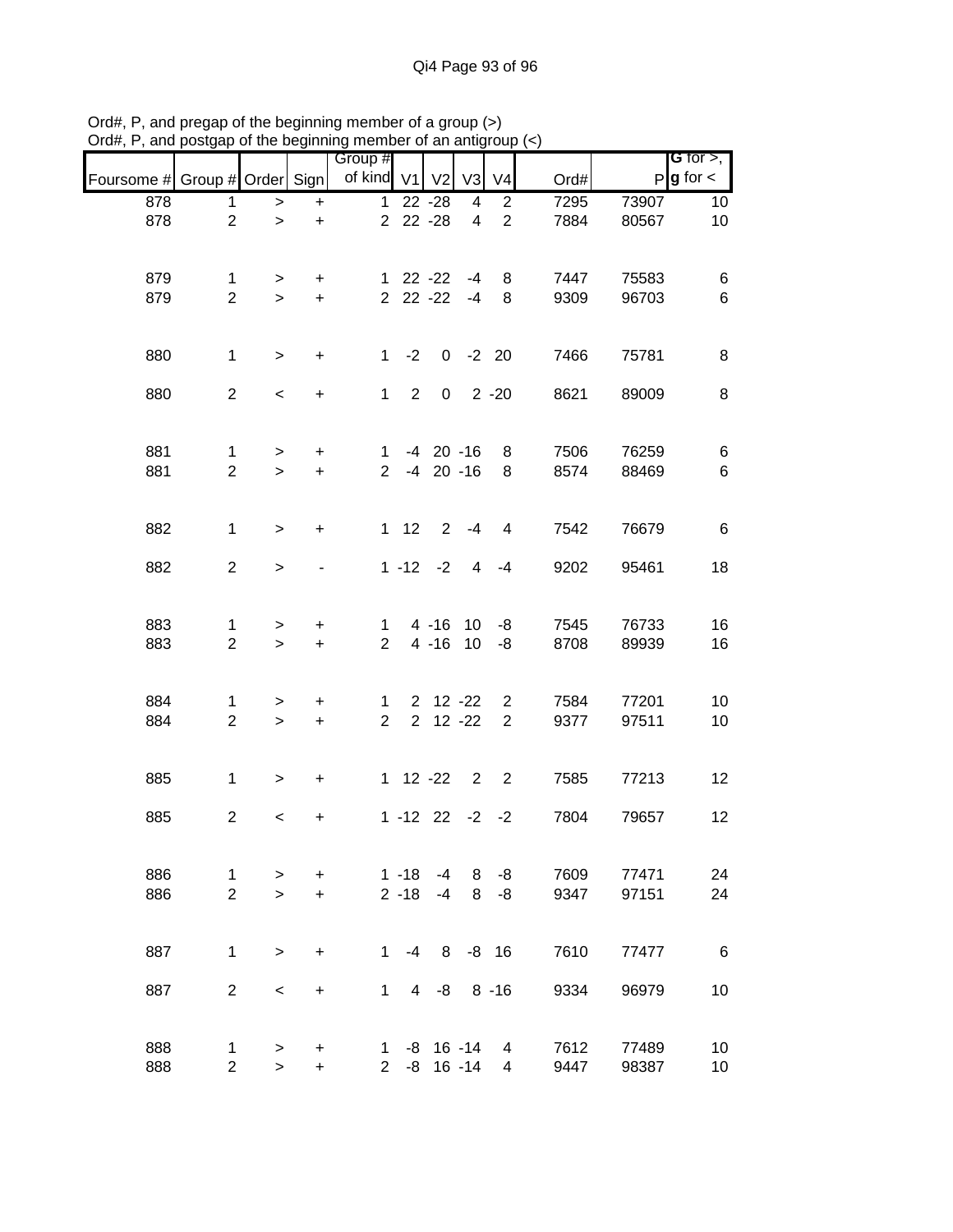| Foursome # | Group # Order Sign        |                          |                              | Group #<br>of kind | V <sub>1</sub> | V <sub>2</sub>       | V <sub>3</sub> | V <sub>4</sub> | Ord#                    |       | <b>G</b> for $>$ ,<br>$P$ <b>g</b> for $\lt$ |
|------------|---------------------------|--------------------------|------------------------------|--------------------|----------------|----------------------|----------------|----------------|-------------------------|-------|----------------------------------------------|
| 889        | 1                         | $\, > \,$                | $\ddot{}$                    | $\mathbf{1}$       | 8              |                      | $14 - 16$      | 4              | 7648                    | 77801 | 4                                            |
| 889        | $\overline{2}$            | $\overline{\phantom{a}}$ | $\ddot{}$                    | 1                  |                | $-8$ $-14$ 16        |                | $-4$           | 7815                    | 79811 | $\overline{2}$                               |
| 890        | $\mathbf{1}$              | $\geq$                   | $\ddot{}$                    | $1 \quad$          | $-2$           |                      | $-4 - 14$ 16   |                | 7670                    | 78101 | 22                                           |
| 890        | $\overline{c}$            | $\, >$                   | $\qquad \qquad \blacksquare$ | $\mathbf{1}$       | $\overline{2}$ |                      | 4 14 -16       |                | 8718                    | 90019 | $\overline{2}$                               |
| 890        | $\ensuremath{\mathsf{3}}$ | $\,<$                    | $\ddot{}$                    | $\mathbf{1}$       | $\overline{2}$ |                      | 4 14 -16       |                | 9047                    | 93739 | 22                                           |
| 891        | $\mathbf{1}$              | $\,$                     | $\ddot{}$                    |                    |                | $1 - 18$ 14 14 $-8$  |                |                | 7692                    | 78341 | 24                                           |
| 891        | $\overline{2}$            | $\, > \,$                |                              |                    |                | 1 18 -14 -14         |                | 8              | 8312                    | 85381 | 12                                           |
| 892        | $\mathbf{1}$              | $\,$                     | $\ddot{}$                    | $\mathbf{1}$       | $\overline{4}$ | $\overline{2}$       |                | $4 - 14$       | 7713                    | 78593 | 10                                           |
| 892        | $\overline{c}$            | $\,<\,$                  |                              | $\mathbf{1}$       | 4              | $\overline{2}$       |                | $4 - 14$       | 9452                    | 98429 | 14                                           |
| 893        | $\mathbf{1}$              | $\,$                     | +                            | $\mathbf{1}$       | $\sqrt{2}$     | $\boldsymbol{0}$     | $\mathbf 0$    | 8              | 7728                    | 78791 | $\overline{\mathbf{4}}$                      |
| 893        | $\overline{c}$            | $\,<$                    | $\ddot{}$                    | 1                  | $-2$           | $\pmb{0}$            | $\mathbf 0$    | -8             | 8634                    | 89119 | $\overline{\mathbf{4}}$                      |
| 894        | $\mathbf{1}$              | $\, >$                   | $\ddot{}$                    | $\mathbf{1}$       | $-4$           | -8                   |                | $-2$ 14        | 7767                    | 79259 | 18                                           |
| 894        | $\overline{c}$            | $\,<$                    | $\ddot{}$                    | $\mathbf{1}$       | $\overline{4}$ | 8                    |                | $2 - 14$       | 8251                    | 84673 | 18                                           |
| 895        | $\mathbf{1}$              | >                        | +                            |                    |                | $1 \t16 - 14$        | -8             | $\overline{2}$ | 7813                    | 79777 | 8                                            |
| 895        | $\overline{2}$            | $\,<\,$                  | +                            |                    |                | $1 - 16$ 14 8 $-2$   |                |                | 9522                    | 99173 | 8                                            |
| 896        | $\mathbf{1}$              | $\,>$                    | $\ddot{}$                    |                    |                |                      |                |                | 1 -2 20 -22 -10<br>7914 | 80849 | 16                                           |
| 896        | $\overline{2}$            | $\,<\,$                  | $\ddot{}$                    |                    |                | 1 2 -20 22 10        |                |                | 8769                    | 90599 | 18                                           |
| 897        | $\mathbf{1}$              | $\, > \,$                | $\ddot{}$                    |                    |                | $1 2 16 - 10 2$      |                |                | 7992                    | 81703 | $\overline{2}$                               |
| 897        | $\overline{2}$            | $\,<$                    | $\ddot{}$                    |                    |                | $1 - 2 - 16$ 10 $-2$ |                |                | 8844                    | 91457 | $\overline{c}$                               |
| 898        | $\mathbf{1}$              | >                        | $\ddot{}$                    |                    |                | 1 28 -26 -2 2        |                |                | 8017                    | 81973 | $\overline{2}$                               |

Ord#, P, and pregap of the beginning member of a group (>) Ord#, P, and postgap of the beginning member of an antigroup (<)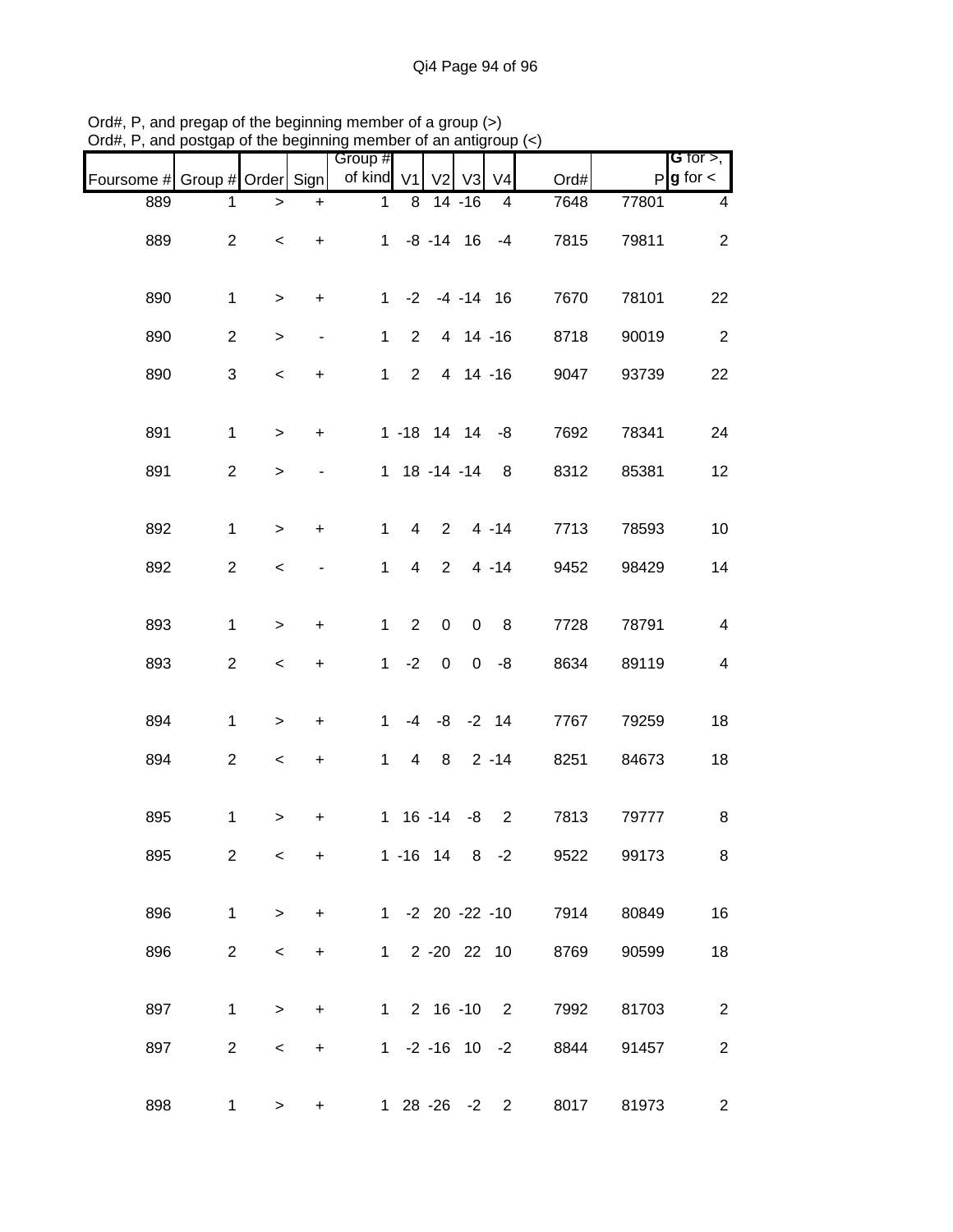| Foursome # Group # Order Sign |                                |                           |                          | Group #<br>of kind V1 |                                  | V <sub>2</sub>                   | V <sub>3</sub>  | V <sub>4</sub>                   | Ord#         |                | <b>G</b> for $>$ ,<br>$P$ <b>g</b> for $\lt$ |
|-------------------------------|--------------------------------|---------------------------|--------------------------|-----------------------|----------------------------------|----------------------------------|-----------------|----------------------------------|--------------|----------------|----------------------------------------------|
| 898                           | $\overline{2}$                 | $\,<$                     | $\ddot{}$                |                       |                                  | $1 - 28$ 26                      |                 | $2 -2$                           | 8756         | 90437          | $\overline{2}$                               |
| 899<br>899                    | $\mathbf{1}$<br>$\overline{2}$ | ><br>$\geq$               | $\ddot{}$<br>$+$         | 1<br>$\overline{2}$   | $\overline{2}$<br>$\overline{2}$ | 8<br>8                           |                 | $4 - 12$<br>$4 - 12$             | 8077<br>8249 | 82613<br>84653 | 4<br>$\overline{4}$                          |
| 900                           | $\mathbf{1}$                   | $\geq$                    | $+$                      |                       |                                  | $1 2 14 - 12$                    |                 | 0                                | 8088         | 82759          | $\overline{2}$                               |
| 900                           | $\overline{2}$                 | $\,<$                     | $\ddot{}$                |                       |                                  | $1 -2 -14$ 12                    |                 | $\mathbf 0$                      | 8390         | 86291          | $\overline{2}$                               |
| 901                           | $\mathbf{1}$                   | $\geq$                    | $\ddot{}$                |                       |                                  | $1 16 - 14 4 - 14$               |                 |                                  | 8166         | 83663          | 10                                           |
| 901                           | $\overline{2}$                 | $\,<$                     | $\blacksquare$           |                       |                                  | $1 \t16 - 14$                    |                 | 4 -14                            | 8170         | 83719          | 18                                           |
| 902                           | $\mathbf{1}$                   | $\geq$                    | $\ddot{}$                | $\mathbf{1}$          | 8                                | -6                               | $6\overline{6}$ | -6                               | 8254         | 84701          | $\overline{4}$                               |
| 902                           | $\overline{2}$                 | $\,<$                     | $\overline{\phantom{0}}$ | $\mathbf{1}$          | 8                                | -6                               | 6               | -6                               | 8258         | 84737          | 14                                           |
| 903<br>903                    | $\mathbf 1$<br>$\overline{2}$  | $\, > \,$<br>$\geq$       | +<br>$+$                 |                       |                                  | $1 - 2 22 - 28$<br>$2 -2 22 -28$ |                 | $-4$<br>$-4$                     | 8292<br>9259 | 85147<br>96079 | 14<br>20                                     |
| 904                           | $\mathbf{1}$                   | $\, >$                    | $\ddot{}$                | $1 \quad$             |                                  | 8 26 - 32                        |                 | $\overline{4}$                   | 8302         | 85247          | $\overline{\mathbf{4}}$                      |
| 904                           | $\overline{2}$                 | $\,<$                     | $\ddot{}$                |                       |                                  | $1 - 8 - 26$ 32                  |                 | $-4$                             | 9239         | 95869          | $\overline{\mathbf{4}}$                      |
| 905<br>905                    | $\mathbf{1}$<br>$\overline{2}$ | $\, > \,$<br>$\mathbf{L}$ | +<br>$\ddot{}$           |                       | $1 - 32$<br>$2 - 32$             | 4<br>$\overline{4}$              |                 | $8 - 16$<br>$8 - 16$             | 8304<br>8783 | 85297<br>90787 | 38<br>38                                     |
| 906                           | $\mathbf{1}$                   | $\geq$                    | $\ddot{}$                |                       |                                  | $1 14 - 16 2$                    |                 | $6\overline{6}$                  | 8328         | 85577          | 6                                            |
| 906                           | $\overline{2}$                 | $\,<\,$                   | $\ddot{}$                |                       |                                  | $1 - 14$ 16 $-2$                 |                 | -6                               | 9585         | 99901          | 6                                            |
| 907<br>907                    | 1<br>$\overline{2}$            | ><br>$\geq$               | +<br>$\ddot{}$           |                       |                                  | $1 - 2 22 - 26$<br>$2 -2 22 -26$ |                 | $\overline{2}$<br>$\overline{2}$ | 8368<br>8650 | 86077<br>89317 | 8<br>14                                      |
| 908                           | $\mathbf 1$                    | $\, > \,$                 | +                        |                       | $1 - 10$                         |                                  | $8 - 16$        | 8                                | 8456         | 87071          | 22                                           |
| 908                           | $\overline{2}$                 | $\,<\,$                   | ۰                        |                       | $1 - 10$                         |                                  | $8 - 16$        | 8                                | 8460         | 87119          | $\overline{2}$                               |

Ord#, P, and pregap of the beginning member of a group (>) Ord#, P, and postgap of the beginning member of an antigroup (<)